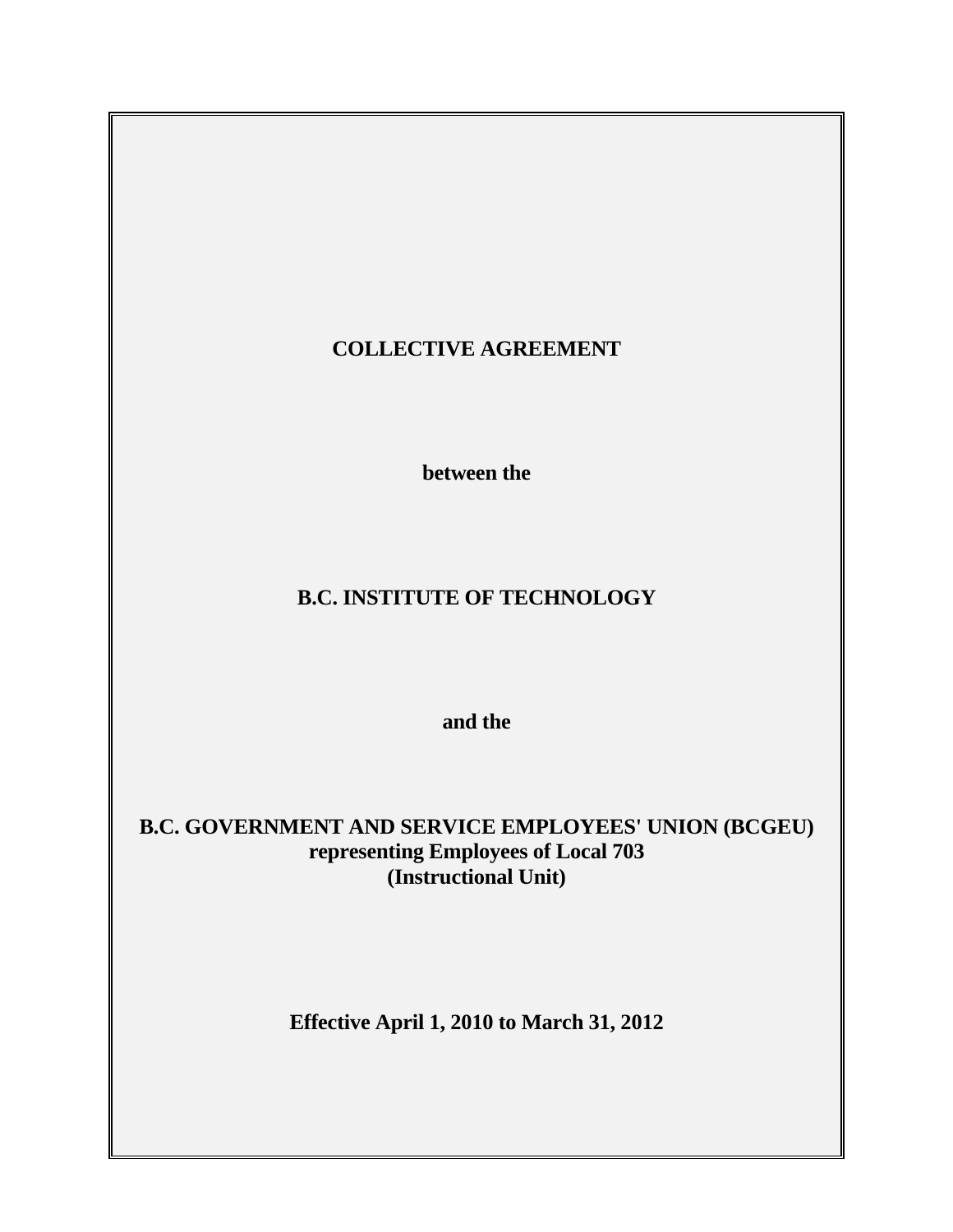| 1.1  |                                                                        |  |
|------|------------------------------------------------------------------------|--|
| 1.2  |                                                                        |  |
| 1.3  |                                                                        |  |
| 1.4  |                                                                        |  |
| 1.5  |                                                                        |  |
| 1.6  |                                                                        |  |
| 1.7  |                                                                        |  |
| 1.8  |                                                                        |  |
|      |                                                                        |  |
| 2.1  |                                                                        |  |
| 2.2  |                                                                        |  |
| 2.3  |                                                                        |  |
| 2.4  |                                                                        |  |
| 2.5  |                                                                        |  |
| 2.6  |                                                                        |  |
| 2.7  |                                                                        |  |
| 2.8  |                                                                        |  |
| 2.9  |                                                                        |  |
| 2.10 |                                                                        |  |
| 2.11 |                                                                        |  |
|      |                                                                        |  |
|      |                                                                        |  |
|      | <b>ARTICLE 5 - EMPLOYER AND UNION SHALL ACQUAINT NEW EMPLOYEES  11</b> |  |
|      |                                                                        |  |
| 6.1  |                                                                        |  |
| 6.2  |                                                                        |  |
| 6.3  | TECHNICAL INFORMATION                                                  |  |
|      |                                                                        |  |
| 7.1  |                                                                        |  |
| 7.2  |                                                                        |  |
| 7.3  |                                                                        |  |
| 7.4  |                                                                        |  |
| 7.5  |                                                                        |  |
| 7.6  |                                                                        |  |
| 7.7  |                                                                        |  |
| 7.8  |                                                                        |  |
| 7.9  |                                                                        |  |
| 7.10 |                                                                        |  |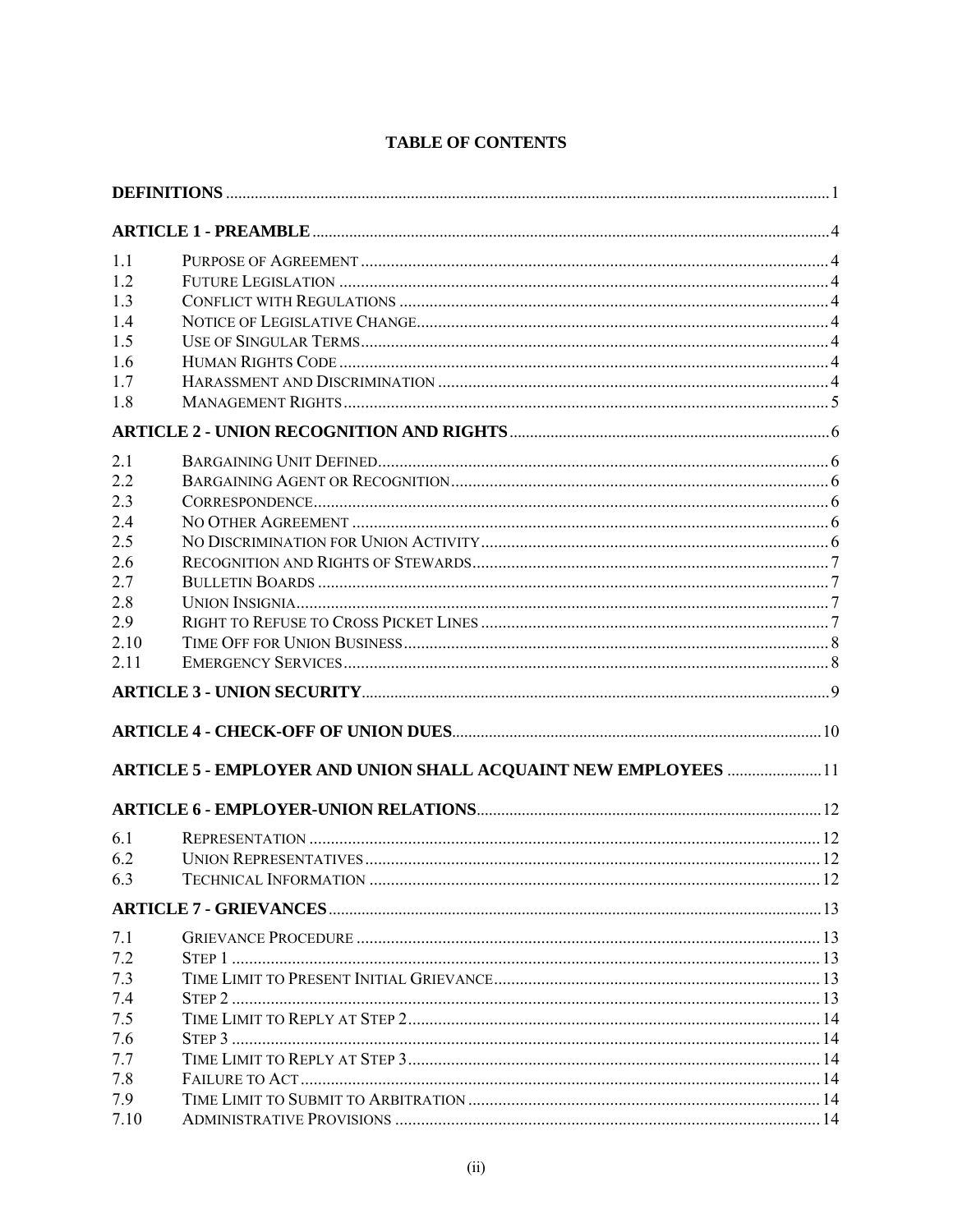| 7.11  |  |
|-------|--|
| 7.12  |  |
| 7.13  |  |
| 7.14  |  |
| 7.15  |  |
| 7.16  |  |
|       |  |
| 8.1   |  |
| 8.2   |  |
| 8.3   |  |
| 8.4   |  |
| 8.5   |  |
| 8.6   |  |
| 8.7   |  |
| 8.8   |  |
| 8.9   |  |
| 8.10  |  |
|       |  |
| 9.1   |  |
| 9.2   |  |
| 9.3   |  |
| 9.4   |  |
| 9.5   |  |
| 9.6   |  |
| 9.7   |  |
| 9.8   |  |
| 9.9   |  |
| 9.10  |  |
|       |  |
| 10.1  |  |
| 10.2  |  |
| 10.3  |  |
| 10.4  |  |
| 10.5  |  |
| 10.6  |  |
|       |  |
|       |  |
| 11.1  |  |
| 11.2  |  |
| 11.3  |  |
| 11.4  |  |
| 11.5  |  |
| 11.6  |  |
| 11.7  |  |
| 11.8  |  |
| 11.9  |  |
| 11.10 |  |
| 11.11 |  |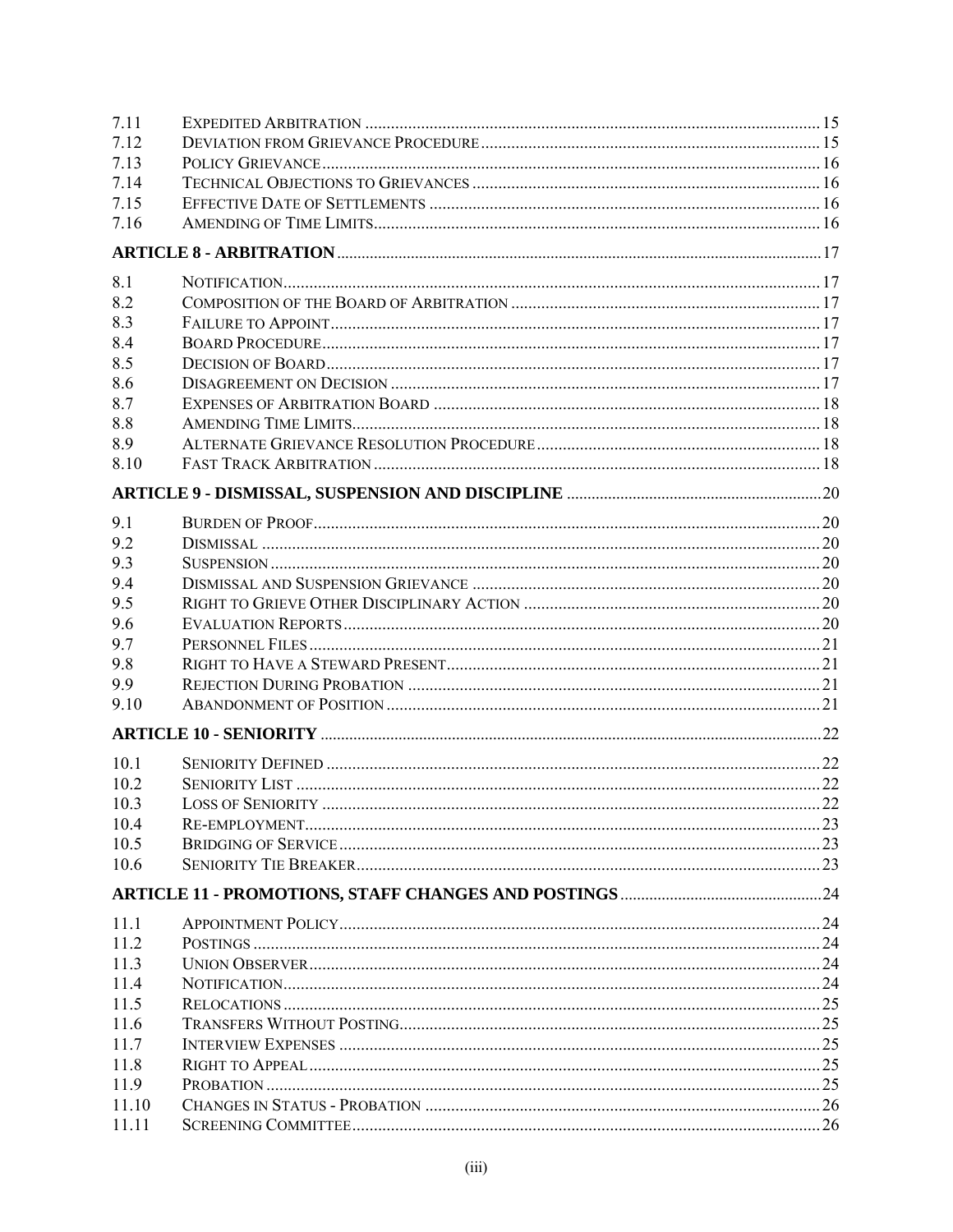| 12.1  |                                                                          |  |
|-------|--------------------------------------------------------------------------|--|
| 1211  |                                                                          |  |
| 12.2  |                                                                          |  |
| 12.3  |                                                                          |  |
| 12.4  |                                                                          |  |
| 12.5  |                                                                          |  |
| 12.6  |                                                                          |  |
| 12.7  |                                                                          |  |
|       |                                                                          |  |
|       |                                                                          |  |
| 13.1  |                                                                          |  |
| 13.2  |                                                                          |  |
| 13.3  |                                                                          |  |
| 13.4  |                                                                          |  |
| 13.5  |                                                                          |  |
| 13.6  |                                                                          |  |
| 13.7  |                                                                          |  |
| 13.8  |                                                                          |  |
| 13.9  |                                                                          |  |
| 13.10 |                                                                          |  |
| 13.11 |                                                                          |  |
| 13.12 |                                                                          |  |
|       |                                                                          |  |
| 13.13 |                                                                          |  |
| 13.14 |                                                                          |  |
| 13.15 |                                                                          |  |
| 13.16 | A PROCEDURE TO VERIFY QUALIFICATIONS AND/OR EQUIVALENT QUALIFICATIONS 40 |  |
| 13.17 |                                                                          |  |
| 13.18 |                                                                          |  |
| 13.19 |                                                                          |  |
| 13 20 |                                                                          |  |
| 13.21 |                                                                          |  |
| 13.22 |                                                                          |  |
| 13.23 |                                                                          |  |
| 13.24 |                                                                          |  |
| 13.25 |                                                                          |  |
| 13.26 |                                                                          |  |
| 13.27 |                                                                          |  |
| 13.28 |                                                                          |  |
|       |                                                                          |  |
|       |                                                                          |  |
| 14.1  |                                                                          |  |
| 14.2  |                                                                          |  |
| 14.3  |                                                                          |  |
| 14.4  |                                                                          |  |
| 14.5  |                                                                          |  |
| 14.6  |                                                                          |  |
| 14.7  |                                                                          |  |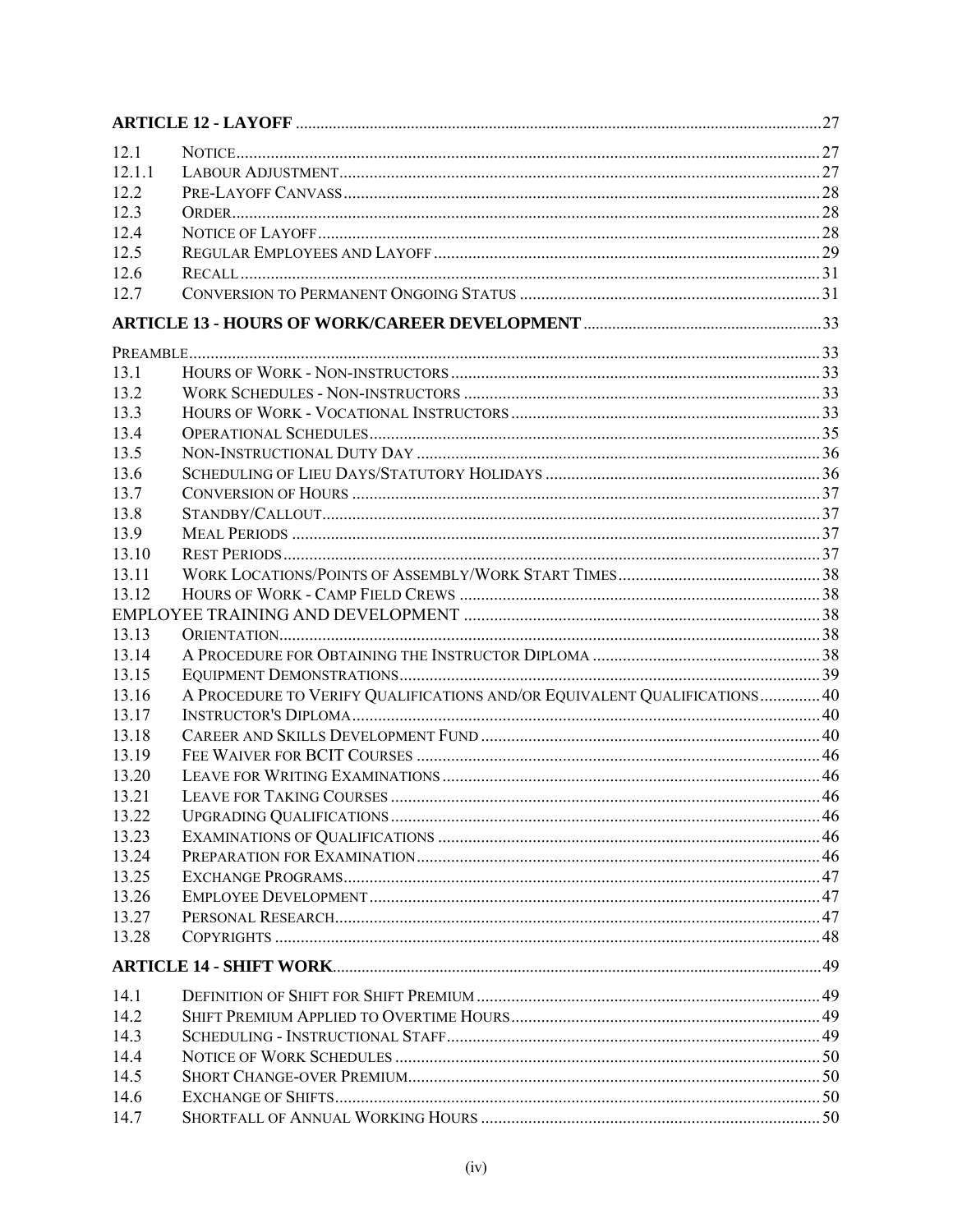| 14.8         |                                                                                |  |
|--------------|--------------------------------------------------------------------------------|--|
|              |                                                                                |  |
| 15.1         |                                                                                |  |
| 15.2         |                                                                                |  |
| 15.3         |                                                                                |  |
| 15.4         |                                                                                |  |
| 15.5         |                                                                                |  |
| 15.6         |                                                                                |  |
| 15.7         |                                                                                |  |
| 15.8         |                                                                                |  |
| 15.9         |                                                                                |  |
| 15.10        |                                                                                |  |
| 15.11        |                                                                                |  |
|              |                                                                                |  |
| 16.1         |                                                                                |  |
| 16.2         |                                                                                |  |
| 16.3         |                                                                                |  |
| 16.4         |                                                                                |  |
| 16.5         |                                                                                |  |
| 16.6         |                                                                                |  |
| 16.7         |                                                                                |  |
| 16.8         |                                                                                |  |
|              |                                                                                |  |
| 17.1         |                                                                                |  |
| 17.2         |                                                                                |  |
| 17.3         |                                                                                |  |
| 17.4         |                                                                                |  |
| 17.5         |                                                                                |  |
| 17.6         |                                                                                |  |
| 17.7         |                                                                                |  |
| 17.8         |                                                                                |  |
| 17.9         |                                                                                |  |
| 17.10        |                                                                                |  |
| 17.11        |                                                                                |  |
| 17.12        |                                                                                |  |
|              | <b>ARTICLE 18 - SHORT TERM ILLNESS AND INJURY AND LONG TERM DISABILITY  59</b> |  |
|              |                                                                                |  |
|              |                                                                                |  |
| 19.1         |                                                                                |  |
| 19.2         |                                                                                |  |
| 19.3         |                                                                                |  |
| 19.4         |                                                                                |  |
| 19.5         |                                                                                |  |
| 19.6         |                                                                                |  |
| 19.7         |                                                                                |  |
| 19.8<br>19.9 |                                                                                |  |
|              |                                                                                |  |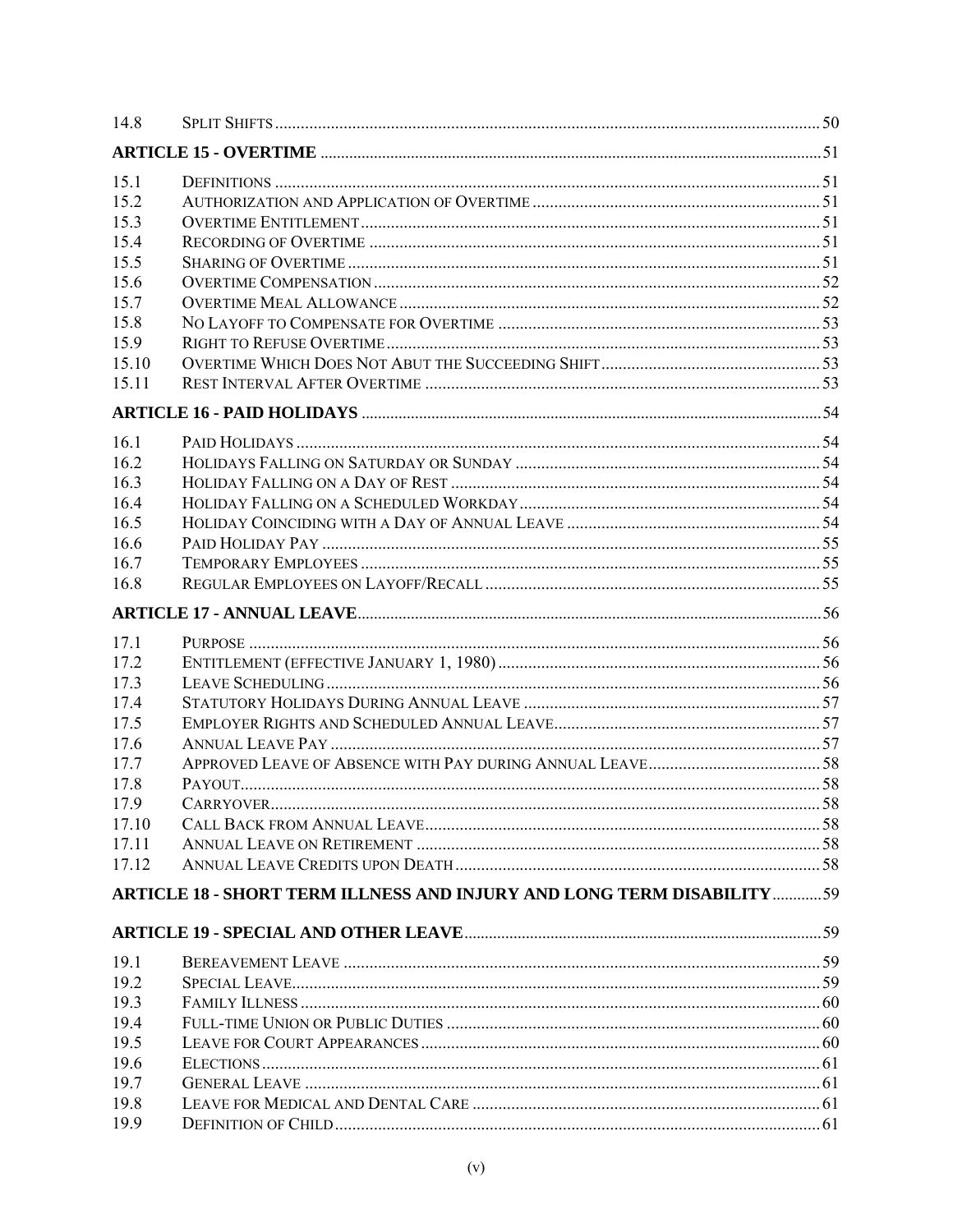| 19.10 |                                                                     |  |
|-------|---------------------------------------------------------------------|--|
| 19.11 |                                                                     |  |
| 19.12 |                                                                     |  |
| 19.13 |                                                                     |  |
| 19.14 |                                                                     |  |
|       |                                                                     |  |
| 20.1  |                                                                     |  |
| 20.2  |                                                                     |  |
| 20.3  |                                                                     |  |
| 20.4  | SUPPLEMENTAL EMPLOYMENT BENEFIT FOR MATERNITY AND PARENTAL LEAVE 64 |  |
| 20.5  |                                                                     |  |
| 20.6  |                                                                     |  |
|       |                                                                     |  |
| 21.1  |                                                                     |  |
| 21.2  |                                                                     |  |
| 21.3  |                                                                     |  |
| 21.4  |                                                                     |  |
| 21.5  |                                                                     |  |
| 21.6  |                                                                     |  |
| 21.7  |                                                                     |  |
| 21.8  |                                                                     |  |
| 21.9  |                                                                     |  |
| 21.10 |                                                                     |  |
| 21.11 |                                                                     |  |
| 21.12 |                                                                     |  |
| 21.13 |                                                                     |  |
|       |                                                                     |  |
| 22.1  |                                                                     |  |
| 22.2  |                                                                     |  |
| 22.3  |                                                                     |  |
| 22.4  |                                                                     |  |
|       |                                                                     |  |
|       |                                                                     |  |
| 24.1  |                                                                     |  |
| 24.2  |                                                                     |  |
| 24.3  |                                                                     |  |
| 24.4  |                                                                     |  |
| 24.5  |                                                                     |  |
| 24.6  |                                                                     |  |
| 24.7  |                                                                     |  |
| 24.8  |                                                                     |  |
| 24.9  |                                                                     |  |
| 24.10 |                                                                     |  |
| 24.11 |                                                                     |  |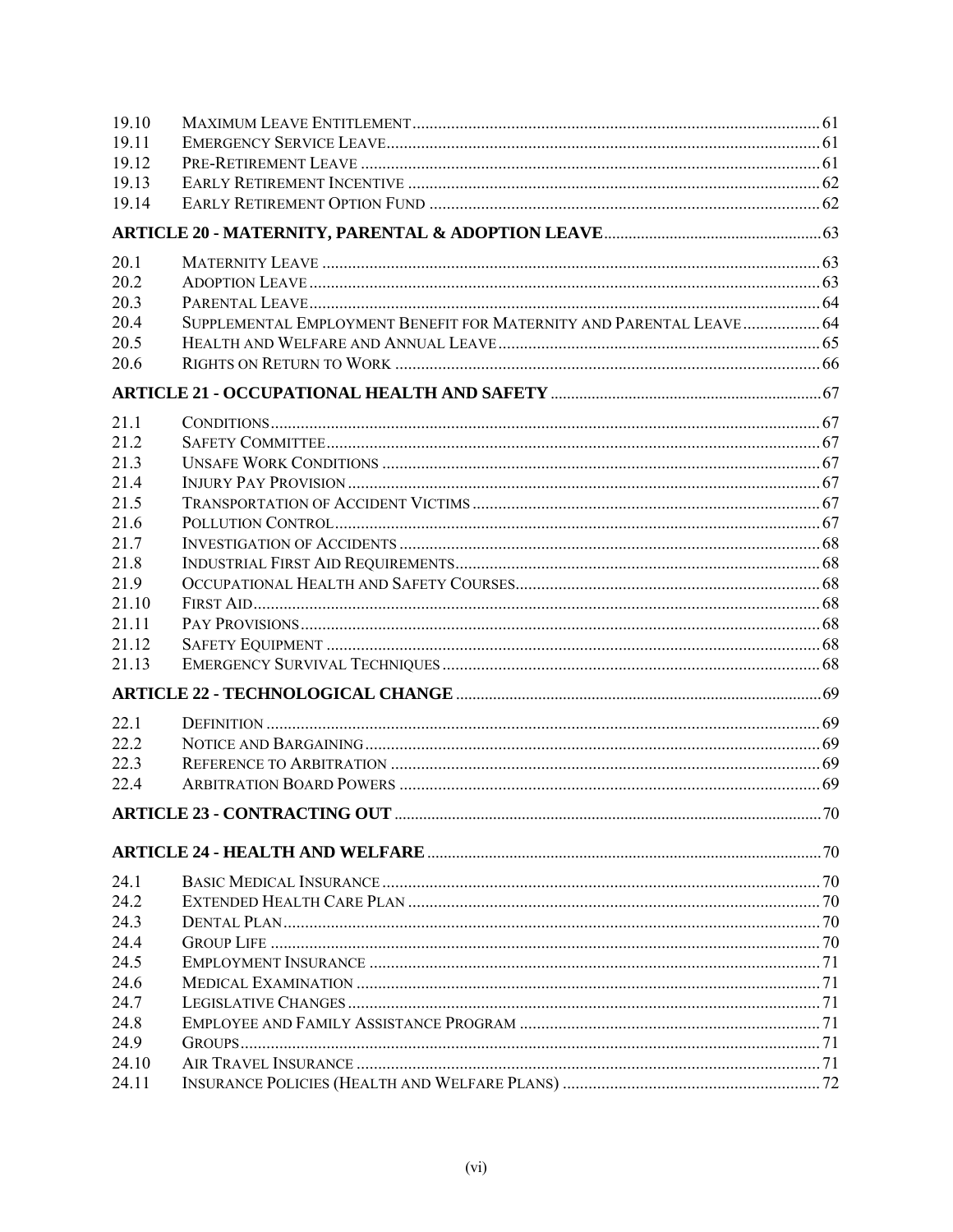| 25.1<br>25.2<br>25.3<br>25.4<br>25.5                                                            |                                                                                                                                     |     |
|-------------------------------------------------------------------------------------------------|-------------------------------------------------------------------------------------------------------------------------------------|-----|
|                                                                                                 |                                                                                                                                     |     |
| 26.1<br>26.2<br>26.3<br>26.4<br>26.5<br>26.6<br>26.7<br>26.8<br>26.9<br>26.10<br>26.11          |                                                                                                                                     |     |
|                                                                                                 |                                                                                                                                     |     |
| 27.1<br>27.2<br>27.3<br>27.4<br>27.5<br>27.6<br>27.7<br>27.8<br>27.9<br>27.10<br>27.11<br>27.12 | RECREATIONAL USE OF EMPLOYER'S VEHICLES AND COMMUNICATION FACILITIES  84<br><b>ARTICLE 28 - CLASSIFICATION AND RECLASSIFICATION</b> | .86 |
| 28.1<br>28.2<br>28.3<br>28.4<br>28.5                                                            |                                                                                                                                     |     |
|                                                                                                 |                                                                                                                                     |     |
| 29.1<br>29.2<br>29.3<br>29.4                                                                    |                                                                                                                                     |     |
|                                                                                                 |                                                                                                                                     |     |
| 30.1<br>30.2                                                                                    |                                                                                                                                     |     |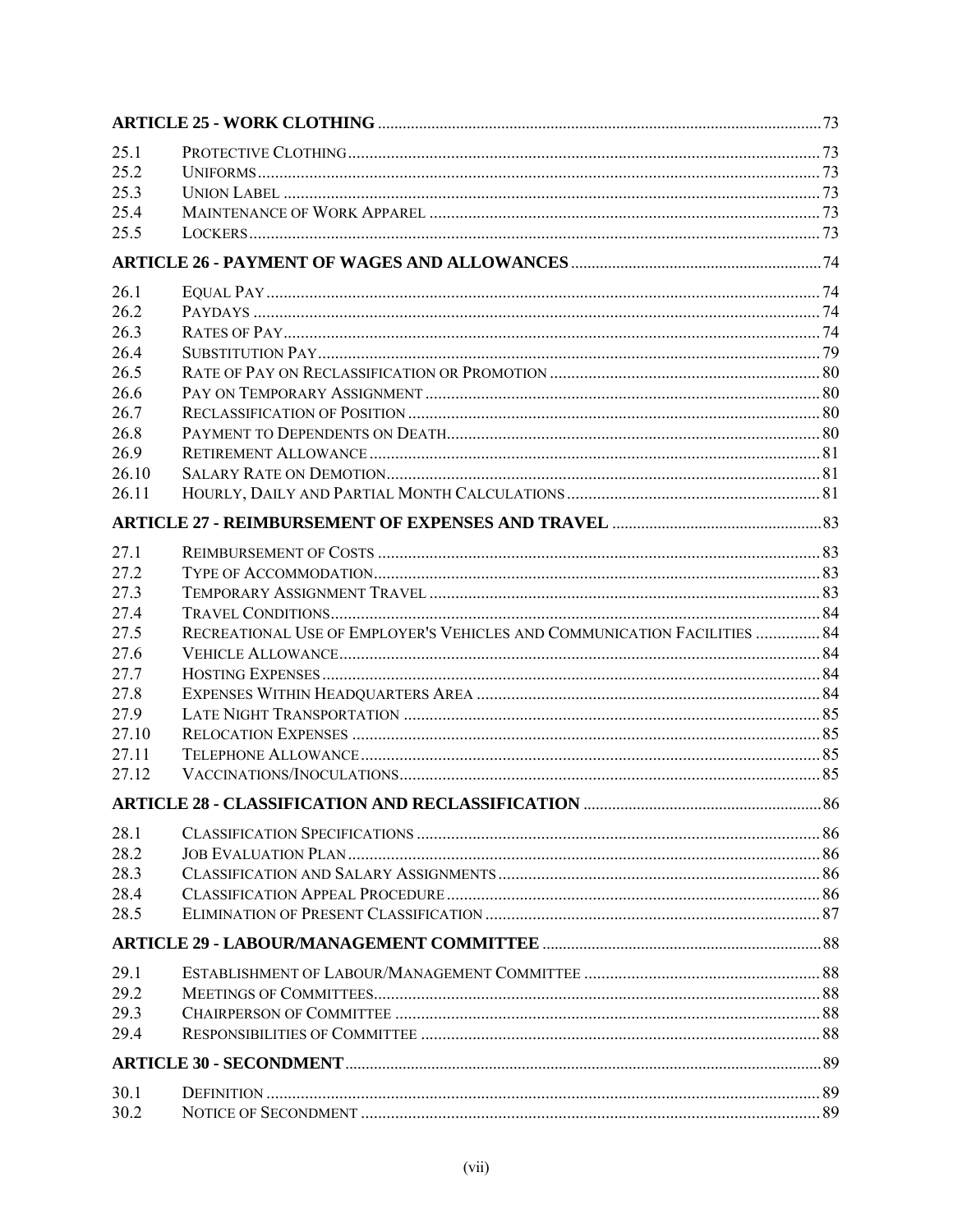| 30.3           |                                                                                |  |
|----------------|--------------------------------------------------------------------------------|--|
| 30.4           | EMPLOYER'S REPRESENTATIVE DESIGNATED TO HANDLE GRIEVANCES AT THE SECOND STEP89 |  |
|                |                                                                                |  |
| 31.1           |                                                                                |  |
| 31.2           |                                                                                |  |
| 31.3           |                                                                                |  |
| 31.4           |                                                                                |  |
| 31.5           |                                                                                |  |
| 31.6           |                                                                                |  |
| 31.7           |                                                                                |  |
| 31.8           |                                                                                |  |
|                | ARTICLE 32 - CONTINUING EDUCATION/PART-TIME STUDIES/INDUSTRY SERVICES          |  |
|                |                                                                                |  |
| 32.1           |                                                                                |  |
| 32.2           |                                                                                |  |
| 32.3           |                                                                                |  |
|                |                                                                                |  |
| 33.1           |                                                                                |  |
| 33.2           |                                                                                |  |
| 33.3           |                                                                                |  |
| 33.4           |                                                                                |  |
| 33.5           |                                                                                |  |
| 33.6           |                                                                                |  |
| 33.7           |                                                                                |  |
| 33.8           |                                                                                |  |
| 33.9           |                                                                                |  |
| 33.10          |                                                                                |  |
| 33.11          |                                                                                |  |
| 33.12          |                                                                                |  |
| 33.13<br>33.14 |                                                                                |  |
| 33.15          |                                                                                |  |
|                |                                                                                |  |
|                |                                                                                |  |
| 34.1           |                                                                                |  |
| 34.2           |                                                                                |  |
| 34.3           |                                                                                |  |
| 34.4<br>34.5   |                                                                                |  |
|                |                                                                                |  |
|                |                                                                                |  |
|                |                                                                                |  |
|                |                                                                                |  |
|                |                                                                                |  |
|                |                                                                                |  |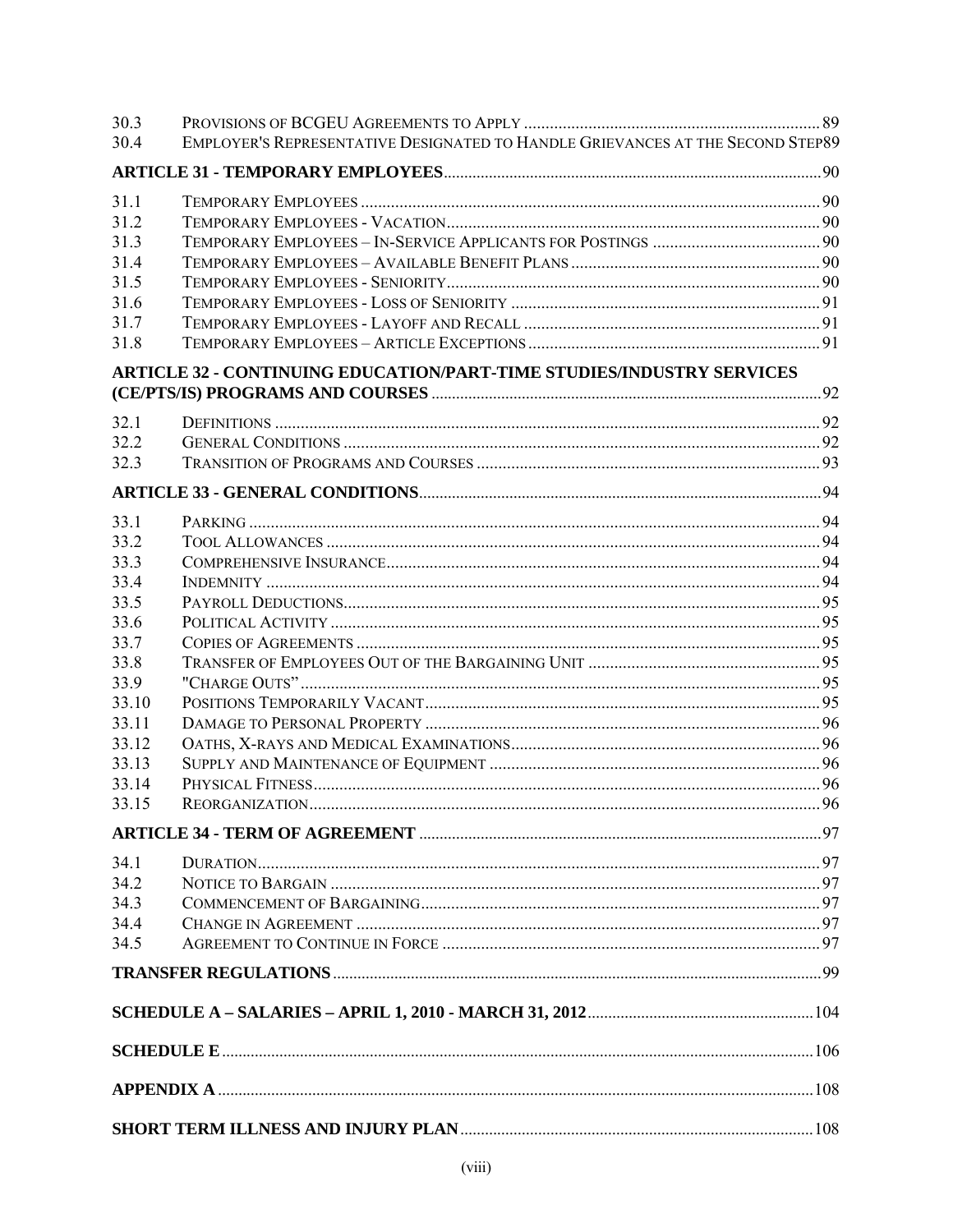| LETTER OF UNDERSTANDING #3 - SCHEDULE E - SPECIALIZATION GROUPING  120  |  |
|-------------------------------------------------------------------------|--|
|                                                                         |  |
| LETTER OF UNDERSTANDING #5 - SUB COMMITTEE OF LABOUR/MANAGEMENT  124    |  |
|                                                                         |  |
| LETTER OF UNDERSTANDING #7 - NEW PROFESSIONAL DEVELOPMENT FUND 126      |  |
|                                                                         |  |
| LETTER OF UNDERSTANDING #9 - PROVINCIAL INSTRUCTORS DIPLOMA  127        |  |
|                                                                         |  |
|                                                                         |  |
|                                                                         |  |
| <b>MEMORANDUM OF AGREEMENT - CHIEF INSTRUCTORS JOB DESCRIPTION  140</b> |  |
|                                                                         |  |
|                                                                         |  |
|                                                                         |  |
| <b>MEMORANDUM OF AGREEMENT - TRANSFER BETWEEN BARGAINING UNITS  148</b> |  |
|                                                                         |  |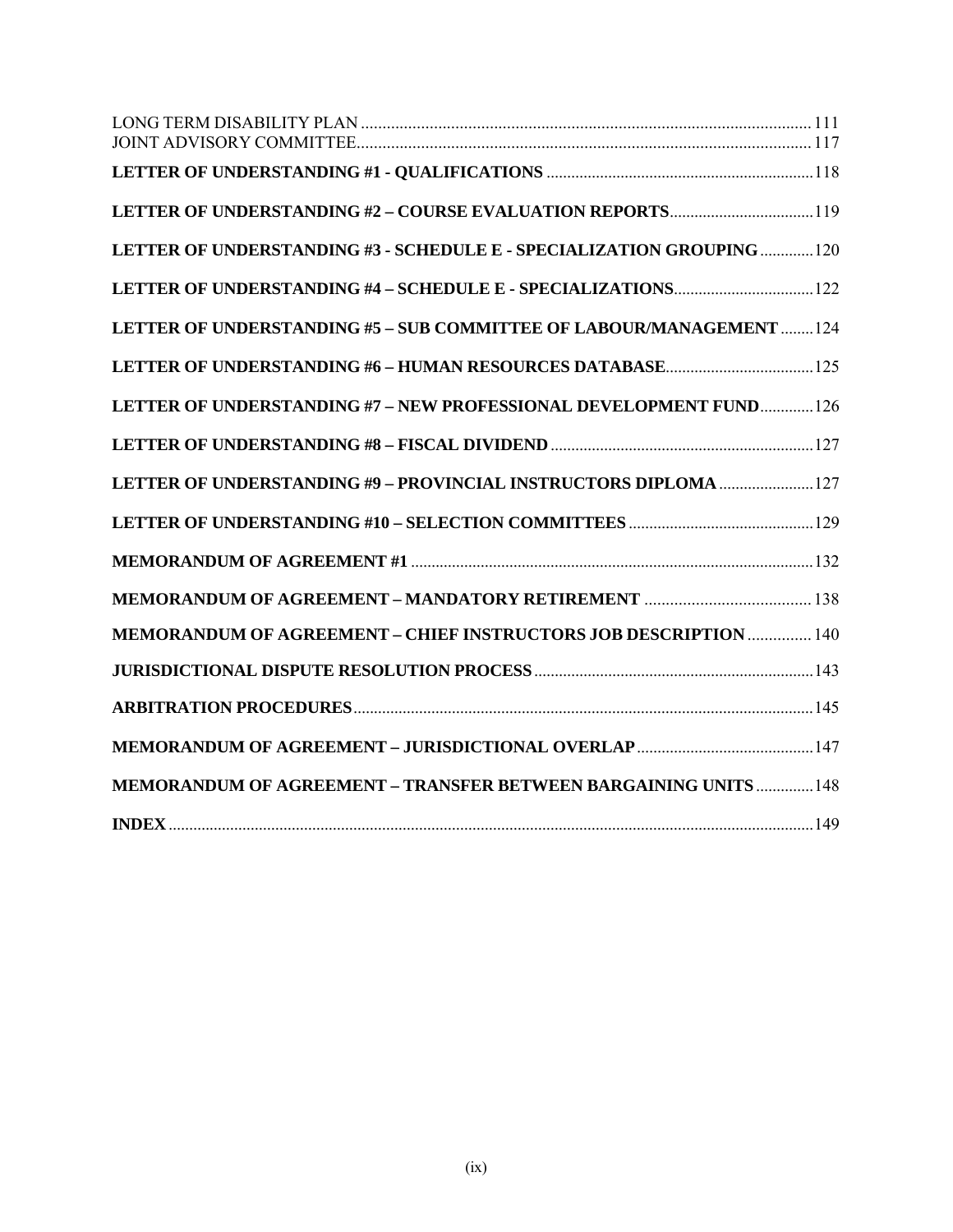#### **DEFINITIONS**

For the purpose of this Agreement:

- (1) *"bargaining unit"* is the unit for collective bargaining for which the B.C. Government and Service Employees' Union is certified and includes: All Vocational Instructors and those Employees engaged in vocational-related activities, including research, coordination and development, except those Employees within the Bargaining Units for which the BCIT Faculty and Staff Association or the BCGEU Support Staff are certified, and except those Employees specifically excluded by Statute, employed by the B.C. Institute of Technology.
- (2) *"continuous employment and continuous service"* means uninterrupted employment with the Amalgamated British Columbia Institute of Technology and includes continuous service as at March 31, 1986 with the Public Service and the Pacific Vocational Institute.
- (3) *"day of rest"* in relation to an Employee, means a day other than a holiday on which an Employee is not ordinarily required to perform the duties of his/her position. This does not include Employees on leave of absence.
- (4) *"demotion"* means a change from an Employee's position to one with a lower maximum salary.
- (5) There shall be two categories of Employee covered by the terms of this Agreement: *"Regular"* and *"Temporary"* Employees; *"Employee"* means a member of the Bargaining Unit and includes:
	- (a) A *"Regular Employee"* means an Employee who is employed for work which is of a continuous full-time or part-time nature or an Employee whose initial or subsequent appointment is four and one-half (4½) calendar months (97.875 days) or more or who becomes a Regular Employee pursuant to 31.1(b) and does not include:
		- (i) a temporary;
		- (ii) a person excluded by Section 1 of the *Labour Relations Code* of British Columbia;
		- (iii) a person excluded pursuant to Article 2.1 of the Agreement.
	- (b) Regular Part-Time Employees will have hours of work determined by departmental needs on a case by case basis and will be specified by Memorandum of Agreement for each employee. Other terms and conditions of employment for Regular Part-Time employees will be determined on a case by case basis by the Parties and included in the Memorandum of Agreement.
	- (c) *"Temporary Employee"* means an Employee appointed pursuant to Article 31 for a period less than four and one-half  $(4\frac{1}{2})$  calendar months  $(97.875 \text{ days})$  and who does not meet the terms specified in Article 31.1(b).
- (6) *"Employer"* means the British Columbia Institute of Technology (BCIT).
- (7) *"field status"* Employees who are normally required to work away from their point of assembly and who, on a day-to-day basis, do not work in an office, institution, plant, or other similar fixed location which is their normal point of assembly.
- (8) *"headquarters or geographic location"* is that area within a radius of twenty (20) miles of where an Employee ordinarily performs his/her duties. Within the Greater Vancouver Regional District geographic location for transfer purposes is that area within a radius of ten (10) miles of where an Employee ordinarily performs his/her duties. When Employees are transferred the headquarters area may be redefined where exceptional circumstances such as unusual road conditions exist.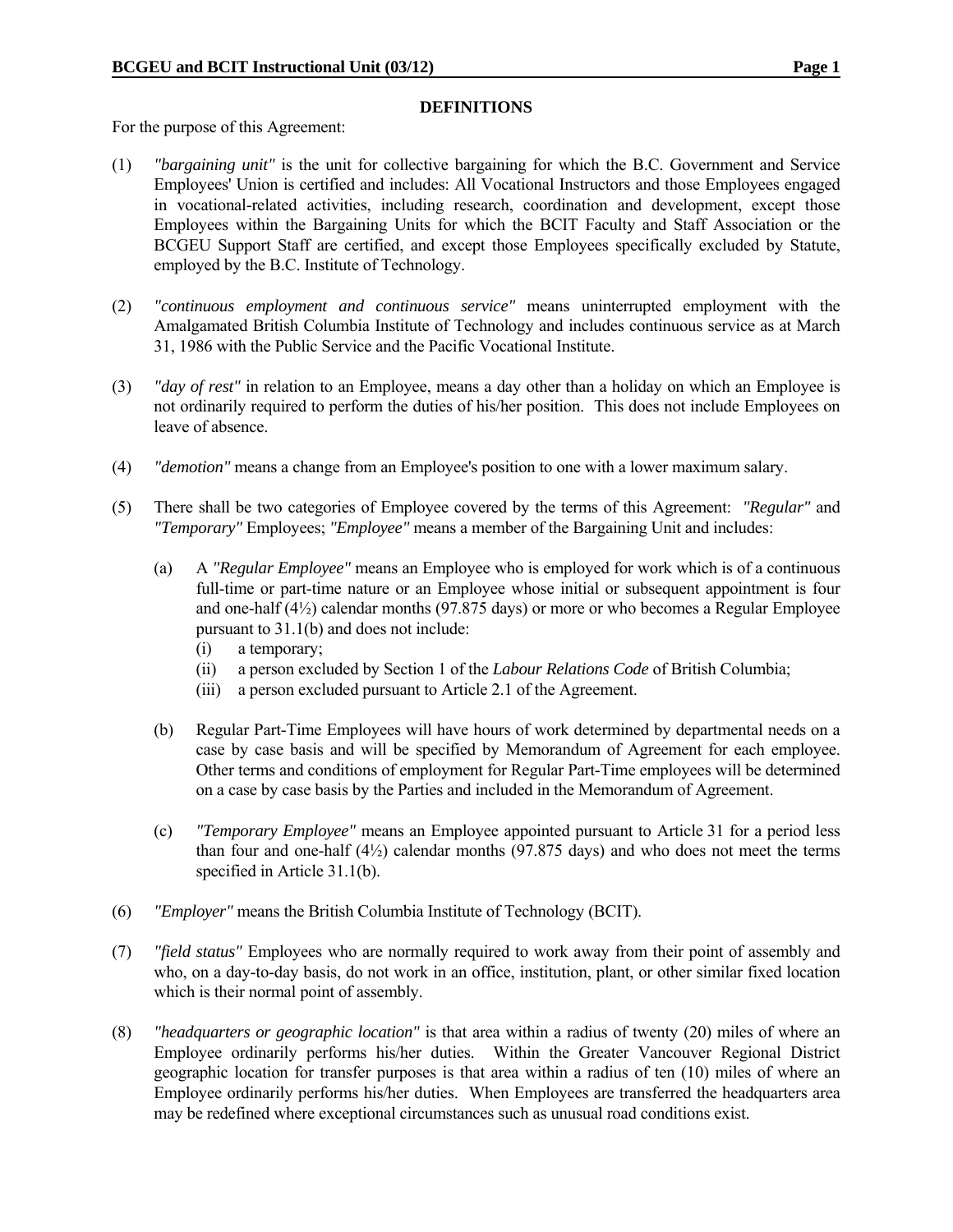- (9) *"holiday"* means the twenty-four (24) hour period commencing at 0001 hours of a day designated as a paid holiday in this Agreement.
- (10) *"hours of operation"* are the hours established by the Employer to provide adequate service to the public and to fulfil the functions of the work unit.
- (11) *"hours travelled"* means hours spent travelling from point to point on an hourly or daily basis laid down by the Employer and does not include meal breaks and lodging time, or time spent other than travelling.
- (12) *"lateral transfer"* refers to the movement of an Employee from one position to another which does not constitute a demotion or promotion.
- (13) *"layoff"* is a cessation of employment as a result of a reduction of the amount of work required to be done by the Employer and where, should work become available, Employees will be recalled in accordance with Article 12 or Article 31 of this Agreement.
- (14) *"leave of absence with pay"* means to be absent from duty with permission and with pay. *"Leave of absence without pay"* means to be absent from duty with permission but without pay.
- (15) *"pay"* means rate of compensation for the job.
- (16) *"probation"* means that period of probation which is the six (6) calendar months following appointment or promotion during which the Employer may reject for just cause a person appointed or promoted to such position or which the Employer may extend for a further period not exceeding six (6) calendar months under similar conditions, and the Union shall be so advised; and upon the successful completion of which, the person shall be confirmed.
- (17) *"promotion"* means a change from an Employee's position to one with a higher maximum salary level.
- (18) *"resignation"* means a voluntary notice by the Employee that he/she is terminating his/her service on the date specified.

When an Employee provides the Employer with written notice, the resignation will be deemed accepted one working day from the time the written resignation was submitted and may be retracted by the Employee within this period.

When an Employee provides the Employer with a verbal resignation, the Employer may confirm the resignation in writing. The resignation will be deemed accepted one working day from the time the written confirmation is delivered to the Employee's address currently on file with the Employer.

- (19) *"rest period"* is a paid interval which is included in the workday and is intended to give the Employee an opportunity to have refreshments or a rest.
- (20) *"seasonal field Employees"* are those employees who occupy positions which permit them to be normally domiciled at their permanent headquarters but who are assigned field duties on a seasonal basis, returning to their permanent headquarters when not working in the field.
- (21) *"shift schedule"* is the pattern of work hours established through negotiations to meet the hours of operation.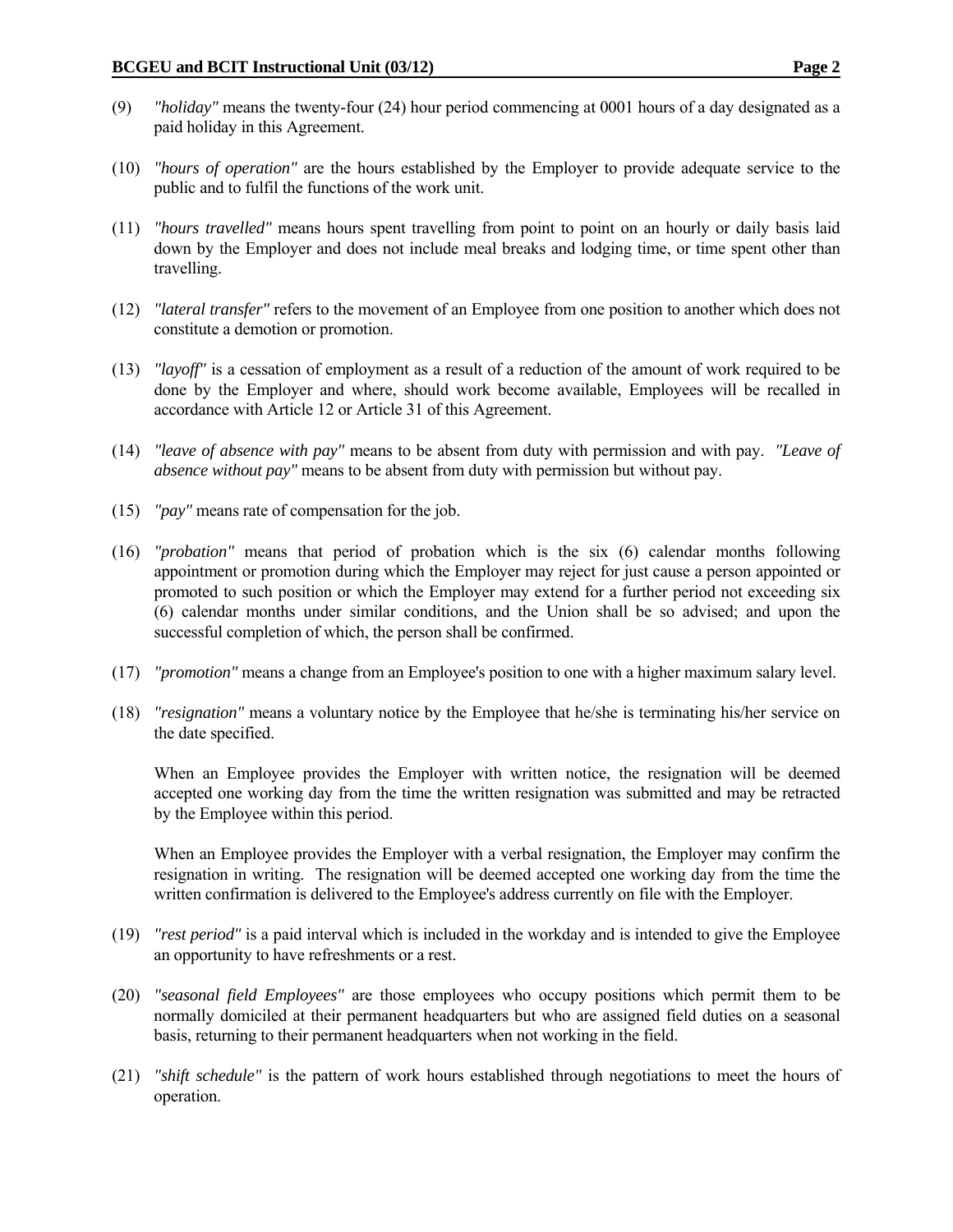- (22) *"termination"* is the separation of an Employee from the Employer for cause pursuant to Articles 10, 11, and 31, of this Agreement.
- (23) *"transfer"* refers to the movement of an Employee from one geographic location to another.
- (24) *"travel status"* with respect to an Employee means absence of the Employee from his/her headquarters or geographic location on the Employer's business with the approval of the Employer, but travel status does not apply to Employees temporarily assigned to a position outside of their headquarters or geographic location or to field status Employees.
- (25) *"Union"* means the B.C. Government and Service Employees' Union.
- (26) *"workday"* is a period of twenty-four (24) consecutive hours commencing with the starting time of any shift. For the purpose of calculating compensatory overtime rates only the time worked prior to but adjoining to a shift, shall be deemed as time worked after a shift.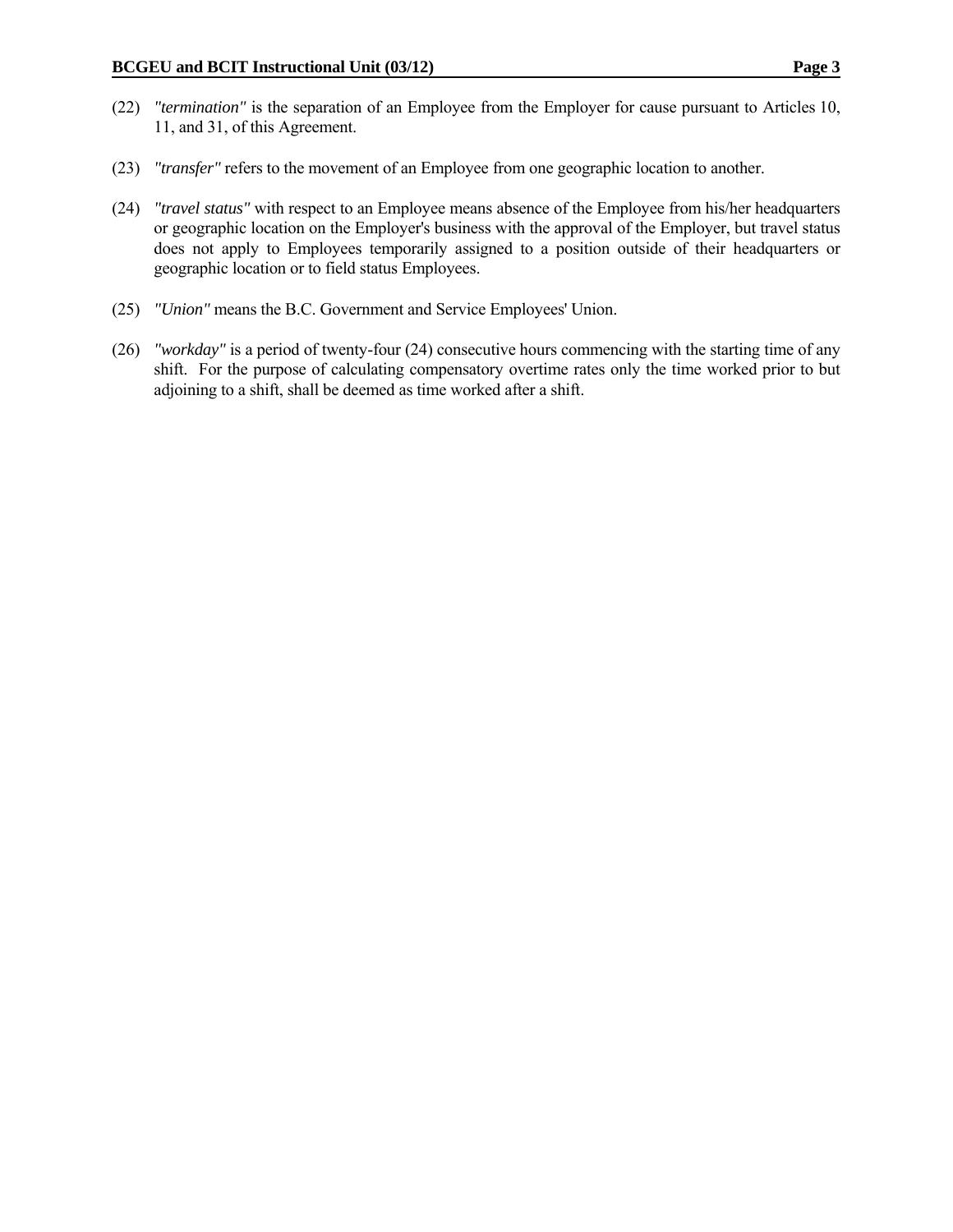#### **1.1 Purpose of Agreement**

- (a) The purpose of this Agreement is to establish and maintain orderly collective bargaining procedures between the Employer and the Union.
- (b) The Parties to this Agreement share a desire to improve the quality of service to the public of British Columbia. Accordingly, they are determined to establish, within the framework provided by the law, an effective working relationship at all levels of the Employer's service in which members of the Bargaining Unit are employed.

### **1.2 Future Legislation**

In the event that any future legislation renders null and void or materially alters any provision of this Agreement, the remaining provisions shall remain in effect for the term of the Agreement, and the Parties hereto shall negotiate a mutually agreeable provision to be substituted for the provision so rendered null and void or materially altered.

### **1.3 Conflict with Regulations**

In the event that there is a conflict between the contents of this Agreement and any regulation made by the Employer, or on behalf of the Employer, this Agreement shall take precedence over the said regulation.

### **1.4 Notice of Legislative Change**

The Employer agrees that no proposal submitted by the Employer to amend, repeal or revise the *College and Institute Act*, the *Labour Relations Code* or regulations made pursuant thereto, which would affect the terms and conditions of employment of Employees covered by this Agreement shall be put forward without first notifying the Union in writing of the nature of the proposal.

#### **1.5 Use of Singular Terms**

Wherever the singular is used in this Agreement, the same shall be construed as meaning the plural if the context requires unless otherwise specifically stated.

#### **1.6 Human Rights Code**

The Parties hereto subscribe to the principles of the *Human Rights Code* of British Columbia.

#### **1.7 Harassment and Discrimination**

- (a) The Union and the Employer recognize the right of Employees to work and students to learn in an environment free of harassment and discrimination.
- (b) The Parties agree that the policy and procedures respecting complaints of harassment and discrimination shall be those found in the *"Harassment and Discrimination Policy and Procedures"*.
- (c) The Harassment and Discrimination Policy and Procedures may be amended from time to time by mutual agreement of the Parties.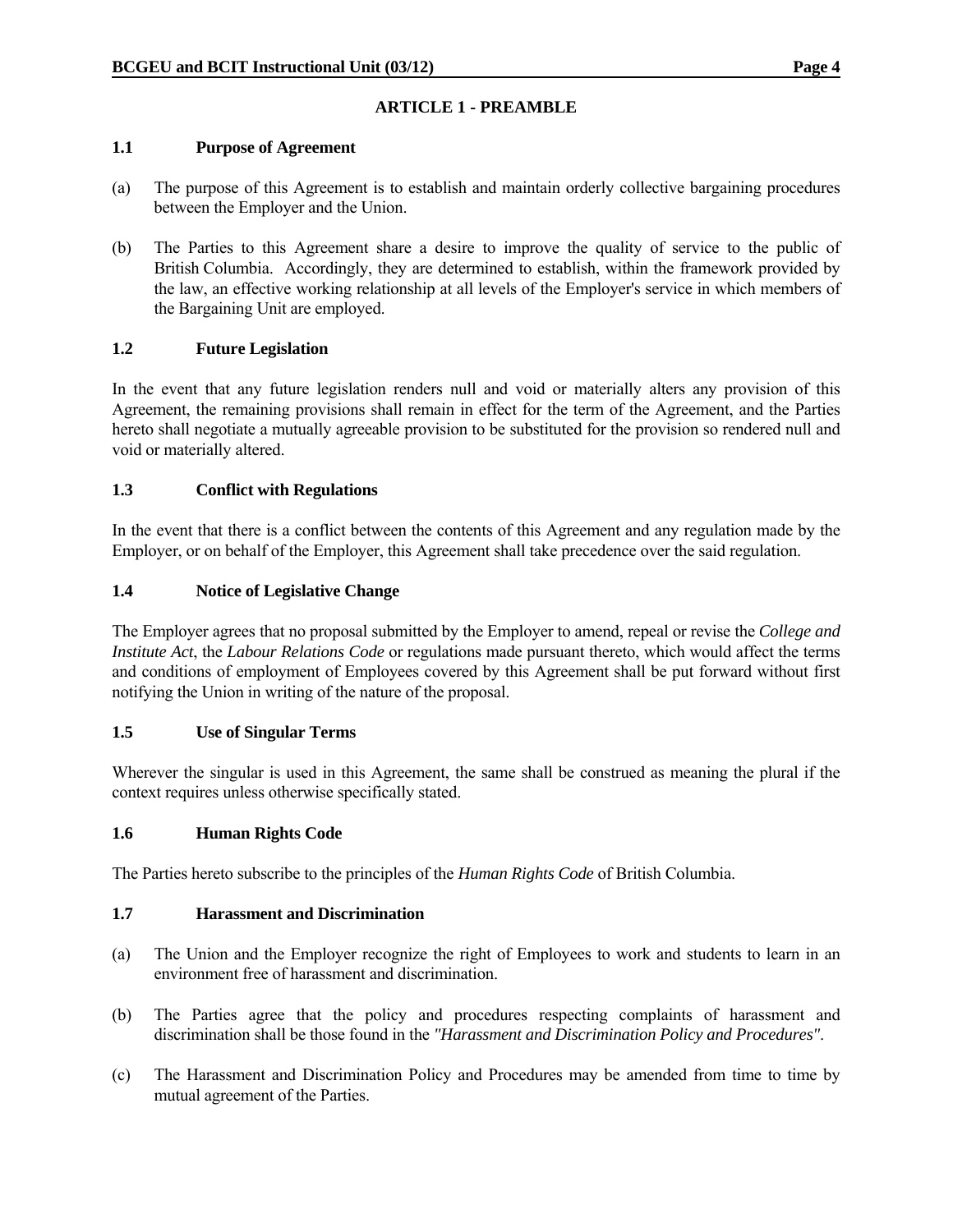- (d) The Employer undertakes to discipline an Employee who engages in conduct contrary to the provisions of the Harassment and Discrimination Policy.
- (e) Notwithstanding Clause 16 of the *"Harassment and Discrimination Policy and Procedures"*, it shall form part of the Collective Agreement and remain in effect for the duration of this Collective Agreement.
- (f) Copies of the Harassment and Discrimination Policy and Procedures will be available to Employees on request at the offices of the Deans and Associate Deans.

# **1.8 Management Rights**

The Union acknowledges that the management of the Institute and the direction of the Employees in the Bargaining Unit is exclusive to the Employer except as this Agreement otherwise provides.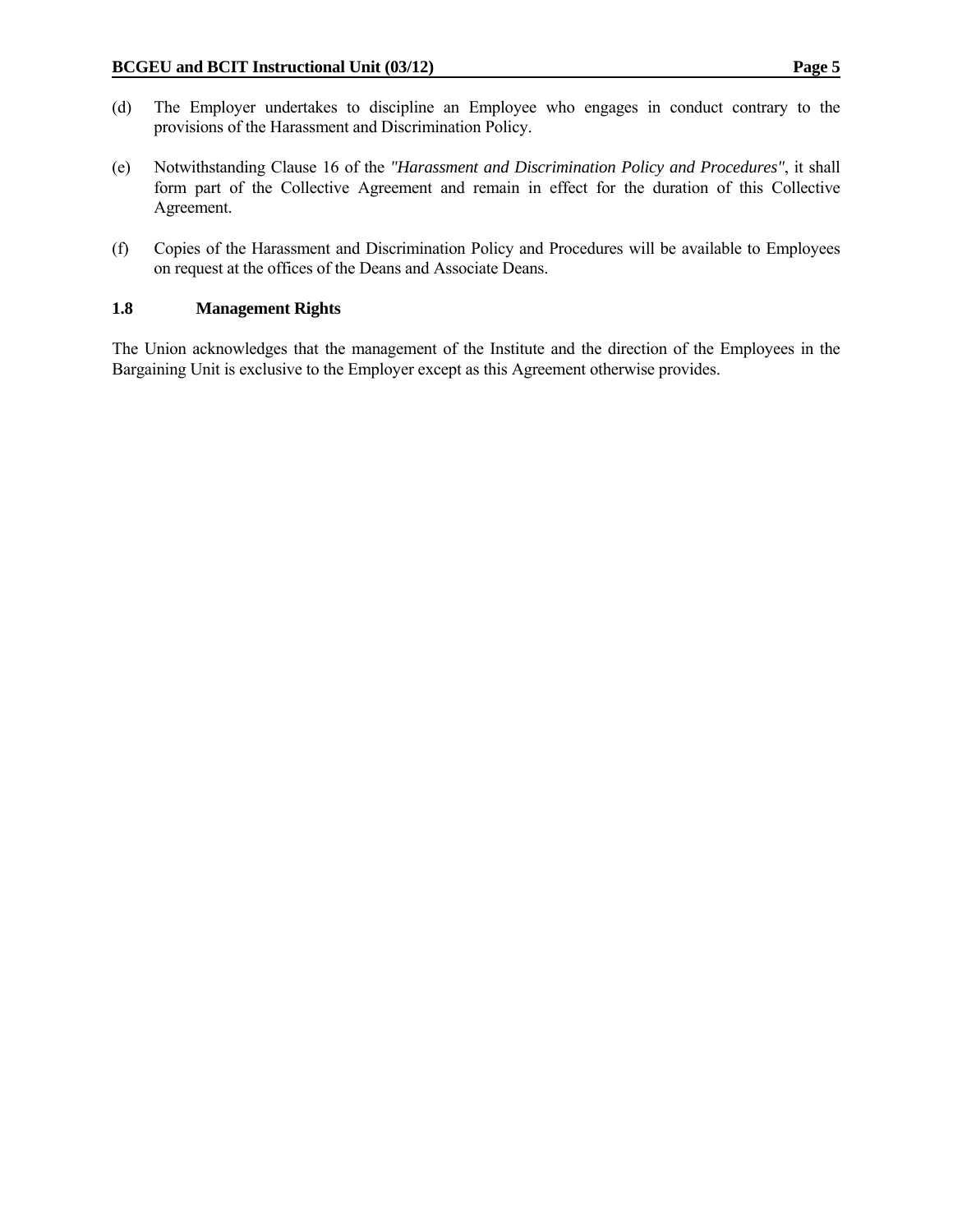# **ARTICLE 2 - UNION RECOGNITION AND RIGHTS**

# **2.1 Bargaining Unit Defined**

The Bargaining Unit shall consist of all Employees covered by the Certificate of Bargaining issued by the Labour Relations Board except those persons employed in a managerial or confidential capacity.

The Parties recognize that referral to the legislated authority is the ultimate step to resolve a dispute and that the Parties will make every attempt to freely and fully negotiate the matter of exclusions and to resolve the issues as expeditiously as possible.

Where the Employer seeks to exclude a position, representation shall be made to the Union in writing. Where agreement is not reached within fourteen (14) days of receipt of initial representation, the matter shall be submitted to the legislated authority for adjudication.

The Employer shall make every attempt to provide time prior to making an appointment for the process outlined above to be completed. Where it becomes necessary to fill a new position in dispute the incumbent will not be considered in the unit until determination is made by the legislated authority. Established or upgraded positions in the Bargaining Unit shall not be excluded except by mutual agreement or a decision of the legislated authority. $*<sup>1</sup>$ 

# **2.2 Bargaining Agent or Recognition**

The Employer recognizes the B.C. Government and Service Employees' Union as the exclusive bargaining agent for all Employees to whom the certification issued by the Labour Relations Board applies.

#### **2.3 Correspondence**

The Employer agrees that all correspondence between the Employer and the Union related to matters covered in this Agreement shall be sent to the President of the Union or his/her designate and to the Chair of the Bargaining Unit.

The Employer agrees that a copy of any correspondence between the Employer and any Employee in the Bargaining Unit covered by this Agreement pertaining to the interpretation or application of any clause in this Agreement as it applies to that Employee, shall be forwarded to the President of the Union or his/her designate, and to the Chair of the Bargaining Unit.

#### **2.4 No Other Agreement**

 $\overline{a}$ 

No Employee covered by this Agreement shall be required or permitted to make a written or oral agreement with the Employer or its representatives which may conflict with the terms of this Agreement.

# **2.5 No Discrimination for Union Activity**

The Employer and the Union agree that there shall be no discrimination, interference, restriction or coercion exercised or practised with respect to any Employee for reason of membership or activity in the Union.

<sup>1</sup> \*Legislated authority for the purpose of this clause means the legislated authority determined to have jurisdiction.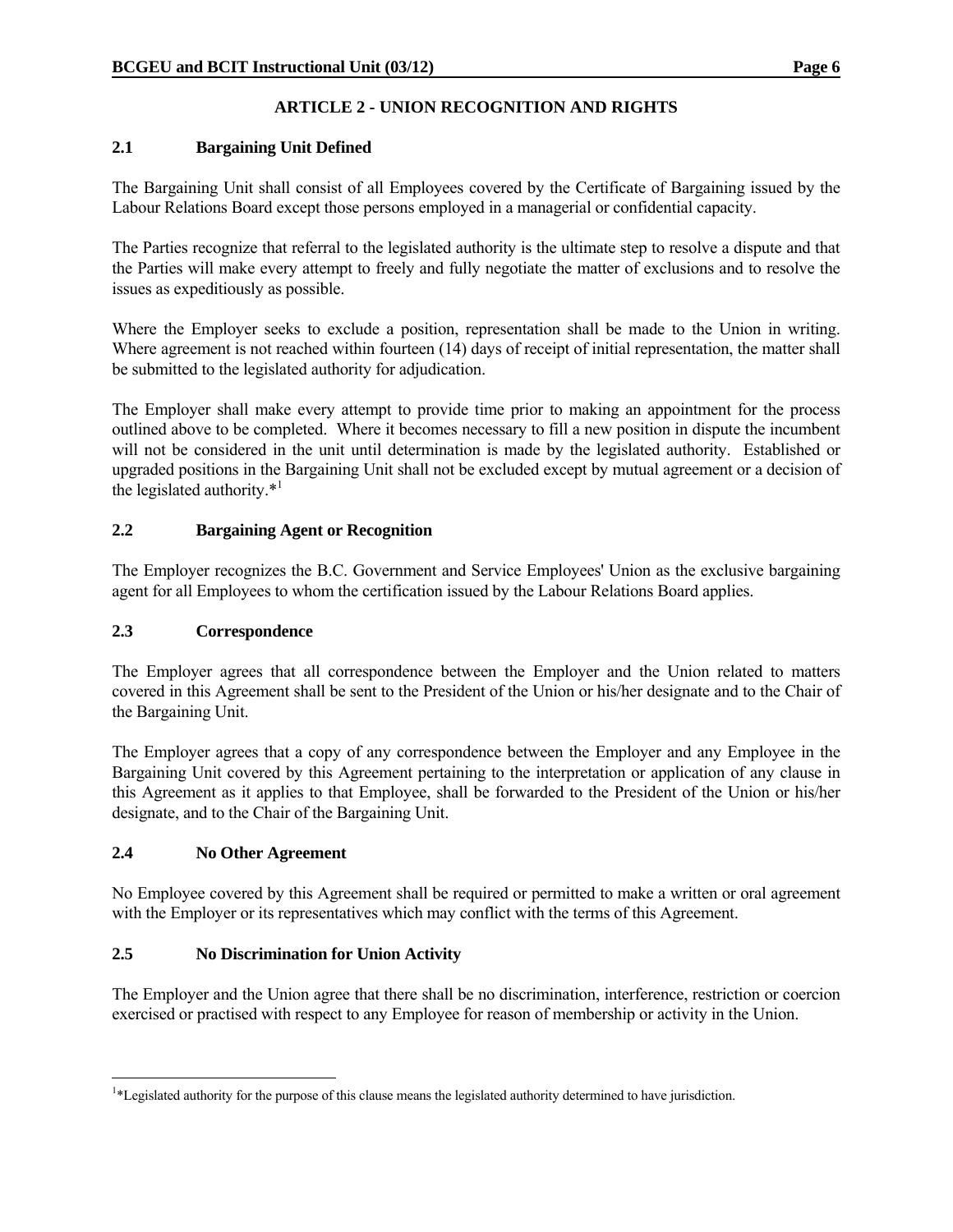#### **2.6 Recognition and Rights of Stewards**

The Employer recognizes the Union's right to select stewards to represent Employees. The Employer and the Union will agree on a reasonable number of shop stewards taking into account both operational and geographic considerations.

The Union will provide the Employer with a list of the Employees designated as stewards and indicate the jurisdiction of each steward.

A steward or his/her alternate shall obtain the permission of his/her immediate supervisor before leaving his/her work to perform duties as a steward. On resuming his/her normal duties, the steward shall notify his/her supervisor. Leave for this purpose shall not be unreasonably withheld and will be with pay.

The duties of stewards shall include:

- (a) Investigation of complaints of an urgent nature.
- (b) Investigation of grievances and assisting any Employee whom the steward represents in presenting and preparing the grievance in accordance with the grievance procedure.
- (c) Supervision of ballot boxes and other related functions during ratification votes.
- (d) Attending meetings at the request of the Employer.

#### **2.7 Bulletin Boards**

The Employer shall provide bulletin board facilities for the exclusive use of the Union, the sites to be determined by mutual agreement. The use of such bulletin board facilities shall be restricted to the business affairs of the Union.

#### **2.8 Union Insignia**

- (a) A Union member shall have the right to wear or display the recognized insignia of the Union. The Union agrees to furnish to the Employer at least one Union shop card, for each of the Employer's places of operation covered by this Agreement, to be displayed on the premises. Such card will remain the property of the Union and shall be surrendered upon demand.
- (b) The recognized insignia of the Union shall include the designation *"BCGEU"*. This designation shall, at the Employee's option, be placed on stenography typed by a member of the Union. This designation shall be placed below the signatory initials on typewritten correspondence.

#### **2.9 Right to Refuse to Cross Picket Lines**

- (a) All Employees covered by this Agreement shall have the right to refuse to cross a picket line arising out of a dispute as defined in the *Labour Relations Code* of British Columbia. Any Employee failing to report for duty shall be considered to be absent without pay. Failure to cross a picket line encountered in carrying out the Employer's business shall not be considered a violation of this Agreement nor shall it be grounds for disciplinary action.
- (b) No Employee covered by this Agreement shall be required to handle any product declared by the B.C. Federation of Labour to be a *"hot product"*.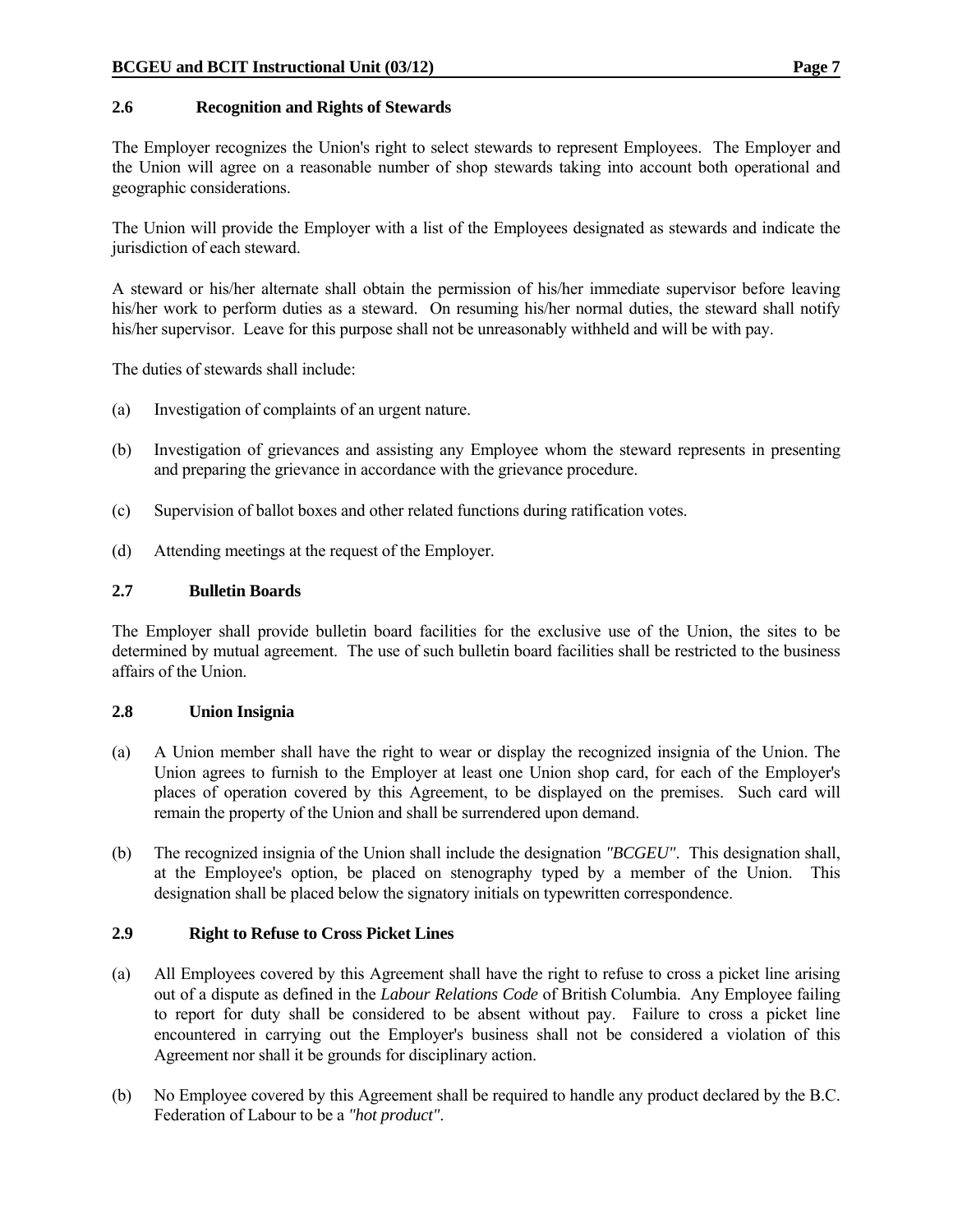#### **2.10 Time Off for Union Business**

- (a) *Without pay* Leave of absence without pay and without loss of seniority will be granted:
	- (1) to an elected or appointed representative of the Union to attend conventions of the Union and bodies to which the Union is affiliated;
	- (2) for elected or appointed representatives of the Union to attend to Union business which requires them to leave their general work area;
	- (3) for four (4) Employees who are representatives of the Union on the Bargaining Committee to attend meetings of the Bargaining Committee;
	- (4) to Employees called by the Union to appear as witnesses before an Arbitration Board or the Labour Relations Board of B.C.;
- (b) *With pay* Leave of absence with basic pay, and without loss of seniority will be granted:
	- (1) for four (4) Employees who are appointed members of the Union's Bargaining Committee to carry on the negotiations with the Employer;
	- (2) to Employees appointed by the Union as Union representatives to joint Union/Management Committees as specified in this Agreement to attend meetings of the Committees;
	- (3) to Employees designated to sit as an observer on a Selection Panel in accordance with Article 11.3.
- (c) Where an Employee has his/her days of annual leave displaced for reasons contained in Article 2.10(a)(3) and (4) and 2.10(b)(1) (2), those days shall be rescheduled at a later date by mutual agreement between the Employer and the Employee. Where rescheduling is not possible within the calendar year, a carryover of five (5) displaced days shall be granted by the Employer in addition to the entitlement in Article 17.8. The balance of displaced leave shall be paid out or may be carried over by mutual agreement.

 To facilitate the administration of this Article when leave without pay is granted, the leave shall be given with basic pay and the Union shall reimburse the Employer for salary and benefit costs, including travel time incurred. Leave of absence under this article shall include sufficient travel time. It is understood that Employees granted leave of absence pursuant to this Article shall receive their current rates of pay while on leave of absence with pay.

 The Union shall provide the Employer with reasonable notice prior to the commencement of leave under this Article. The Employer agrees that any of the above leaves of absence shall not be unreasonably withheld.

#### **2.11 Emergency Services**

The Parties recognize that in the event of a strike or lockout, situations may arise of an emergency nature. To this end, the Employer and the Union will agree to provide services of an emergency nature.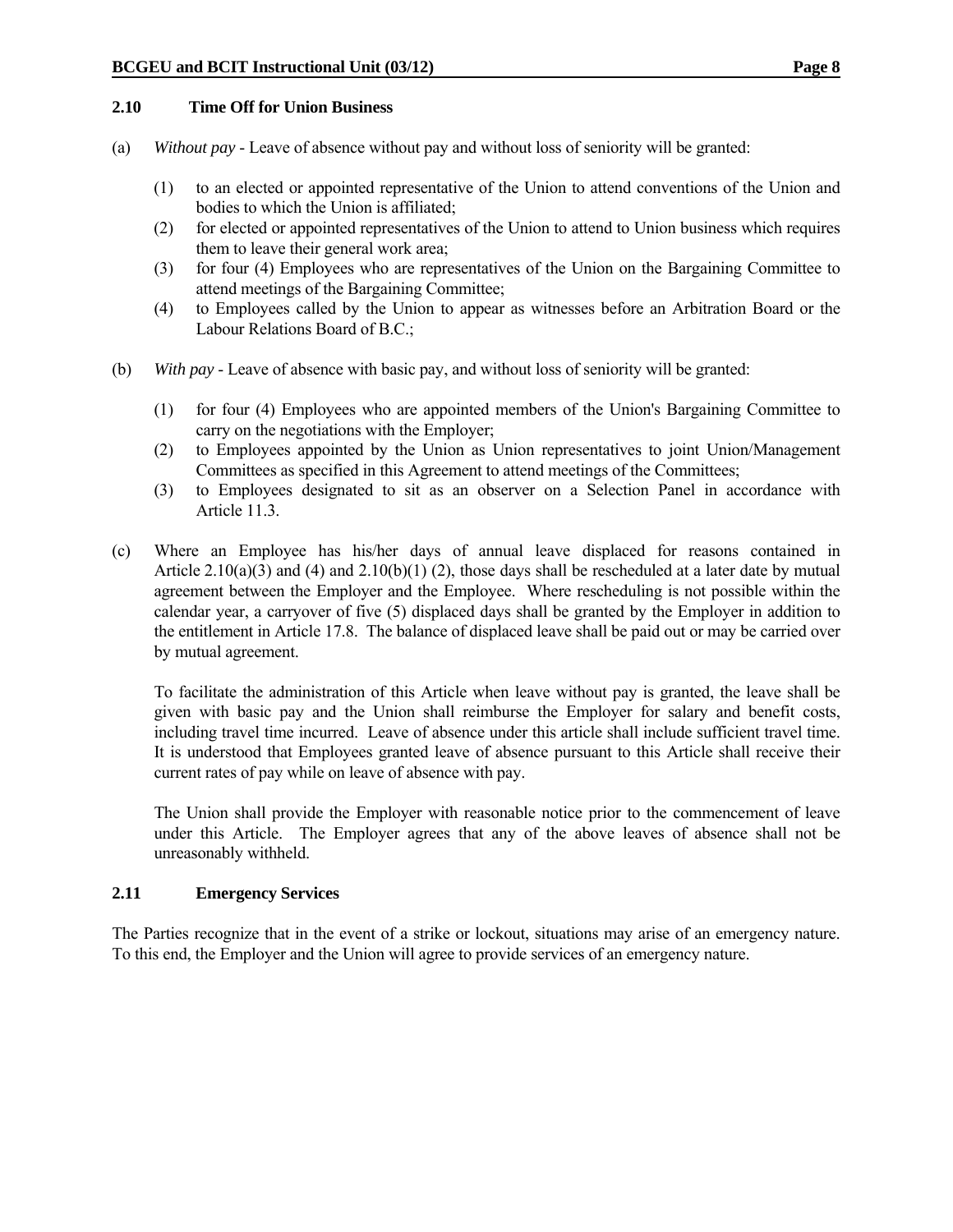#### **ARTICLE 3 - UNION SECURITY**

- (a) All Employees in the Bargaining Unit who, on March 8, 1974, were members of the Union or thereafter became members of the Union shall, as a condition of continued employment, maintain such membership (subject to the provisions of Section 11 of the *Labour Relations Code* of British Columbia).
- (b) All Employees hired on or after March 8, 1974 shall, as a condition of continued employment, become members of the Union and maintain such membership, upon completion of thirty (30) days as an Employee (subject only to the provisions of Section 11 of the *Labour Relations Code* of British Columbia).
- (c) Nothing in this Agreement shall be construed as requiring a person who was an Employee prior to March 8, 1974, to become a member of the Union.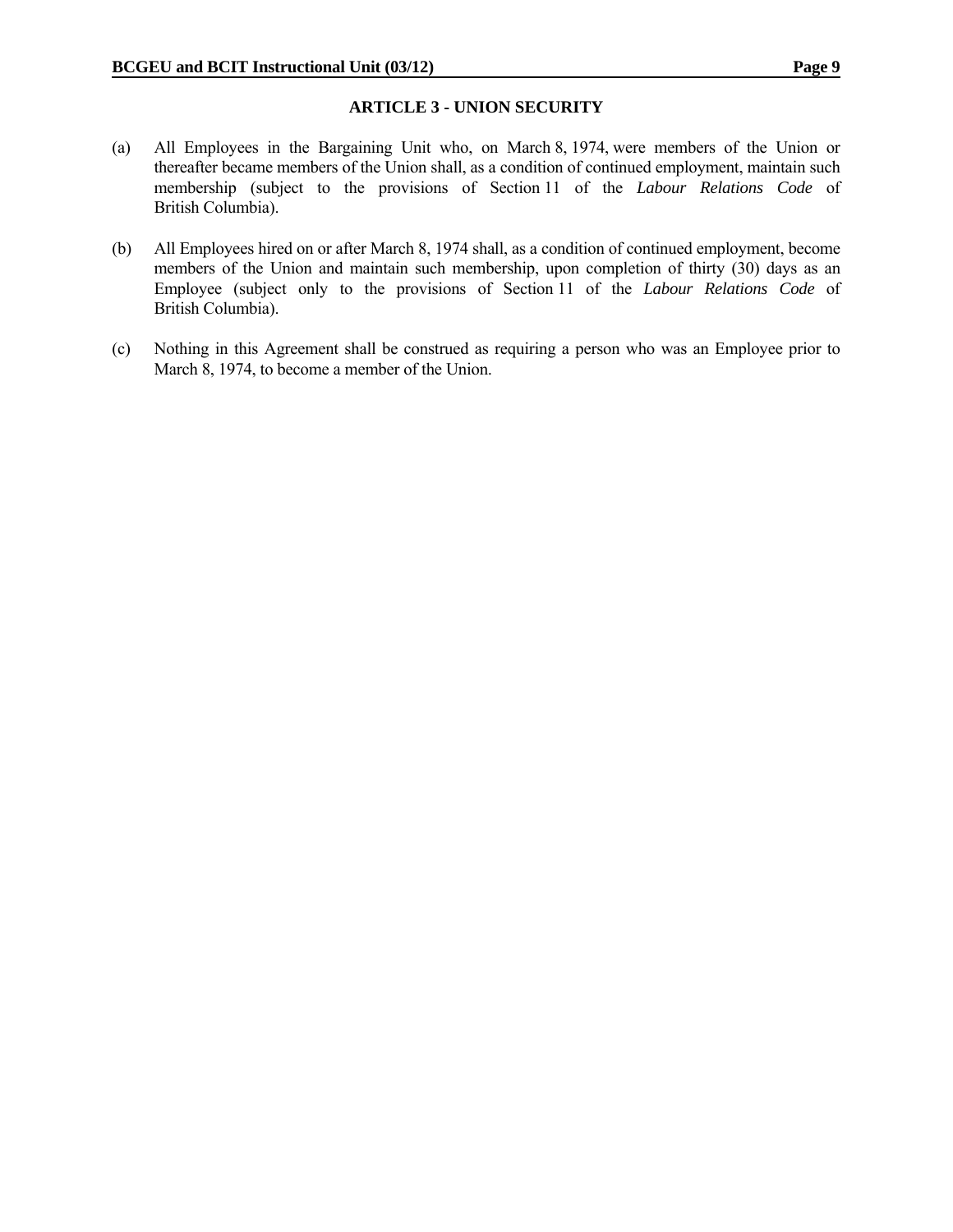# **ARTICLE 4 - CHECK-OFF OF UNION DUES**

- (a) The Employer shall, as a condition of employment, deduct from the monthly wages or salary of each Employee in the Bargaining Unit, whether or not the Employee is a member of the Union, the amount of the regular dues payable to the Union by a member of the Union.
- (b) The Employer shall deduct from any Employee who is a member of the Union any assessments levied in accordance with the Union Constitution and/or Bylaws and owing by the Employee to the Union.
- (c) Deductions shall be made in each payroll period and membership dues or payments in lieu thereof shall be considered as owing in the period for which they are so deducted.
- (d) All deductions shall be remitted to the President of the Union not later than twenty-eight (28) days after the date of deduction and the Employer shall also provide a list of names of those Employees from whose salaries such deductions have been made together with the amount deducted from each Employee.
- (e) Before the Employer is obliged to deduct any amount under Section (a) of this article, the Union must advise the Employer in writing of the amount of its regular dues. The amount so advised shall continue to be the amount to be deducted until changed by further written notice to the Employer signed by the President of the Union. Upon receipt of such notice, such changed amount shall be the amount deducted.
- (f) From the date of the signing of this Agreement and for its duration, no Employee organization other than the Union shall be permitted to have membership dues or other monies deducted by the Employer from the pay of the Employees in the Bargaining Unit.
- (g) The Employer shall supply each Employee, without charge, a receipt for income tax purposes in the amount of the deductions paid to the Union by the Employee in the previous year. Such receipts shall be provided to the Employees prior to March 1st of the succeeding year.
- (h) An Employee shall, as a condition of continued employment, complete an authorization form providing for the deduction from an Employee's monthly wages or salary the amount of the regular dues payable to the Union by a member of the Union.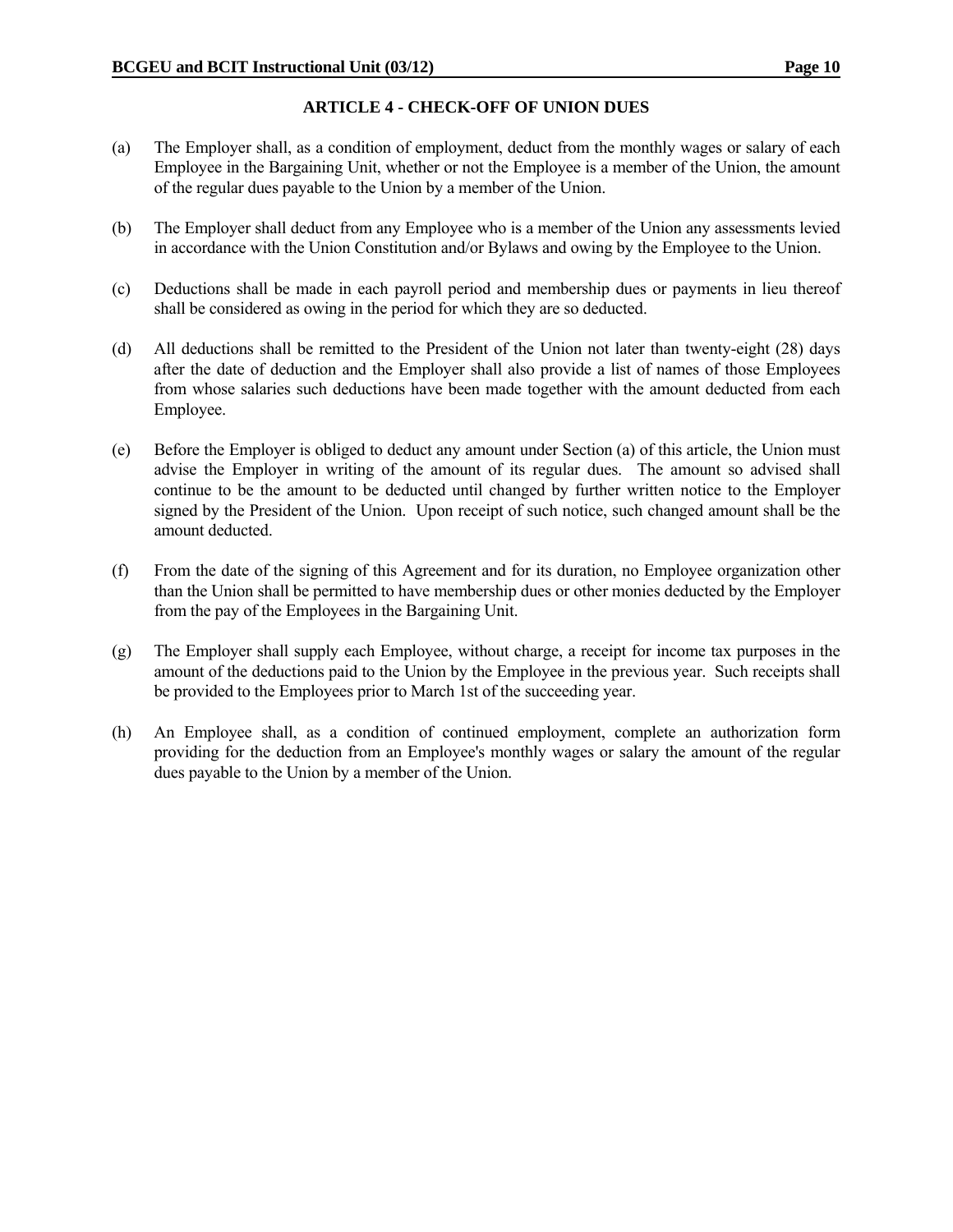#### **ARTICLE 5 - EMPLOYER AND UNION SHALL ACQUAINT NEW EMPLOYEES**

- (a) The Employer agrees to acquaint new Employees with the fact that a Collective Agreement is in effect and with the conditions of employment set out in the articles dealing with Union Security and Dues Check-off. A new Employee shall be advised of the name and location of his/her steward. Whenever the steward is employed in the same work area as the new Employee, the Employee's immediate supervisor will introduce him/her to his/her steward. Where operational requirements permit, the Employer agrees that a Union steward will be given an opportunity to interview each new Employee within regular working hours, without loss of pay, for fifteen (15) minutes sometime during the first thirty (30) days of employment for the purpose of acquainting the new Employee with the benefits and duties of Union membership and the Employee's responsibilities and obligations to the Employer and the Union.
- (b) In order to facilitate the administration of this section, the Chair of the Bargaining Unit shall be notified in writing by the Employer of the hiring of all new Employees within five (5) days of their appointment.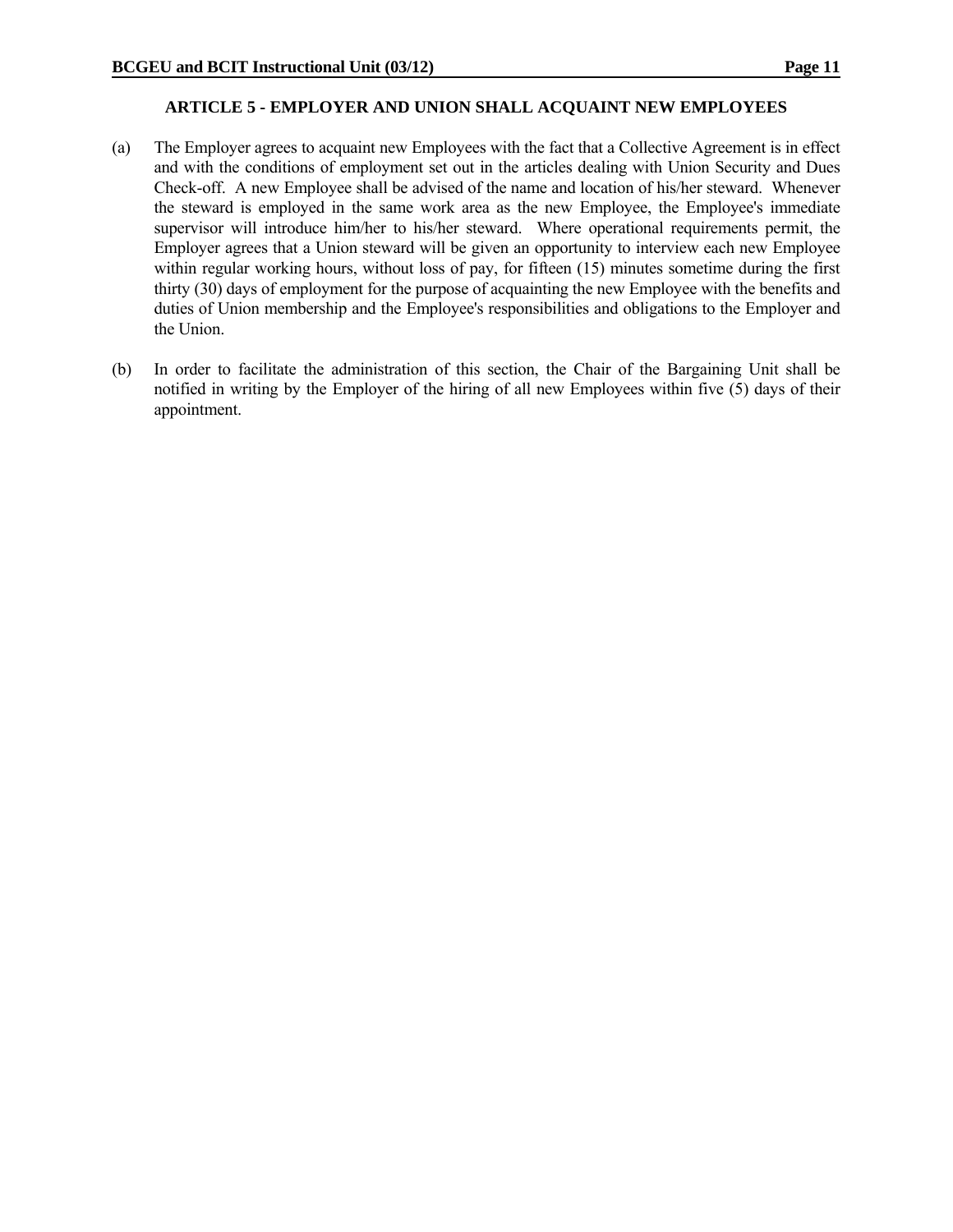# **ARTICLE 6 - EMPLOYER-UNION RELATIONS**

#### **6.1 Representation**

No Employee or group of Employees shall undertake to represent the Union at meetings with the Employer without the proper authorization of the Union. To implement this, the Union shall supply the Employer with the names of its officers and similarly, the Employer shall supply the Union with a list of its supervisory or other personnel with whom the Union may be required to transact business.

# **6.2 Union Representatives**

The Employer agrees that access to its premises will be granted to representatives of the Union when dealing or negotiating with the Employer, as well as for the purpose of investigating and assisting in the settlement of a grievance.

Representatives of the Union shall notify the excluded designated supervisory official in advance of their intention and their purpose for entering and shall not interfere with the operation of the department or section concerned.

In order to facilitate the orderly, as well as the confidential investigation of grievances, the Employer will make available to Union representatives or stewards temporary use of an office or similar facility.

The Employer recognizes that in some circumstances it is difficult for the President or his/her Union representative to meet with Employees outside of normal working hours. In such cases, the President or his/her designate shall submit a request in writing to the Employer to meet with Employees during working hours in their normal place of work. Subject to operational requirements, the Employer shall grant permission for such a meeting not to exceed one hour's (1) duration. Attendance at such meetings shall be considered time worked.

The Employer may, upon written request from the President or his/her designate, allow reasonable time for a designated representative of the Union on the agenda of any course, training session, or seminar sponsored by the Employer. Such permission will not be unreasonably withheld.

#### **6.3 Technical Information**

The Employer agrees to provide to the Union such information that is available relating to Employees in the Bargaining Unit, as may be required by the Union for collective bargaining purposes.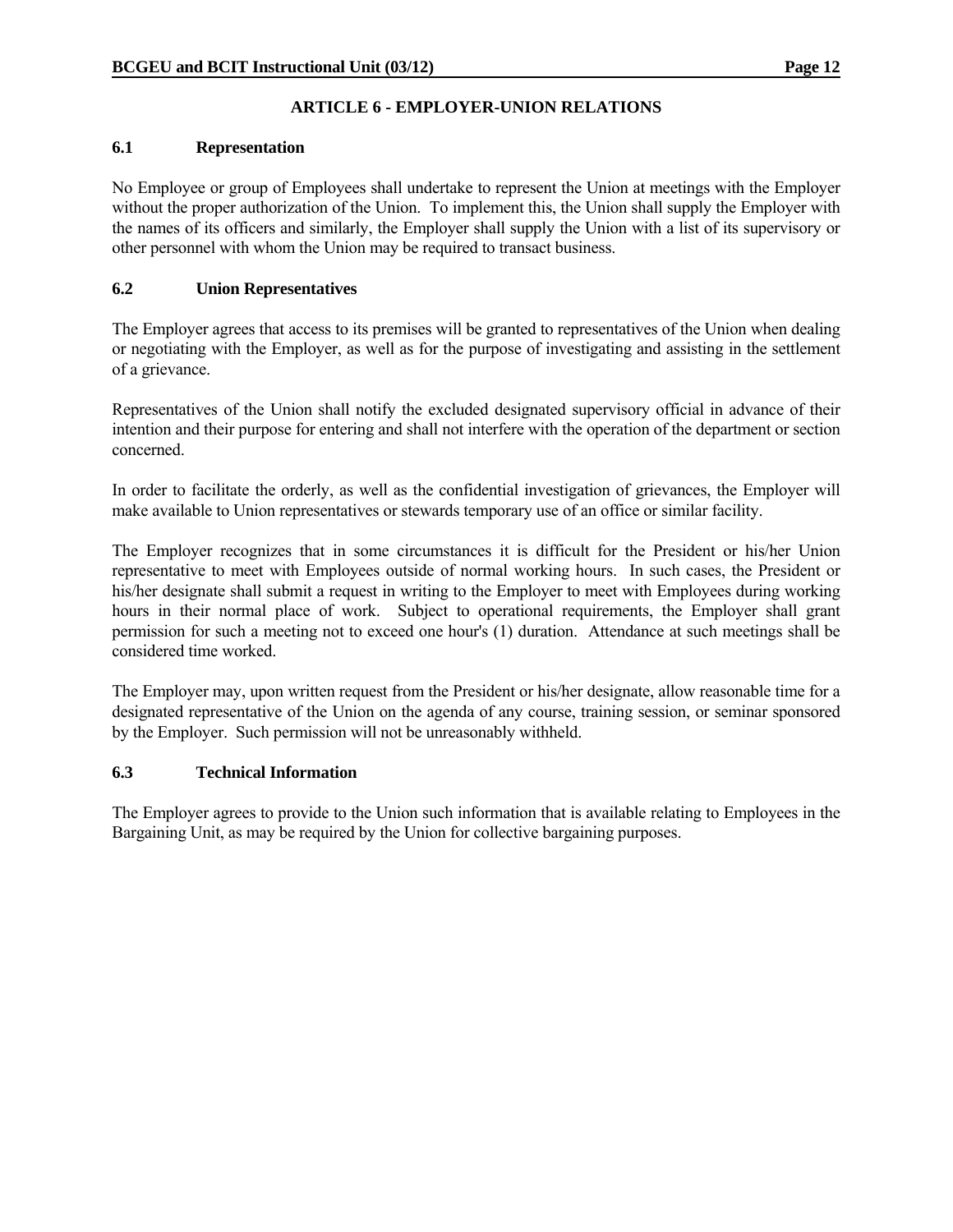# **ARTICLE 7 - GRIEVANCES**

#### **7.1 Grievance Procedure**

The Employer and the Union recognize that grievances may arise concerning;

- (a) differences between the Parties respecting the interpretation, application, operation or any alleged violation of a provision of this Agreement, or arbitral award, including a question as to whether or not a matter is subject to arbitration; or
- (b) the dismissal, discipline or suspension of an Employee bound by this Agreement.

The procedure for resolving a grievance shall be the grievance procedure in this Article.

# **7.2 Step 1**

In the first step of the grievance procedure, every effort shall be made to settle the dispute with the designated excluded supervisor. The aggrieved Employee shall have the right to have his/her steward present at such a discussion. If the dispute is not resolved orally, the aggrieved Employee may submit a written grievance, through the Union steward, to Step 2 of the grievance procedure.

The Employer shall provide the Union with a list of the appropriate designated excluded supervisors and his/her area of responsibility within the Institute.

In the event the appropriate designated excluded supervisor is not available, the grievance may be presented to the Institute's Labour Relations Consultants or the Manager of Labour Relations.

# **7.3 Time Limit to Present Initial Grievance**

An Employee who wishes to present a grievance at Step 2 of the grievance procedure, in the manner prescribed in Article 7.4, must do so no later than thirty (30) days after the date;

- (a) on which he/she was notified orally or in writing, of the action or circumstances giving rise to the grievance;
- (b) on which he/she first became aware of the action or circumstances giving rise to the grievance.

# **7.4 Step 2**

- (a) Subject to the time limits in 7.3, the Employee may present a grievance at this level by:
	- (1) recording this grievance on the appropriate grievance form, setting out the nature of the grievance and the circumstances from which it arose;
	- (2) stating the article or articles of the Agreement infringed upon or alleged to have been violated, and the remedy or correction required; and
	- (3) transmitting this grievance to the designated excluded supervisor through the Union steward.
- (b) The designated excluded supervisor shall:
	- (1) forward the grievance to the representative of the Employer authorized to deal with grievances at Step 2; and
	- (2) provide the Employee with a receipt stating the date on which the grievance was received.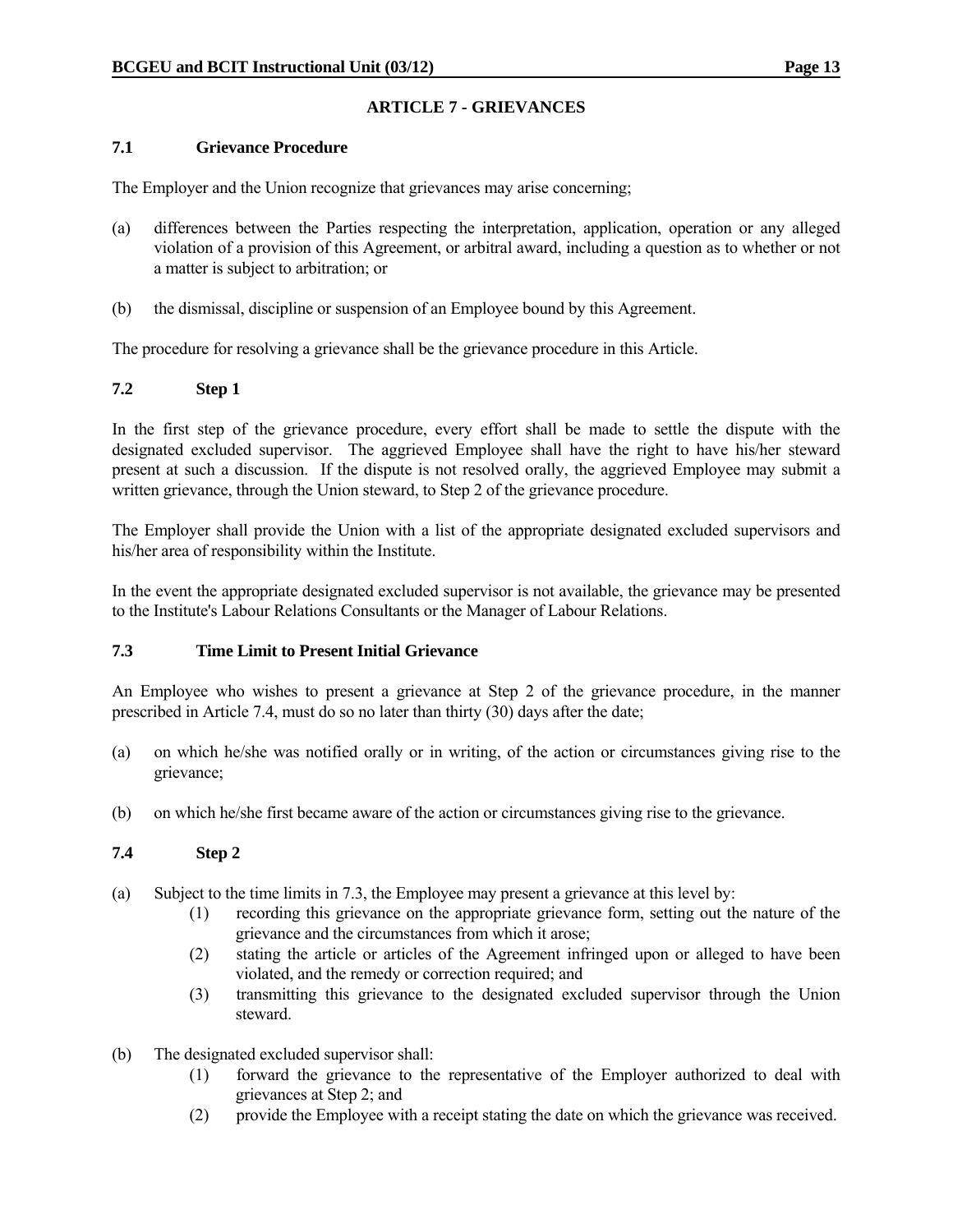# **7.5 Time Limit to Reply at Step 2**

The representative designated by the Employer to handle grievances at Step 2 shall reply in writing to an Employee's grievance within fourteen (14) days of receiving the grievance at Step 2.

#### **7.6 Step 3**

The President of the Union, or his/her designate, may present a grievance at Step 3:

- (a) Within fourteen (14) days after the decision has been conveyed to him/her by the representative designated by the Employer to handle grievances at Step 2;
- (b) Within fourteen (14) days after the Employer's reply was due.

### **7.7 Time Limit to Reply at Step 3**

The representative designated by the Employer to handle grievances at Step 3 shall reply in writing to the grievance within fourteen (14) days of receipt of the grievance at Step 3.

#### **7.8 Failure to Act**

If the President of the Union, or his/her designate, does not present a grievance to the next higher level within the prescribed time limits, the grievance will be deemed to be abandoned. However, the Union shall not be deemed to have prejudiced its position on any future grievance.

#### **7.9 Time Limit to Submit to Arbitration**

Failing satisfactory settlement at Step 3, and pursuant to Article 8, the President, of the Union or his/her designate, may inform the Employer of his/her intention to submit the dispute to arbitration (Article 8.1, the Alternative Grievance Resolution Procedure (Article 8.9) or Fast Track Arbitration (Article 8.10) within:

- (a) thirty (30) days after the Employer's decision has been received;
- (b) thirty (30) days after the Employer's decision was due.

#### **7.10 Administrative Provisions**

- (a) Grievances and replies at Step 3 of the grievance procedure and notification to arbitrate shall be by registered mail.
- (b) Grievances, replies and notification shall be deemed to be presented on the day on which they are registered, and received on the day they were delivered to the appropriate office of the Employer or the Union.
- (c) In the event of a dispute, strike, lockout or other work stoppage in the Canada Post Office, within British Columbia, this section shall not apply.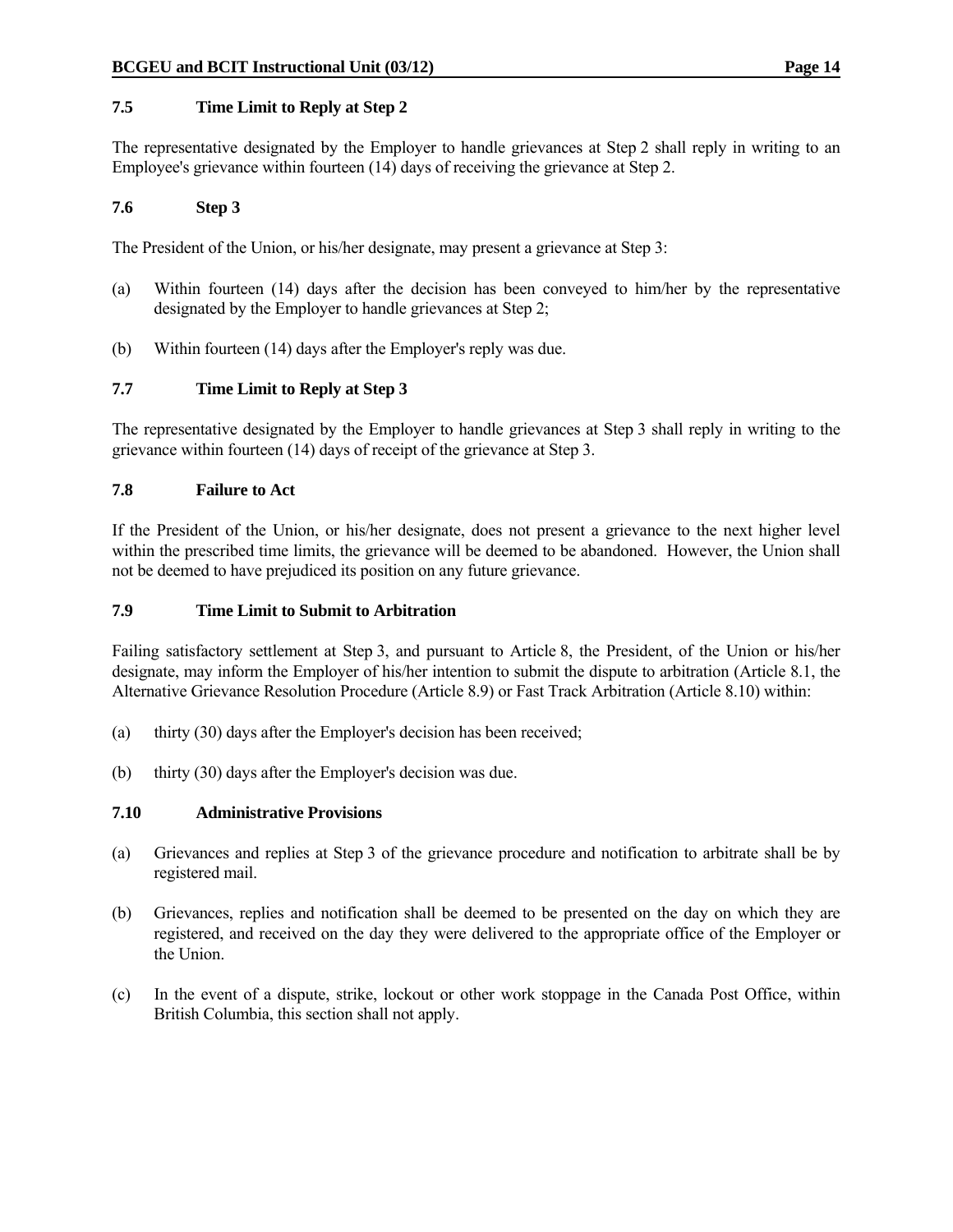#### **7.11 Expedited Arbitration**

#### (a) *Dismissal or Suspension Grievances*

- (1) The Employer shall notify an Employee in writing of its decision to suspend, or discharge the Employee and shall in the notice indicate the reasons for the action.
- (2) A copy of the written notice of dismissal or suspension shall be forwarded to the President of the Union within five (5) days of the action being taken.
- (3) The Employee, within five (5) working days of receiving the notice, may file a grievance regarding the Employer's action.
- (4) The grievance shall be heard by an arbitration board (or a single arbitrator if mutually agreed) within ten (10) working days of filing. The Chairperson (or single arbitrator) shall be selected from a mutually agreed list on the basis of the person who is available to hear the case within ten (10) days.
- (5) The Parties may each name a nominee to the board, but the nominees must be available on the date acceptable to the Chairperson.
- (6) The arbitration board shall announce its decision orally or by letter within ten (10) working days of the hearing, with written reasons to follow.
- (b) *Layoff/Recall, 13.3(f) and (h) Annual Leave, and Schedule "E", Part II*

 Any grievance pursuant to Articles 12, 13.3(f) and (h), 17.3 and 17.5 or Schedule *"E"*, Part II of this Agreement may be filed pursuant to the procedures in 7.11 (b).

- (1) The Employee who wishes to file a grievance pursuant to 7.11(b), must do so no later than five (5) working days after the date,
	- (i) on which he/she was notified orally or in writing of the action or circumstances giving rise to the grievance; or
	- (ii) on which he/she first became aware of the action or circumstances giving rise to the grievance.
- (2) The grievance shall be heard by an arbitration board (or a single arbitrator if mutually agreed) within ten (10) working days of filing. The Chairperson (or single arbitrator) shall be selected from a mutually agreed list on the basis of the person who is available to hear the case within ten (10) days. If the grievance is not referred to arbitration within four (4) months of date of filing under this Article, Article 7.8 will apply.
- (3) The Parties may each name a nominee to the board, but the nominees must be available on the date acceptable to the Chairperson.
- (4) The arbitration board shall announce its decision orally or by letter within ten (10) working days of the hearing, with written reasons to follow.

#### **7.12 Deviation from Grievance Procedure**

The Employer agrees that, after a grievance has been initiated by the Union, the Employer's representatives will not enter into discussion or negotiation with respect to the grievance, either directly or indirectly, with the aggrieved Employee without the consent of the Union.

In the event that, after having initiated a grievance through the grievance procedure, an Employee endeavours to pursue the same grievance through any other channel, then the Union agrees that, pursuant to this article, the grievance shall be considered to have been abandoned.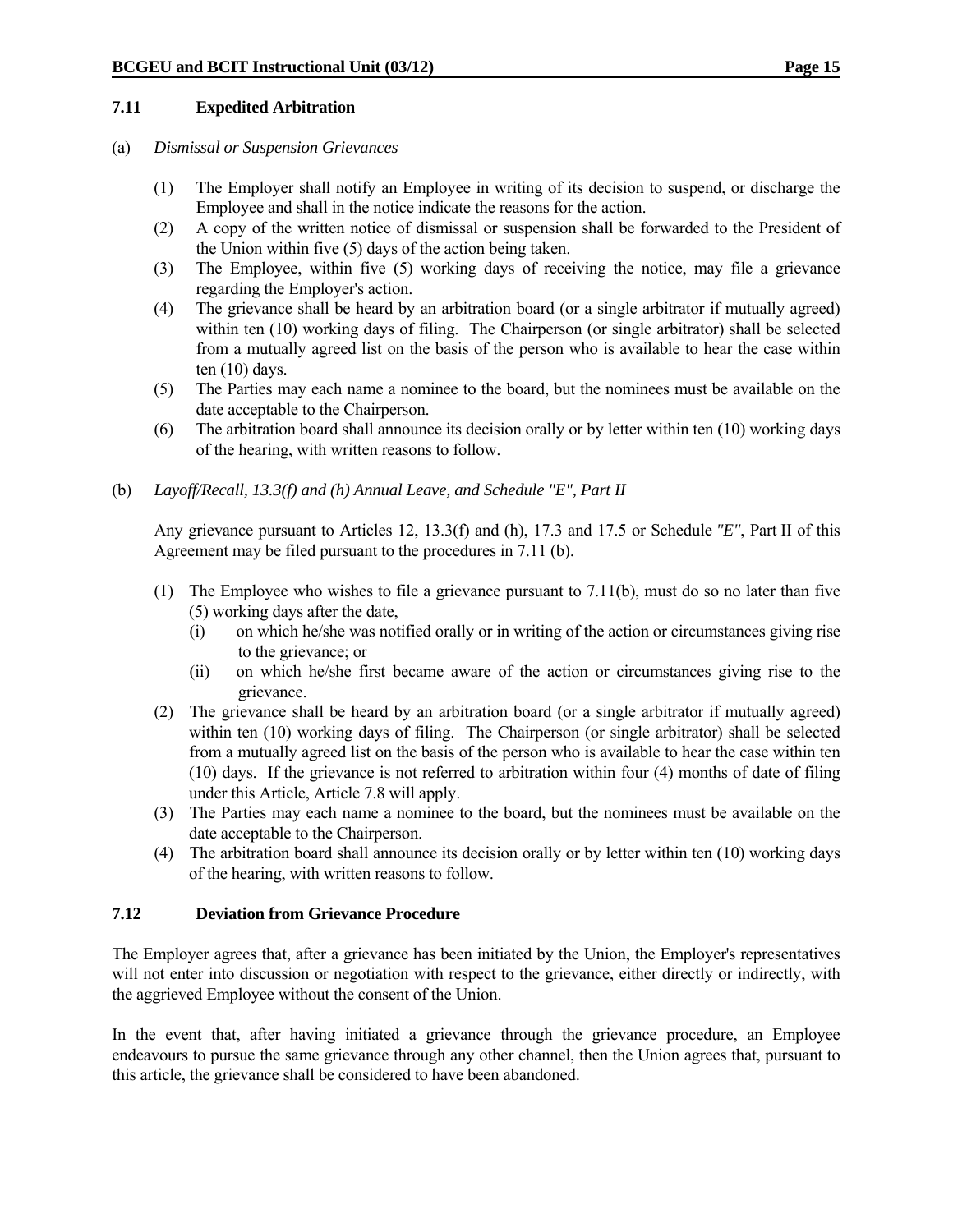# **7.13 Policy Grievance**

Where either Party to this Agreement disputes the general application, interpretation or alleged violation of an article of this Agreement, the dispute shall be discussed initially with the Employer or the Union, as the case may be, within sixty (60) days of the occurrence. Where no satisfactory agreement is reached, either Party may submit the dispute to arbitration, as set out in Article 8 of this Agreement.

# **7.14 Technical Objections to Grievances**

It is the intent of both Parties to this Agreement that no grievance shall be defeated merely because of a technical error other than time limitations in processing the grievance through the grievance procedure. To this end an arbitration board shall have the power to allow all necessary amendments to the grievance and the power to waive formal procedural irregularities in the processing of a grievance in order to determine the real matter in dispute and to render a decision according to equitable principles and the justice of the case.

# **7.15 Effective Date of Settlements**

Settlements reached at any step of the grievance procedure in this Article, other than 7.13, shall be applied retroactively to the date of the occurrence of the action or situation which gave rise to the grievance, but not prior to the effective date of the Agreement in effect at the time of the occurrence or the date set by a board of arbitration.

# **7.16 Amending of Time Limits**

The time limits fixed in this grievance procedure may be altered by mutual consent of the Parties, but the same must be in writing.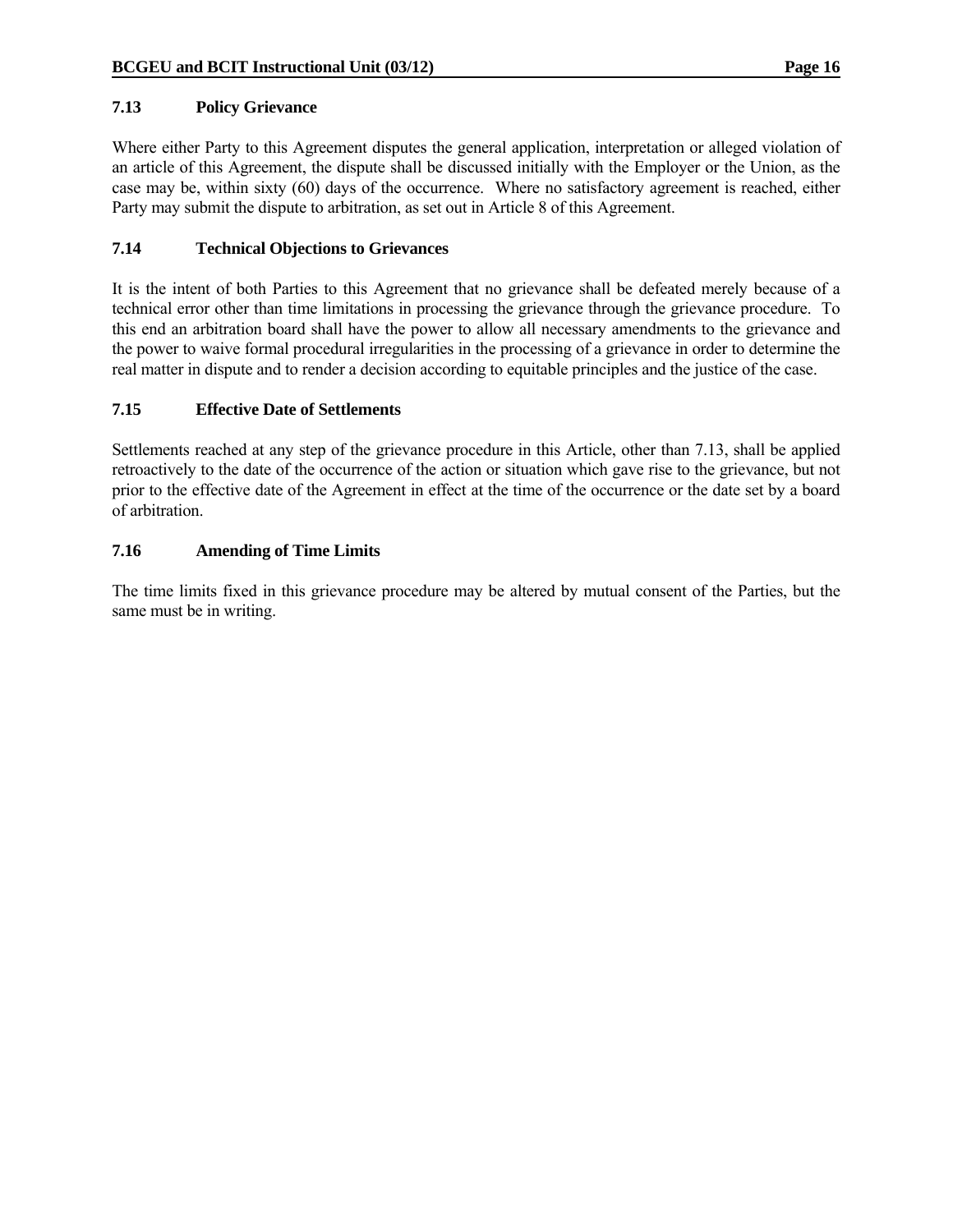# **ARTICLE 8 - ARBITRATION**

#### **8.1 Notification**

Where a difference arising between the Parties relating to the interpretation, application or administration of this Agreement, including any questions as to whether a matter is arbitrable, or where an allegation is made that a term or condition of this Agreement has been violated, either of the Parties may, after exhausting the grievance procedure in Article 7, notify the other Party within thirty (30) days of the receipt of the reply at the third step, of its desire to submit the difference or allegations to arbitration.

### **8.2 Composition of the Board of Arbitration**

When a Party has requested that a grievance be submitted to arbitration, it shall indicate to the other Party to the agreement within seven (7) days of:

- (a) Its intention to submit the matter in dispute to a single arbitrator to be agreed upon by both Parties. Should either Party not agree to submit the dispute to a single arbitrator, both Parties shall then have seven (7) days to name their appointee pursuant to (b) of this Article; or
- (b) The name of its appointee to a Board of Arbitration. Within seven (7) days thereafter the other Party shall indicate the name of its appointee to the Board of Arbitration. The two appointees shall then meet to select an impartial chairperson.

# **8.3 Failure to Appoint**

If the recipient of the notice fails to appoint an arbitrator, or the two appointees fail to agree upon a chairperson within seven (7) days of their appointment, the appointment shall be made pursuant to Section 86 of the *Labour Relations Code*.

#### **8.4 Board Procedure**

The Board may determine its own procedure in accordance with the *Labour Relations Code* of B.C. and shall give full opportunity to all Parties to present evidence and make representations. It shall hear and determine the difference or allegation and shall make every effort to render a decision within thirty (30) days of the conclusion of the hearing.

# **8.5 Decision of Board**

The decision of the majority shall be the decision of the Board. Where there is no majority decision, the decision of the chairperson shall be the decision of the Board. The decision of the Arbitration Board shall be final, binding and enforceable on the Parties pursuant to the *Labour Relations Code*. The Board shall have the power to dispose of a discharge or discipline grievance by any arrangement which it deems just and equitable. However, the Board shall not have the power to change this Agreement or to alter, modify or amend any of its provisions.

#### **8.6 Disagreement on Decision**

Should the Parties disagree as to the meaning of the Board's decision, either Party may apply to the chairperson of the Arbitration Board to reconvene the Board to clarify the decision, which it shall make every effort to do within seven (7) days.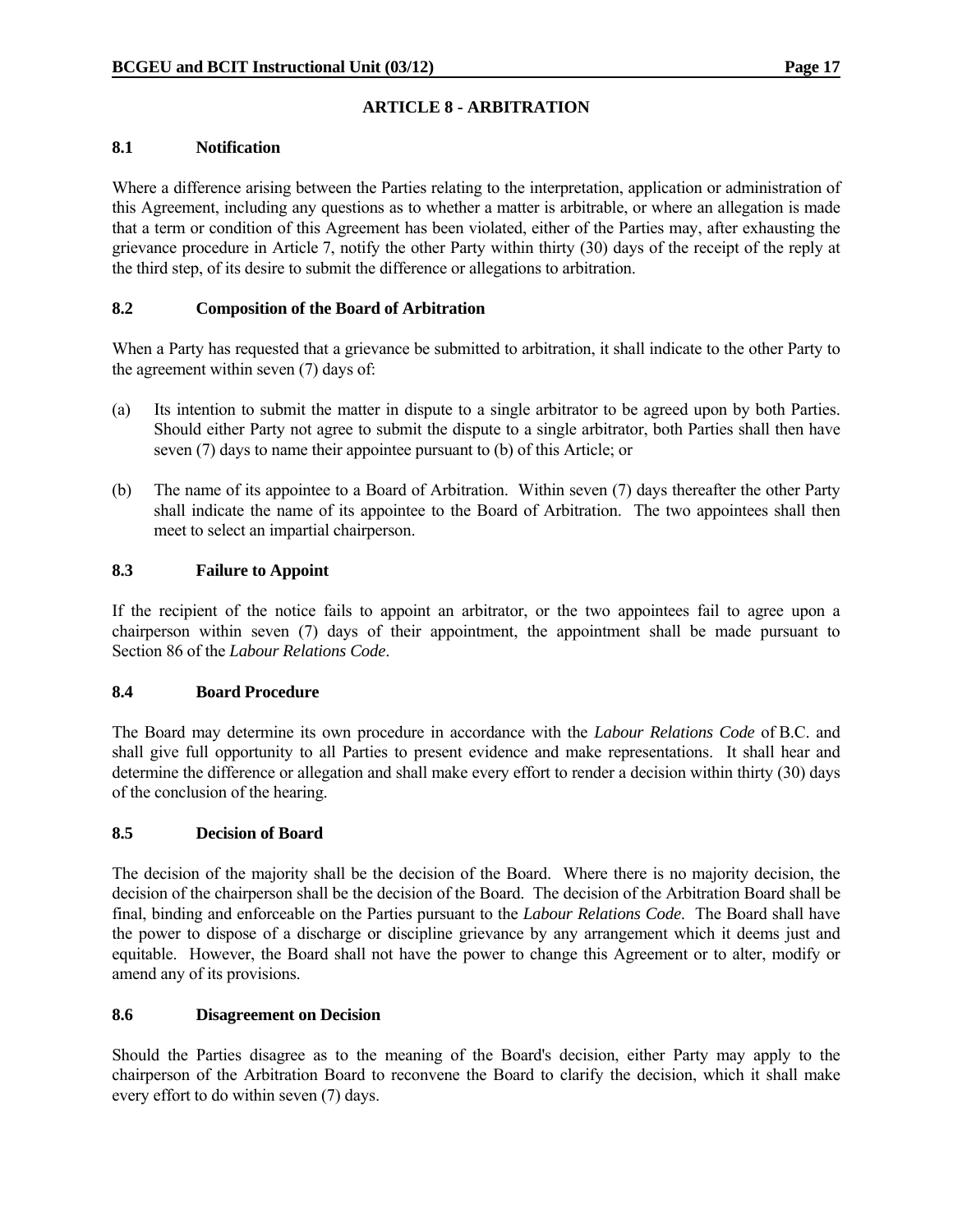#### **8.7 Expenses of Arbitration Board**

Each Party shall pay:

- (a) The fees and expenses of the arbitrator it appoints;
- (b) One-half  $(\frac{1}{2})$  of the fees and expenses of the chairperson.

# **8.8 Amending Time Limits**

The time limits fixed in the arbitration procedure may be altered by mutual consent of the Parties but the same must be in writing.

#### **8.9 Alternate Grievance Resolution Procedure**

- (a) The Parties may mutually agree to the following procedure as an alternative to submitting matters of dispute to the formal arbitration procedure or the expedited arbitration procedure.
- (b) If a difference arises between the Parties relating to the dismissal, discipline or suspension of an Employee, or to the interpretation, application, operation or alleged violation of this Agreement, including any question as to whether a matter is arbitrable, during the term of the Collective Agreement, John Kinzie, or a substitute agreed to by the Parties, shall at the request of either Party:
	- (1) investigate the difference;
	- (2) define the issue in the difference; and
	- (3) make written recommendations to resolve the difference

within thirty (30) days of the date of receipt of the request; and, for thirty (30) days from that date, time does not run in respect of the grievance procedure.

(c) The Parties agree that these hearings shall be conducted on a without prejudice basis and that the written recommendations of the third Party shall be of no precedential value and shall not thereafter be referred to by the Parties in respect of any other matter.

 Should a dispute not be resolved through the above procedure, either Party may submit the matter to arbitration pursuant to Article 7.11, 8.1 or 8.10.

 The provisions of Article 8.9 shall have effect with respect to those grievances filed subsequent to the ratification of the Collective Agreement.

#### **8.10 Fast Track Arbitration**

The Parties agree to the following fast track arbitration process for those grievances filed after the date of ratification of the Agreement:

- (a) The Parties shall meet every four (4) months or as often as required to review all outstanding grievances to determine by mutual agreement those grievances suitable for this process, and shall set dates for hearings of groups of grievances considered suitable for fast track arbitration.
- (b) All grievances shall be considered suitable for and resolved by fast track arbitration except grievances in the nature of:
	- (1) dismissal;
	- (2) suspension in excess of twenty (20) workdays;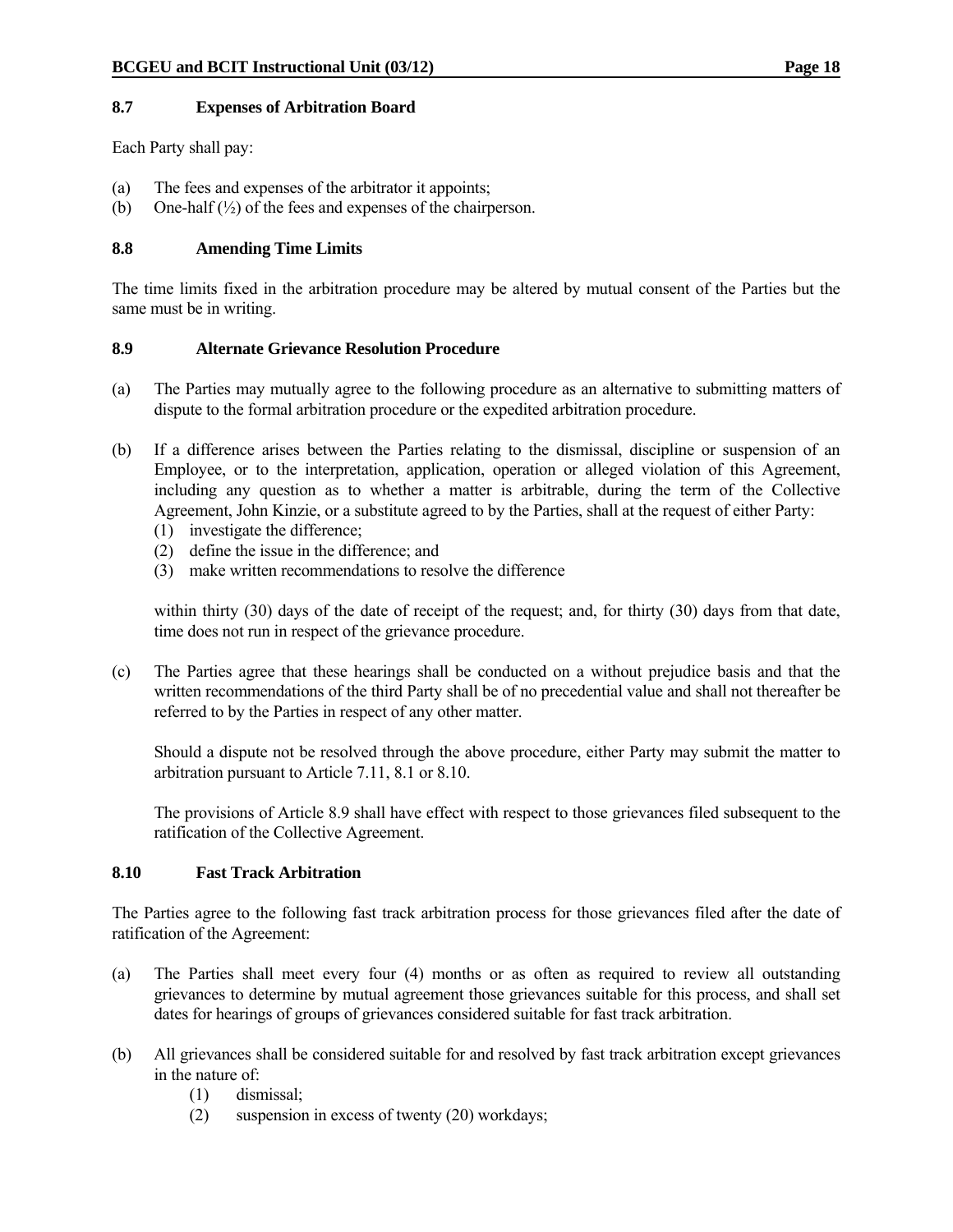- (3) policy grievances;
- (4) grievances requiring substantial interpretation of a provision of the Collective Agreement;
- (5) grievances requiring presentation of extrinsic evidence;
- (6) rejection on probation;
- (7) grievances where a Party intends to raise a preliminary objection;
- (8) demotions.

 By mutual agreement, a grievance falling into any of these categories may be placed into the fast track arbitration process.

- (c) The Parties shall mutually agree upon single arbitrators who shall be appointed to hear and resolve groups of grievances.
- (d) The arbitrator shall hear the grievance and shall render a decision within two (2) working days of such hearings. No written reasons for the decision shall be provided beyond that which the arbitrator deems appropriate to convey a decision.
- (e) Arbitration awards shall be of no precedential value and shall not thereafter be referred to by the Parties in respect of any other matter.
- (f) All settlements of fast track arbitration cases prior to hearing shall be without prejudice.
- (g) A grievance determined by either Party to fall within one of the categories listed in (b) above may be removed from the fast track arbitration process at anytime prior to hearing and forwarded to a regular arbitration hearing pursuant to Article 7.11(a) and (b) or Article 8.1. However, every effort will be made by the Party removing the grievance from the fast track arbitration to provide at least two (2) weeks' notice prior to the date set for the hearing of its intent to remove a grievance from the cases scheduled for hearing.
- (h) The Parties shall equally share the cost of the fees and expenses of the arbitrator and hearing rooms.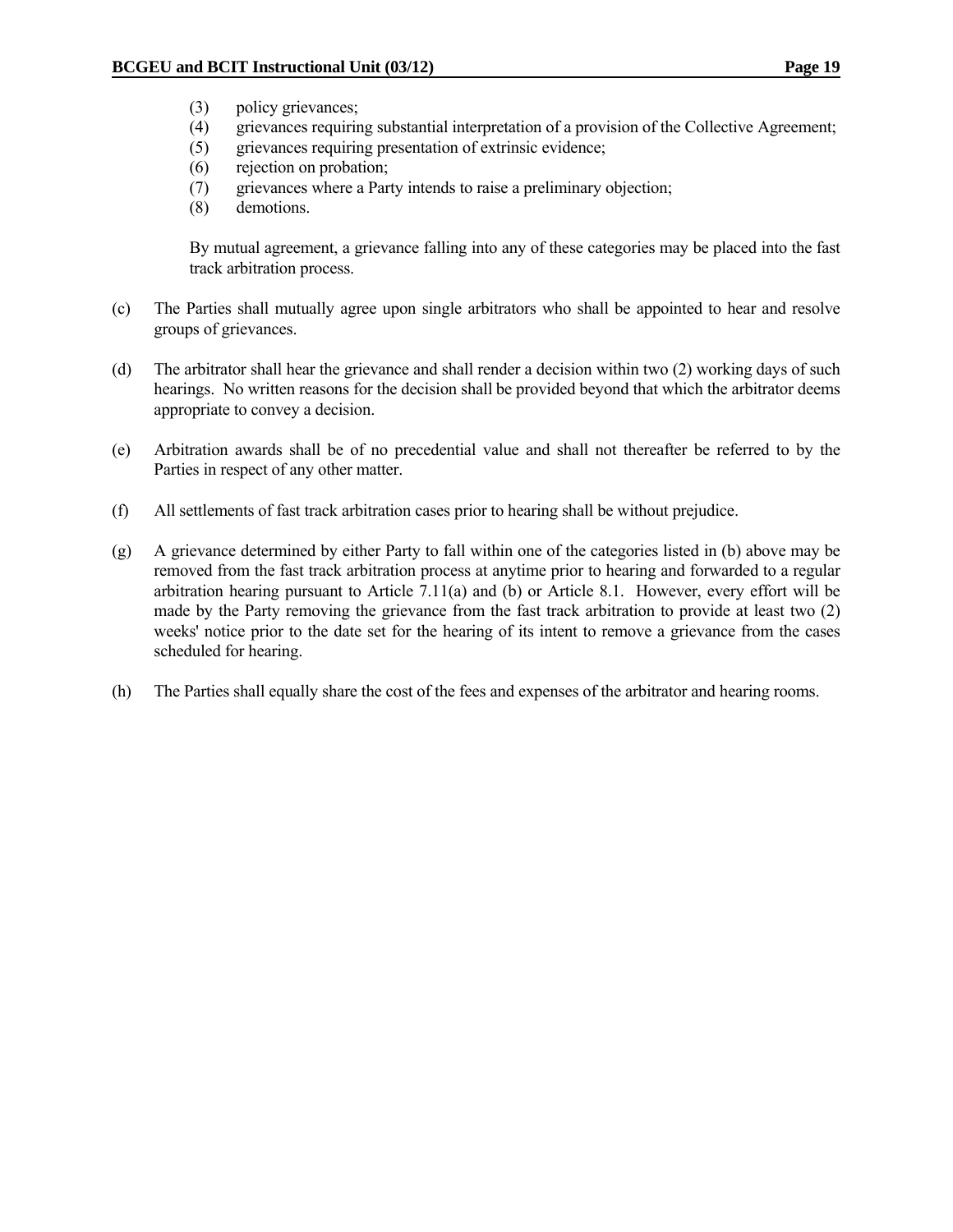# **ARTICLE 9 - DISMISSAL, SUSPENSION AND DISCIPLINE**

# **9.1 Burden of Proof**

In all cases of discipline, the burden of proof of just cause shall rest with the Employer.

#### **9.2 Dismissal**

The Employer, through authorized management, may dismiss any Employee for just cause. Notice of dismissal shall be in writing and shall set forth the reasons for dismissal.

# **9.3 Suspension**

The Employer, through authorized management, may suspend an Employee for just cause. Notice of suspension shall be in writing and shall set forth the reasons for the suspension.

### **9.4 Dismissal and Suspension Grievance**

All dismissals and suspensions will be subject to formal grievance procedure under Article 7 of this Agreement. A copy of the written notice of dismissal or suspension shall be forwarded to the President of the Union within five (5) days of the action being taken.

# **9.5 Right to Grieve Other Disciplinary Action**

Disciplinary action grievable by the Employee shall include written censures, letters of reprimand, and adverse reports of performance evaluation. An Employee shall be given a copy of any such document placed on the Employee's file which might be the basis of disciplinary action. Should an Employee dispute any such entry in his/her file, he/she shall be entitled to recourse though the grievance procedure and the eventual resolution thereof shall become part of his/her personnel record. Upon the Employee's request any such document, other than official evaluation reports, shall be removed from the Employee's file after the expiration of twelve (12) months from the date it was issued provided there has not been a further infraction. The Employer agrees not to introduce as evidence in any hearing any document from the file of an Employee, the existence of which the Employee was not aware at the time of filing.

#### **9.6 Evaluation Reports**

- (a) Where a formal appraisal of an Employee's performance is carried out, the Employee shall be given sufficient opportunity to read and review the appraisal. Provision shall be made on the form for an Employee to sign. The form shall provide for the Employee's signature in two places, one indicating that the Employee has read and accepts the appraisal, and the other indicating that the Employee disagrees with the appraisal. The Employee shall sign in one of the places provided. No Employee may initiate a grievance regarding the contents of an evaluation report unless the signature indicates disagreement with the appraisal. An Employee shall, upon request, receive a copy of this evaluation report at time of signing. An evaluation report shall not be changed after an Employee has signed it, without the knowledge of the Employee, and any such changes shall be subject to the grievance procedure of this Agreement.
- (b) The Parties agree that the Labour/Management Committee will mutually agree on the content and format of any formal course evaluation forms.
- (c) Course evaluation reports completed by students will not be used as evidence in any disciplinary action taken against an instructor.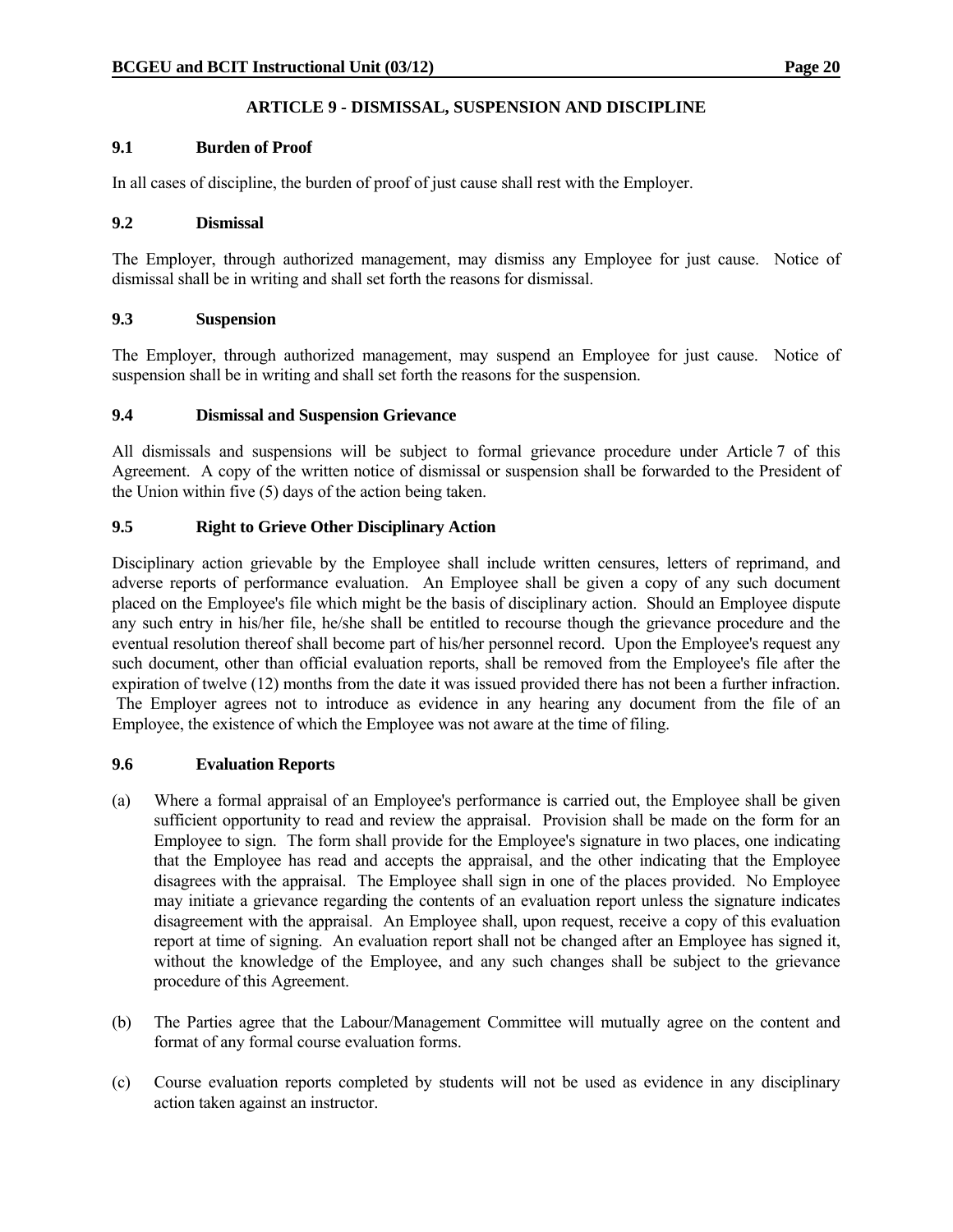#### **9.7 Personnel Files**

- (a) Every employee has the right of access to his/her personnel record kept in the Human Resources Office during normal working hours.
- (b) The President of the Union, or his/her designate, shall, with the written authority of an Employee, be entitled to review an Employee's personnel file in the office in which the file is normally kept, in order to facilitate the investigation of a grievance.
- (c) The Employee or the President of the Union or his/her designate as the case may be, shall give the Employer adequate notice prior to having access to such files. Files will be reviewed in the presence of a Personnel Officer or an appropriate designate.

### **9.8 Right to Have a Steward Present**

- (a) An Employee shall have the right to have his/her steward present at any discussion with supervisory personnel which the Employee believes might be the basis of disciplinary action. Where a supervisor intends to interview an Employee for disciplinary purposes the supervisor shall make every effort to notify the Employee in advance of the purpose of the interview in order that the Employee may contact his/her steward, providing that this does not result in an undue delay of the appropriate action being taken.
- (b) A steward shall have the right to consult with a staff representative of the Union and to have a local Union representative present at any discussion with supervisory personnel which the steward believes might be the basis of disciplinary action against the steward; providing that this does not result in an undue delay of the appropriate action being taken.

# **9.9 Rejection During Probation**

The Employer may reject any probationary Employee for just cause. A rejection during probation shall not be considered a dismissal for the purpose of Article 9.4. The test of just cause for rejection shall be a test of suitability of the probationary Employee for continued employment in the position to which he/she has been appointed, provided that the factors involved in suitability could reasonably be expected to affect work performance.

Where an Employee feels he/she has been aggrieved by the decision of the Employer to reject the Employee during the probationary period, he/she may appeal the decision through the grievance procedure as per Article 7 of this Agreement.

# **9.10 Abandonment of Position**

An Employee who fails to report for duty for ten (10) consecutive working days without informing the Employer of the reason for his/her absence will be presumed to have abandoned his/her position. An Employee shall be afforded the opportunity to rebut such presumption and demonstrate that there were reasonable grounds for not informing the Employer.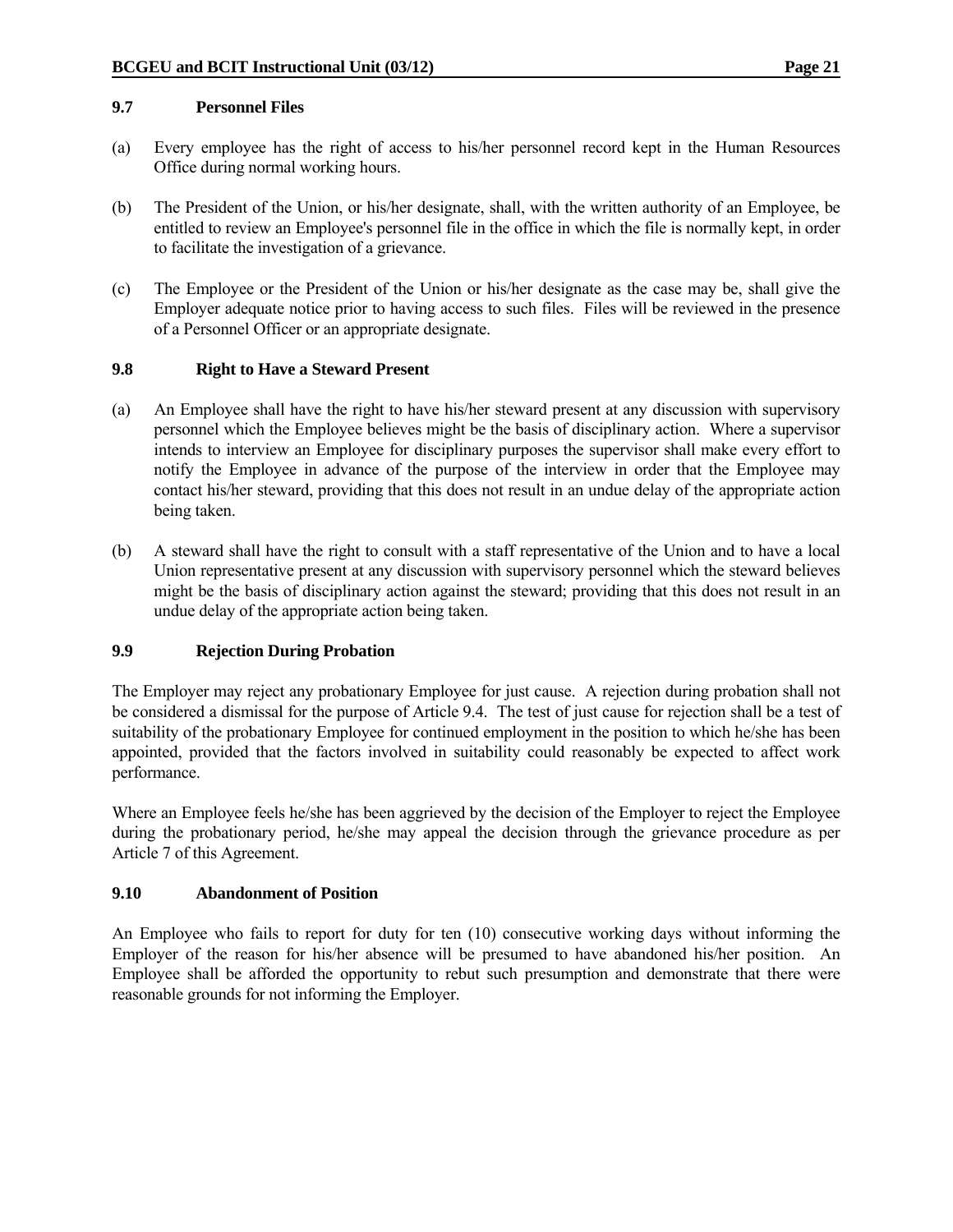# **ARTICLE 10 - SENIORITY**

#### **10.1 Seniority Defined**

For the purpose of this Agreement:

- (a) *"Service seniority"* shall mean the length of continuous service as a regular Employee of the Institute. An Employee transferred to the Pacific Vocational Institute from the public service on April 1, 1978, shall retain his/her length of service seniority in the Institute. Regular Employees in the Public Service of British Columbia as of June 30, 1974, shall be credited with service seniority equivalent to their length of continuous service as a permanent Employee or their length of service as a continuous temporary Employee with the Employer prior to that date.
- (b) *"Classification seniority"* for a regular Employee shall be from that date upon which an Employee is last appointed to his/her present classification with the status of a regular Employee.
- (c) Notwithstanding the provisions of 10.1(b), a regular Employee who is demoted shall have time previously spent at the level to which he/she is demoted included in his/her classification seniority, other than cases where an Employee takes a voluntary demotion in accordance with Article 11.5 or 11.6 of this Agreement or is demoted through no fault of his/her own. In the latter cases, the Employee shall have classification seniority equivalent to all time previously spent at the level to which he/she is demoted, together with all time spent in any higher classification within the same classification series or related series.
- (d) The seniority of Employees formerly defined as auxiliary who became *"regular"* Employees of the Institute as of January 16, 1980, will have auxiliary seniority credited on an accrued basis to establish their seniority.

 Where there is a disagreement between the Employee and the Employer as to the amount of seniority, the matter will be referred to the Bargaining Principals. If agreement cannot be reached at that level, the matter will be referred to arbitration pursuant to Article 8.

Days worked after January 1, 1976 will be accumulated to establish the former auxiliary's service seniority.

#### **10.2 Seniority List**

The Employer shall maintain a service seniority list showing the date each regular Employee commenced employment in the Public Service and/or Institute service. An up-to-date service seniority list shall be sent to the President of the Union semi-annually.

#### **10.3 Loss of Seniority**

A regular Employee on leave of absence without pay, other than: leave of absence for an elected or appointed position in the Union; or on maternity, adoption and parental leave pursuant to Article 20; or on educational leave pursuant to Article 13.21; shall not accrue seniority for leave periods over thirty (30) calendar days.

In the case of educational leave, the Employer shall maintain coverage for the Employee's medical, extended health, dental, group life, and long-term disability benefits, and shall pay the Employer's share of these premiums.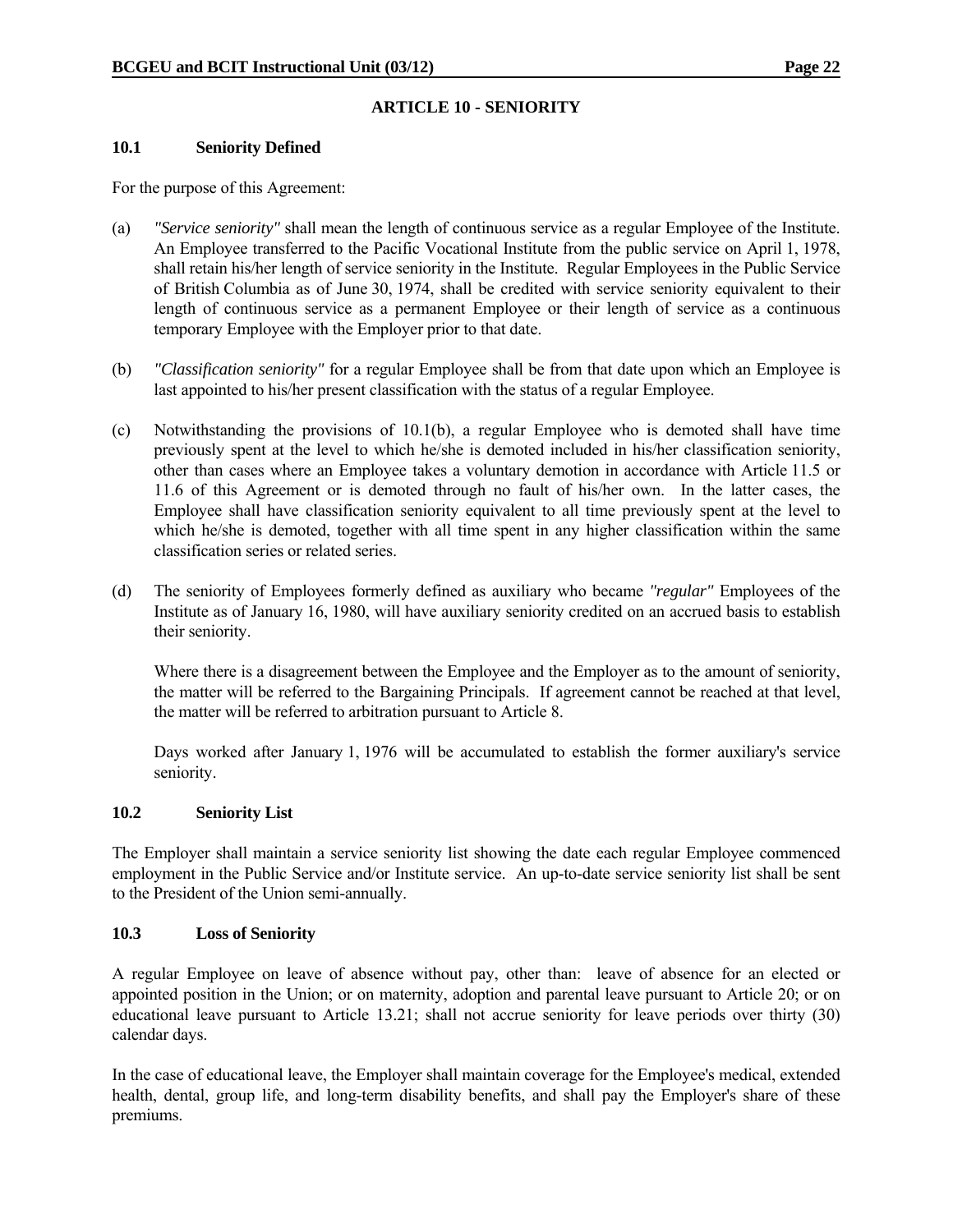A regular Employee who is on leave of absence without pay in an elected or appointed position of the Union shall continue to accrue seniority without benefits during the leave period, provided that, upon returning, the Employee shall accept the first available position in his/her original classification at the work location nearest his/her residence.

An Employee shall lose his/her seniority as a regular Employee in the event that:

- (a) he/she is discharged for just cause;
- (b) subject to 10.4, he/she voluntarily terminates his/her employment or abandons his/her position;
- (c) he/she is on layoff for more than one (1) year.

#### **10.4 Re-employment**

A regular Employee who resigns his/her position and within sixty (60) days is re-employed as a regular Employee shall be granted a leave of absence without pay covering those days absent and shall retain, effective the date of re-employment, all provisions and rights in relation to seniority and other fringe benefits, provided he/she has not withdrawn his/her superannuation contributions.

### **10.5 Bridging of Service**

If a regular Employee terminates after August 1, 1979, as a result of a decision to raise a dependent child or dependent children, and is re-employed, upon application he/she shall be credited with length of service accumulated at time of termination for the purpose of benefits based on service seniority. The following conditions shall apply:

- (a) The Employee must have been a regular Employee with at least three (3) years of service seniority at time of termination;
- (b) The resignation must indicate the reason for termination;
- (c) The break in service shall be for no longer than six (6) years; and during that time the Employee must not have been engaged in remunerative employment for more than six (6) months;
- (d) The previous length of service shall not be reinstated until successful completion of the probationary period on re-employment.

#### **10.6 Seniority Tie Breaker**

The Employer and the Union agree that where there is a tie in seniority between two or more Employees, a determination of seniority shall be made in the following manner:

- (a) Where two or more regular Employees whose start date as regular Employees is the same, auxiliary, substitute and temporary seniority of each Employee shall be referred to for the purpose of determining the order of seniority of the regular Employees involved.
- (b) Where a seniority tie is not resolved by (a) above, a game of chance shall be administered jointly by the shop steward and a representative from the Human Resources Department.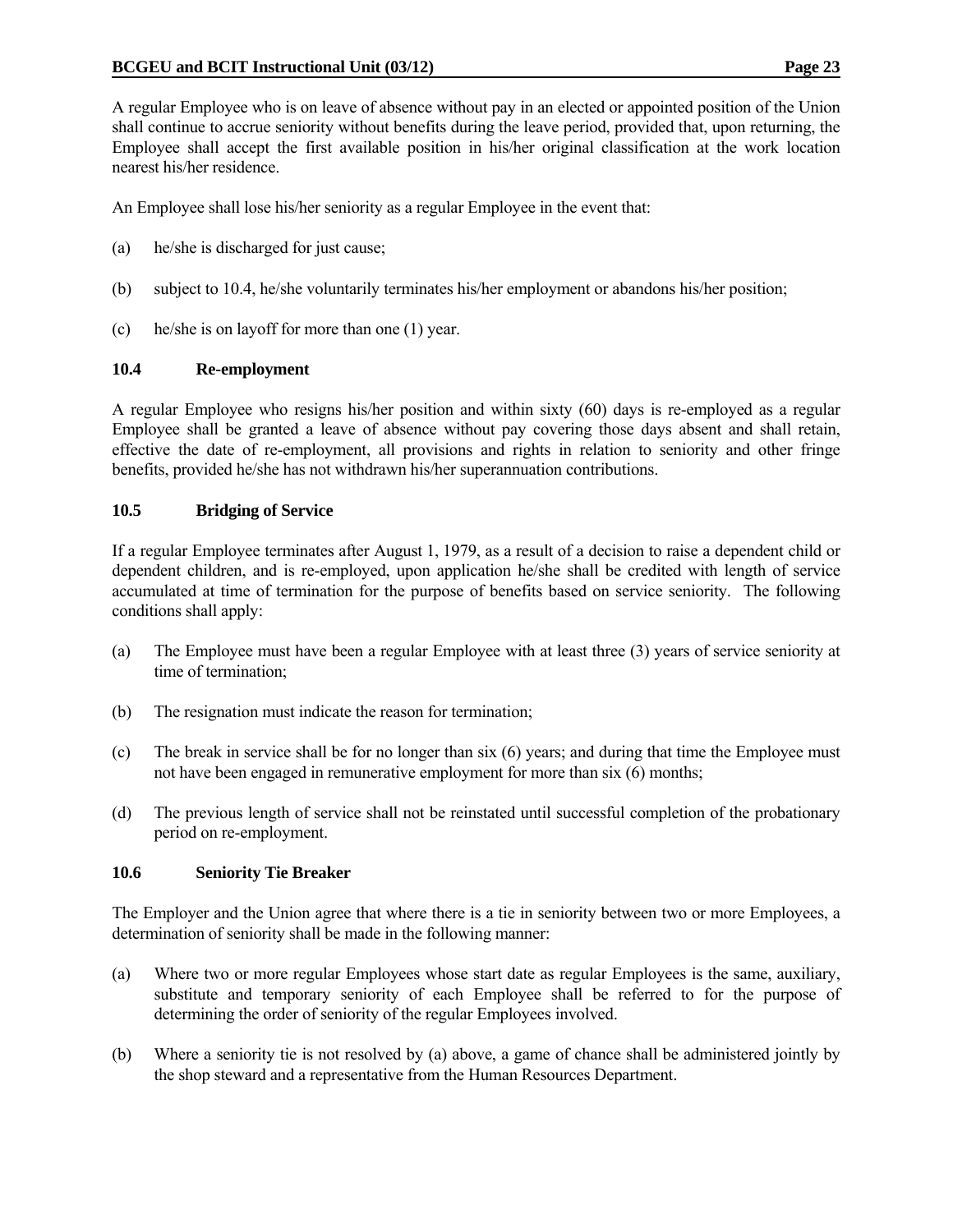# **ARTICLE 11 - PROMOTIONS, STAFF CHANGES AND POSTINGS**

# **11.1 Appointment Policy**

- (a) All appointments, promotions and transfers shall be based on merit. The factors used to determine merit shall be education, skills, knowledge, experience, years of continuous employment and any other matters which are necessary or desirable, having regard to the nature of the duties to be performed and consistent with the position description requirements.
- (b) Where two or more applicants have qualifications, ability and experience which are approximately equal, the applicant with the greater seniority shall be awarded the position.

### **11.2 Postings**

- (a) When a regular vacancy occurs which the Employer intends to fill, or a new position is created within the Bargaining Unit the Employer shall notify the Union in writing and post notice of the position on each appropriate notice board throughout the Institute for a minimum of one (1) week, so that all members will know about the vacancy or new position. All regular positions must be posted except those made pursuant to Article 11.6.
- (b) Notices shall be posted on the appropriate bulletin board at least fourteen (14) days prior to the closing date of the competition.
- (c) Such notice shall contain the following information: nature of position, qualifications, experience, required knowledge and education, skills, shifts, wage or salary rate or range.
- (d) Job postings for Vocational Instructors shall consist of the following qualifications:
	- (1) trade qualification in a designated trade or recognized industry qualifications in non-designated trades and other occupations;
	- (2) five (5) years' experience as a Journeyman or equivalent;
	- (3) previous supervisory or teaching experience; and
	- (4) skills and abilities to instruct the curriculum.

Common core qualifications shall include an Institute endorsement for this specialization. The criteria for this endorsement shall be developed by the Labour/Management Committee.

All job postings shall state *"this position is open to male and female applicants"*.

#### **11.3 Union Observer**

The President of the Union or his/her designate may sit as an observer on any selection panel for positions in the Bargaining Unit. The observer shall be a disinterested Party. This section shall not apply to excluded positions. An Employee shall not suffer any loss of wages as a result of sitting as an observer on a selection panel.

#### **11.4 Notification**

Unsuccessful in-service applicants to posted positions will be notified of the name and classification of the successful applicant. The unsuccessful applicants shall be notified in writing of the reasons why they were unsuccessful if they request such reasons within fourteen (14) days of being notified of the name and classification of the successful applicant. Where no requests have been received within fourteen (14) days, the appointment of the successful applicant may be confirmed.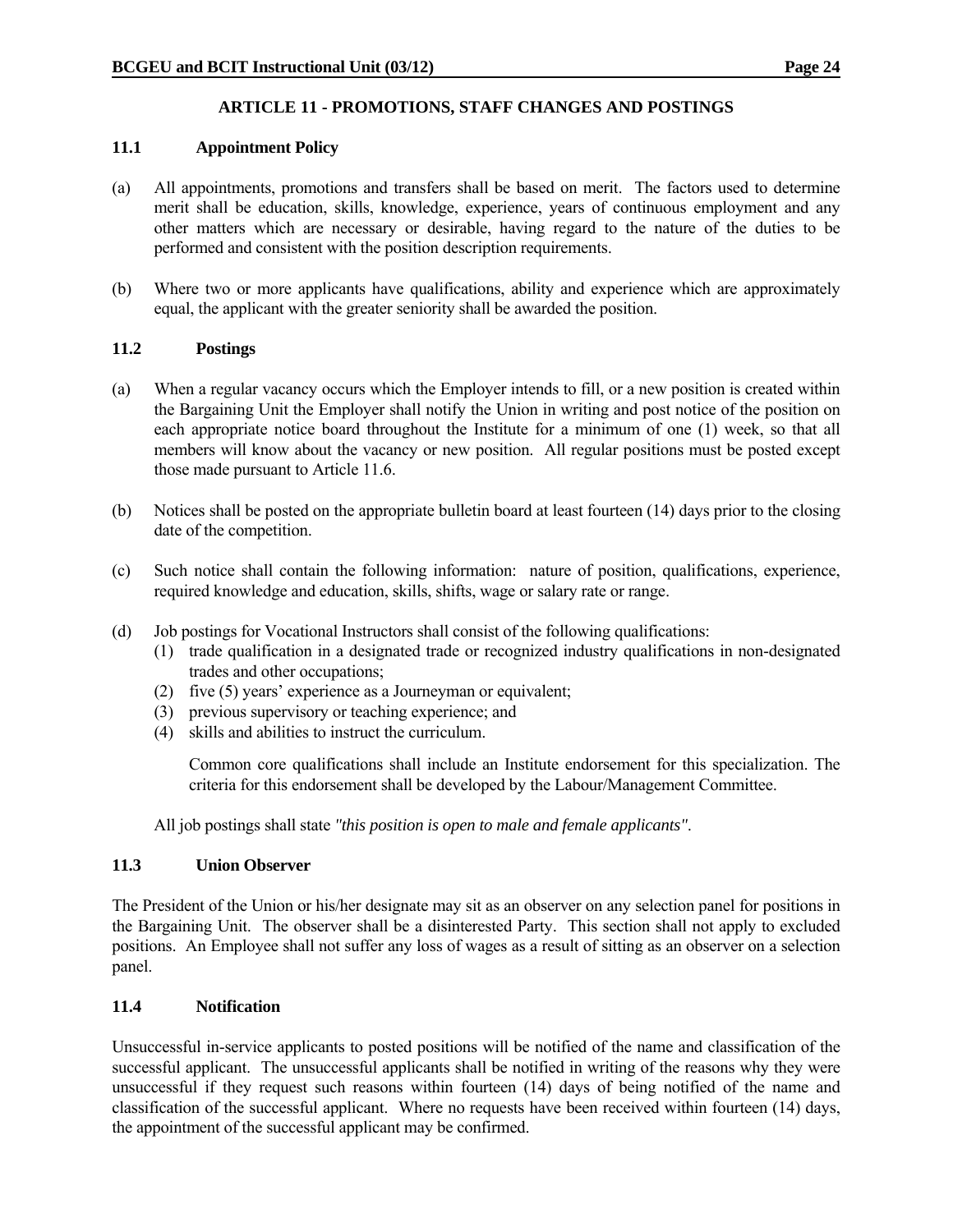#### **11.5 Relocations**

It is understood by the Parties that, as a general policy, Employees shall not be required to relocate from one geographic location to another against their will. However, the Employer and the Union recognize that in certain cases relocations may be in the interests of the Employer and/or the Employee. In such cases an Employee will be fully advised of the reason for his/her relocation, as well as the possible result of refusal to be relocated.

### **11.6 Transfers Without Posting**

Lateral transfers or voluntary demotions may be granted, without posting for:

- (a) Compassionate or medical grounds to regular Employees who have completed their probationary period;
- (b) All Employees who have become incapacitated by industrial injury or industrial illness. In such cases, the Screening Committee outlined in 11.11 shall consider any applications or requests presented to the Committee. Each request for special consideration shall be judged solely on its merit.

### **11.7 Interview Expenses**

An in-service applicant for a posted position who is not on leave of absence without pay and who has been called for a panel interview shall be granted leave of absence with base pay and shall have his/her authorized expenses paid. An Employee granted leave under this section shall notify his/her supervisor as soon as he/she is notified of this requirement to appear for an interview.

#### **11.8 Right to Appeal**

Where an Employee feels he/she has been aggrieved by any decision of the Employer relating to promotion, demotion or transfer, the Employee may file a grievance in accordance with the grievance procedure as set out in Article 7 of this Agreement. Notwithstanding Article 7 of this Agreement, such a grievance shall be initiated at the third step of the grievance procedure within fourteen (14) days of the notification of the promotion, demotion or transfer. Where a grievance has been filed, no permanent transfers or placements shall take place until the grievance has been adjudicated.

#### **11.9 Probation**

Upon appointment or promotion, an Employee will serve a probationary period of six (6) calendar months in the position to which appointed. This probationary period may be extended by the Employer for an additional period of up to six (6) calendar months.

During the probationary period, the Employer may dismiss the Employee for just and reasonable cause. The test of just and reasonable cause for dismissal of a probationary Employee shall be a test of suitability of the probationary Employee for continued employment in the position to which he/she has been appointed, provided that the factors involved in suitability could reasonably be expected to affect work performance.

Upon successful completion of probation, a regular Employee shall be confirmed in the position by the Employer. In a case involving a promotion or lateral transfer, the unsuccessful candidate shall revert to a position at the same level occupied prior to the promotion or lateral transfer.

Where an Employee's probation has been extended, and where an Employee disagrees with the decision, he/she may seek recourse through the grievance procedure.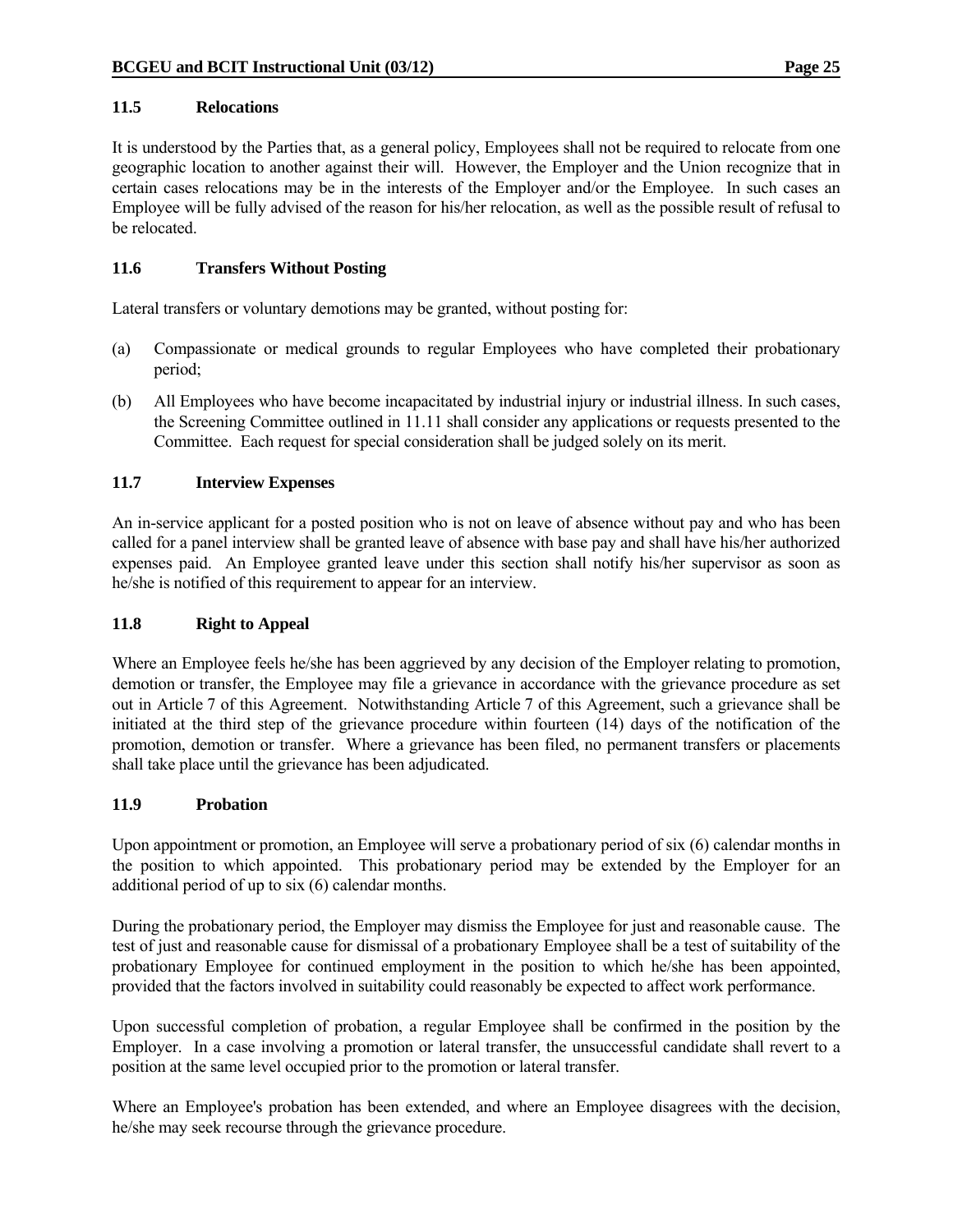#### **11.10 Changes in Status - Probation**

A temporary Employee who has been appointed as a regular Employee in the same position without a break in service, may have all or part of the continuous period of service applied to the probationary period.

#### **11.11 Screening Committee**

- (a) The Screening Committee shall review cases of regular Employees who have completed their initial probationary period, who have become incapacitated through temporary disablement or permanent partial disablement, and who as a result are precluded from performing the duties of their own occupation. The Committee shall also review cases of all Employees who have become incapacitated through industrial injury or industrial illness.
- (b) Following the review of such cases, the Screening Committee, taking into account the best interests of the Employee and the Employer, shall make recommendations to the Employer in accordance with their agreed terms of reference.
- (c) Where the Screening Committee is unable to decide upon recommendations for a particular case, it shall be referred to the Bargaining Principals for final disposition.
- (d) The Screening Committee shall consist of a qualified medical practitioner, as chairperson and four (4) members. Two (2) members shall be appointed by the Employer and two (2) members shall be appointed by the Union.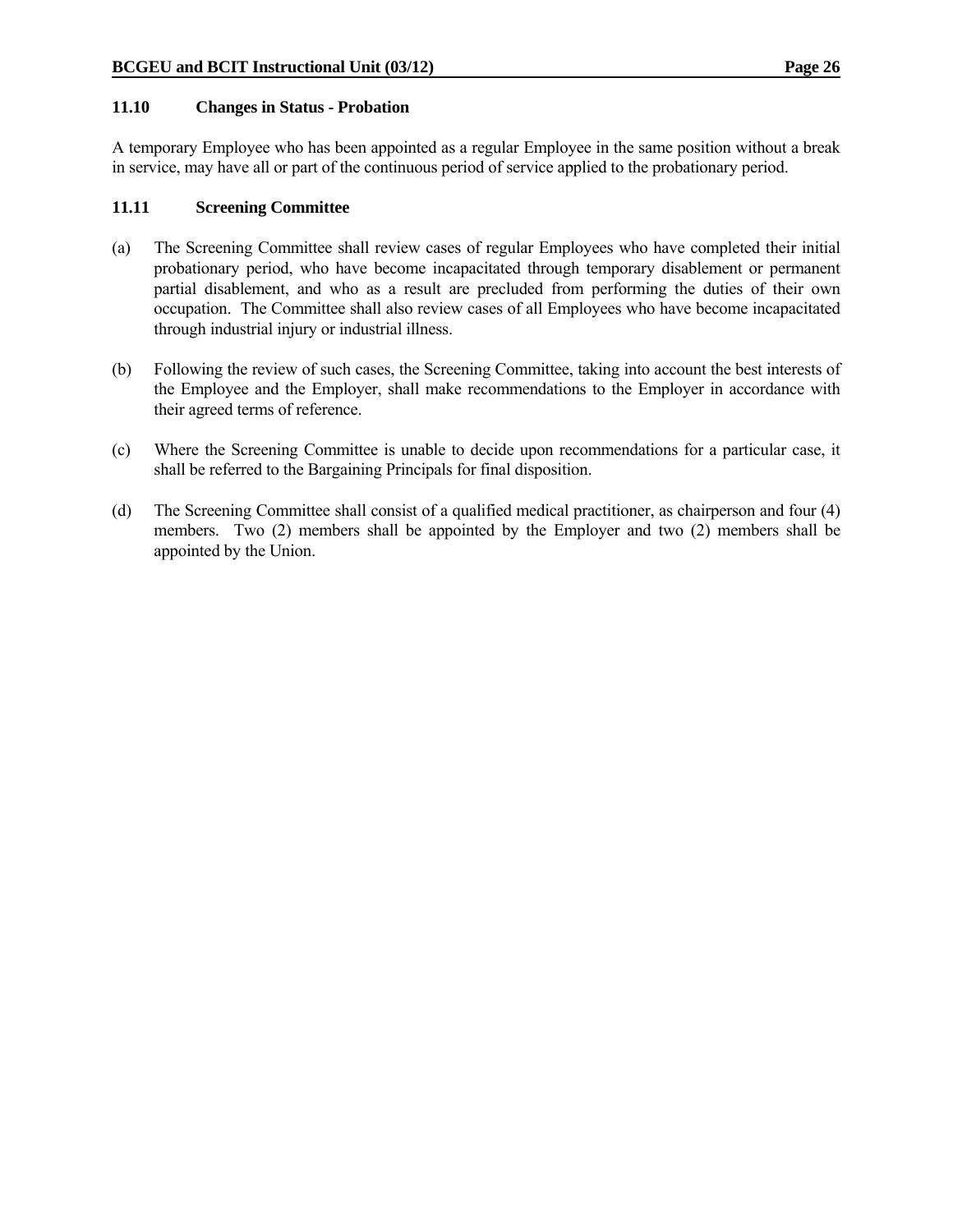# **12.1 Notice**

In the event of the need to layoff Employee(s) as a result of a decrease in the amount of work to be done for reasons including decreased student enrolment; program redundancy or program elimination, reduction or change; or budget limitation, the Employer shall give the Employee(s), affected written notice, including the reason and the specialization in which the layoff is to take place, and shall advise the Union in writing of the Employee(s), number of Employee(s), reason, and specialization(s) in which the layoff is to take place.

# **12.1.1 Labour Adjustment**

- (a) The Employer will make every reasonable attempt to minimize the impact of funding shortfalls and reductions on the workforce.
- (b) Subject to budgetary constraints and the amount of funding available for labour adjustment costs, fairness, flexibility and Employee choice will prevail in the implementation of labour adjustment strategies as approved by the Institute.
- (c) If a workforce reduction is necessary, representatives of the Employer and the Union will canvass Employees in the area identified for reduction over a five (5) work day period, or a longer period agreed to by the parties, to find volunteer solutions that provide as many viable options as possible to minimize potential layoffs.
- (d) Menu of Labour Adjustment Strategies

 To minimize layoffs, the following menu of labour force adjustment strategies will be considered, and, whenever possible, offered to Employees:

- Job Sharing
- Reduced hours of work through partial leaves
- Transfers to other areas within the bargaining unit subject to available work and meeting qualifications, with minimal training required
- Paid and unpaid leaves of absence
- Voluntary severance
- Purchasing past pensionable service. If permissible, the Employer will match a minimum of three **(3)** years' contributions to the appropriate pension plan where an Employee opts for early retirement
- Early retirement incentives
- Secondment
- Retraining
- Trial retirement
- Continuation of health and welfare benefits
- Combinations and variations of the above or other alternatives
- (e) While various options may be considered and offered, there will be no stacking of benefits.
- (f) Once strategies other than layoffs have been explored, the Employer may proceed, if need **be,** with the pre-layoff canvass.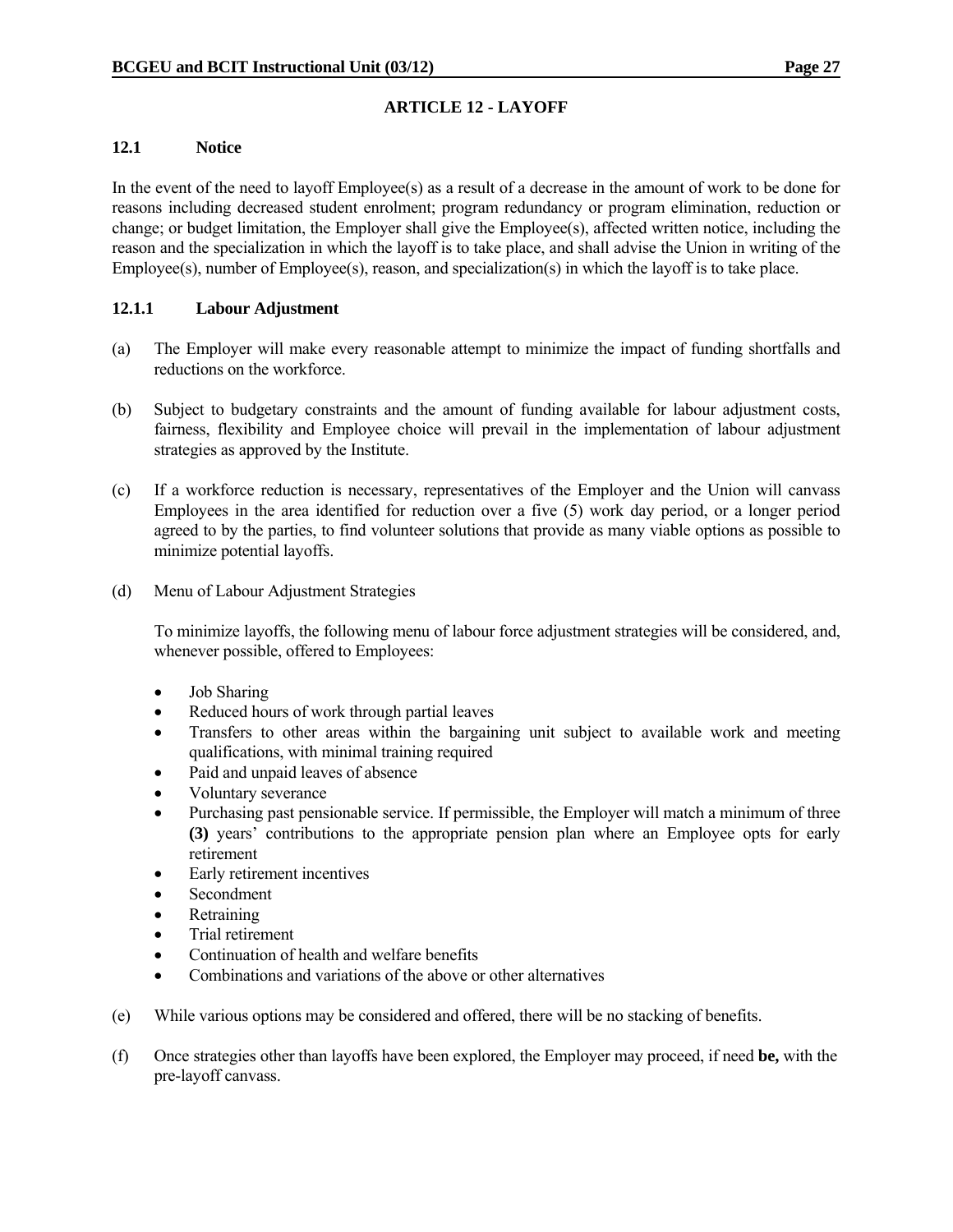### **12.2 Pre-Layoff Canvass**

- (a) Where the Employer identifies to the Union a need to proceed with a layoff of Employees pursuant to Article 12.1, the Employer shall, prior to issuing a layoff notice to any Employee under Article 12, canvass any Employee or group of Employees within the area identified for reduction in order to invite on a voluntary basis:
	- (1) placement of an Employee(s) into a vacant position(s);
	- (2) resignation of an Employee(s) with severance and other benefits as provided for in Article 12; or
	- (3) where eligible, early retirement.
- (b) Where an Employee(s) selects an option or accepts an offer of placement, which shall be confirmed in writing by the Employer, such acceptance is final and binding on the Employee.
- (c) Responses from Employees to the Pre-Layoff canvass will only be received by the Employer for consideration if submitted within ten (10) days of issuance of a written notice to the Employee or group of Employees within the area identified for reduction and to the Union of the Pre-Layoff Canvass.
- (d) Where the number of Employees choosing to exercise their options under this provision exceeds the number of positions to be reduced, the determination shall be on the basis of seniority.
- (e) Pre-Layoff canvass will apply, except under the following conditions:
	- (1) Emergency Service Leave Article 19.11 (provided the period of leave does not exceed twelve  $(12)$  months):
	- (2) General Leave of Absence (provided the period of leave does not exceed twelve (12) months);
	- (3) Union Leave of Absence (provided the period of leave does not exceed twelve (12) months);
	- (4) Educational Leave (provided the period of leave does not exceed twelve (12) months);
	- (5) Maternity/Adoption Leave;
	- (6) Curriculum Development;
	- (7) Annual Leave Replacement (provided the period does not exceed six (6) months).

# **12.3 Order**

Within a specialization, as defined in Schedule *"E"*, the order of layoff shall be:

- (a) first any temporary Employees shall be laid off in reverse order of service seniority,
- (b) then regular Employees shall be laid off in reverse order of service seniority

 providing the remaining Employees within the specialization have the necessary skills, abilities and qualifications to fill the remaining positions.

# **12.4 Notice of Layoff**

Where a regular Employee is to be laid off by the Employer, ten (10) weeks' notice shall be given. If the Employee has not had the opportunity to work for the full period of notice, he/she shall be paid in lieu of work for that part of the notice period during which work was not available.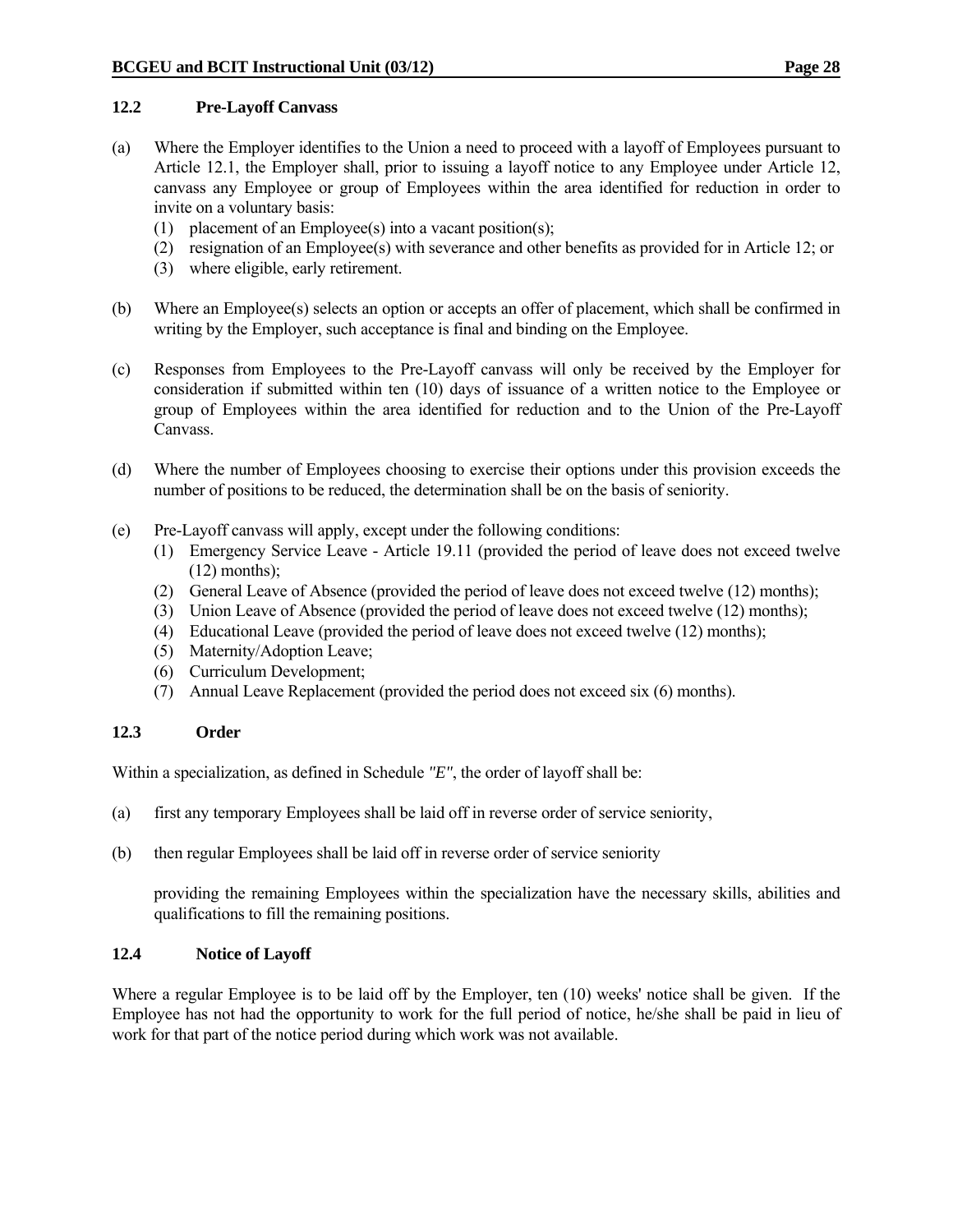### **12.5 Regular Employees and Layoff**

- (a) A regular Employee who is to be laid off shall elect:
	- (1) to displace an Employee with less service seniority in accordance with Article 12.5(b) or 12.5(c). Where an Employee elects to displace another Employee with less service seniority, he/she shall notify the Employer within ten (10) days of his/her receipt of notice of layoff; or

 Where an Employee exercises his/her right to displace an Employee with less service seniority, the Union and the Bargaining Unit Chair shall be notified in writing by copy of the acknowledgement letter to the Employee. The Bargaining Unit Chair or his/her designate, if requested by the Employee, can sit as an observer at all interviews dealing with the displacement option exercised by the Employee.

### (2) opt for early retirement and if eligible,

- (i) receive retirement benefits provided by this Agreement under Articles 19.12 and 26.9 and;
- (ii) receive the following Annual Leave entitlement for the final calendar years of service: Vacation Years Workdays

| Tenth                   |    |
|-------------------------|----|
| Eleventh                | 24 |
| Twelfth to nineteenth   | 25 |
| Twentieth to thereafter | 30 |

 or, earned Annual Leave pursuant to 17.2, whichever is greater. Any Annual Leave taken by the Employee during the year of entitlement will be deducted from the entitlement; and

- (iii) receive severance benefit provided for in Article 12.5(a)(4).
- (iv) an Employee who elects severance pay and is subsequently re-employed, shall not be entitled to re-credit seniority for the purposes of Article 12.5.
- (3) to remain available for recall in accordance with Article 12.6; or
- (4) to resign and receive severance pay as follows:
	- (i) for the first year of completed employment; one (1) month's current salary
	- (ii) for the second year of completed employment; one (1) month's current salary
	- (iii) for each completed year thereafter; one-half  $(\frac{1}{2})$  month's current salary. The Employee will not receive an amount greater than six (6) months' current salary as severance pay.
- (5) An Employee may defer receiving severance pay pursuant to  $12.5(a)(4)$  for twelve (12) months and remain on recall in accordance with 12.5(a)(3).

 In the event that such laid off Employee is not recalled to a regular position during the twelve (12) month recall period, he/she shall then be eligible to receive a severance pay amount equal to that which he/she would have been eligible for, had the option pursuant to  $12.5(a)(4)$  been elected at the time of his/her original layoff.

 A recall pursuant to Article 12.6(d) shall not extend the original twelve (12) month recall period to which this deferral of severance pay applies. If, upon the expiry of this twelve (12) month deferral period, the laid off Employee is working pursuant to a recall under 12.6(d), the Employee shall be given the opportunity to resign from such employment at the end of the assignment and receive the deferred severance pay or maintain his/her employment status and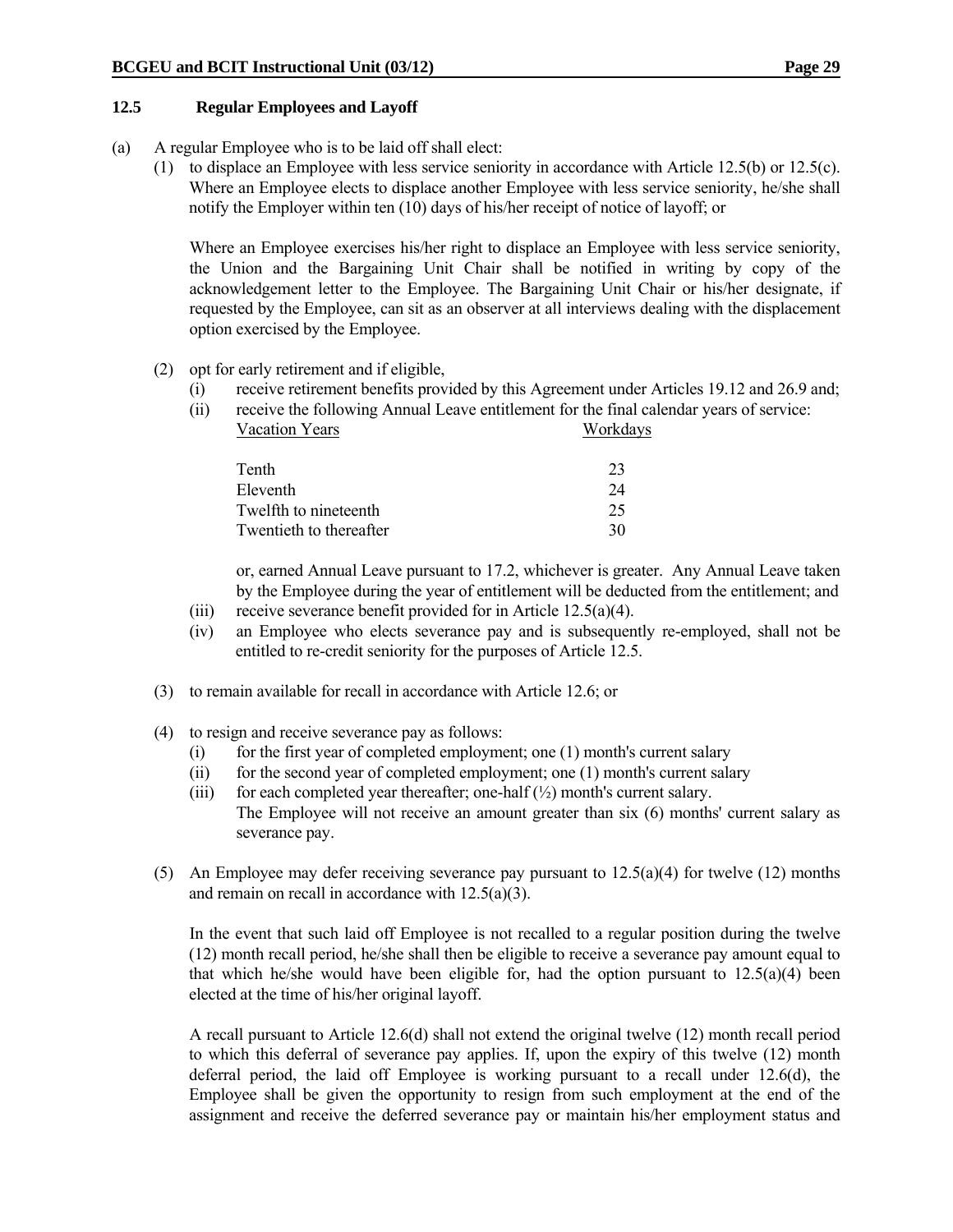rights in accordance with Article 12 of the Collective Agreement.

- (6) If an Employee does not elect option (1) or (5) within ten (10) working days, he/she shall not be eligible to displace another Employee. An Employee shall advise the Employer within six (6) weeks of receiving notice of layoff which of options (2), (3) or (4) he/she elects.
- (b) A regular Employee, subject to layoff, who has less than three (3) years' service seniority and who has the necessary skills, abilities and qualifications may fill a vacancy that is to be filled, or displace an Employee who has less service seniority, within the same specialization grouping. The Employee who is displaced, in the event more than one possibility exists, shall be the one with the least service seniority.

 Displacement of an incumbent Employee shall not occur in a course of a specified length during the last two weeks (2) of training.

 For such periods of delay, an Employee will not be paid his/her salary, however, he/she may utilize first his/her Unused Unscheduled Annual Leave entitlement and secondly his/her Scheduled Annual Leave entitlement. During any period of delay, all other terms of the Collective Agreement will apply.

Article 13.3(g) shall apply.

Displacement shall not occur if it would constitute a promotion.

- (c) A regular Employee, subject to layoff, who has three (3) years' or more service seniority, and who has the necessary skills, abilities and qualifications may fill a vacancy that is to be filled, or displace an Employee who has less service seniority:
	- Stage 1) first within the same specialization grouping,
	- Stage 2) next within the Institute except Common Core,
	- Stage 3) then within the Institute including Common Core.

 The Employee who is displaced in the event more than one possibility exists shall be the one with the least service seniority within the appropriate stage.

 Displacement of an incumbent Employee shall not occur in a course of a specified length during the last two (2) weeks of training.

 For such a period of delay, an Employee shall utilize his/her Unused Unscheduled Annual Leave entitlement after which the Employer will pay the Employee at his/her regular salary for the balance of the period that he/she is unable to displace an incumbent Employee, but at its option, the Employer may assign the Employee to alternative duties.

Article 13.3(g) shall apply.

Displacement shall not occur if it would constitute a promotion.

(d) If at the time of layoff, a subsequent appointment for the Employee has been approved and the accrued and unused annual leave is equal to or greater than the layoff period, the Employee may schedule his/her annual leave within the layoff period. If an appointment for a laid off Employee is subsequently approved such that the paid out, annual leave is equal to or greater than the layoff period, then the Employee's seniority will be credited for that period.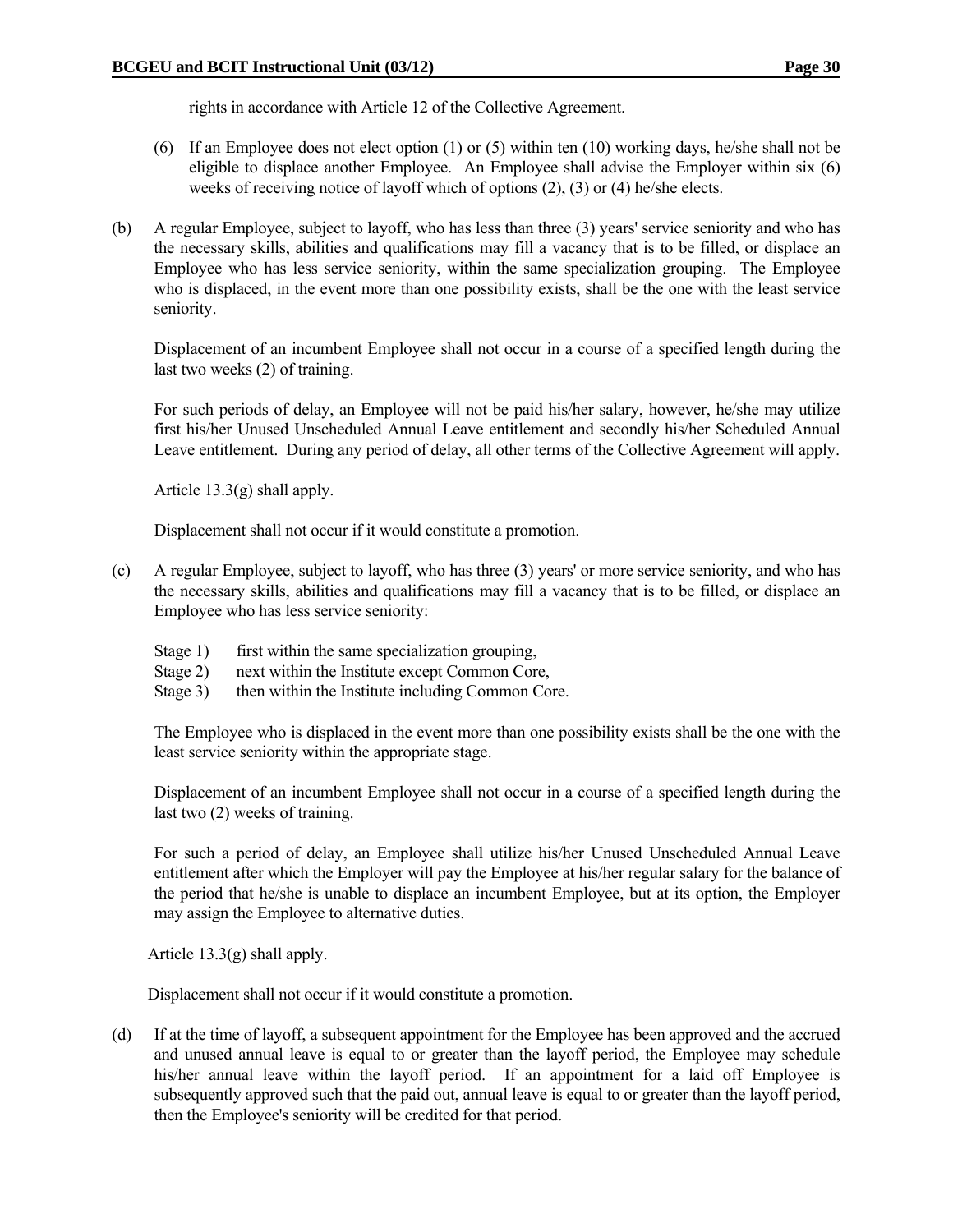- (e) Employees who displace an Employee with less seniority will be protected by Article 26.7(b). However, the Employee must accept job offers in higher rated positions in the Bargaining Unit for which he/she has the necessary skills, abilities and qualifications, or forfeit the protection of 26.7(b).
- (f) A layoff notice given to a regular Employee will not be rescinded by the Employer unless by mutual agreement with the Employee once the Employee has elected either of the severance or early retirement options.

## **12.6 Recall**

(a) An Employee on layoff shall be offered any regular vacancy or temporary vacancy in the Bargaining Unit which is to be filled within twelve (12) months of the date of layoff if the Employee has less than fifteen (15) years of seniority, eighteen (18) months if the Employee has greater than or equal to fifteen (15) years of seniority, and for which the Employee has the necessary skills, abilities and qualifications to perform the work. An Employee on layoff shall be recalled in order of service seniority. Temporary Employees shall be recalled after regular Employees.

 A laid off regular Employee will have precedence over any other Employee for the vacancy. The order of seniority will be used between laid off Employees to determine to whom the vacancy is offered.

- (b) The Employer shall notify laid off Employees of such vacancies. It is the responsibility of the laid off Employee to ensure that the Employer is duly notified of his/her current address and telephone number.
- (c) An Employee shall not accumulate seniority while on layoff.
- (d) A laid off Employee who has received notice or pay in lieu of notice and is recalled for a period of three (3) months or less or for Short Term Disability relief of up to four (4) months, shall not be entitled to receive notice or pay in lieu of notice if laid off again within this period.
- (e) A laid off Employee(s) who has received notice or pay in lieu of notice and is recalled and works for a period in excess of the periods defined in (d) above shall be entitled to receive notice or pay in lieu of notice in accordance with Article 12.4. Where a period of layoff between recall periods is two (2) weeks or less, the recall periods shall be considered to be one period for the purposes of 12.6(e). In these circumstances, where the recall period includes periods of Short Term Disability relief adding up to four (4) months or less, Article 12.6(d) shall apply. If the recall period includes periods of Short Term Disability relief adding up to more than four (4) months, then Article 12.6(e) shall apply.
- (f) Regular Employees who are recalled shall accumulate regular service seniority for the period of work for which he/she has been recalled. Upon completion of regular, temporary, or CE/PTS/IS work and for the purposes of Article 10.3(c) he/she shall re-establish his/her right to a further recall period as specified in Article 12.6(a).
- (g) An Employee who has received pay in lieu of notice pursuant to Article 12.4 will not be paid for any overlap in time if he/she is recalled before the equivalent period of notice is exhausted.

#### **12.7 Conversion to Permanent Ongoing Status**

**Where an employee has become a regular employee through the application of Article 31.1, and where that employee has not been recalled to an ongoing position, but has been employed in temporary contracts pursuant to Article 12.6(d) and 12.6(e) for three (3) consecutive years without a three (3) consecutive month gap in employment, the Labour/Management Committee will review**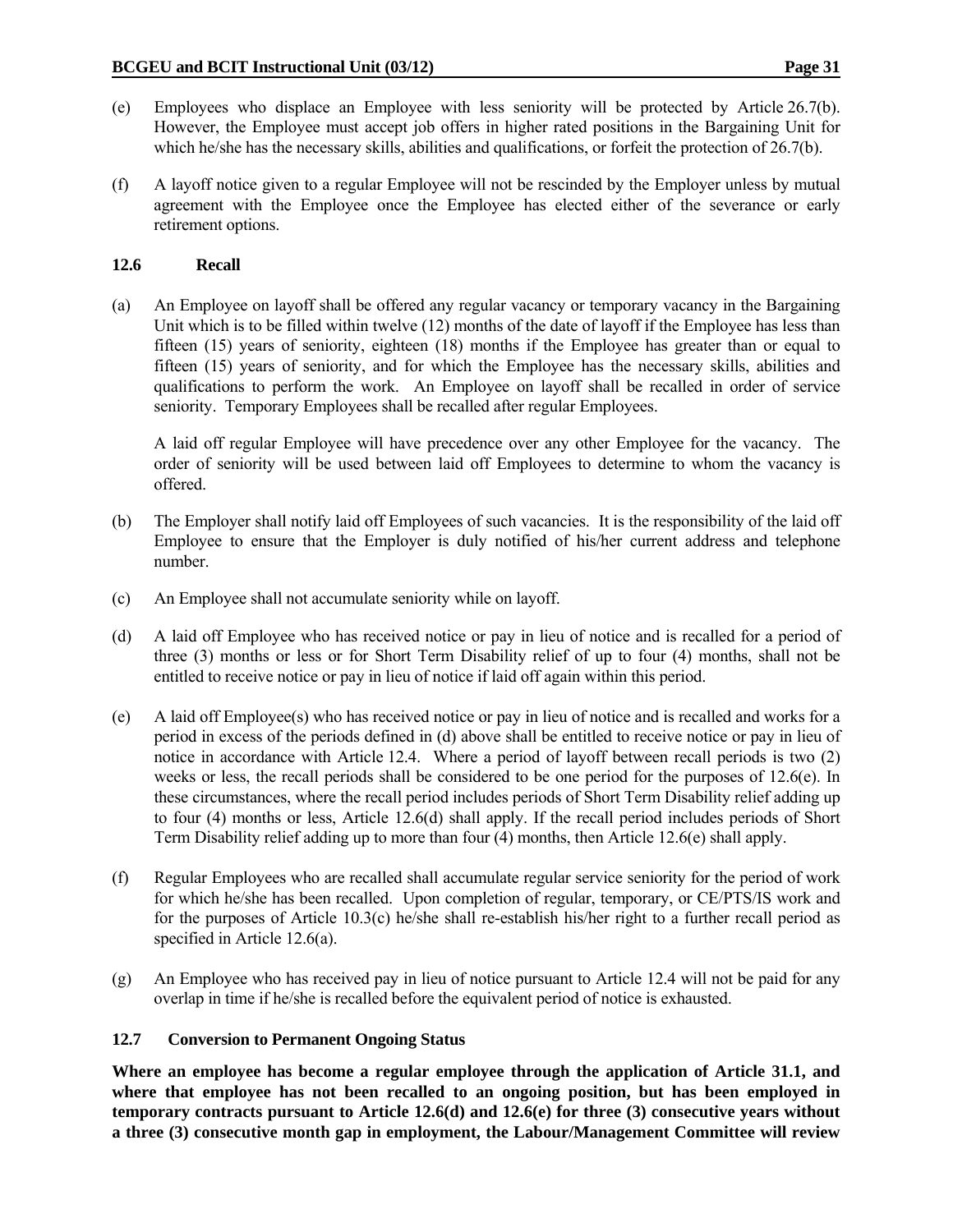**the employee's work history and make a recommendation to the employee's Dean and Associate Dean regarding regular permanent employment. The Labour/Management Committee will take into consideration the following factors, including, but not limited to:** 

- **1. The expectation of ongoing work in the specialization.**
- **2. The nature of the previous temporary appointments (i.e. backfill, non backfill, industry services etc).**
- **3. Enrolment forecasts, labour market studies and waitlists for the program/specialization.**
- **4. Industry trends and utilization rates within the program.**
- **5. The employee's ability to perform the full scope of instructional duties within the specialization.**
- **6. The employee's average FTE status over the employee's three (3) consecutive years of employment.**
- **7. The current and expected funding sources for the program.**
- **8. The employee has acquired their Provincial Instructor's Diploma (PID) or equivalent.**

**The Labour/Management Committee will meet biannually, on or about May 1 and October 1 of each year, to review employees who meet this threshold.** 

**The Parties to the Labour/Management Committee may make recommendations related to permanent employment, FTE and other conditions which may require a memorandum of agreement between the Parties.** 

**The Parties to the Labour/Management Committee will make reasonable efforts to come to a consensus recommendation. If the Parties are unable to provide a consensus recommendation, either Party may submit an independent recommendation to the Dean and Associate Dean.** 

**Where an employee is converted under this language to permanent ongoing status, and where there is a need to conduct a layoff under Article 12 within two (2) years of the employee's conversion, the employer will have the option of (a) conducting a layoff under Article 12 or (b) providing the least senior regular employee(s) that was converted with a severance payment as described in Article 12.5(a)(4) and all other rights under Article 12 will be waived.** 

**In the event that the Union disagrees with the Dean's decision, it may refer the matter to an arbitrator for determination of whether the Employer acted in a reasonable manner. Such referral shall take place within thirty (30) days of being advised of the Dean's decision. The Parties agree that this is the mechanism for dealing with any dispute related to a decision under this article.** 

**Nothing in this article prevents the Union from discussing the conversion of employees to regular permanent employment at Labour/Management Committee meetings prior to an employee's three (3) year threshold being met, however, the provisions in this article shall not apply in these circumstances.**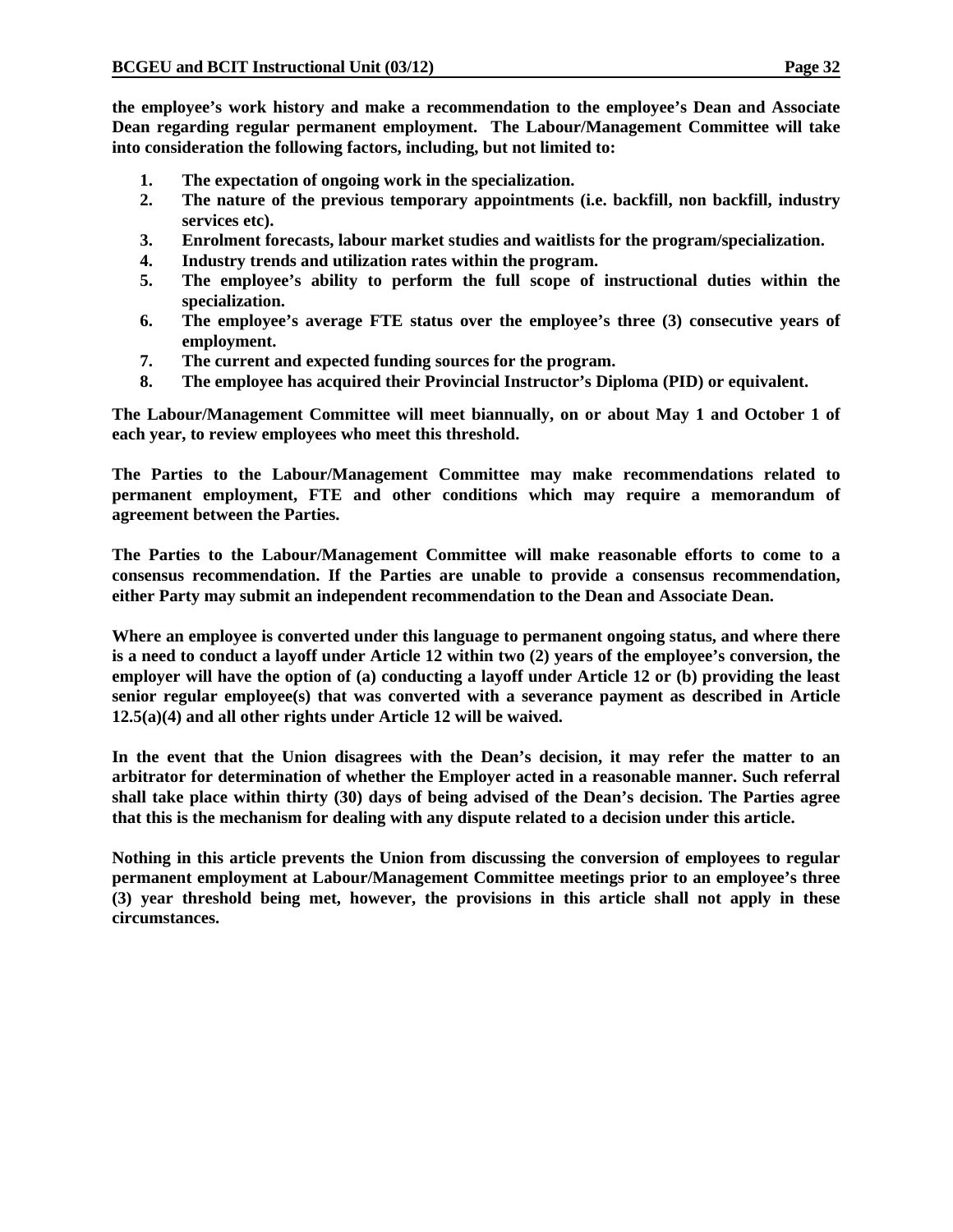# **ARTICLE 13 - HOURS OF WORK/CAREER DEVELOPMENT**

### **Preamble**

The Parties recognize the Employer's right to establish hours of operation and the Union's right to negotiate shift schedules to meet the hours of operation in accordance with the provisions of this article.

### **13.1 Hours of Work - Non-instructors**

The normal hours of work of non-instructional Employees in the Bargaining Unit shall be seven (7) hours per day between the hours of 8:00 a.m. to 5:00 p.m. exclusive of meal periods for five (5) consecutive days between Monday and Friday inclusive.

### **13.2 Work Schedules - Non-instructors**

Except as provided for in Article 13.1, changes in work schedules for non-instructional Employees shall be negotiated between the Employer and the President of the Union or his/her designate. A record of the Employee's work schedule shall be maintained at the local level.

### **13.3 Hours of Work - Vocational Instructors**

- (a)
- (1) Vocational Instructors shall be assigned thirty (30) hours of work per week exclusive of meal periods, **and inclusive of Article 13.10(a) paid rest periods**. The normal workweek for Vocational Instructors shall be Monday to Friday.
- (2)
- (i) The positions of Chief Instructors may be established at the Institute's sole discretion to provide leadership and to facilitate learning and instruction in the assigned area. However, the Institute agrees to maintain and continue the position of Chief Instructor for each program cluster unless there are demonstrable reasons for discontinuing the position(s). These positions shall be filled by Employee(s) who hold full-time, continuous instructor positions. It is the Institute's expectation that a Chief Instructor will normally instruct a minimum of twenty percent (20%) of an Instructor's student contact time.
- (ii) The period of appointment for a Chief Instructor will normally be for three (3) years. The process for selection of a Chief Instructor will be by a competitive selection process. The Dean of the School will appoint a committee consisting of the appropriate Associate Dean, an instructor from the relevant program cluster, and one (1) instructor from another trade program cluster. The purpose of this Committee is to find the best qualified candidate within the program cluster. The Labour/Management Committee will define the selection process and selection criteria for Chief Instructors.
- (iii) Normally, in order to perform the duties of Chief Instructor, a minimum of twenty-five percent (25%) release time from instructional duties will be provided. For programs having four (4) to eight (8) instructors a minimum of forty percent (40%) release time will be provided, and for programs having nine or more instructors the appointed Chief Instructor will have seventy-five percent (75%) release time. Nothing in this Agreement shall prevent a Chief Instructor from filling-in, for a short period of time, for an instructor who is, for example: ill; attending an Educational Council; or an Articulation; or safety meeting.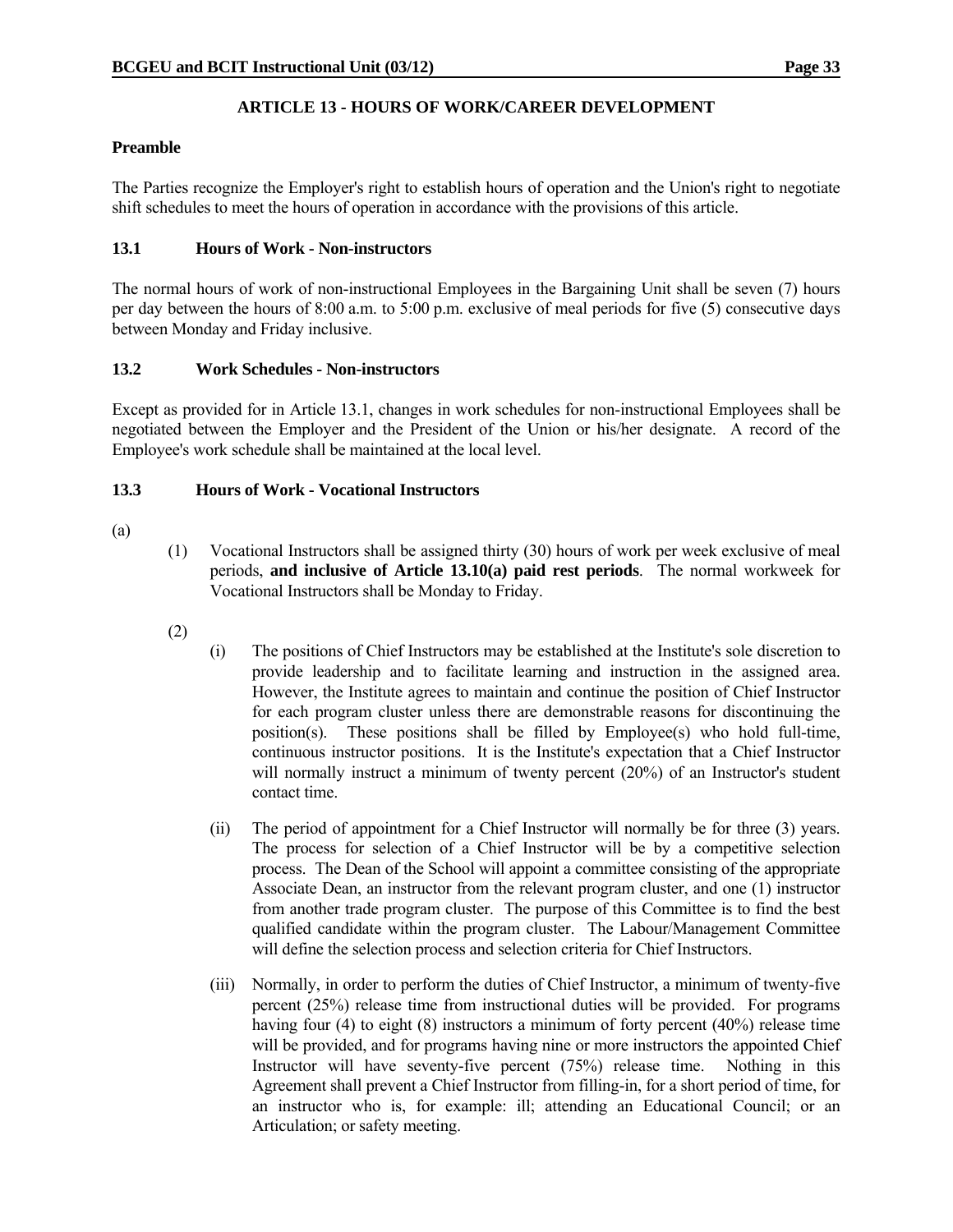- (iv) Chief Instructors shall be paid a stipend of two hundred and thirty dollars (\$230) per month in addition to his/her regular pay. The stipend shall be paid during the period of appointment as a Chief Instructor.
- (v) *Chief Instructor Search Process*

 When it has been established that a Chief Instructor vacancy exists, the search process below shall be followed:

- · the responsible Associate Dean shall inform the applicable program cluster/program/department of the opening;
- the Department shall review the cluster requirements, the terms of reference, duties and special requirements of the Chief Instructor (the Associate Dean shall collect the information for the Search Committee);
- the Associate Dean announces the competition and posts announcements;
- the Dean appoints the Search Committee. (The Department submits the name of their chosen representative to the Dean.) The chosen person must understand and be apprised of all of the issues and concerns of the Department. The Dean appoints the third person from another trade program cluster and confirms the appointments to the Search Committee;
- the Associate Dean arranges the interview of all candidates;
- the results are finalized by the Search Committee;
- the Search Committee makes recommendations to the Dean. If the Search Committee has not reached a consensus, then a minority report is to be submitted to the Dean detailing the minority concerns;
- the Dean shall make an offer to the Instructor;
- the Chief Instructor is appointed;
- after one (1) year, the appointment will be reviewed/confirmed;
- the additional two  $(2)$  year appointment shall be confirmed;
- after three (3) years, the needs of the position will be reviewed and Article  $13.3(a)2(ii)$  applies.
- (b) For the purpose of this Article, *"instructional hour"* means a scheduled student-contact hour in a classroom, laboratory, shop or any other related instructional area.
- (c) The Parties recognize that hours of work as in 13.3(a) includes more than classroom instruction. The following functions are included:
	- (1) classroom instruction;
	- (2) shop and laboratory instruction and supervision;
	- (3) instructional counselling, evaluation and preparation;
	- (4) administrative responsibilities, including assignments, examination marking and student evaluation;
	- (5) curriculum maintenance and program enhancement;
	- (6) administrative processes required to ensure appropriate resources are in place to deliver training;
	- (7) other duties directly related to the instruction of trades and vocational programs;
	- (8) input into development of modifications to workshop and instructional areas;

 Instructor's schedules shall provide for five (5) hours per week for the performance of functions (3) through  $(8)$  in the instructional area during which time, the instructor(s) shall ensure the students have been given learning assignments normal to the course and training objectives.

 During this time, classroom instruction, shop and/or laboratory instruction and supervision will not be required.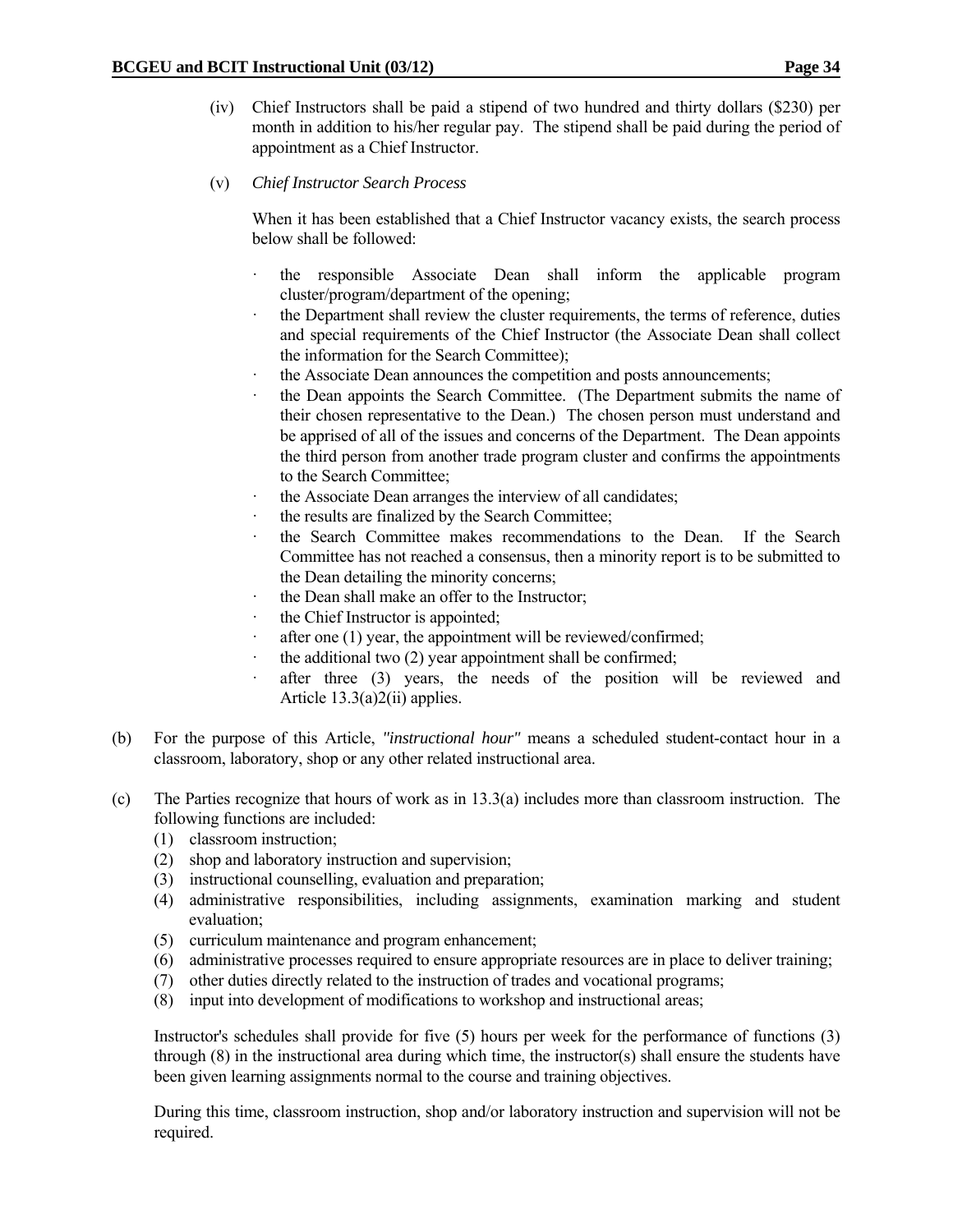- (d) Function (3) through (8) time shall be scheduled by the instructor in consultation with the Chief Instructor (or excluded supervisor where applicable). Where this time has been scheduled and due to operational requirements of the Employer the Employee is not permitted or able to exercise the scheduled time or to reschedule the time within the workweek, the Employee will be paid at the overtime rate. This clause is not to be construed as providing an alternative to 13.3(c).
- (e) In order to accommodate functions (3) through (8) duties or where duty requires more time than provided for in (c) for functions (3) through (8), the instructor, in consultation with the Chief Instructor and Associate Dean, may combine classes at parallel or compatible levels of progress for such activities as common lectures; study; visual presentations; presentation to students of common learning material by external lecturers and industry trainers; supervision and monitoring of examinations; or the supervision and monitoring of assigned classroom study periods; for more than one class at the same time.

 Where presentation of learning material is provided by non-service personnel such as external lecturers and/or industry trainers at the workplace, the Employer may, with the prior approval of the Dean of the School or the appropriate Associate Dean, provide an honorarium in recognition of the contribution of those non-service personnel.

 Honorarium: \$50 per half  $\left(\frac{1}{2}\right)$  day or major portion thereof \$100 per day or major portion thereof

 Article 27.7 may also apply subject to prior approval of the Dean of the School or the appropriate Associate Dean.

- (f) Classes shall not be scheduled where unsafe conditions could result.
- (g) An instructor assigned to instruct course material other than his/her regular programs for a period exceeding five (5) days, will be provided adequate time for orientation to the instructional and learning environment. Temporary assignments shall be assigned equitably.
- (h) The Parties agree that the number of students in traditional industrial-type shop training activities will generally not exceed established practice.

 The Parties recognize that in other training activities, should instructional or related workload be such that an instructor reasonably believes it to be excessive, instructional assistance will, upon request, be provided.

**(i) An Instructor may make a request to the Chief Instructor for a change in assignment of duties. The Chief Instructor, in consultation with the Associate Dean, may grant a change in assignment of duties provided there is no negative impact to the operation of the specialization or other employees. If a request cannot be accommodated, reasons will be provided by the Associate Dean.** 

#### **13.4 Operational Schedules**

(a) The Employer shall give the Union sixty (60) days' notice of changes in the hours of operation that affect the work schedules of Employees. Where circumstances beyond the Employer's control require the introduction of changes in the hours of operation with less than sixty (60) days available for notice the Employer shall give the maximum notice possible.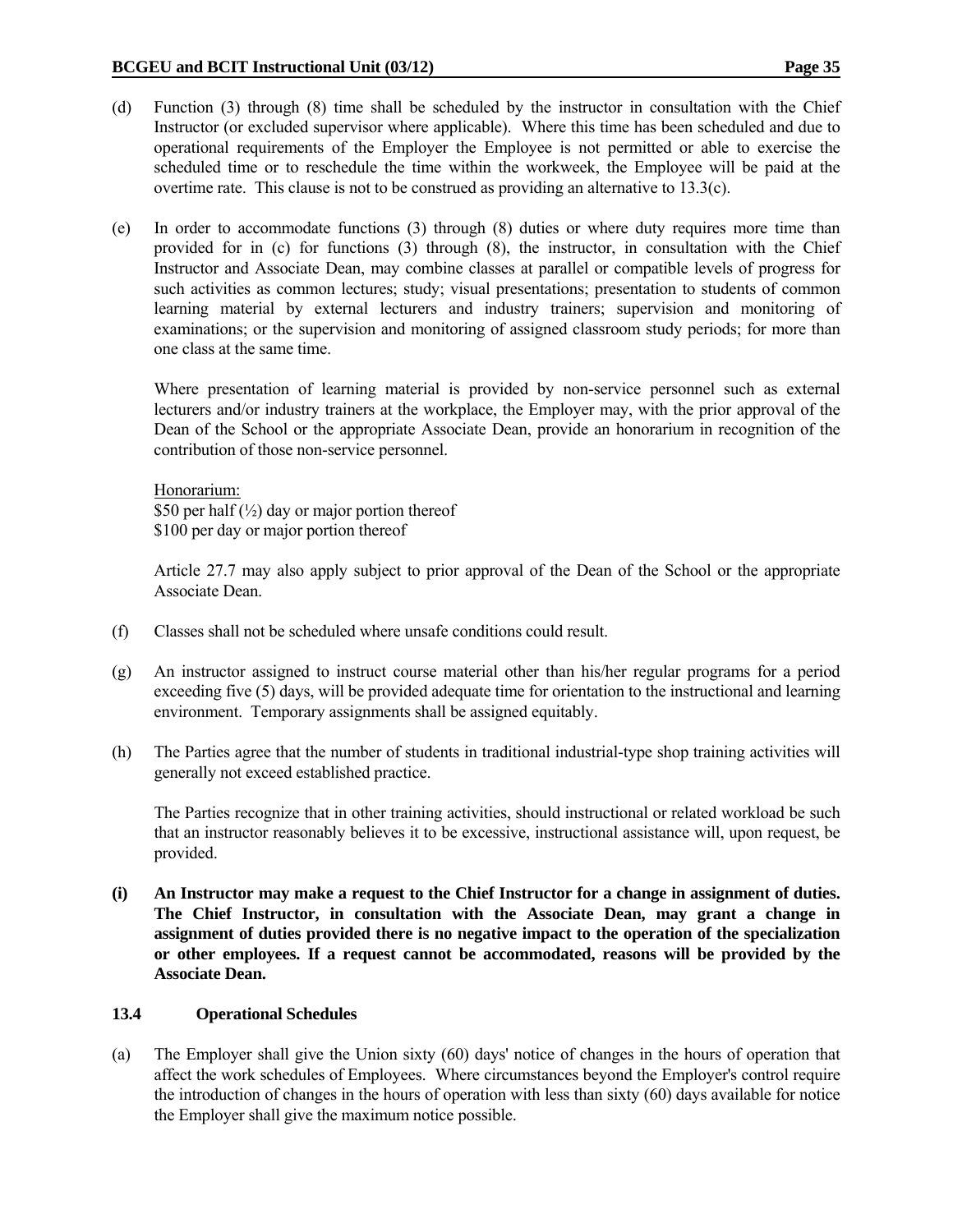- (b) Following the receipt of notice the Employer and the Union designated representatives shall meet to negotiate mutually agreeable work schedules.
- (c) If the Parties cannot agree the matter shall be resolved through the arbitration procedure outlined in Article 8 of this Agreement.

### **13.5 Non-Instructional Duty Day**

- (a) In order to allow Employees time to prepare for incoming classes and to conclude the affairs of previous classes, provisions shall be made for the scheduling of non-instructional duty days, ten (10) working days for each instructor in any one calendar year. This provision shall also apply to those instructors in a continuous intake course. The non-instructional duty day entitlement for instructors who do not teach a full year shall be pro-rated accordingly. Implementation of this clause shall begin on January 1, 1980 and be fully implemented by April 1, 1980.
- **(b) An Instructor may make a written request to be on-duty, off-campus for non-instructional duties to his/her Chief Instructor. The Chief Instructor will review the request with respect to operational requirements and forward his/her recommendation regarding the request to the Associate Dean, or his/her designate. The Associate Dean will review the recommendation and will determine, on a case-by-case basis, whether the request will be authorized. Such authorization will not be unreasonably withheld.**

**A request to be on-duty, off-campus should be submitted to the Chief Instructor at least five (5) working days in advance, so that the Chief Instructor and Associate Dean have sufficient time to review the request.** 

**A request to be on-duty, off-campus must include:** 

- **(1) the date(s) and time when the instructor would like to be on-duty, off-campus;**
- **(2) the nature of the work being performed while off campus;**
- **(3) specific deliverables;**
- **(4) list of resources required to complete the work and confirmation that those resources are available to the Employee off campus at no additional cost to the Institute;**
- **(5) provisions for the students (if appropriate) and any other necessary information; and**
- **(6) the Instructor's contact information.**

**An Instructor must be available to respond to a request and attend campus should operational issues arise that necessitate the Instructor's attendance on campus.** 

#### **13.6 Scheduling of Lieu Days/Statutory Holidays**

- (a) Pursuant to Articles 16.3 and 16.4 of the Agreement, lieu days accruing from statutory or designated holidays shall be taken either immediately before or after the paid holiday but in any event not more than two (2) weeks from the date of the paid holiday. If the lieu day is not taken within two (2) weeks it shall be immediately scheduled on the annual leave roster.
- (b) When statutory or designated holidays fall within a two (2) week scheduling block, the additional hours to be worked in order to average seventy (70) hours during the two (2) week block may be carried over to the next two (2) week scheduling block, if the scheduling of those additional hours is not possible during the original two (2) week period.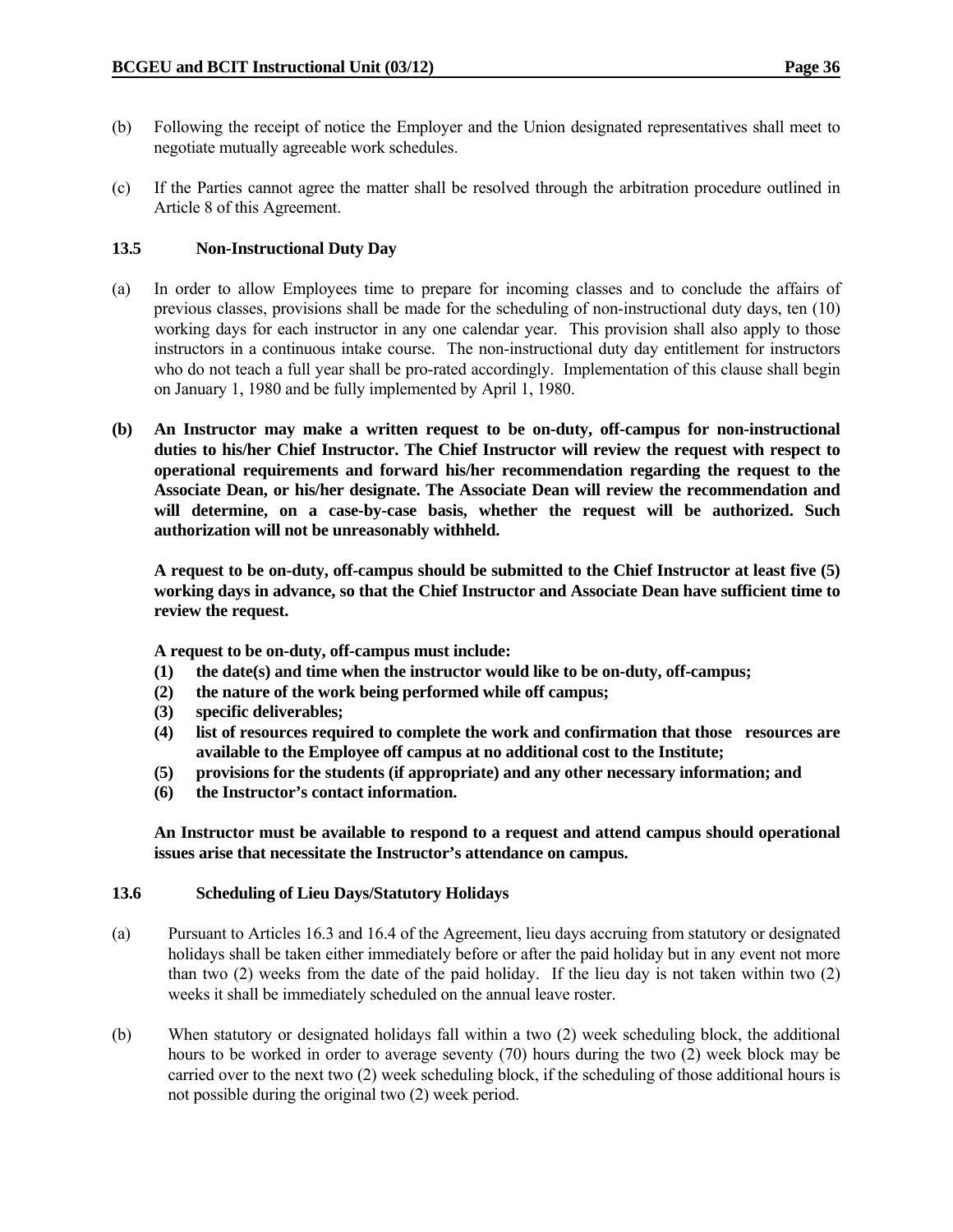(c) Upon written request, an Employee will be notified of his/her lieu day entitlement by February 15th of each year.

# **13.7 Conversion of Hours**

Scheduling of lieu days, annual leave and/or designated paid holidays shall be on the basis of six (6) hours per day for instructional staff and seven (7) hours per day for non-instructional staff.

# **13.8 Standby/Callout**

- (a) The Employer will consult with the Union prior to initiating standby programs where they have not existed previously. This provision does not apply to standby situations made necessary by emergency conditions.
- (b) If the Employer decides to implement standby or callout, the provisions contained in Articles 13.10, 15.9 (2nd paragraph) and 15.10 of the August 1, 1979 to July 31, 1981 Collective Agreement will apply.

# **13.9 Meal Periods**

- (a) Meal periods shall be between thirty (30) and sixty (60) minutes in length and subject to mutual agreement between the Employer's and the Union's designated representatives at the local level.
- (b) An Employee shall be entitled to take his/her meal period away from the work station. Where this cannot be done, the meal period shall be considered as time worked and compensated for subject to Article 15.6.
- (c) Meal periods shall be scheduled as closely as possible to the middle of the workday.

# **13.10 Rest Periods**

- **(a) Employees are entitled to the following paid rest periods:** 
	- **i. Employees shall have one (1) fifteen (15) minute rest period in each work period of three and one-half (3½) hours, but not more than six (6) hours.**
	- **ii. Employees shall have two (2) fifteen (15) minute rest periods in each work period in excess of six (6) hours, one (1) rest period to be granted before and one (1) after the meal period.**
- **(b) Rest periods shall not begin until one (1) hour after the commencement of work or not later than one (1) hour before either the meal period or the end of the work period.**
- **(c) To retain flexibility in scheduling, and by mutual agreement within the specialization, Vocational Instructors may be scheduled for one (1) additional fifteen (15) minute unpaid rest period per day.**
- **(d) Pursuant to Memorandum of Agreement 09VOC04, "work period" means a period of instruction and/or related duties plus any paid rest period entitlements. A "work period" does not include any unpaid meal periods or unpaid rest periods.**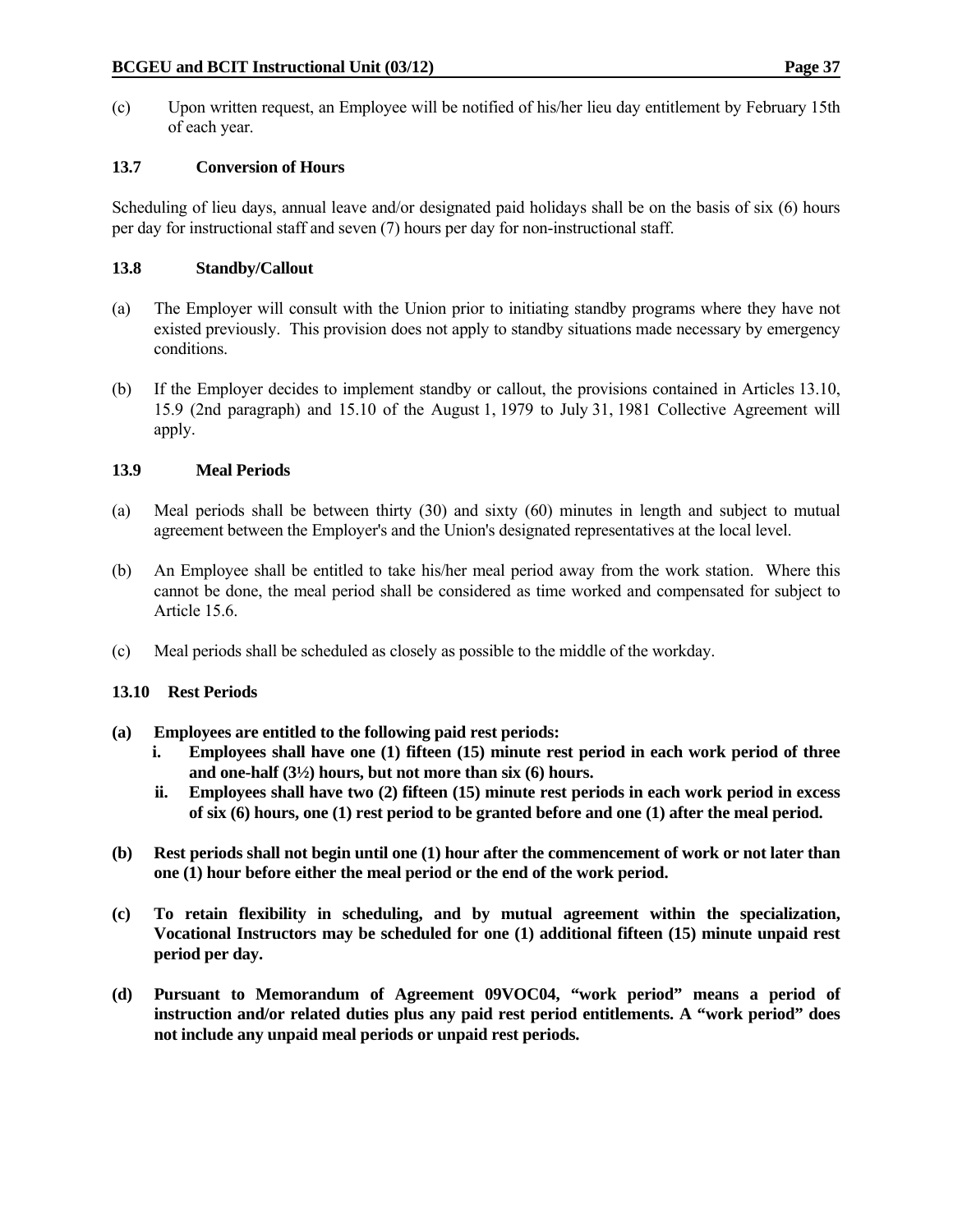## **13.11 Work Locations/Points of Assembly/Work Start Times**

- (a) Every Employee covered by this Agreement shall be assigned a designated headquarters. When temporarily assigned another work location, time spent in travel from the Employee's residence to the new work location in excess of time normally spent in travel from the Employee's residence to his/her designated headquarters shall be considered time worked.
- (b) When Employees are required to report to a central location in order to be assigned their work location, their workday shall commence from the time they are required to report for assignment.
- (c) Where a work unit is staffed by Employees who are covered under more than one (1) Agreement and where there is a work dependency between such Employees, the start time shall be established for the members having the largest representation in the work unit.

If one or more of the components in the work unit has a point of assembly negotiated in an Agreement and there is a work dependency between such Employees then the point of assembly for all Employees in the work unit shall be as negotiated for the members of the component having the largest representation in the work unit.

### **13.12 Hours of Work - Camp Field Crews**

If the Employer decides to implement Camp Field Crews, the provisions contained in Article 13.14 of the August 1, 1979 to July 31, 1981 Collective Agreement will apply.

# **EMPLOYEE TRAINING AND DEVELOPMENT**

The Institute proposes this new provision of the Collective Agreement be structured as follows. The intent of this provision is to combine existing language of Employee training and development articles into one comprehensive article.

# **13.13 Orientation**

All newly employed Vocational Instructors shall receive teaching instruction and orientation before being required to assume a normal instructional work load. A new Employee's Associate Dean, or designate, will assist in arranging this teaching instruction and orientation at the first available opportunity.

The Parties agree that circumstances may arise which may delay the scheduling of these activities until the next scheduled course.

The Career Development Committee shall meet to approve a program for the purpose of facilitating this initial teaching instruction and orientation and make recommendations to the Bargaining Principals for its implementation.

# **13.14 A Procedure for Obtaining the Instructor Diploma**

In order to facilitate the enrolment and progress in the Instructor Diploma Program for regular Employees (instructional staff) in accordance with Article 17.1(b) of the Collective Agreement, the Manager, Advisory Services or his/her designate shall forward in writing to the Office of the Dean of the School, the names of all newly employed regular Employees (instructional) and/or those Employees (instructional) who have achieved regular status pursuant to the Collective Agreement.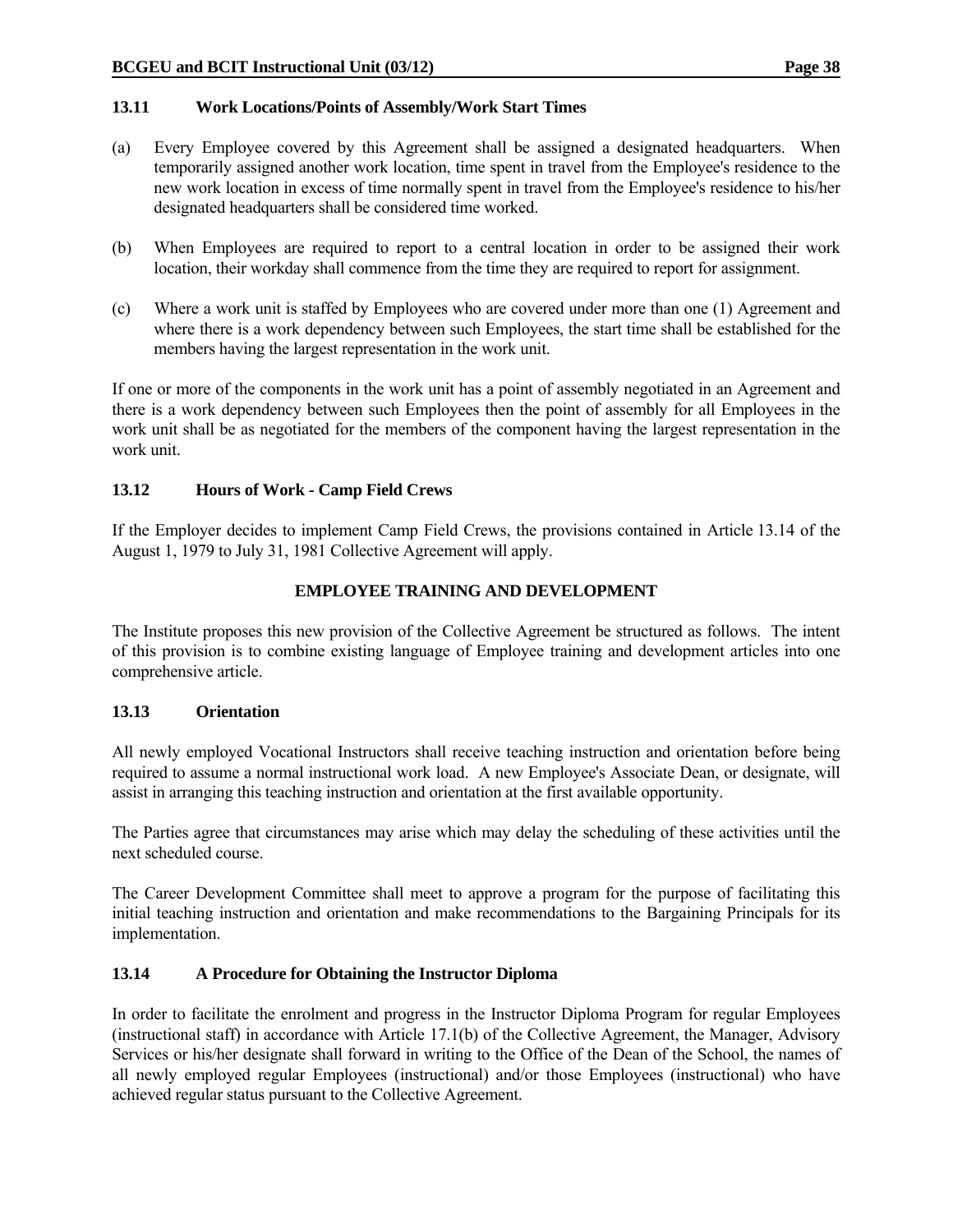- (a) The Chief Instructor, in consultation with the Learning and Teaching Centre will schedule those regular Employees for training and orientation pursuant to Article 13.13. Normally these training sessions will be held during the second week of January, early May and the end of August.
- (b) The Institute shall encourage enrolment of regular Employees in the Ministry's Instructor Diploma Program in the first year of employment as a regular Employee by providing with the letter of appointment the necessary program and counselling information.
- (c) The Office of the Dean of the School shall monitor the progress of regular Employees once they are enrolled in the Ministry's Instructor Diploma Program. The Employee shall notify the appropriate Associate Dean of their enrolment in the Instructional Diploma Program.
- (d) The Employee shall provide written notification of his/her completion of the Instructor Diploma Program to the Manager, Advisory Services or his/her designate, for inclusion in the Employee's personnel file.

 This notification shall include the effective date of completion and a copy of the Employee's diploma issued by the Ministry of Advanced Education, Training and Technology for inclusion in the Employee's personnel file. The Human Resources Department will notify the appropriate Associate Dean.

- (e) The Manager, Advisory Services or his/her designate shall process the notification of the Employee's completion of the Ministry's Instructor Diploma Program in order to ensure the application and compliance with Article 26 and Memorandum of Agreement #1 of the Collective Agreement.
- (f) Where a regular Employee considers that he/she has an equivalency of the Instructor Diploma, he/she will, in a timely manner, submit certification(s), transcript(s), proof of competency, or other credentials, as an Industrial Trainer, Vocational Instructor, or equivalency to the Instructor Diploma Program, to the appropriate branch of the Ministry of Advanced Education, Training and Technology, for adjudication and determination as to whether those credentials are equivalent to the Instructor Diploma. If the Ministry has made the determination of equivalency, the Employee shall provide confirming documents to the Manager, Advisory Services or his/her designate. Items (d) and (e) above shall then apply. The Employee shall not be required to comply with Article 17.1(b) and the Employee shall be granted increments on his/her annual increment date without restriction once it is determined that the credentials submitted by the Employee are equivalent to the Instructor Diploma.
- (g) The Labour/Management Committee shall review and monitor the application of this procedure so that Employees can be assisted in the completion of the requirements of the Instructor Diploma Program in a timely manner.

#### **13.15 Equipment Demonstrations**

Where an Employee is, or will be, required to operate technical equipment or use new methods during the course of his/her duties, and where seminars, demonstrations or conferences are held pertaining to such technical equipment or new methods, the Employee shall, upon approval of his/her application, be entitled to attend such demonstrations, conferences or seminars. Time spent in travel and in attendance will be considered as time worked.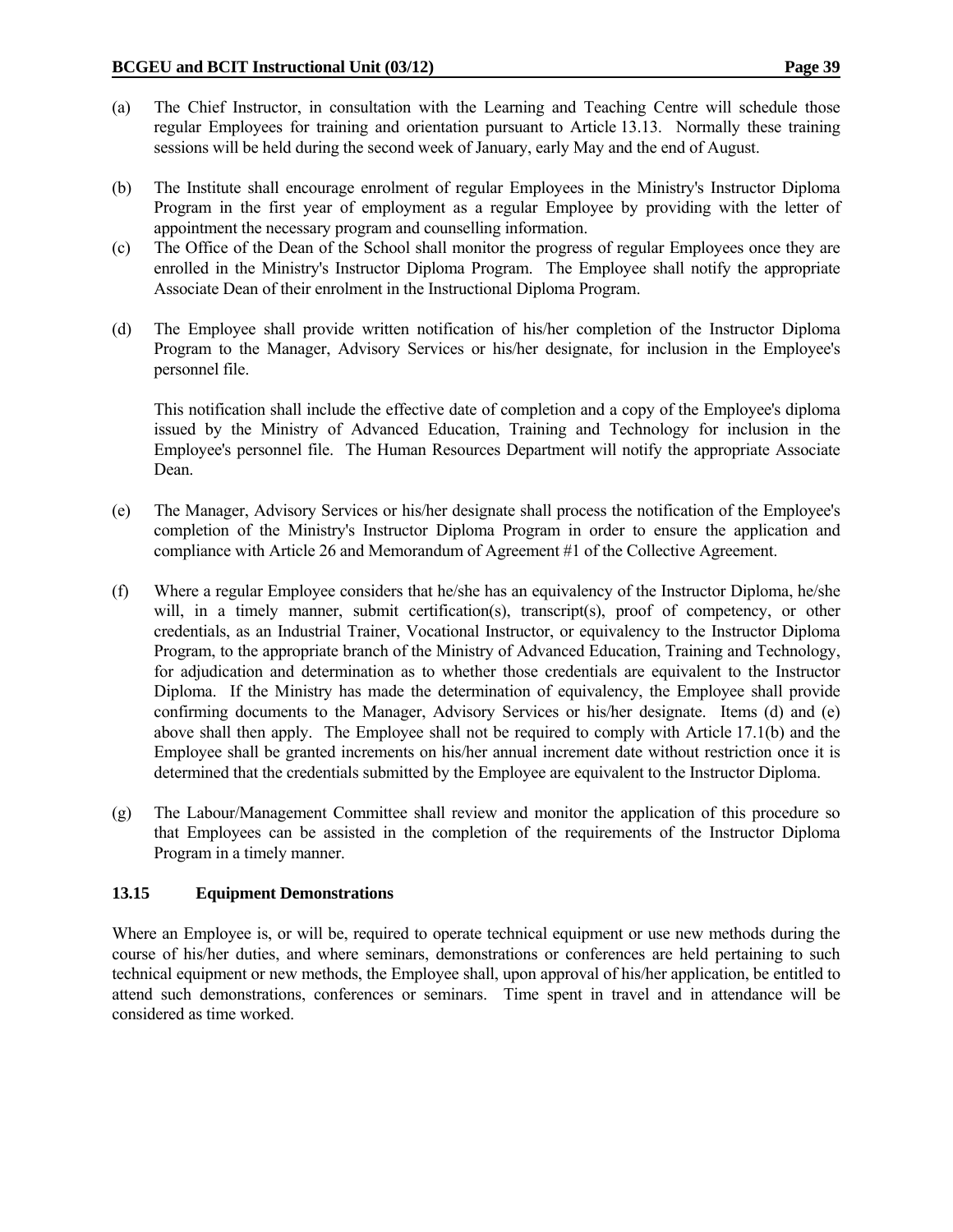### **13.16 A Procedure to Verify Qualifications and/or Equivalent Qualifications**

The Employer and the Union agree to use the following procedures to verify qualifications for designated and non-designated trades and other occupations.

(a) Where an Employee submits any certification(s) which requires verification of equivalency in order to determine the qualification, the Employee will submit the certification(s) to the Ministry of Advanced Education, Training and Technology (MAETT) for adjudication and determination of the equivalent trade qualification for the Province of British Columbia.

 The Employer and the Union agree that once a confirmation of equivalency has been made and accepted by MAETT, the certification(s) will be recognized by the Employer as equivalent to a British Columbia Trade Qualification Certificate. The Employee may then seek to obtain an Interprovincial Certificate of Qualification through MAETT.

 The Employer and the Union agree that it is the Employee's responsibility to ensure that timely submission of all certification(s) is made for adjudication and determination by MAETT, and that use of this process cannot hold up procedures of the Collective Agreement, (for example, the displacement option under Article 12).

- (b) Where an Employee submits certification(s) for non-designated trades and other occupations which require verification of equivalency, the Employee will submit the certification(s) to the appropriate recognized authority for adjudication and determination of equivalency.
- (c) Where a Regular Employee considers he/she has the equivalency of an Instructor Diploma, he/she will, in a timely manner, submit certification(s), transcript(s), proof of competency, or other credentials, as an Industrial Trainer, Vocational Instructor, or equivalency to the Instructor Diploma Program, to the appropriate branch of the Ministry of Advanced Education, Training and Technology, for adjudication and determination as to whether those credentials are equivalent to the Instructor Diploma.

 The Employee shall not be required to comply with Article 17.1(b) and the Employee shall be granted increments on his/her annual increment date without restriction once it is determined that the credentials submitted by the Employee are equivalent to the Instructor Diploma.

 Where the requisite equivalencies have been appropriately determined and confirmed, the Employee shall be deemed to be qualified. (See Article  $26.3(c)$ ).

# **13.17 Instructor's Diploma**

For career advancement in related areas in the Employer's service, where the job specification requires a bachelor's degree, the possession of a vocational instructor's diploma or certificate shall be considered on a parity basis.

# **13.18 Career and Skills Development Fund**

(a) Purpose

The general purpose of the Career & Skills Development Fund is to provide relevant training and education opportunities for vocational instructors. Such opportunities are intended to assist instructors to maintain current knowledge and skills as well as develop new skills that will enhance instructors' ability to achieve excellence in teaching.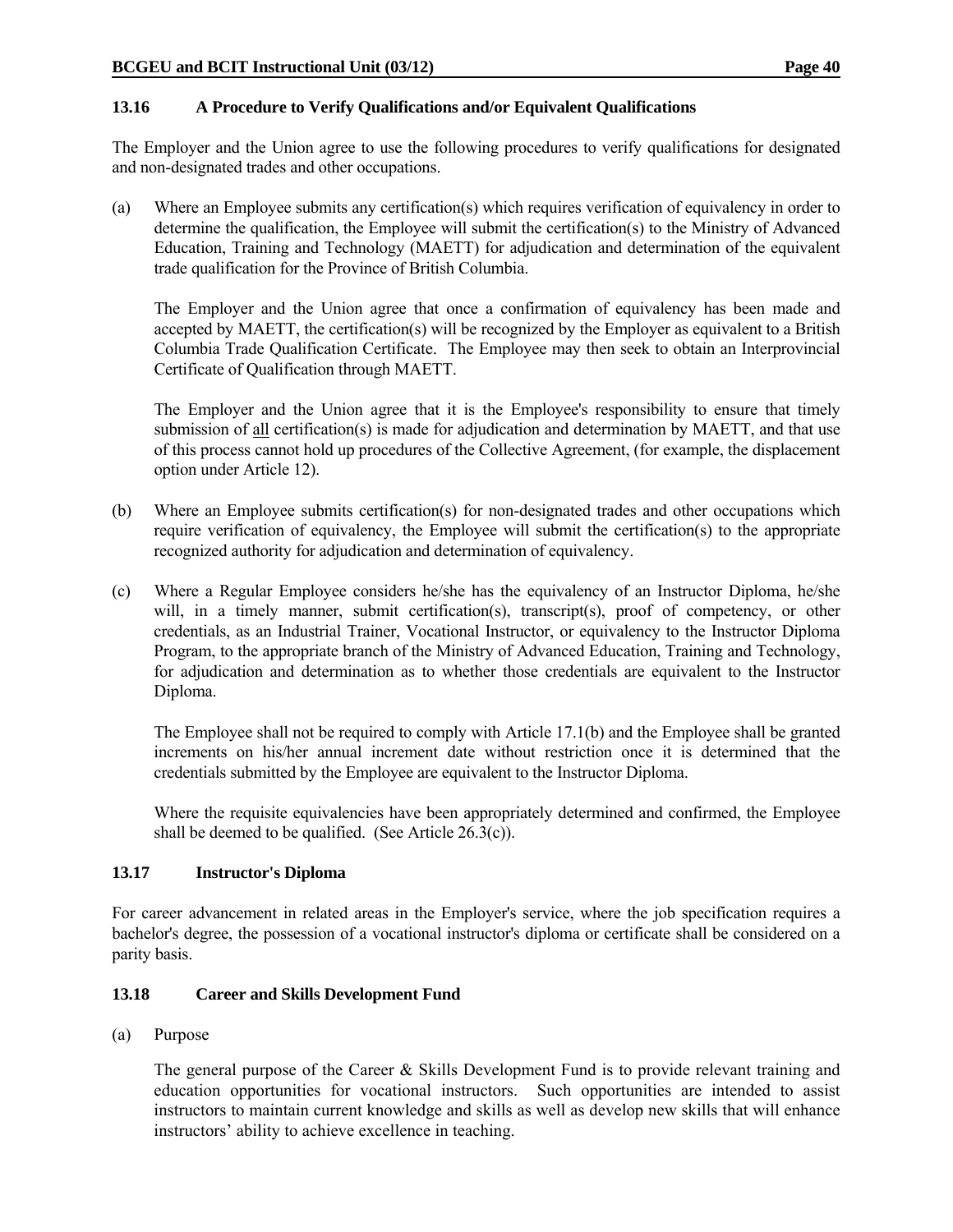#### (b) The Fund

- (1) There shall be established at the start of each fiscal year a C&SD Fund equivalent to eighty four thousand dollars (\$84,000) per fiscal year plus an amount equal to \$400.00 per employee as of April  $1<sup>st</sup>$  of each year.
- (2) This amount shall be pooled and administered by a C&SD Committee established by this Article.
- (3) Funds remaining at year end (March  $31<sup>st</sup>$ ) will be carried forward to the following year.
- (c) The Committee
	- (1) The C&SD Committee will consist of:
		- (i) One (1) Co-chair and three (3) members appointed by the Union; and
		- (ii) One (1) Co-chair and three (3) members appointed by the Employer.
	- (2) Committee decisions shall be made by majority vote of individual members of the Committee.
	- (3) Quorum for each meeting will consist of both Co-Chairs and a minimum one (1) Member from both the Union and the Employer.
	- (4) The Committee will:
		- (i) meet to review applications every six (6) weeks, or as per the agreement of the Committee;
		- (ii) develop a process for processing applications for the C&SD Fund;
		- (iii) develop a plan to facilitate and encourage applications to the C&SD Fund; and
		- (iv) issue a summary report of Committee activities to the Vocational Instructors Labour/Management Committee by March 31<sup>st</sup> of each year.
	- (5) Documents generated in the management of the C&SC Fund will be managed in accordance with BCIT's *Freedom of Information and Protection of Privacy Policy#7600*.
- (d) Short Term Leave

Short Term Leave is defined as leave with pay to attend training/courses three (3) weeks or less in duration.

(1) Eligibility

The following may make application to the Fund for Short Term Leave:

- (i) employees with one or more year(s) seniority;
- (ii) employees with less than one year of seniority may only apply for funds to complete the Provincial Instructor's Diploma; and
- (iii) a Chief Instructor or Associate Dean may apply for funds to offer training opportunities to entire Departments/Areas/Schools.
- (2) Criteria

 Funding for Short Term Leave is intended to cover the cost of maintaining, acquiring and upgrading technical or instructional skills. These activities may include specific trade-related activities, Provincial Instructors Diploma, certification and accreditation courses, conference and workshops and Skills Canada Competitions.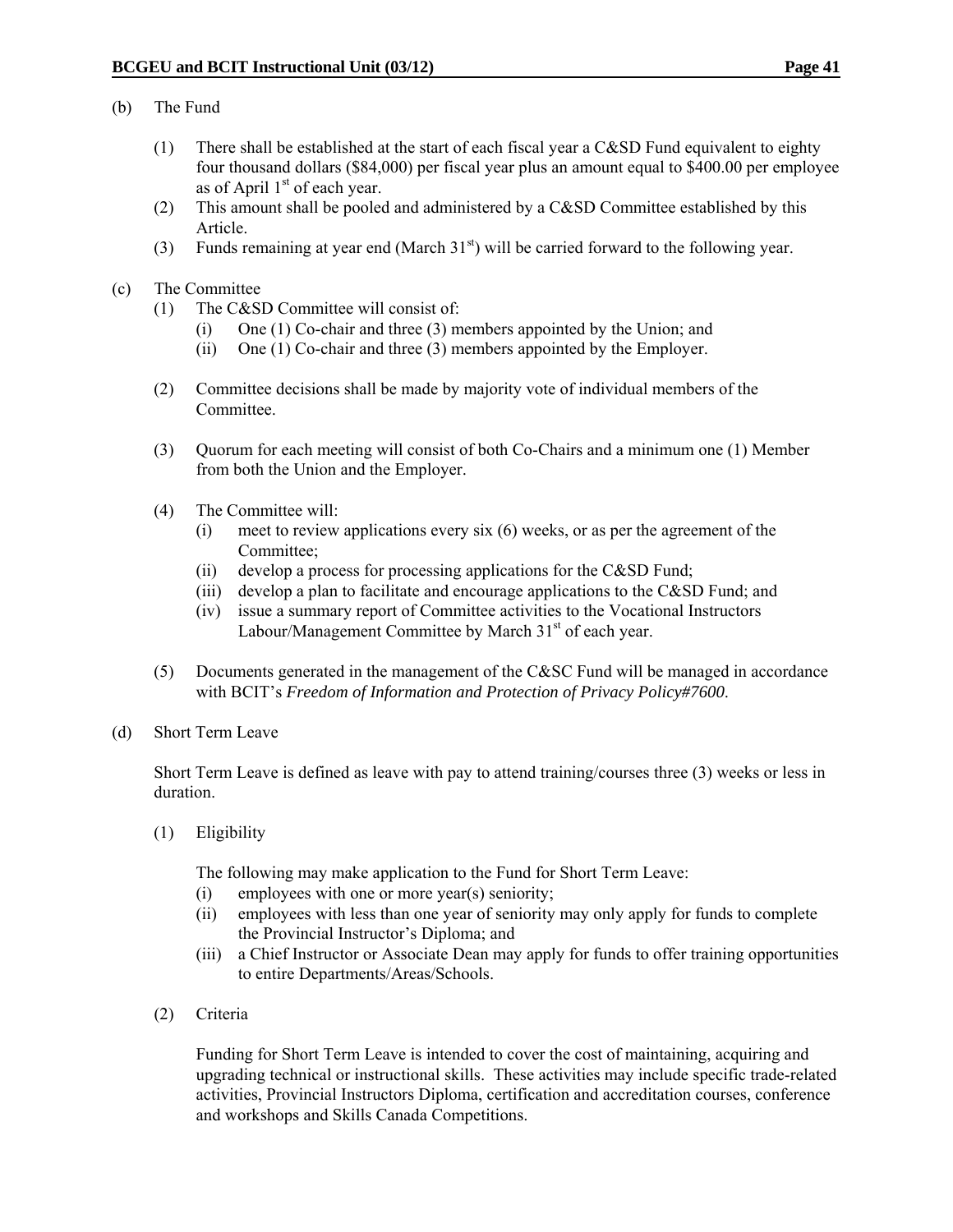Subject to operational requirements and budgetary considerations, funding will be granted to the maximum number of employees who make application.

 Applications for Short Term Leave will be reviewed in accordance with the following criteria, and any other criteria agreed to by the full Committee:

- (i) Relevancy to Employee's position;
- (ii) Benefit to the Institute and the individual Instructor(s);
- (iii) Cost;
- (iv) Duration of course/training;
- (v) Employee's reliance on the Fund in the past;
- (vi) Relevance to Department's professional development plan;
- (vii) Support of Associate Dean;
- (viii) Availability of similar course/learning experience at BCIT or closer to the Greater Vancouver area;
- (ix) Priority consideration will be given to applications for funding to complete the Instructor Diploma;
- (x) Articulation Meetings/Projects are eligible for funding under this Article.
- (3) Application Process
	- (i) Applications for funding for Short Team leave shall be submitted by the Employee on the approved form to the Committee through the Employees' Associate Dean at least four (4) weeks in advance of the occurrence of the course/training.
	- (ii) In his/her application, the Employee must provide justification outlining the benefits to both the Department and the Employee of the training applied for.
	- (iii) The Employee must review his/her application with the Associate Dean. The Associate Dean must provide written reasons for his/her decision to support the application.
	- (iv) Employees will be notified in writing of the decision of the Committee and brief reasons for the decision.
- (4) Eligible Expenses

Expenses eligible for reimbursement for Short Term Leave under this Article may include:

- (i) Tuition/Registration Fees
- (ii) Required textbooks or other official course materials
- (iii) Replacement/Backfill Costs

Because of the limited resources of the Fund, the Committee will not generally approve replacement costs for Short Term Leaves.

Replacements costs may be available if the Department matches these costs, or if the denial of replacement costs would prevent the Employee from undertaking career development activities.

(iv) Travel Expenses

Employees travelling are entitled to reimbursement of expenses as per article 27.1.

See article 13.18(f) below regarding travel expenses and arrangements.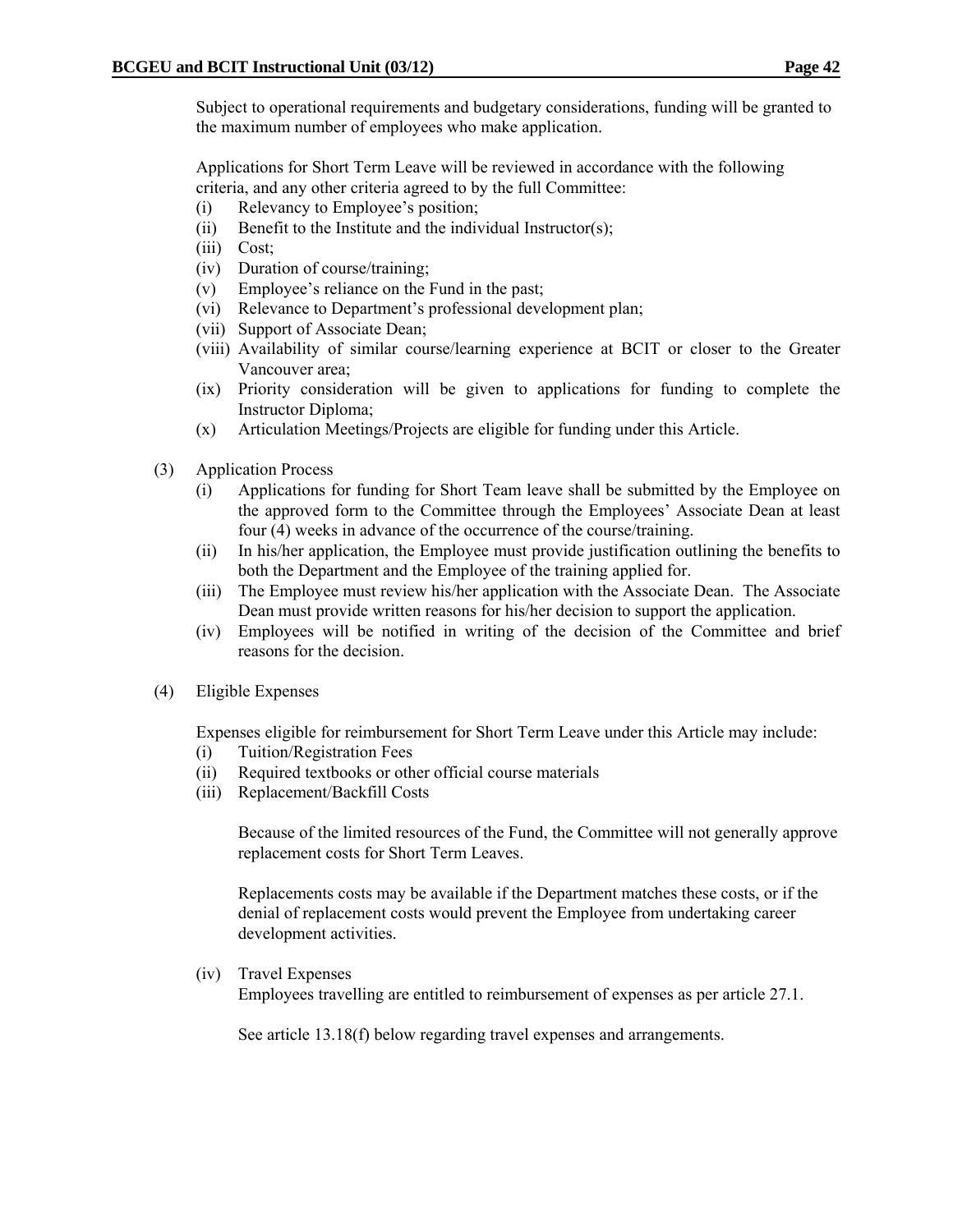(e) Long Term Education Leave

Long Term Education leave is defined as a leave of absence with or without pay which is greater than three (3) weeks' but less than one year duration.

The Employer supports the concept of leave for the purposes of advanced or specialized training which will be of benefit to the Employee and the Employer.

In certain cases, Long Term Education Leave may be approved for programs of independent study and/or research where criteria for evaluating the Employee's performance on such leave can be clearly established and can be shown to be of significant benefit to the Employee and the Employer.

The Committee may, at its discretion, allocate a specific amount of funds to Long Term Leave.

(1) Eligibility

 Regular Employees with greater than five (5) years of seniority may apply to the Committee for Long Term Education Leave.

 The Employee must review his/her application with the Associate Dean prior to applying to the Committee. The Associate Dean must provide written reasons for his/her decision regarding support for the application. Approval of the Associate Dean may be withheld on the basis of inability to find a suitable replacement.

(2) Criteria

Applications for Long Term Educational Leave will be reviewed in accordance with the following criteria, and any other criteria agreed to by the full Committee:

- (i) Relevancy to Employee's position
- (ii) Benefit to the Institute and the individual Instructor(s)
- (iii) Cost
- (iv) Duration of course/training
- (v) Employee's reliance on the Fund in the past
- (vi) Relevance to Department's professional development plan
- (vii) Employee investment
- (viii) Support of Associate Dean
- (ix) Availability of similar course/learning experience at BCIT or closer to the Greater Vancouver area.
- (3) Application Process
	- (i) Completed applications for Long Term Education leave and degree programs must be submitted by the Employee to the Committee by February  $1<sup>st</sup>$  of each year.
	- (ii) Employees will be notified in writing of the decision of the Committee by April  $1<sup>st</sup>$ . The Committee will also provide brief reasons for its decision.
	- (iii) In his/her application, the Employee must provide a description of the proposed courses, study or work experience and a description of the relevance of the proposed activity to both the Employee and the Institute.
	- (iv) The Employee will include, where appropriate, evidence of acceptance into the proposed activity. The Committee may waive this requirement, where appropriate, and the Employee shall provide this evidence as soon as it is available.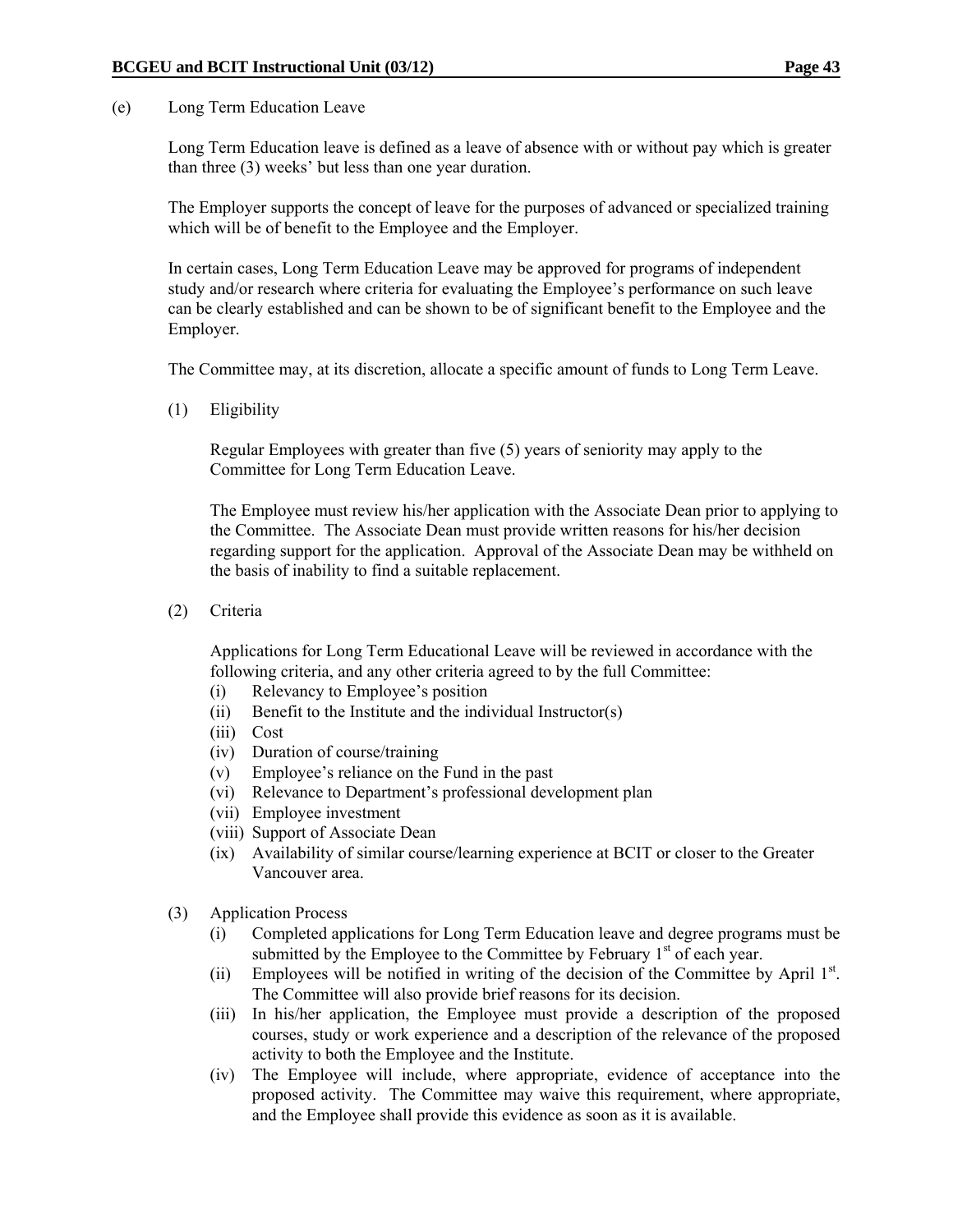# (4) Eligible Expenses

Expenses eligible for reimbursement under this Article include:

- (i) Tuition/registration fees
- (ii) Required textbooks or other official course materials
- (iii) Long Term Education leaves approved under this article shall be granted to the Employee with up to one hundred percent (100%) pay, and normally such leave will be granted with sixty percent (60%) pay. Backfill costs to the Employee's Department will be paid out of the Fund.
- (iv) Travel Expenses Employees travelling are entitled to reimbursement of travel expenses as per article 27.1.

See article 13.18.6 below regarding travel expenses and arrangements.

### (f) Employee Travel

 All Employee travel under this Fund is subject to BCIT's policies and guidelines on travel and article 27 of the Collective Agreement.

(1) Travel Arrangements

 All travel arrangements, including flights and hotel bookings will be made though the Employee's Associate Dean's office.

 An Employee will be permitted to drive his/her own vehicle only when the costs of doing so are lower than flying. The Employee bears the onus of establishing the least cost method of travel.

(2) Entertainment/Hosting Expenses

The Committee will not reimburse employees for any expenses related to entertainment or hosting. Employees who wish to engage in such activities while attending a program, course, training or conference may only do so with prior approval and in accordance with Article 27.7.

(3) Overtime

Article 27.4 does not apply to Employee travel under this article. Employees are not eligible for overtime for time spent travelling to or from the approved course/training or for time spent attending such course/training.

- (g) Responsibilities of Employee
	- (1)Within one month of completing or receiving confirmation of completion of the approved course/training the Employee must submit to the Committee and to Human Resources a certificate, grade or other verification of successful completion.
	- (2) Within one month of completing or receiving confirmation of completion of the approved course/training the Employee must submit to the Committee and his/her Associate Dean a summary of his/her learning experience.
	- (3) An Employee granted leave with pay shall be required to sign a statement to the effect that he/she undertakes to remain in the services of the Employer for a service period equivalent to three (3) times the length of the leave multiplied by the percentage of pay at which the leave was granted.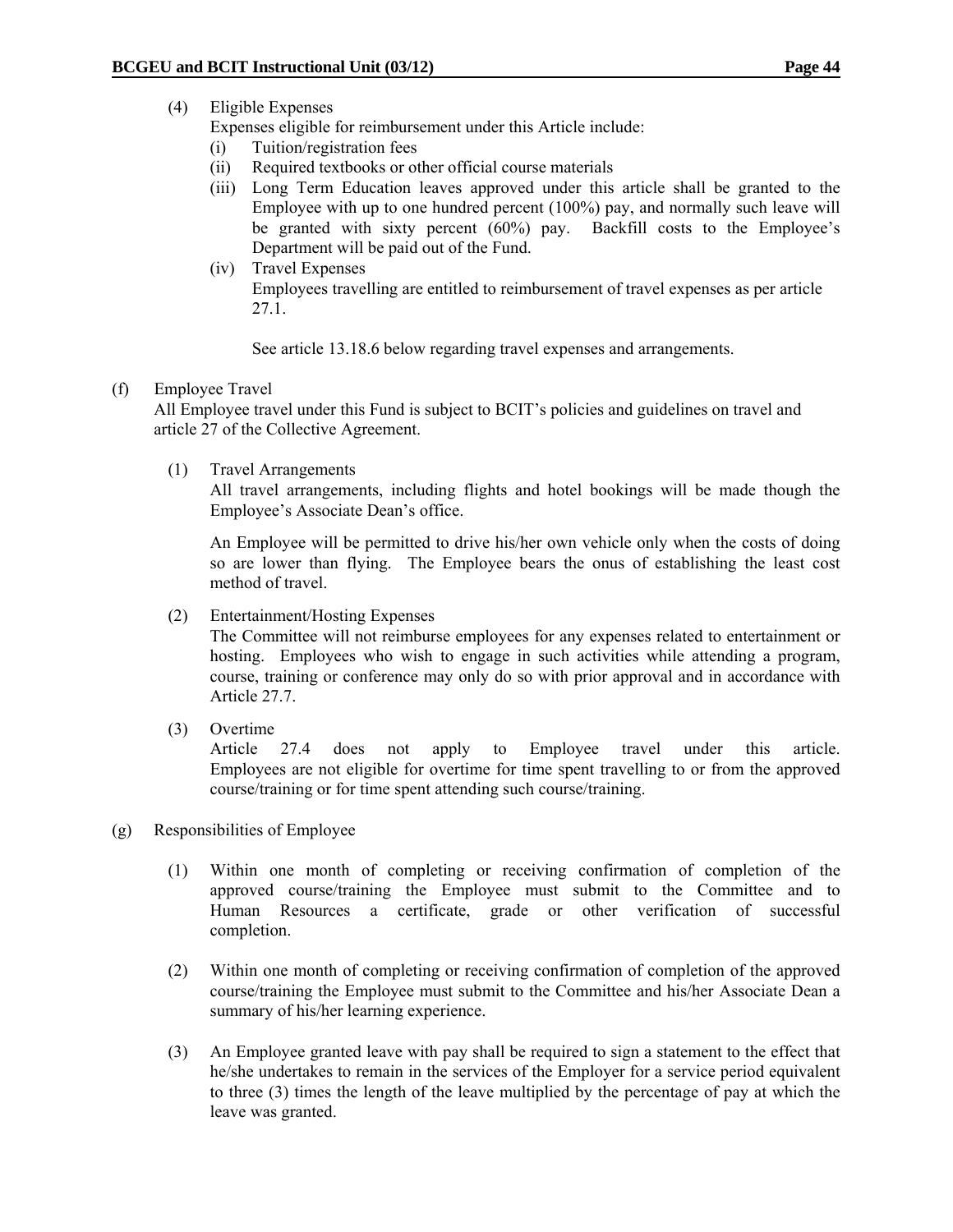Should the Employee leave the service of the Employer for any reason before the service period expires, the Employee shall repay to the Employer, on a pro rata basis, the amount paid to the Employee, including expenses, during the leave.

(4) An Employee granted leave without pay but with tuition and other expenses shall be required to sign a statement to the effect that he/she undertakes to remain in the services of the Employer for a service period equivalent to three (3) times the length of the leave.

 Should the Employee leave the service of the Employer for any reason before the service period expires, the Employee shall repay to the Employer, on a pro rata basis, the amount paid to the Employee, including expenses, during the leave.

- (5) In the event that an individual receives outside support, such as a scholarship, fellowship, or bursary, the total of outside support plus salary support shall not exceed the Employee's basic salary for the period of leave. In the event of such combined support exceeding the basic salary, the excess amount shall be deducted from the Employee's salary. It is the responsibility of the Employee to report all additional sources of support to the Employer.
- (6) If an Employee fails to return to work on the pre-arranged date without reasonable cause, the Employee shall be required to repay in full all monies paid under this article.
- (h) Failure to Complete Course/Training
	- (1) Employees receiving funds to complete courses/training under this article are expected to exercise due diligence to successfully complete the approved course/training.
	- (2) If an Employee fails to successfully complete the approved course/training he/she will be expected to reimburse the Fund for all or part of the amount approved by the Fund.
	- (3) Full reimbursement will not be required when the Employee provides to the Committee a reasonable and acceptable explanation for the course/training failure and he/she has exercised due diligence to successfully complete the course.
	- (4) Employees who do not successfully complete an approved course/training may re-apply for funds to repeat the course. In this application, the Employee must explain what he/she will do to successfully complete the course/training in the future.
- (i) Termination of Employment

Termination of employment by the Employee or the Employer for just and reasonable cause nullifies any obligation by the employer under this article.

(j) Committee Decisions

All decisions of the Committee are final and binding. Such decisions are not subject to the grievance procedures set out in this Collective Agreement.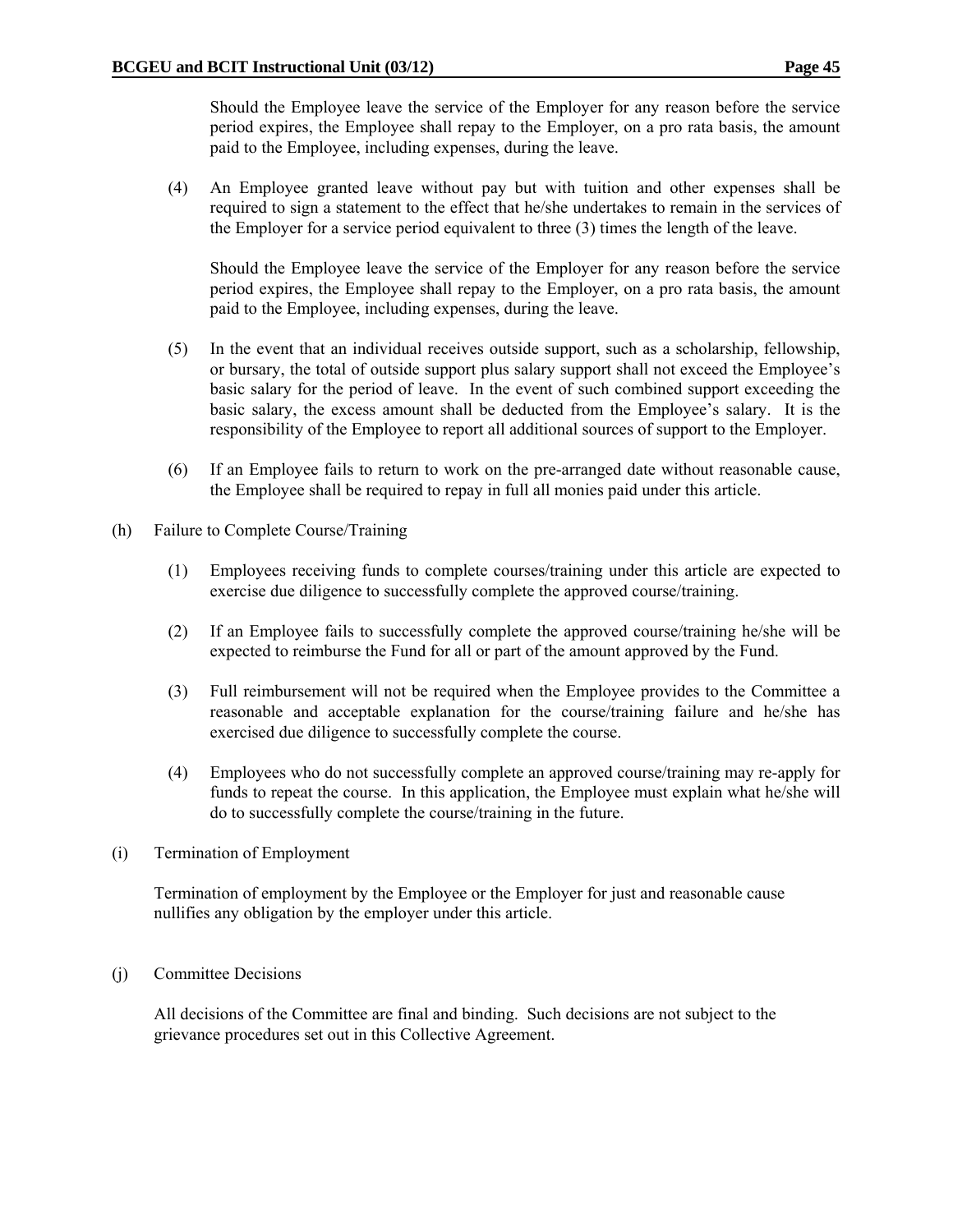### **13.19 Fee Waiver for BCIT Courses**

Employees will be able to take any continuing education courses offered by the Institute without paying the tuition fee provided that:

- (a) the Employee satisfies normal course prerequisites; and
- (b) no fee-paying student is displaced.

(See Article 10.3, Loss of Seniority)

### **13.20 Leave for Writing Examinations**

Leave of absence with pay shall be granted to allow Employees time to write examinations for courses approved by the Employer. Employees shall advise the Employer of the time and place of the examination when they are made aware of the time and place.

### **13.21 Leave for Taking Courses**

- (a) An Employee shall be granted leave with pay to take courses at the request of the Employer. The Employer shall bear the full cost of the course, including tuition fees, entrance or registration fees, laboratory fees, and course-required books, necessary travelling and subsistence expenses, and other legitimate expenses where applicable. Fees are to be paid by the Employer when due.
- (b) A regular Employee may be granted leave without pay, or leave with partial pay, to take courses in which the Employee wishes to enrol.

(See Article 10.3, Loss of Seniority)

#### **13.22 Upgrading Qualifications**

Where the Employer requires an Employee to upgrade his/her skills or qualifications in order to operate or maintain new equipment, the cost of training, and normal living and travel expenses as laid down in this Agreement will be borne by the Employer.

#### **13.23 Examinations of Qualifications**

Employees shall be permitted to write any in-service examinations required by the Employer upon completion of the necessary terms of service and/or upon completion of the required in-service training program. Employees who fail to successfully complete any in-service examinations shall, upon request, receive a copy of their examination paper and shall be eligible to be re-examined at the first available opportunity after completion of a further six (6) months' service.

# **13.24 Preparation for Examination**

Where work loads permit, Employees shall be granted reasonable time during the regular workday to prepare for examinations held by the Employer and to complete courses offered by the Employer. The Parties recognize, however, that the Employees who avail themselves of the provisions of this article have a responsibility to devote some of their own time to prepare themselves for examinations and to complete courses.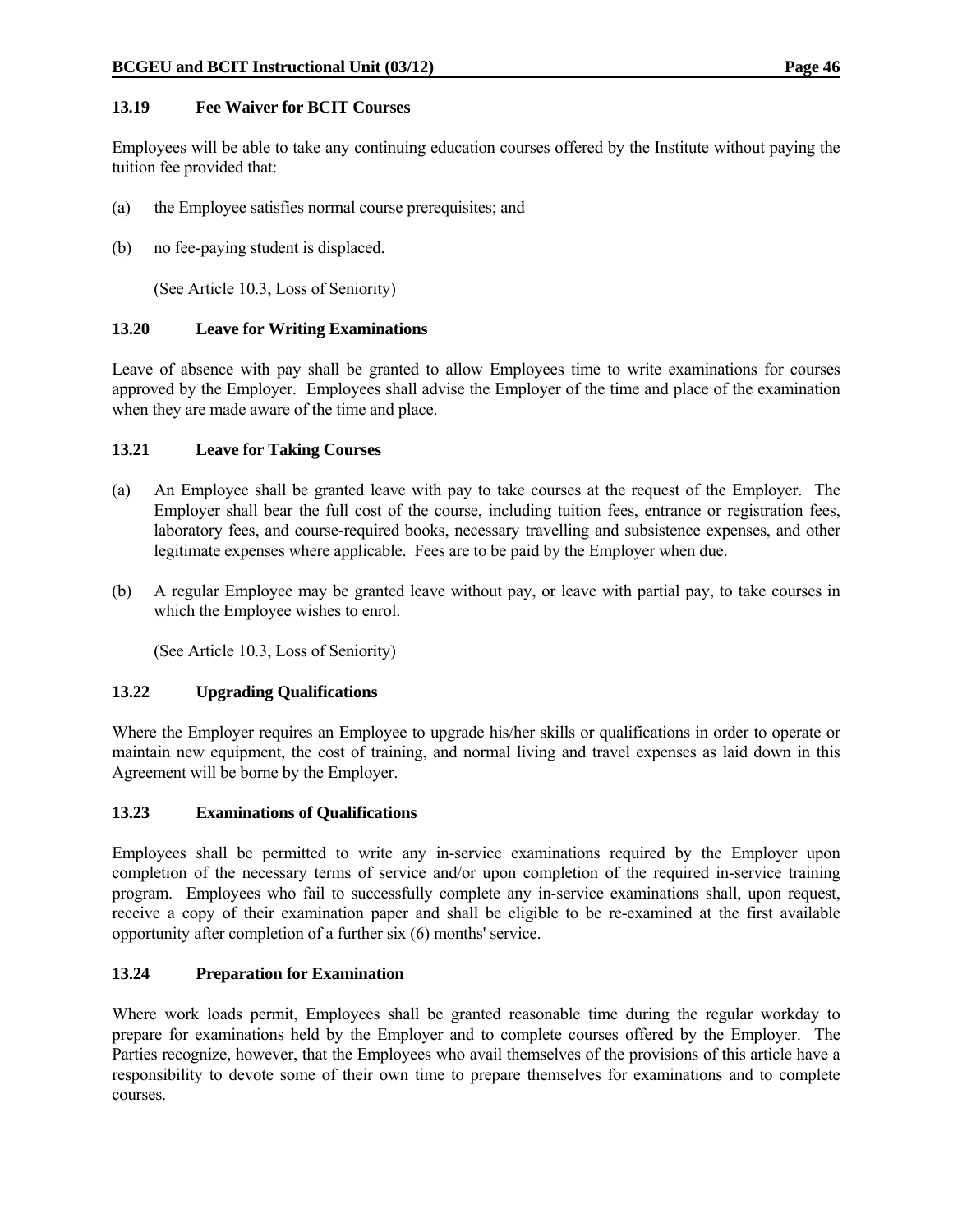### **13.25 Exchange Programs**

The Employer agrees that exchange programs between the Employer and other jurisdictions, public and private, will be encouraged. Employees will be given the opportunity to participate in exchange programs at full pay and allowances.

## **13.26 Employee Development**

The Parties acknowledge the importance of promoting the quality of instructional/client service. The Employer further acknowledges the importance of providing constructive support to Employees in order to enhance their instructional delivery. In recognition of these objectives:

- (a) The Parties shall agree on the contents of a student questionnaire, which shall be used to seek information necessary to enhance instructional delivery.
- (b) The Parties agree that the student questionnaires shall be distributed regularly by the Instructor responsible for each course.
- (c) The Parties agree that student questionnaire results shall be returned to the Employee, the Employee's Chief Instructor and the Associate Dean.
- (d) Where, on the basis of these results the need for delivery enhancement is identified, the Employee and his Chief Instructor and/or Associate Dean shall meet to develop strategies aimed at enhancing instructional delivery. The Employer agrees to provide resources and release time to Employees pursuant to the provisions of the Collective Agreement to assist Employees in the implementation of these strategies.
- (e) Employees may, on their request, invite a Union steward to attend meetings held pursuant to Section (d).
- (f) Meetings conducted pursuant to Section (d) shall occur no more than two (2) times per calendar year.
- (g) The Employer agrees that completed student questionnaires shall be returned to Employees following the conclusion of meetings held pursuant to Section (d). The Employer further agrees that completed student questionnaires, in whole or in part, shall not be placed on an Instructor's personnel file nor used as evidence in any disciplinary action, including arbitration proceedings, taken against an Instructor. The Employer may compile summary statistical reports by specialization based on the results of student questionnaires provided they contain no reference to specific Employees. If a specialization has fewer than four (4) Employees it will be combined with another specialization in its grouping for the purpose of compiling summary statistical reports.
- (h) The Parties recognize the importance of having Managers and Chief Instructors understand the spirit and intent of this provision of the Collective Agreement. The Labour/Management Committee shall convene an annual meeting of Managers and Chief Instructors to review whether the administration of this provision has been consistent with its spirit and intent.

### **13.27 Personal Research**

Subject to approval by the Employer, an Employee may use facilities normally used in the course of his/her duties to carry out personal research or projects. The cost of materials shall be borne by the Employee. Such approval shall not be unreasonably withheld by the Employer.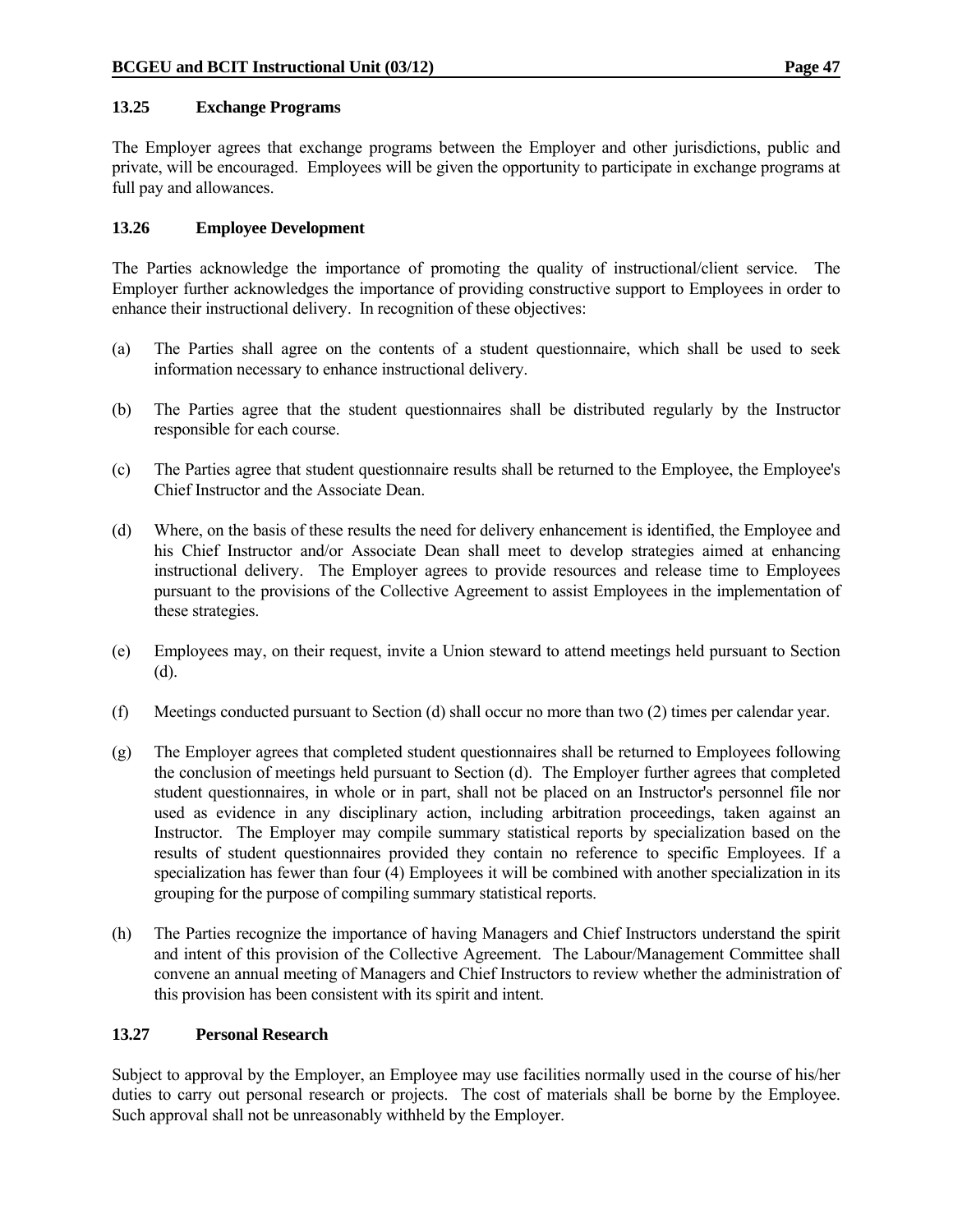### **13.28 Copyrights**

(a) The Employer and the Union agree that original articles, technical papers, information reports and/or instructional notes prepared by the Employee within the course of his/her duties for the Employer, shall be retained by the Employer.

 The Employer further agrees that the Employee may be granted permission to quote selected portions of such material in a larger work or to publish the material in related journals.

- (b) The Employer agrees that an Employee may prepare articles, technical papers and/or instructional notes on his/her own time, and copyright for such material shall be vested in the Employee.
- (c) Confidential information shall not be disclosed without the written permission of the Employer.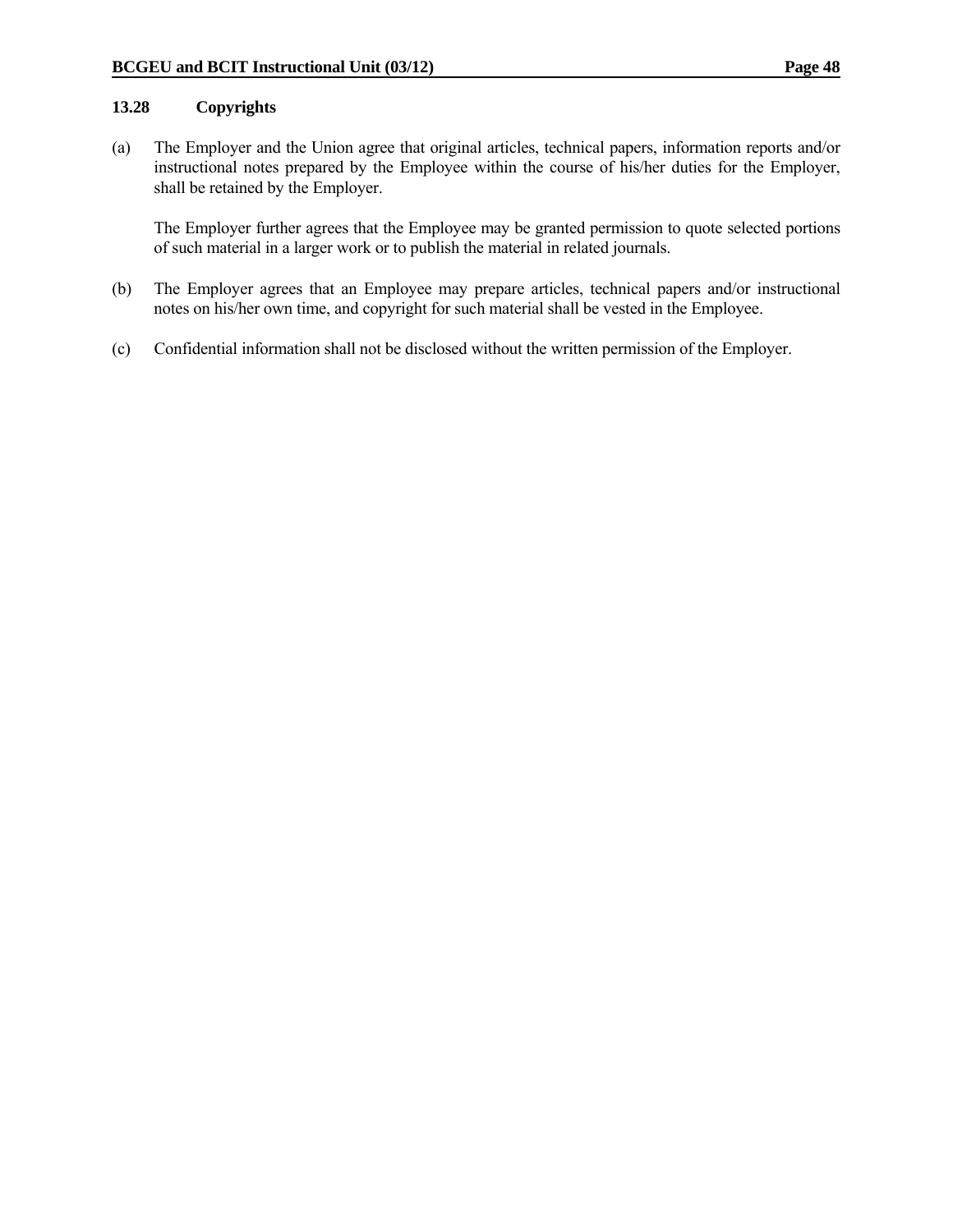# **ARTICLE 14 - SHIFT WORK**

#### **14.1 Definition of Shift for Shift Premium**

#### (a) *Identification of Shifts*

- (1) Day shift the hours worked between 4:30 a.m. and 2:59 p.m. inclusive;
- (2) Afternoon shift the hours worked between 3:00 p.m. and 8:59 p.m. inclusive;
- (3) Night shift the hours worked between 9:00 p.m. and 4:29 a.m. inclusive.

All hours worked into the successive shift shall be paid at the appropriate shift differential.

### (b) *Shift premium*

- **(1)** sixty cents (60¢) per hour for afternoon shift
- **(2)** seventy cents  $(70¢)$  per hour for night shift

### **14.2 Shift Premium Applied to Overtime Hours**

Shift premiums will apply to overtime hours worked in conjunction with a shift. An Employee who is called out between 9:00 p.m. and 4:29 a.m. shall receive the night shift premium for each hour worked during the callout period up to the commencement of his/her regularly scheduled shift.

### **14.3 Scheduling - Instructional Staff**

(a) In order to meet the Employer's training and operational commitments, Employees may be scheduled by the Employer with a starting time between 7:00 a.m. and 5:00 p.m. and terminating appropriately.

The following factors shall be taken into account in setting work schedules:

- (1) potential for overcrowding
- (2) disruption of schedules for training which has already commenced
- (3) stability of work schedules
- (4) costs to the Employer and/or improved efficiency and/or improved service.

While in normal circumstances, problems relating to such matters will be dealt with at the shop/departmental level, unresolvable matters of this nature will be referred to the Labour/Management Committee for discussion and the formulation of proposals for resolution.

In normal circumstances, work schedules will be set up to allow sufficient time between the shop segments of instruction for classes to clear the area.

- (b) (1) Employees on shifts shall be rotated to ensure equitable working conditions. Regular Employees hired to work first shifts only will not be required to rotate shifts unless it is necessary to maintain a program.
	- (2) Employees hired prior to December 31, 1975 shall be deemed to be first shift Employees. First shift Employees will work afternoon or night shift when shiftable Employees are unavailable to perform the work.
- (c) Regular class schedules outside of those set down in (a) above may be varied by mutual agreement between the Employer and the Union. Notice of intent to vary these schedules shall be sent to the President of the Union.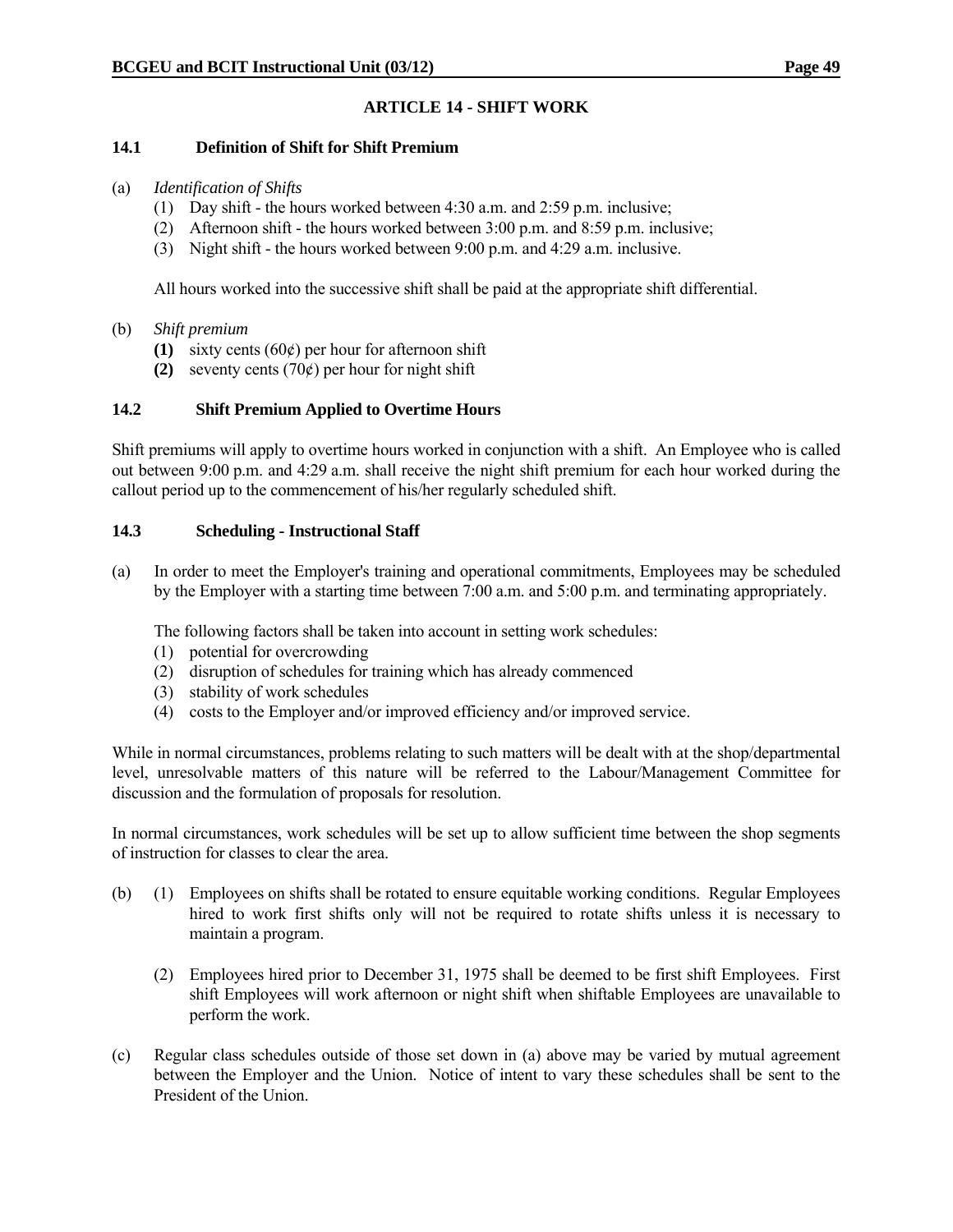(d) Nothing in this Collective Agreement shall be construed as requiring an instructor to work anything other than a Monday to Friday workweek. Work on weekends will be by mutual agreement only.

# **14.4 Notice of Work Schedules**

Work Schedules for regular Employees shall be posted at least fourteen (14) days in advance of the starting day of a new schedule.

- (a) In the event that the work schedules or shift for a regular Employee or a temporary Employee working a schedule shift roster is changed without forty-eight (48) hours' advance notice and such change is the result of the actions of another Employee covered by this Agreement utilizing the benefits provided for by the provisions of this Agreement, the Employee will receive a premium of sixty cents (60 $\varphi$ ) per hour in addition to his/her regular pay, for work performed on the first shift to which he/she changed.
- (b) In the event that either an Employee's (other than a Chief Instructor's) instructional work assignment (as defined in functions one and two of Article 13.3(c)) is changed significantly or an Employee's schedule or shift is changed, and any of the foregoing without five (5) days' advance notice, and the change results from causes other than defined in (a) above, the Employee shall receive a premium at the applicable overtime rate for work performed on the first shift to which he/she changed, except that if the change results from no fault of the Employer he/she shall not receive a premium at overtime rates but shall receive the premium defined under (a) above.

### **14.5 Short Change-over Premium**

- (a) If shifts are scheduled so that there are not twenty-four (24) hours between the start of an Employee's shift and the start of his/her next shift, a premium calculated at the overtime rates will be paid for hours worked on the succeeding shift within the twenty-four (24) hour period.
- (b) Where an Employee exercises seniority rights to work shifts, one of which falls within the twenty-four (24) hour period from the start of the previous shift, the Employee shall not be entitled to claim the premium rate referred to in paragraph (a).

# **14.6 Exchange of Shifts**

Employees may exchange shifts with the approval of the Employer, provided that, whenever possible, sufficient advance notice in writing is given and provided that there is no increase in cost to the Employer.

# **14.7 Shortfall of Annual Working Hours**

There shall be no pay back for shortfall of annual working hours in the shift systems determined in this Agreement.

# **14.8 Split Shifts**

There shall be no split shifts scheduled except by mutual agreement between the Employer and the Union. (For Vocational Instructors there shall be no split shifts.)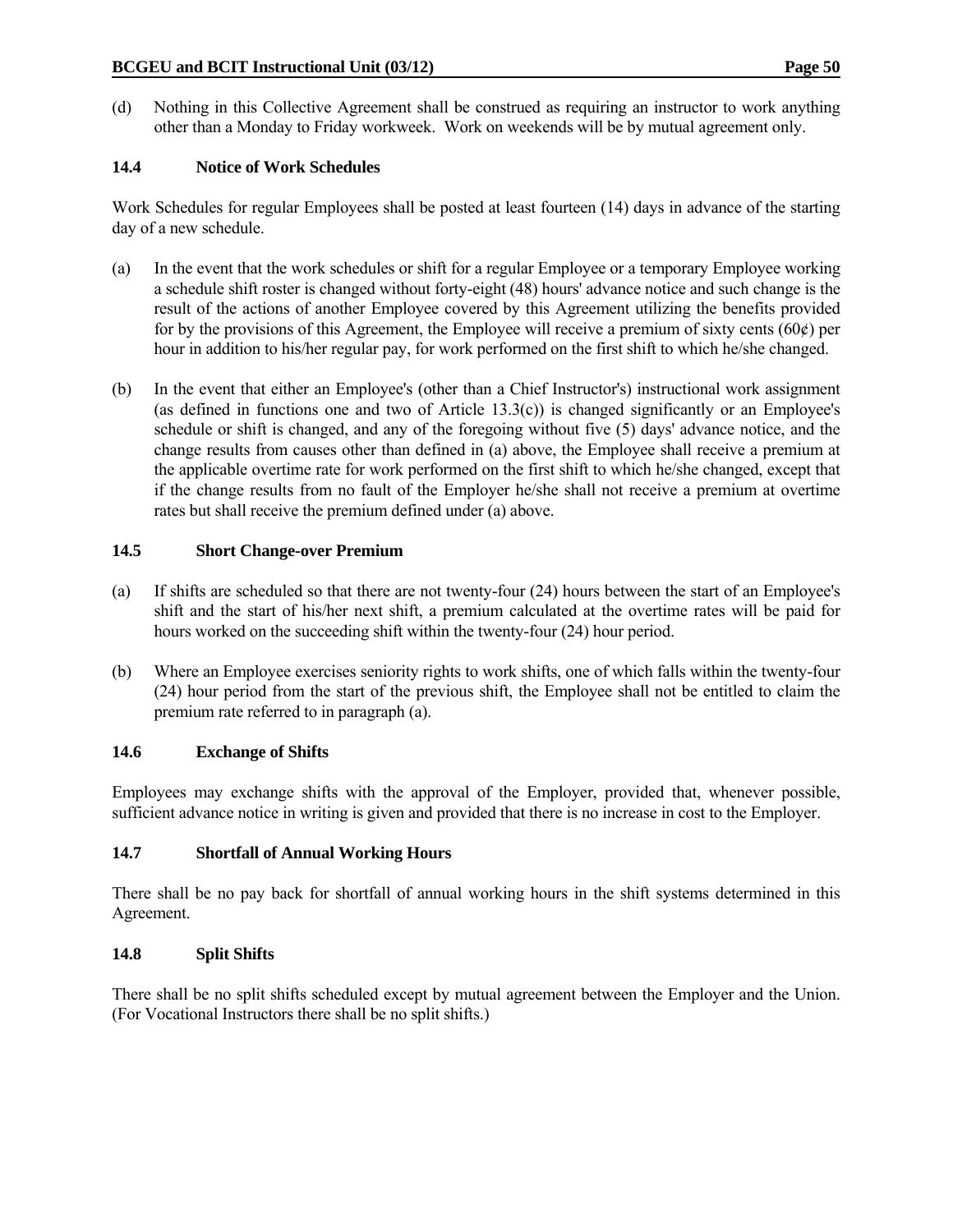# **ARTICLE 15 - OVERTIME**

### **15.1 Definitions**

- (a) *"Overtime"* means work performed by a full-time Employee in excess or outside of his/her regularly scheduled hours of work.
- (b) *"Straight-time rate"* means the hourly rate of remuneration.
- (c) *"Time and one-half"* means one and one-half times the straight-time rate.
- (d) *"Double time"* means twice the straight-time rate.
- (e) *"Double time and one-half"* means two and one-half times the straight-time rate.

# **15.2 Authorization and Application of Overtime**

- (a) An Employee who is required to work overtime shall be entitled to overtime compensation when:
	- (1) the overtime worked is authorized in advance by the Employer; and
	- (2) the Employee does not control the duration of the overtime worked.
- (b) Notwithstanding the foregoing, the Employer and the Union recognize that the nature of the work carried out by persons in some classifications is such that it may not be possible for the Employee to obtain prior authorization for the necessary overtime work. In such cases the Employee shall use his/her discretion in working the overtime and the Employer shall be considered to have authorized the overtime in advance. However, the Employer reserves the right, subject to the grievance procedure, to determine the legitimacy of the overtime claimed. In order to facilitate a fair and reasonable administration of the clause, the Employer will draw up regulations defining the circumstances under which an Employee may undertake overtime work without prior authorization. Copies of these regulations will be supplied to the Labour/Management Committee.

#### **15.3 Overtime Entitlement**

- (a) An Employee will be entitled to compensation for authorized overtime in excess of the scheduled daily hours.
- (b) Overtime shall be compensated in thirty (30) minute increments, however, Employees shall not be entitled to any compensation for periods of overtime of less than five (5) minutes per day.

# **15.4 Recording of Overtime**

Employees shall record starting and finishing times for overtime worked on a form determined by the Employer.

At the end of each pay period the Employee shall indicate to the Employer's designated representative the amount of overtime worked and the option of compensation elected. Where the Employee opts for payment in cash, the Employer shall make every reasonable effort to make payments by the end of the month following the month in which overtime was worked.

# **15.5 Sharing of Overtime**

Overtime work shall be allocated equitably considering availability and location of Employees.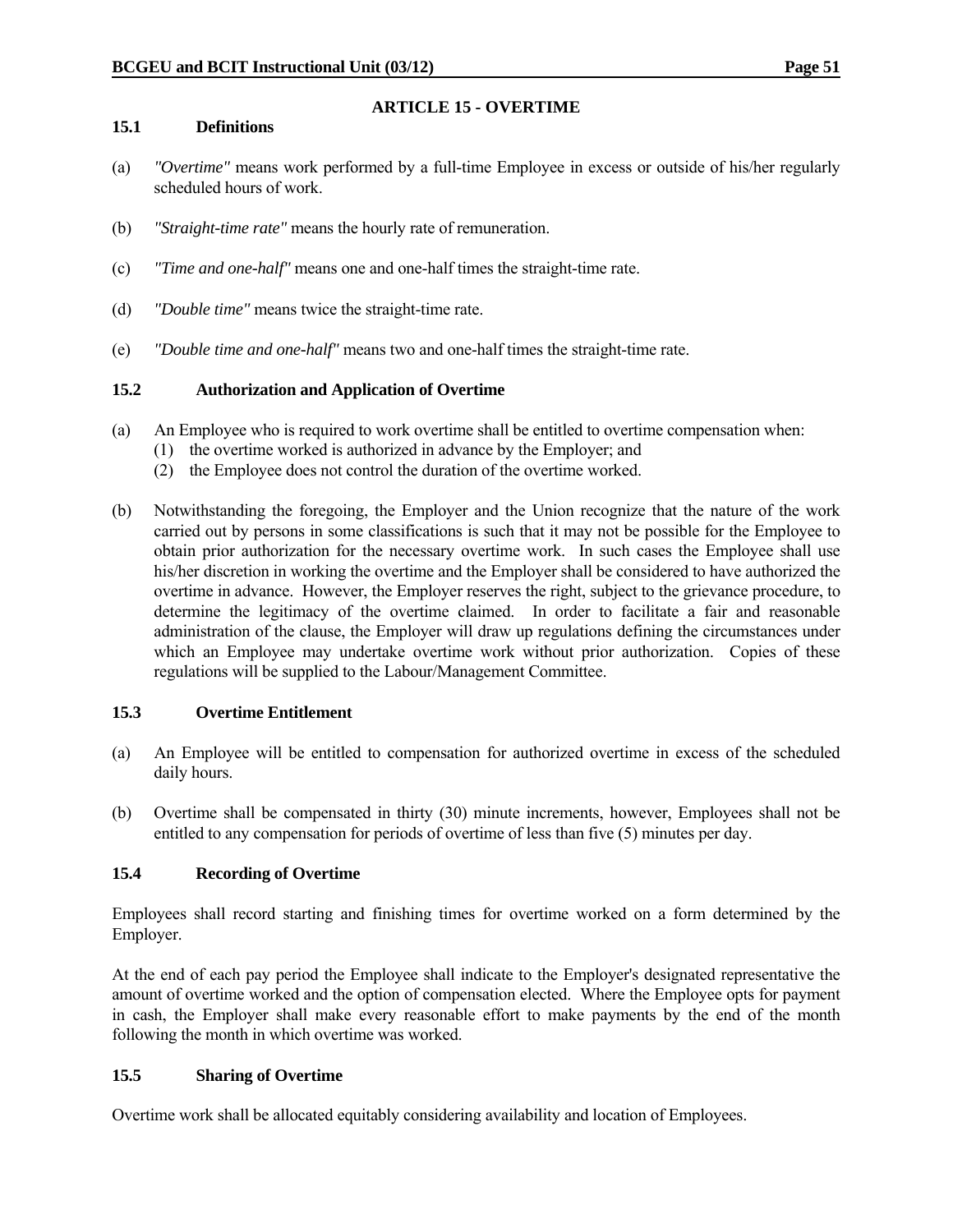#### **15.6 Overtime Compensation**

- (a) Overtime worked shall be compensated at the following rates:
	- (1) time and one-half for the first two (2) hours of overtime on a regularly scheduled workday; and
	- (2) double time for hours worked in excess of (1);
	- (3) double time for all hours worked on a day of rest.

The compensation of overtime in (1) and (2) is to be on a daily basis and not cumulative.

 Employees shall have the option of receiving cash for overtime compensation or equivalent compensatory time off, or a combination of both. If the Employee opts for compensatory time off, such time off shall be taken at a time mutually agreed between the Employer and the Employee.

(See Article 13.9(b), Meal Periods.)

- (b) An Employee who works on a designated holiday which is not a scheduled workday shall be considered to have worked overtime and shall receive his/her regular day's pay, and shall receive additional compensation at the rate of double time for all hours worked; except for Christmas and New Year's when the additional compensation shall be at the rate of double time and one-half  $(2\frac{1}{2})$  for all hours worked.
- (c) An Employee on travel status who is required to travel on the Employer's business outside his/her regular working hours shall be compensated at the applicable overtime rates for all hours travelled. The Employer may determine the means of such travel.
- (d) Upon written request an Employee may receive notification in writing of any accumulated compensatory time off as of February 15th of each year.

Any compensatory time off or overtime due at March 31st or on termination shall be paid in cash.

#### **15.7 Overtime Meal Allowance**

- (a) When an Employee is required to work a minimum of two and one-half  $(2\frac{1}{2})$  hours' overtime immediately before or after completion of his/her scheduled daily hours, he/she shall be provided with a meal or shall be reimbursed in the amount of nine dollars  $(\$9)$ . A meal break of one-half  $(\frac{1}{2})$  hour with pay will be given.
- (b) If the Employee continues to work overtime beyond three (3) hours, a further meal or allowance and meal break as above shall be provided upon completion of an additional four (4) hours worked, and upon the completion of every three (3) hours worked thereafter.
- (c) When an Employee is not on stand-by and is called out for overtime prior to his/her scheduled shift and it was not possible to give sufficient notice<sup> $*$ 2</sup> to permit preparation of the meal normally taken to work, the Employer shall provide the meal or pay the overtime meal allowance.
- (d) In the case of an Employee called out on overtime to work on a rest day, this section will apply only to hours worked outside his/her regular shift times for a normal workday.

<sup>&</sup>lt;sup>2\*</sup>Sufficient time means one-half ( $\frac{1}{2}$ ) hour to permit preparation of the meal normally taken to work.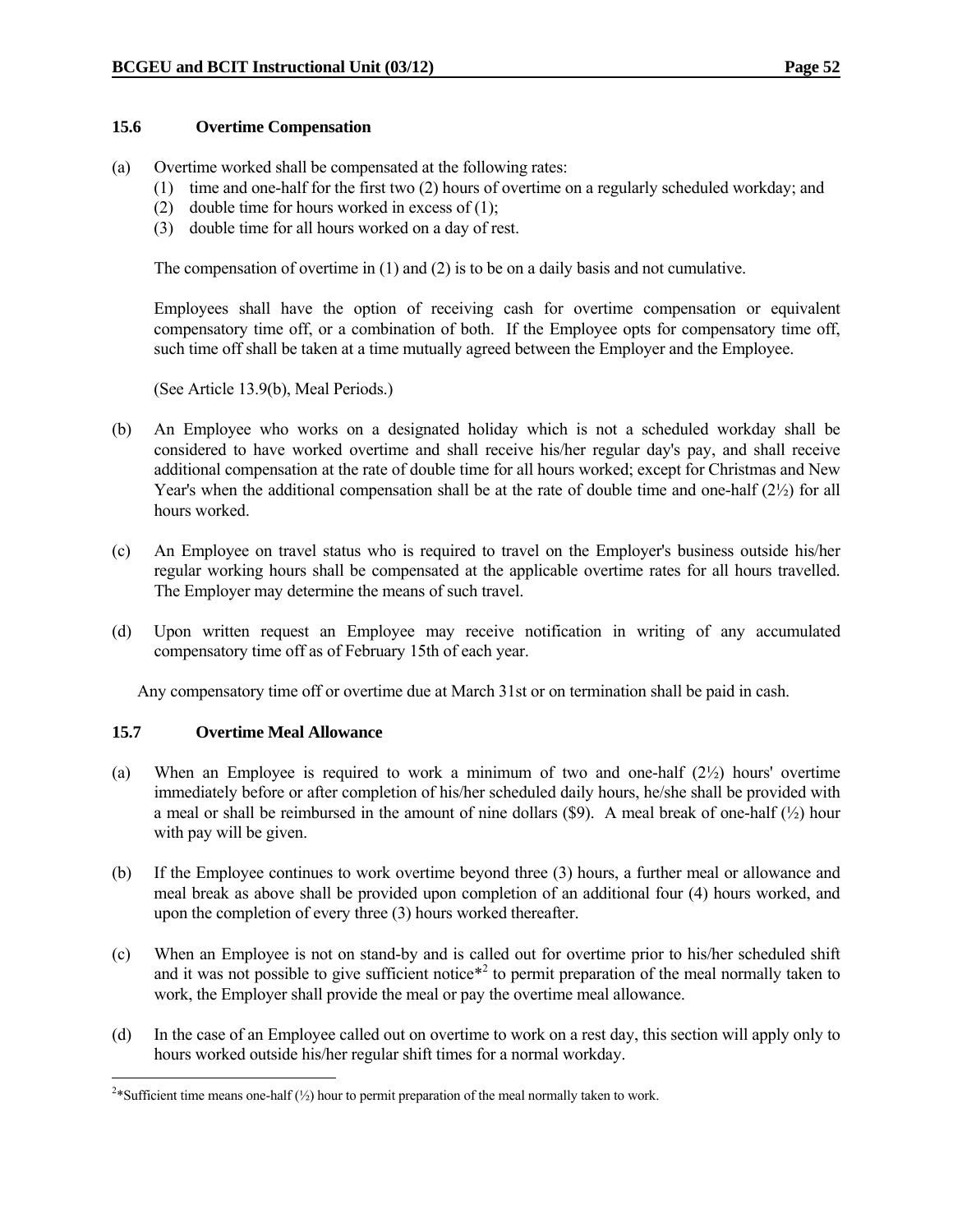(e) Where any of the meals provided under (a), (b), (c), or (d) above duplicate a meal for which an Employee is entitled because of travel status or field allowance, then the Employee shall receive only one benefit for each meal.

# **15.8 No Layoff to Compensate for Overtime**

Employees shall not be required to layoff during regular hours to equalize any overtime worked.

# **15.9 Right to Refuse Overtime**

All Employees shall have the right to refuse to work overtime, except when required to do so in emergency situations, without being subject to disciplinary action for so refusing.

# **15.10 Overtime Which Does Not Abut the Succeeding Shift**

- (a) When overtime is worked, there shall be an elapsed time of eight (8) hours between the end of the overtime and the time the Employee reports for duty on the next regular shift, with no shortfall out of his/her regular shift.
- (b) If the elapsed eight (8) hour period following results in only two (2) hours or less of their regular shift available for work, Employees shall not be required to report for work on that shift, with no shortfall.

# **15.11 Rest Interval After Overtime**

An Employee required to work overtime adjoining his/her regularly scheduled shift shall be entitled to eight (8) clear hours between the end of the overtime work and the start of his/her next regular shift. If eight (8) clear hours are not provided, overtime rates shall apply to hours on the next regular shift.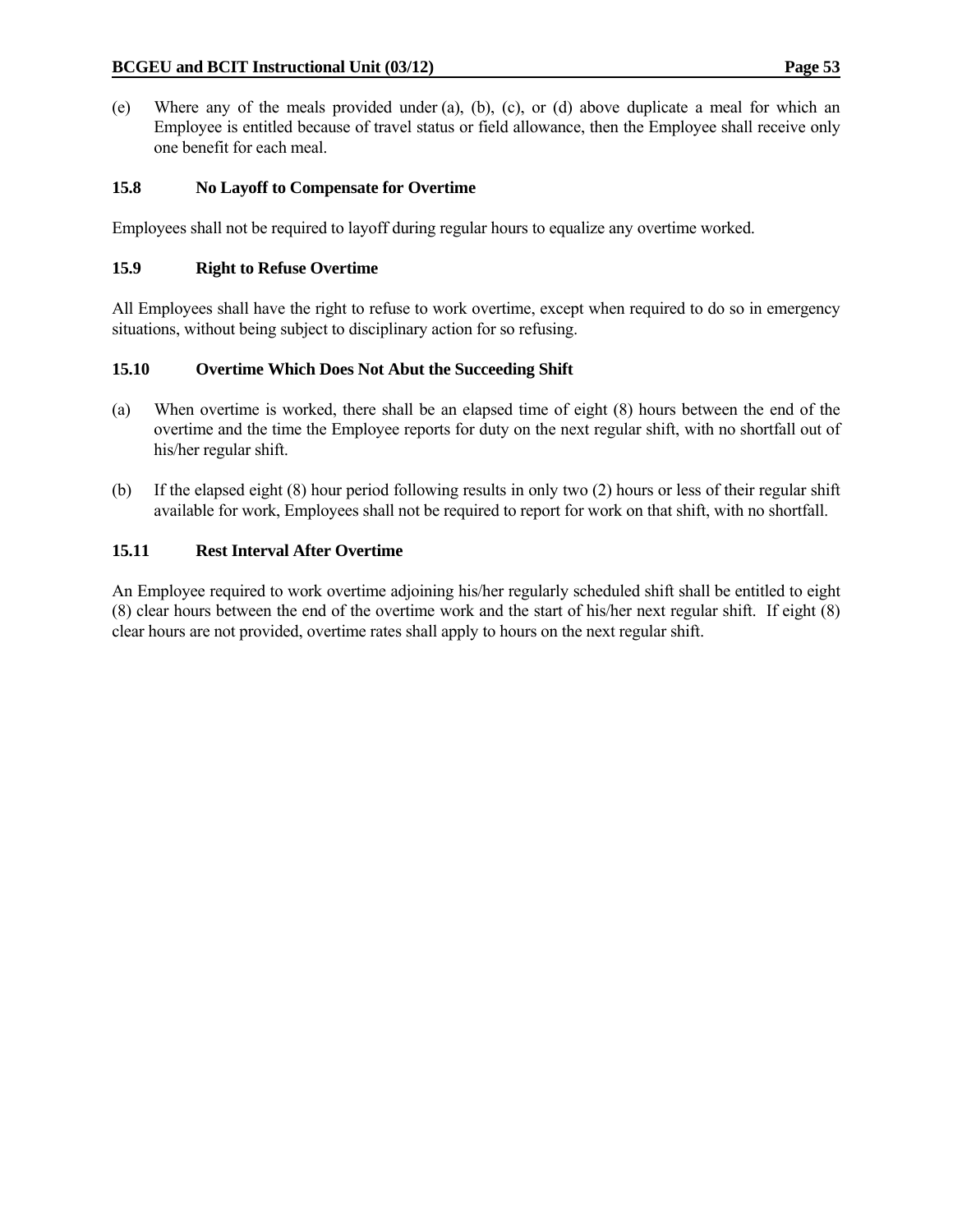# **ARTICLE 16 - PAID HOLIDAYS**

#### **16.1 Paid Holidays**

The following have been designated as paid holidays:

| New Year's Eve Day   | Labour Day        |
|----------------------|-------------------|
| New Year's Day       | Thanksgiving Day  |
| Good Friday          | Remembrance Day   |
| Easter Monday        | Christmas Eve Day |
| Victoria Day         | Christmas Day     |
| Canada Day           | <b>Boxing Day</b> |
| British Columbia Day |                   |

It is understood that Heritage Day shall be recognized as a designated paid holiday upon proclamation. Any other holiday proclaimed as a holiday by the Federal, Provincial or Municipal Governments for the locality in which an Employee is working shall also be a paid holiday.

### **16.2 Holidays Falling on Saturday or Sunday**

- (a) For an Employee whose workweek is from Monday to Friday and when any of the above-noted holidays falls on a Saturday and is not proclaimed as being observed on some other day, the following Monday shall be deemed to be the holiday for the purpose of this Agreement; and when a holiday falls on a Sunday and it is not proclaimed as being observed on some other day, the following Monday (or Tuesday, where the preceding section already applies on the Monday), shall be deemed to be the holiday for the purpose of this Agreement.
- (b) Where there is a work dependency between Employees covered by this Agreement and private sector Employees, the Parties may, by mutual agreement, amend (a) above.

#### **16.3 Holiday Falling on a Day of Rest**

- (a) When a paid holiday falls on an Employee's day of rest, the Employee shall be entitled to a day off with pay in lieu.
- (b) If the Employee is called in to work on the day designated as the lieu day pursuant to (a) above, he/she shall be compensated at double time rates.

# **16.4 Holiday Falling on a Scheduled Workday**

An Employee who works on a designated holiday which is a scheduled workday shall be compensated at the rate of double time for hours worked, plus a day off in lieu of the holiday; except for Christmas and New Year's when the compensation shall be at the rate of double time and one-half (2½) for hours worked, plus a day off subject to this Agreement.

# **16.5 Holiday Coinciding with a Day of Annual Leave**

Where an Employee is on annual leave and a day of paid holiday falls within that period, the paid holiday shall not count as a day of annual leave.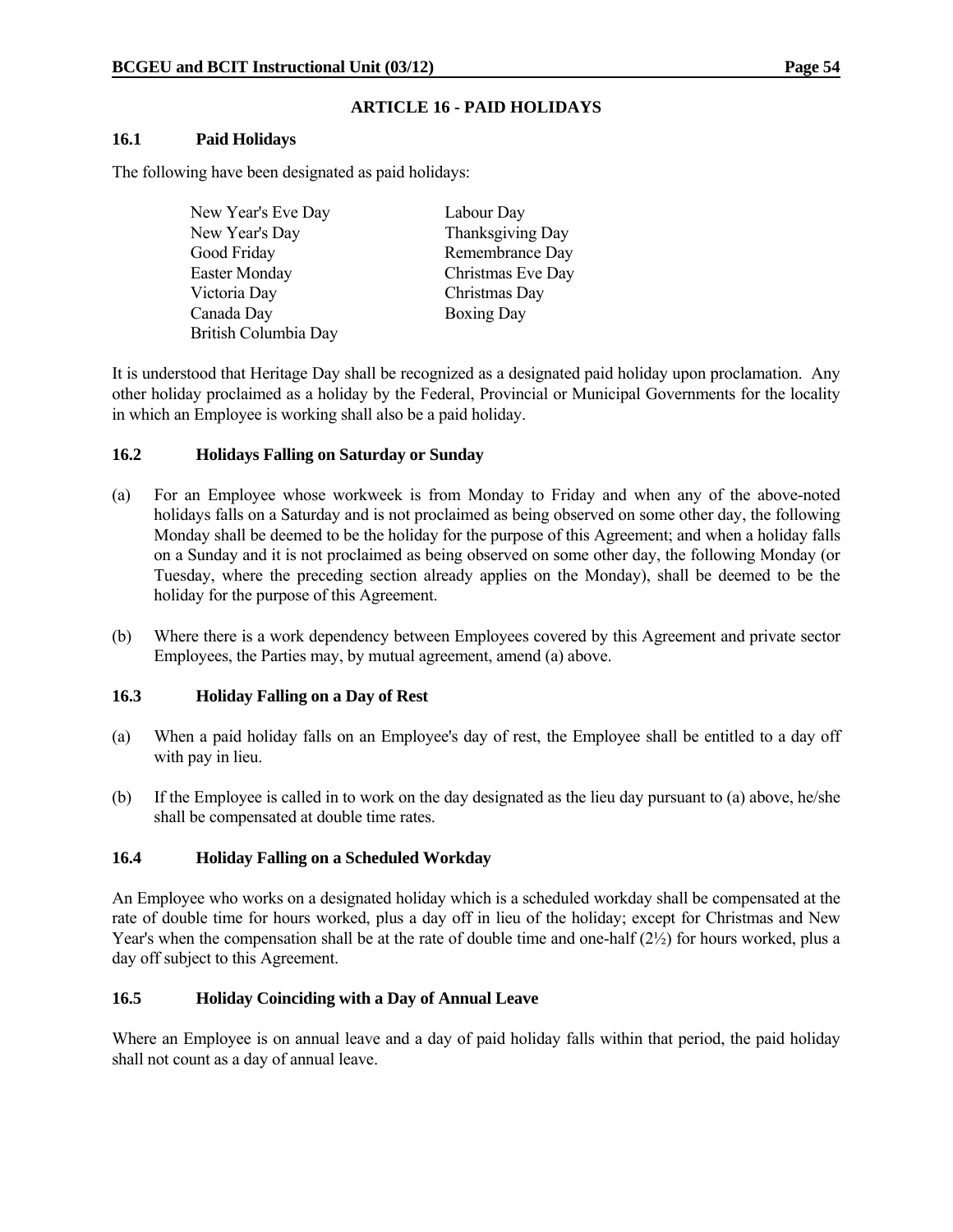#### **16.6 Paid Holiday Pay**

Payment for paid holidays will be made at an Employee's basic pay, except if an Employee has been working in a higher paid position than his/her regular position for a majority of the sixty (60) working days preceding his/her holiday, in which case he/she shall receive the higher rate.

### **16.7 Temporary Employees**

- (a) Temporary Employees who work the day before and the day after a paid holiday or who have worked fifteen (15) of the previous thirty (30) days, shall be compensated for the holiday.
- (b) A temporary Employee who is qualified in (a) to receive compensation for the holiday and who is required to work on that day shall be compensated at the same rate as a regular Employee in the same situation.

### **16.8 Regular Employees on Layoff/Recall**

Regular Employees on Layoff/Recall who have worked the day before and the day after a paid holiday or who have worked fifteen (15) of the previous thirty (30) days, shall be compensated for the holiday.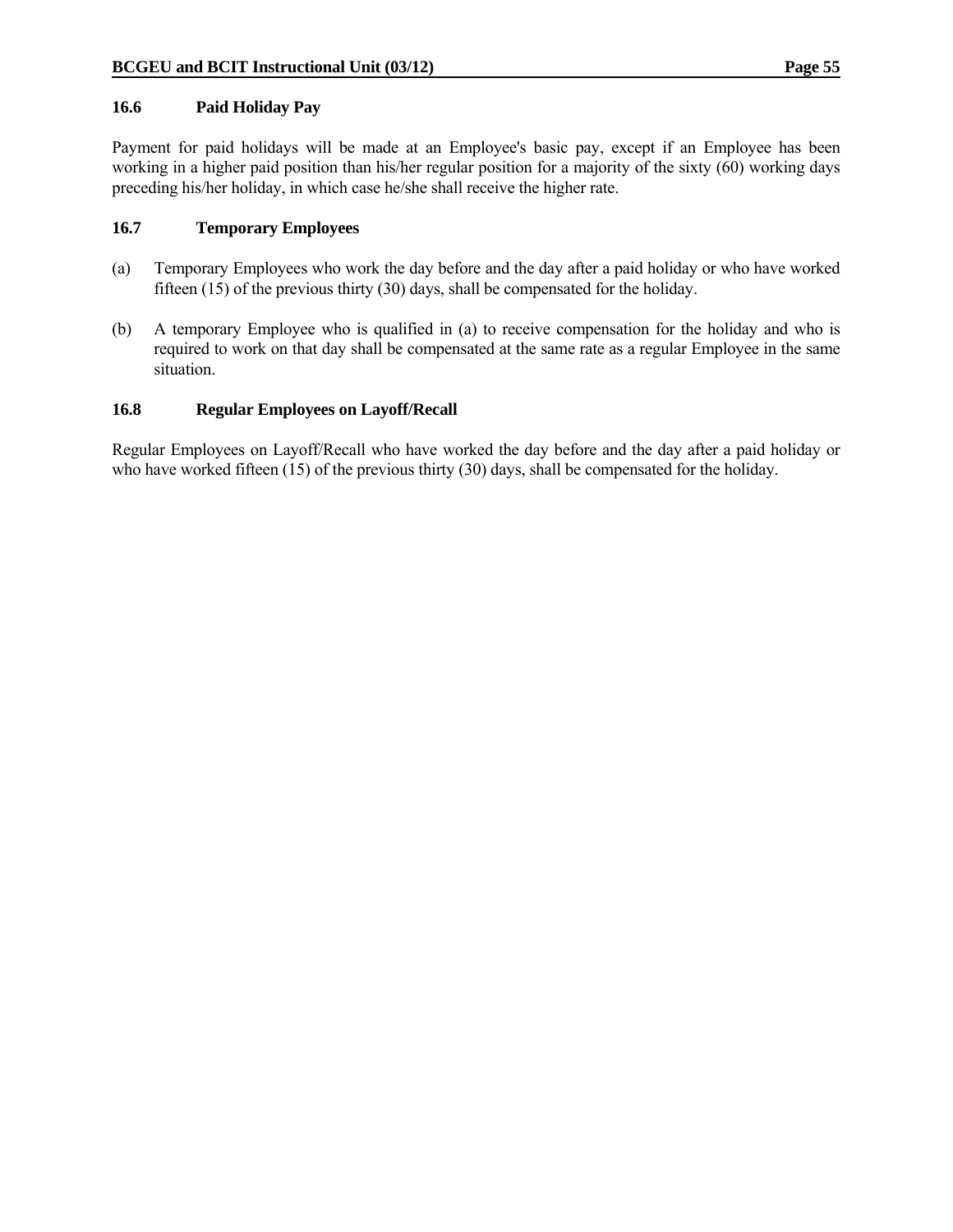# **ARTICLE 17 - ANNUAL LEAVE**

### **17.1 Purpose**

(a) Annual leave is to be used for annual vacation, industry and inter-institutional liaison and career development.

# (b) **Instructor Diploma**

- (1) in the case of an instructor who does not hold an Instructor's Diploma, necessary time off work to attain the Diploma shall be considered as part of annual leave.
- (2) courses required by the Employer leading to an Instructor's Diploma shall be conducted under the supervision of the appropriate institution or agency. Courses leading to the Instructor's Diploma shall be commenced during the first year of employment.
- (3) the Employer will reimburse a regular Employee for tuition fees and course required materials for the Instructor Diploma Program.
- (4) an Employee involved in liaison or career development, if approved in advance, may be reimbursed for any and all necessary expenses incurred.

### **17.2 Entitlement (effective January 1, 1980)**

Annual leave entitlement is:

- (a) *For an instructor* Forty-six (46) days per calendar year, earned on the basis of 3-5/6 working days per calendar month in which at least ten (10) days pay at straight-time rates has been received.
- (b) *For any other Employee* Thirty-six (36) days per calendar year earned on the basis of three (3) working days per calendar month in which at least ten (10) days' pay at straight-time rates has been received.
- (c) Annual leave entitlement is to be divided into:
	- (i) scheduled annual leave;
	- (ii) unscheduled annual leave of ten (10) days; and
	- (iii) Christmas Holiday.
- (d) Upon reaching twenty (20) years service (including war service), an Employee will be eligible for Annual Leave as follows:
	- (i) Instructors fifty (50) days;
	- (ii) Others forty (40) days.
- (e) For the purposes of planning under Article 17.3 (Leave Scheduling) and Article 12.5(b) and (c) (Delayed Displacement), an Employee shall start the calendar year as if he/she had his/her full annual leave entitlement (instructors forty-six (46) or fifty (50) days as appropriate, non-instructors thirty-six (36) or forty (40) days as appropriate).

### **17.3 Leave Scheduling**

- (a) The scheduling and taking of scheduled annual leave shall be on a calendar year basis.
- (b) *Preference in Scheduled Annual Leave* Scheduled annual leave preferences shall be granted on the basis of service seniority in the work units. An Employee shall be entitled to receive his/her vacation in an unbroken period. If an Employee decides to break his/her entitlement into more than one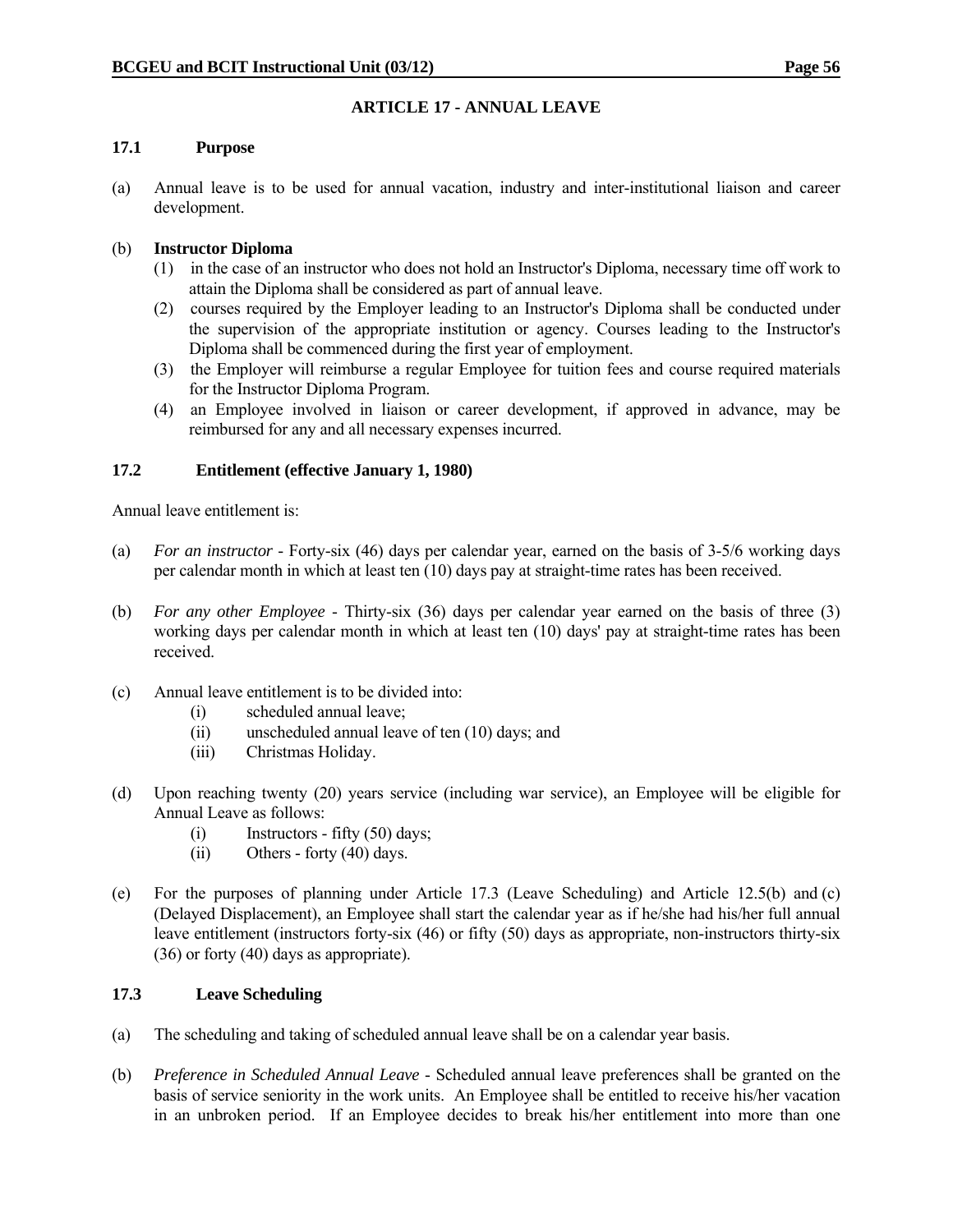continuous group of workdays, he/she shall be entitled to use his/her seniority for only one (1) such group of days in a calendar year.

 Where scheduling of scheduled annual leave results in a residual of annual leave, this will normally be scheduled and taken in a single block.

- (c) *Scheduled Annual Leave*
	- (1) A training plan will be provided to each department by January 15th of each year to assist in the development of Scheduled Annual Leave schedules. The Scheduled Annual Leave schedules shall be forwarded to the Employer for approval and be posted in the Department by March 1st. Such approval will not be unreasonably withheld.
	- (2) An Employee who does not exercise his/her seniority rights within two (2) weeks of receiving the proposed scheduled annual leave schedule, shall not be entitled to exercise those rights in respect of any such time previously selected by an Employee with less seniority.
	- (3) Scheduled Annual Leave schedules, once approved by the Employer, shall not be changed, other than in cases of emergency, except by mutual agreement between the Employee and the Employer.
	- (4) Where an Employee is absent due to illness, or approved Short Term Leave in the Lower Mainland area, the Employer will make every reasonable effort to contact the Employee so that his/her vacation scheduling rights may be exercised.
- (d) *Unscheduled Annual Leave* The unscheduled annual leave entitlement may be taken, in full or in part, at anytime upon notice of seven (7) days, with approval which will not be withheld unless the absence interferes with the Institute's students training program, or requires the hiring of a replacement instructor. If any Unscheduled Annual Leave is not taken in the year of entitlement, such unused days, up to a maximum of five (5), may be added to the scheduled annual leave for the subsequent calendar year.
- (e) A Christmas holiday with pay shall be granted to regular Employees from December 24th to January 1st inclusive, but shall not include the general (statutory) holidays which fall in this period or days deemed as holidays in lieu.

#### **17.4 Statutory Holidays During Annual Leave**

A General (Statutory) Holiday which occurs during Scheduled Annual Leave is not considered to be part of the Annual Leave entitlement.

#### **17.5 Employer Rights and Scheduled Annual Leave**

The Employer may exercise the prerogative of scheduling the whole of the Employee's Scheduled Annual Leave, provided that it is in the prime time annual leave period from May 1st to September 30th.

#### **17.6 Annual Leave Pay**

- (a) Payment for Annual Leave will be made at an Employee's basic pay, except if an Employee has been working in a higher paid position than his/her regular position for a majority of his/her regularly scheduled hours in the sixty (60) working days preceding his/her Annual Leave, in which case he/she shall receive the higher rate.
- (b) Once per calendar year, upon thirty (30) days' written notice that the Employee plans to travel and cannot reasonably access his/her credit union or bank account, the Employee shall be entitled to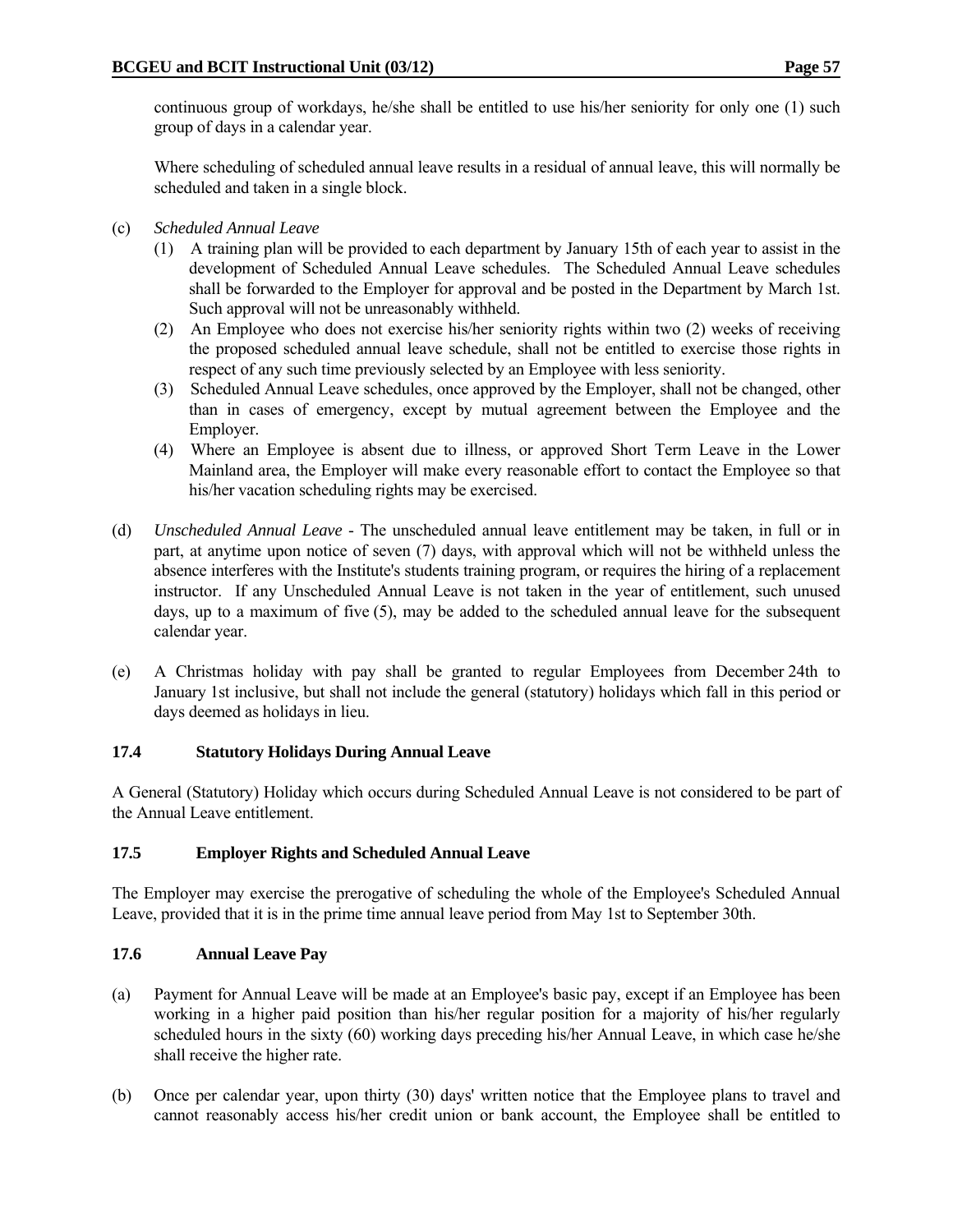receive, prior to the commencement of a vacation, a payroll advance equivalent to the amount of any regular paycheque(s) issued during the vacation period.

# **17.7 Approved Leave of Absence with Pay during Annual Leave**

When an Employee is in receipt of the Short Term Illness and Injury Plan benefits or on leave with pay in accordance with Articles 13.21, 19.1, 19.5, and 19.8 during annual leave, there shall be no deduction from the annual leave credits for such leave. The period of annual leave so displaced shall be taken at a mutually agreed time. An Employee intending to claim displaced annual leave must advise the Employer and provide necessary documentation within seven (7) days of returning to work.

# **17.8 Payout**

It is the intent of the Parties that Annual Leave be taken in the year in which earned. In the unusual circumstances that the full annual leave entitlement is not taken by the end of the calendar year, the days remaining to the Employee's credit will be paid out by February 15th of the subsequent year unless carried over in accordance with Article 17.9 or unless paid out at the time of ending of employment.

# **17.9 Carryover**

Where it is through no fault of the Employee that the full Annual Leave entitlement has not been taken within the calendar year in which it is earned, a carryover of unused days shall be granted by the Employer unless otherwise requested by the Employee.

# **17.10 Call Back from Annual Leave**

(a) Employees who have commenced their Annual Leave shall not be called back to work, except in cases of extreme emergency.

 The Chair of the Bargaining Unit shall receive verbal notification of the Employee(s) called back from Annual Leave at the same time as the Employee(s) is called back to work.

- (b) When, during any Annual Leave period, an Employee is recalled to duty, he/she shall be reimbursed for all expenses incurred thereby by him/herself, in proceeding to his/her place of duty and in returning to the place from which he/she was recalled upon resumption of vacation, upon submission of receipts (except for meals) to the Employer.
- (c) Time necessary for travel in returning to his/her place of duty and returning again to the place from which he/she was recalled shall not be counted against his/her remaining Annual Leave entitlement.

# **17.11 Annual Leave on Retirement**

An Employee scheduled to retire and to receive a Superannuation allowance under the applicable pension plan or who has reached the mandatory retiring age, shall be granted full Annual Leave entitlement for the final calendar year of service.

*Interpretation* -- That *"final calendar year of service"* means the calendar year in which the last day he/she reports for duty falls.

# **17.12 Annual Leave Credits upon Death**

Earned but unused Annual Leave shall be made payable, upon termination due to death, to the Employee's dependent, or where there is no dependent, to the Employee's estate.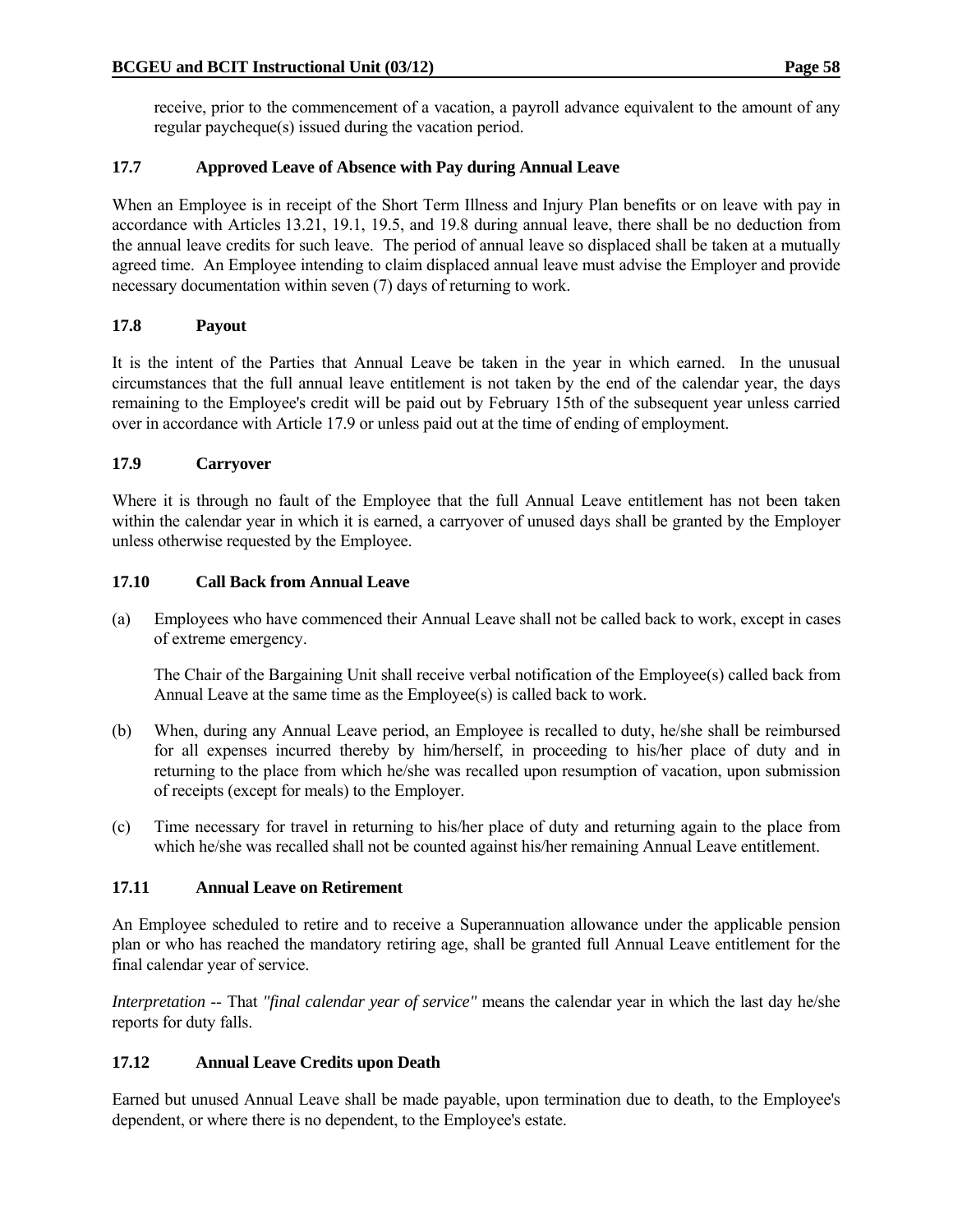### **ARTICLE 18 - SHORT TERM ILLNESS AND INJURY AND LONG TERM DISABILITY**

Employees shall be entitled to coverage for short term illness and injury and long term disability in accordance with agreed upon regulations which will be subject to review and revision during the period of this Agreement by negotiations between the Parties and included as Appendix A to this Agreement.

# **ARTICLE 19 - SPECIAL AND OTHER LEAVE**

#### **19.1 Bereavement Leave**

- (a) In the case of bereavement in the immediate family, an Employee not on leave of absence without pay shall be entitled to special leave, at his/her regular rate of pay, from the date of death to and including the day of the funeral with, if necessary, an allowance for immediate return travelling time. Such leave shall normally not exceed five (5) workdays.
- (b) Immediate family is defined as an Employee's parent, spouse, child, brother, sister, father-in-law, mother-in-law and any other relative permanently residing in the Employee's household or with whom the Employee permanently resides.
- (c) In the event of the death of the Employee's grandparent, grandchild, son-in-law, daughter-in-law, brother-in-law or sister-in-law, niece or nephew, the Employee shall be entitled to special leave for one (1) day for the purpose of attending the funeral.
- (d) If an Employee is on vacation leave at the time of bereavement, the Employee shall be granted bereavement leave and be credited the appropriate number of days to annual leave credits.

#### **19.2 Special Leave**

- (a) Where leave from work is required, an Employee shall be entitled to special leave at his/her regular rate of pay for the following:
	- (1) marriage of the Employee three (3) days;
	- (2) attend wedding of the Employee's child one (1) day;
	- (3) birth or adoption of the Employee's child two  $(2)$  days;
	- (4) serious household or domestic emergency one (1) day;
	- (5) moving household furniture and effects one (1) day;
	- (6) attend his/her formal hearing to become a Canadian citizen one (1) day;
	- (7) attend funeral as pall-bearer or mourner one-half  $(\frac{1}{2})$  day;
	- (8) court appearance for hearing of Employee's child one (1) day.
- (b) Two (2) weeks' notice is required for leave under subsections (a)(1), (a)(2), (a)(5) and (a)(6).
- (c) For the purposes of subsections (a)(2), (a)(4), (a)(5), (a)(6), (a)(7) and (a)(8), leave with pay will be only for the workday on which the situation occurs.
- (d) For the purpose of determining eligibility for special leave under (5), an Employee will qualify if he/she is maintaining a self-contained household and if he/she is changing his/her place of residence which necessitates the moving of household furniture and effects during his/her normal working hours, and if he/she has not already qualified for special leave under (a)(5) on two occasions within the preceding twelve (12) months.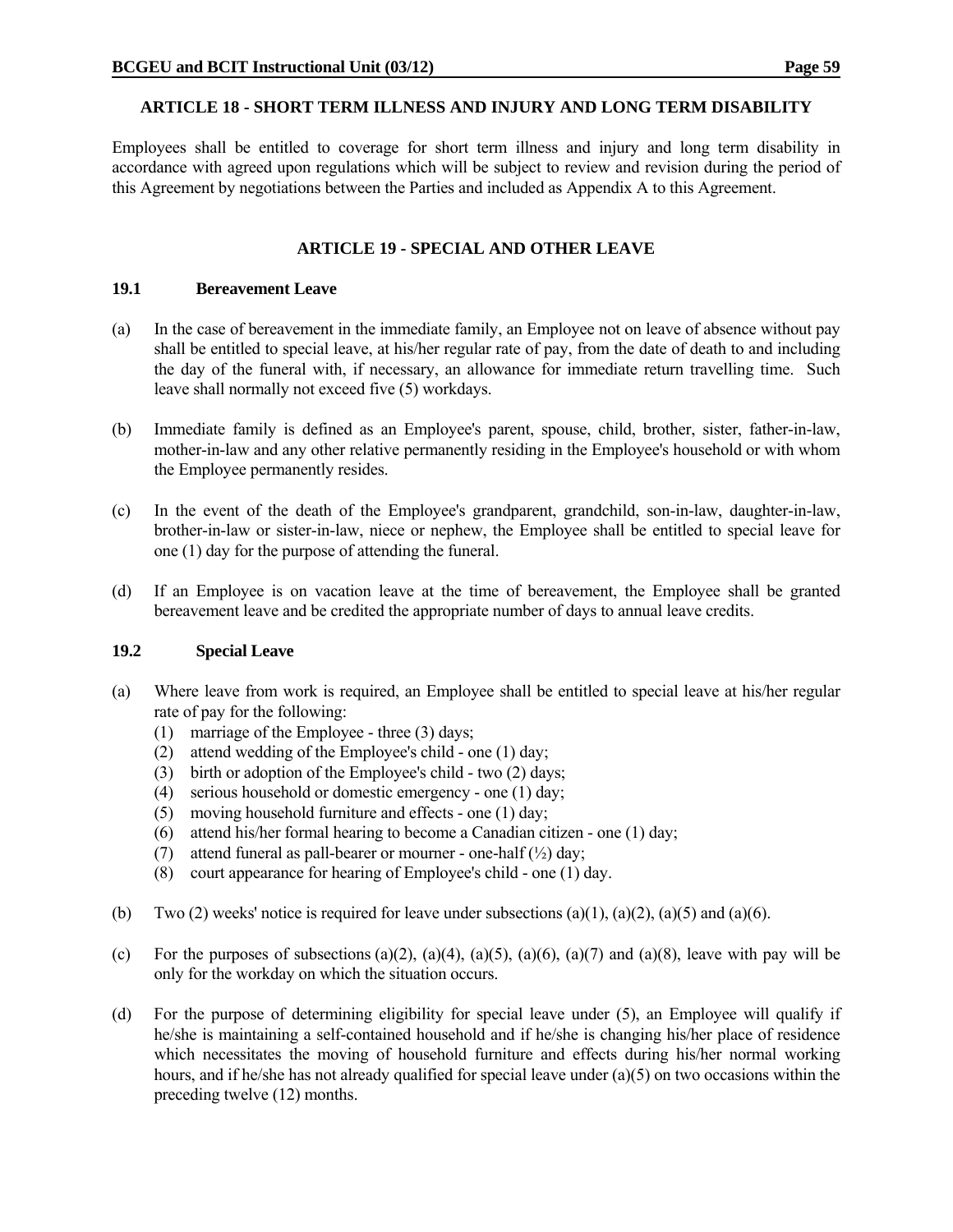#### **19.3 Family Illness**

- (a) In the case of illness of a child of an Employee, and when no one at the Employee's home other than the Employee can provide for the needs of the ill child, the Employee shall be entitled, after notifying his/her supervisor, to use up to a maximum of two (2) days' paid leave at any one time for this purpose.
- (b) The Employer may request a report from a qualified medical practitioner when it appears that a pattern of consistent absence is developing. The cost of the medical report will be borne by the Employer.
- (c) In the case of unanticipated illness or hospitalization of a dependant parent, when no one else is able to provide for the needs of the ill person, the Employee may request leave with pay to a maximum of two (2) days' paid leave at any one time for this purpose.
- (d) The Employer may require written confirmation from a medical practitioner that the Employee's attendance was required. The cost of the medical report with be borne by the Employer.

#### **19.4 Full-time Union or Public Duties**

The Employer shall grant, on written request, leave of absence without pay:

- (a) For Employees to seek election in a Municipal, Provincial or Federal election, for a maximum of ninety (90) days;
- (b) For Employees selected for a full-time position with the Union or any body to which the Union is affiliated for a period of two (2) years;
- (c) For Employees elected to a public office for a maximum period of five (5) years.
- (d) for an Employee elected to a position in the B.C. Government and Service Employees' Union. The leave shall be for a period of two years and shall be renewed upon request.

#### **19.5 Leave for Court Appearances**

- (a) The Employer shall grant paid leave to Employees, other than Employees on leave without pay, who serve as jurors or witnesses in a court action, provided such court action is not occasioned by the Employee's private affairs.
- (b) In cases where an Employee's private affairs have occasioned a court appearance, such leave to attend at court shall be without pay.
- (c) An Employee in receipt of his/her regular earnings while serving at court shall remit to the Employer all monies paid to him/her by the court, except travelling and meal allowances not reimbursed by the Employer.
- (d) Time spent at court by an Employee in his/her official capacity shall be at his/her regular rate of pay.
- (e) Court actions arising from employment, requiring attendance at court, shall be with pay.
- (f) In the event an accused Employee is jailed pending a court appearance, such leave of absence shall be without pay.
- (g) For all the above leaves, the Employee shall advise his/her supervisor as soon as he/she is aware that such leave is required.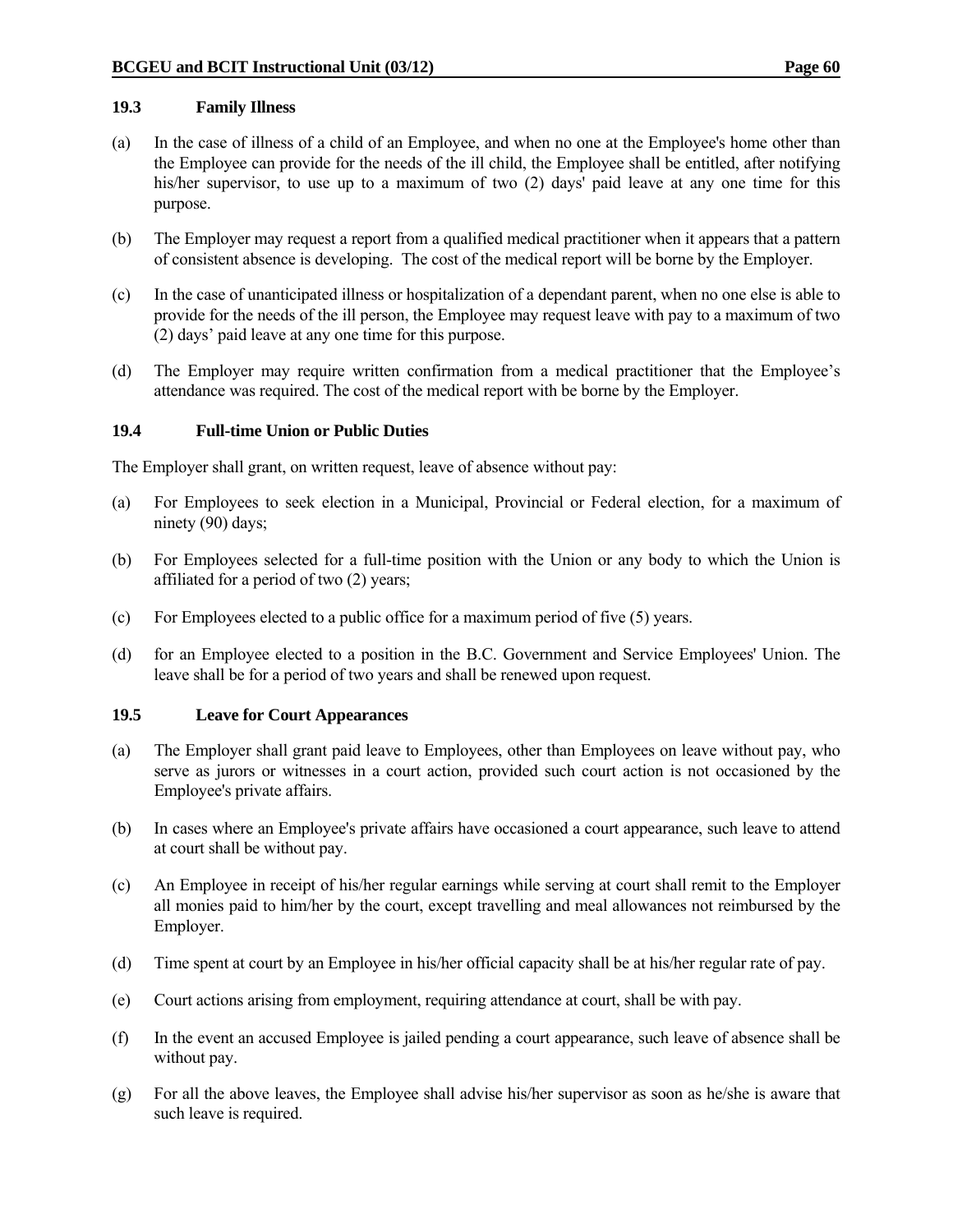#### **19.6 Elections**

Any Employee eligible to vote in a Federal, Provincial or Municipal election or a referendum shall have four (4) consecutive clear hours during the hours in which the polls are open in which to cast his/her ballot.

#### **19.7 General Leave**

Notwithstanding any provisions for leave in this Agreement, the Employer may grant leave of absence without pay to any Employee requesting such leave for emergency or unusual circumstances; such request to be in writing and approved by the Employer. Approval shall not be withheld unjustly. If the leave application is denied, the Employee will receive notification in writing stating the reason(s) for the denial of leave.

# **19.8 Leave for Medical and Dental Care**

- (a) Where it is not possible to schedule medical and/or dental appointments outside regularly scheduled working hours, reasonable time off with pay for medical and dental appointments for an Employee or for dependent children shall be permitted, but where any such absence exceeds two (2) hours, the fulltime absence will be charged to the entitlement described in Article 19.10.
- (b) Employees in areas where adequate medical and dental facilities are not available shall be allowed to deduct from their credit described in Article 19.10, the necessary return travelling time to receive personal or immediate family medical and dental care at the nearest medical centre.

 The Employer may request a certificate of a qualified medical or dental practitioner, as the case may be, stating that treatment could not be provided by facilities or services available at the Employee's place of residence.

#### **19.9 Definition of Child**

Whenever the word *"child"* is used in this Agreement, it shall be deemed to include a ward of the Superintendent of Child Welfare or a child of a spouse.

#### **19.10 Maximum Leave Entitlement**

Maximum leave entitlement under Articles 19.2, 19.3 and 19.8 shall not exceed a total of ten (10) workdays per calendar year, unless additional special leave is approved by the Employer.

#### **19.11 Emergency Service Leave**

- (a) Emergency service leave of absence with pay shall be granted to an Employee:
	- **(1)** conscripted for emergency service (other than military); or
	- **(2)** requested for search and rescue operation service.
- (b) If the Employee receives any remuneration for such service while on emergency service leave of absence with pay, the remuneration will be paid over to the Employer.

### **19.12 Pre-Retirement Leave**

An Employee scheduled to retire and to receive a superannuation allowance under the applicable pension Acts or who has reached the mandatory retiring age, shall be entitled to: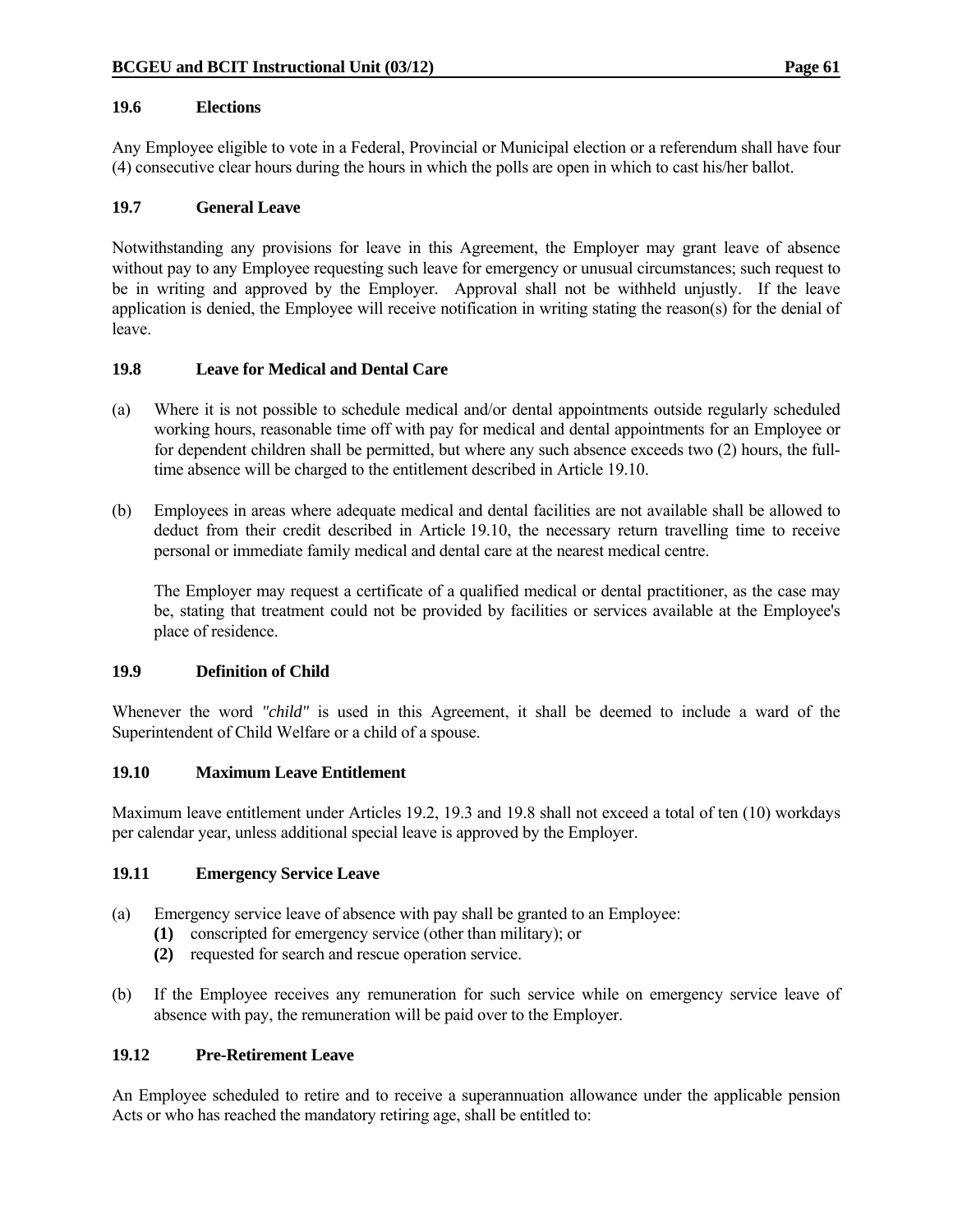- (a) A special paid leave for a period equivalent to fifty percent (50%) of his/her accumulated sick leave credit, to be taken immediately prior to retirement; or
- (b) A special cash payment of an amount equivalent to the cash value of fifty percent (50%) of his/her accumulated sick leave credit, to be paid immediately prior to retirement and based upon his/her current rate of pay.

# **19.13 Early Retirement Incentive**

# *Definition:*

For the purposes of the provision, early retirement is defined as retirement at or after age 55 and before 64.

### *Eligibility:*

- (a) An Employee must be at the highest achievable step of the salary scale.
- (b) An Employee must have a minimum of ten (10) years of full-time equivalent service with the Employer.

#### *Incentive Payment:*

(a) The Employer may offer and an Employee may accept an early retirement incentive based on the age at retirement to be paid in the following amounts.

| <b>Full Years to Normal</b><br>Retirement | Percentage of Annual Salary<br>at Time of Retirement |
|-------------------------------------------|------------------------------------------------------|
| 5 or more                                 | 100%                                                 |
|                                           | 80%                                                  |
|                                           | 60%                                                  |
|                                           | 40%                                                  |
|                                           | 20%                                                  |
| Less than 1                               | $0\%$                                                |

- (b) The Employer may opt to pay the early retirement incentive in three (3) equal annual payments over a thirty-six (36) month period.
- (c) Eligible Bargaining Unit members may opt for a partial early retirement with a prorated incentive.

#### **19.14 Early Retirement Option Fund**

Effective September 11, 2002, the parties agreed to establish an early retirement option fund.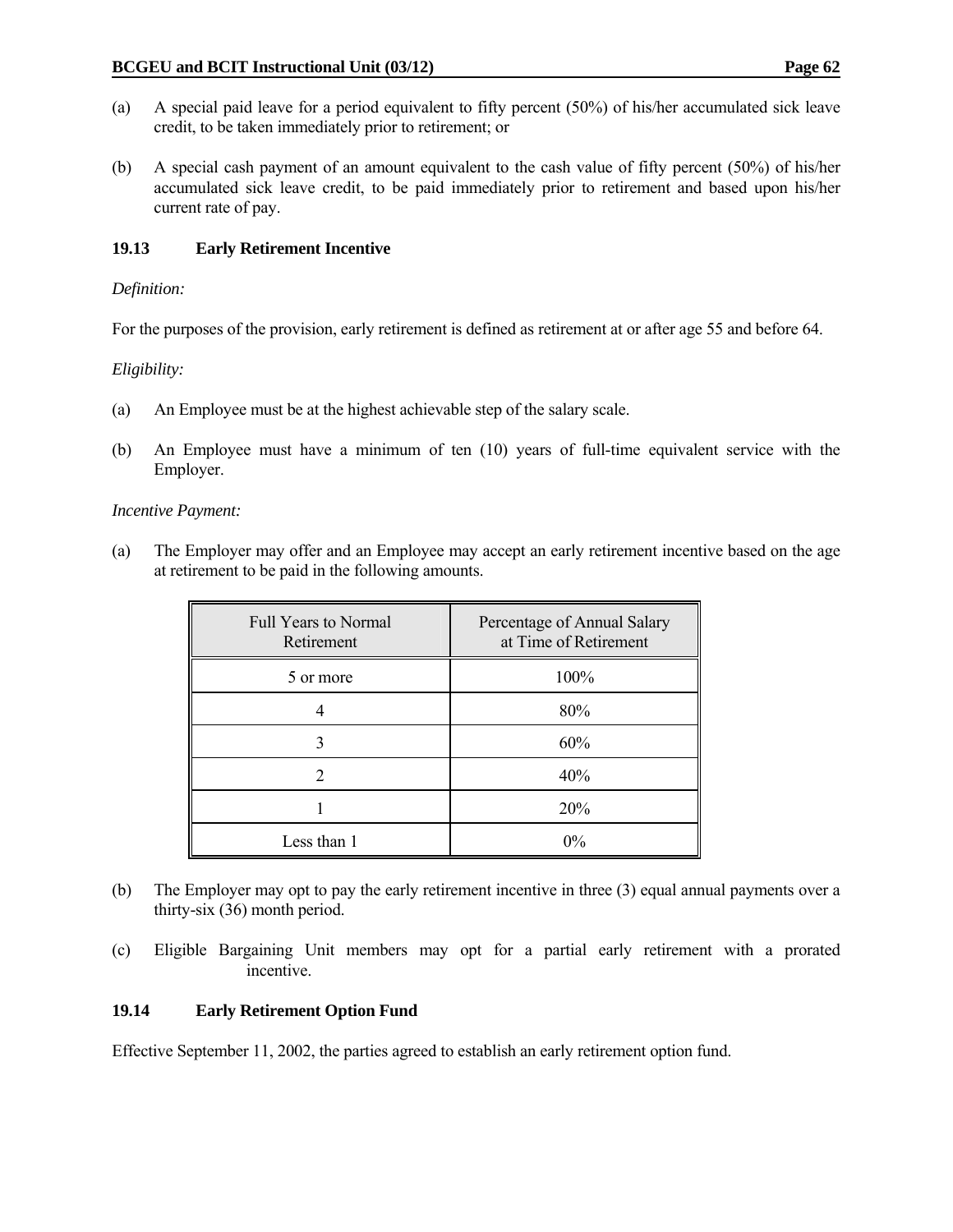# **ARTICLE 20 - MATERNITY, PARENTAL & ADOPTION LEAVE**

### **20.1 Maternity Leave**

A pregnant Employee shall qualify for maternity leave:

- (a) Upon request, the Employee will be granted leave of absence without pay:
	- (1) for a **total** period of not more than fifty-two (52) consecutive weeks **if the Employee opts to combine both maternity leave pursuant to this Article and parental leave under Article 20.3. The total period of a combined maternity/parental leave cannot exceed fifty-two (52) consecutive weeks; or,**
	- (2) **for a period of not more than seventeen (17) consecutive weeks if the Employee opts not to take a parental leave pursuant to Article 20.3.**
- (b) The period of maternity leave **or combined maternity/parental leave** without pay shall commence on a date determined by the Employee, but no sooner than eleven (11) weeks prior to the estimated date of birth of the child(ren), and no later than the estimated date of birth of the child(ren).
- (c) The request to take maternity leave **or combined maternity/parental leave** must be made, in writing, at least four (4) weeks prior to the proposed commencement of the leave, and include the probable date of birth of the child(ren).
- (d) In the event that an Employee is unable to work, for health-related reasons, prior to the commencement of the leave period set out in (b) above, the Employee shall be entitled to STIIP benefits, in accordance with Appendix *"A"*, until the commencement of maternity benefits. In no event will maternity leave commence later than the date of birth of the child(ren).
- (e) An Employee on maternity leave **or combined maternity/parental leave** shall notify the Employer two (2) weeks prior to the expiration of the maternity leave **or combined maternity/parental leave** of the date when the Employee shall be returning to work. If no notification is given, the Employee shall be deemed to have abandoned the position per Article 9.10.
- (f) In the event an Employee is unable to return to work for health-related reasons following completion of the period of maternity leave **or combined maternity/parental leave** set out above, the Employee shall be entitled to STIIP benefits as set out in Appendix *"A"*, except that, where the Employee received STIIP benefits for the same illness or injury prior to commencement of the maternity leave **or combined maternity/parental leave**, as set out in (d) above, the subsequent period shall be deemed a recurrent disability as per Appendix A, 1.3(a).
- (g) The period of maternity leave shall abut any period of parental leave taken under the provisions of Article 20.3.
- (h) Maternity leave **or combined maternity/parental leave** shall be extended for up to an additional six (6) months for illness of the newborn child(ren) where a doctor's certificate is presented. The cost of the medical report will be borne by the Employer.

# **20.2 Adoption Leave**

(a) Upon request, an Employee shall be granted leave of absence without pay for up to **thirty-seven (37) weeks** following the adoption of a child. The Employee shall have to furnish proof of adoption.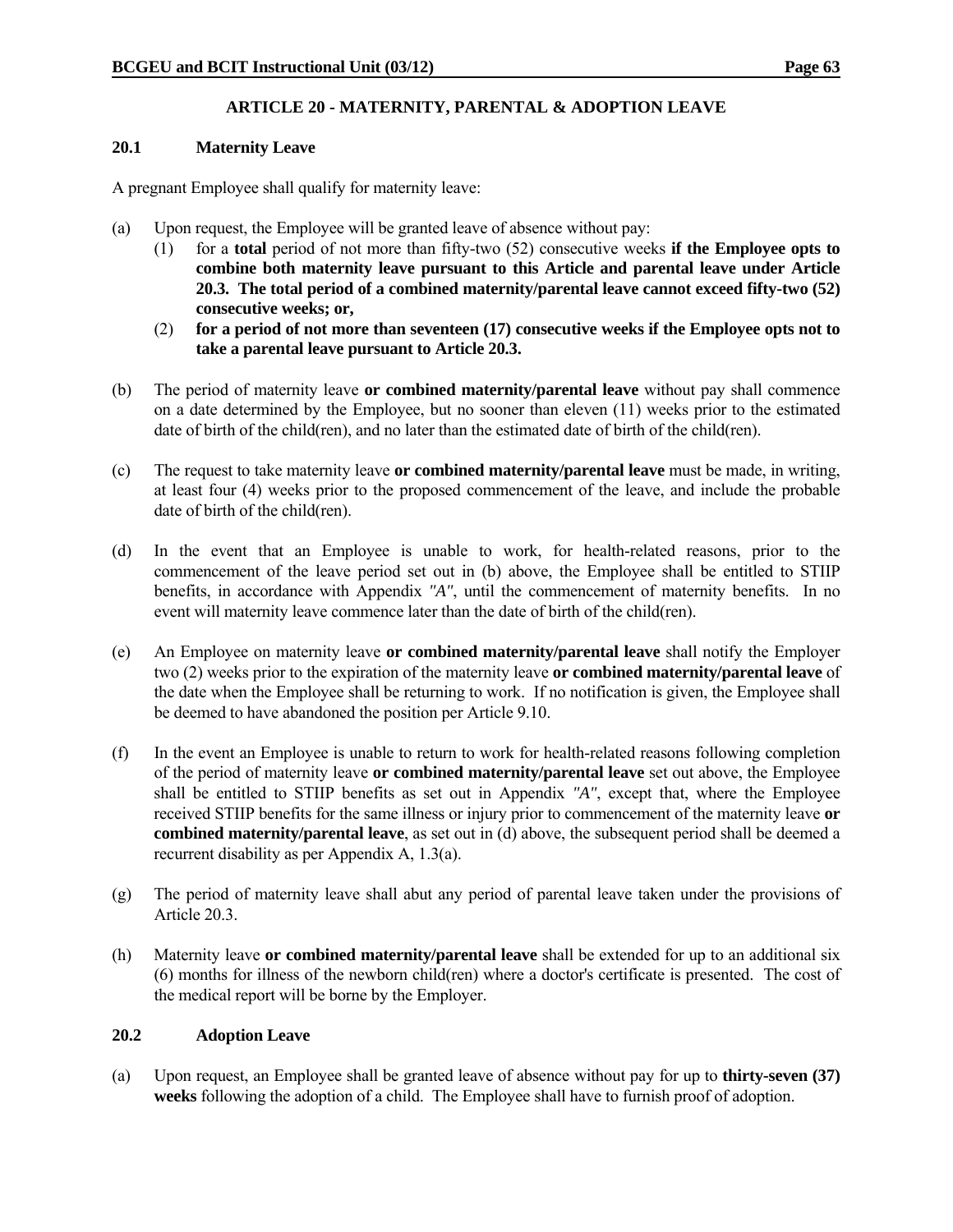- (b) When both parents are Employees of the Employer, the total period of adoption leave to be taken by either or both parents is **thirty-seven (37) weeks**. The leave shall only be granted to one (1) Employee parent at a time. The parents shall decide the periods which either or both of them will take the leave and will work with their respective manager(s) to enable accommodation of the leave request(s).
- (c) Parental leave under the provisions of Article 20.3 will be included in the **thirty-seven (37) weeks** maximum adoption leave period.

## **20.3 Parental Leave**

Notwithstanding Article 20.1(g), 20.2(c) and 20.3(b), an Employee shall be entitled to a parental leave of absence without pay **in accordance to the following:**

- **(a) For a pregnant Employee who takes maternity leave in accordance with Article 20.1, a parental leave of up to thirty-five (35) consecutive weeks beginning immediately after the end of the leave taken under Article 21.1;**
- **(b) For a pregnant Employee who does not take a maternity leave in accordance with Article 20.1 or for any other Employee, a parental leave of up to thirty-seven (37) consecutive weeks' duration in a period commencing:** 
	- **(1) within the fifty-two (52) week period immediately following the child's birth; or**
	- **(2) within the fifty-two (52) week period after the child is placed in the Employee's home for the purpose of adoption.**
- **(c)** Where both parents are Employees of the Employer, the Employees shall determine the apportionment of parental leave between them and shall work with their respective manager(s) to accommodate the leave request(s). The total maternity/parental leave when shared between both parents shall not exceed **fifty-two (52)** weeks.
- **(d)** The request to take parental leave must be made, in writing, at least four (4) weeks prior to the proposed commencement of the leave, and be accompanied by:
	- (1) a certificate of a medical practitioner or other evidence stating the date of birth of the child(ren) or the probable date of birth of the child(ren) if a leave has not been requested under Article 20.1. Cost of the medical report will be borne by the Employer.
- or
	- (2) a letter from the agency placing the child(ren) providing evidence of adoption of the child(ren) if such documentation has not been provided under Article 20.2(a).

# **20.4 Supplemental Employment Benefit for Maternity and Parental Leave**

- (a) Effective April 1, 2005, when on maternity or parental leave, an employee will receive a supplemental payment added to Employment Insurance benefits as follows:
	- (1) For up to fifty-two (52) weeks of maternity leave, an employee who is the birth mother shall receive an amount equal to the difference between the Employment Insurance benefits and seventy-five percent (75%) of her salary calculated on her average base salary.
	- (2) For up to a maximum of thirty-seven (37) weeks of parental leave, the spouse, the biological father, the common-law partner or adoptive parent who is caring for the child shall receive an amount equal to the difference between the Employment Insurance benefits and seventy-five percent (75%) of the employee's salary calculated on his/her average base salary.
	- (3) The average base salary for the purposes of Article  $20.4(a)(1)$  and  $20.4(b)(2)$  is the employee's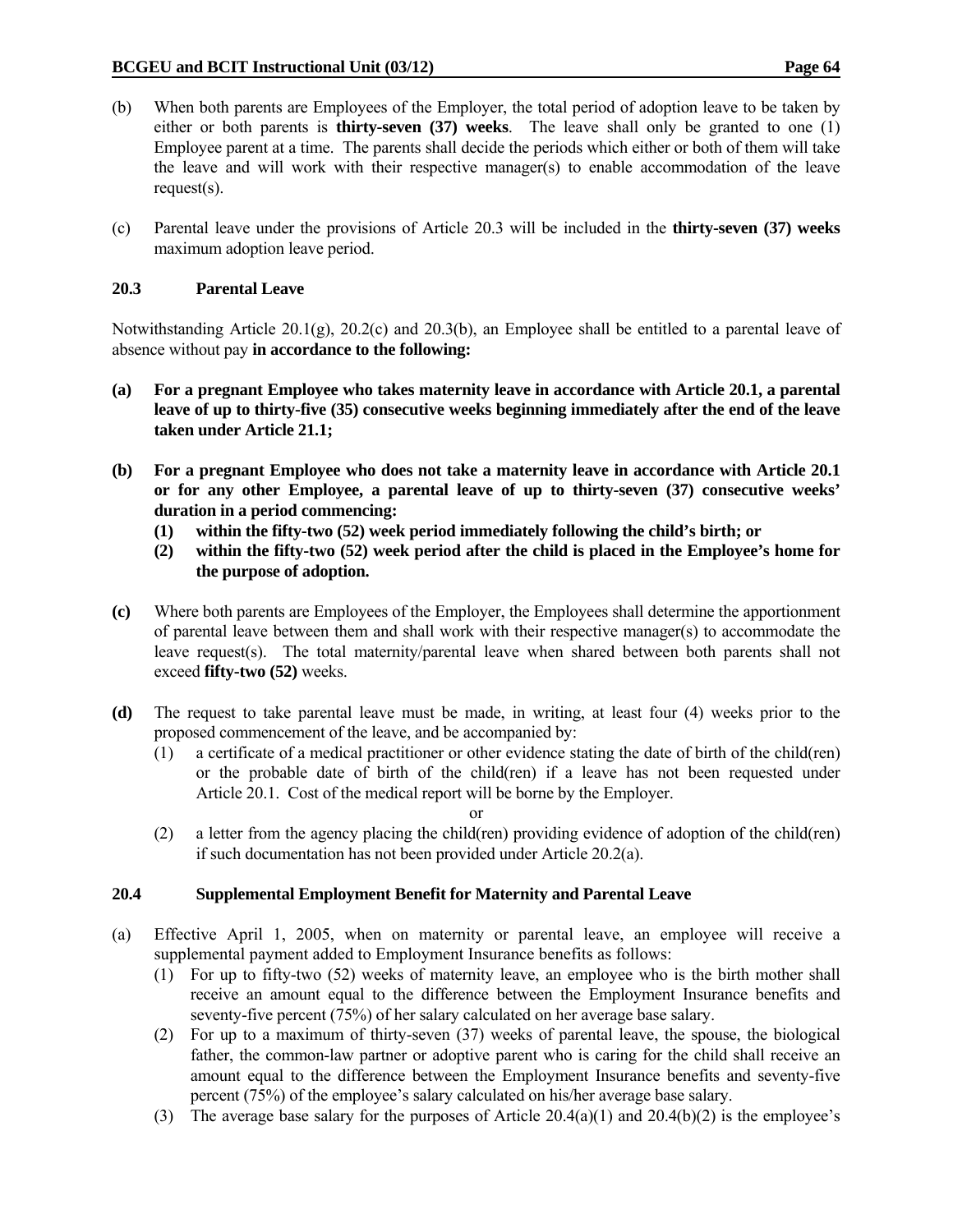average base salary for the twenty-six (26) weeks preceding the maternity or parental leave. If the employee has been on unpaid leave for part of the preceding twenty-six (26) weeks, then up to four (4) weeks of that unpaid leave will be subtracted from the twenty-six (26) weeks for the purpose of calculating the average base salary.

- (b) An employee is not entitled to receive the Supplemental Employment Benefits and disability benefits concurrently. To receive Supplemental Employment Benefits, the employee shall provide the Employer with proof of application for and receipt of Employment Insurance benefits.
- (c) If an employee is disentitled or disqualified from Employment Insurance maternity or parental benefits, the employee shall receive the supplemental payment to the appropriate percentage less the amount of Employment Insurance benefits the employee would have received if qualified for Employment Insurance benefits.
- (d) (1) To be entitled to the above noted benefits, an employee must sign an agreement that they will return to work and remain in the Employer's employ for a period of at least six (6) months or equivalent to the leaves taken, whichever is longer, after their return to work.
	- (2) Should the employee fail to return to work and remain in the employ of the Employer for the return to work period in (1) above, the employee shall reimburse the Employer for the benefits above on a pro-rata basis.

## **20.5 Health and Welfare and Annual Leave**

- (a) While an Employee is on parental leave, the Employer shall maintain coverage for medical, extended health, dental, group life, accidental death and dismemberment and long-term disability and shall pay the Employer's share of these premiums to a maximum period of twelve (12) weeks.
- (b) While an Employee is on maternity leave/parental leave combination, the Employer shall maintain coverage for medical, extended health, dental, group life, accidental death and dismemberment and long-term disability and shall pay the Employer's share of these premiums to a maximum period of thirty (30) weeks. For maternity leave only, the maximum period is eighteen (18) weeks.
- (c) While an Employee is on an adoption/parental leave combination, the Employer shall maintain coverage for medical, extended health, dental, group life, accidental death and dismemberment and long-term disability and shall pay the Employer's share of these premiums to a maximum period of six (6) months.
- (d) Notwithstanding Articles 17.2(a), (b), (c) and (d) and 17.3(d) and 17.9, annual vacation entitlements and vacation pay shall continue to accrue during the first thirty (30) weeks while an Employee is on maternity/parental leave combination providing the Employee returns to work for a period equal to the period of leave taken (to a maximum of thirty (30) weeks), or during a maximum of eighteen (18) weeks while an Employee is on maternity leave, or during a maximum of twelve (12) weeks while an Employee is on parental leave, or during a maximum period of six (6) months while an Employee is on adoption/parental leave combination providing the Employee returns to work for a period equal to the period of leave taken for adoption/parental leave combination or for maternity or parental leave when the two are not taken in combination. Vacation earned pursuant to this clause may be carried over to the following year, notwithstanding Article 17.3(d) and 17.9.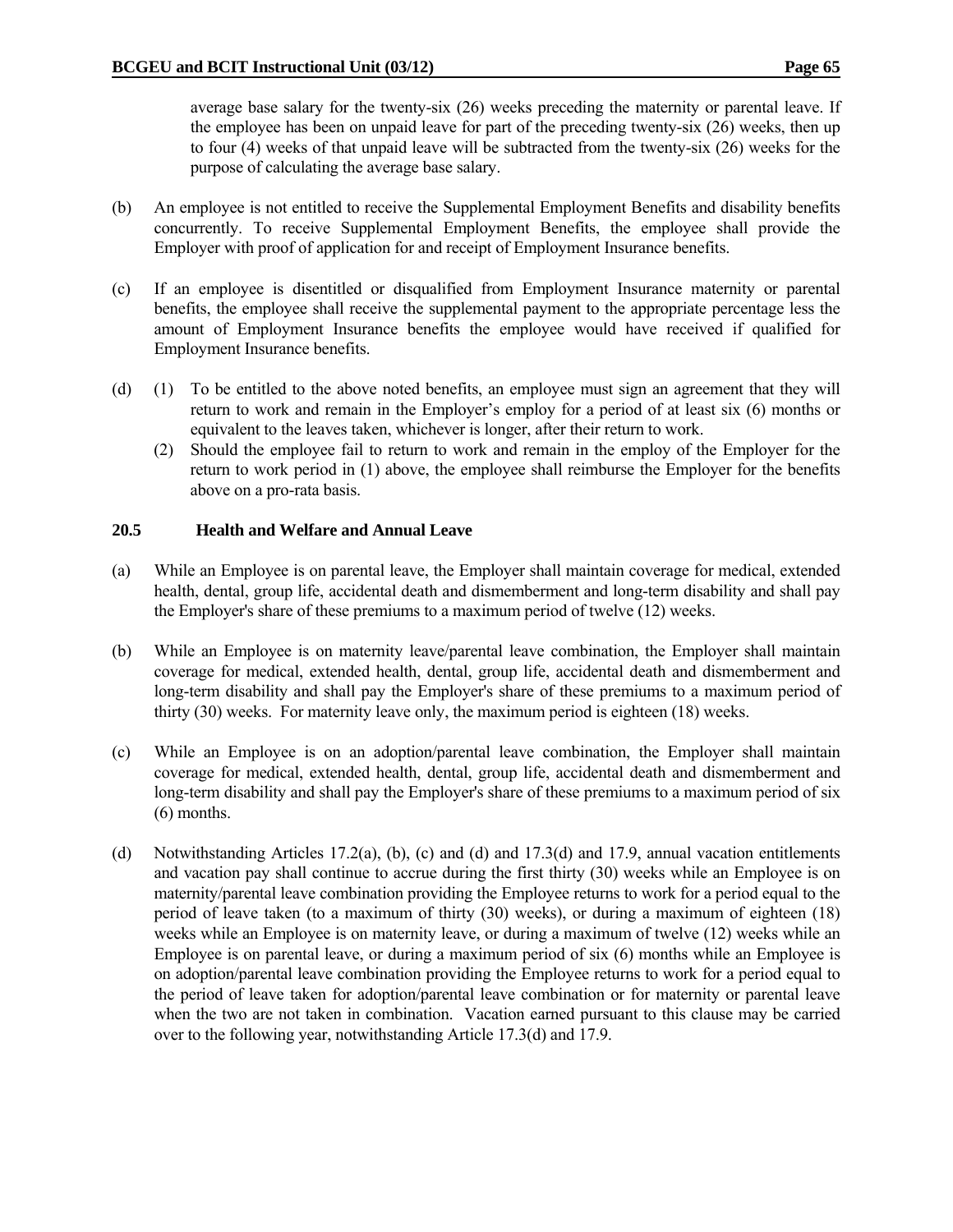#### **20.6 Rights on Return to Work**

- (a) On return to work from maternity, adoption or parental leave, an Employee shall be placed in his/her former position or in a position of equal rank and salary.
- (b) The service of an Employee who is on maternity, adoption, or parental leave, shall be deemed to be continuous for purposes of Article 10 – Seniority, Article 12 – Layoff, Article 17 – Annual Leave and Article 24 – Health and Welfare, of this Agreement.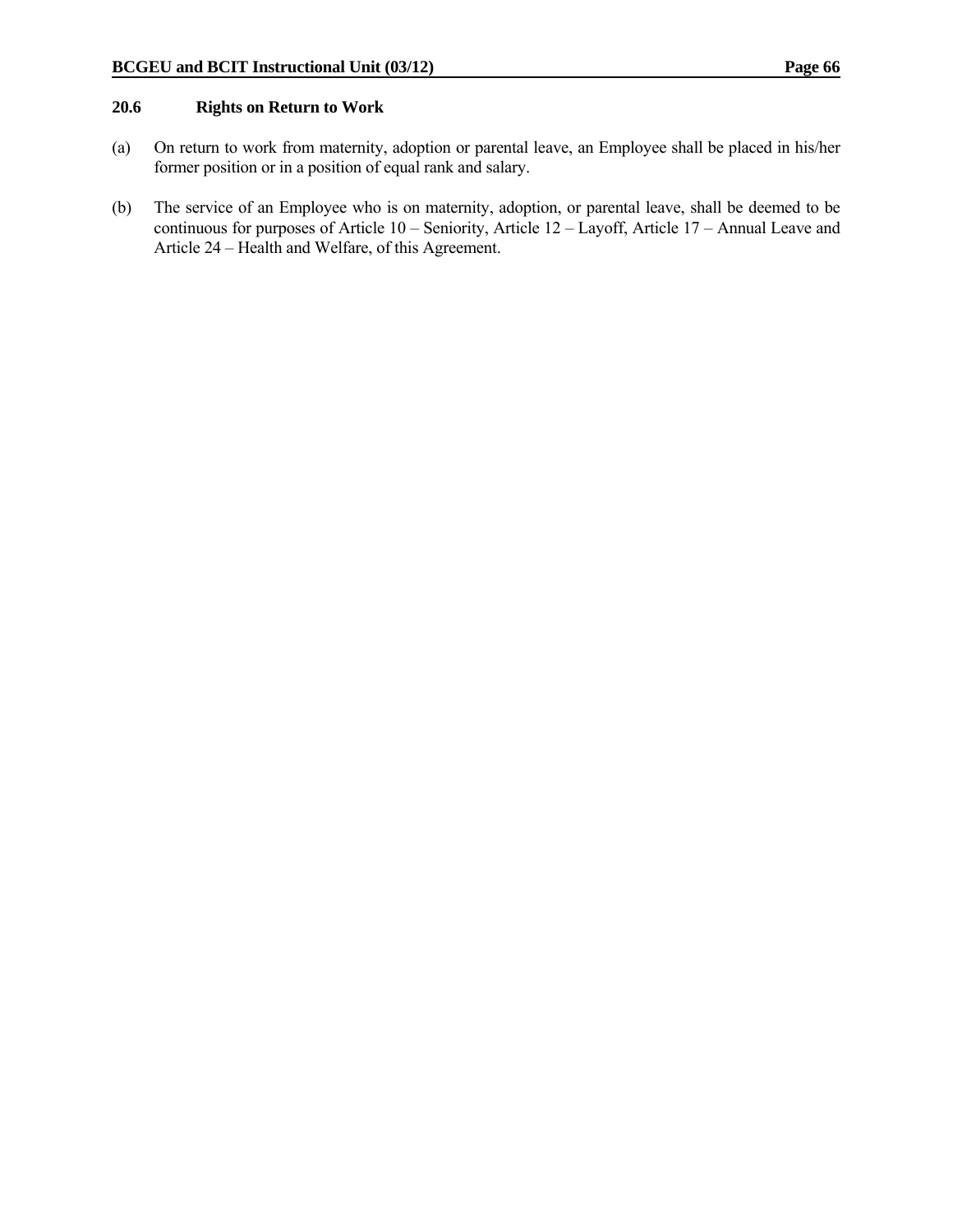# **ARTICLE 21 - OCCUPATIONAL HEALTH AND SAFETY**

## **21.1 Conditions**

The Union and the Employer agree that regulations made pursuant to the *Workers' Compensation Act*, the Factories Act, or any other statute of the Province of British Columbia pertaining to the working environment, shall be fully complied with. First aid kits shall be supplied in accordance with this section.

# **21.2 Safety Committee**

The Employer and the Union agree to establish Occupational Health and Safety Committees at appropriate locations in the Bargaining Unit. Occupational Health and Safety Committees shall be composed of personnel employed at the location. The composition will be determined locally through management and local Union representatives. Union representatives shall be appointed by the B.C. Government and Service Employees' Union. Where such Committees are formed, they may encompass more than one Bargaining Unit. These Committees will meet pursuant to the Workers' Compensation Board Industrial Health and Safety Regulations at regular intervals to be determined by the Committees, to make recommendations on unsafe, hazardous or dangerous conditions with the aim of preventing and reducing risk of occupational injury and illness. A copy of all minutes of the Occupational Health and Safety Committees shall be sent to the Union and the Employer. Employees who are representatives of the Occupational Health and Safety Committee shall continue to receive the rate of pay they would have been receiving had they not been attending an Occupational Health and Safety Committee meeting or performing related duties as members of that Committee.

# **21.3 Unsafe Work Conditions**

No Employee shall be disciplined for refusal to work on a job which in the opinion of:

- (a) A member of a safety committee; or
- (b) A person designated by a safety committee; or
- (c) A safety officer

 after an on-site inspection and following discussion with a representative of the Employer, does not meet the standards established pursuant to the *Workers' Compensation Act*.

# **21.4 Injury Pay Provision**

An Employee who is injured on the job during working hours and is required to leave for treatment or is sent home for such injury shall receive payment for the remainder of his/her shift without deduction from sick leave.

# **21.5 Transportation of Accident Victims**

At the time of the occurrence of the accident, transportation to the nearest physician or hospital for Employees requiring medical care as a result of an on-the-job accident and return transportation to the Employee's home or place of work, shall be at the expense of the Employer.

#### **21.6 Pollution Control**

The Employer and the Union agree to limit all forms of environmental pollution.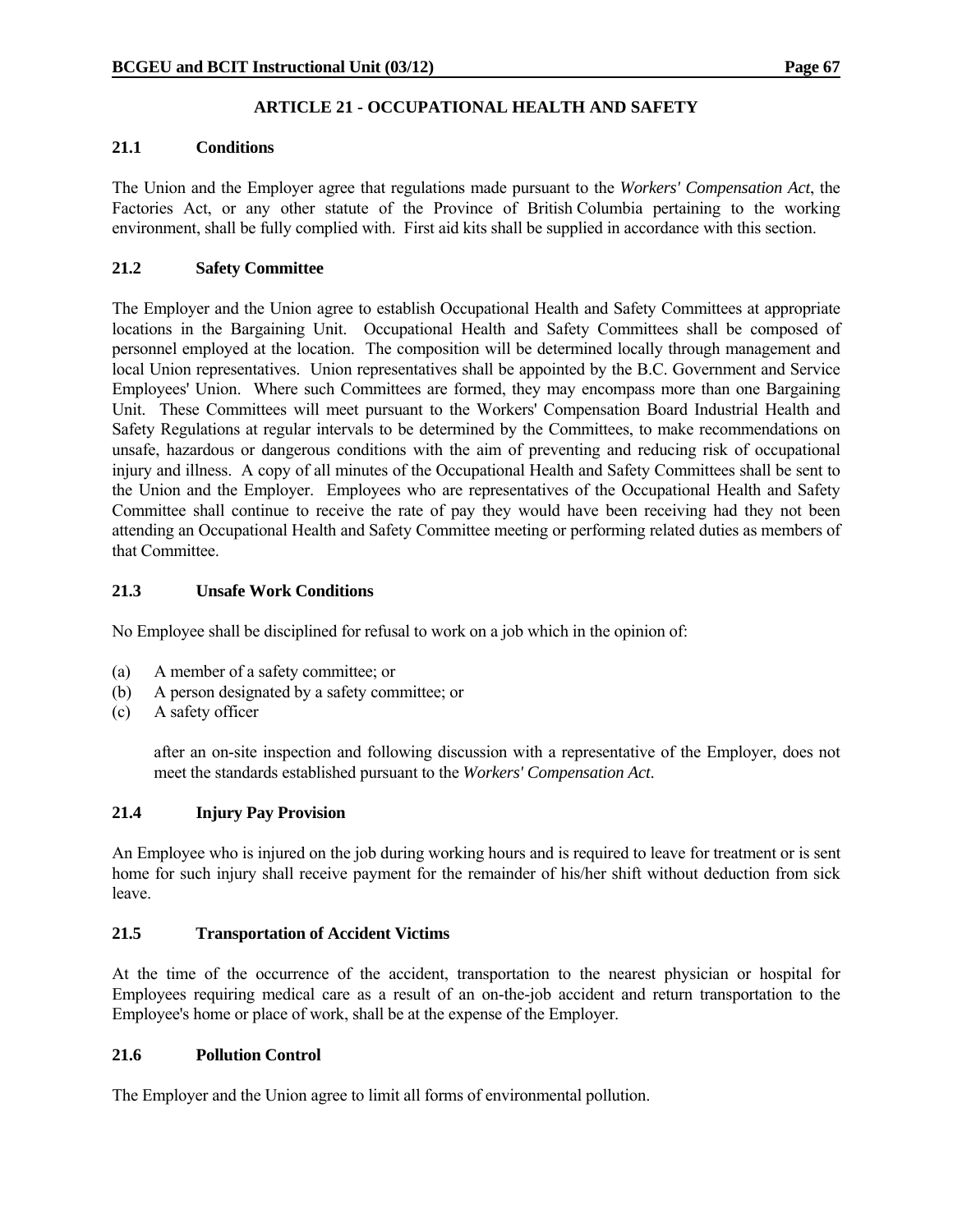## **21.7 Investigation of Accidents**

The Occupational Health and Safety Committees, as provided in Article 21.2, shall be notified of each accident or injury and shall investigate and report to the Union and the Employer on the nature and cause of the accident or injury. In the event of a fatality the Employer shall immediately notify the President of the Union of the nature and circumstances of the accident.

## **21.8 Industrial First Aid Requirements**

- (a) The Union and the Employer agree that First Aid Regulations made pursuant to the *Workers' Compensation Act* shall be fully complied with.
- (b) Where the Employer requires an Employee to perform first aid duties in addition to the normal requirements of the job, the cost of obtaining and renewing the Industrial First Aid Certificate shall be borne by the Employer, and leave to take the necessary courses shall be granted with pay.
- (c) An additional payment shall be granted to such Employees on the basis of the type of Industrial First Aid Certificate they possess as follows:

 Industrial First Aid Certificate, Level 3 - \$85 per month Industrial First Aid Certificate, Level 2 - \$65 per month Industrial First Aid Certificate, Level 1 - \$50 per month

## **21.9 Occupational Health and Safety Courses**

There shall be established a joint committee composed of three (3) representatives of the Employer and three (3) representatives of the Union. The Committee, in consultation with the Workers' Compensation Board, shall develop a training program for Occupational Health and Safety Committee members dealing with the objectives and duties of Occupational Health and Safety Committees.

# **21.10 First Aid**

In addition to the requirements of the Workers' Compensation Board, wherever three (3) or more Employees are required to work in an isolated location, one (1) of the Employees shall, whenever possible, hold a valid Industrial First Aid Certificate.

#### **21.11 Pay Provisions**

An Employee who serves on a Safety and Health Committee shall receive his/her regular rate of pay for investigating safety matters at anytime in accordance with Article 21.2.

#### **21.12 Safety Equipment**

The Employer shall supply all safety equipment required for the job under the Workers' Compensation Board Regulations.

# **21.13 Emergency Survival Techniques**

The Employer shall provide courses or valid instructional materials which teach essentials of emergency survival techniques for all Employees who are required to work under isolated field conditions or camp situations. Such courses or instructional material are to be provided for all regular and temporary Employees prior to commencement of their field assignments.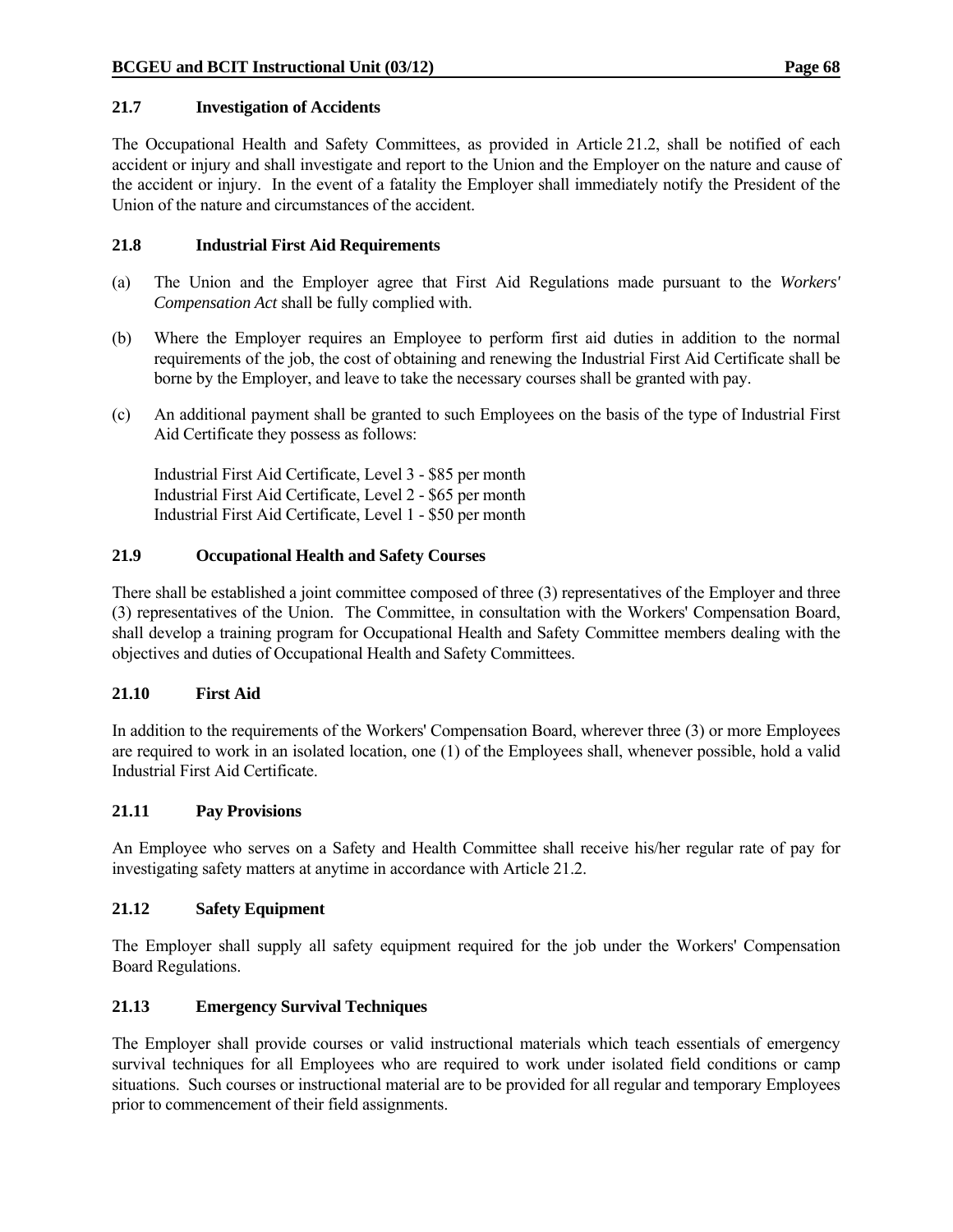# **ARTICLE 22 - TECHNOLOGICAL CHANGE**

## **22.1 Definition**

## *"Technological change"* means:

- (a) the introduction by an Employer of a change in his work, undertaking or business, or a change in his equipment or material from the equipment or material previously used by the Employer in his work, undertaking or business; or
- (b) a change in the manner an Employer carries on his work, undertaking or business related to the introduction of that equipment or material.

# **22.2 Notice and Bargaining**

Where the Employer intends to make a technological change that:

- (a) Affects the terms and conditions or security, of employment of a significant number of Employees to whom the Collective Agreement applies; and
- (b) Alters significantly the basis upon which the Collective Agreement was negotiated.

 It shall give sixty (60) days' notice in writing to the Employees' bargaining agent of the technological change, and the Employer and the Employees' bargaining agent shall, within fourteen (14) days of the date of notice, commence collective bargaining for the purpose of reaching agreement as to the adjustment to the effects of the technological change and in what way, if any, the Collective Agreement should be amended.

#### **22.3 Reference to Arbitration**

All disputes arising in relation to adjustment to technological change shall be finally and conclusively settled without stoppage of work by arbitration set up in accord with Article 8 of the Agreement.

#### **22.4 Arbitration Board Powers**

The Arbitration Board has the powers contained in Sections 76 and 77 of the *Labour Relations Code*.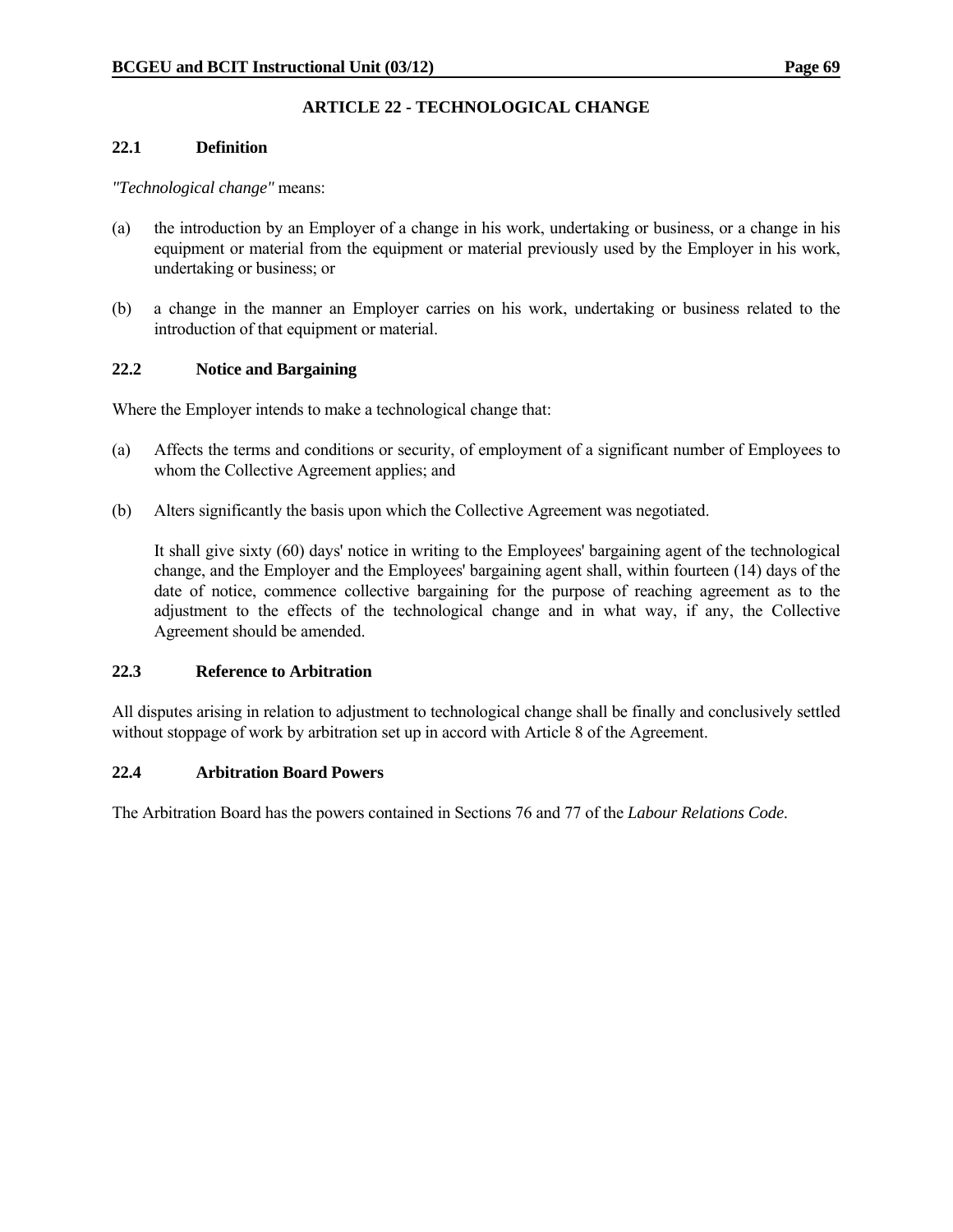# **ARTICLE 23 - CONTRACTING OUT**

The Employer agrees not to contract out any work presently performed by Employees covered by the Agreement which would result in the laying off of such Employees.

# **ARTICLE 24 - HEALTH AND WELFARE**

## **24.1 Basic Medical Insurance**

All regular Employees may choose to be covered by the medical plan for which the British Columbia Medical Plan is the licensed carrier. Benefits and premiums shall be in accordance with the existing policy of the plan. The Employer will pay one hundred percent (100%) of the regular premium.

# **24.2 Extended Health Care Plan**

The Employer shall pay the monthly premium for regular Employees entitled to coverage under a mutually acceptable extended health care plan. Coverage for emergency out-of province coverage will be at one hundred percent (100%), subject to a lifetime maximum of two hundred and fifty thousand dollars (\$250,000).

# **24.3 Dental Plan**

The Employer shall pay the monthly premium for Employees entitled to coverage under a mutually acceptable plan which provides:

- (a) Plan A one hundred percent  $(100\%)$  coverage;
- (b) Plan B sixty-five percent  $(65%)$  coverage;
- (c) Plan C sixty percent  $(60\%)$  coverage.

An Employee is eligible for orthodontic services under Plan C after twelve (12) months' participation in the plan. Orthodontic services are subject to a lifetime maximum payment of two thousand one hundred and sixty dollars (\$2,160) per patient.

#### **24.4 Group Life**

- (a) The Employer shall provide a mutually acceptable Group Life Plan with benefits equivalent to twice an Employee's annual salary, (for Employees aged under 45, three (3) times the Employee's annual salary) with a sixty thousand (\$60,000) dollar minimum. The Employer shall pay one hundred percent (100%) of the premium on the sixty thousand dollar (\$60,000) base and the Employee shall pay the premium for any insurance over sixty thousand dollars (\$60,000).
- (b) Employees hired on or after April 1, 1976, shall, as a condition of employment, enrol in the Group Life Plan and shall complete the appropriate payroll deduction authorization forms.
- (c) In addition to (a), the Group Life Plan shall include the following provisions for Accidental Death and Dismemberment:
	- (1) Accidental Dismemberment:
		- (i) loss of both hands, both feet or both eyes the principal sum;
		- (ii) loss of one hand and one foot the principal sum;
		- (iii) loss of one hand and one eye or one foot and one eye the principal sum;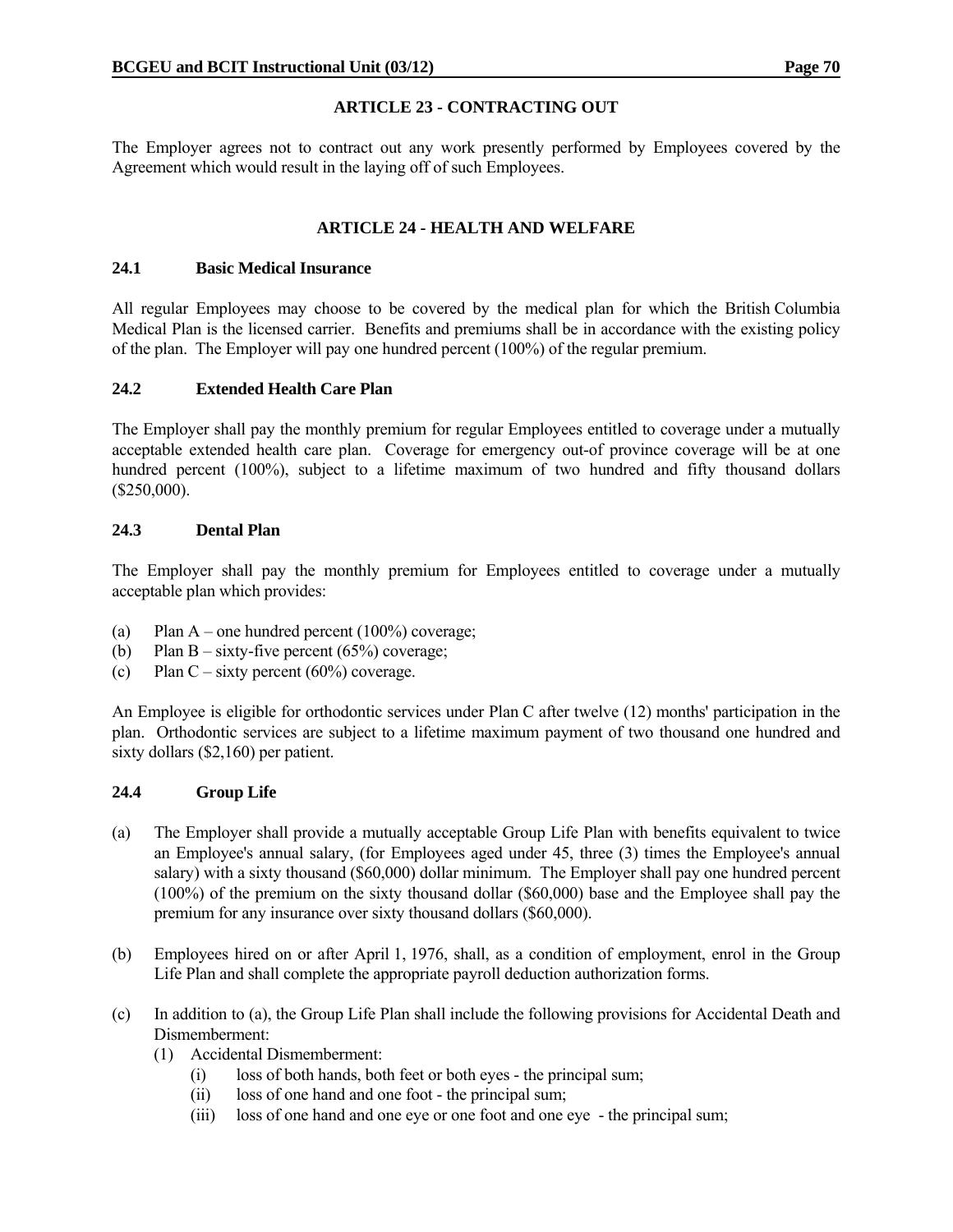- (iv) loss of speech  $&$  hearing the principal sum;
- (v) loss of one arm or one leg three-quarters  $(3/4)$  of the principal sum;
- (vi) loss of one hand, one foot or one eye two-thirds (⅔) of the principal sum;
- (vii) loss of speech or hearing one-half  $(\frac{1}{2})$  of principal sum;
- (viii) loss of thumb and index finger of one hand one-third (⅓) of principal sum;
- $(ix)$  loss of hearing in one ear one-sixth  $(1/6)$  of principal sum;
- (x) loss of use of both arms or both hands the principal sum;
- (xi) loss of use of one arm three-quarters  $(\frac{3}{4})$  of principal sum;
- (xii) loss of use of one hand two-thirds  $(\frac{2}{3})$  of principal sum;
- (xiii) paraplegia (total paralysis of both lower limbs) the principal sum.
- (2) Accidental Death

 Full twenty-four (24) hour Accidental Death coverage equivalent to coverage under the Group Life Plan.

# **24.5 Employment Insurance**

Employment Insurance coverage will be provided during the life of this Agreement for regular and temporary Employees who would, if employed by a private Employer, be eligible for such coverage under the provisions of the *Employment Insurance Act*.

# **24.6 Medical Examination**

Where the Employer requires an Employee to submit to a medical examination or medical interview, it shall be at the Employer's expense and on the Employer's time, other than a medical examination required under Appendix A: Section 1.4.

# **24.7 Legislative Changes**

If the premium paid by the Employer for any Employee benefit stipulated in this Agreement is reduced as a result of any legislative or other action by the Government of British Columbia, the amount of the saving shall be used to increase other benefits available to the Employees, as may be mutually agreed between the Parties.

# **24.8 Employee and Family Assistance Program**

The Employer agrees to continue the existing Employee and Family Assistance Program for the duration of this Agreement and to extend this program to all members of the Bargaining Unit.

# **24.9 Groups**

For purposes of benefits plans, the total group covered by the plans, where advantageous, may include all persons in the employ of the Employer including excluded staff and those within any Bargaining Unit.

# **24.10 Air Travel Insurance**

Where Employees are required to travel by air on Employer business, and air travel insurance has not been automatically included in the ticket purchase, then receipts for air travel insurance (up to a maximum of three hundred thousand dollars (\$300,000) benefits) purchased specifically for that flight, shall be considered as part of the Employee's reimbursement expenses provided that air travel arrangements have been coordinated through the Office of the Associate Dean.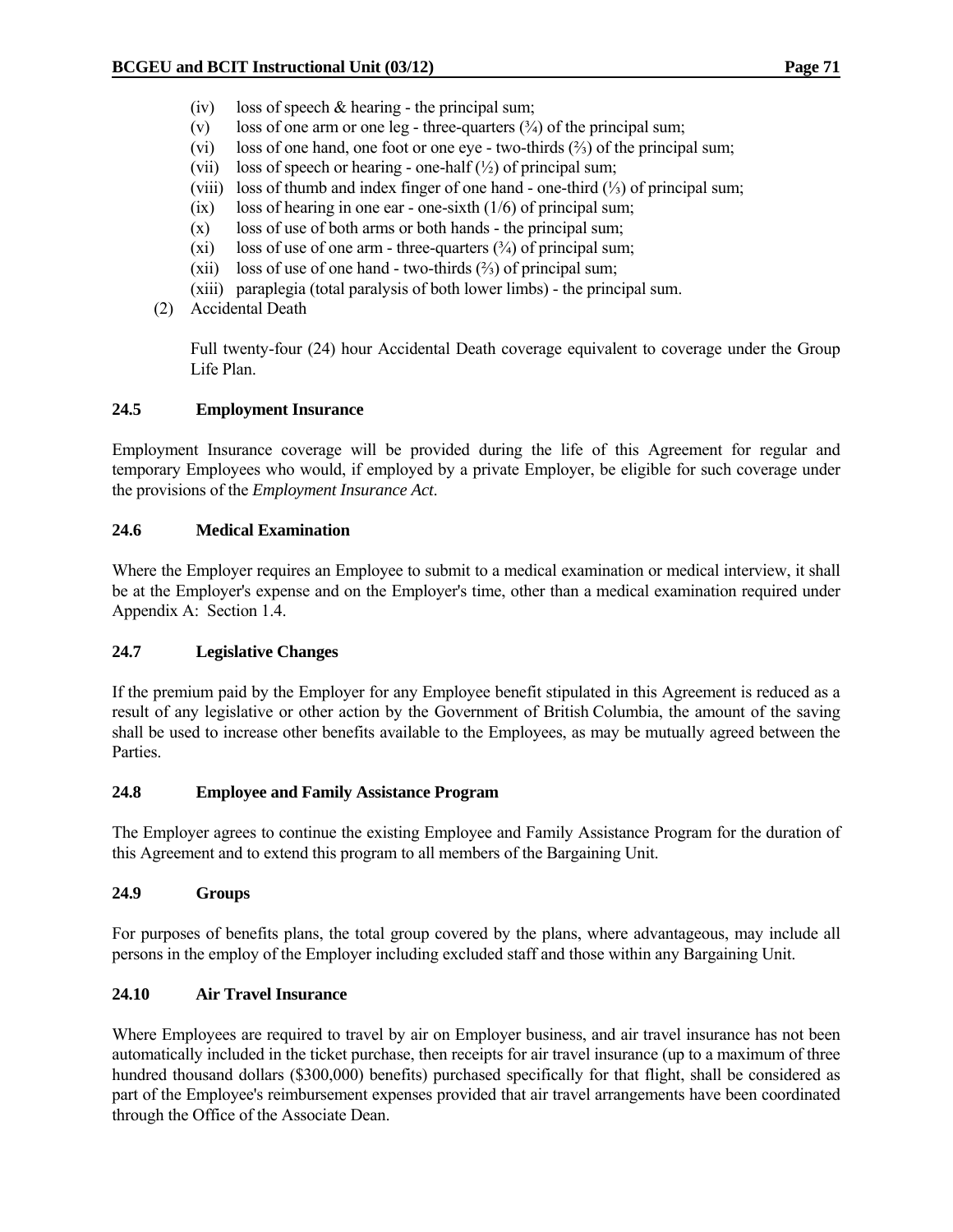#### **24.11 Insurance Policies (Health and Welfare Plans)**

- (a) A copy of the insurance policies with the carriers for the Extended Health Care, Dental, LTD and Group Life Plans shall be sent to the President of the Union.
- (b) The negotiated plans shall form a part of this Agreement.
- (c) The Employer will consult the Union before developing any pamphlet explaining the highlights of the plans for distribution to Employees. The cost of such a pamphlet shall be borne by the Employer.
- (d) In the event that the Employer initiates a change in the master contract carriers during the life of this Agreement, it shall so advise the Union. The Employer agrees that the benefit levels outlined in the master contracts will not be altered or reduced without the consent of the Union.
- (e) Extended Health and Dental plan provisions are to be made available to a same sex partner of an Employee as long as the relationship between these two individuals meets the same criteria of *"common law spouse"* as defined by the benefit plan carriers.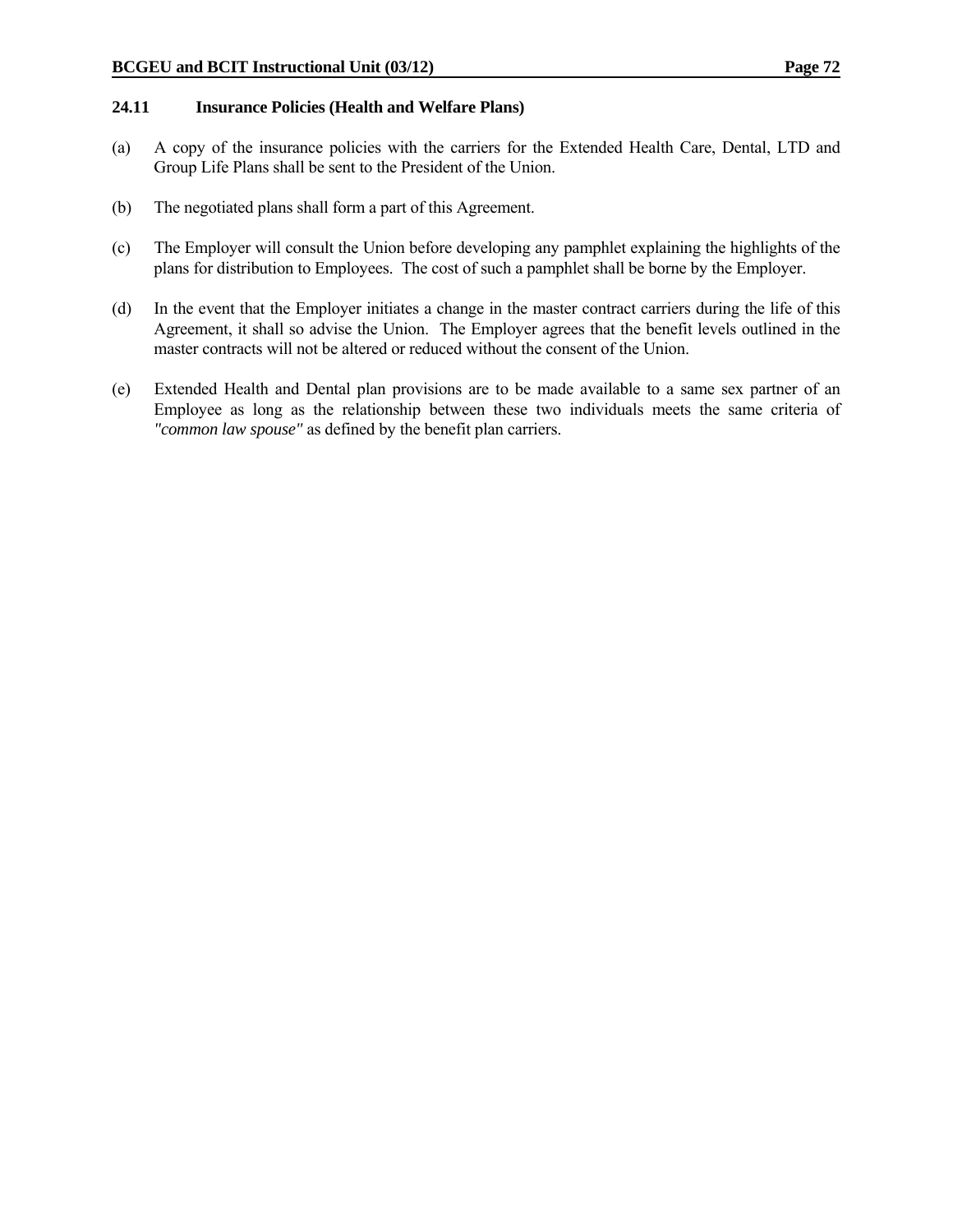# **ARTICLE 25 - WORK CLOTHING**

# **25.1 Protective Clothing**

If a particular type of work clothing or special apparel is required by the nature of the Employee's job, such clothing or apparel shall be provided by the Employer.

Effective the signing date of this Agreement, Employees who in the normal course of performing their duties are required by the Employer to wear safety boots, shall be entitled to a boot allowance of up to one hundred sixty dollars (\$160) every two (2) years for the replacement or refurbishment of safety footwear, upon producing a receipt of purchase.

## **25.2 Uniforms**

- (a) Where the Employer requires the Employee to wear distinctive or identifying clothing, the Employer shall provide such clothing.
- (b) Female Employees required to wear uniforms shall be provided with appropriately tailored pant suits at the Employee's request.
- (c) Changes in the uniform style or colour shall be made only after consultation between the Parties.

## **25.3 Union Label**

All uniforms and clothing issued by the Employer shall, wherever possible, be Union made and bear a recognized Union label.

# **25.4 Maintenance of Work Apparel**

The Employer shall be responsible for the laundering, dry cleaning and maintenance of all apparel supplied by the Employer. Where an Employee is required to maintain, clean or repair the uniform or clothing issued, the Employee shall receive an allowance of ten dollars (\$10) per month for such maintenance cleaning and repair.

#### **25.5 Lockers**

Where Employees are required to change their uniforms in the course of their normal duties, and where space is available, lockers which can be locked, shall be provided.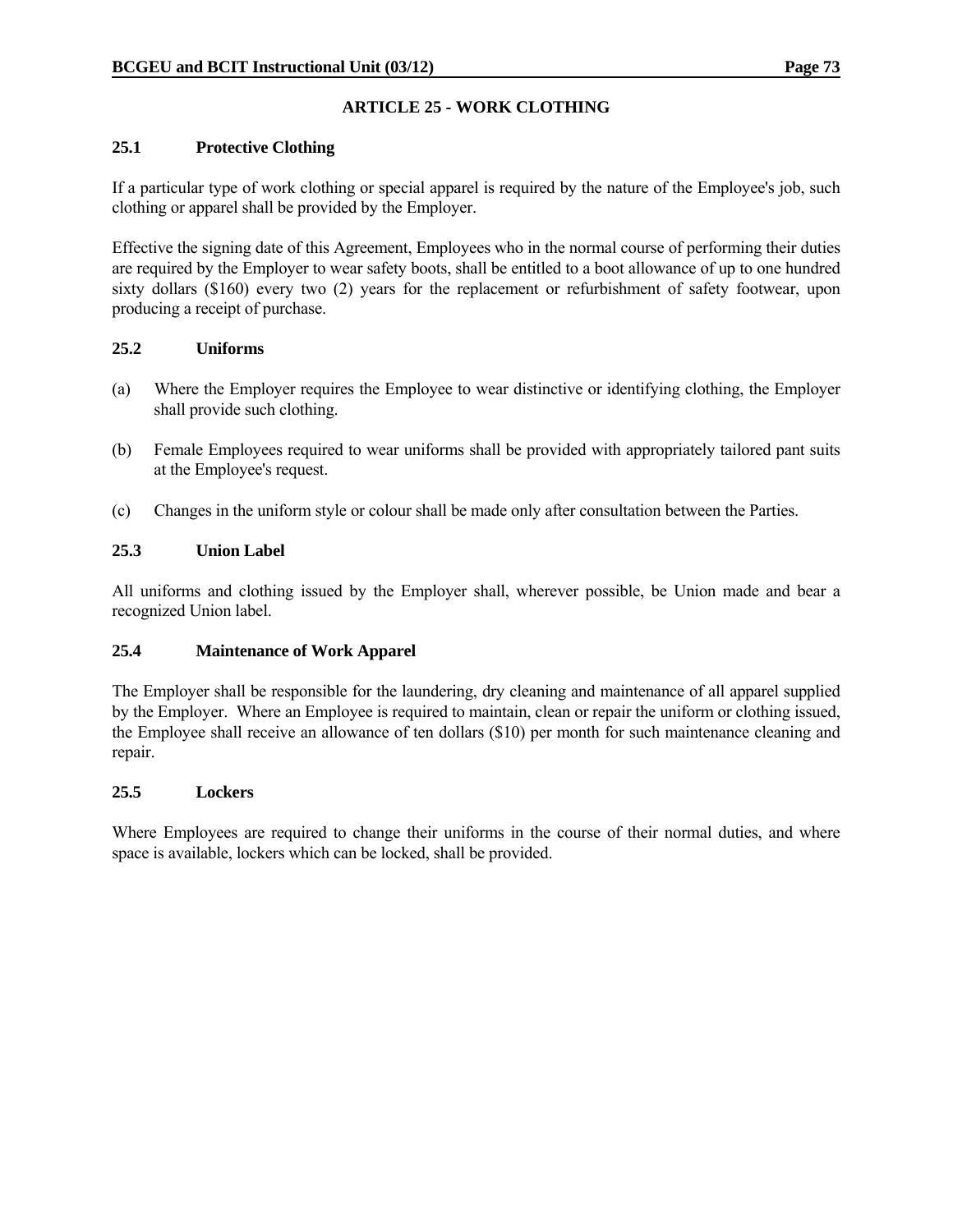# **ARTICLE 26 - PAYMENT OF WAGES AND ALLOWANCES**

## **26.1 Equal Pay**

The Employer shall not discriminate between male and female Employees by employing a person of one sex for any work at a rate of pay that is less than the rate of pay at which a person of the other sex is employed for similar or substantially similar work.

## **26.2 Paydays**

- (a) Employees shall be paid biweekly (Fridays).
- (b) When a payday falls on an Employee's rest day, the Employer agrees to issue the Employee's paycheque on the last shift worked prior to the payday, provided the cheque is available.
- (c) If the cheque is not available on the payday, the Employer shall arrange for the Employee to be provided with an adequate advance on his/her salary.
- (d) The distribution of paycheques shall be done in such a manner that the details of the paycheque shall be confidential.
- (e) (1) Persons hired after the ratification of this Collective Agreement shall be required to provide the Employer with written authorization to electronically deposit their cheque to any chartered bank or credit union in the Province of British Columbia.
	- (2) Upon written request, current Employees may elect to have their cheques electronically deposited to any chartered bank or credit union in the Province of British Columbia.

# **26.3 Rates of Pay**

The Parties agree that during the life of the renewed Collective Agreement (April 1, 2010 to March 31, 2012), salary adjustments shall be made in the following manner:

(a) *Salary Rate Upon Employment*

 The hiring rate of pay for a new Employee shall not be higher than the rate of pay for an existing Employee in the same classification with similar work experience, training and education.

 Nothing in this Agreement shall prevent a Vocational Instructor from being hired above the Vocational Instructor's minimum rate, to a maximum of the seventh step of the range.

 As a result of Memorandum of Agreement **#**1, the provisions outlined in 26.3(a) above are only intended to be used until the Parties have completed their discussions regarding development of Initial Placement Criteria for instructors in the IETE specialization and for Employees hired into noninstructional specializations.

[*NOTE:* All selection committees will be required to use the following BCGEU Instructor Initial Placement Criteria form when hiring Employees in the Bargaining Unit (see Memorandum of Agreement #2)].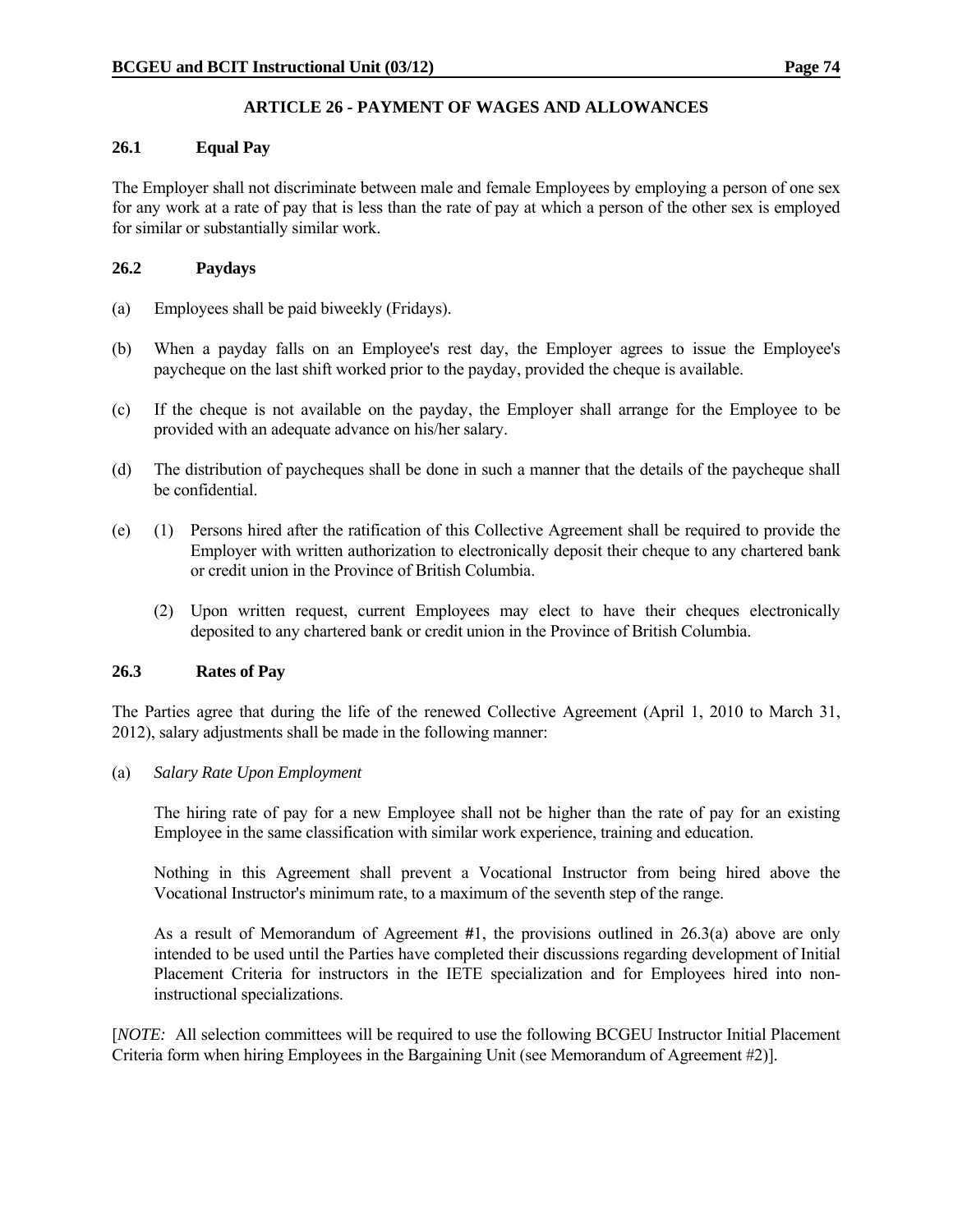# **BCGEU INSTRUCTOR INITIAL PLACEMENT CRITERIA**

|        |                     | Specialization: Contact Contact Contact Contact Contact Contact Contact Contact Contact Contact Contact Contact Contact Contact Contact Contact Contact Contact Contact Contact Contact Contact Contact Contact Contact Contac |                  |                |  |  |  |  |  |
|--------|---------------------|--------------------------------------------------------------------------------------------------------------------------------------------------------------------------------------------------------------------------------|------------------|----------------|--|--|--|--|--|
|        |                     | A. Standard Qualifications                                                                                                                                                                                                     |                  |                |  |  |  |  |  |
|        | 1.                  | TO/IP #<br>(or industry certificate or appropriate other credential)                                                                                                                                                           | Yes <sup>1</sup> | N <sub>0</sub> |  |  |  |  |  |
|        |                     |                                                                                                                                                                                                                                |                  |                |  |  |  |  |  |
|        | 2.                  | Five Years' Experience as Journeyperson or Equivalent                                                                                                                                                                          | Yes <sup>1</sup> | No.            |  |  |  |  |  |
|        | 3.                  | Previous Supervisory/or Teaching Experience                                                                                                                                                                                    | Yes              | No.            |  |  |  |  |  |
|        | 4.                  | Skills/Abilities to Instruct the Curriculum<br>(communication, writing and inter-personal skills)                                                                                                                              | Yes              | No.            |  |  |  |  |  |
|        |                     | <b>BASIC PLACEMENT ON SALARY SCALE:</b>                                                                                                                                                                                        | <b>STEP 2</b>    |                |  |  |  |  |  |
| and B. | (See 3 and $3(A)$ ) | One Step for Instructor's Diploma or Equivalent Provided Candidate has Two Years of Relevant Post-Secondary<br><b>Instructional/Teaching Experience.</b><br>$-OR -$                                                            |                  |                |  |  |  |  |  |
| C.     |                     | One Step for a Minimum of Five Years of Relevant Post-Secondary/Instructional Teaching<br><b>Experience</b><br>Where<br>Candidate Does Not Meet Criteria "B".                                                                  |                  |                |  |  |  |  |  |
|        | $Institution(s)$ :  | $\begin{array}{c}\n\text{(a)} \quad \text{---} \\ \hline\n\end{array}$                                                                                                                                                         |                  | Dates:         |  |  |  |  |  |
|        |                     | $\begin{array}{c}\n\text{(b)}\end{array}$                                                                                                                                                                                      |                  |                |  |  |  |  |  |
|        |                     | (c)                                                                                                                                                                                                                            |                  |                |  |  |  |  |  |
| and D. | one year).          | One Step for Specialized Technical Training/Diploma/Degree and Relevant Applied Industry Experience (minimum                                                                                                                   |                  |                |  |  |  |  |  |
|        | Details:            |                                                                                                                                                                                                                                |                  |                |  |  |  |  |  |
|        |                     |                                                                                                                                                                                                                                |                  |                |  |  |  |  |  |
| and E. |                     | One Step for every three years of relevant industry experience to a maximum of 2 steps.                                                                                                                                        |                  |                |  |  |  |  |  |
|        | Details:            |                                                                                                                                                                                                                                |                  |                |  |  |  |  |  |
|        |                     | (See $4(A)$ and $4(B)$ )                                                                                                                                                                                                       |                  |                |  |  |  |  |  |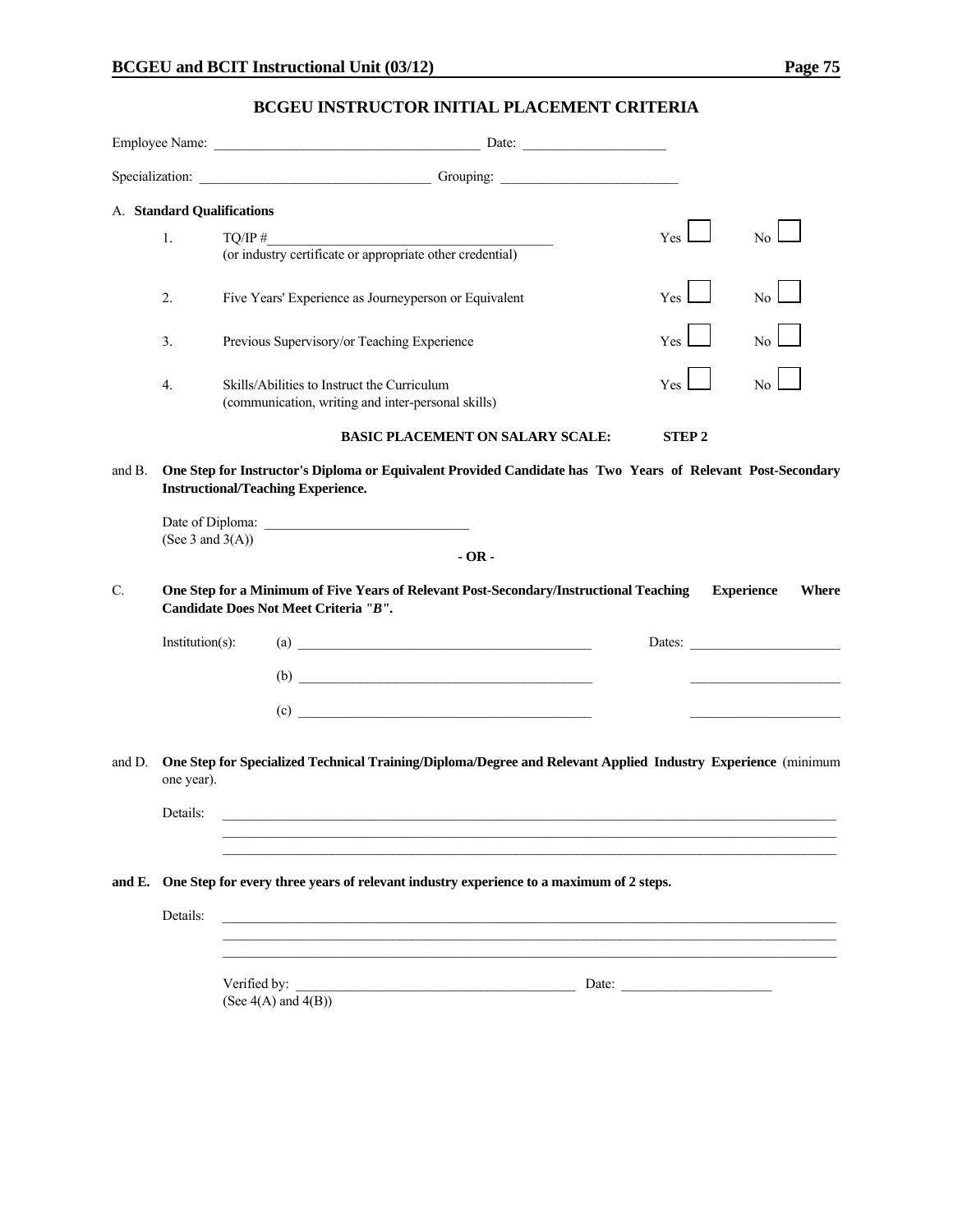#### CANDIDATE VERIFICATION REPORT

| Name of Candidate: |                                          |           |                                                                                                                       |                           |  |       |                                                                                                                  |                                                                                                                      |
|--------------------|------------------------------------------|-----------|-----------------------------------------------------------------------------------------------------------------------|---------------------------|--|-------|------------------------------------------------------------------------------------------------------------------|----------------------------------------------------------------------------------------------------------------------|
| 1.                 |                                          |           | Employment References Checked: (minimum of two)                                                                       |                           |  |       |                                                                                                                  |                                                                                                                      |
|                    | A.                                       | Name:     |                                                                                                                       |                           |  |       |                                                                                                                  |                                                                                                                      |
|                    |                                          | Comments: | <u> 1989 - Johann Stoff, amerikansk politiker (d. 1989)</u>                                                           |                           |  |       |                                                                                                                  |                                                                                                                      |
|                    |                                          |           |                                                                                                                       |                           |  |       |                                                                                                                  |                                                                                                                      |
|                    | <b>B.</b>                                | Name:     |                                                                                                                       |                           |  |       |                                                                                                                  |                                                                                                                      |
|                    |                                          | Comments: |                                                                                                                       |                           |  |       | and the control of the control of the control of the control of the control of the control of the control of the |                                                                                                                      |
|                    |                                          |           |                                                                                                                       |                           |  |       |                                                                                                                  |                                                                                                                      |
|                    |                                          |           |                                                                                                                       |                           |  |       |                                                                                                                  |                                                                                                                      |
|                    | C.                                       | Name:     |                                                                                                                       |                           |  |       |                                                                                                                  |                                                                                                                      |
|                    |                                          | Comments: |                                                                                                                       |                           |  |       |                                                                                                                  |                                                                                                                      |
|                    |                                          |           |                                                                                                                       |                           |  |       |                                                                                                                  |                                                                                                                      |
|                    |                                          |           |                                                                                                                       |                           |  |       |                                                                                                                  |                                                                                                                      |
| 2.                 |                                          |           | TQ/IP Registration or Other Appropriate Credential:                                                                   |                           |  |       |                                                                                                                  |                                                                                                                      |
|                    | TQ:                                      |           | <u> 1989 - Johann Barbara, martin amerikan basar dan berasal dan berasal dalam basar dalam basar dalam basar dala</u> |                           |  |       |                                                                                                                  | Date:                                                                                                                |
|                    | IP:                                      |           |                                                                                                                       |                           |  | Date: |                                                                                                                  | <u> 1980 - Jan Stein Stein Stein Stein Stein Stein Stein Stein Stein Stein Stein Stein Stein Stein Stein Stein S</u> |
|                    | Other:                                   |           |                                                                                                                       |                           |  |       |                                                                                                                  | Date:                                                                                                                |
| 3.                 | <b>Instructor Diploma or Equivalent:</b> |           |                                                                                                                       |                           |  |       |                                                                                                                  |                                                                                                                      |
|                    | School:                                  |           |                                                                                                                       |                           |  |       |                                                                                                                  |                                                                                                                      |
|                    | Copy attached?                           |           | Yes                                                                                                                   | $\mathbb{N}^{\mathbb{O}}$ |  |       |                                                                                                                  |                                                                                                                      |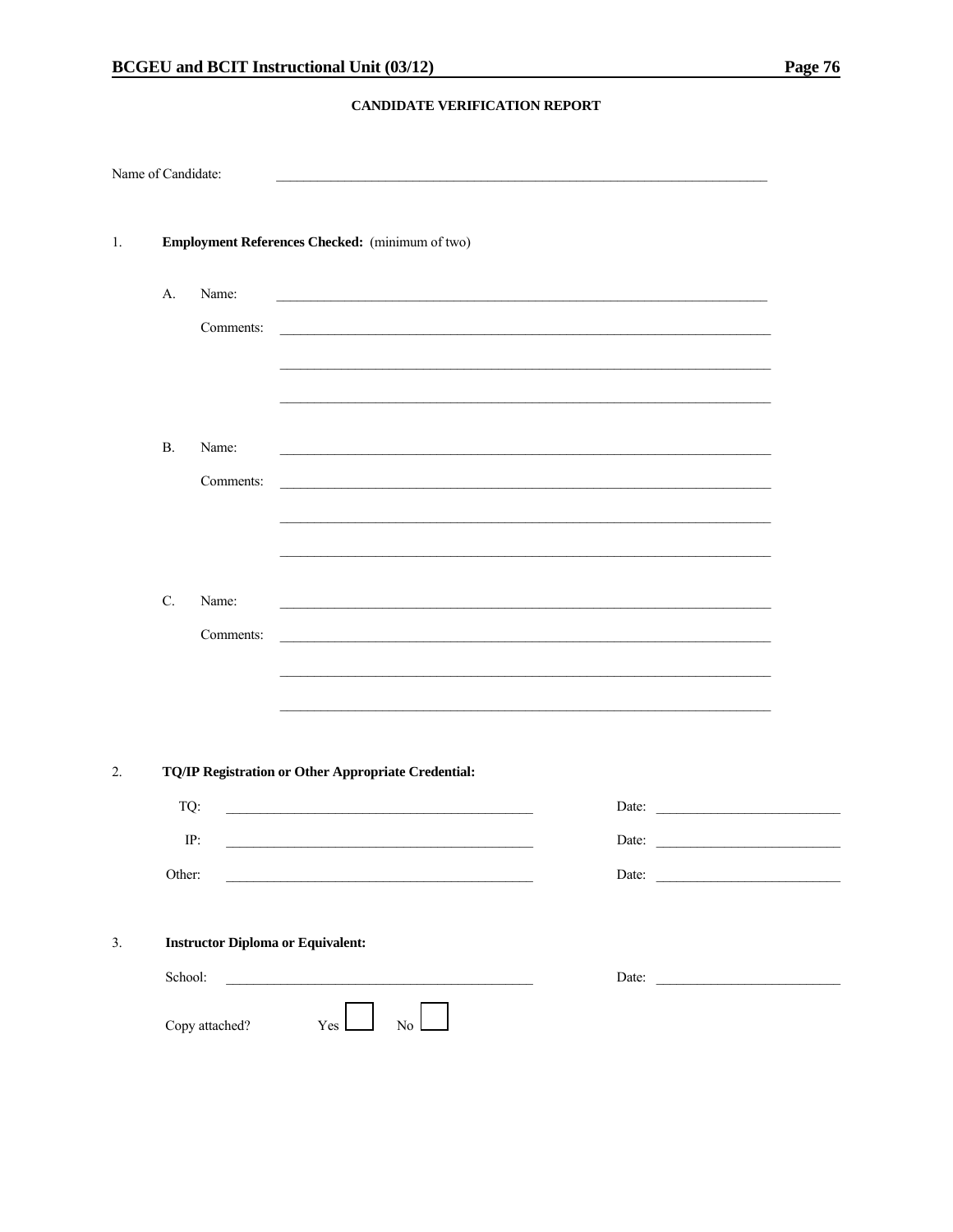| (i)  |       | Employer:                                                                                                             |                                                                                                                       |
|------|-------|-----------------------------------------------------------------------------------------------------------------------|-----------------------------------------------------------------------------------------------------------------------|
|      | (a)   | Years: $\qquad \qquad$                                                                                                | $(b)$ Program:                                                                                                        |
|      |       | Date Verified:                                                                                                        |                                                                                                                       |
| (ii) |       |                                                                                                                       |                                                                                                                       |
|      |       |                                                                                                                       | Employer: (a) Years: (b) Program: (b) 2014                                                                            |
|      |       |                                                                                                                       |                                                                                                                       |
|      |       |                                                                                                                       |                                                                                                                       |
|      |       | Specialized Technical Training and Relevant Experience: (minimum one year)<br>A. Other Certificates/Diplomas/Degrees: |                                                                                                                       |
|      | (i)   |                                                                                                                       |                                                                                                                       |
|      |       |                                                                                                                       | $\sim$ Copy: Yes $\sim$ No                                                                                            |
|      |       | Date: $\frac{1}{2}$                                                                                                   |                                                                                                                       |
|      |       |                                                                                                                       |                                                                                                                       |
|      |       |                                                                                                                       |                                                                                                                       |
|      | (ii)  |                                                                                                                       | $\overline{\phantom{a}}$ Copy: Yes $\overline{\phantom{a}}$ No                                                        |
|      |       | Date:                                                                                                                 |                                                                                                                       |
|      |       |                                                                                                                       |                                                                                                                       |
|      |       |                                                                                                                       |                                                                                                                       |
|      | (iii) |                                                                                                                       | $\begin{array}{c c}\n\hline\n\end{array}$ Copy: Yes $\begin{array}{ c c }\n\hline\n\end{array}$ No                    |
|      |       | Date:                                                                                                                 |                                                                                                                       |
|      |       |                                                                                                                       |                                                                                                                       |
|      |       | <b>B.</b> Relevant Applied Industry Experience:                                                                       |                                                                                                                       |
|      | (i)   |                                                                                                                       | <u> 1989 - Johann Barbara, marka a shekara ta 1989 - An tsara tsara tsara tsara tsara tsara tsara tsara tsara tsa</u> |
|      |       |                                                                                                                       |                                                                                                                       |
|      |       |                                                                                                                       |                                                                                                                       |
|      |       | Date:                                                                                                                 |                                                                                                                       |
|      |       |                                                                                                                       |                                                                                                                       |
|      | (ii)  |                                                                                                                       |                                                                                                                       |
|      |       |                                                                                                                       |                                                                                                                       |
|      |       |                                                                                                                       |                                                                                                                       |
|      |       | Date:                                                                                                                 |                                                                                                                       |
|      |       |                                                                                                                       |                                                                                                                       |
|      | (iii) |                                                                                                                       |                                                                                                                       |
|      |       |                                                                                                                       |                                                                                                                       |
|      |       |                                                                                                                       |                                                                                                                       |
|      |       |                                                                                                                       |                                                                                                                       |
|      |       |                                                                                                                       |                                                                                                                       |
|      |       | C. Relevant Industry Experience:                                                                                      |                                                                                                                       |
|      | (i)   |                                                                                                                       |                                                                                                                       |
|      |       |                                                                                                                       |                                                                                                                       |
|      |       |                                                                                                                       |                                                                                                                       |
|      |       | Date:                                                                                                                 |                                                                                                                       |
|      |       |                                                                                                                       |                                                                                                                       |
|      | (ii)  |                                                                                                                       |                                                                                                                       |
|      |       |                                                                                                                       |                                                                                                                       |
|      |       |                                                                                                                       |                                                                                                                       |
|      |       |                                                                                                                       |                                                                                                                       |
|      |       |                                                                                                                       | Date:                                                                                                                 |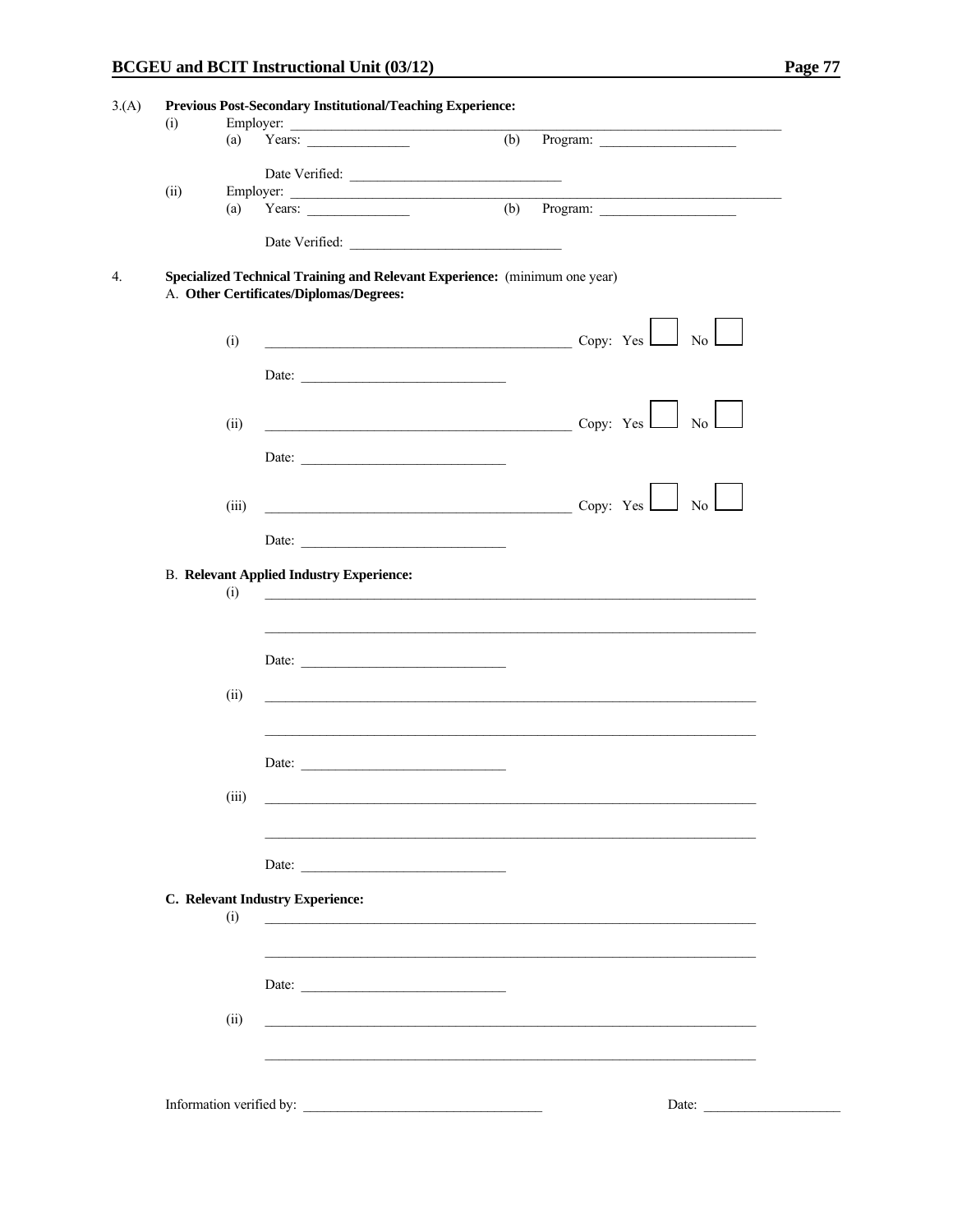#### **PLACEMENT RECORD**

#### **SUMMARY**

|                    | Specialization:                                                                                                                                                           |            | Grouping:                                          |
|--------------------|---------------------------------------------------------------------------------------------------------------------------------------------------------------------------|------------|----------------------------------------------------|
| Status:            | Start Date:<br>Regular<br>Temporary                                                                                                                                       |            | Increment Review Date:<br><b>STEP</b>              |
| А.                 | <b>Basic Placement on Salary Scale</b>                                                                                                                                    |            |                                                    |
| and <b>B</b> .     | <b>Instructor Diploma:</b>                                                                                                                                                |            |                                                    |
|                    | Completed<br>a)<br>Two Years Post-Secondary Teaching Experience<br>b)                                                                                                     | Yes<br>Yes | No<br>No                                           |
|                    | $-OR -$                                                                                                                                                                   |            |                                                    |
| C.                 | <b>Teaching Experience:</b>                                                                                                                                               |            |                                                    |
|                    | Five Years of Relevant Post-Secondary<br>Teaching Experience<br>If Affirmative to B or C above, Grant One Step on Salary Scale                                            | Yes        | N <sub>0</sub>                                     |
| and <b>D</b> .     | <b>Specialized Technical Training/Relevant Experience:</b>                                                                                                                |            |                                                    |
|                    | Specialized Technical Training/Diploma/Degree and<br>Relevant Applied Industry Experience (minimum one year)<br>If Affirmative to D above, Grant One Step on Salary Scale | Yes        | No                                                 |
| and $\mathbf{E}$ . | <b>Relevant Industry Experience:</b>                                                                                                                                      |            |                                                    |
|                    | Relevant Industry Experience (minimum three years)                                                                                                                        | Yes        | No                                                 |
|                    | If Affirmative to E above, Grant One Step on Salary Scale (for each<br>3 years), to a maximum of two Steps.                                                               |            |                                                    |
|                    |                                                                                                                                                                           |            | <b>Total Steps Granted:</b><br>(Initial Placement) |

Salary/Month: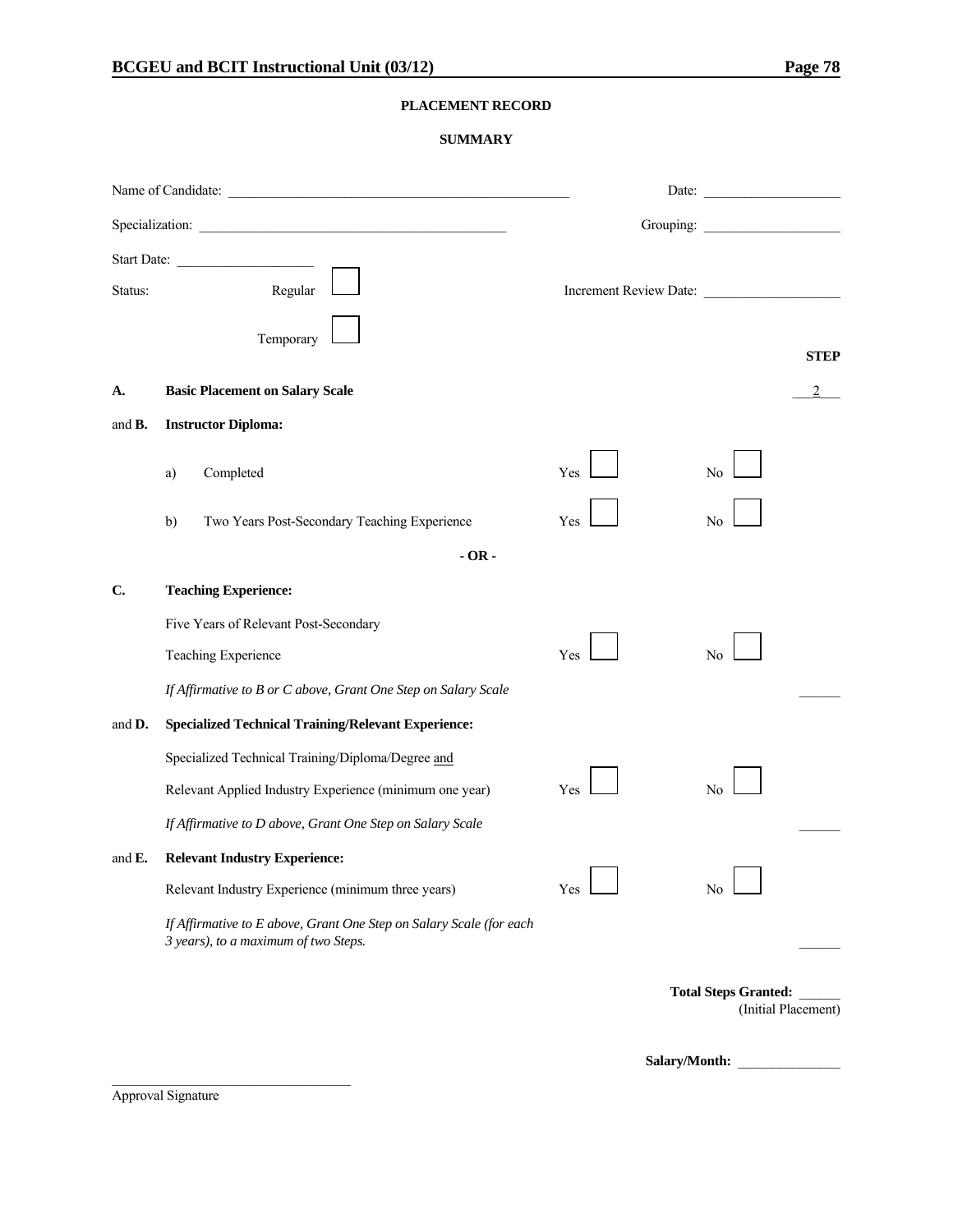#### (b) *Increments*

 Increments - Subject to the other provisions of this Agreement, a regular Employee will advance one step on the Salary Schedule on the Employee's increment date.

- (1) Effective January 01, 1987: all Employees normally eligible for an increment between January 01, 1987 and June 30, 1987 will advance one step on May 1, 1987 and each May 1st thereafter where eligible.
- (2) All Employees normally eligible for an increment between July 1, 1987 and December 31, 1987 will advance one step on November 1, 1987 and each November 1 thereafter where eligible.
- (3) For regular Employees hired after January 1, 1987, a one-step increase within the salary range shall become effective as of the first day of May or the first day of November as the case may be. Where the anniversary date of an initial appointment falls between January 1 and June 30, the date of the increment increase will be May 1, and where between July 1 and December 31, the date of the increment increase will be November 1.

 Where a regular Employee has worked less than eight (8) months in the twelve (12) months immediately preceding his/her increment date, he/she shall have his/her increment delayed to the next biannual increment date.

Any absence from duty with pay shall not result in a delay in the increment.

 The increment date shall not be delayed for such periods during leave of absence without pay when on an assignment related to the Employee's assignment and when so approved at the time the leave was granted.

The increment date cannot be advanced.

 An Employee must complete the Ministry of Education's *"Instructor's Diploma"*, or equivalent appropriate career requirement for the classification as assessed by the Employer, in order to obtain the Employee's fourth increment. An Employee who has thereby had the fourth increment withheld, shall be granted the fourth increment on the next biannual increment date following completion of the I.D. program.

 Where an Employee is prevented from attending the Instructor Diploma Program as a result of operational or other action taken by the Employer, the Employee will advance to the next biannual increment according to his/her anniversary date, however, the Employee must subsequently attain the Instructor's Diploma in order to advance to subsequent increments.

 Service as a temporary Employee cannot be used for increment purposes and a temporary Employee is not eligible for increments.

(See Article 17.1)

#### **26.4 Substitution Pay**

When an Employee temporarily substitutes in, or performs the principal duties of a higher-paying position, he/she shall receive the rate for the job, where a single rate is established. If a salary range is established, he/she shall receive the minimum rate of the new salary range or the rate in the new salary range which is the closest step to eight percent (8%) above his/her current rate, whichever is greater, but not more than the top of the new salary range. Employees on sick leave, special leave, or any other paid leave of absence will be entitled to the basic rates of pay they received prior to substituting in a higher position.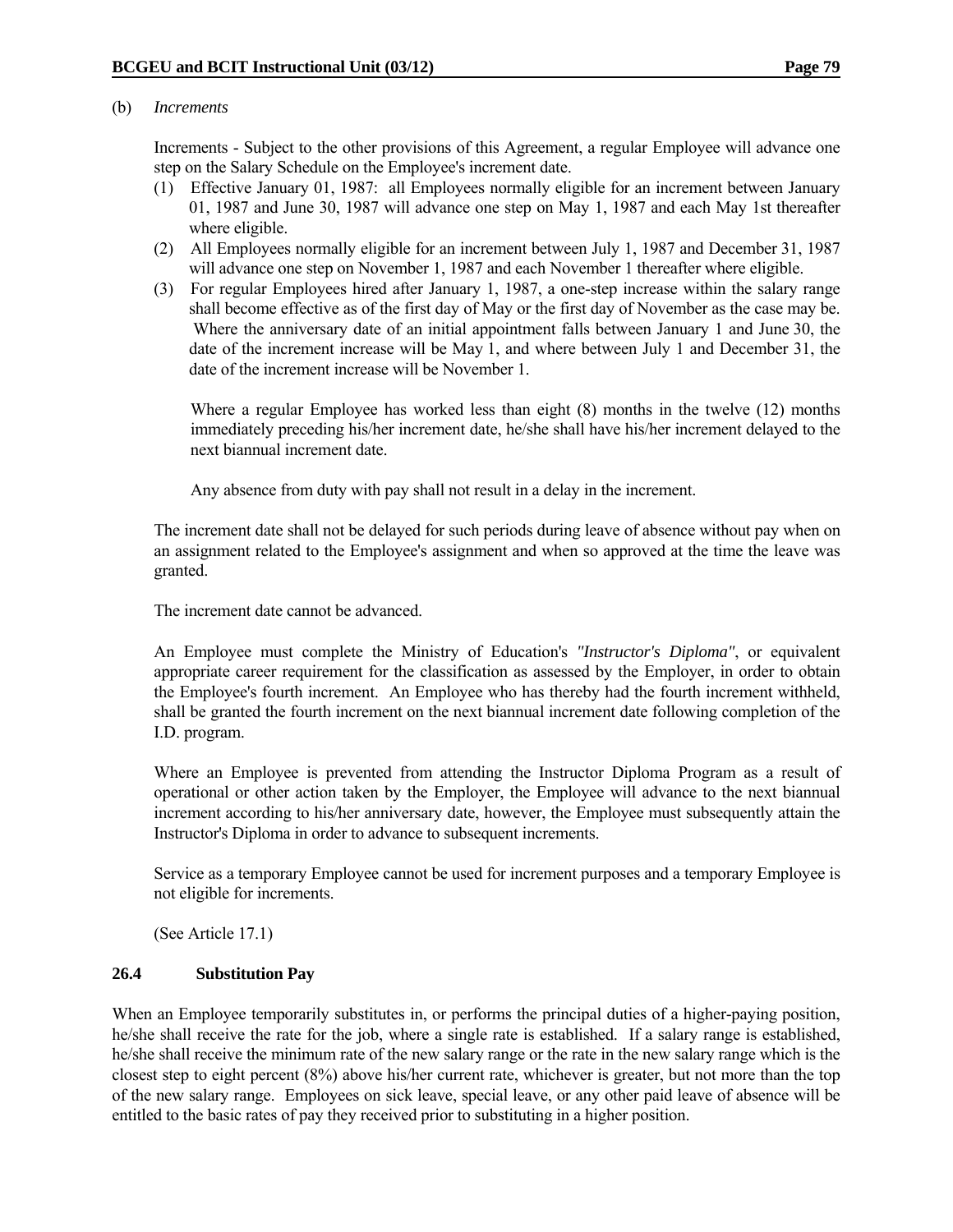Substitution pay is not payable when an Employee has not been designated by the Employer to substitute, or where an Employee's current position normally requires periodic substitution in the higher position as defined in the functional job description.

## **26.5 Rate of Pay on Reclassification or Promotion**

- (a) When an Employee is promoted or reclassified to a higher-paying position in the salary schedule, the Employee will receive the rate for the position if a single salary, or, in the case of positions on a salary range, will receive the rate in the salary range which is the closest step to eight percent (8%) above his/her previous rate, or the minimum of the new range, whichever is greater, but not more than the top of the new salary range.
- (b) The above does not apply to new classifications established pursuant to Article 28.3.

## **26.6 Pay on Temporary Assignment**

A regular Employee temporarily assigned by the Employer to a position with a rate of pay lower than his/her regular rate of pay shall maintain his/her regular rate of pay.

#### **26.7 Reclassification of Position**

- (a) An Employee shall not have his/her salary reduced by reason of a change in the classification of his/her position that is caused other than by the Employee.
- (b) Any Employee whose salary has been protected by a provision of any Component Agreement at anytime before July 31, 1977, or whose salary has been protected by any Agreement between the Employer and the Union since July 31, 1977, or whose position classification is changed to one with a lower maximum salary through no fault of his/her own, shall receive fifty percent (50%) of the negotiated salary increase applicable to the Employee's new classification. Such Employee shall receive the full negotiated salary increase when the maximum salary of his/her classification equals or exceeds the salary which he/she is receiving.

#### **26.8 Payment to Dependents on Death**

- (a) Where an Employee dies while in the Employer's service, the following amounts shall be paid to the Employee's beneficiary as designated under the Group Life Plan, if any, or in the absence of such beneficiary, to the Employee's estate:
	- **(1)** if the Employee has completed one (1) continuous year in the Employer's service, one (1) month's salary;
	- **(2)** if the Employee has completed two (2) continuous years in the Employer's service, two months' salary;
	- **(3)** if the Employee has completed three (3) continuous years in the Employer's service, three (3) months' salary;
	- **(4)** if the Employee has completed four (4) continuous years in the Employer's service, four (4) months' salary;
	- **(5)** if the Employee has completed five (5) continuous years in the Employer's service, five (5) months' salary; or
	- **(6)** if the Employee has completed six (6) or more continuous years in the Employer's service, six (6) months' salary.
- (b) It is understood that this benefit is not payable in addition to that provided in Section 53 of the *Public Service Act*.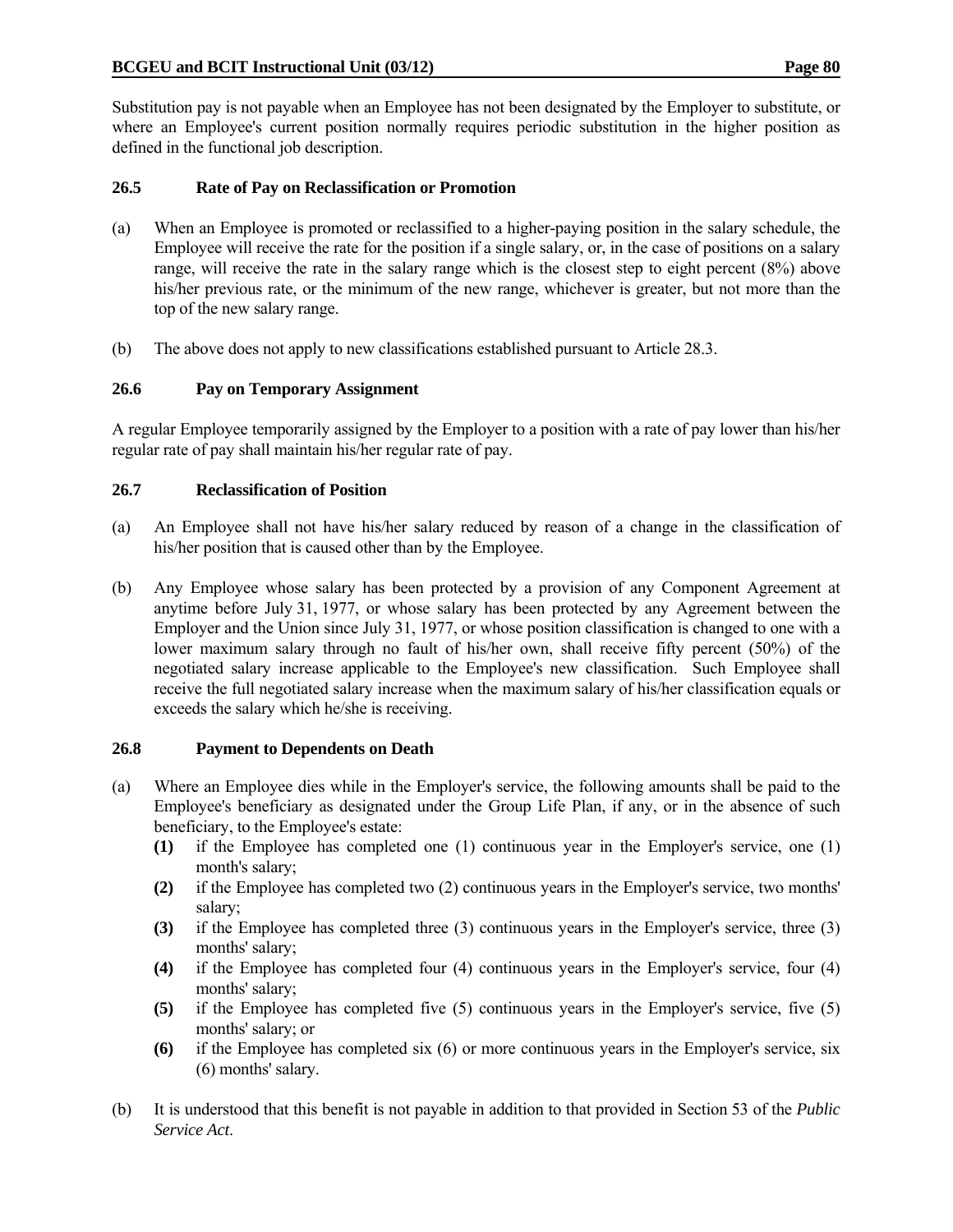## **26.9 Retirement Allowance\*3**

Upon retirement from service, an Employee who has completed twenty (20) years of continuous service, and who under the provisions of the *College Pension Act* is entitled to receive a superannuation allowance on retirement, is entitled to an amount to be paid by the Employer equal to his/her salary for one (1) month, and, for each full year of service exceeding twenty (20) years, but not exceeding thirty (30) years, is entitled to an additional amount equal to one-fifth (1/5) of his/her monthly salary.

## **26.10 Salary Rate on Demotion**

When an Employee is demoted, the Employee shall receive the rate for the position of a single salary. If a salary range is established, the maximum reduction shall be the closest step to eight percent (8%), but where the differential between the Employee's salary before demotion and the maximum salary of the lower position is greater than eight percent (8%), the new salary shall be the maximum of the new position.

## **26.11 Hourly, Daily and Partial Month Calculations**

(a) *Interpretation and the Application of the Biweekly Pay System*

 To assure consistent application of terms and conditions contained in the Collective Agreement which are affected by the operation of biweekly pay the following conversion formula will apply, without limiting in any way existing entitlements (effective January 1, 1988).

## *Formula for Hourly, Daily and Partial Month Calculations:*

The formula for paying biweekly or hourly rates is as follows:

 Annual Rate = biweekly rate 26.0892857

Monthly Rate  $x$  12 Months = biweekly rate 26.0892857

Biweekly Rate  $=$  hourly rate 60/70 as applicable

 The daily rate shall be determined by multiplying the number of regular scheduled hours in the Employee's daily shift by the hourly rate.

 For the purposes of converting a biweekly rate to a monthly rate, the formula will be as follows: Biweekly rate x 26.0892857

12

 $\overline{a}$ 

 When an article has a reference to payments at the *"end of the month following the month"* in which an event occurs, payment will be *"at the end of the second pay period following the pay period"* in which the event occurs.

Similarly, a reference to payments on specified dates will mean payment on the closest pay period payday to the specified date.

 $3*$ It is understood that this benefit is not payable in addition to that provided by Section 49(2) of the Public Service Act.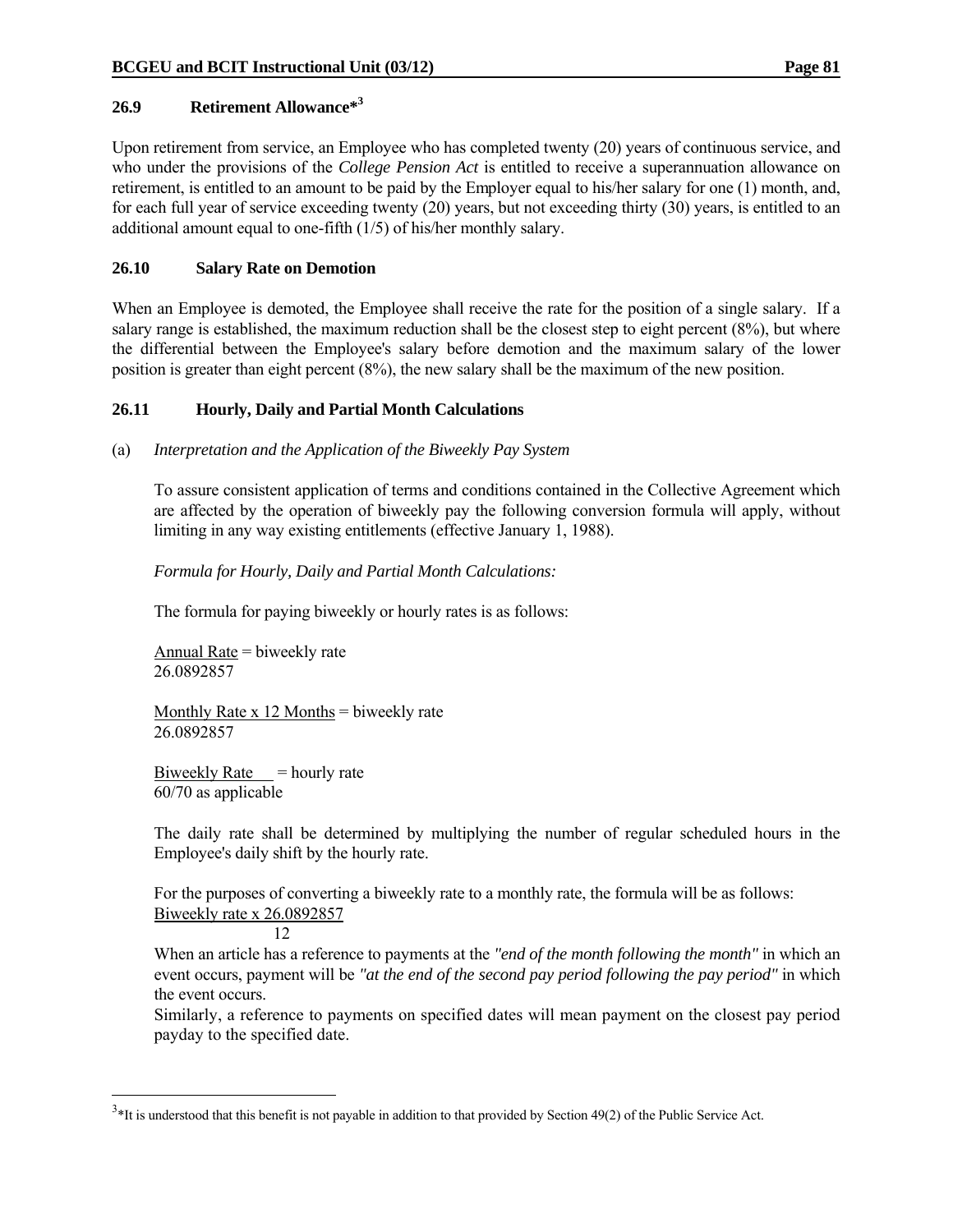- (b) *Calculation of Pay* Any Employee whose appointment spans a complete calendar month shall be paid the monthly rate. An Employee who starts and/or terminates employment during a month will be paid for that month a sum based on the current daily rate times the number of complete days for which pay is payable to that Employee in the month. Any deductions for periods of less than a calendar month will be made based on the daily rates. A deduction for a full calendar month will be made based on the monthly rate in accordance with Schedules A, B and C.
- (c) For the purposes of calculating severance pay pursuant to Article 12.5(a)(4) *"one-half (½) month's"* salary equals annual salary divided by 24.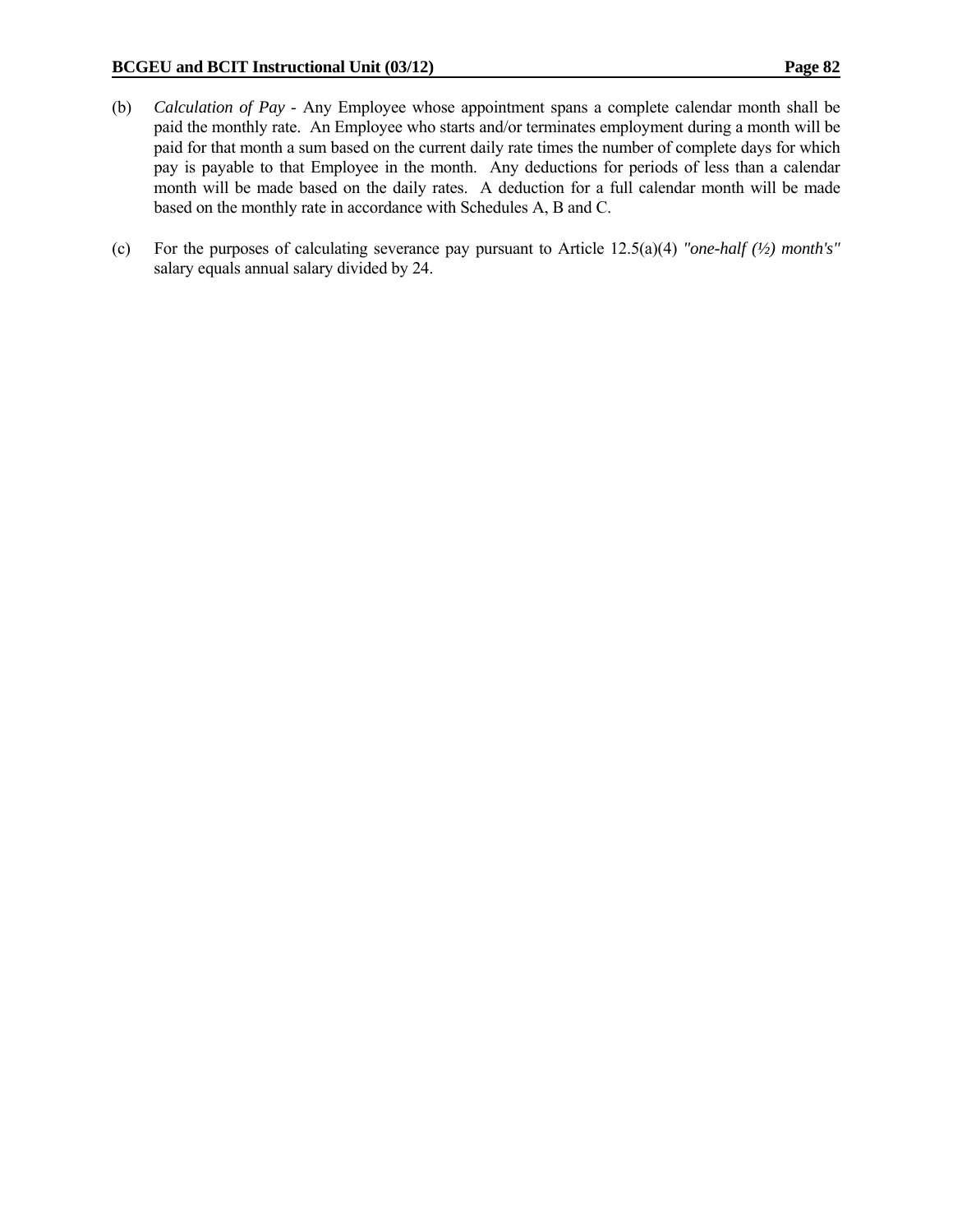# **ARTICLE 27 - REIMBURSEMENT OF EXPENSES AND TRAVEL**

## **27.1 Reimbursement of Costs**

Employees required to travel on the Employer's business or Employees entitled to reimbursement of expenses shall be reimbursed as follows:

| (a) | Meals:                   |         |
|-----|--------------------------|---------|
|     | Effective April 1, 1991: |         |
|     | <b>Breakfast</b>         | \$7.55  |
|     | Lunch                    | \$10.50 |
|     | Dinner                   | \$15.10 |

- (b) *Lodging* Actual cost, based on receipts.
- (c) *Fares* Reasonable actual cost (normally based on economy air fare) with receipts.

 An Employee going on authorized travel will be provided with an adequate travel advance, upon request.

 The Institute agrees to continue its current practice with respect to the payment of meal allowances for Vocational Instructors.

## **27.2 Type of Accommodation**

It is agreed and understood that where the Employer supplies lodging using community services that, whenever possible, the Employee will be entitled to single accommodation and that the sharing of the room with other Employees will not be required except under unusual circumstances, such as where sufficient accommodation is not available. Where the Employee is sharing his/her accommodation with persons other than Employees entitled to lodging, or where the Employee is using accommodation in excess of single accommodation, the Employee will be responsible for all lodging costs in excess of single accommodation.

# **27.3 Temporary Assignment Travel**

When an Employee is assigned temporarily to a work site within the Province that is so far removed that he/she is unable to return to his/her designated headquarters at the end of each workday, the following conditions shall apply:

- (a) Travel between his/her place of temporary accommodation and the work site shall be considered as time worked.
- (b) Employees shall be provided with return economy air fare in order to allow them to return to their place of residence and return to the work site at the end of each workweek on the Employee's time.

Employees who choose not to return to their place of residence shall not receive the return air fare.

- (c) This article does not apply to Employees who participate in the Employer's training programs as a condition of employment.
	- (1) in-service Employees participating in such training programs shall be afforded the opportunity of returning to their headquarters for a weekend at the end of a two (2) week period at the Employer's expense;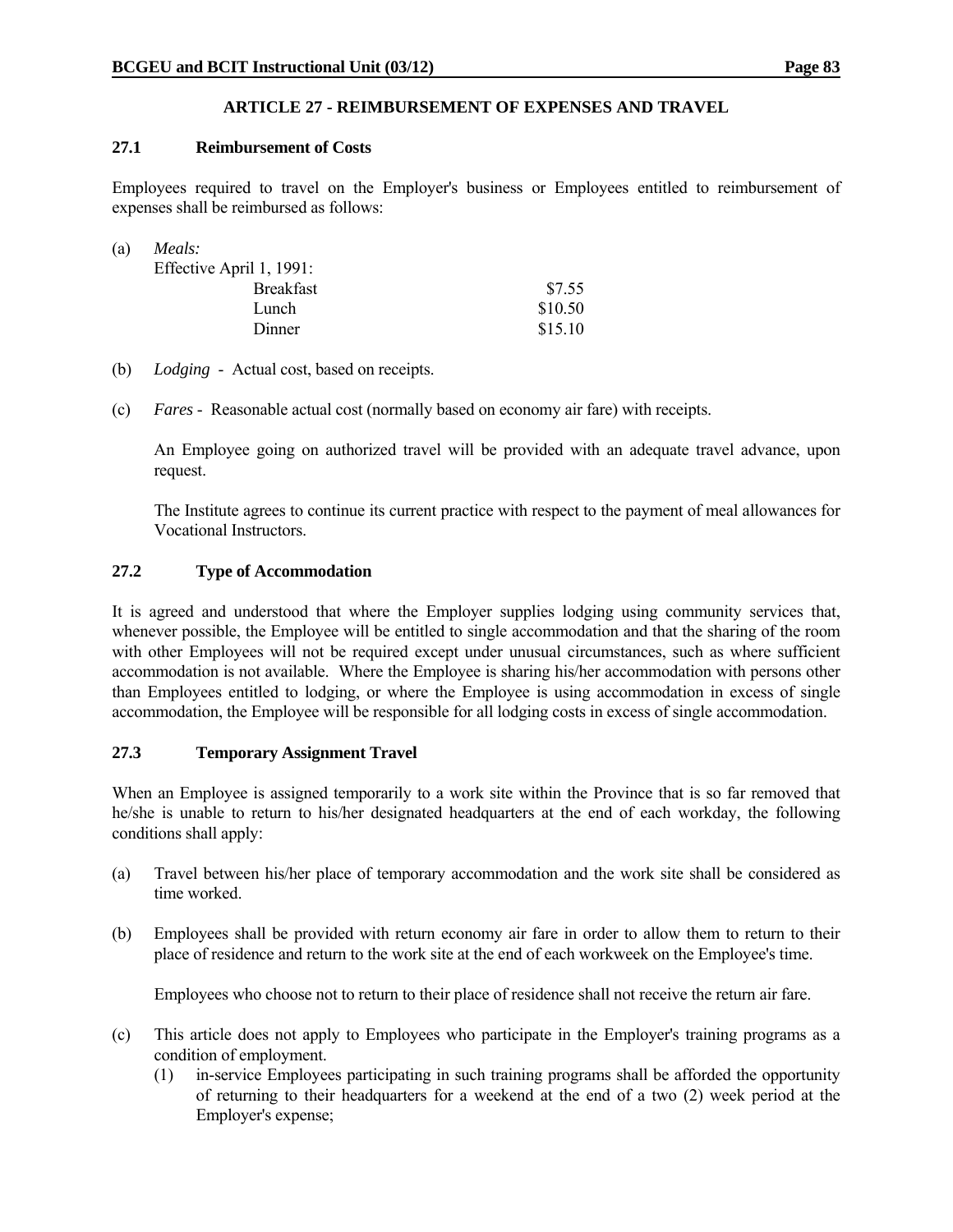(2) travel shall be on the Employee's time and accommodation expenses for the weekend period, if any, shall be the Employee's responsibility. The Employer shall determine the mode of transportation to be taken by the Employee.

# **27.4 Travel Conditions**

- (a) Employees required to travel outside the Province shall be reimbursed for receipted expenses incurred in the course of their duties. Receipts shall not be required for expense categories currently paid without receipt within British Columbia. Types and amounts of receipted expenses that will be reimbursed outside the Province will be pre-authorized.
- (b) (1) Employees will be provided reasonable stopover time where required, in view of fatigue occasioned by international travel;
	- (2) guidelines shall be established by the Labour/Management Committee.
- (c) Hours of work for Employees on travel shall not be more than seven (7) hours per day exclusive of meal periods, or not more than seventy (70) hours per two (2) week period, except that working hours need not be prescribed within set periods on the clock but should meet the requirements of the assignments.

## **27.5 Recreational Use of Employer's Vehicles and Communication Facilities**

It is the intent of the Employer that, where Employees are required to obtain accommodation at a point distant from their place of residence they will be permitted reasonable personal use of an Employer's vehicle, if available, during their non-working hours.

The Employer recognizes the frequent isolation of some of the Employees as a result of the nature and location of the Employer's operations. The Employer, therefore, agrees to permit reasonable personal use by Employees of the communication facilities at the work site.

#### **27.6 Vehicle Allowance**

An Employee shall be reimbursed for use of vehicle on the Employer's business when required to use the Employee's vehicle in the performance of the Employee's duties. The payment shall cover distance to and from the Employee's place of residence when the Employee is required to have his/her vehicle at work for use in the performance of duties. The rate of reimbursement shall be: effective the signing date of this Agreement, thirty-two cents (32 $\ell$ ) per kilometre or fifty-one cents (51 $\ell$ ) per mile.

#### **27.7 Hosting Expenses**

Where Employees have guest speakers, recruiting officers, consultants, community relations personnel, or other non-service personnel at their work place in the course of their duties, they shall, subject to prior approval, be reimbursed for reasonable expenses upon production of receipts.

#### **27.8 Expenses Within Headquarters Area**

An Employee in performing his/her duties within his/her headquarters area may claim unusual and/or extraordinary out-of-pocket expenses, subject to approval by the Employer.

It is agreed that payment for out-of-pocket expenses is intended to include payment for meals where the situation warrants. It is not the intention to pay meal allowances where the Employee can be reasonably expected to provide his/her own meal.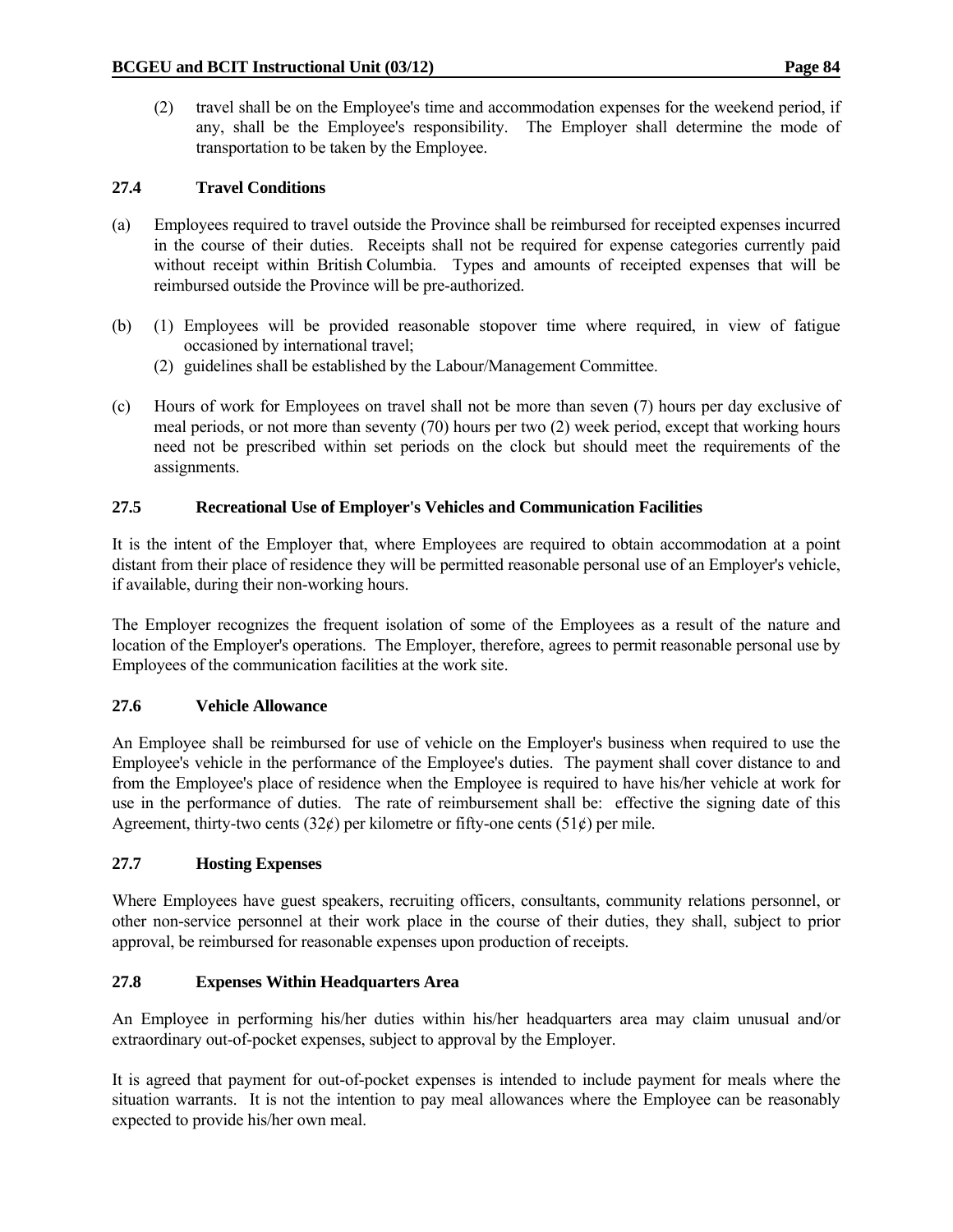## **27.9 Late Night Transportation**

An Employee required to work other than the Employee's normal working hours and who must travel to or from home between 11:00 p.m. and 6:00 a.m., shall be reimbursed for the actual cost of commercial transportation upon presentation of a receipt.

## **27.10 Relocation Expenses**

Regular Employees who have to move from one geographic location to another after winning a competition or at the Employer's request, shall be entitled to relocation expenses in accordance with the agreed upon established regulations. This provision will also apply to temporary Employees who have completed two hundred (200) days within a fifteen (15) month period.

## **27.11 Telephone Allowance**

Employees on travel status who are required to obtain overnight accommodation shall be entitled to claim for one (1) fifteen (15) minute telephone call home to or within British Columbia, for the first night away and then for every three (3) consecutive nights away thereafter.

## **27.12 Vaccinations/Inoculations**

Employees on Employer business outside of Canada should be reimbursed for the cost of vaccinations/inoculations not covered by B.C. Medical but that are recommended by their family physician or requested by immigration authorities.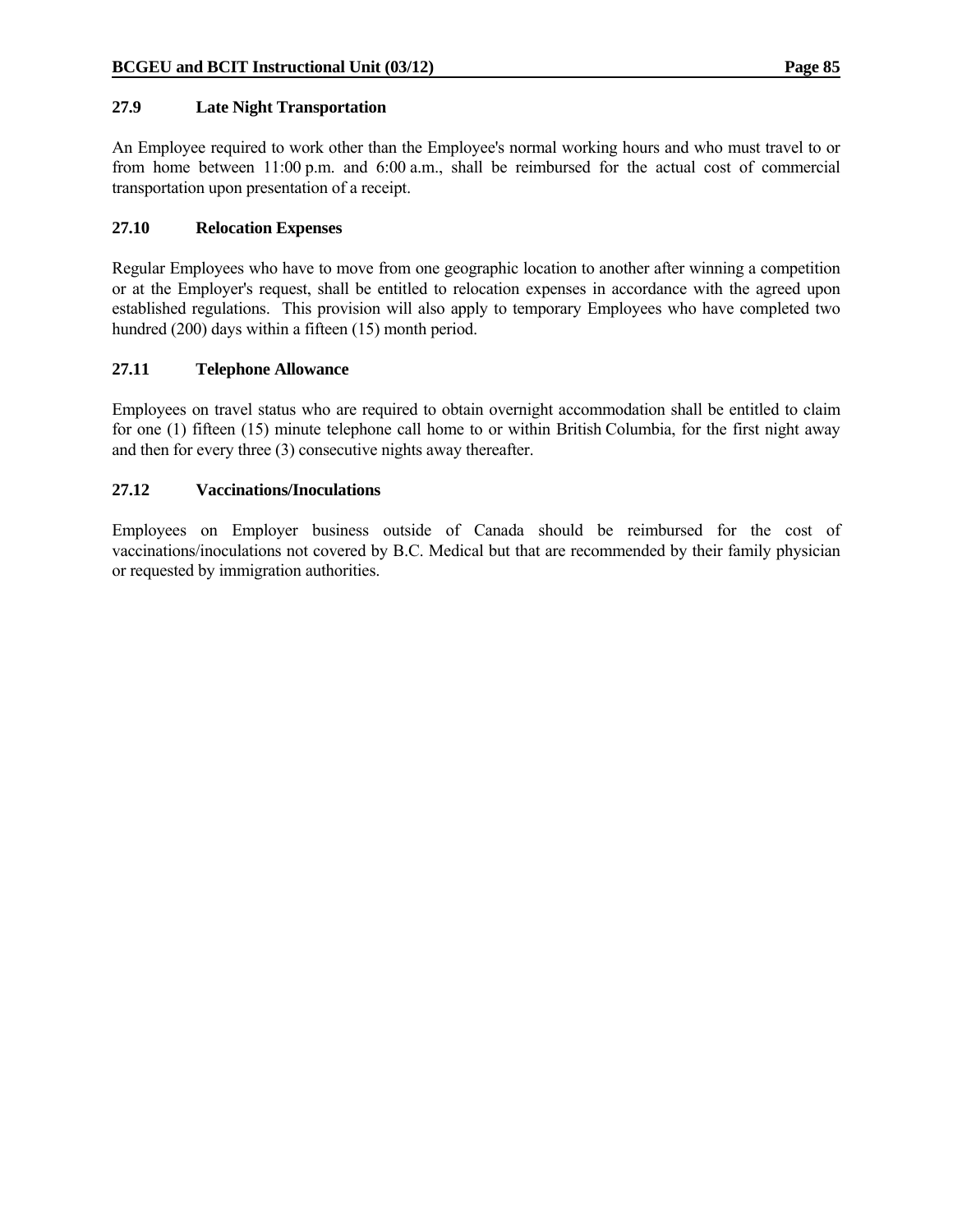# **ARTICLE 28 - CLASSIFICATION AND RECLASSIFICATION**

#### **28.1 Classification Specifications**

The Employer agrees to supply the President of the Union or his/her designate with the classification specifications for those classifications in the Bargaining Unit.

## **28.2 Job Evaluation Plan**

- (a) The Employer agrees that no job evaluation plan pertaining to positions covered by this Agreement will be introduced without the mutual agreement of the Parties.
- (b) To facilitate the orderly introduction or change in job evaluation plans, a Joint Job Evaluation Committee shall consist of an equal number of representatives of each Party.
- (c) The Committee shall formulate the job evaluation plans used within the Bargaining Unit and shall make joint recommendations to the Bargaining Principals for ratification.
- (d) The Committee may direct the formation and establish the terms of reference of subcommittees to undertake the mechanics of any study approved by this Committee.
- (e) Introduction and establishment of mutually agreed-upon job evaluation plans shall be subject to mutual agreement as to timing, in conjunction with Article 28.3.
- (f) The Employer may update classification standards where it does not change the relative value of a classification or impact on a classification series. When revised classification standards are issued by the Employer, copies will be filed with the President of the Union.
- (g) The Committee shall review any legislation enacted by the Government of British Columbia specific to pay equity that affects the Bargaining Unit, and shall recommend to the Labour/Management Committee the means of implementing such legislation for the Bargaining Unit.

# **28.3 Classification and Salary Assignments**

When a new or substantially altered classification covered by this Agreement is introduced, the rate of pay shall be subject to negotiations between the Employer and the Union. If the Parties are unable to agree on the rate of pay for the new or substantially altered classification, within ten (10) days of their first meeting or such other period as agreed by the Parties, the Employer may implement the classification and attach a salary. The matter may then be referred to a board of arbitration pursuant to Article 8 of this Agreement. The new rate of pay shall become effective on a date agreed upon by the Parties or as determined through the arbitration process.

# **28.4 Classification Appeal Procedure**

An Employee shall choose the right to appeal the classification of the position he/she occupies through the Union. The contents of this article are subject to appeal and adjudication through the arbitration procedure in Article 8 of this Agreement.

(a) If an Employee believes that the position he/she occupies is improperly classified, he/she shall discuss the classification or grade with his/her immediate supervisor.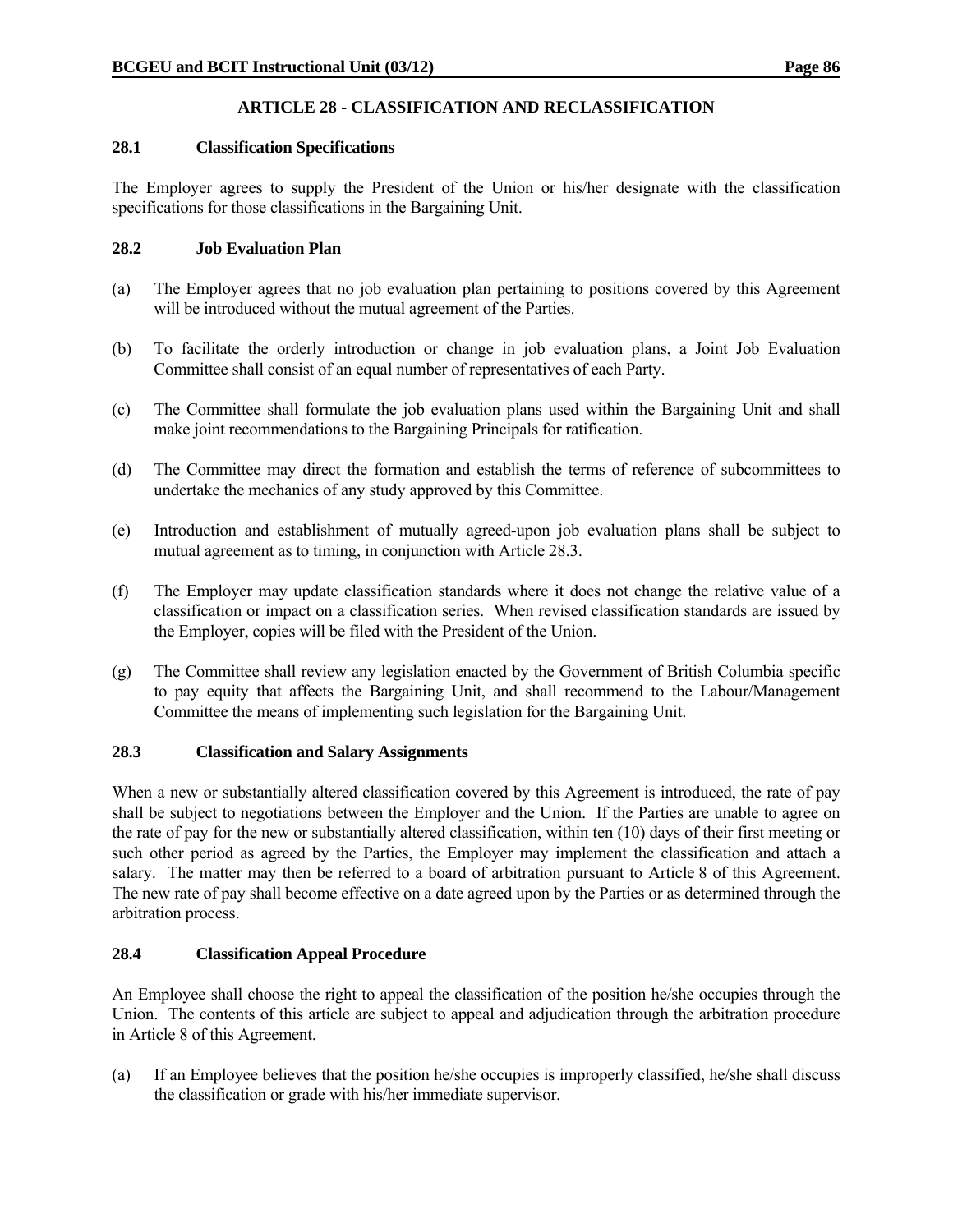- (b) The supervisor shall, upon request, provide the Employee with a written statement of duties and responsibilities.
- (c) Upon request, the Employee and his/her immediate supervisor shall discuss this statement by comparison with the classification specification(s).
- (d) If there is a dispute between the supervisor and an Employee concerning the classification or grade of the position he/she occupies, or if the Employee believes there is a conflict between his/her classification specification and the statement of duties, the Employee may request a review to be performed by the Manager, Advisory Services or his/her designate.
- (e) The Manager, Advisory Services or his/her designate shall render a decision pursuant to Article 28.4(d) within thirty (30) days of receipt of the request.
- (f) The Employee may be required to complete a Job Description Questionnaire to assist in this review. The Employee may request and receive a full explanation of the decision of the Manager, Advisory Services.
- (g) The Employee shall, if a dispute still exists, have the right to appeal the decision of the Manager, Advisory Services, to arbitration pursuant to Article 8 of this Agreement.
- (h) If a change in classification is made, any change in the rate of pay shall be effective the date the request was submitted to the Manager, Advisory Services.

## **28.5 Elimination of Present Classification**

The Employer agrees to consult with the Union prior to the elimination of any classification included in this Agreement.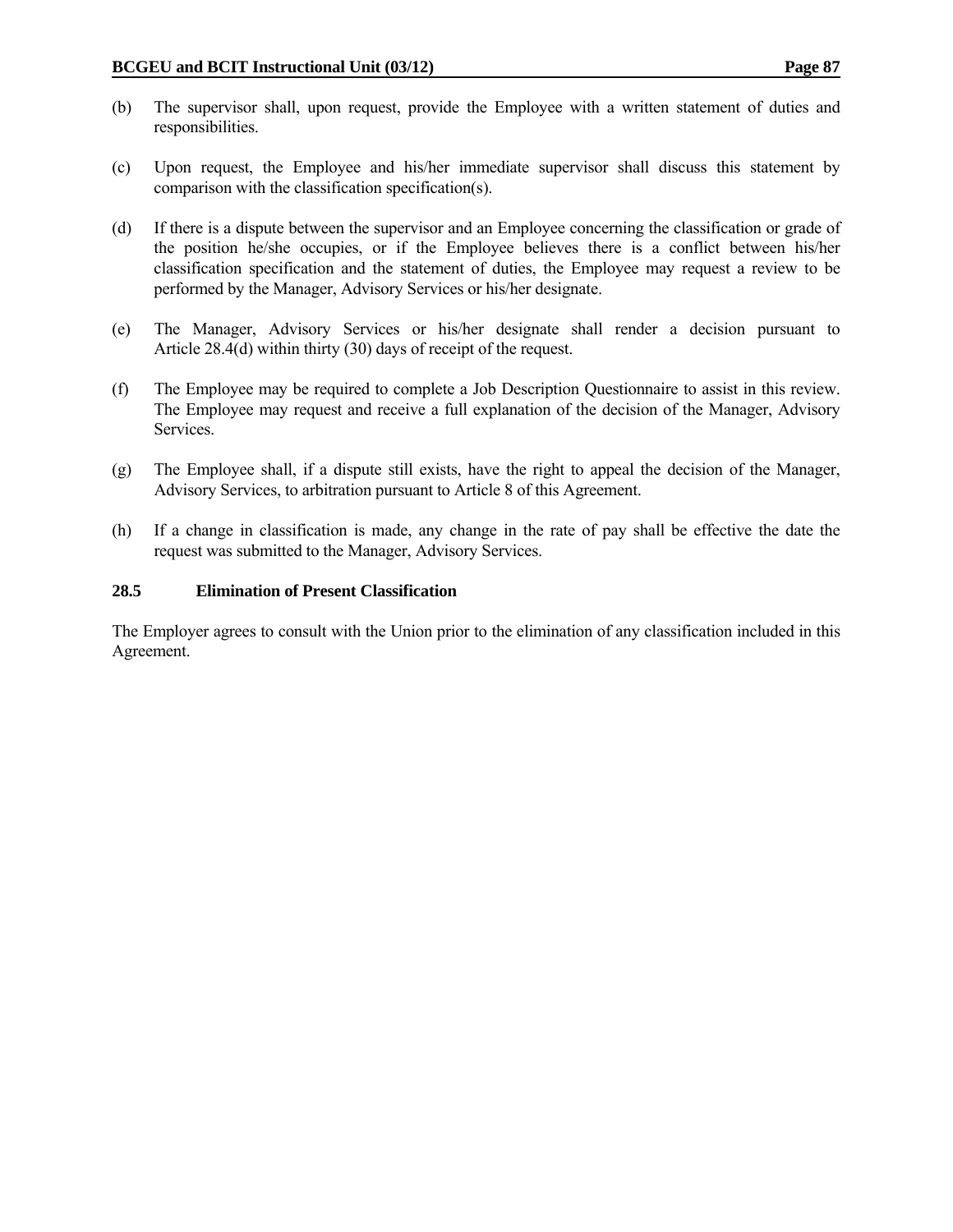# **ARTICLE 29 - LABOUR/MANAGEMENT COMMITTEE**

## **29.1 Establishment of Labour/Management Committee**

There shall be established one Labour/Management Committee composed of members equal in number, represented by the Employer and the Union. The minimum size of this Committee shall be two (2) Union representatives and two (2) Employer representatives, and the maximum size shall be four (4) Union representatives and four (4) Employer representatives. This Committee may call upon additional persons for technical information or advice. The Committee may establish subcommittees or ad hoc committees as it deems necessary and shall set guidelines and operating procedures for such committees.

## **29.2 Meetings of Committees**

The Committee shall meet at least once every sixty (60) days or at the call of either Party at a mutually agreeable time and place. Employees shall not suffer any loss of basic pay for time spent on this Committee.

#### **29.3 Chairperson of Committee**

An Employer representative and a Union representative shall alternate in presiding over meetings.

## **29.4 Responsibilities of Committee**

The Committee shall not have jurisdiction over wages or any other matter of collective bargaining, including the administration of this Agreement. The Committee shall not supersede the activities of any other committee of the Union or of the Employer and shall not have the power to bind either the Union or its members or the Employer to any decisions or conclusions reached in their discussions.

The Committee shall have the power to make recommendations to the Union and the Employer on the following general matters:

- (a) Reviewing matters, other than grievances, relating to the maintenance of good relations between the Parties;
- (b) Correcting conditions causing grievances and misunderstanding.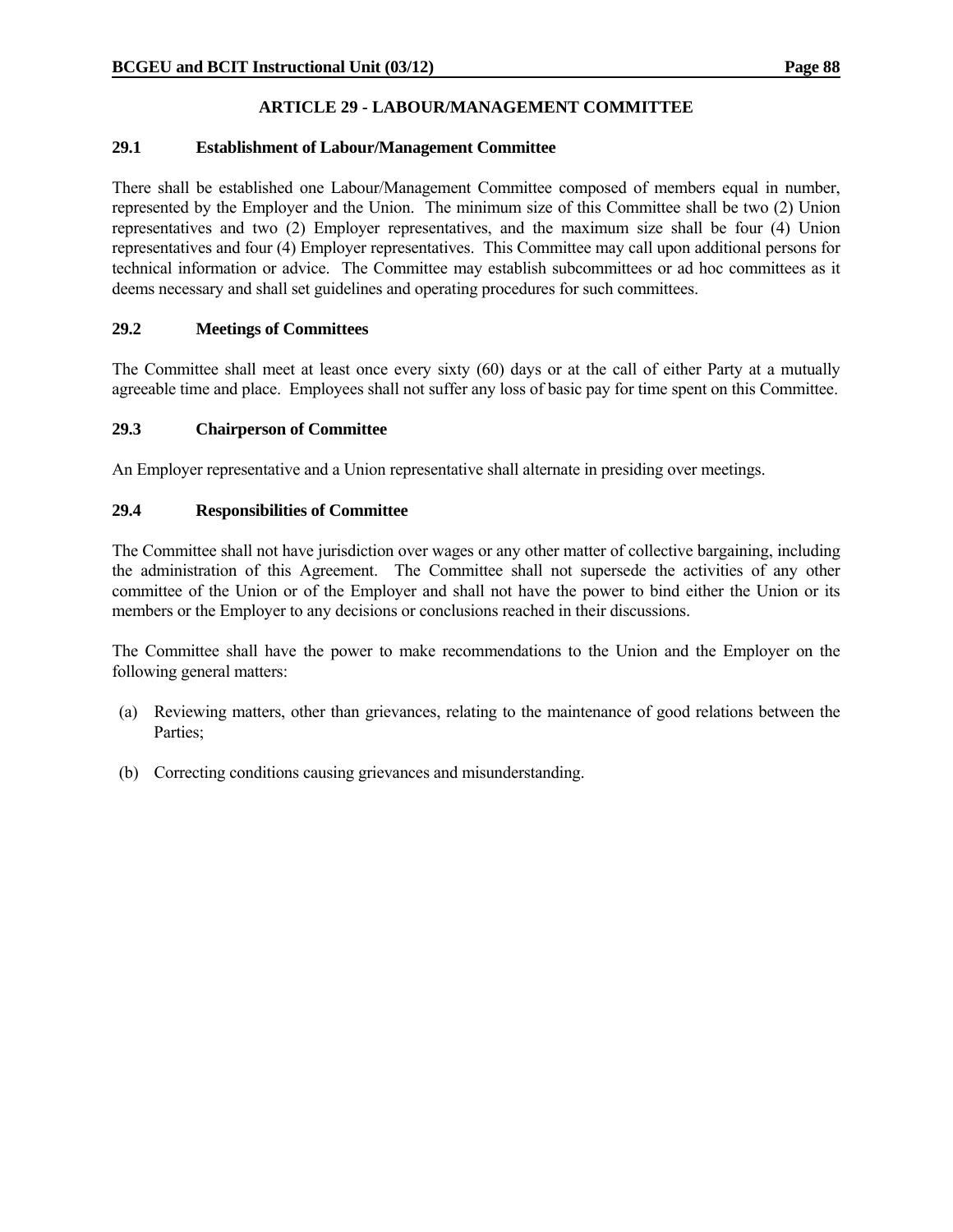# **ARTICLE 30 - SECONDMENT**

#### **30.1 Definition**

A process by which the Employer may assign an Employee to another agency, board, society, commission, or Employer not subject to this Agreement.

## **30.2 Notice of Secondment**

The Employer agrees to make every effort to provide an Employee with four (4) weeks' written notice of secondment. Where possible, the written notice of secondment shall indicate the term of secondment.

## **30.3 Provisions of BCGEU Agreements to Apply**

The provisions of the applicable current Union/Employer Collective Agreement will apply to seconded Employees. The agency, board, society, commission, or Employer to which the Employee is seconded will receive written notice of this Article and will be provided with copies of the Agreement.

# **30.4 Employer's Representative Designated to Handle Grievances at the Second Step**

The Employer will inform the Employee of the Employer's representative designated to handle grievances at the second step. Where a seconded Employee has a grievance, the Employee will discuss the grievance with his/her supervisor. Failing resolution, the Employee may submit a written grievance, through a steward nominated by the Union, to the second step of the grievance procedure.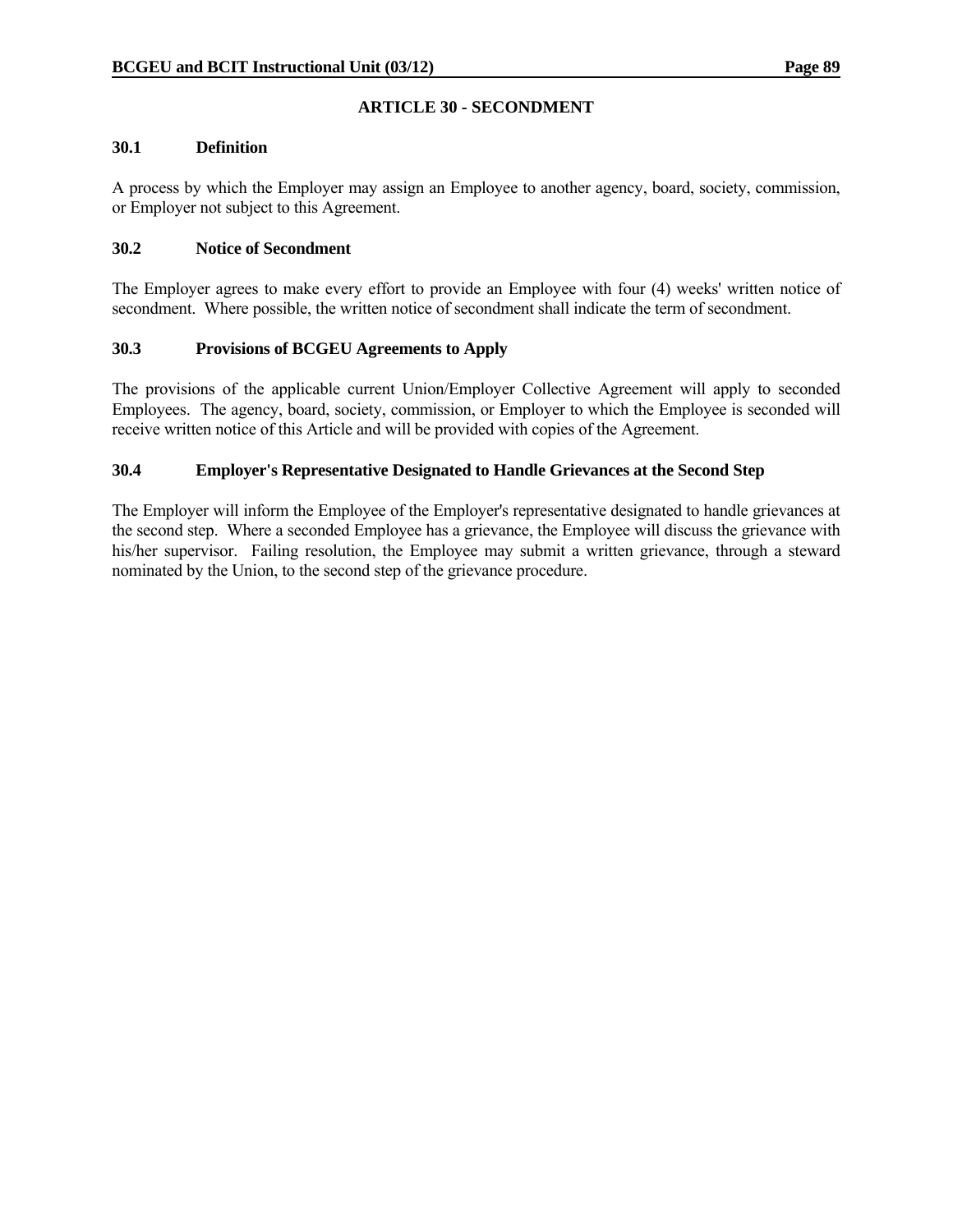# **ARTICLE 31 - TEMPORARY EMPLOYEES**

#### **31.1 Temporary Employees**

- (a) All appointments shall be made to regular status except those appointed as a temporary (see Definition 5 - Employee).
- (b) An Employee appointed as a temporary under this Article who accrues four and one-half (4½) calendar months (97.875 days) over a seven (7) calendar month period (152.25 days) will be appointed as a regular Employee.
- (c) Temporary Employees who accept appointments which will result in their attaining regular Employee status by virtue of Article 31.1(b), will receive a letter of appointment from the Institute:
	- (1) confirming their date of regularization, and
	- (2) confirming the date upon which their appointment will end. This shall serve as the temporary Employee's notice of layoff. The provisions of Articles 12.2 and 12.4 shall have no application in these circumstances.
- (d) A temporary Employee receiving notice pursuant to (c)(2) above shall, upon the completion of that temporary appointment, be considered to be a regular Employee on recall.
- (e) Nothing in this article shall be construed to mean that an Employee under the above terms shall have an automatic right to a regular position other than by the posting procedure or the terms of 31.1(b).

## **31.2 Temporary Employees - Vacation**

Temporary Employees referred to in this Article shall receive a letter of appointment stating the terms and conditions of employment. They shall receive vacation pay of six percent (6%) and statutory holidays in accordance with applicable legislation or Article 16.1. Temporary Employees shall receive compensation for paid holidays pursuant to Article 16.7.

#### **31.3 Temporary Employees – In-Service Applicants for Postings**

Employees appointed under 31.1 above shall be considered as in-service applicants for the purposes of *"postings"* when they have accumulated one hundred twenty (120) days' service seniority within a twelve (12) month period.

#### **31.4 Temporary Employees – Available Benefit Plans**

Persons hired under the terms of 31.1 above may opt into the benefit plans available to regular Employees provided they are employed for a period in excess of twenty-nine (29) continuous days.

# **31.5 Temporary Employees - Seniority**

- (a) For the purpose of this Article, service seniority shall mean the length of service as a temporary Employee of the Institute.
- (b) For the purpose of layoff and recall, a temporary Employee who has worked in excess of thirty (30) days shall accumulate service seniority within a specialization.

 Upon completing thirty (30) working days (straight-time shifts), a temporary Employee's seniority shall include the accumulated thirty (30) working days.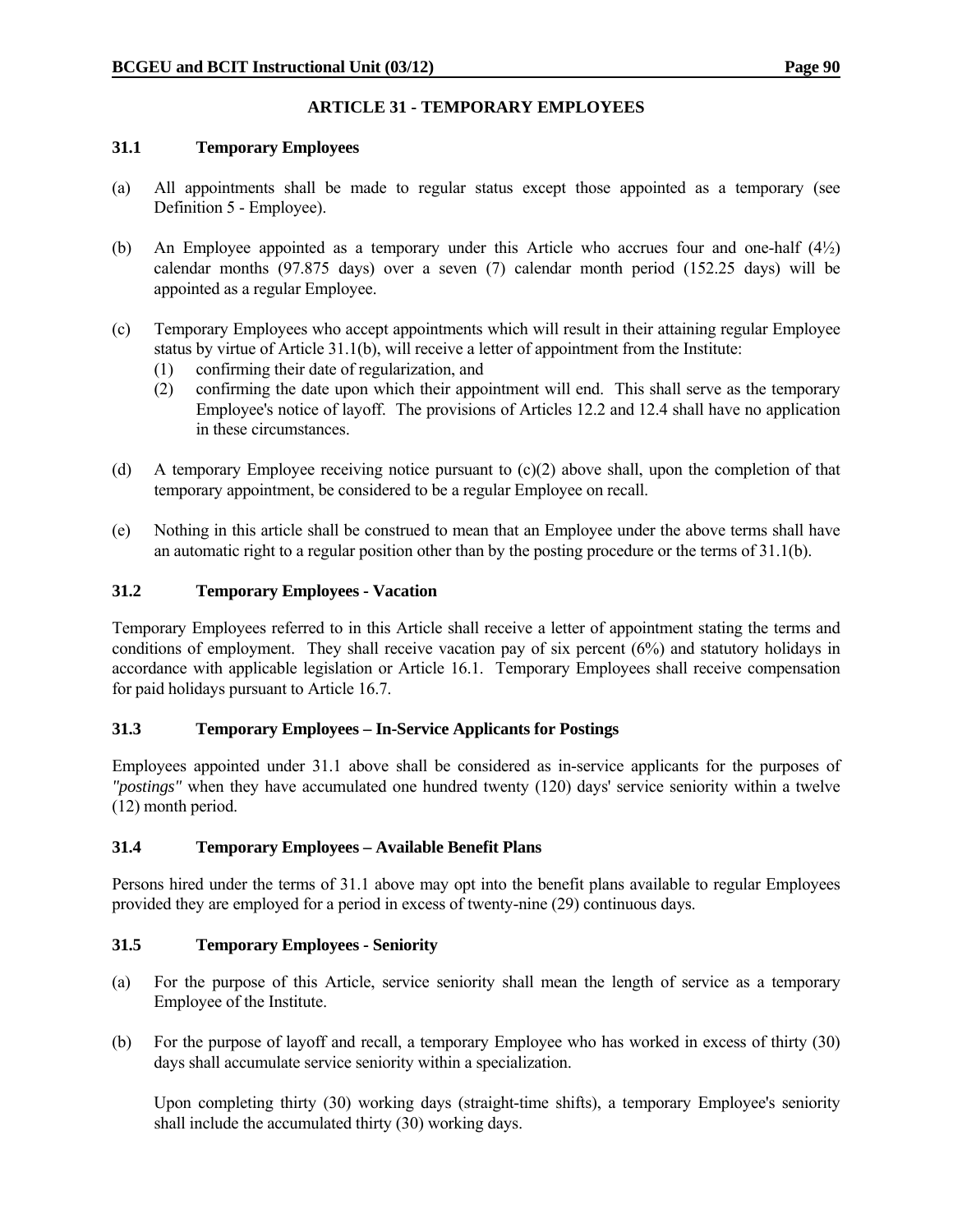- (c) Subject to Article 31.6 of this Agreement, an Employee shall retain his/her service and classification seniority if he/she is transferred by the Employer from one seniority unit to another.
- (d) A temporary Employee transferred to the Institute from the Public Service on April 1, 1978 shall retain his/her length of service seniority acquired in the Public Service for the purpose of determining his/her length of service seniority with the Institute.
- (e) The Employer shall maintain a separate service seniority list of all temporary Employees by specialization. An up-to-date temporary service seniority list shall be sent to the President of the Union within sixty (60) days of the signing of the agreement and prior to the expiry of the agreement.

# **31.6 Temporary Employees - Loss of Seniority**

A temporary will lose his/her service and classification seniority when:

- (a) he/she is terminated for just cause;
- (b) he/she voluntarily terminates or abandons his/her position;
- (c) he/she is on layoff for more than six (6) months;
- (d) he/she is unavailable or declines two (2) offers of re-employment in which the duration and nature of work is reasonably similar to that which he/she carried out prior to layoff;
- (e) he/she becomes a regular.

#### **31.7 Temporary Employees - Layoff and Recall**

- (a) Layoff of temporary Employees shall be in reverse order of service seniority within a specialization.
- (b) Temporary Employees on layoff shall only be recalled after regular Employees in order of service seniority within the specialization grouping provided the temporary Employee has the necessary skills, abilities and qualifications to carry out the work which is available.

 Upon completion of temporary or CE/IS work and for the purposes of Article 31.6(c), he/she shall reestablish his/her right to a further six (6) months of recall.

- (c) Notwithstanding 31.7(a), temporary Employees hired for seasonal work or a term certain shall be laid off upon completion of the season or term and shall be subject to recall procedures in accordance with 31.7(b).
- (d) Temporary Employees hired for special projects, as mutually agreed between the Employer and the Union, or temporary Employees hired under the auspices of the Ministry of Labour's Special Employment Programs, shall be considered terminated for cause in accordance with Article 31.6(a) of this Agreement upon completion of their project or program.

#### **31.8 Temporary Employees – Article Exceptions**

Except as otherwise noted in this Article, the provisions of Articles 10, 12, 17, 18, 20 and 24 of this Agreement do not apply to temporary Employees.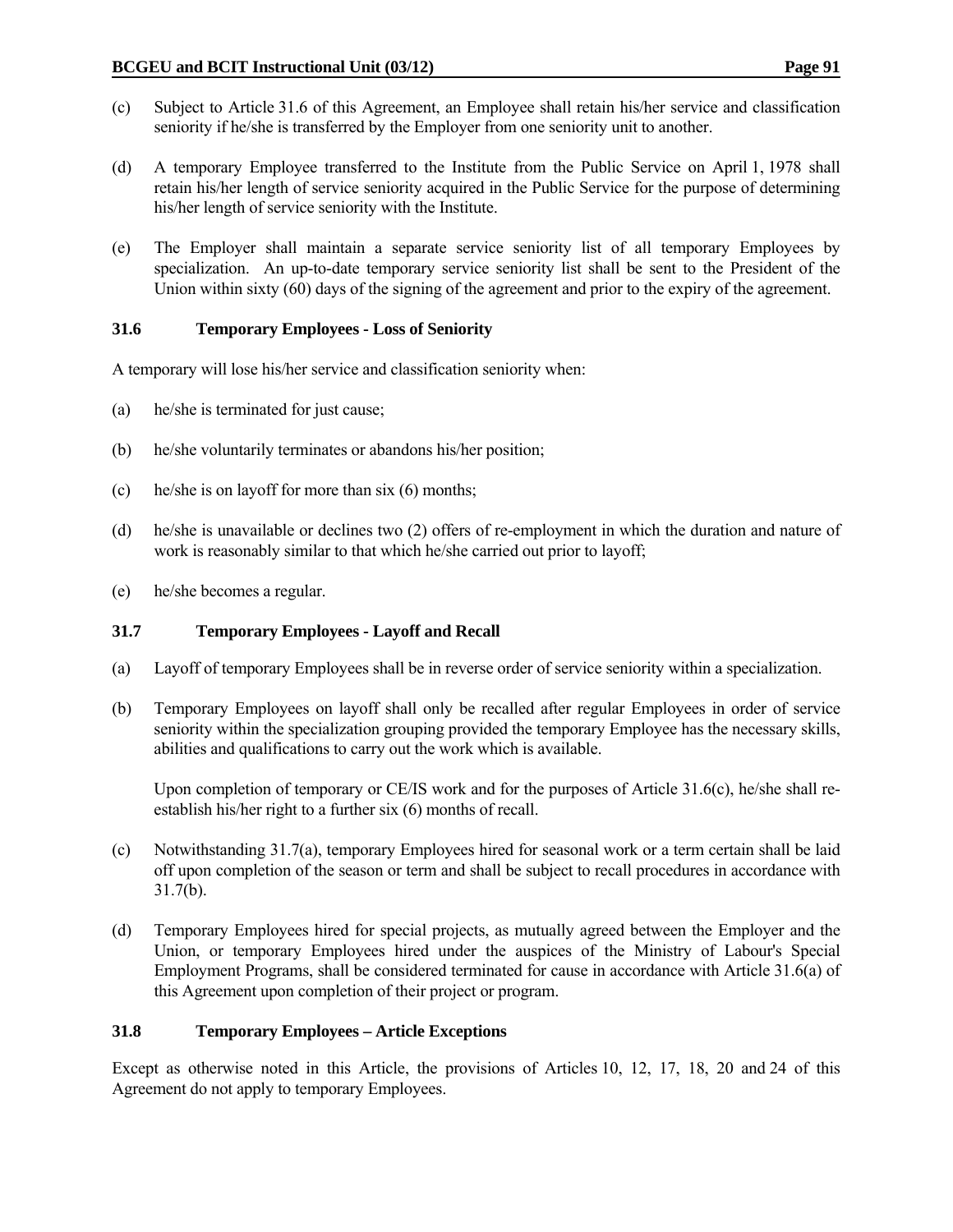## **ARTICLE 32 - CONTINUING EDUCATION/PART-TIME STUDIES/INDUSTRY SERVICES (CE/PTS/IS) PROGRAMS AND COURSES**

#### **32.1 Definitions**

- (a) *"Continuing Education/Part-time Studies/Industry Services Employee"* an instructor hired to teach courses within the terms and conditions set out in Article 32.
- (b) Industry Services programs and courses are those Vocational training activities which provide a variety of customized educational services to individual Employers and organizations on a clientdemand basis. The work in providing these services is cost recoverable within a contractual framework between the Institute and the client. Industry Services training and related work is delivered at a site usually specified by the client, Employer or organization. Industry Services training and related work may be delivered at a campus site of the Institute.
- (c) Continuing Education/Part-Time Studies programs and courses are those vocational programs which are not part of the regular, on-going, full-time programming. CE/PTS programs and courses are generally offered on a term basis with a set number of hours and duration less than full-time programming. As part of the Institute's educational service to the public, these programs and courses are usually delivered on campus outside the first shift hours.

#### **32.2 General Conditions**

- (a) Instructors hired to teach CE/PTS/IS programs and courses shall be appointed and employed within the terms and conditions as set out in this Article.
- (b) All Employees who teach CE/PTS/IS programs and courses shall, as a condition of employment, become members of the B.C. Government and Service Employees' Union and have dues deducted on the basis of all hours worked in accordance with Articles 3 (Union Security) and 4 (Check-off of Union Dues).
- (c) Regular and temporary Instructors who are interested in an opportunity to teach CE/PTS/IS programs and courses must register with the appropriate Associate Dean by providing a resume outlining training, education, experience and area of specialization.
- (d) Instructors, whether employed full-time or on layoff, who have applied in accordance with (c) above, shall be given right of first refusal to instruct these programs and courses within their current, or if on layoff, their last designated headquarters provided they have the necessary skills, abilities and qualifications to perform the work.
- (e) (1) Regular Instructors, Instructors on layoff, and Instructors hired to teach Industry Services courses shall be paid in accordance with rates identified in Schedules A, B and C.
	- (2) Regular Instructors, Instructors on Layoff, and Instructors hired to teach CE/PTS programs and courses shall be paid for such work at one and one-half (1½) times his/her current straight-time rate in accordance with rates identified in Schedules A, B and C.

 For the purpose of this Article only, two hundred and forty (240) hours of CE/PTS teaching experience is equivalent to one (1) year of teaching experience.

(f) A regular or temporary Instructor working on a full-time basis will not instruct more than six (6) hours of Continuing Education courses per week.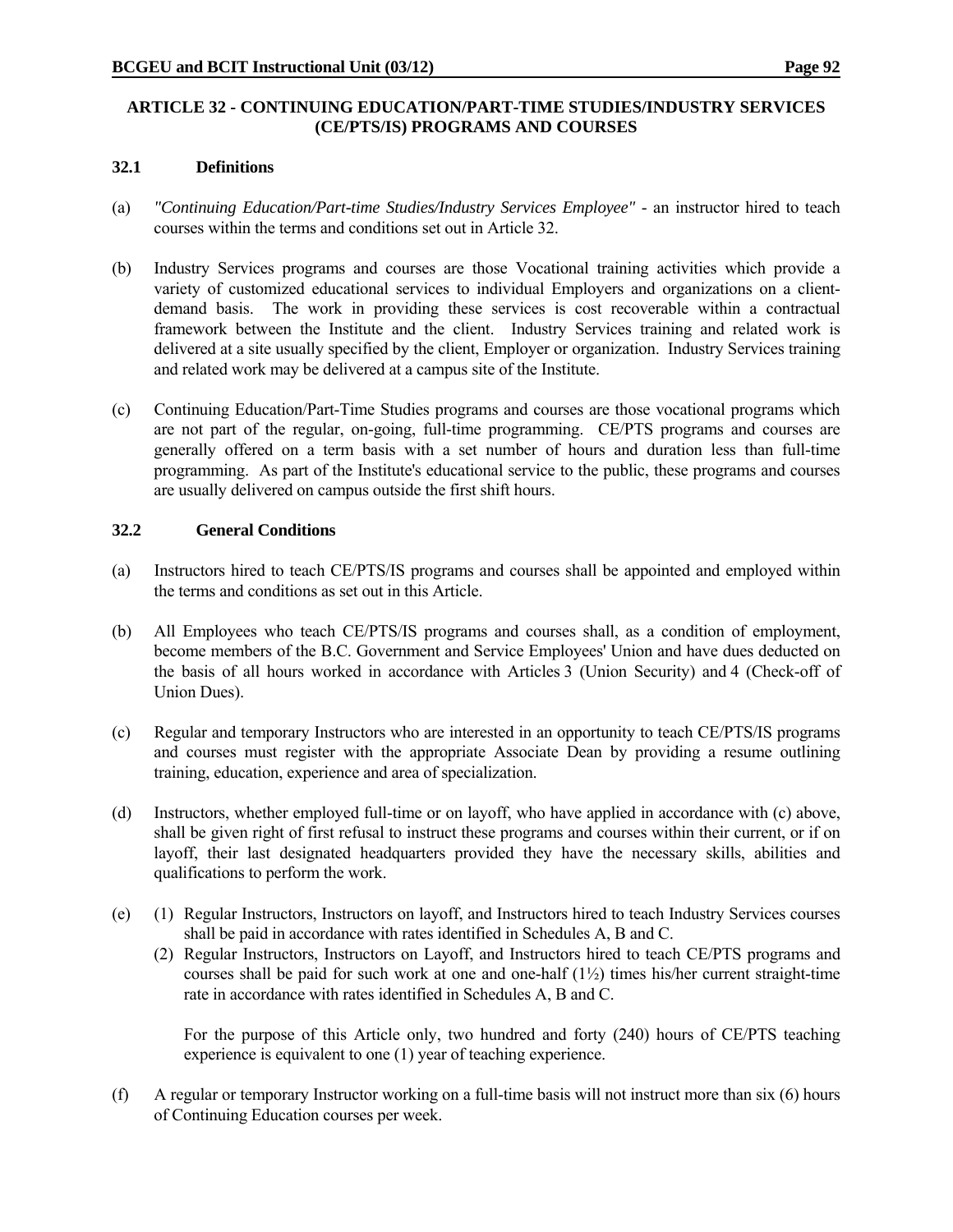- (g) Industry Services programs and courses offered to instructors who are employed full-time or on layoff may be scheduled on a flex-time basis.
- (h) For the purpose of this article, flex-time means the hours worked by an Employee or a group of Employees who are given the authority to:
	- (1) set their starting and finishing times; and
	- (2) set their length of workday within a stated maximum number of hours, subject to meeting the requirements of the Industry Services contract through a biweekly averaging period.
- (i) An Employee hired to teach CE/PTS/IS programs and courses shall be deemed terminated for the purposes of that assignment upon completion of the specific assignment.
- (j) A regular or temporary Employee who is on layoff and who undertakes a CE/PTS/IS assignment shall accrue seniority for all hours worked for the purposes of the application of Articles 11.1, 12.6(a), 31.3 and 31.7(b).
- (k) A CE/PTS/IS Employee shall receive a letter of appointment stating the terms and conditions of employment. They shall receive vacation pay calculated at four (4) per cent of gross earnings for the period of the assignment. Such vacation pay shall be pro-rated and paid out during each pay period.
- (l) CE/PTS/IS Employees shall be paid on a biweekly basis. The cheque will be issued no later than the end of the pay period following the biweekly pay period worked.
- (m) Except as otherwise noted, the provisions of Articles 1, 2, 3, 4, 6, 7, 8, 9, 21, 25, 26.1, 27, 28, 29, 33, 34 and Schedules A, B and C shall apply to instructors hired to teach CE/PTS/IS programs and courses.

 In respect of the above, the specific provisions of Articles 2.6, 2.10, 9.10, 27.3, 27.4, 13.22, 27.9, 27.10, 28.4, 33.1, 33.2, 33.3, 33.5, 33.6, 33.8, 33.10, 33.12, Transfer Regulations and Appendix *"A"* including Part III shall not apply to instructors hired to teach CE/PTS/IS programs and courses.

- (n) In the event that extraordinary circumstances arise affecting the application of this article, the matter shall be referred to the Labour/Management Committee for resolution.
- (o) Where Employees have accepted Industry Services work that is to be delivered at a client-specified site other than a campus site of the Institute, travel to and from that site shall be at straight-time rates.

 The provisions of this section shall not be construed so as to limit the rights of regular or temporary Employees on layoff.

# **32.3 Transition of Programs and Courses**

Where CE/PTS/IS programs and courses are on-going on a full-time continuing basis, so that eighteen (18) months of instruction and delivery of the programs occur in a twenty-four (24) month period, the Labour/Management Committee shall meet to review specific courses and programs and make recommendations to the Dean of the School to designate the program(s) as part of the Institute program profile. If the recommendation is accepted by the Dean of the School, the program(s) shall then be placed in an appropriate specialization pursuant to Schedule E, Part II. When this occurs, the provisions of Article 32 shall no longer apply to those specific programs. All other provisions of the Agreement shall then apply.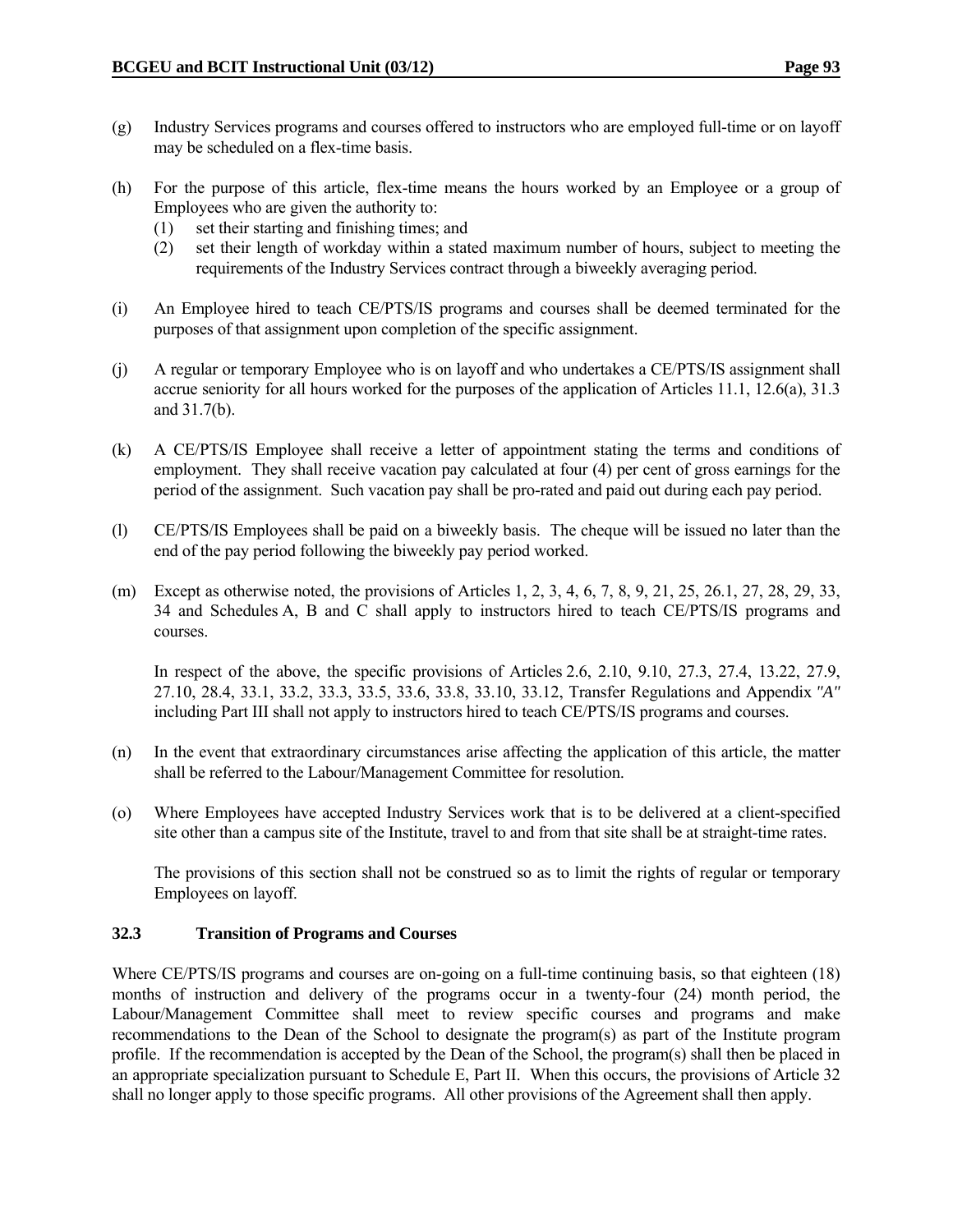## **ARTICLE 33 - GENERAL CONDITIONS**

## **33.1 Parking**

The Employer confirms that parking fees will not exceed five dollars (\$5) per Employee per month during the term of this Agreement, and that all Employees will have a parking space within a reasonable distance of his/her work assignment for his/her shift.

## **33.2 Tool Allowances**

All matters with respect to the provision of tools and allowances shall be in accordance with the terms of this Agreement.

## **33.3 Comprehensive Insurance**

The Employer agrees to provide comprehensive insurance covering tools, reference texts and instruments owned by the Employees and required to be used in the performance of their duties at the request of the Employer.

## **33.4 Indemnity**

- (a) *Civil actions* Except where a joint Union-Employer Committee considers that there has been flagrant or wilful negligence on the part of an Employee, the Employer agrees not to seek indemnity against an Employee whose actions result in a judgment against the Employer. The Employer agrees to pay any judgment against an Employee arising out of the performance of his/her duties. The Employer also agrees to pay any legal costs incurred in the proceedings including those of the Employee.
- (b) *Criminal actions* Where an Employee is charged with an offence resulting directly from the proper performance of his/her duties and is subsequently found not guilty, the Employee shall be reimbursed for reasonable legal fees.
- (c) *Canada Shipping Act* Where an Employee is called before a hearing held under the Canada Shipping Act resulting directly from the proper performance of his/her duties, the Employee shall be reimbursed for reasonable legal fees.
- (d) At the option of the Employer, the Employer may provide for legal services in the defence of any legal proceedings involving the Employee (so long as no conflict of interest arises between the Employer and the Employee) or pay the legal fees of counsel chosen by the Employee.
- (e) In order that the above provisions shall be binding upon the Employer, the Employee shall notify the Employer immediately, in writing, of any incident or course of events which may lead to legal action against him/her, and the intention or knowledge of such possible legal action is evidenced by any of the following circumstances:
	- (1) when the Employee is first approached by any person(s) or organization notifying him/her of intended legal action against him/her; or
	- (2) when the Employee him/herself requires or retains legal counsel in regard to the incident or course of events; or
	- (3) where any investigative body or authority first notifies the Employee of any investigation or other proceeding which might lead to legal action against the Employee; or
	- (4) when information first becomes known to the Employee in the light of which it is a reasonable assumption that the Employee would conclude that he/she might be the object of legal action; or
	- (5) when an Employee receives notice of any legal proceeding of any nature or kind.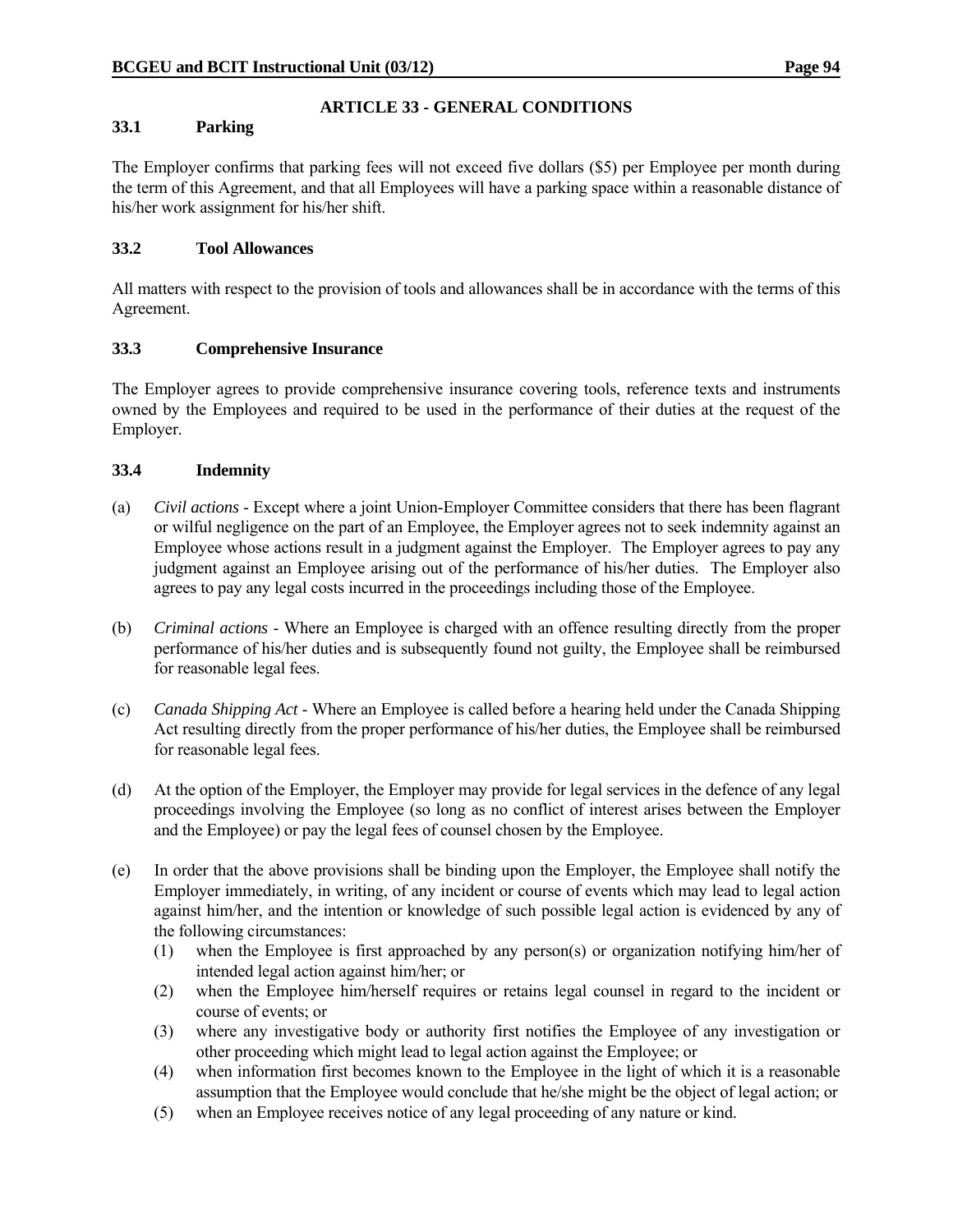## **33.5 Payroll Deductions**

An Employee shall be entitled to have deductions from his/her salary assigned for the purchase of Canada Savings Bonds.

## **33.6 Political Activity**

- (a) *Municipal and School Board Offices* Employees may seek election to Municipal and School Board Offices, provided that:
	- (1) the duties of the Municipal or School Board Office other than regular council or board meetings do not impinge on normal working hours as a British Columbia Institute of Technology Employee;
	- (2) there is no conflict of interest between the duties of the Municipal or School Board Office and the duties of the British Columbia Institute of Technology.

 Where Municipal Council or School Board meetings are held during the Employee's normal working hours, the Employer shall grant leave without pay to attend such meetings.

(b) *Federal and Provincial Offices* - There are no restrictions on Employees engaging in political activities on their own time as campaign workers. If an Employee is nominated as a candidate for election, the Employee shall be placed on leave without pay in accordance with Article 19.4(a) to engage in the election campaign. If elected, the Employee shall be granted leave of absence in accordance with Article 19.4(c). If not elected, the Employee shall be allowed to return to his/her former position.

## **33.7 Copies of Agreements**

The Union and the Employer desire every Employee to be familiar with the provisions of this Agreement, and his/her rights and obligations under it. For this reason, the Employer shall print sufficient copies of the Agreement for distribution by the Union to Employees. All Agreements shall be printed in a union shop and shall bear a recognized union label.

# **33.8 Transfer of Employees Out of the Bargaining Unit**

When the Parties are made aware that Employees will be transferred out of the Bargaining Unit to a corporation, board, agency, government or commission, a joint Employer-Union Committee shall immediately be established. The Committee shall be established to facilitate the orderly transfer of Employees. This article does not cover secondment of Employees.

# **33.9 "Charge Outs"**

It is the intent of the Employer to keep *"charge outs"* to a minimum.

# **33.10 Positions Temporarily Vacant**

- (a) The Employer agrees to make every reasonable effort to ensure that the workloads of regular Employees will not be unnecessarily increased as a result of positions temporarily vacant due to illness, vacation leave or any other reason.
- (b) For purposes of substitution, first refusal will be given to regular Employees qualified by a satisfactory evaluation report and who are in the next classification immediately below that of the substitution.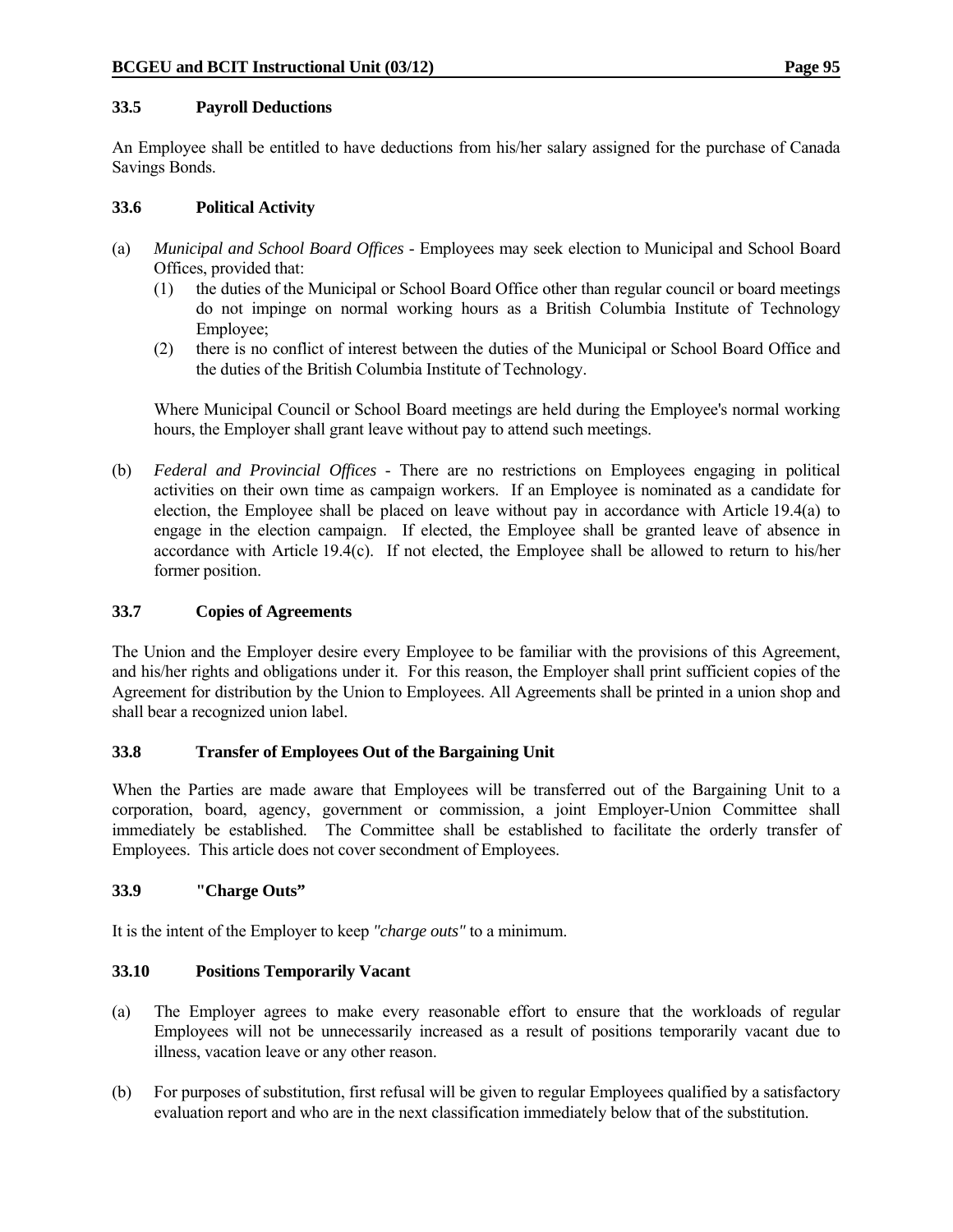## **33.11 Damage to Personal Property**

Where an Employee's personal property, excluding private automobiles, utilized in the performance of his/her duties is damaged by a client, or student while the Employee is carrying out his/her duties, and the damages are not covered by Workers' Compensation or Insurance, the Employer shall reimburse the Employee for the necessary repairs or replacement.

## **33.12 Oaths, X-rays and Medical Examinations**

When the Employer requires Employees to take oaths, undergo medical examinations or X-rays as required for employment, the Employer shall grant the necessary time off.

## **33.13 Supply and Maintenance of Equipment**

An Employee shall not suffer a loss in salary in the event that he/she cannot carry out his/her normal duties by reason of the Employer failing to furnish or properly maintain equipment, machinery, supplies, or by reason of power failure or other circumstances occurring at the place of work.

This section shall not apply to short-term relief personnel beyond the day of occurrence.

## **33.14 Physical Fitness**

The Employer and the Union agree to maintain a joint Physical Fitness Committee comprised of one (1) representative from each of the Instructors' and Support components and two (2) Employer designates.

#### **33.15 Reorganization**

The Parties agree that where there is a reorganization, it shall be implemented in accordance with the following:

- (a) The Employer agrees to give the President of the Union, or his/her designate with as much advance notice as possible of a reorganization within the Institute, which will affect Employees within the Bargaining Unit.
- (b) The Employer agrees to consult first with the Staff Representative and the Bargaining Unit Chairperson and then with the Employees involved for the purpose of discussing the implications of such change prior to the implementation of same.
- (c) Where a position has been identified by the Employer as one that will be affected by the reorganization, the incumbent will be advised in writing by the Employer.
- (d) A steward may, at the request of an Employee, attend all meetings called by the Employer to discuss a proposed reorganization affecting the Employee.
- (e) Employee(s) who, as a result of a reorganization, are assigned a position in another department, or campus, or who have a change in reporting relationship, shall not be required to serve another probationary period pursuant to Article 11.9.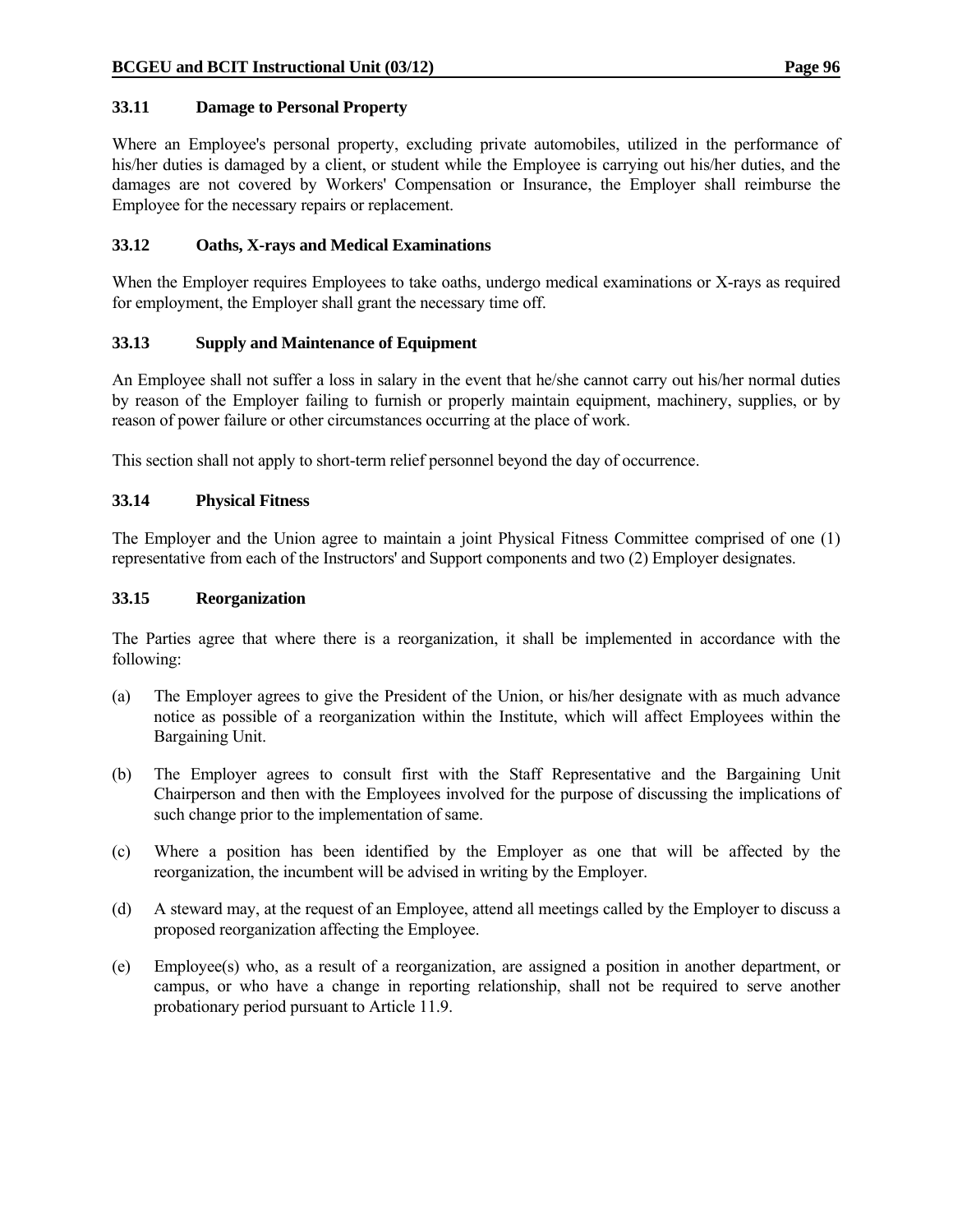# **ARTICLE 34 - TERM OF AGREEMENT**

#### **34.1 Duration**

This Agreement shall be binding and remain in effect to midnight, **March 31, 2012**.

## **34.2 Notice to Bargain**

- (a) This Agreement may be opened for collective bargaining by either Party giving written notice to the other Party on or after **January 1, 2012** but in any event not later than midnight, **January 31, 2012**.
- (b) Where no notice is given by either Party prior to **January 31, 2012** both Parties shall be deemed to have been given notice under this section on **January 31, 2012** and thereupon Article 34.3 applies.
- (c) All notices on behalf of the Union shall be given by the President of the Union and similar notices on behalf of the Employer shall be given by the President of the British Columbia Institute of Technology.

## **34.3 Commencement of Bargaining**

Where a Party to this Agreement has given notice under Article 34.2, the Parties shall, within fourteen (14) days after the notice was given, commence collective bargaining.

## **34.4 Change in Agreement**

Any change deemed necessary in this Agreement may be made by mutual agreement at any time during the life of this Agreement.

#### **34.5 Agreement to Continue in Force**

Both Parties shall adhere fully to the terms of this Agreement during the period of bona fide collective bargaining.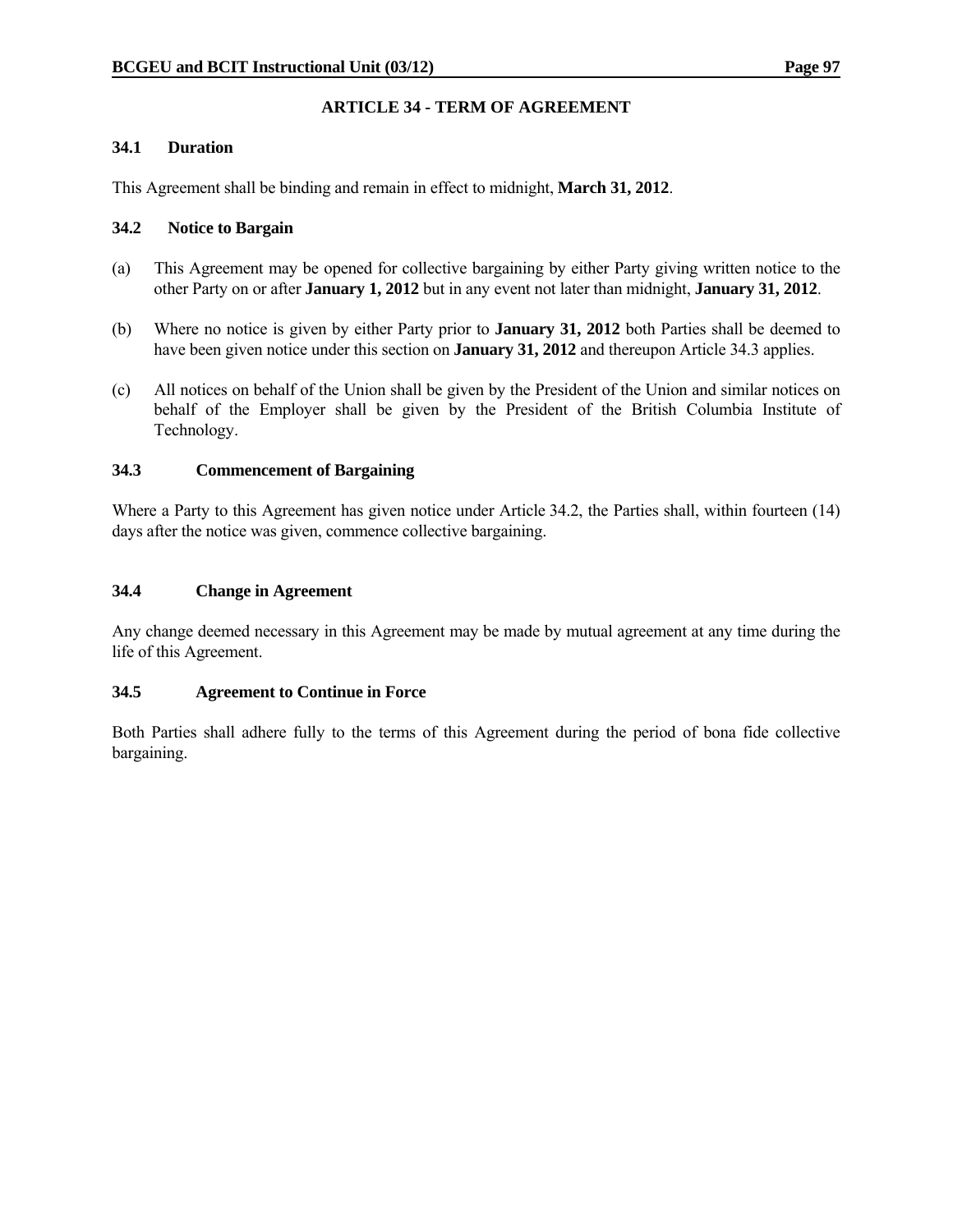| <b>SIGNED ON BEHALF OF THE UNION:</b> | <b>SIGNED</b><br><b>BEHALF</b><br>OF<br>THE<br><b>ON</b><br><b>EMPLOYER:</b> |  |  |  |  |
|---------------------------------------|------------------------------------------------------------------------------|--|--|--|--|
| Darryl Walker                         | Chris Golding                                                                |  |  |  |  |
| President, BCGEU                      | <b>Acting President</b>                                                      |  |  |  |  |
| Cory Langford, Chair                  | Tomi Eeckhout                                                                |  |  |  |  |
| <b>Bargaining Committee</b>           | Vice President, Human Resources                                              |  |  |  |  |
| Clarence Burlock, Member              | Clodine Sartori                                                              |  |  |  |  |
| <b>Bargaining Committee</b>           | Manager, Labour Relations                                                    |  |  |  |  |
| Chi Wong, Member                      | Neelu Chauhan                                                                |  |  |  |  |
| <b>Bargaining Committee</b>           | <b>Consultant, Labour Relations</b>                                          |  |  |  |  |
| <b>Bill Watkins, Member</b>           | Rod Goy, Member                                                              |  |  |  |  |
| <b>Bargaining Committee</b>           | <b>Bargaining Committee</b>                                                  |  |  |  |  |
| Frank Greenlay                        | Guy Ellis, Member                                                            |  |  |  |  |
| <b>Bargaining Representative</b>      | <b>Bargaining Committee</b>                                                  |  |  |  |  |

 John Bowman PSEA Chair, Board of Directors

Date:

*\* Collective Agreement was ratified by the Post-Secondary Employers' Association on October 1, 2012.*

 $\mathcal{L}_\text{max}$  and  $\mathcal{L}_\text{max}$  and  $\mathcal{L}_\text{max}$  and  $\mathcal{L}_\text{max}$  and  $\mathcal{L}_\text{max}$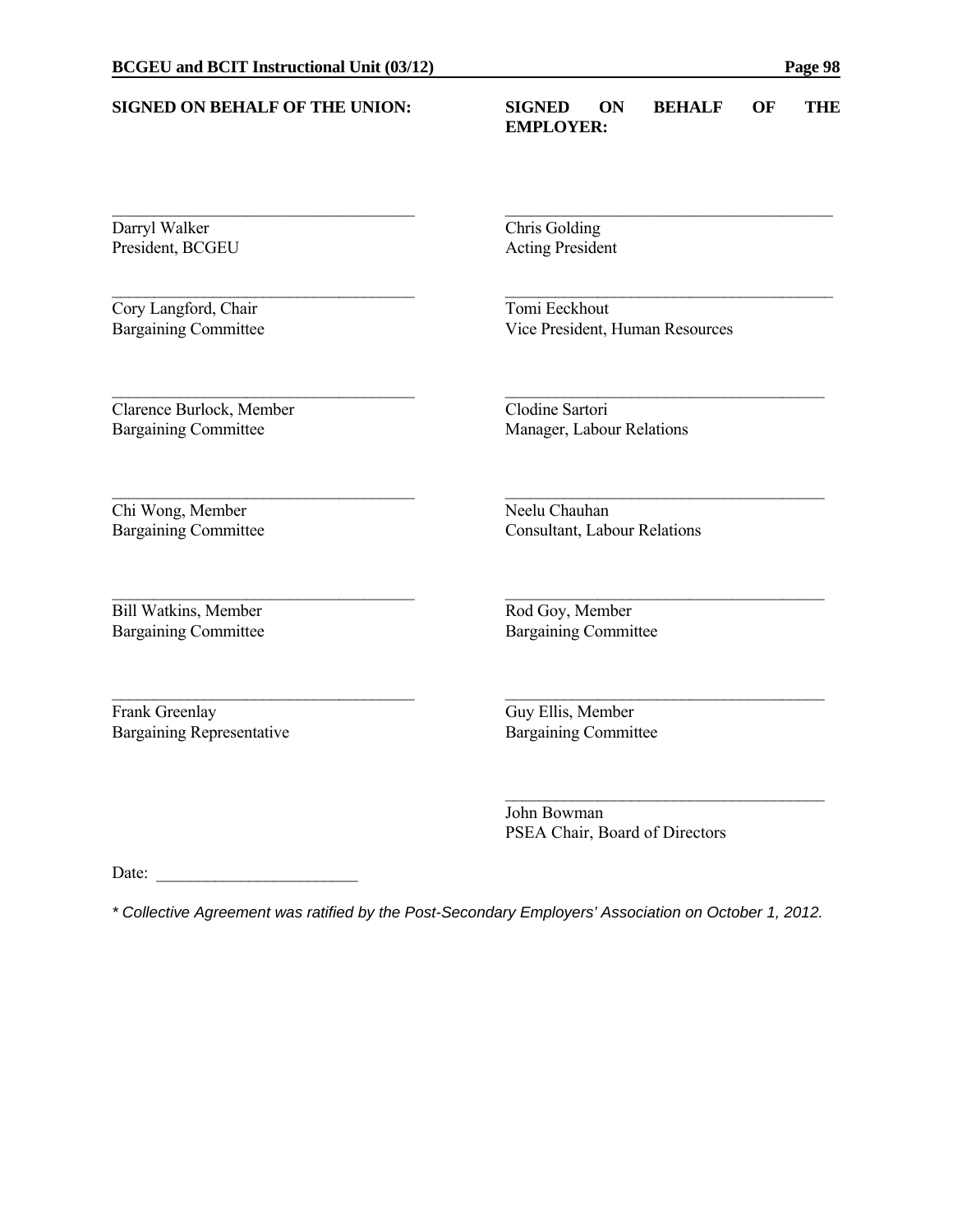## **TRANSFER REGULATIONS**

#### **1.1 Policy**

- (1) Transfer expenses will apply:
	- (a) to Employees who have to move from one headquarters or geographic location to another after completing their probation period and after winning an in-service competition where the position is permanently located at another headquarters or geographic location;
	- (b) to Employees who have to move from one headquarters or geographic location to another at the Employer's request to fill a position which is permanently located at another headquarters or geographic location.
- (2) Transfer expenses will not apply, but instead the applicable travelling, living and moving expenses provided under the Board and Lodging Regulations will apply to the following groups of Employees who will not be considered to be on transfer:
	- (a) to field status, and other Employees whose normal duties require move from one temporary headquarters to another or from one assignment to another;
	- (b) to field status, and other Employees who are the successful applicant for a posted position, where such position is not permanently located at one headquarters or geographic location, such as is the usual case with field crew positions;
	- (c) to apprentice Employees when there is a pre-programmed change in their headquarters or geographic location.
- (3) To Employees entitled to transfer expenses, the Employer will pay travelling, living and moving expenses on transfer in accordance with the following regulations.

#### **1.2 Travel Expenses on Transfer**

- (1) *Initial trip to seek new accommodation:* The Employer shall grant, with no loss of basic pay, prior to transfer, at a time mutually agreeable to Employer and Employee, up to five (5) days plus reasonable travel time, to an Employee being relocated and shall reimburse the Employee for travel expenses for the Employee and spouse in accordance with the current regulations. Anytime beyond specified time may be charged against the Employee's annual vacation credits; however, expenses will not be payable. This leave must be for the specific purpose of locating accommodation, with the intent, in as many instances as possible, that furniture and household effects may be delivered directly to the new residence.
- (2) *Travelling expenses moving to new location*. For the purpose of definition, dependents are: spouse, dependent children, and anyone for whom the Employee claims exemption on his/her Federal Income Tax Return.

 The Employer shall reimburse the Employee for travel expenses incurred during the transfer for Employees and dependents, for the actual travel time, plus accommodation and meals up to seven (7) days at the new location, when Employees are unable to move into the new accommodation. Such expense allowances will be in accordance with current regulations.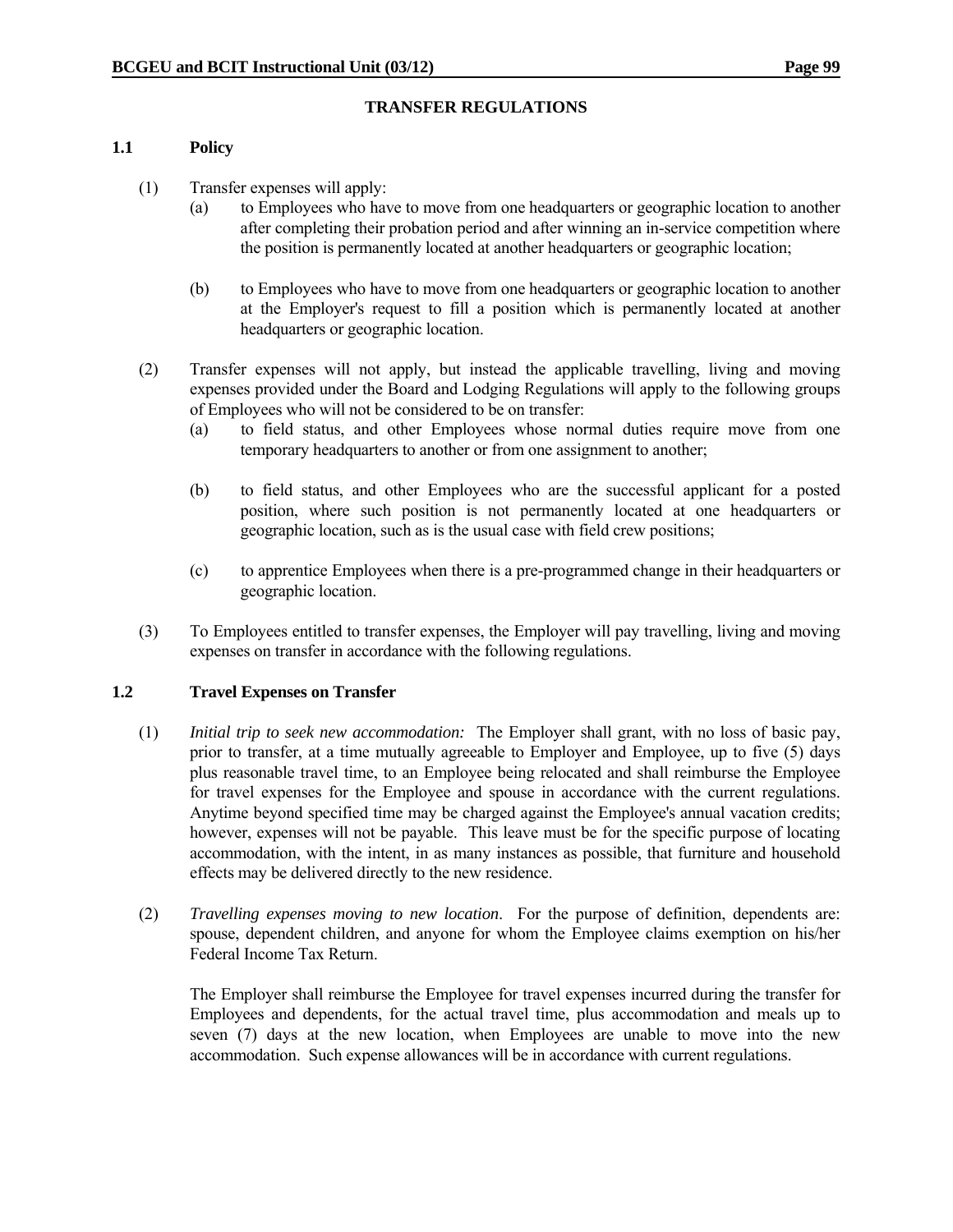### **Meals**:

 Adults - full rate Children 12 years and under - half rate.

### **Motel or hotel**:

On production of receipts. Private lodging at old or new location at current rate.

 (3) Where dependents of an Employee relocate at a time different than the Employee, the Employer shall reimburse the Employee for his/her dependents' travel expenses, meals and accommodation incurred while travelling to the new headquarters area. In such cases where the Employee remains eligible for benefits pursuant to Section 1.3, the Employee will be reimbursed for his/her dependents' meals at the new location for a period of up to seven (7) days.

The above allowances will be in accordance with the current Travel Expense Regulations.

# **1.3 Living Expenses Upon Transfer at New Location**

After the first seven (7) days have expired at the new location and the Employee can establish to the satisfaction of the Employer that there is no suitable housing available, then:

- (a) The Employer shall pay an Employee not accompanied by dependents at the new location, a living allowance of ten dollars (\$10) per day up to a maximum of thirty (30) days; or
- (b) The Employer shall pay an Employee accompanied by dependents at the new location, a living allowance of thirteen dollars and fifty cents (\$13.50) per day up to a maximum of sixty (60) days.
- (c) Where an Employee is receiving the payment in (a) above and is later joined by his/her dependents at the new location and the Employee is still eligible for payment under this Section, the payment shall be as in (b) above. However, the maximum period of payment under (a) and (b) shall not exceed sixty (60) days.

# **1.4 Moving of Household Effects and Chattels**

On transfer, the Employer shall arrange and pay for the following:

- (a) Moving of household effects and chattels up to eight thousand, one hundred and sixty-five kilograms (8,165), including any item(s) which the contracted mover will accept as part of a load which includes household appliances and furniture, hobbies, boats, outboard motors and pianos;
- (b) Comprehensive insurance to adequately protect the Employee's household effects and chattels during the move up to a maximum of twenty-five thousand dollars (\$25,000).
- (c) Where necessary, insured storage, up to two (2) months, upon production of receipts.
- (d) The packing and unpacking of the Employee's household effects and chattels.
- (e) When an Employee is being relocated and opts to move his/her own household effects and chattels, the Employee shall receive one of the following allowances:
	- (1) two hundred and fifty dollars (\$250) for a move not exceeding a distance of two hundred forty (240) kilometres;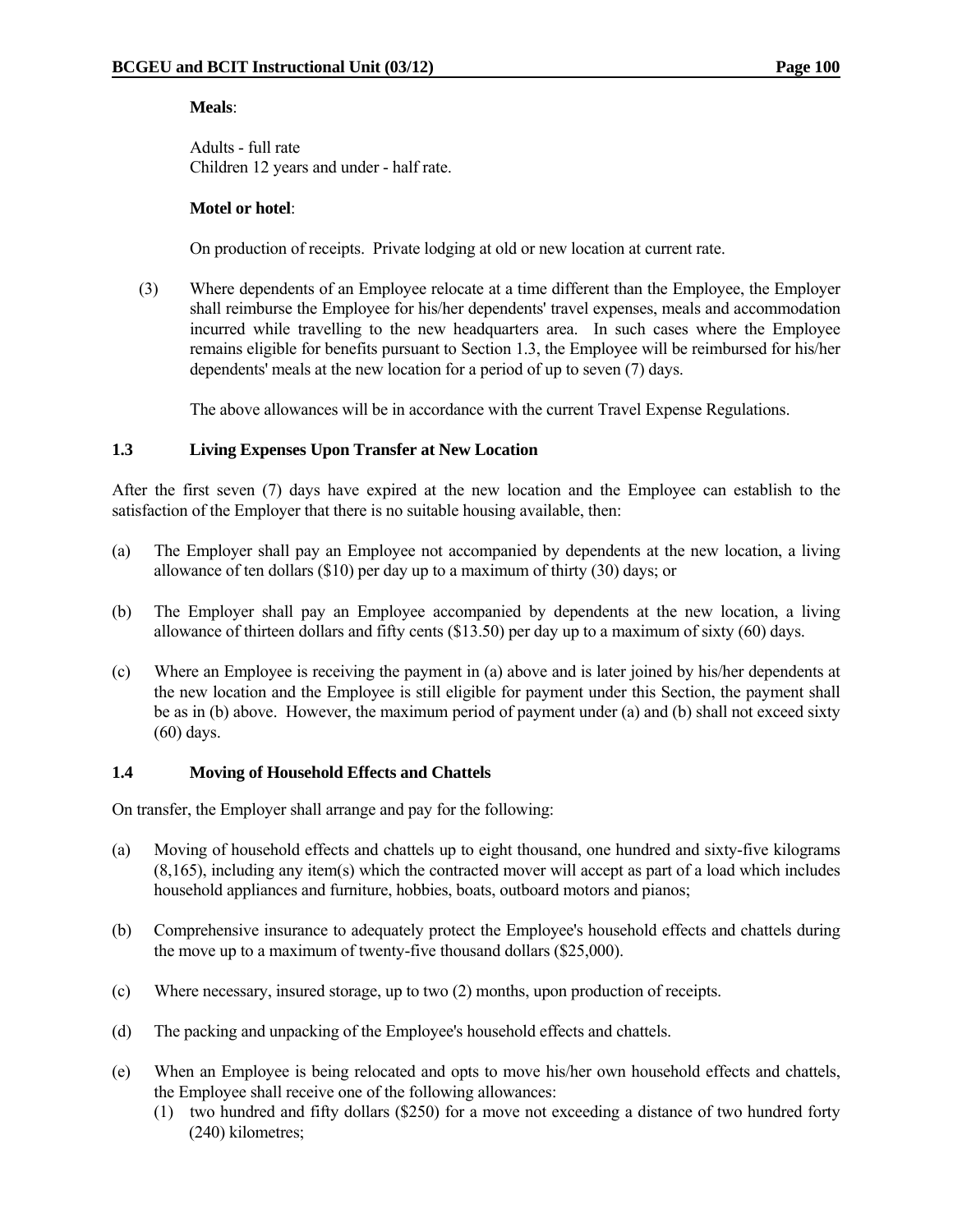- (2) five hundred dollars (\$500) for a move which exceeds a distance of two hundred forty (240) kilometres;
- (3) one hundred dollars (\$100) where the Employee is entitled to receive the amount pursuant to Section 1.7(d).
- (f) Where the Employee exercises an option pursuant to (e) above then the provisions of (a) and (d) above shall not apply.

# **1.5 Moving of Mobile Homes**

- (a) On transfer, an Employee who owns a mobile trailer may opt to have his/her mobile home moved by the Employer in either of the following circumstances:
	- (1) where the Employee's new headquarters area is on the list of isolated areas, providing no suitable accommodation is available, or;
	- (2) where an Employee is living in a mobile home which was moved to its present location by the Employer, and the Employees' headquarters prior to the impending transfer is named on the list of isolated locations.
- (b) Where an Employee's mobile home is moved by the Employer under this Section then the Employer shall also arrange and pay for the following:
	- (1) Moving of a single wide mobile trailer or home up to the maximum width allowed on the highway with a permit including any skirting, cabanas or attachments. Where mobile homes in excess of the above are involved, the Employer will pay:
		- **(i)** the equivalent cost of moving a single wide mobile trailer or home up to the maximum width allowed on highways with a permit, or;
		- **(ii)** the real estate and legal fees involved in selling the extra wide trailer up to a maximum of thirty-five hundred dollars (\$3,500).
	- (2) Comprehensive insurance to adequately protect the Employee's household effects, chattels, and trailer during the move up to a maximum of twenty-five thousand dollars (\$25,000).
	- (3) The setting-up and levelling of a mobile home or double wide at the new location to a maximum of five hundred dollars (\$500) upon production of receipts.
	- (4) The packing and unpacking of the Employee's household effects and chattels, if required.
- (c) Where an Employee is living in a mobile home and is not included in (a) above, and chooses to move the mobile home to the new headquarters area, the Employee shall be entitled to reimbursement for costs covered in (b) above up to a maximum of two thousand dollars (\$2,000) upon production of receipts.
- (d) Where the Employee opts under this Section to have a mobile home moved, there shall be no entitlement to the provisions of Section 1.4 and 1.10.

# **1.6 Moving of Personal Vehicles Upon Transfer**

The Employer shall reimburse the Employee for the costs of transporting one personal vehicle and one trailer towed by the personal vehicle. The vehicle and trailer, where applicable, may be driven, in which case current mileage rates for the vehicle only will apply, or vehicle and trailer, where applicable, may be shipped by rail or boat, in which case the cost of the least expensive method will be paid. In addition, the Employer will pay for any additional transportation charges, such as ferry rates, for the vehicle and trailer with or without load.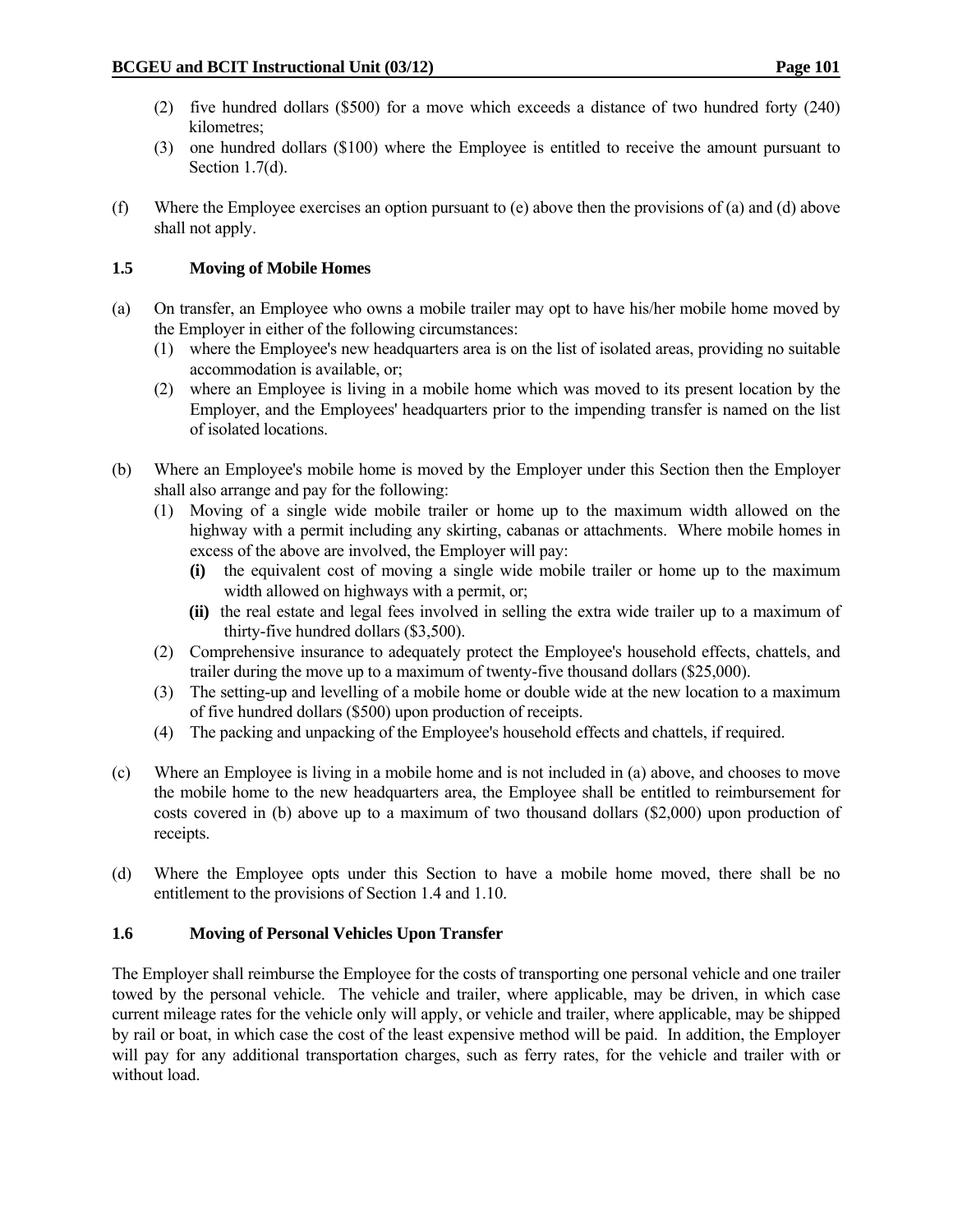# **1.7 Incidental Expenses on Transfer**

The Employer shall pay to the Employee upon transfer only one of the following amounts to cover incidental expenses on transfer, and once the Employee has claimed one allowance, no alternative further claim may be made:

- (a) when an Employee purchases a private dwelling house in the new location four hundred dollars (\$400);
- (b) when the Employee is moving to a rental accommodation in the new location one hundred fifty dollars (\$150);
- (c) when the Employee is moving with a mobile home one hundred dollars (\$100);
- (d) when the Employee is moving to room and board fifty dollars (\$50).

The application for incidental expenses on transfer must be made by the Employee on the appropriate form within sixty (60) days of the Employee's arrival at the new location, unless there is no available suitable housing, in which case application must be made within sixty (60) days of suitable housing becoming available.

# **1.8 Notice to Employee Upon Transfer**

It is understood and agreed that the Employer will provide the Employee with reasonable notice of the transfer effective date and, where possible, at least one (1) month's notice shall be given. Where less than one month's notice is given, or the transfer date is altered either earlier or later than the transfer effective date given which directly results in duplication of rent costs to the Employee, then the Employer agrees to reimburse the Employee, upon production of receipts, to the duplicate rent payments at new location.

# **1.9 Requested Transfer by Employee**

Where an Employee requests a transfer from one headquarters or geographic location to another, all travelling and living expenses incurred in such a move are the responsibility of the Employee.

# **1.10 Real Estate and Legal Fees**

On transfer, or within one (1) year of the effective date of transfer, an Employee who purchases and/or sells his/her private dwelling house will be entitled to claim for the following expenses upon production of receipts:

- (a) Reimbursement of fees to a maximum of four thousand dollars (\$4,000) charged by a real estate agency for the selling of the Employee's private dwelling home in which he/she resided immediately prior to transfer.
- (b) An Employee who has sold his/her own home without the aid of a realtor shall entitle to claim five hundred dollars (\$500).
- (c) Allowances for legal fees encumbered upon the Employee because of the purchase of his/her private dwelling house in which he/she lives after transfer will be paid in accordance with the following:
	- **(1)** one percent (1%) of the first forty thousand dollars (\$40,000) of the purchase price;
	- **(2)** one-half (½) of one percent (1%) of any amount of the purchase price above forty thousand dollars (\$40,000);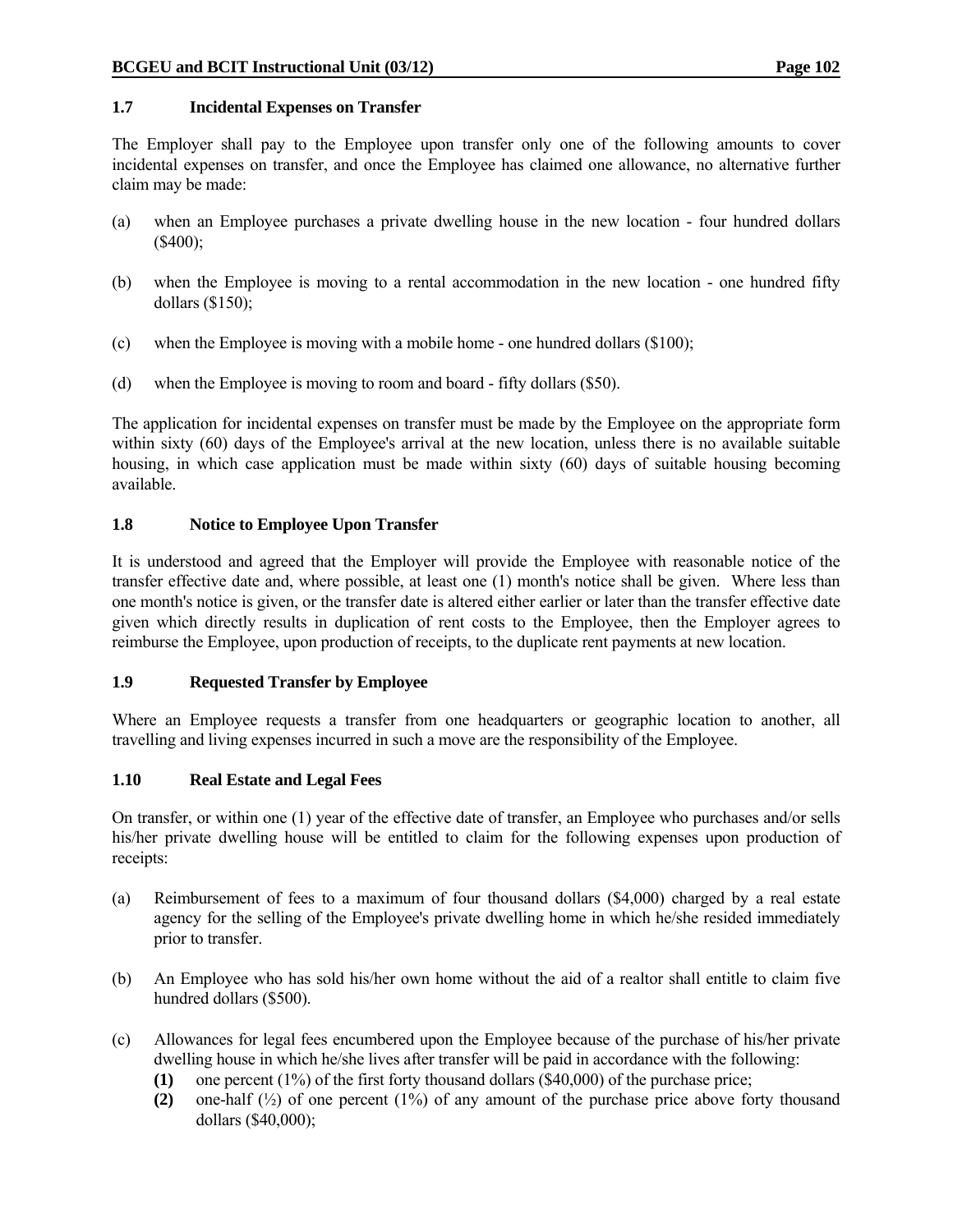- **(3)** the total cost to the Employer under part (c) shall not exceed eight hundred dollars (\$800).
- (d) Where an Employee purchases a reasonable amount of property, secures a joint mortgage (land and private dwelling) and begins construction within six (6) months of transfer (i.e., foundation poured), shall be entitled to reimbursement of legal fees not to exceed the amount specified in (c) above. In these circumstances, the reimbursement shall be for one transaction only.
- (e) The Employee may claim legal fee reimbursement in either (c) or (d) above, not both.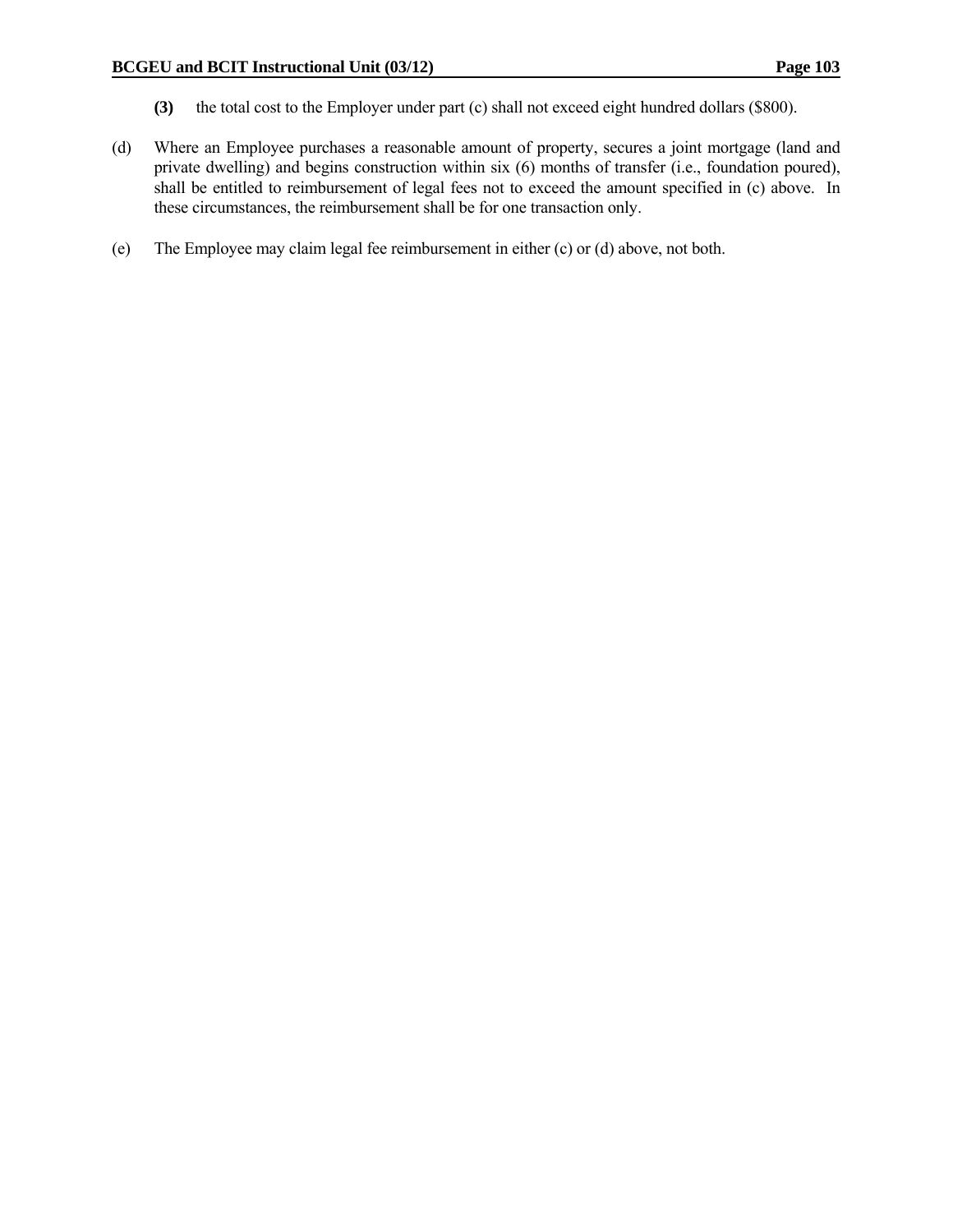# **SCHEDULE A – SALARIES – APRIL 1, 2010 - MARCH 31, 2012**

|                       |                | <b>Annual</b> | <b>Monthly</b> | <b>Bi-Weekly</b> | <b>Daily</b> | Hourly   |
|-----------------------|----------------|---------------|----------------|------------------|--------------|----------|
| <b>Classification</b> | <b>STEP</b>    | <b>Salary</b> | Rate           | Rate             | Rate         | Rate     |
| <b>Instructors</b>    |                | 56,369        | 4,697.42       | 2,160.62         | 216.06       | 36.01    |
|                       | $\mathbf{1}$   | 1,127         | 93.95          | 43.21            | 4.32         | 0.72     |
|                       |                | 57,496        | 4,791.37       | 2,203.83         | 220.38       | 36.73    |
|                       |                | 58,525        | 4,877.08       | 2,243.26         | 224.33       | 37.39    |
|                       | $\overline{2}$ | 1,171         | 97.54          | 44.87            | 4.49         | 0.75     |
|                       |                | 59,696        | 4,974.63       | 2,288.12         | 228.81       | 38.14    |
|                       |                | 60,667        | 5,055.58       | 2,325.36         | 232.54       | 38.76    |
|                       | $\overline{3}$ | 1,213         | 101.11         | 46.51            | 4.65         | 0.78     |
|                       |                | 61,880        | 5,156.70       | 2,371.87         | 237.19       | 39.53    |
|                       |                | 62,807        | 5,233.92       | 2,407.39         | 240.74       | 40.12    |
|                       | $\overline{4}$ | 1,256         | 104.68         | 48.15            | 4.81         | $0.80\,$ |
|                       |                | 64,063        | 5,338.60       | 2,455.53         | 245.55       | 40.93    |
|                       |                | 64,895        | 5,407.92       | 2,487.42         | 248.74       | 41.46    |
|                       | 5              | 1,298         | 108.16         | 49.75            | 4.97         | 0.83     |
|                       |                | 66,193        | 5,516.08       | 2,537.17         | 253.72       | 42.29    |
|                       |                | 67,010        | 5,584.17       | 2,568.49         | 256.85       | 42.81    |
|                       | 6              | 1,340         | 111.68         | 51.37            | 5.14         | 0.86     |
|                       |                | 68,350        | 5,695.85       | 2,619.86         | 261.99       | 43.66    |
|                       |                | 68,989        | 5,749.08       | 2,644.34         | 264.43       | 44.07    |
|                       | $\overline{7}$ | 1,380         | 114.98         | 52.89            | 5.29         | 0.88     |
|                       |                | 70,369        | 5,864.07       | 2,697.23         | 269.72       | 44.95    |
|                       |                | 71,036        | 5,919.67       | 2,722.80         | 272.28       | 45.38    |
|                       | 8              | 1,421         | 118.39         | 54.46            | 5.45         | 0.91     |
|                       |                | 72,457        | 6,038.06       | 2,777.26         | 277.73       | 46.29    |
|                       |                | 78,438        | 6,536.50       | 3,006.52         | 300.65       | 50.11    |
|                       | 9              | 1,569         | 130.73         | 60.13            | 6.01         | $1.00\,$ |
|                       |                | 80,007        | 6,667.23       | 3,066.65         | 306.67       | 51.11    |
|                       |                | 83,731        | 6,977.58       | 3,209.40         | 320.94       | 53.49    |
|                       | 10             | 1,675         | 139.55         | 64.19            | 6.42         | 1.07     |
|                       |                | 85,406        | 7,117.14       | 3,273.59         | 327.36       | 54.56    |

# **(***Italicized* **amounts denotes 2% stipend\*)**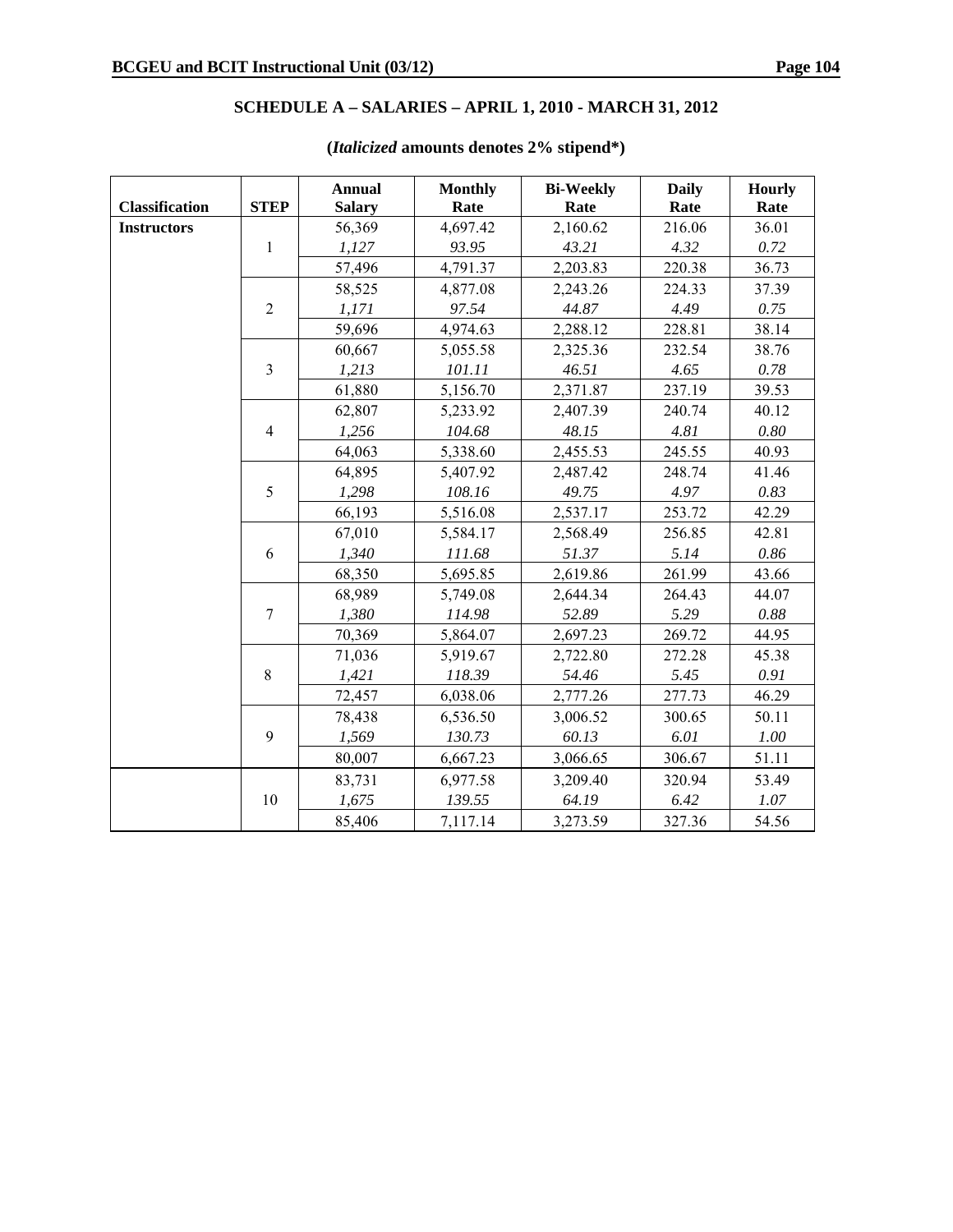### **SCHEDULE A - SALARIES**

### **APRIL 1, 2010 - MARCH 31, 2012**

### **(***Italicized* **amounts denotes 2% stipend\*)**

|                               |                | <b>Annual</b> | <b>Monthly</b> | <b>Bi-Weekly</b> | <b>Daily</b> | <b>Hourly</b> |
|-------------------------------|----------------|---------------|----------------|------------------|--------------|---------------|
| <b>Classification</b>         | <b>STEP</b>    | <b>Salary</b> | Rate           | Rate             | Rate         | Rate          |
| <b>Non-Instructional</b>      |                | 57,764        | 4,813.67       | 2,214.09         | 221.41       | 31.63         |
| <b>Employees/Coordinators</b> | $\mathbf{1}$   | 1,155         | 96.27          | 44.28            | 4.43         | 0.63          |
|                               |                | 58,919        | 4,909.94       | 2,258.37         | 225.84       | 32.26         |
|                               |                | 59,918        | 4,993.17       | 2,296.65         | 229.67       | 32.81         |
|                               | $\overline{2}$ | 1,198         | 99.86          | 45.93            | 4.59         | 0.66          |
|                               |                | 61,116        | 5,093.03       | 2,342.58         | 234.26       | 33.47         |
|                               |                | 62,061        | 5,171.75       | 2,378.79         | 237.88       | 33.98         |
|                               | $\overline{3}$ | 1,241         | 103.44         | 47.58            | 4.76         | 0.68          |
|                               |                | 63,302        | 5,275.19       | 2,426.37         | 242.64       | 34.66         |
|                               |                | 64,202        | 5,350.17       | 2,460.86         | 246.09       | 35.16         |
|                               | $\overline{4}$ | 1,284         | 107.00         | 49.22            | 4.92         | $0.70\,$      |
|                               |                | 65,486        | 5,457.17       | 2,510.07         | 251.01       | 35.86         |
|                               |                | 66,289        | 5,524.08       | 2,540.85         | 254.09       | 36.30         |
|                               | 5              | 1,326         | 110.48         | 50.82            | 5.08         | 0.73          |
|                               |                | 67,615        | 5,634.57       | 2,591.67         | 259.17       | 37.02         |
|                               |                | 68,405        | 5,700.42       | 2,621.96         | 262.20       | 37.46         |
|                               | 6              | 1,368         | 114.01         | 52.44            | 5.24         | 0.75          |
|                               |                | 69,773        | 5,814.43       | 2,674.40         | 267.44       | 38.21         |
|                               |                | 70,384        | 5,865.33       | 2,697.81         | 269.78       | 38.54         |
|                               | $\overline{7}$ | 1,408         | 117.31         | 53.96            | 5.40         | 0.77          |
|                               |                | 71,792        | 5,982.64       | 2,751.77         | 275.18       | 39.31         |
|                               |                | 72,430        | 6,035.83       | 2,776.24         | 277.62       | 39.66         |
|                               | $\,8\,$        | 1,449         | 120.72         | 55.52            | 5.55         | 0.79          |
|                               |                | 73,879        | 6,156.55       | 2,831.76         | 283.18       | 40.45         |
|                               |                | 79,832        | 6,652.67       | 3,059.95         | 306.00       | 43.71         |
|                               | 9              | 1,597         | 133.05         | 61.20            | 6.12         | 0.87          |
|                               |                | 81,429        | 6,785.72       | 3,121.15         | 312.12       | 44.59         |

\*Note: the stipend is deemed to be salary for pension and all other purposes.

Chief Instructors' Allowance \$245.00

Hourly Rate (Non-Instructional Employees/Coordinators/Others) = Biweekly Rate  $\div$  70 Daily Rate  $=$  Hourly Rate x number of regular scheduled hours in day shift

- Annual Rate  $=$  Monthly Rate x 12
- Biweekly Rate  $\qquad \qquad$  Annual Rate  $\div 26.0892857$
- Hourly Rate (Instructors)  $=$  Biweekly Rate  $\div$  60
	-
	-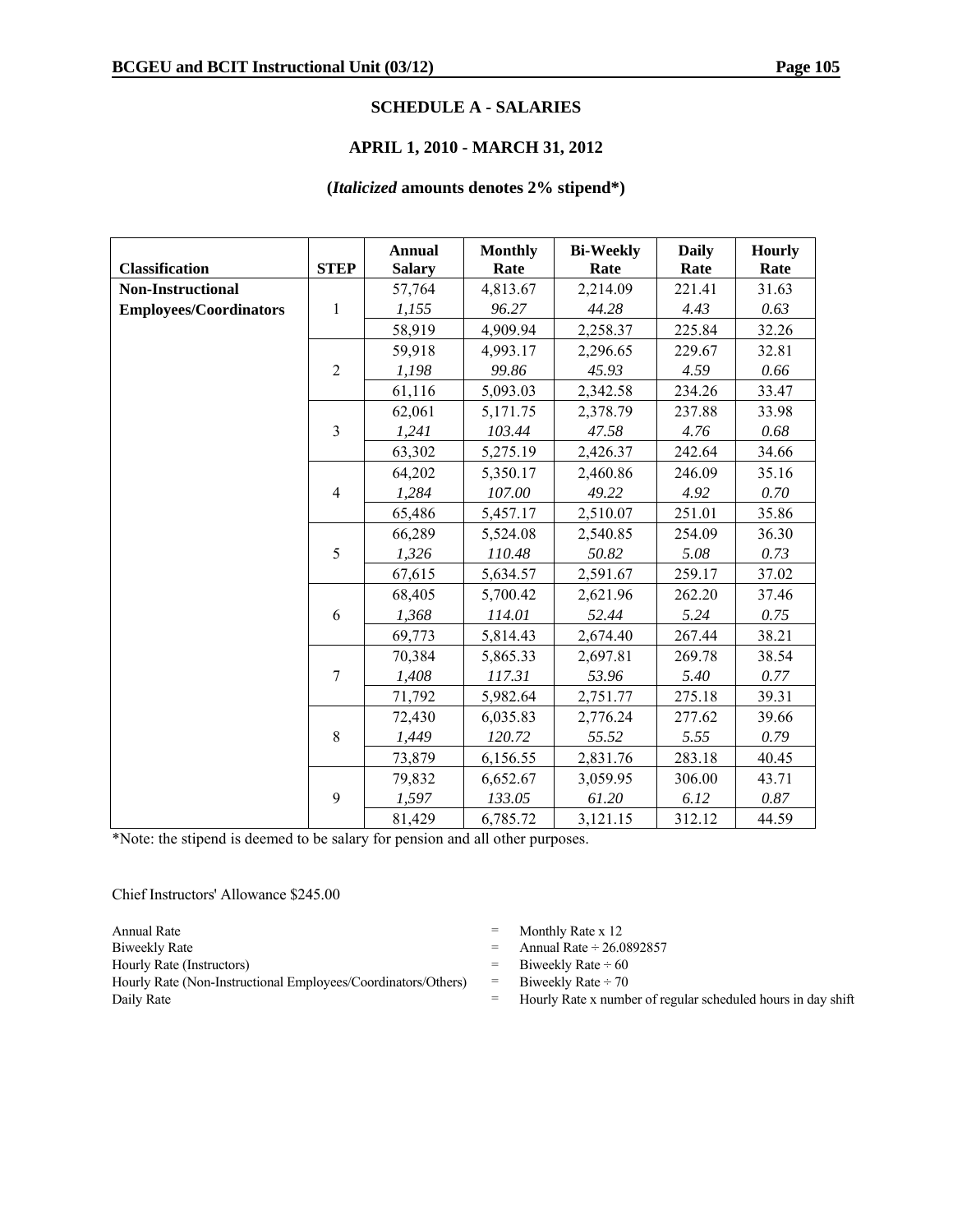### **SCHEDULE E**

### **Part I**

### **Specializations and Specialization Groupings**

The Parties agree that this list sets out existing *"specializations"* and *"specialization groupings"* which are established at the British Columbia Institute of Technology. (See Letter of Understanding **#**4)

*Mechanical Specialization Grouping*

Automotive Machinist Auto Collision Repair and Finishing Millwright Commercial Transport Motorcycle Mechanic Diesel Engine **In the Series and Series and Series** Heavy Duty **Power Equipment Mechanic Marine Mechanic Marine Mechanic Marine Mechanic Marine Mechanic Marine Mechanic Marine Mechanic Marine Mechanic Marine Mechanic Marine Mechanic Marine Mechanic Marine Mechanic Marine Mechanic Mari** Sawfiling

*Construction Specialization Grouping*

**Carpentry**  Benchwork and Joinery Pile Driving

*Piping Trades Specialization Grouping (Revised)* (See Letter of Understanding **#**3)

| Plumbing       | Gasfitting       |
|----------------|------------------|
| Steamfitting   | Sprinklerfitting |
| Heat and Frost |                  |

*Steel Industries Specialization Grouping (Revised)* (See Letter of Understanding **#**3)

| Welding                  | <b>Ironworking</b> |
|--------------------------|--------------------|
| <b>Metal Fabrication</b> | <b>Sheet Metal</b> |
| <b>Boilermaking</b>      |                    |

*Electrical/Electronics Specialization Grouping*

Electrical Refrigeration Electronics Technical Computing Industrial Instrumentation Security Alarm Power Engineering

*Aviation/Aerospace Specialization Grouping*

Aircraft Maintenance Engineering Category M Airport Operations Aircraft Maintenance Engineering Category S (Structures) Airline **and Flight Operations** Aircraft Maintenance Engineering Category E (Avionics) Non-licensed Aircraft Maintenance Technician (includes **Non-Licensed** Aircraft Gas Turbine Technician program)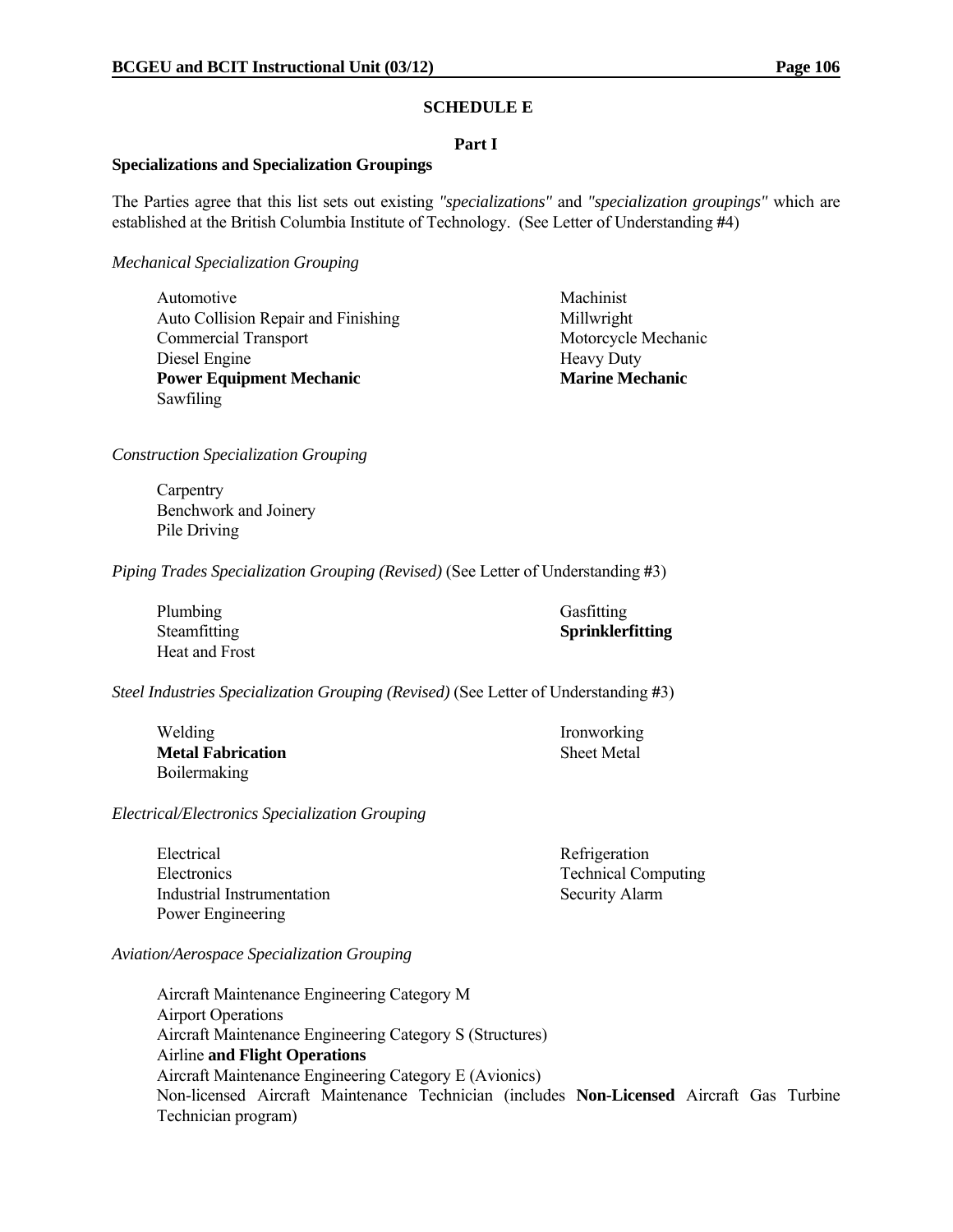# *Business and Industry Specialization Grouping* **Architectural and Structural CAD Graphics Technician**

*Trades Access Specialization Grouping*

| <b>Trades Learning Centre</b>     |
|-----------------------------------|
|                                   |
|                                   |
| <b>Quality Assurance Auditors</b> |
|                                   |
| Marine Engineering                |
|                                   |
| Railway Engineer                  |
|                                   |

(See Letter of Understanding #4 **for list of deleted specializations and specialization groupings**)

# **Part II**

For the purpose of layoff and recall only, the Parties agree that the following procedure will be used to effect the placement of specializations within specialization groupings as set out in Part I of Schedule *"E"*.

- 1. When the Employer adds or deletes new specialization(s) or specialization groupings, or varies the scope or placement of existing specialization(s), the Union will be advised in writing.
- 2. The Parties will within ten days of notification, complete discussion as to the appropriateness of the action taken by the Employer.
- 3. After the period of discussion has elapsed, any dispute regarding the application or interpretation of Part II of Schedule *"E"* may be grieved pursuant to Article 7.11(b) of the Collective Agreement.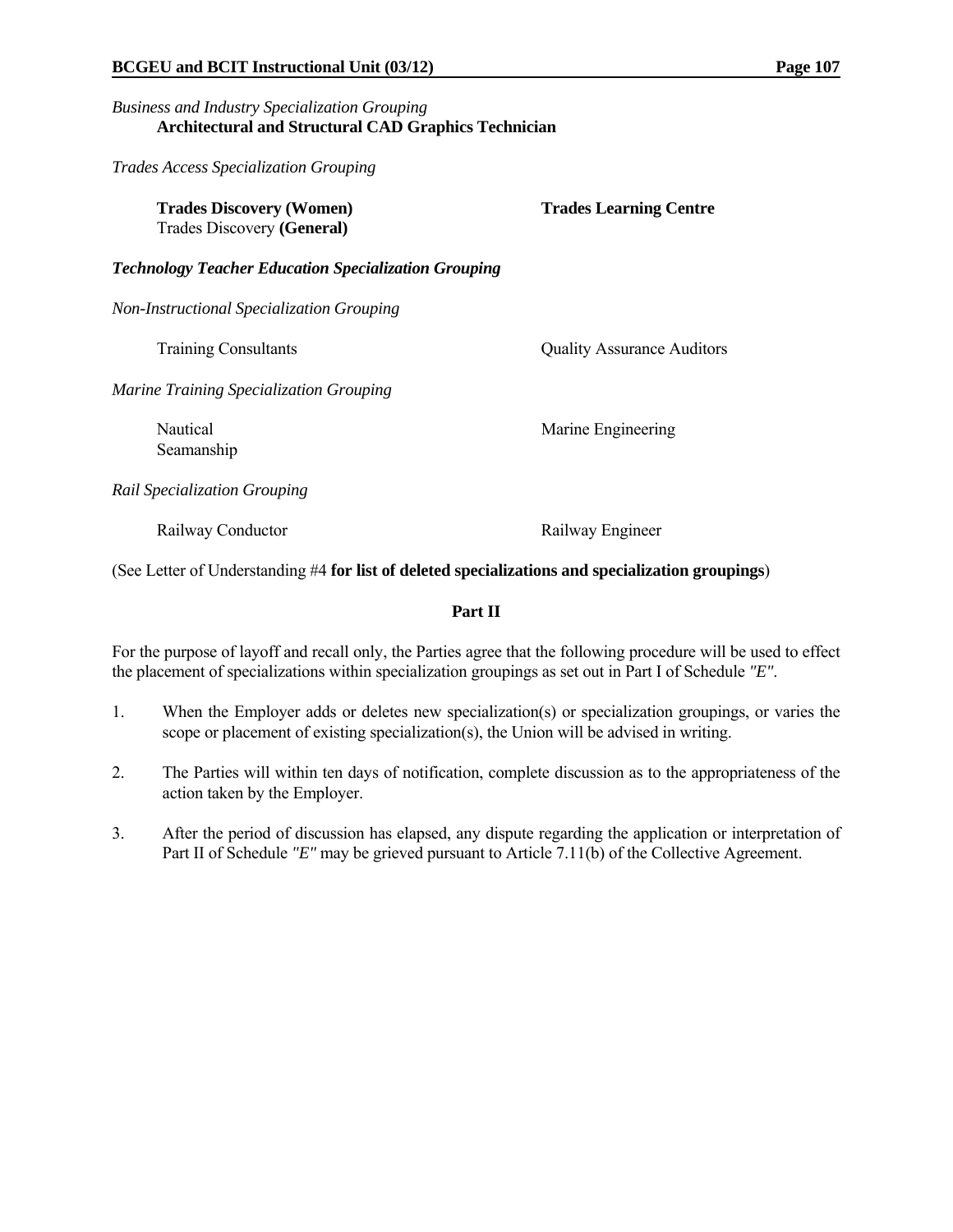# **APPENDIX A SHORT TERM ILLNESS AND INJURY PLAN**

# **1.1 Eligibility**

- (a) Regular Employees shall be covered by the Short Term Illness and Injury Plan upon completion of six (6) months of active service with the Employer.
- (b) Regular Employees with less that six (6) months of service who are unable to work because of an illness or injury are entitled to six (6) days coverage at full pay in any one calendar year.
- (c) Regular Employees with three (3) months but less than six (6) months of service will be entitled to fifteen (15) weeks (75 working days) of coverage, consisting of the above six (6) days, or what remains of the six (6) days' entitlement, at full pay and the remainder of the fifteen (15) weeks at twothirds (⅔) of pay, not to exceed a maximum weekly benefit of two hundred and ten dollars (\$210) or the U.I.C. maximum weekly sickness benefit, whichever is higher.
- (d) Notwithstanding (a), (b) and (c) above, where a regular Employee is on a claim recognized by the Workers' Compensation Board while the Employee was on the Employer's business, he/she shall be entitled to leave at his/her regular rate of pay, up to a maximum of one hundred thirty (130) days for any one claim in lieu of benefits as outlined in Section 1.2. In such cases the compensation payable by the Workers' Compensation Board shall be remitted to the Employer.

# **1.2 Short Term Plan Benefit**

(a) In the event an Employee is unable to work because of illness or injury, he/she will be entitled to a benefit of seventy-five percent (75%) of pay for a period not to exceed six (6) months from date of absence, (Short Term Plan Period). In any one (1) calendar year, the first six (6) working days of absence from work due to illness or injury will be paid at one hundred percent (100%) of pay.

 Employees who exhaust all or part of their six (6) working days entitlement at one hundred percent (100%) of pay in a calendar year will have it reinstated in the following calendar year upon return to work.

(b) Employees who have accumulated sick leave credit under the old sick leave plan will have their accumulated sick leave credits frozen but will supplement their seventy-five percent (75%) of pay benefit under the new plan by using twenty-five percent (25%) of a day's accumulation under the old sick leave plan for each day of absence under the new plan. The seventy-five percent (75%) benefit shall not be supplemented by the use of any other leave entitlement.

# **1.3 Recurring Disabilities**

- (a) Employees who return to work after being absent because of illness or injury, and within five (5) consecutive scheduled days of work again become unable to work because of the same illness or injury are considered to still be within the original Short Term Plan period as defined in Section 1.2(a).
- (b) Employees who return to work after being absent because of illness or injury and within five (5) consecutive scheduled days of work again become unable to work because of a new illness or injury unrelated to the illness or injury that caused the previous absence shall be entitled to a further six (6) months' benefits under this plan.
- (c) Employees who return to work after being absent because of illness or injury, and after working five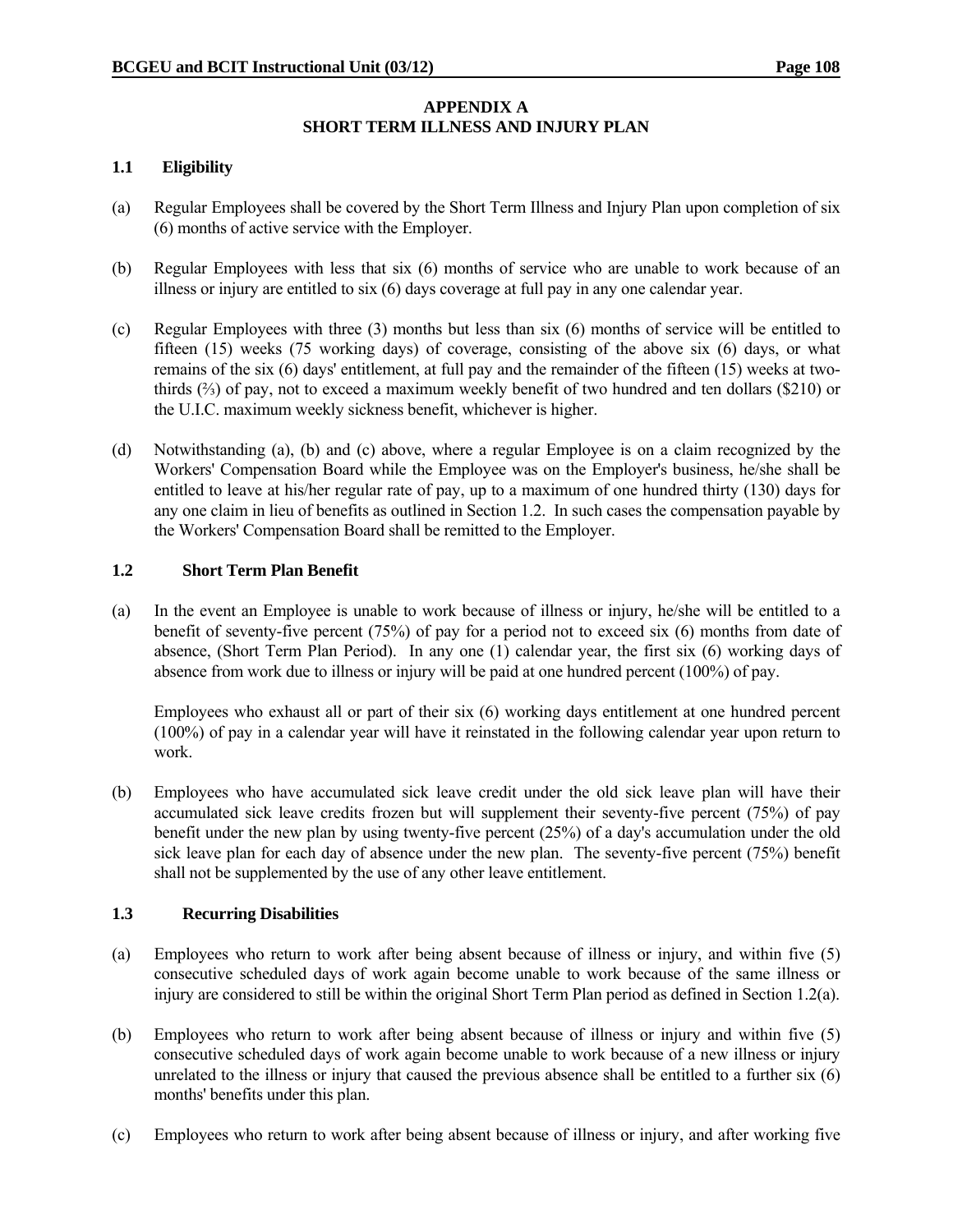(5) or more consecutive scheduled days of work, again become unable to work because of the same illness or injury will be entitled to a further six (6) month period of benefits under this plan, except as provided in (d) below, where the Short Term Plan period shall continue to be as defined in Section  $1.2(a)$ .

- (d) Where an Employee is returning to work after a period of illness or injury and where the Screening Committee has approved such return on a trial basis for assessment and/or rehabilitation purposes, the Short Term Plan period shall continue to be as defined in Section 1.2(a). Such trial period must be approved during the period the Employee is receiving short term benefits, however, the end of the trial period can go beyond the Short Term Plan benefit period.
- (e) Employees who return to work after a period of illness or injury and who do not work the same number of hours that were scheduled prior to the illness or injury shall receive prorated benefits under this plan, however, not beyond six  $(6)$  calendar months from the initial date of absence as defined in Section 1.2(a), if absence is due to the same illness or injury.

# **1.4 Doctor's Certificate of Inability to Work**

The Employer may require an Employee who is unable to work because of illness or injury to provide a statement from:

- (a) A medical practitioner qualified to practice in the province of B.C.; or
- (b) Where necessary, from a medical practitioner licensed to practice in the province of Alberta or the Yukon; or
- (c) The consulting physician to whom the Employee is referred by the medical practitioner in (a) or (b) above, providing medical evidence of the Employee's inability to work in any of the following circumstances:
	- (i) where it appears that a pattern of consistent or frequent absence from work is developing;
	- (ii) where the Employee has been absent for six (6) consecutive scheduled days of work;
	- (iii) where at least thirty (30) days have elapsed since the last statement was obtained and the Employee has been in receipt of plan benefits throughout that period.

Benefits will cease to be paid when an Employee fails to provide satisfactory evidence of medical disability during the benefit period.

# **1.5 Integration With Other Disability Income**

Short term benefits will be reduced by all other disability income benefits to which the absent Employee is entitled except disability income which was being received prior to the illness or injury resulting in the Employee being absent from work and which is unrelated to the illness or injury causing the current absence and the quarter (1/4) day accumulation from the old sick leave plan that is being used to supplement the new plan. Other disability income benefits will include:

- (a) Any amount the absent Employee receives from any group insurance, wage continuation or pension plan of the Employer.
- (b) Any amount of disability income provided by any compulsory act or law, except Unemployment Insurance sickness benefits and W.C.B. benefits payable in accordance with Section 1.1(d).
- (c) Any periodic benefit payment from the Canada or Quebec Pension Plan or other social security plan of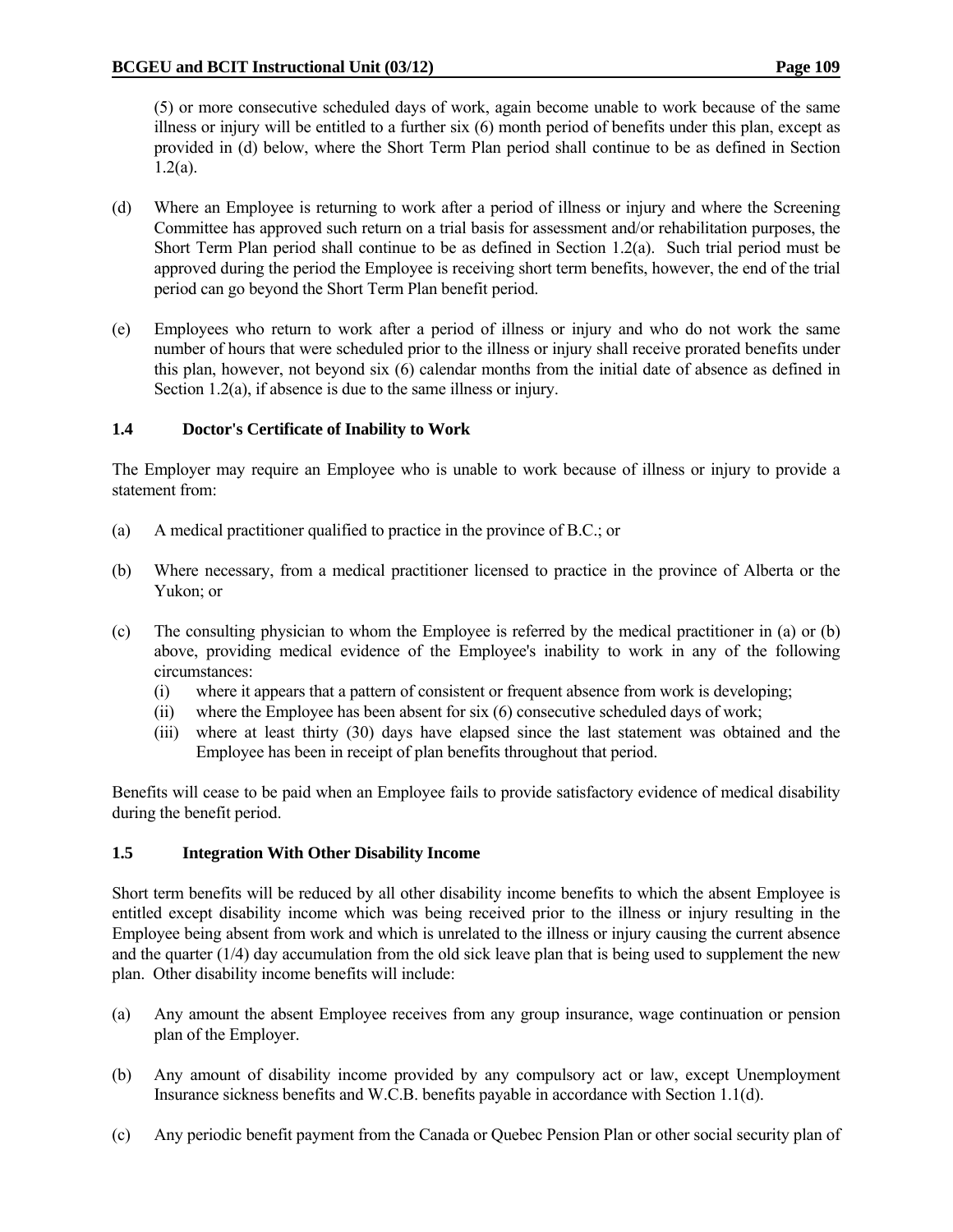any country.

Notwithstanding the above, in the case of ICBC Weekly Indemnity payments or, in the case of personal insurance coverage integration will apply to the extent that the combination of Plan benefits and ICBC Weekly Indemnity payments, or personal insurance disability income benefits exceed either:

- (i) one hundred percent (100%) of pay; or
- (ii) the applicable benefit percentage of the individual's average total monthly income in the twelve (12) month period immediately preceding commencement of the disability, whichever is greater. Where this provision is to apply, the Employee will be required to provide satisfactory evidence of his/her total monthly income.

This section does not apply to a war disability pension paid under an Act of the Governments of Canada or other Commonwealth countries.

# **1.6 Benefits Not Paid During Certain Periods**

Benefits will not be paid when an Employee is:

- (a) receiving designated paid holiday pay;
- (b) engaged in an occupation for wage or profit;
- (c) on strike or is locked out unless the strike or lockout occurred after the illness or injury resulting in the Employee being absent from work;
- (d) serving a prison sentence;
- (e) on suspension without pay;
- (f) on paid absence in the period immediately preceding retirement;
- (g) on any leave of absence without pay.

Notwithstanding (g) above, where an illness or injury occurs during a period of approved:

- (1) education leave,
- (2) general leave of absence not exceeding thirty (30) days,
- (3) maternity leave,

 which prevents the Employee from returning to work on the scheduled date of return, the Short Term Plan will be effective from the date of disability due to illness or injury and benefits will be paid for the balance of the six (6) month period remaining from the scheduled date of return to work. For maternity leave, the intention is no coverage for normal pregnancy.

# **1.7 Employee to Inform Employer**

The Employee shall inform the Employer as soon as possible of his/her inability to report to work because of illness or injury. The Employee shall inform the Employer of the date of return to duty, in advance of that date, in order that relief scheduled for that Employee can be notified.

# **1.8 Entitlement**

For the purpose of calculation six (6) calendar days per calendar year, one (1) day shall be considered to be one (1) day regardless of the regularly scheduled workday. Calculation for partial days will be on a prorated basis.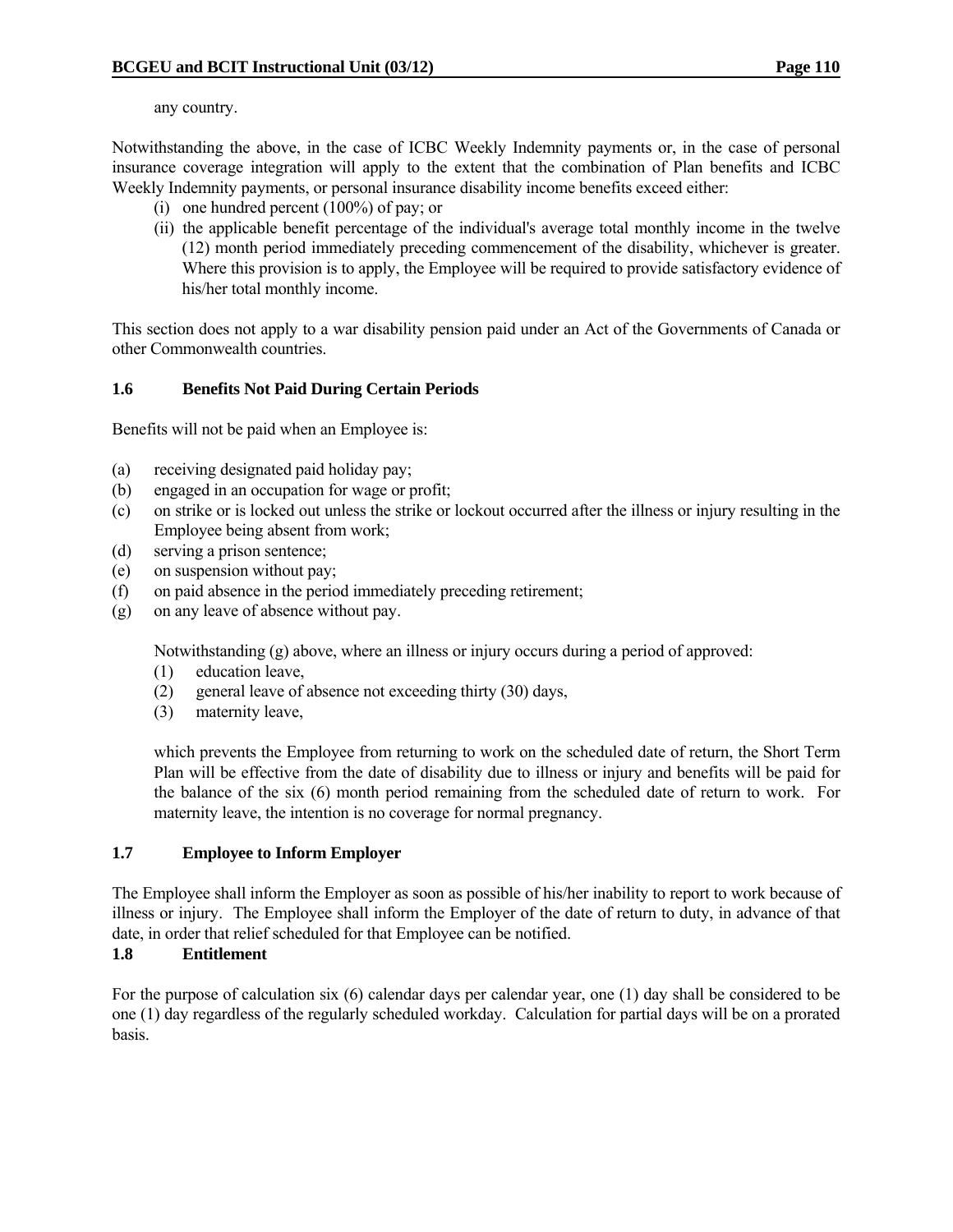# **1.9 EIC Premium**

The Parties agree that the complete premium reduction from the Employment Insurance Commission accruing through the improved illness and injury plan will be returned to the Employer.

# **1.10 Benefits Upon Layoff or Separation**

- (a) Subject to (b) and (c) below, regular Employees who have completed three (3) months of service and who are receiving benefits pursuant to  $1.1(c)$ ,  $1.1(d)$  or  $1.2$  shall continue to receive such benefits upon layoff or separation until the termination of the illness or until the maximum benefit entitlement has been granted, whichever comes first, if the notice of layoff or separation is given after the commencement of the illness for which benefits are being paid.
- (b) In the event that layoff or separation notice was given prior to the commencement of the illness, benefits will cease on the effective date of the layoff or separation only if the illness commenced within two  $(2)$  months of the effective date of the layoff or separation.
- (c) Benefits will continue to be paid in accordance with 1.10(a), for which notice of layoff or separation was given prior to the commencement of the illness and if the illness commenced more than two (2) months before the effective date of the layoff or separation.

# **LONG TERM DISABILITY PLAN**

# **2.1 Eligibility**

- (a) Regular full-time Employees shall be covered by the Long Term Disability Plan upon completion of six (6) months' active employment with the Employer.
- (b) An Employee who is not actively at work because of illness or injury on the workday coincident with, or immediately preceding the date he/she would otherwise have become eligible for coverage under the Plan will not be eligible for coverage until the date the Employee returns to active employment.
- (c) Coverage in the plan is a condition of employment.

# **2.2 Long Term Disability Benefit**

In the event an Employee while covered under this Plan, becomes totally disabled as a result of an accident or a sickness, then, after the Employee has been totally disabled for six (6) months, including periods approved in Section 1.3(a) and (c), he/she shall be eligible to receive a monthly benefit as follows:

- (a) While the Employee has a sick bank balance to be used on a day-for-day basis, full monthly earnings will continue until the sick bank is exhausted, and Section 2.6 will not apply.
- (b) When an Employee has no sick bank, or after it is exhausted, the Employee shall receive a monthly benefit equal to the sum of sixty-six and two-thirds percent (66⅔%) of monthly earnings (effective September 01, 1993).

For the purpose of the above, earnings shall mean basic monthly earnings as at the date of disability as determined by the Employer.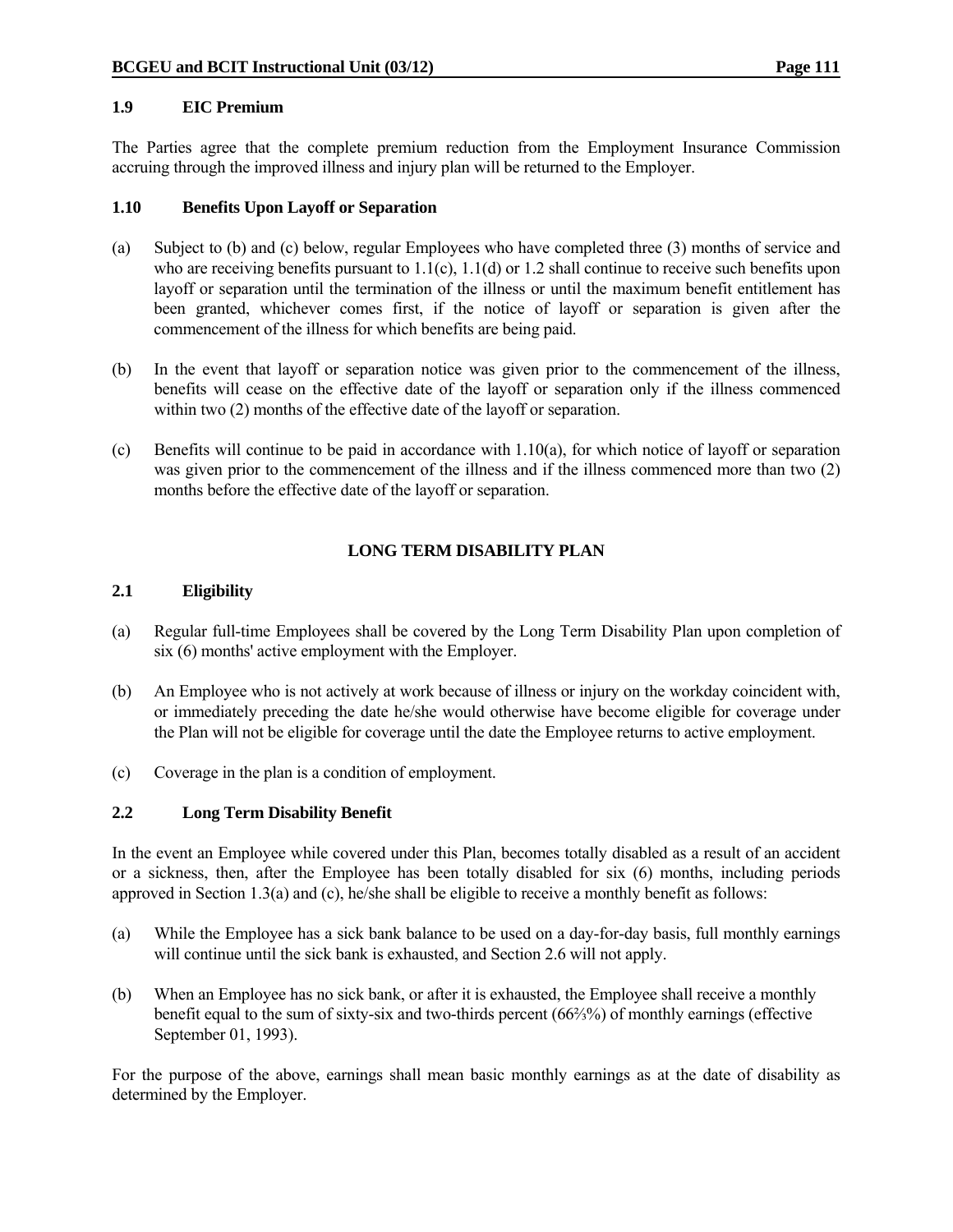The basic monthly earnings as at the date of disability shall be the salary in effect for the last month of the Short Term Plan period, or equivalent six (6) month period, taking into consideration any retroactive adjustments. The date of disability for determining the commencement of the first two (2) years of disability shall be the day following the last month of the Short Term Plan period, or an equivalent six (6) month period.

- (c) The Long Term Disability benefit payment will be made so long as an Employee remains totally disabled in accordance with Section 2.3, and will cease on the date the Employee recovers, or at the end of the month in which the Employee reaches age 65, or resigns or dies, whichever occurs first.
- (d) An Employee in receipt of long term disability benefits will be considered an Employee for purposes of superannuation and will continue to be covered by group life, extended health, dental and medical plans. Employees will not be covered by any other portion of the Collective Agreement but will retain the right of access to a Screening Committee established thereunder and will retain seniority rights should they return to employment within six (6) months following cessation of benefits.
- (e) When an Employee is in receipt of the benefit described in (b) above, contributions required for benefit plans in (d) above and contributions for superannuation will be waived by the Employer.
- (f) An Employee engaged in rehabilitative employment with the Institute and who is receiving partial Long Term Disability benefit payments will have contributions required for benefit plans in (d) above and contributions for superannuation waived by the Employer except that superannuation contributions shall be deducted from any salary received from the Employer to cover the period of rehabilitative employment.

# **2.3 Total Disability**

- (a) Total disability, as used in this Plan, means the complete inability because of an accident or sickness of a covered Employee to perform all the duties of his/her own occupation for the first two (2) years of disability. Thereafter, Employees able by reason of education, training or experience to perform the duties of a gainful occupation for which the rate of pay is not less than seventy-five percent (75%) of the current rate of pay of their regular occupation at date of disability will not be considered totally disabled and will therefore not be eligible for benefits under this Long Term Disability Plan.
- (b) Total disabilities resulting from mental or nervous disorders are covered by the plan in the same manner as total disabilities resulting from accidents or other sickness, except that an Employee who is totally disabled as a result of a mental or nervous disorder and who has received twenty-four (24) months of Long Term Disability Plans benefit payments must be confined to a hospital or mental institution or where they are at home, under the direct care and supervision of a medical doctor, in order to continue to be eligible for benefit payments.

 During a period of total disability an Employee must be under the regular and personal care of a legally qualified doctor of medicine.

(c) (1) If an Employee becomes totally disabled and during this period of total disability engages in rehabilitative employment, the regular monthly benefit from this plan will be reduced by twenty-five percent (25%) of the Employee's earnings from such rehabilitative employment. In the event that income from rehabilitative employment and the benefit paid under this plan exceed eighty-five percent (85%) of the Employee's earnings at date of disability, the benefit from this plan will be further reduced by the excess amount. *"Rehabilitative employment"* shall mean any occupation or employment for wage or profit or any course or training that entitles the disabled Employee to an allowance, provided such rehabilitative employment has the approval of the Employee's doctor and the Employer.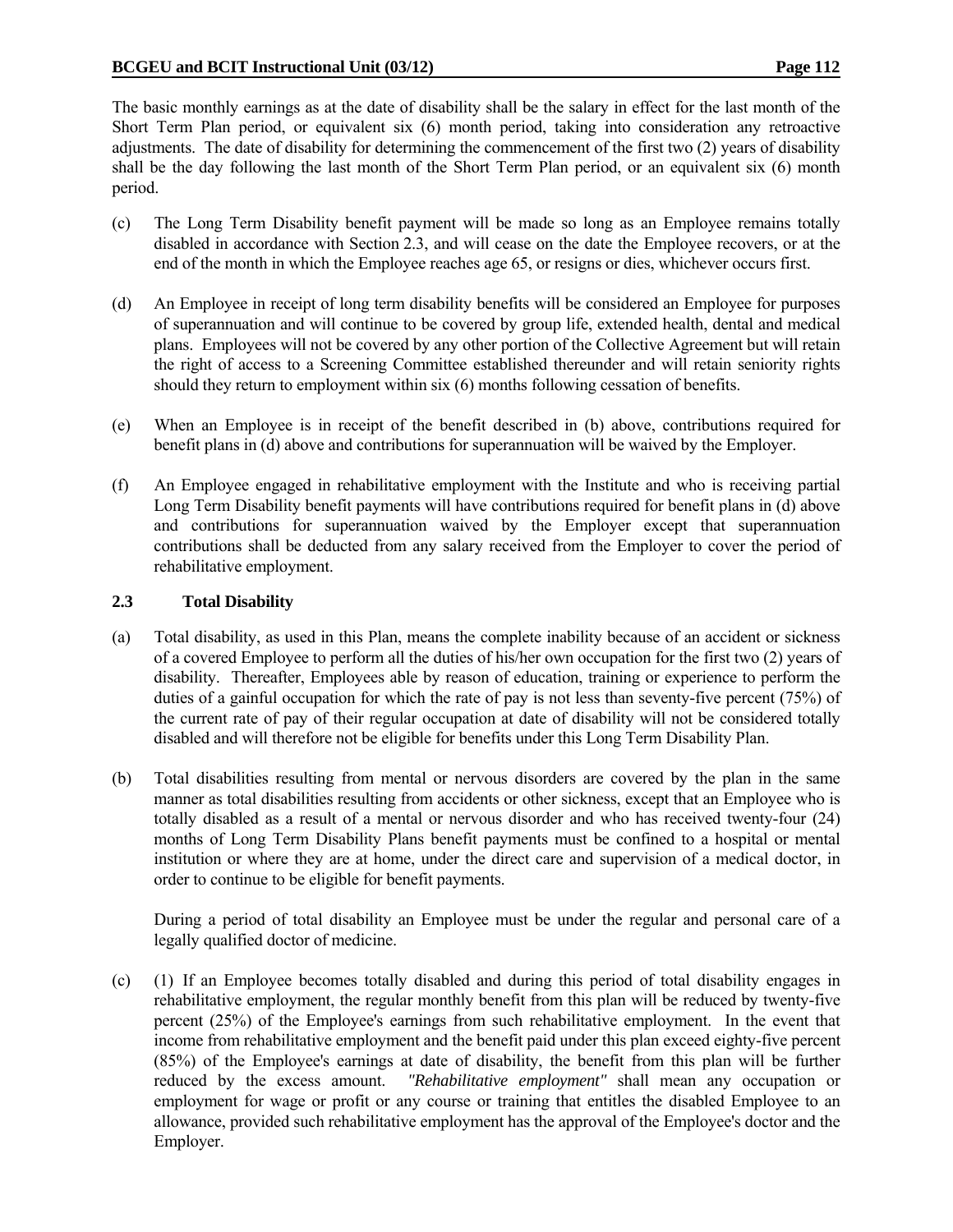The rehabilitative employment of a disabled Employee will continue until such time as the Employee's earnings from rehabilitative employment exceed eighty-five percent (85%) of the Employee's earnings at the date of disability but in no event for more than twenty-four (24) months from the date benefit payments commence.

 If earnings are received by an Employee during a period of total disability and if such earnings are derived from employment which has not been approved of as rehabilitative employment by his/her doctor and the Employer, then the regular monthly benefit from the plan will be reduced by one hundred percent (100%) of such earnings.

 (2) In the event that an Employee has been classified as totally disabled for all occupations and engages in approved rehabilitative employment, the provisions of (1) above apply except that the rehabilitative employment may continue for twenty-four (24) months from the date rehabilitative employment commenced.

 (3) In the case where rehabilitative employment has been approved while an Employee is receiving a benefit under the provisions of Article 2.2(a), the provision of Article 2.3(c) (1) shall not apply until the Employee is receiving a benefit under Article 2.2(b).

# **2.4 Exclusions from Coverage**

The Long Term Disability Plan does not cover total disabilities resulting from:

- (a) War, insurrection, rebellion, or service in the armed forces of any country, after the commencement of this plan;
- (b) Voluntary participation in a riot or civil commotion, except while an Employee is in the course of performing the duties of his/her regular occupation;
- (c) Intentionally self-inflicted injuries or illness;
- (d) Pregnancy, childbirth, miscarriage or abortion, except severe complications following termination of pregnancy; (Intention is no coverage for normal pregnancy);
- (e) A disability known to the Employer and which was specifically taken into account by the Employer at time of hiring.

# **2.5 Pre-existing Conditions**

An Employee shall not be entitled to Long Term Disability benefits from this plan if his/her total disability resulted from an accident, sickness or mental or nervous disorder with respect to which medical treatment, services or supplies were received in the ninety (90) day period prior to the date of hire unless he/she has completed twelve (12) consecutive months of service after the date of hire during which time he/she has not been absent from work due to the aforementioned accident, sickness or mental or nervous disorder with respect to which medical treatment, services or supplies were received. This clause does not apply to present Employees who have been continuously employed since April 1, 1977.

# **2.6 Integration With Other Disability Income**

In the event a totally disabled Employee is entitled to any other income as a result of the same accident, sickness, mental or nervous disorder that caused him/her to be eligible to receive benefits from this Plan, the benefits from this Plan will be reduced by one hundred percent (100%) of such other disability income.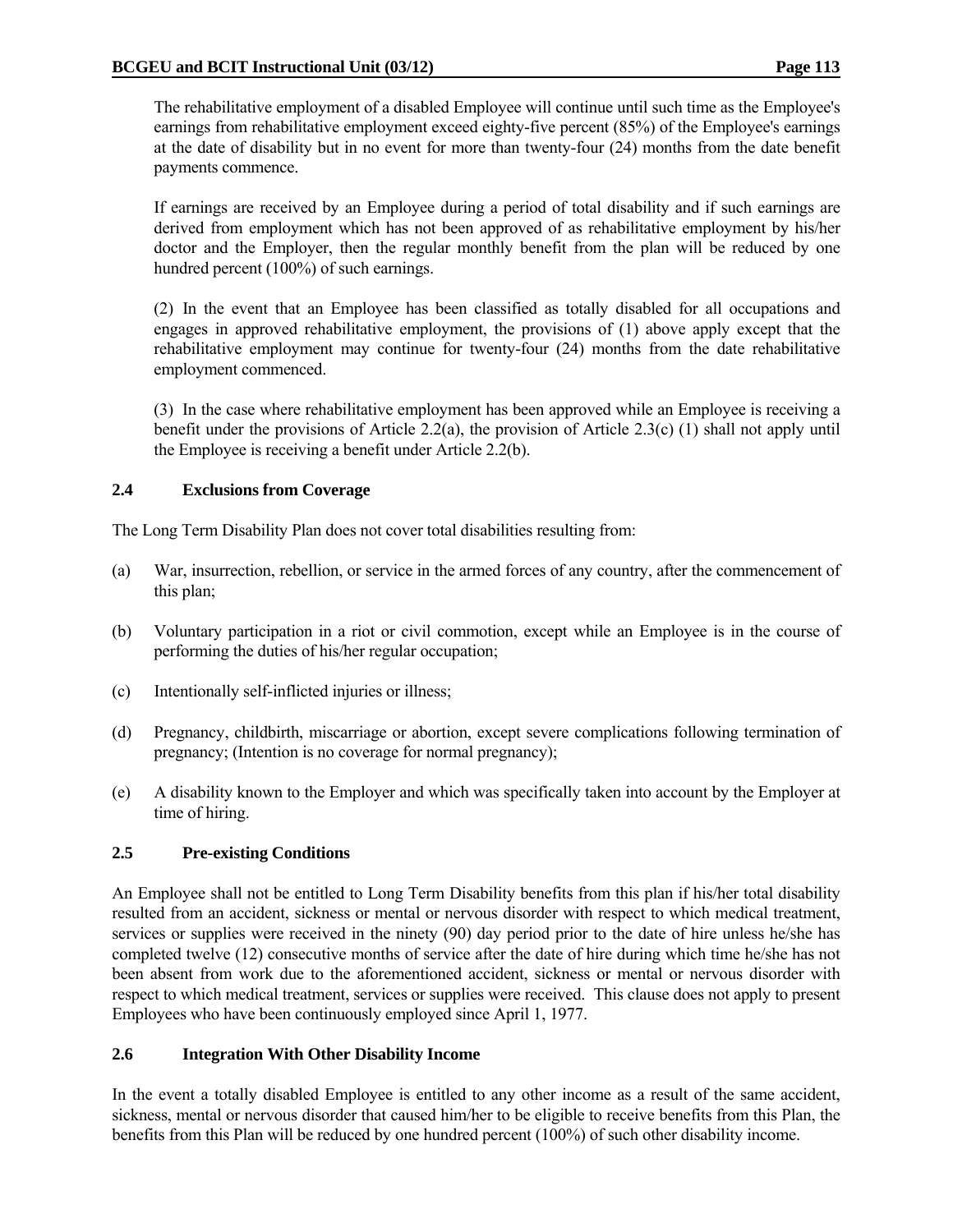Other disability income shall include, but not necessarily be limited to:

- (a) Any amount payable under the *Workers' Compensation Act* or Law or any other legislation of similar purpose, and;
- (b) Any amount the disabled Employee received from any group insurance, wage continuation or pension plan of the Employer that provides disability or retirement income, and;
- (c) Any amount of disability income provided by any compulsory act or law, and;
- (d) Any periodic primary benefit payment from the Canada or Quebec Pension Plans or other similar social security plan of any country to which the disabled Employee is entitled or to which he/she would be entitled if his/her application for such benefit were approved, and:
- (e) Any amount of disability income provided by any group or association disability plan to which the disabled Employee might belong or subscribe.

The amount by which the disability benefit from this plan is reduced by other disability income will normally be the amount to which the disabled Employee is entitled upon becoming first eligible for such other disability income. Future increases in such other disability income resulting from increases in the Canadian Consumer Price Index or similar indexing arrangements will not further reduce the benefits from this Plan.

Notwithstanding the above, in the case of ICBC Weekly Indemnity payments or, in the case of personal insurance coverage, integration will apply to the extent that the combination of Plan benefits and ICBC Weekly Indemnity payments or, personal insurance disability income benefits exceed either:

- (i) one hundred percent (100%) of basic pay; or
- (ii) the applicable benefit percentage of the individual average total monthly income in the twelve (12) month period immediately preceding commencement of the disability, whichever is the greater. Where this provision is to apply, the Employee will be required to provide satisfactory evidence of his/her total monthly income.

This Section does not apply to war disability pension paid under an Act of the governments of Canada or other Commonwealth countries.

# **2.7 Successive Disabilities**

If, following a period of total disability with respect to which benefits are paid from this Plan, an Employee returns to work on a full-time basis for a continuous period of six (6) months or more, any subsequent total disability suffered by that Employee, whether related to the preceding disability or not, shall be considered a new disability and the disabled Employee shall be entitled to benefit payments in accordance with the provisions of this Plan.

In the event the period during which such an Employee has returned to work is less than six (6) months and the Employee again suffers a total disability and that is related to the preceding disability, the subsequent disability shall be deemed a continuation of the preceding disability, and the disabled Employee shall be entitled to benefit payments in accordance with the provisions of this Plan as though he/she had not returned to work. Should such an Employee suffer a subsequent disability that is unrelated to the previous disability and, provided the period during which the Employee returned to work is longer than one (1) month, the subsequent disability shall be considered a new disability and the Employee shall be entitled to benefit payments in accordance with the provisions of this Plan. If the period during which the Employee returned to work is one (1) month or less, the subsequent disability shall be deemed a continuation of the preceding disability and the disabled Employee shall be entitled to benefit payments in accordance with the provisions of this Plan.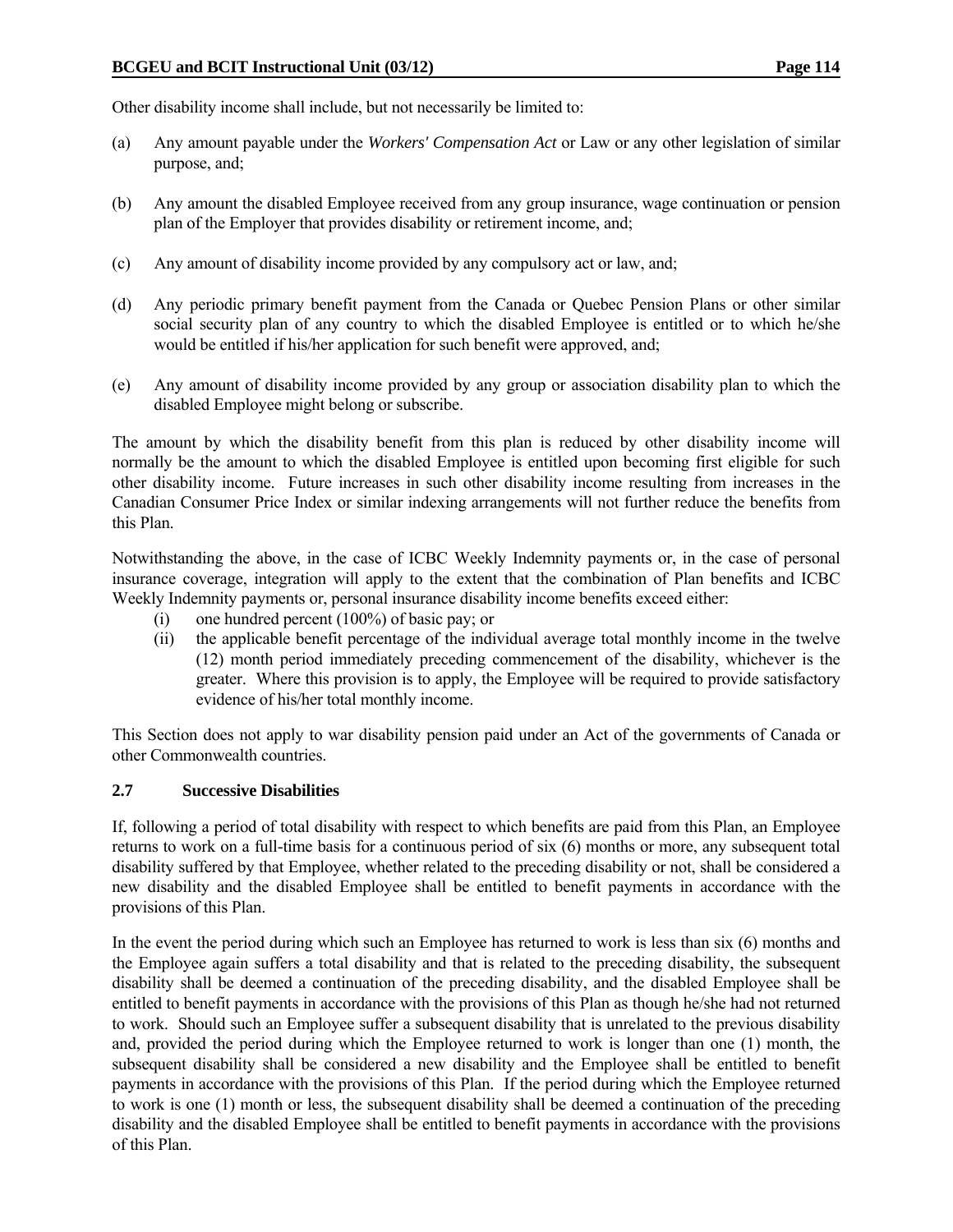# **2.8 Cessation of Plan Coverage**

An Employee shall cease to be covered by this Plan at the earliest of the following dates:

- (a) on the date that is six (6) months prior to his/her sixty-fifth (65) birthday.
- (b) on the date of commencement of paid absence prior to retirement;
- (c) on the date of termination of employment with the Employer;

Cessation of active employment as a regular Employee shall be considered termination of employment except when an Employee is on authorized leave of absence with or without pay.

# **2.9 Leave of Absence**

Employees on leave of absence without pay may opt to retain coverage under the plan and shall pay the full premium, except when on approved Maternity Leave. Coverage will be permitted for a period of eighteen (18) months of absence without pay except that if the leave is for educational purposes, the maximum period will be extended to two (2) years. If an Employee on leave of absence without pay or partial pay, who has elected coverage under this plan, becomes disabled, benefits under this Plan will be based upon monthly earnings immediately prior to the current leave of absence.

# **2.10 Benefits Upon Plan Termination**

In the event this Long Term Disability Plan is terminated, the benefit payments shall continue to be paid in accordance with the provisions of this Plan to disabled Employees who become disabled while covered by this Plan prior to its termination.

# **2.11 Contributions**

The cost of this Plan will be borne by the Employer.

# **2.12 Waiver of Contributions**

Employee contributions to this Plan shall be waived with respect to disabled Employees during the time such an Employee is in receipt of disability benefit payments from this Plan.

# **2.13 Claims**

Long Term Disability claims will be adjudicated and paid by a claims-paying agent to be appointed by the Employer. In the event a covered Employee disputes the decision of the claims-paying agent regarding a claim for benefits under this Plan, the Employee may arrange to have his/her claim reviewed by a Claims Review Committee composed of three (3) medical doctors; one (1) designated by the claimant, one (1) by the Employer and a third agreed to by the first two. Written notice of a disputed claim or an appeal under this Plan shall be sent to the Plan Administrator.

Written notice of an appeal must be submitted within six (6) months from the date the claims-paying agent rejected the claim. The expenses incurred by a Claims Review Committee will be paid by the Plan.

Where an Employee has disputed the decision of the claims-paying agent and is awaiting the outcome of a review or an appeal, the Employee will be considered to be on leave of absence without pay during the portion of the waiting period when he/she is not receiving pay or benefit allowance. During the waiting period, an Employee will continue to be covered by group life, extended health, dental and medical plans.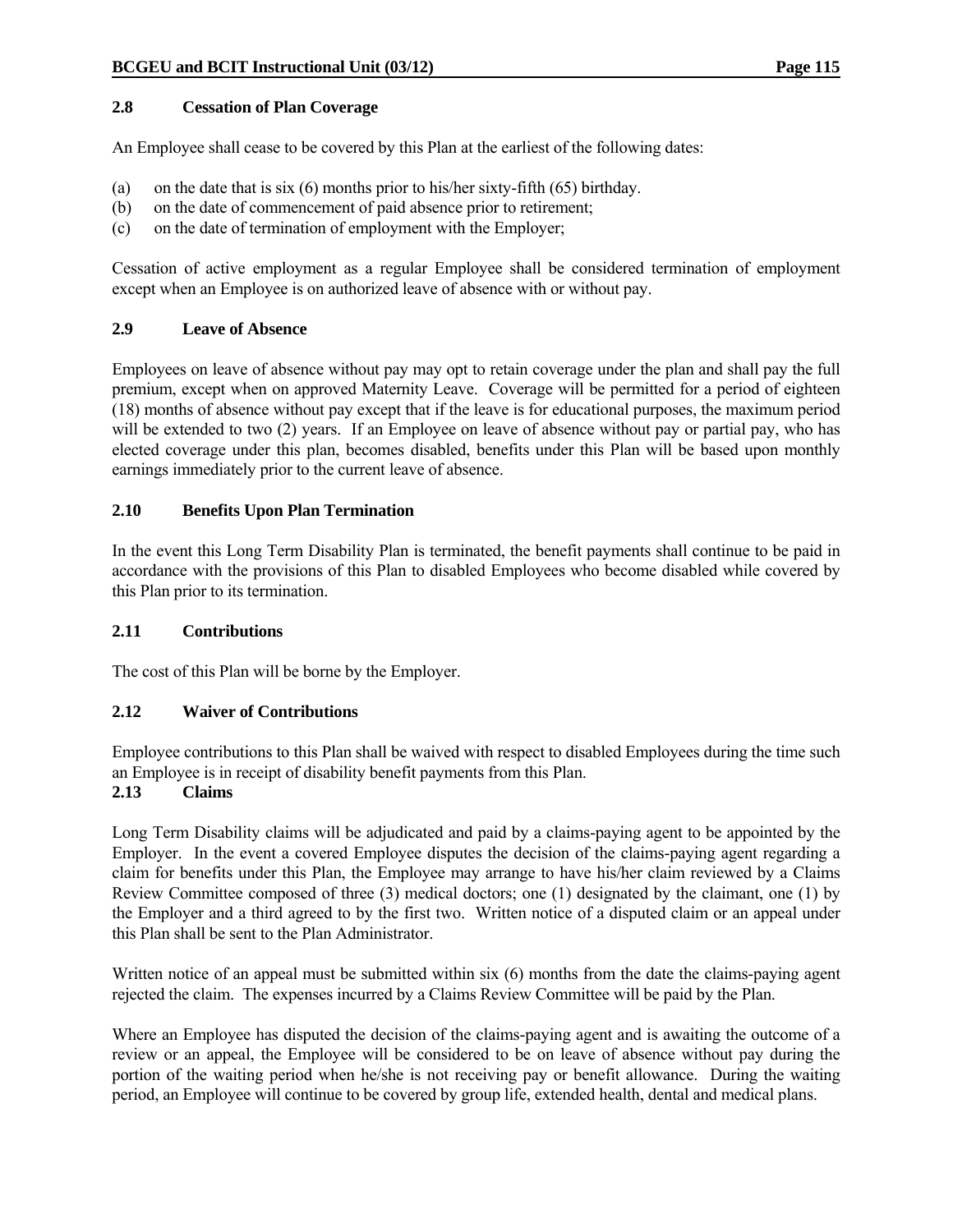# **2.14 Physical Examination**

The Employer, at its own expense, shall have the right and be given the opportunity to have a medical doctor appointed by the Employer examine, as often as it may reasonably require any Employee whose injury, sickness, mental or nervous disorder is the basis of claim upon this Plan.

# **2.15 Canadian Currency**

All monies payable to or from this Plan shall be payable in Canada in Canadian currency.

# **2.16 Administration**

The Employer will be the administrator of the Plan. All questions arising as to the interpretation of this Plan shall be subject to the grievance and arbitration procedures in Articles 7 and 8 of this Agreement.

# **2.17 Implementation by Regulation**

The provisions of this Plan shall become part of a memorandum of agreement between the Parties and will be implemented by regulation.

# **2.18 Benefit Level**

The benefit level for existing LTD recipients shall be increased by the same amount as the negotiated salary increase for other Employees in the Bargaining Unit.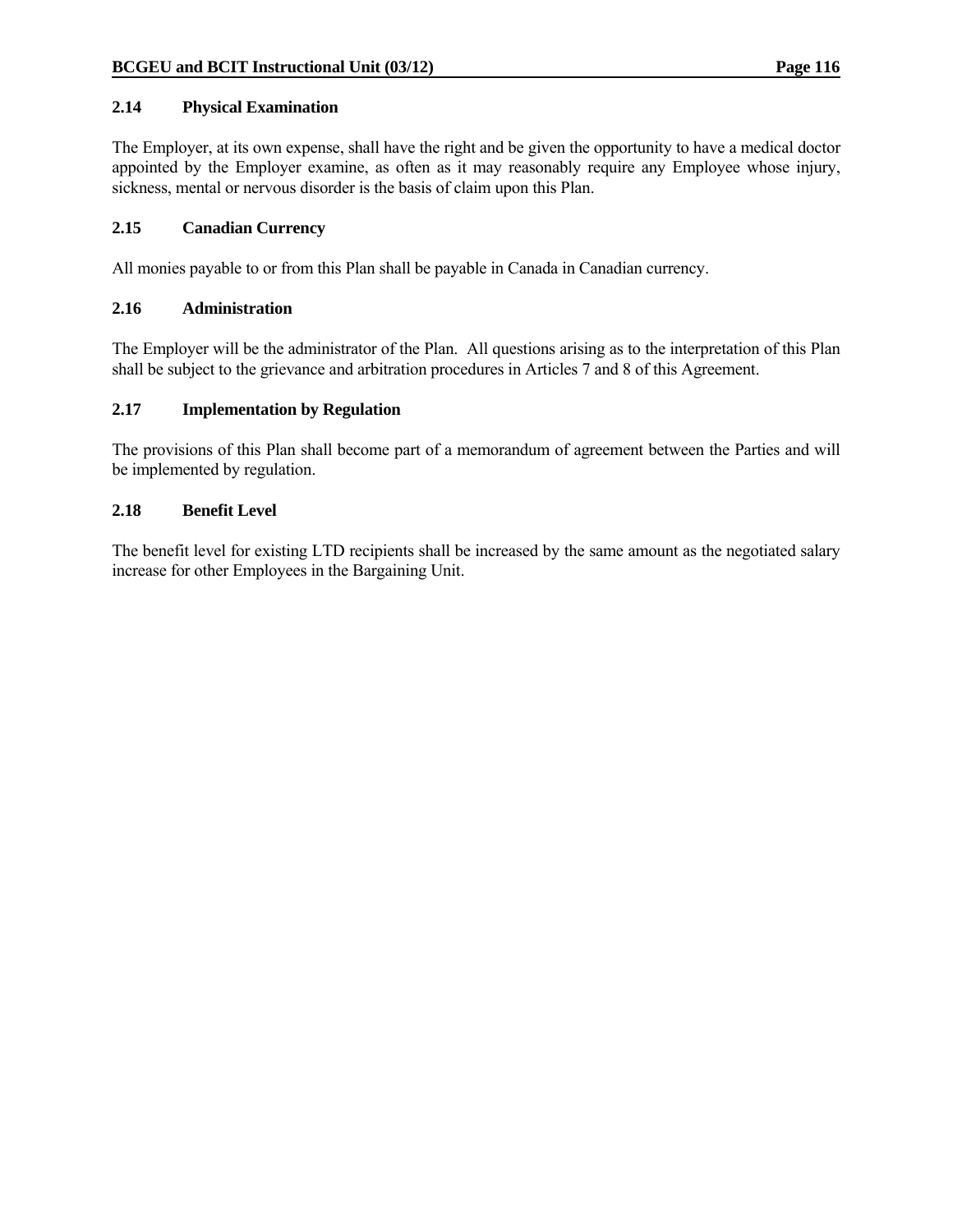### **JOINT ADVISORY COMMITTEE**

There shall be a Joint Advisory Committee which shall consist of two (2) representatives appointed by the Employer and two (2) representatives appointed by the Union. The Employer and the Union may each appoint one (1) alternate Committee member. The purpose of the Committee shall be to consider and make recommendations to the Bargaining Principals on all matters related to the effective administration of the Short Term Illness and Injury and Long Term Disability Plans and to consider and make recommendations to the Bargaining Principals on any questions which may arise related to interpretation or application of the wording of Appendix A. The Committee shall consider and report back on all matters related to the plans which may be referred to it jointly by the Bargaining Principals.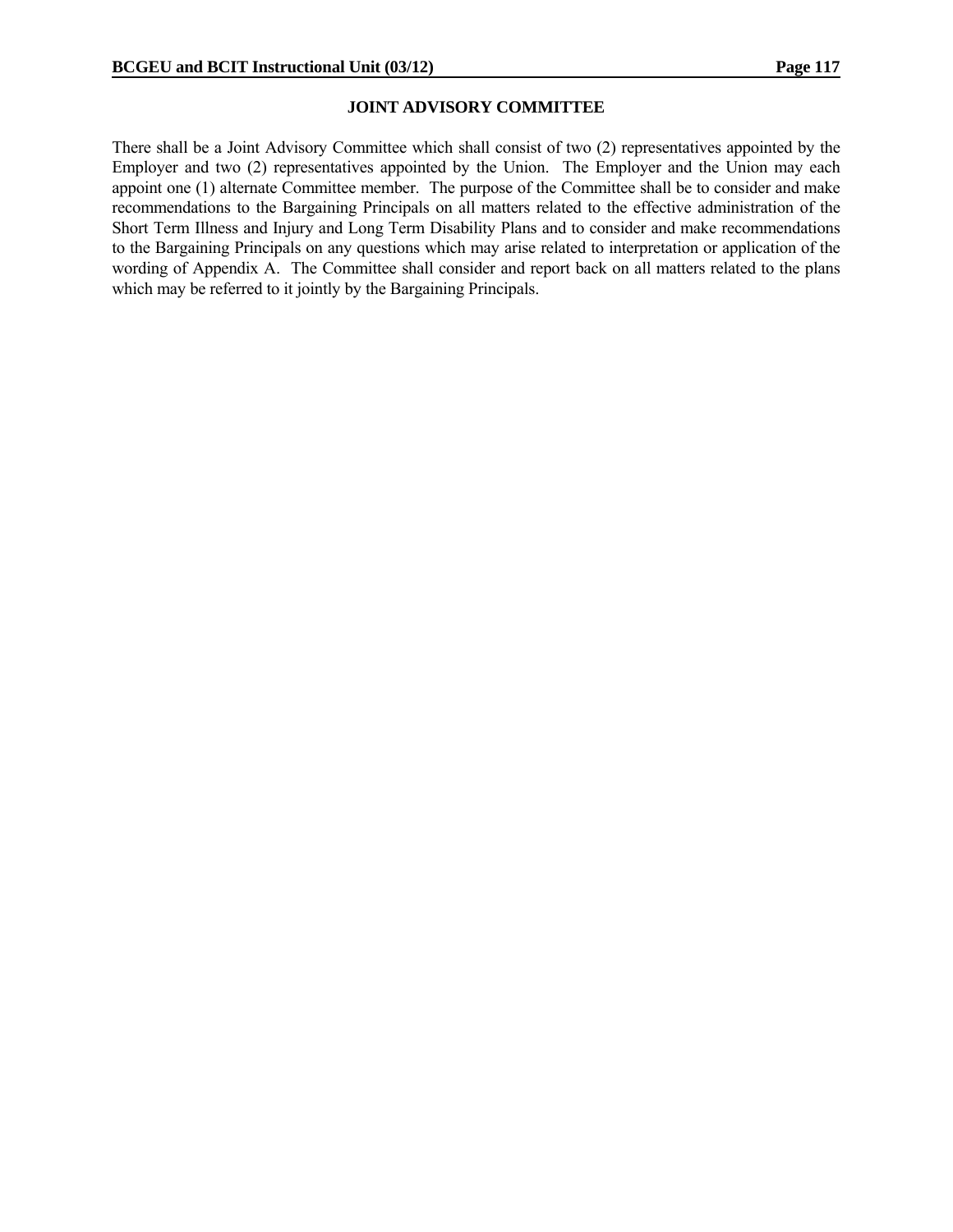### **Re: Qualifications**

The following format for qualifications will be introduced, upon signing of this Agreement, and will continue in full force and effect for the duration of the Agreement.

Job postings for Vocational Instructors shall consist of the following qualifications:

- 1. trade qualification in a designated trade or recognized industry qualifications in non-designated trades and other occupations;
- 2. five (5) years' experience as a Journeyman or equivalent;
- 3. previous supervisory or teaching experience; and
- 4. skills and abilities to instruct the curriculum.

Common core qualifications shall include an Institute endorsement for this specialization. The criteria for this endorsement shall be developed by the Labour/Management Committee.

# **SIGNED ON BEHALF OF THE UNION: SIGNED ON BEHALF OF THE EMPLOYER:** George Heyman, President Brian Gillespie, President Tom Kozar, Co-Chairperson Tomi Eeckhout, Director Bargaining Committee Labour Relations Gary Blidook, Member Ron Evans, Member Bargaining Committee Bargaining Committee Rick Dohl, Member **Dave Mitchell, Member** Dave Mitchell, Member Bargaining Committee Bargaining Committee Michael Wanstall, Member Dennis Duffey, Member Bargaining Committee Bargaining Committee Barbara Offen, Co-Chairperson Phyllis Johnson, Member Coordinated Bargaining Representative Bargaining Committee

 Clodine Sartori, Member Bargaining Committee

Date: October 12, 1999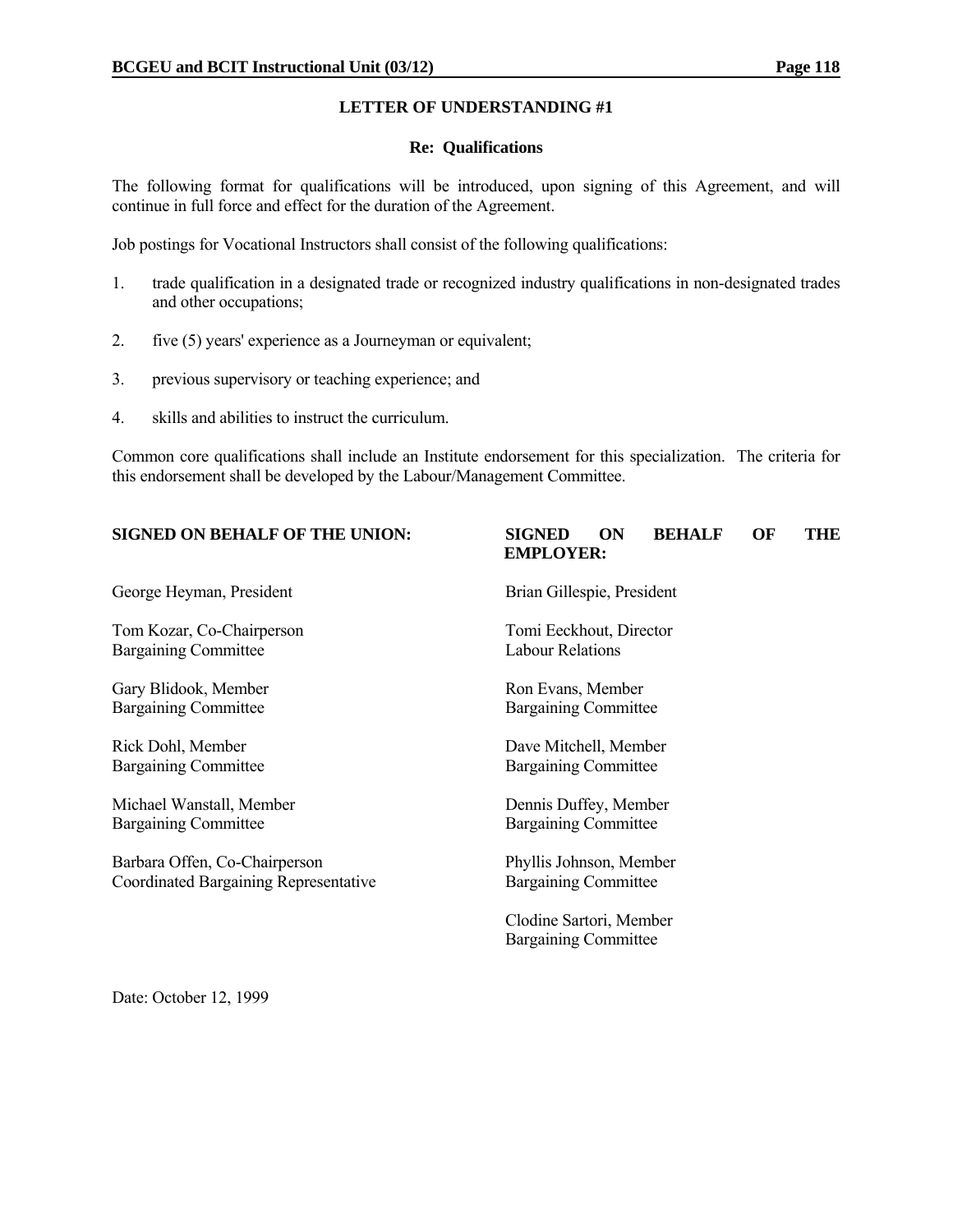### **Re: Course Evaluation Reports**

The Parties agree that the Labour/Management Committee will work together to develop a fair and viable Course Evaluation system including support; curriculum; facilities; and instructional components.

# **SIGNED ON BEHALF OF THE UNION: SIGNED ON BEHALF OF THE EMPLOYER:** George Heyman, President Brian Gillespie, President Tom Kozar, Co-Chairperson Tomi Eeckhout, Director Bargaining Committee Labour Relations Gary Blidook, Member Ron Evans, Member Bargaining Committee Bargaining Committee Rick Dohl, Member Dave Mitchell, Member Bargaining Committee Bargaining Committee Michael Wanstall, Member Dennis Duffey, Member Bargaining Committee Bargaining Committee Barbara Offen, Co-Chairperson Phyllis Johnson, Member Coordinated Bargaining Representative Bargaining Committee Clodine Sartori, Member Bargaining Committee

Date: October 12, 1999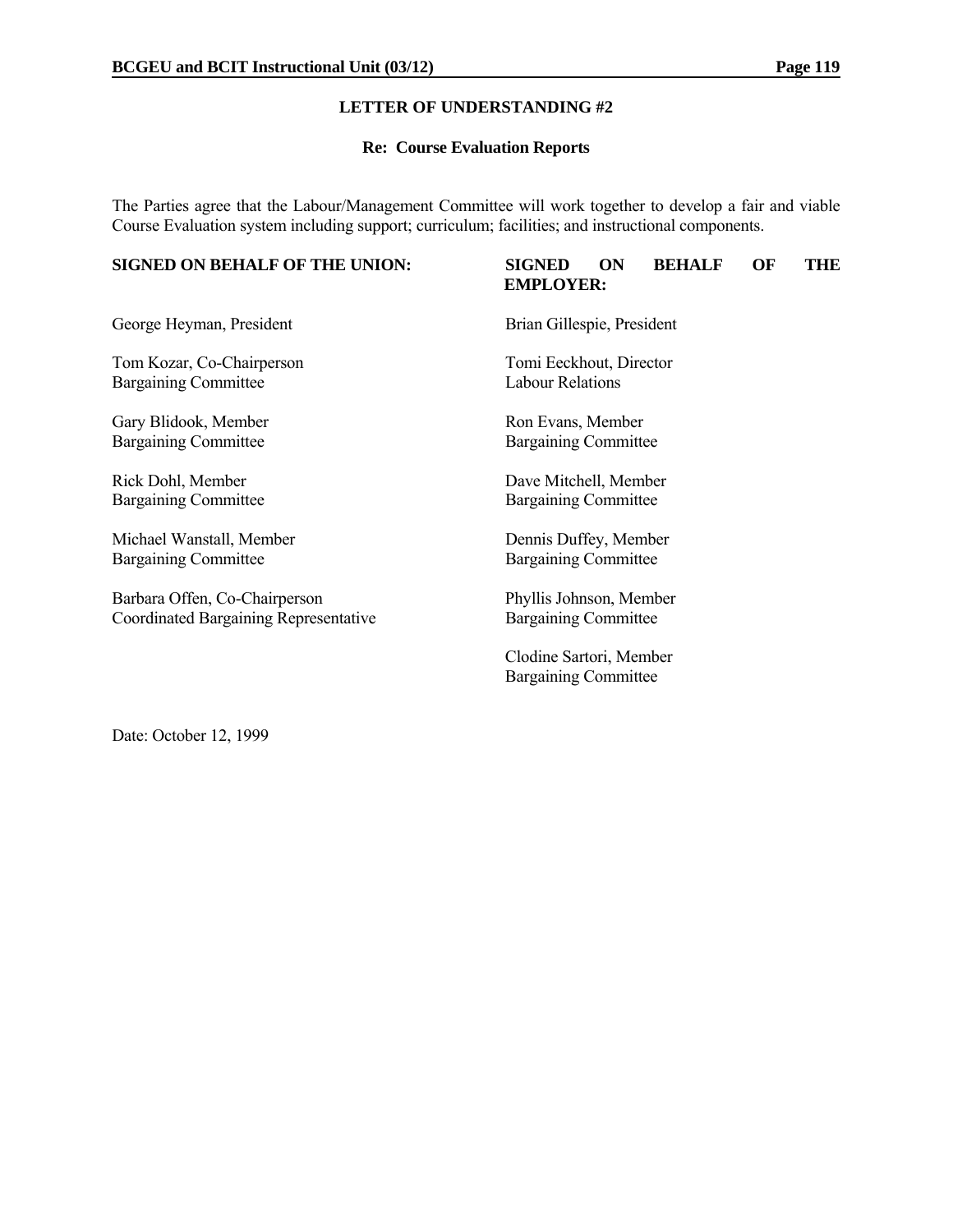### **Re: Schedule E - Part I - Piping Trades Specialization Grouping**

The Parties agree that a separate specialization grouping to be known as *"Piping Trades"* be established. The new grouping will encompass the existing specializations of Plumbing, Heat and Frost, as well as the newly created specializations of Steamfitting, Gasfitting and Sprinklerfitting. The existing Piping specialization will be deleted.

In making this change, the specializations of Plumbing and Heat and Frost will move from the existing Steel Industries Specialization Grouping to the newly created Piping Trades Grouping.

A grandfathering provision has also been agreed to by the Parties. On the implementation date of 90 September 01, all Employees with a seniority date of 90 September 01 or earlier, including those with less than three years' seniority as of 90 September 01, who were Employees in the Steel Industries Grouping on this date, will have the right to exercise the displacement option in both the revised Steel Industries and new Piping Trades Specialization Groupings.

The following is the list of Employees affected by this Agreement and their specialization as of 90 September 01:

Piping Trades Specialization Grouping

### *Plumbing Specialization*

| N. Potis   | J. Endert |
|------------|-----------|
| G. Norgard | D. Bowles |
| G. Milne   | W. Evans  |
| J. Masse   | D. Pfaff  |
|            |           |

*Steamfitting Specialization*

| G. Millar  | A. St. Eloi |
|------------|-------------|
| R. Marier  | W. Bradbury |
| B. Koelzer |             |

*Heat and Frost\* /Gasfitting\* /Sprinklerfitting\**

\*There were no Employees in these specializations as of 90 September 01.

Revised Steel Industries Specialization Grouping

### *Welding*

| D. Becker     | J. Black         |
|---------------|------------------|
| E. Iversen    | A. Pasichnyk     |
| E. Sukkel     | G. Jones         |
| R. Holroyd    | C. Grass         |
| L. Cox        | A. Wood          |
| E. Waterfield | C. Bishop        |
| F. Bettis     | <b>B.</b> Finnie |
| D. McRae      |                  |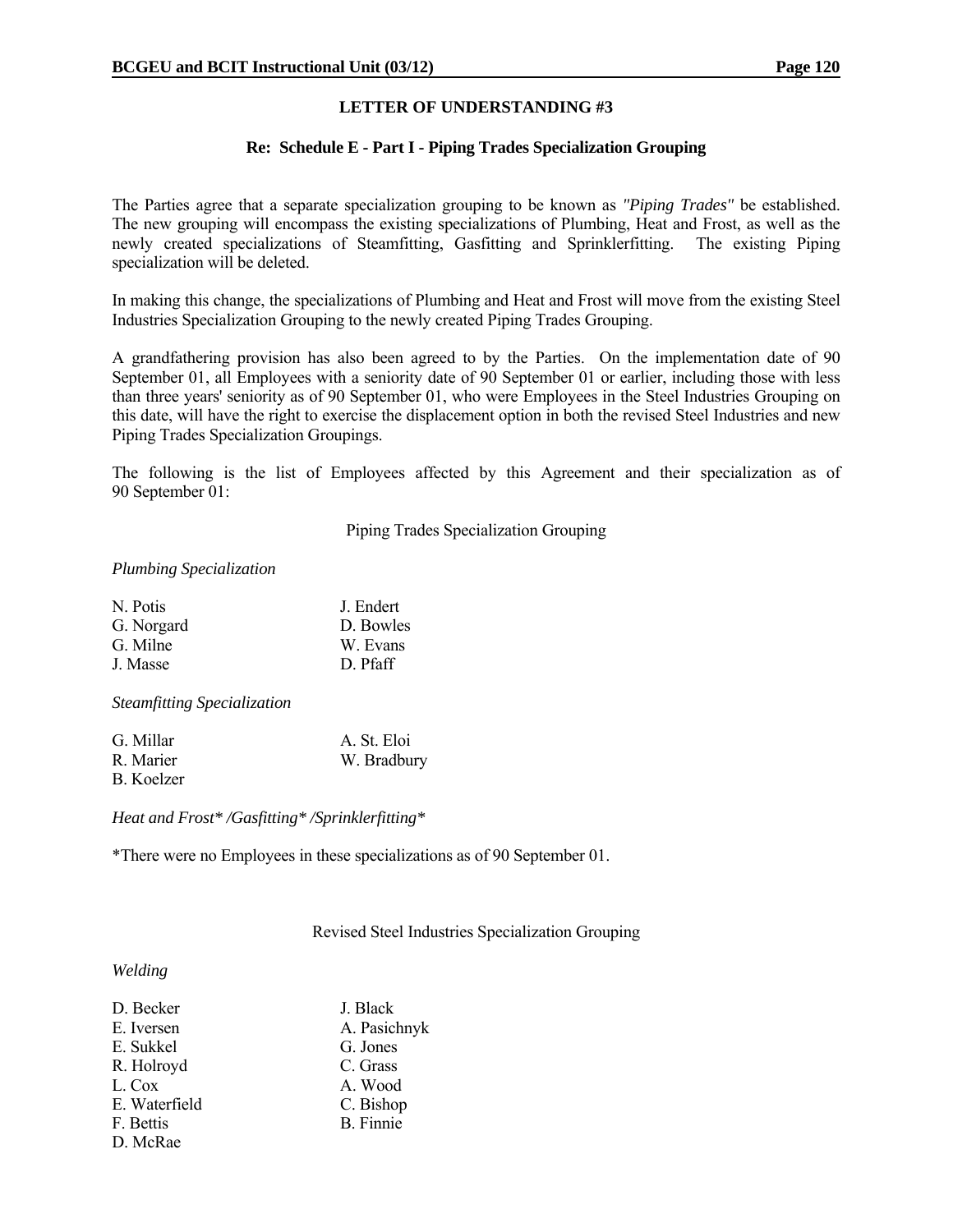*Steel Fabrication*

| G. Cooper<br>G. Blidook               | T. Subtelny<br>K Neustaedter |
|---------------------------------------|------------------------------|
| <b>Boiler Making</b>                  |                              |
| J. Kiwior                             |                              |
| Iron Worker                           |                              |
| N. Romanin                            | J. Willoughby                |
| <b>Sheet Metal</b>                    |                              |
| G. Bradbury<br>T. Kondo<br>D. Stewart | J. Cove<br>E. Sorila         |

### **SIGNED ON BEHALF OF THE UNION: SIGNED ON BEHALF OF THE EMPLOYER:**

George Heyman, President Brian Gillespie, President

Tom Kozar, Co-Chairperson Tomi Eeckhout, Director Bargaining Committee Labour Relations

Gary Blidook, Member<br>Bargaining Committee Bargaining Committee Bargaining Committee

Michael Wanstall, Member Dennis Duffey, Member Bargaining Committee Bargaining Committee

Barbara Offen, Co-Chairperson Phyllis Johnson, Member Coordinated Bargaining Representative Bargaining Committee

Bargaining Committee

Rick Dohl, Member<br>Bargaining Committee Bargaining Committee Bargaining Committee Bargaining Committee

 Clodine Sartori, Member Bargaining Committee

Date: October 12, 1999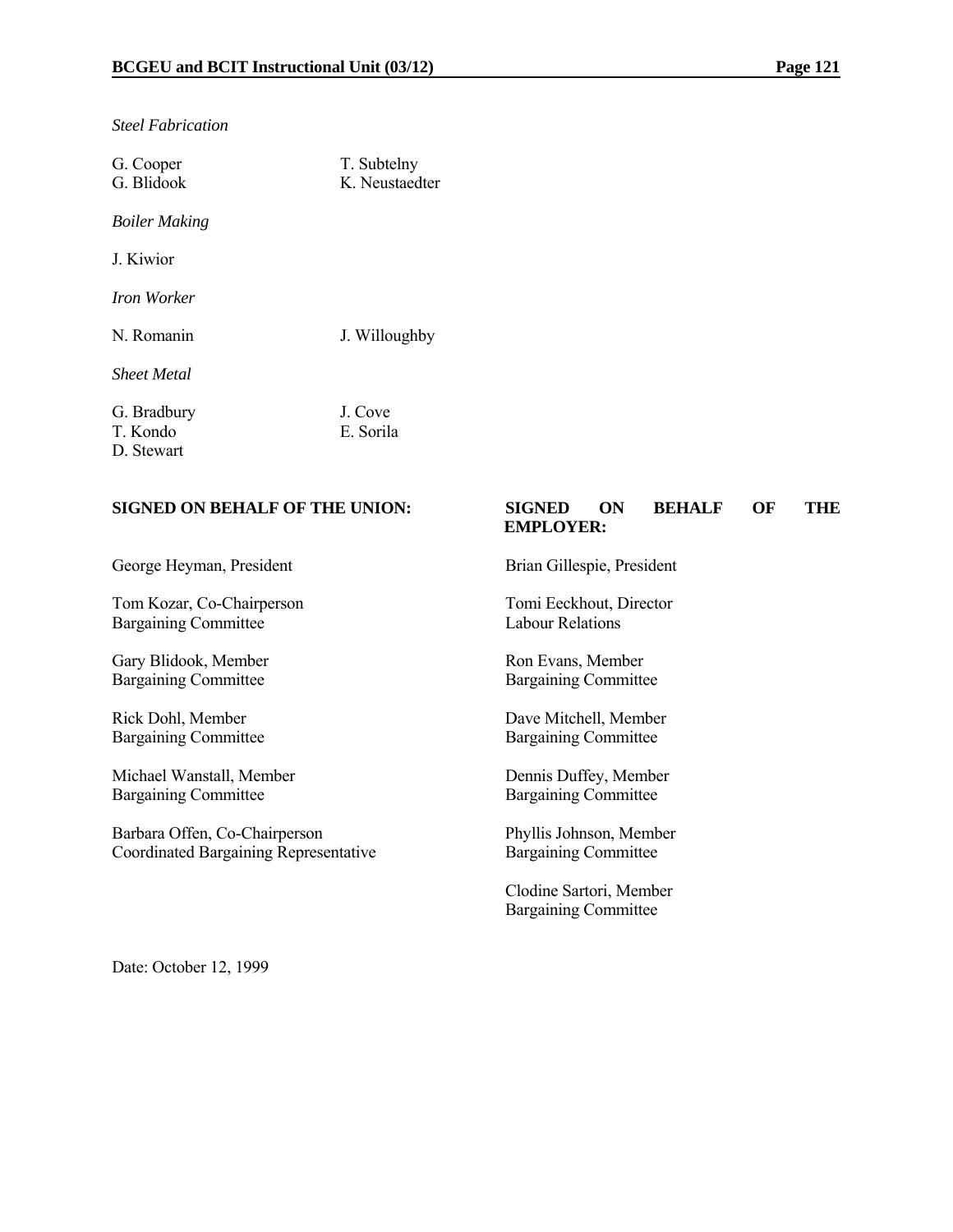### **Re: Schedule E - Specializations and Specialization Groupings**

The Parties have agreed to delete the following specializations from the list currently outlined in the Collective Agreement, with the understanding that if any of these specializations is ever re-established at BCIT, that the specializations will automatically be added back into the *"Specializations and Specializations Groupings"* list.

The Parties agree that the following list of specializations is to be deleted from Schedule E, Part I:

*Mechanical Specialization Grouping*

| Autobody/Autoframe* | Auto Refinishing*            |
|---------------------|------------------------------|
| Diamond Drilling    | <b>Small Engine Mechanic</b> |

\* Although these two specializations are being deleted, they are being replaced with the specialization *"Auto Collision"* under the Mechanical Specialization Grouping.

*Construction Specialization Grouping*

Bricklaying Drywall Installer Drywall Finisher Tile Setting Floor Covering **Glazings Glazings Painting and Decorating** 

*Steel Industries Specialization Grouping*

Plumbing\* Piping Heat and Frost\*

\*These specializations are to be moved to a new Specialization Grouping *"Piping Trades Specialization Grouping"*. The other specializations which will be contained within this new grouping include: Sprinklerfitting, Steamfitting and Gasfitting.

*Electrical/Electronics Specialization Grouping*

Diesel Electrical Motor Winding Workplace Automation

Appliance Repair Commercial Refrigeration\*

\*Commercial Refrigeration is being replaced with *"Refrigeration"*.

*Aviation/Aerospace Specialization Grouping*

Aircraft Structures Repair and Manufacturing Aircraft Electronics (Avionics) **Airline Technical Operations Aircraft Mechanical Component Aircraft Interior Technician programs**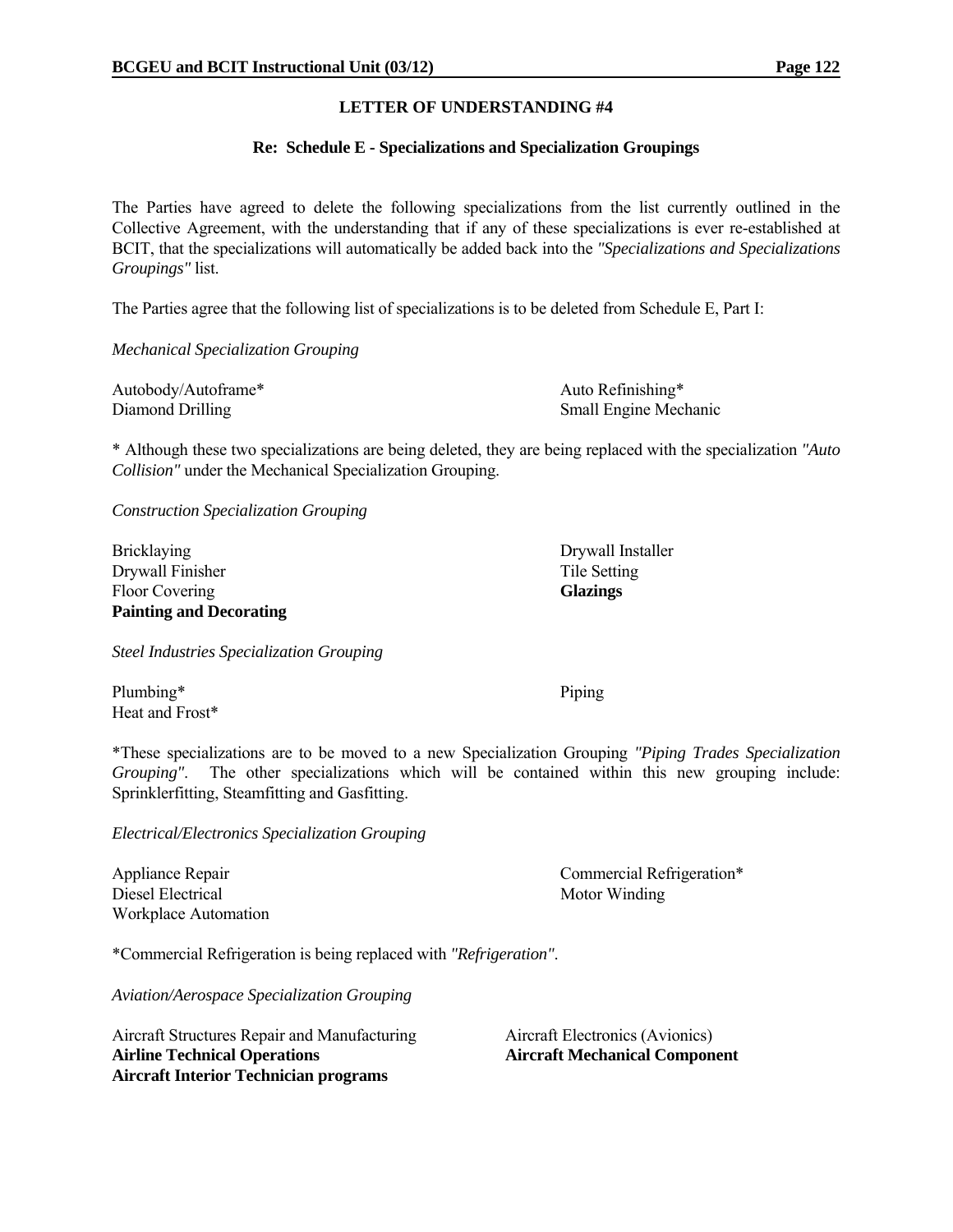*Business and Industry Specialization Grouping*

Auto Trim and Custom Upholstery Embalming Forestry Crewperson Forestry Tree Trimmer Horticulture **Office Administration** Training Preparation

*Food and Hospitality Services Specialization Grouping*

Meat Processing Baking Dining Service Taxi Driver **Barbering** 

Cooking Sausage Making

# *Common Core Specialization Grouping (removed as Specialization Grouping)*

*Marine Training Specialization Grouping*

# **Maritime Logistics and Port Operations**

*Trades Access Specialization Grouping* 

# **Fresh Start**

Original date of Letter of Understanding #4: October 12, 1999 Revised date of Letter of Understanding #4: August 31, 2006 **Revised date of Letter of Understanding #4: November 8, 2010 (changes in bold for printing of 2010 – 2012 collective agreement)**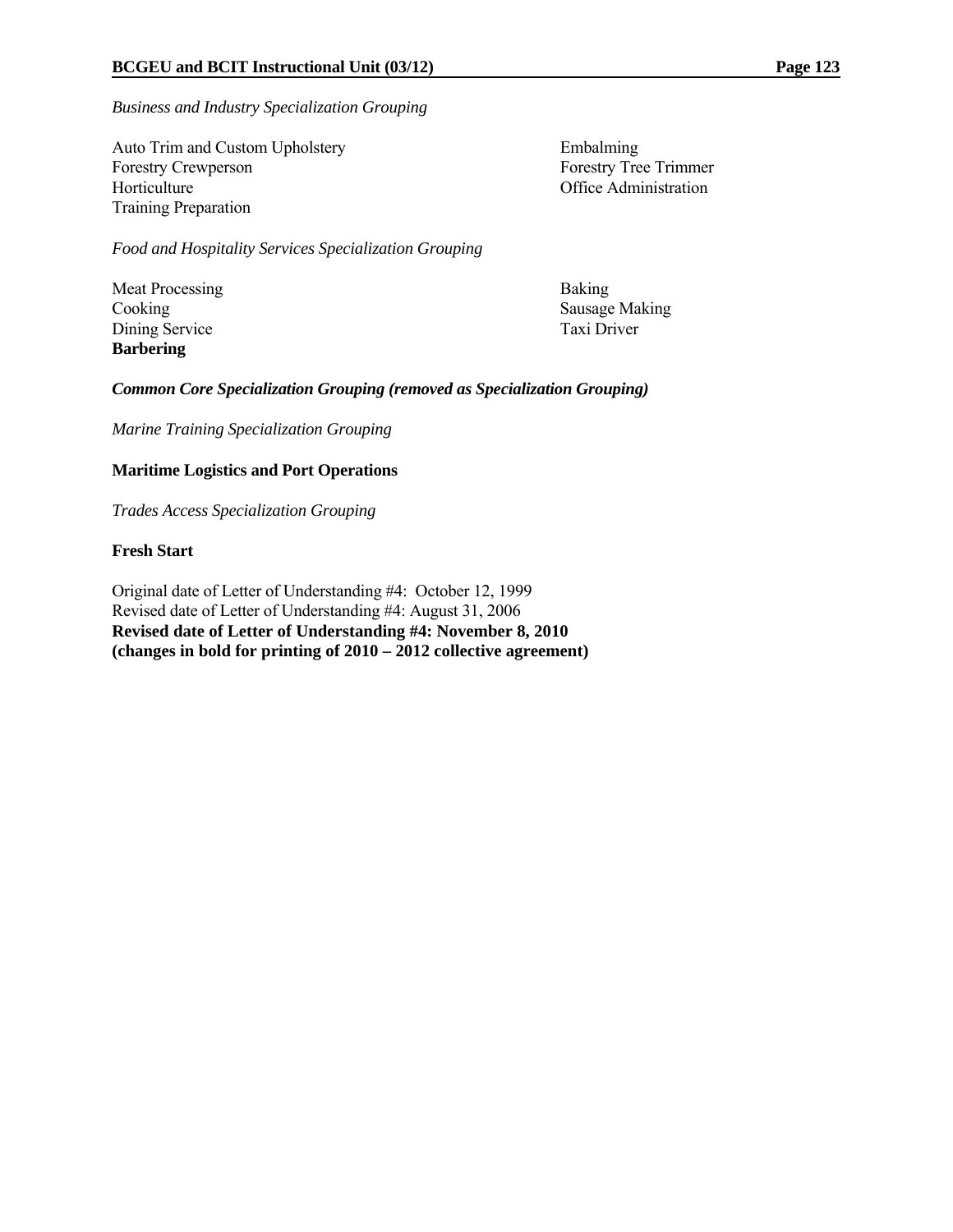# **LETTER OF UNDERSTANDING #5 – Labour/Management Committee**

# **Re: Sub Committee of Labour/Management Committee**

- 1. The Parties agree to establish two **(2)** Joint Committees to review the Collective Agreement, research and make recommendations to the Labour**/**Management Committee in the following areas:
	- a. *Distributed Learning* review the terms and conditions of employment for employees involved in new distributed learning initiatives.
	- b. *International Education* review the terms and conditions of employment for employees who participate in international education assignments.
- 2. The two **(2)** committees shall be governed by the following conditions:
	- a. The committees will be established and hold a first meeting within sixty (60) days of ratification of the renewed Collective Agreement;
	- b. Membership on each committee will be comprised of two (2) union representatives and two (2) employer representatives;
	- c. The committees may consult other individuals where appropriate and additional expertise/knowledge is considered helpful;
	- d. Union representatives on these committees shall suffer no loss of seniority or remuneration otherwise payable by the Institute when meetings of the committees are held during work hours.
- *3. Reporting Timelines*

The committees will make regular progress reports to the Labour**/**Management Committee.

The committees will make final recommendations to the Labour**/**Management Committee within one (1) year from the date of the first meeting, subject to the agreement of the Parties.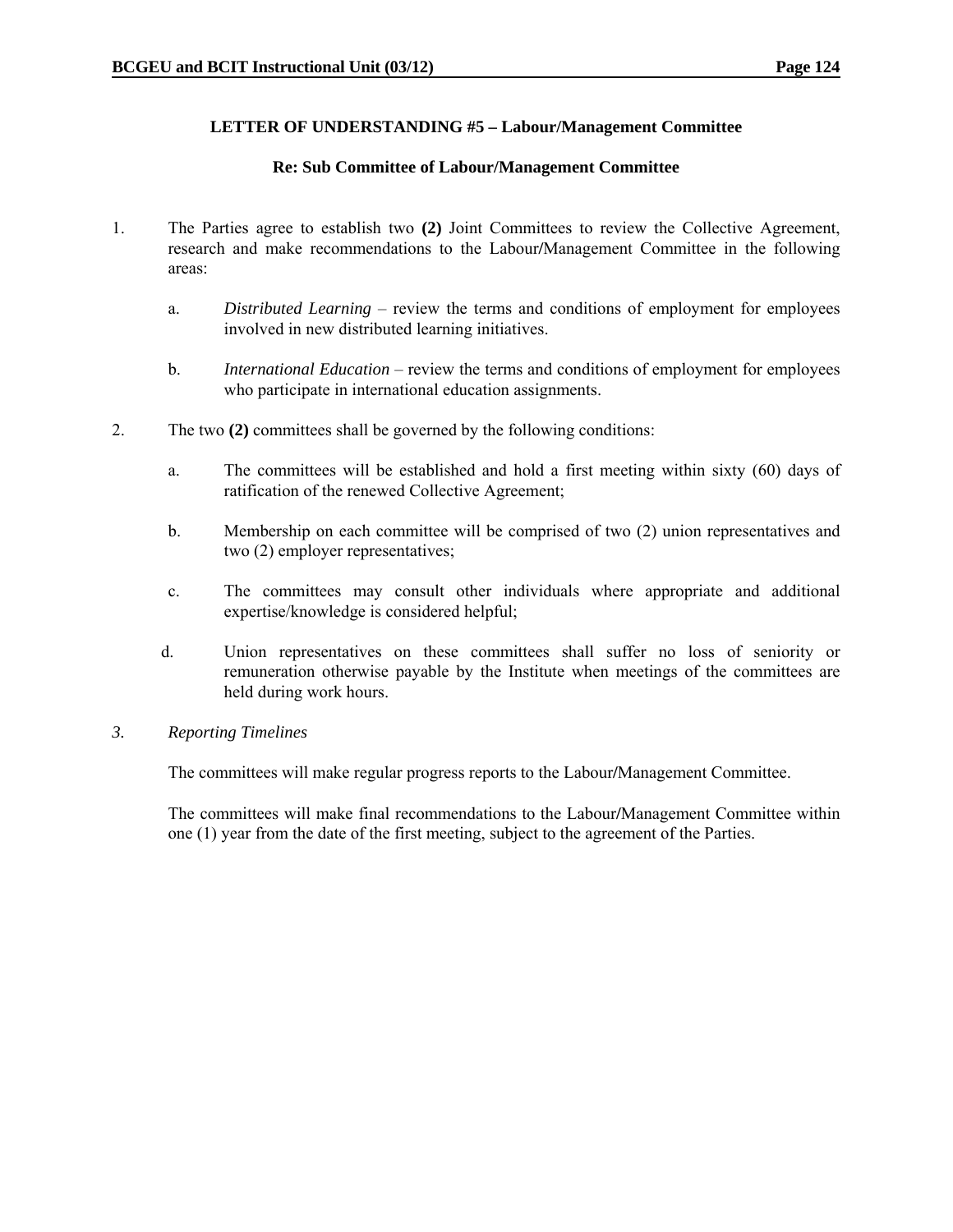# **Re: Human Resources Database**

The Institute will continue to provide information to the Post Secondary Employers' Association (PSEA) as requested by PSEA and in support of the Human Resources Database.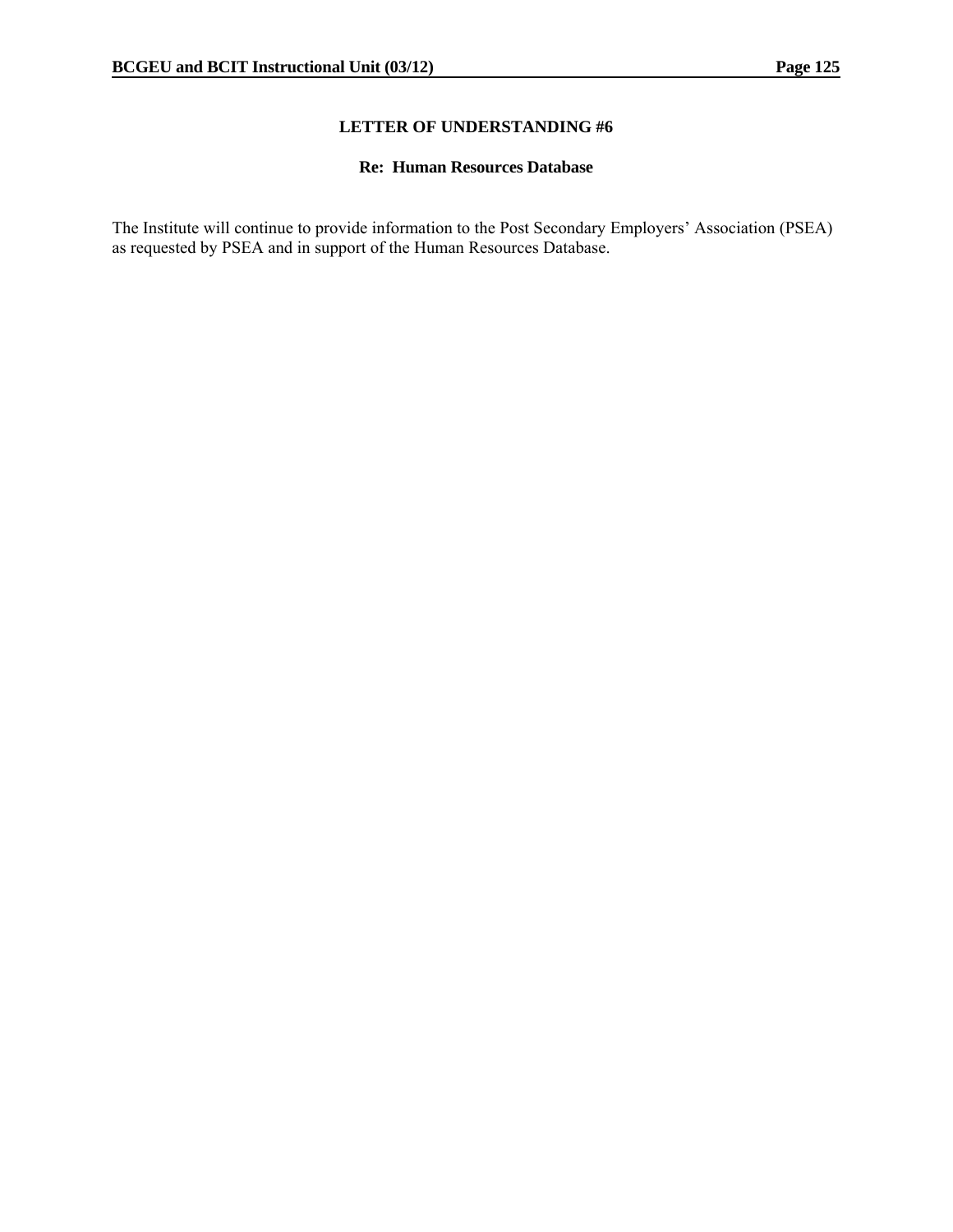# **Re: New Professional Development Fund**

The Employer will create a new professional development fund. This fund will be set at point six of one percent (0.6%) of instructor salary.

The parties agree that beginning in the fiscal year April 1, 2007 to March 31, 2008 any monies in the Fund that are not spent shall be carried forward to the following fiscal year.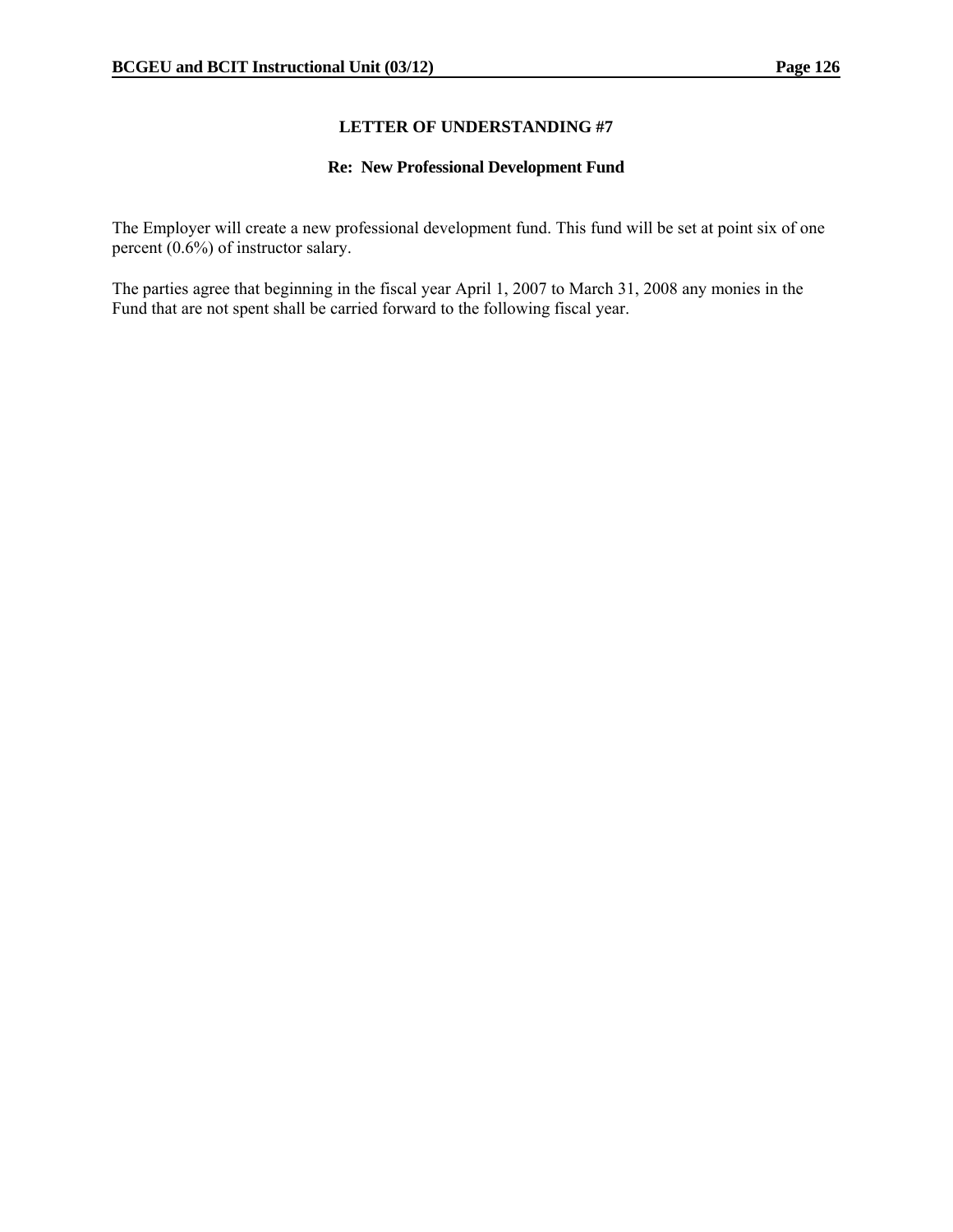### **Re: FISCAL DIVIDEND**

### THE PARTIES AGREE AS FOLLOWS:

Having agreed the term of the Collective Agreement to be from April 1, 2007 to March 31, 2010, a Fiscal Dividend Bonus may be paid from a one-time fund (the "Fund") generated out of monies, in excess of \$150 million surplus to the BC government, as defined in the Province's audited financial statements, for the fiscal year  $2009 - 2010$ .

- 1. If fiscal dividend funds are determined to be available, a Fiscal Dividend will be paid as soon as is reasonably practicable.
- 2. The quantum of the Fund accessible for the parties to this agreement will be based on the Province's audited financial statements as at March 31, 2010. The Fund will be determined as follows:
	- i. The calculations will be based on the surplus, as calculated before deduction of any expense associated with the Fiscal Dividend Bonus, achieved in fiscal 2009 – 10, as published in the audited financial statements for that fiscal year, provided that the surplus is in excess of \$150 million.
	- ii. Only final surplus monies in excess of \$150 million will be part of the Fund, and the total quantum of the Fund for the entire public sector (including all categories of employees) will not exceed \$300 million.
	- iii. The quantum of the Fund will be constrained by the proportion of the public sector that is eligible to participate in the Fiscal Dividend Bonus i.e., 100% of the Fund will be available if 100% of all categories of employees in the public sector under the purview of the Public Sector Employers' Council participate, but if a lesser number participate, a proportionately lesser amount of the Fund will be available.
	- iv. Additionally, the Fund will be proportioned among all groups of public sector employees by ratio of group population to total population participating.
- 3. The Fiscal Dividend Bonus will be paid to each member of the bargaining unit who is employed by the Institution on March 31, 2010.
- 4. The Fiscal Dividend Bonus shall be a one-time payment paid to each full-time equivalent employee and paid to each part-time employee on a pro-rated basis. For the purpose of the determination of the amount of the Fiscal Dividend Bonus, a full-time equivalent employee is a regular or nonregular employee who worked on a full-time basis for the period of April 1, 2009 to March 31, 2010. The Fiscal Dividend Bonus for an employee who worked less than full-time over this period shall be pro-rated for the fraction of a full-time employee workload, as defined in the parties' local provisions, that the employee worked over this period. For the purpose of calculating the amount of an employee's incentive payment, time spent by employees on paid leaves and the leaves listed below shall be considered as time worked:
	- Maternity or parental leave
	- Short-term disability leave
	- Long-term disability or Workers' Compensation leave that commenced between April 1, 2009 to March 31, 2010
- 5. The Fiscal Dividend Bonus shall be paid to employees as soon after March 31, 2010 as is practicable for the Institution to determine and pay the Bonus amount to employees.

# **LETTER OF UNDERSTANDING #9**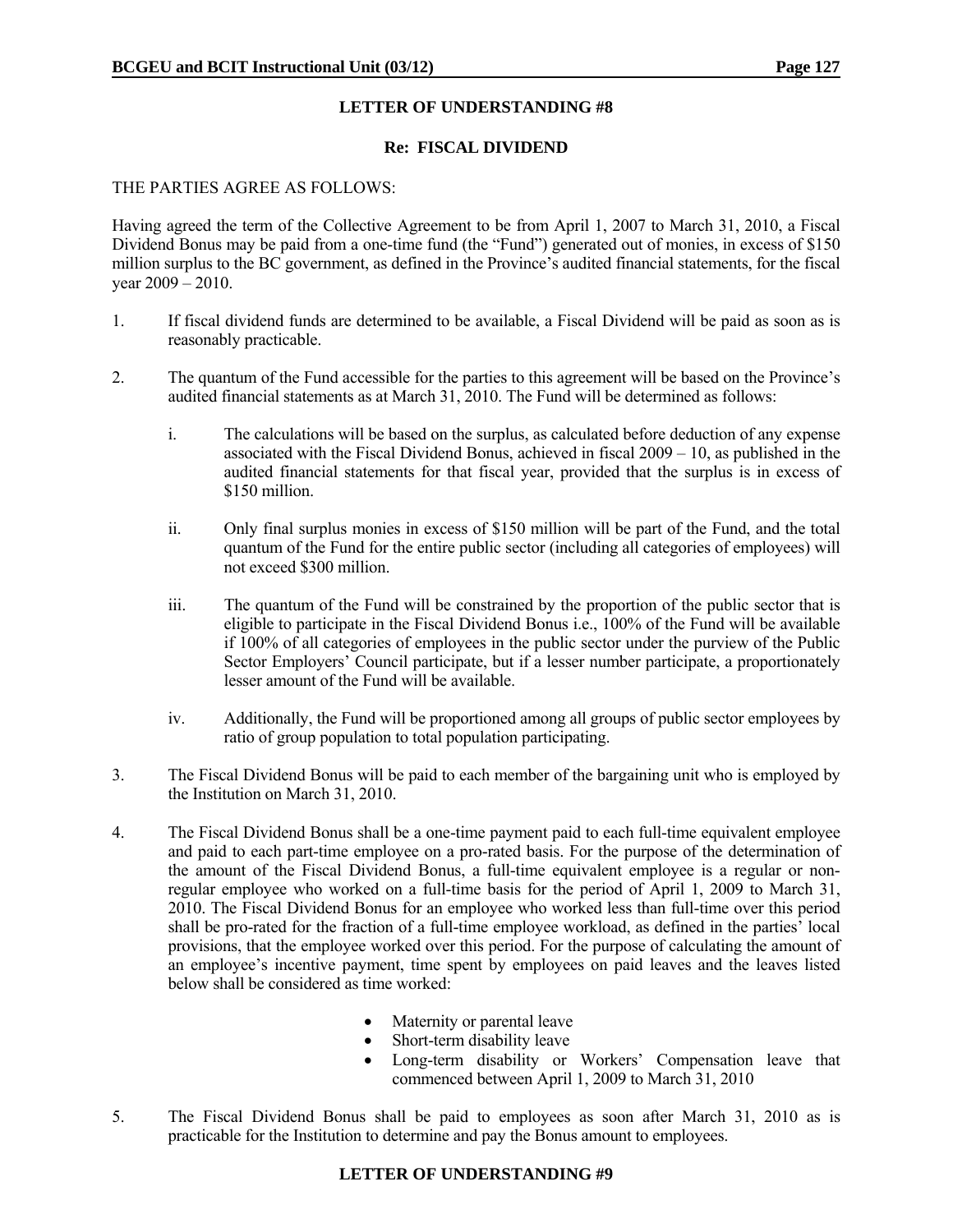05VOC06

# MEMORANDUM OF AGREEMENT

### between

# THE B.C. GOVERNMENT AND SERVICE EMPLOYEES' UNION (VOCATIONAL INSTRUCTORS)

### and

# THE BRITISH COLUMBIA INSTITUTE OF TECHNOLOGY

# Re: Provincial Instructors Diploma

In an effort to encourage and reward new instructors to obtain the Provincial Instructors Diploma (PID) in a timely manner, the parties agree as follows:

- 1. Effective immediately, a regular full time instructor who obtains his/her PID within the first 2 calendar years of employment will advance one step on the instructor salary scale, if he/she has not already received a step for Part B of the Placement Record.
- 2. The effective date of the step increase will be the date that HR receives proof of completion of the PID.
- 3. Instructors are responsible for submitting the proof of completion of the PID to HR Advising.
- 4. This agreement refers to the Provincial Instructors Diploma only and equivalencies will not be considered.
- 5. There will be no consequential change made to the interpretation of any other provision of the collective agreement as a result of this agreement.

"Richard MacIntosh" "Laura Mills" Richard MacIntosh Laura Mills BCGEU Vocational Instructors BCIT

Chair **Chair** Acting Manager, Labour Relations

November 15, 2005 November 14, 2005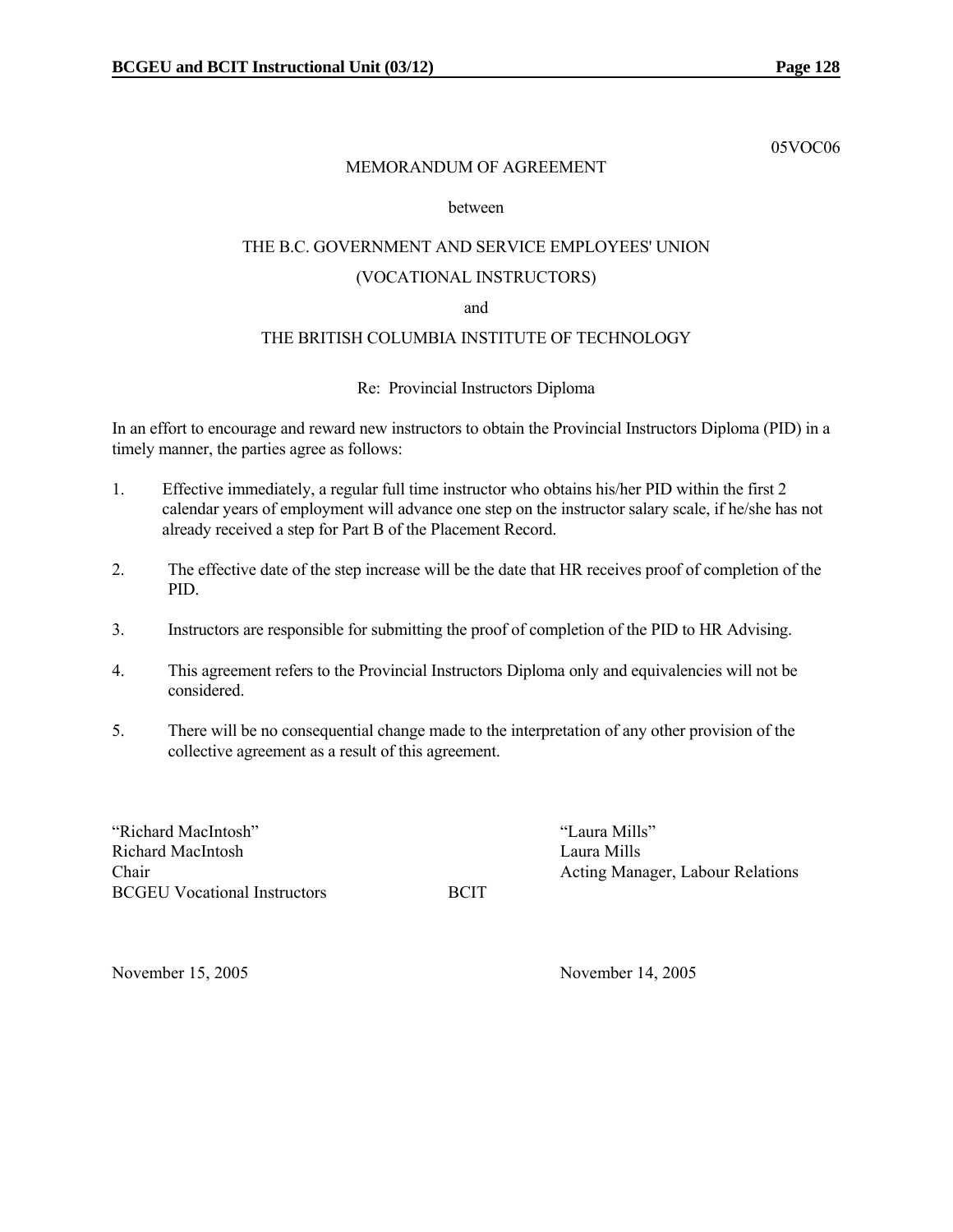00FSA24

# MEMORANDUM OF AGREEMENT

### between

# THE BRITISH COLUMBIA INSTITUTE OF TECHNOLOGY (The Employer) and

### THE BCIT FACULTY AND STAFF ASSOCIATION (THE FSA) And

### THE BC GOVERNMENT EMPLOYEES' UNION – INSTRUCTIONAL BARGAINING UNIT (THE Instructors) And

# THE BC GOVERNMENT EMPLOYEES' UNION – SUPPORT STAFF BARGAINING UNIT (The Support Staff)

# Re: Selection Committees for Academic and Non-Academic Managers

The Parties agree that it is in the interests of each Party that Selection Committees for all BCIT managers, including both Academic and Non-Academic Managers include representatives from each of the Parties to this Agreement.

It is agreed between the Parties that the purpose of a Selection Committee is to bring the best judgment to bear upon the process of recruiting candidates, reviewing, short-listing and assessing short-listed applicants, and deciding who is the best-suited applicant for the position.

It is agreed between the Parties that the following procedures will govern the selection of all BCIT Managers.

- 1. When vacancy is created or arises for a BCIT Manager, the appropriate representative of the Employer will notify the Parties of the vacancy within ten (10) working days of becoming aware of:
	- the vacancy arising,
	- that a vacancy will arise through retirement, resignation, leave or other reason, or
	- that a new position has been created.
- 2. A Selection Committee shall be formed and meet within ten (10) working days of the notice being sent. The notice shall include the number of bargaining unit members from each of the unions who report through to the position being filled.
- 3. The Selection Committee shall be constituted as follows:
	- 3.1 The Employer shall appoint two representatives from among the exempt management employees.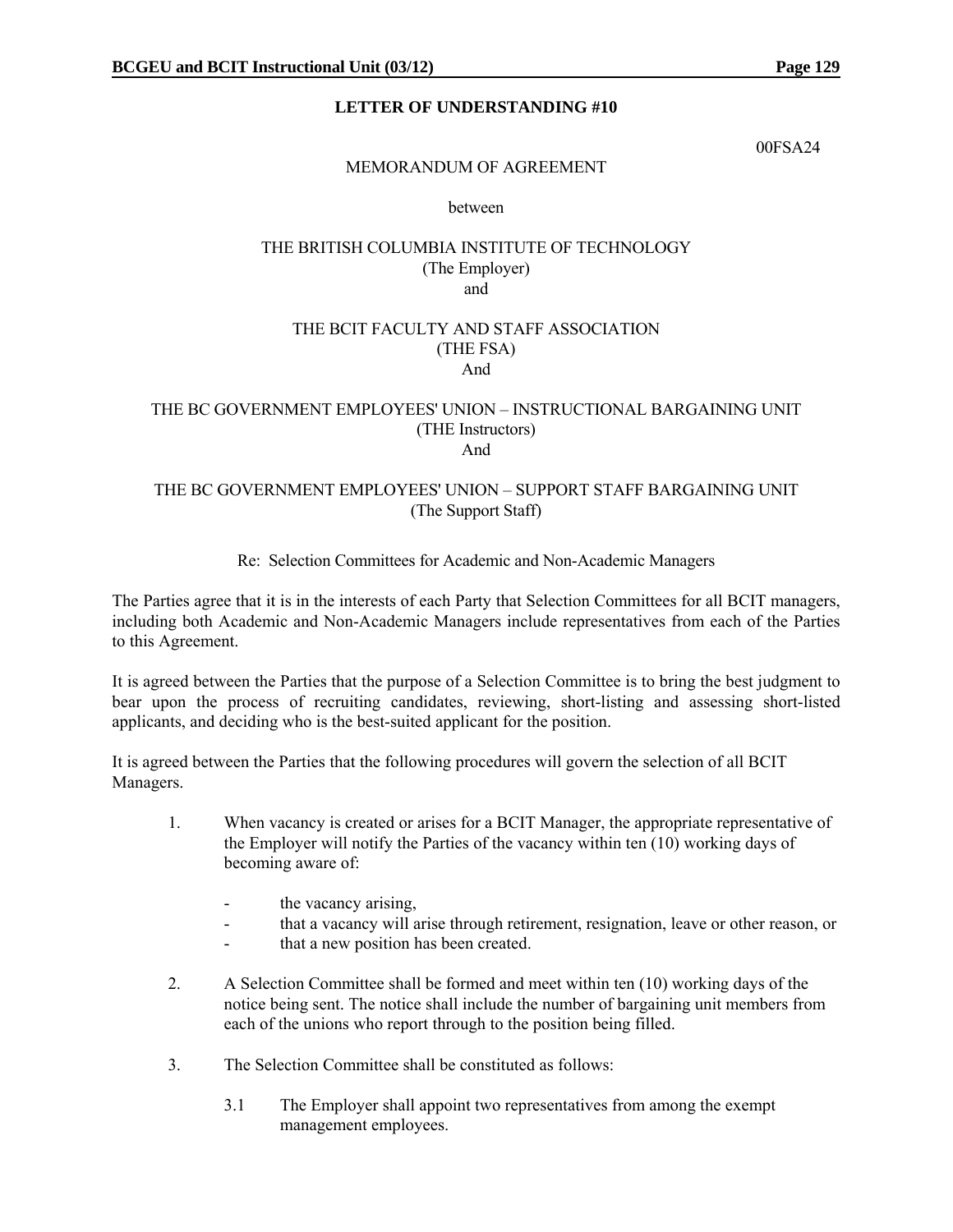- 3.2 Up to six representatives appointed by the unions, in their discretion, with the number of positions for each union assigned proportionately on the basis of each union's bargaining unit membership as a percentage of the total number of unionized employees reporting through to the position being filled. However, each Union shall have the right to a minimum of one representative on the Selection Committee. The three unions shall mutually agree to the correct distribution of representation within three (3) working days. Where either unit of the BCGEU, or the FSA decides, in their discretion, not to participate in the Selection Committee, that seat shall be given to the other Union. The Unions will make every reasonable effort to appoint individuals from the programme and/or service areas that report through to the position being filled.
	- 3.3 The Selection Committee may seek the assistance of additional non-voting members where there is a need for additional expertise.
	- 3.4 The Selection Committee shall be chaired by one of the Employer representatives on the Committee.
	- 4. The Selection Committee shall:
		- 4.1 formulate and authorize the advertisement and decide within a budget supplied by the Employer where it shall be placed.
			- 4.1.1 If a position needs to be filled on an expedited basis due to sudden resignation or other special circumstances, the employer shall circulate a proposed advertisement to the Unions for their approval.
			- 4.1.2 The Unions shall respond to the Employer with suggested changes or approval within 3 working days. If a response is not received by the Employer within this time, the Unions will be deemed to have approved the proposed advertisement.
		- 4.2 prepare criteria for screening, and screen applicants;
		- 4.3 have the right to review the job description and, if necessary, to recommend changes to the Employer;
		- 4.4 select the most suitable applicant for the position.
	- 5. If the selected candidate becomes unavailable, the matter shall be referred back to the Selection Committee for review. The Committee will then select another candidate, commence a new selection process, or recommend that a new Committee be struck.
	- 6. Where any of the Parties has a preferred candidate, the Selection Committee shall be so notified. If the Selection Committee wishes to select the preferred candidate, the position may be filled without advertising or competition.
	- 7. Acting appointments of BCIT Managers may be made by mutual agreement for up to one year. It is understood that recommendations for acting appointments of BCIT Managers for more than two (2) months, or longer if mutually agreed, will be made through the Selection Committee process.
	- 8. In the event that the Employer strikes a Selection Committee for Manager positions in the Employer's Labour Relations and Human Resources departments it will be exempt from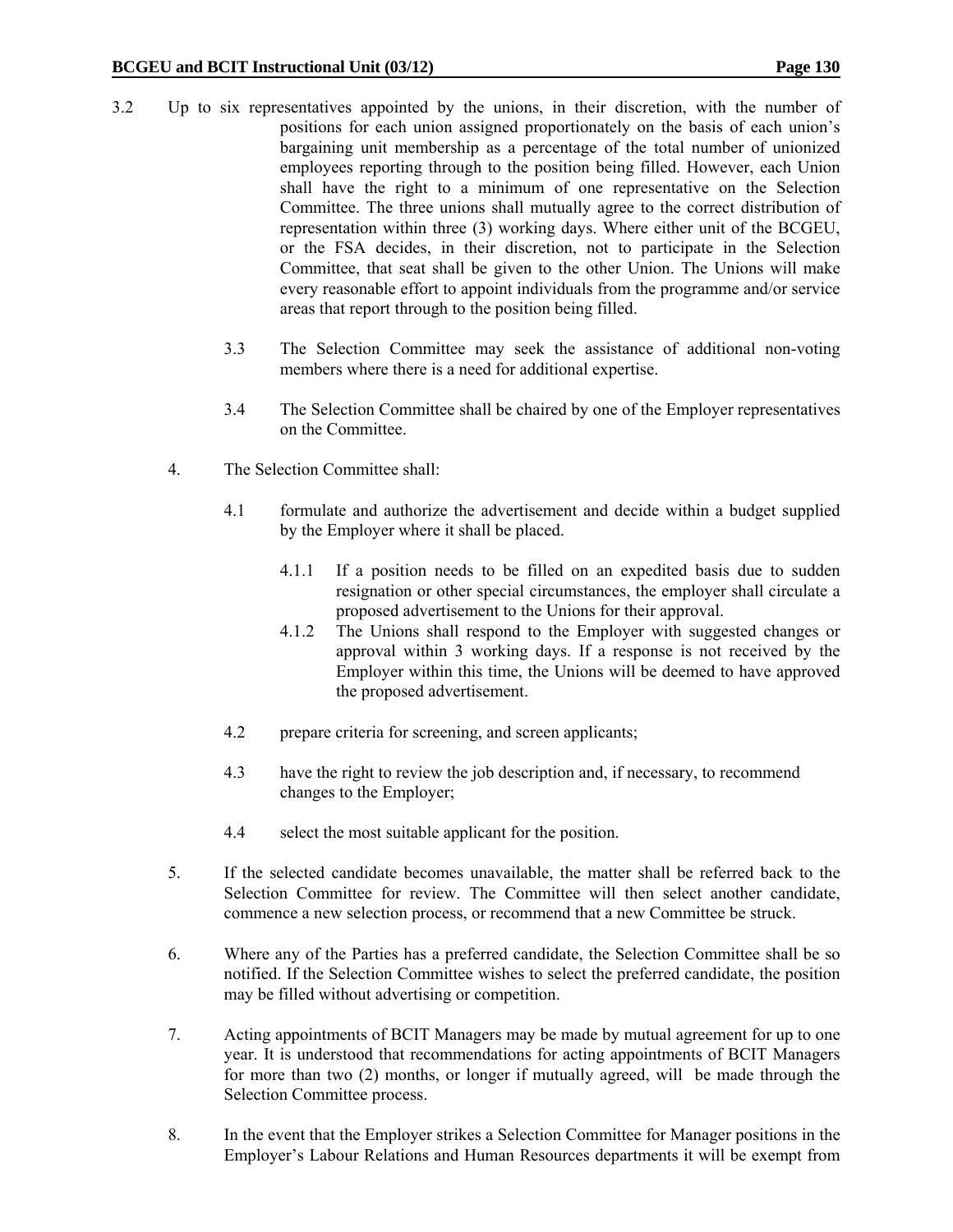the above process, except that each Union may appoint one non-voting member to the Committee.

- 9. The process outlined in  $(1) (7)$  above will not apply in the case of non-managerial exempt support staff Selection Committees.
- 10. This memorandum of agreement will take effect on August 1, 2000.

| "July 28, 2000" | "Clodine Sartori, for"                                         |
|-----------------|----------------------------------------------------------------|
| (date)          | Tomi Eeckhout, for the Employer                                |
| "July 31, 2000" | "Cal Davis"                                                    |
| (date)          | Bruce Curtis, for the BCIT Faculty & Staff Association         |
| "July 31, 2000" | "Richard MacIntosh"                                            |
| (date)          | Richard MacIntosh, for the BCGEU Instructional Bargaining Unit |
| "July 31, 2000" | "Richard Schaeffer"                                            |
| (date)          | Richard Schaeffer, for the BCGEU Support Staff Bargaining Unit |
| "Aug 1, 2000"   | "Ken Holmes"                                                   |
| (date)          | Ken Holmes, BCGEU Staff Representative                         |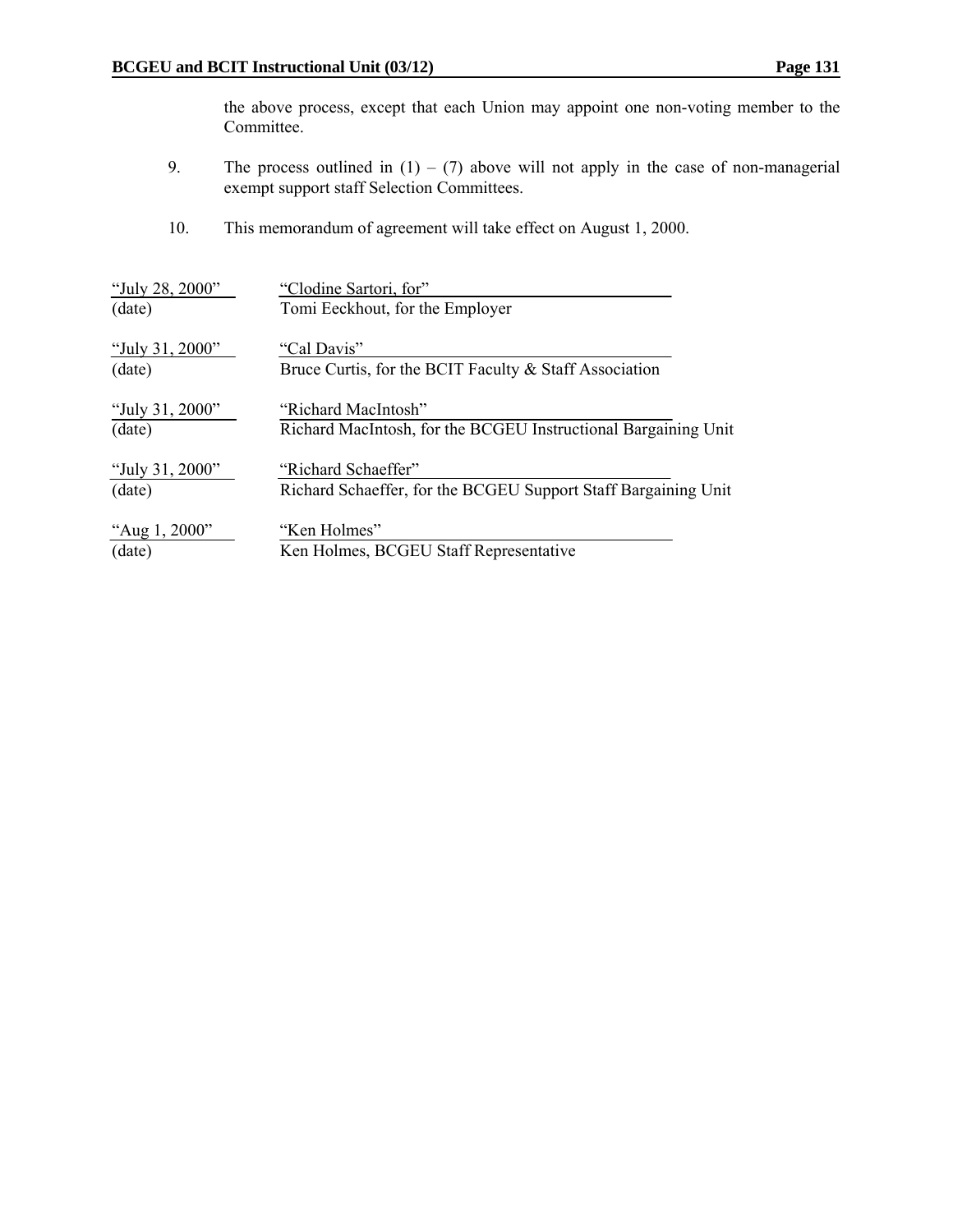# **MEMORANDUM OF AGREEMENT #1**

The Union and the Employer agree to implement the following proposal in order to resolve the issue of placement on the salary scale for new and existing Employees in the Instructional Bargaining Unit, the issue of qualifications, equivalencies and a placement procedure, and the Ed Wilk et al grievances.

- 1. The four (4) page document titled *"BCGEU Instructor Initial Placement Criteria"* dated 90 August 22 and this Letter of Agreement shall become an addendum to and form part of the Collective Agreement.
- 2. All selection committees will be required to use this placement procedure when hiring Employees for positions in the Bargaining Unit except for the IETE and the non-instructional positions.

For those Employees affected by this proposal, the provisions of Article 26.3(b) will not apply.

- 3. The Parties agree that further discussion is required concerning the Placement Criteria for the IETE and the non-instructional positions in the Bargaining Unit. The Parties will develop a similar placement process for these positions.
- 4. To become effective 90 October 08:
	- (i) The Parties agree that new instructors meeting all Section A qualifications as outlined in the BCGEU Instructor Initial Placement Criteria document shall be placed at Step 2 of the salary scale, and
	- (ii) New Employees meeting Section B of the Placement Criteria document shall be granted one additional step on the salary scale,

or

 New Employees meeting Section C of the Placement Criteria document shall be granted one additional step on the salary scale, and

- (iii) New Employees meeting Section D of the Placement Criteria document shall be granted one additional step on the salary scale.
- 5. All instructors in the Bargaining Unit on 90 October 08 who are now below Step 8, and, James Hutton, Ron Christian, Horst Zimmermann and Bert Gibson, if they are successful in their grievances and returned to employment at the Institute, will have their step placement reviewed in consideration of the new placement criteria. It is understood by the Parties that for Employees who received an increment in either May or November of 1989, and those Employees who had an increment withheld in 1989 due to failure to complete the Instructor Diploma pursuant to Article 26.3, that only experience and training in accordance with Placement Criteria B or C and D which was acquired through the period 88 August 01 to their increment date in 1989 will be applied to effect any salary step adjustment.

 It is also understood by the Parties that for all Employees hired between 89 January 01 through to 90 October 07 inclusive, only experience and training in accordance with Placement Criteria B or C and D which was acquired through the period 88 August 01 to 90 October 07 will be applied to effect any salary step adjustment.

 The effective date of any step adjustment will be 90 October 08, and there will be no change to any individual increment review date arising from the implementation of this Agreement.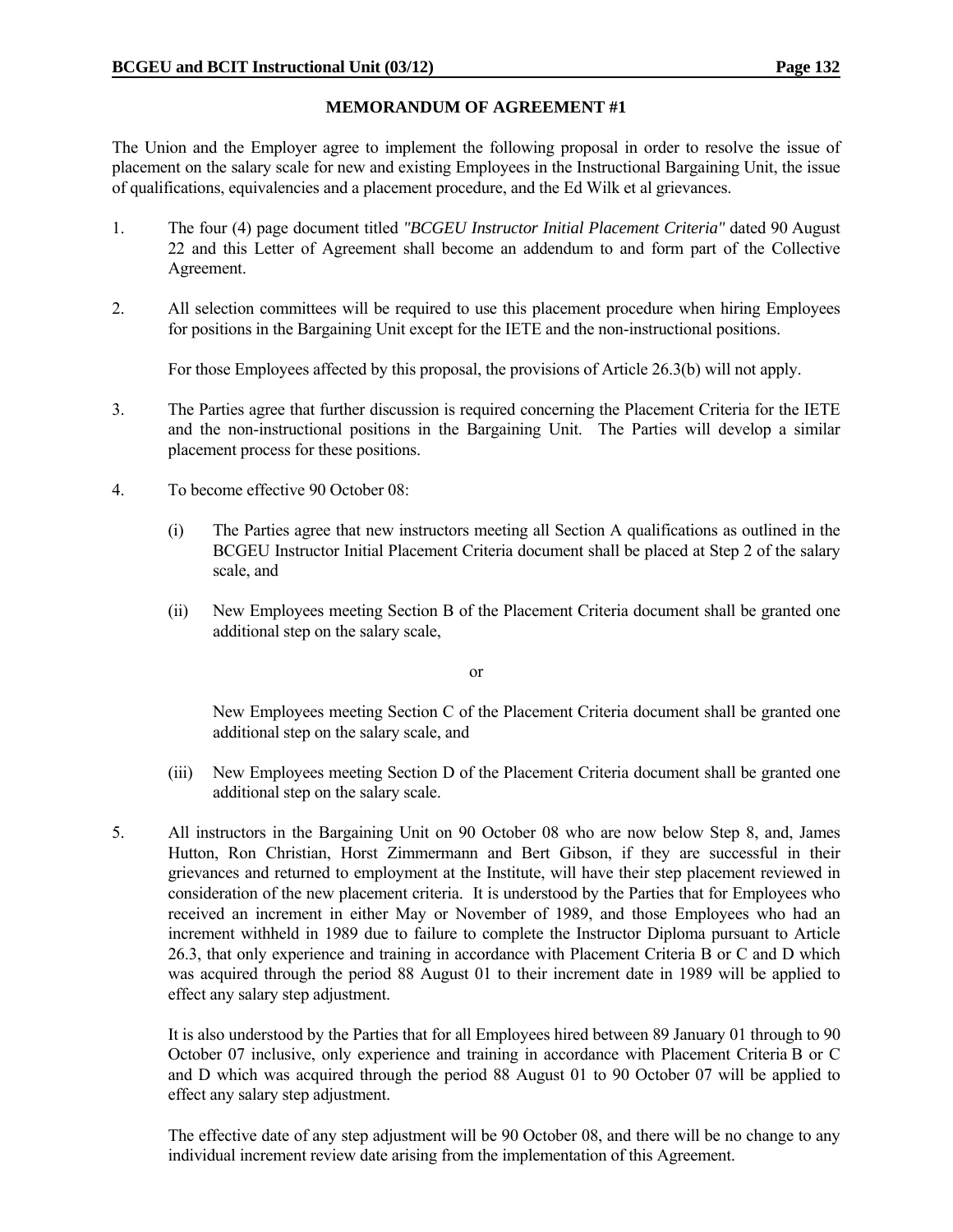- 6. The Parties agree all appeals concerning placement will be heard and a final and binding decision made by the LMC utilizing a process similar to the Career Development Committee and its procedures. For existing Employees, appeals will only be reviewed based on the same criteria and time frames as that outlined in number 5 above., For Employees hired on or after 90 October 08 appeals will be reviewed based on the BCGEU Instructional Initial Placement Criteria document only.
- 7. Employees are required to enrol and complete the Instructor Diploma program pursuant to the terms of the Collective Agreement. In recognition of this provision, the Employer and the Union agree to amend the terms of the Collective Agreement so that all instructors who have not completed their I.D. program will be held at Step 7 on the salary scale.

 Those Employees already at barrier (pursuant to Article 26.3) will remain at their current step. The Parties will work with these persons to assist and encourage them to complete the program. Upon completion of the I.D. program, the barrier will be removed and further increments will be granted.

 The Parties will also work with Employees at Step 8 who have not completed the I.D. program, to assist and encourage them to complete the program. These Employees will not have their salary level reduced as a result of not completing the program.

- 8. The Parties agree that this proposal will be a final and binding resolution to the Ed Wilk et al grievances. The Parties also agree that this Agreement applies to new and existing Employees in the Bargaining Unit not enjoined in the Ed Wilk et al grievances.
- 9. The Parties agree that this proposal is subject to the ratification of the BCIT Board of Governors, and the BCGEU Instructional bargaining unit. Failure by either Party to ratify, will nullify this proposal. If this proposal is not ratified, neither Party will refer to the contents of this proposal in any arbitration proceedings.
- 10. The Parties agree to recommend this proposal to their respective principals.
- 11. Upon ratification of this proposal, the Parties agree to issue joint bulletin(s) concerning this Agreement.

Bargaining Committee Bargaining Committee

Bargaining Committee Bargaining Committee

Bargaining Committee Bargaining Committee

# FOR THE UNION: **FOR THE EMPLOYER:**

Heather Raven, S. Ney, Labour Relations Manger Staff Representative **Personnel**/Employee Relations

Tom Kozar, Co-Chairperson F. Raymond Walton, Member

Richard Dohl, Member Ronald E. Evans, Member

Gary Norgard, Member Michael Cannell, Member Michael Cannell, Member

Date: September 17, 1990 Date: September 17, 1990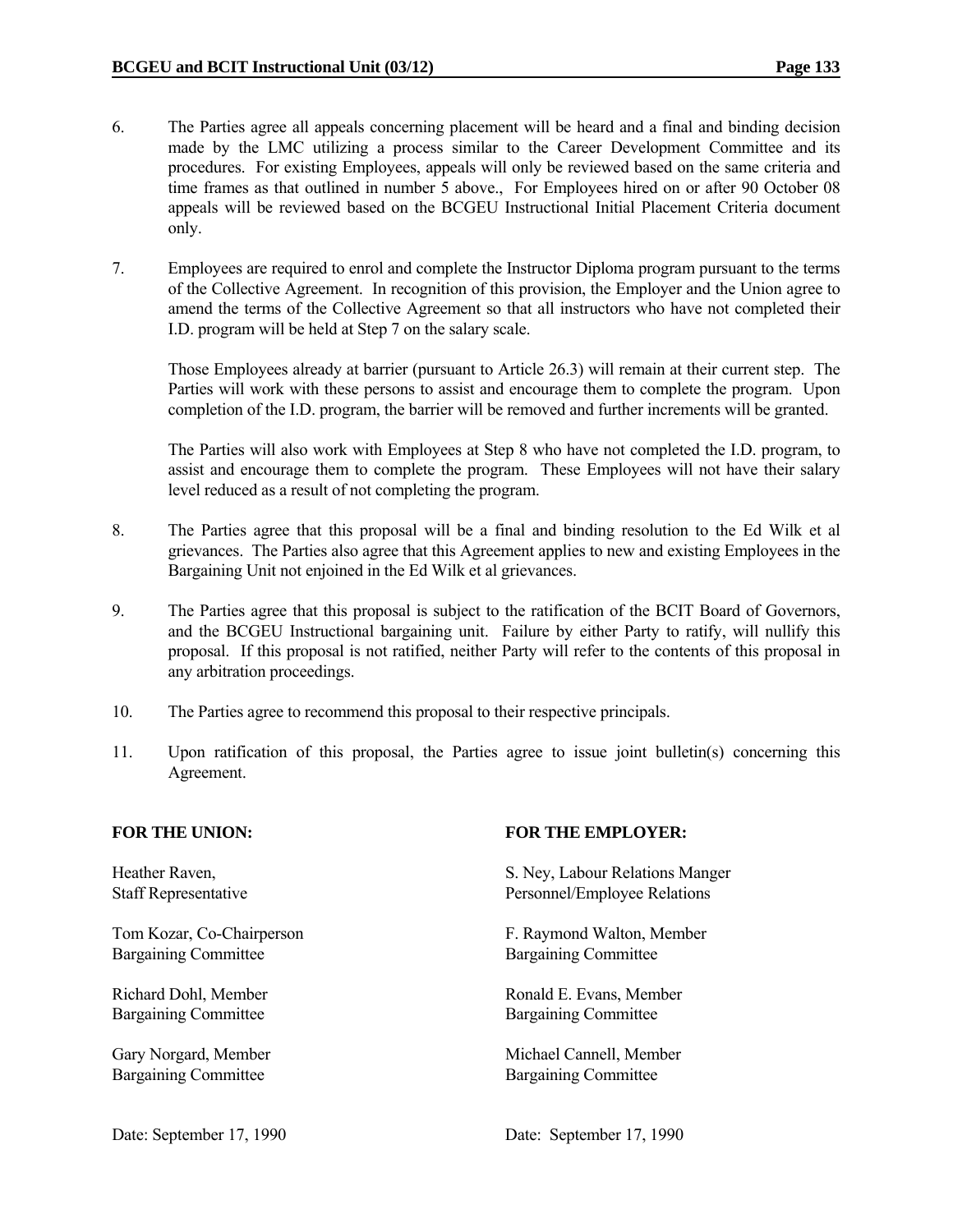# **BCGEU INSTRUCTOR INITIAL PLACEMENT CRITERIA**

| A. Standard Qualifications<br>1.<br>2.<br>3.<br>4.<br>and B. |                     | Specialization: Christman Contains Containing Contains Containing Contains Containing Contains Containing Contains Contains Contains Contains Contains Contains Contains Contains Contains Contains Contains Contains Contains<br>$TQ/IP \#$<br>$TQ/IP \#$ (or industry certificate or appropriate other credential)<br>Five Years' Experience as Journeyperson or Equivalent<br>Previous Supervisory/or Teaching Experience<br>Skills/Abilities to Instruct the Curriculum<br>(communication, writing and inter-personal skills)<br><b>BASIC PLACEMENT ON SALARY SCALE:</b> | <b>Yes</b><br>Yes<br>Yes<br>Yes                                                                                                                                                                                                                                                                                                                                                                               | No <sub>1</sub><br>No<br>No.<br>No. |
|--------------------------------------------------------------|---------------------|------------------------------------------------------------------------------------------------------------------------------------------------------------------------------------------------------------------------------------------------------------------------------------------------------------------------------------------------------------------------------------------------------------------------------------------------------------------------------------------------------------------------------------------------------------------------------|---------------------------------------------------------------------------------------------------------------------------------------------------------------------------------------------------------------------------------------------------------------------------------------------------------------------------------------------------------------------------------------------------------------|-------------------------------------|
|                                                              |                     |                                                                                                                                                                                                                                                                                                                                                                                                                                                                                                                                                                              |                                                                                                                                                                                                                                                                                                                                                                                                               |                                     |
|                                                              |                     |                                                                                                                                                                                                                                                                                                                                                                                                                                                                                                                                                                              |                                                                                                                                                                                                                                                                                                                                                                                                               |                                     |
|                                                              |                     |                                                                                                                                                                                                                                                                                                                                                                                                                                                                                                                                                                              |                                                                                                                                                                                                                                                                                                                                                                                                               |                                     |
|                                                              |                     |                                                                                                                                                                                                                                                                                                                                                                                                                                                                                                                                                                              |                                                                                                                                                                                                                                                                                                                                                                                                               |                                     |
|                                                              |                     |                                                                                                                                                                                                                                                                                                                                                                                                                                                                                                                                                                              |                                                                                                                                                                                                                                                                                                                                                                                                               |                                     |
|                                                              |                     |                                                                                                                                                                                                                                                                                                                                                                                                                                                                                                                                                                              |                                                                                                                                                                                                                                                                                                                                                                                                               |                                     |
|                                                              |                     |                                                                                                                                                                                                                                                                                                                                                                                                                                                                                                                                                                              |                                                                                                                                                                                                                                                                                                                                                                                                               |                                     |
|                                                              |                     |                                                                                                                                                                                                                                                                                                                                                                                                                                                                                                                                                                              | <b>STEP2</b>                                                                                                                                                                                                                                                                                                                                                                                                  |                                     |
|                                                              | (See 3 and $3(A)$ ) | One Step for Instructor's Diploma or Equivalent Provided Candidate has Two Years of Relevant Post-Secondary<br><b>Instructional/Teaching Experience.</b><br>$-OR -$                                                                                                                                                                                                                                                                                                                                                                                                          |                                                                                                                                                                                                                                                                                                                                                                                                               |                                     |
| C.                                                           |                     | One Step for a Minimum of Five Years of Relevant Post-Secondary/Instructional Teaching Experience Where<br>Candidate Does Not Meet Criteria "B".                                                                                                                                                                                                                                                                                                                                                                                                                             |                                                                                                                                                                                                                                                                                                                                                                                                               |                                     |
|                                                              | Institution(s):     | $\begin{array}{c}\n\text{(a)} \quad \text{---} \quad \text{---} \quad \text{---} \quad \text{---} \quad \text{---} \quad \text{---} \quad \text{---} \quad \text{---} \quad \text{---} \quad \text{---} \quad \text{---} \quad \text{---} \quad \text{---} \quad \text{---} \quad \text{---} \quad \text{---} \quad \text{---} \quad \text{---} \quad \text{---} \quad \text{---} \quad \text{---} \quad \text{---} \quad \text{---} \quad \text{---} \quad \text{---} \quad \text{---} \quad \text{---} \quad \text{---} \quad \text{---} \quad \text$                      |                                                                                                                                                                                                                                                                                                                                                                                                               | Dates:                              |
|                                                              |                     | $\begin{array}{c}\n\text{(b)} \quad \text{---}\n\end{array}$                                                                                                                                                                                                                                                                                                                                                                                                                                                                                                                 |                                                                                                                                                                                                                                                                                                                                                                                                               |                                     |
|                                                              |                     |                                                                                                                                                                                                                                                                                                                                                                                                                                                                                                                                                                              |                                                                                                                                                                                                                                                                                                                                                                                                               |                                     |
| and D.                                                       | one year).          | One Step for Specialized Technical Training/Diploma/Degree and Relevant Applied Industry Experience (minimum                                                                                                                                                                                                                                                                                                                                                                                                                                                                 |                                                                                                                                                                                                                                                                                                                                                                                                               |                                     |
|                                                              | Details:            |                                                                                                                                                                                                                                                                                                                                                                                                                                                                                                                                                                              |                                                                                                                                                                                                                                                                                                                                                                                                               |                                     |
|                                                              |                     |                                                                                                                                                                                                                                                                                                                                                                                                                                                                                                                                                                              |                                                                                                                                                                                                                                                                                                                                                                                                               |                                     |
|                                                              |                     | and E. One Step for every three years of relevant industry experience to a maximum of 2 steps.                                                                                                                                                                                                                                                                                                                                                                                                                                                                               |                                                                                                                                                                                                                                                                                                                                                                                                               |                                     |
|                                                              | Details:            |                                                                                                                                                                                                                                                                                                                                                                                                                                                                                                                                                                              |                                                                                                                                                                                                                                                                                                                                                                                                               |                                     |
|                                                              |                     | Verified by:<br>the contract of the contract of the contract of the contract of the contract of<br>(See $4(A)$ and $4(B)$ )                                                                                                                                                                                                                                                                                                                                                                                                                                                  | Date: $\frac{1}{\sqrt{1-\frac{1}{2}}\sqrt{1-\frac{1}{2}}\sqrt{1-\frac{1}{2}}\sqrt{1-\frac{1}{2}}\sqrt{1-\frac{1}{2}}\sqrt{1-\frac{1}{2}}\sqrt{1-\frac{1}{2}}\sqrt{1-\frac{1}{2}}\sqrt{1-\frac{1}{2}}\sqrt{1-\frac{1}{2}}\sqrt{1-\frac{1}{2}}\sqrt{1-\frac{1}{2}}\sqrt{1-\frac{1}{2}}\sqrt{1-\frac{1}{2}}\sqrt{1-\frac{1}{2}}\sqrt{1-\frac{1}{2}}\sqrt{1-\frac{1}{2}}\sqrt{1-\frac{1}{2}}\sqrt{1-\frac{1}{2}}$ |                                     |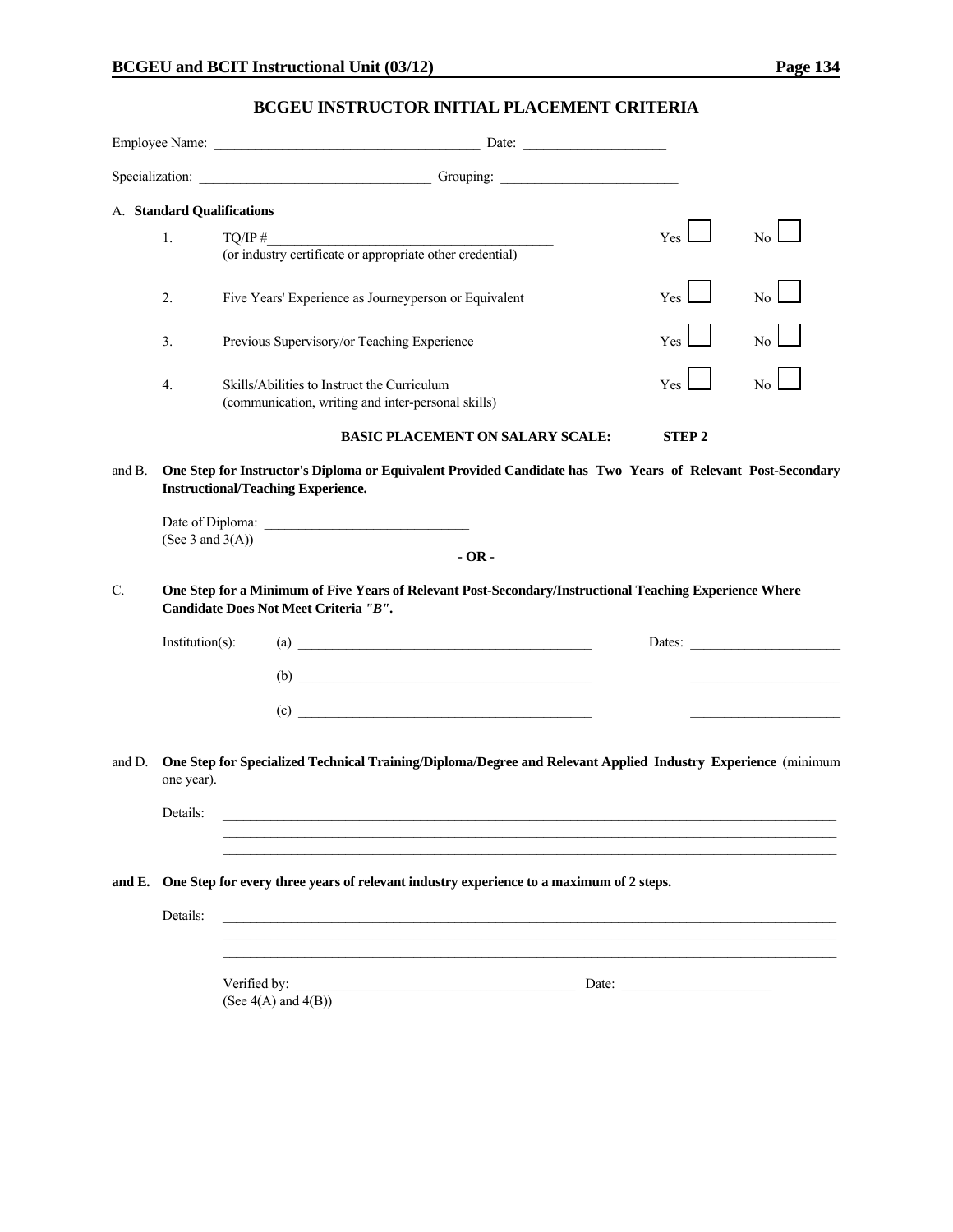### CANDIDATE VERIFICATION REPORT

| Name of Candidate: |                                                 |                    |                                                                                                              |                                                                                                                               |
|--------------------|-------------------------------------------------|--------------------|--------------------------------------------------------------------------------------------------------------|-------------------------------------------------------------------------------------------------------------------------------|
| $\mathbf{1}$ .     | Employment References Checked: (minimum of two) |                    |                                                                                                              |                                                                                                                               |
|                    | A.                                              | Name:<br>Comments: |                                                                                                              |                                                                                                                               |
|                    | <b>B.</b>                                       | Name:<br>Comments: |                                                                                                              |                                                                                                                               |
|                    | C.                                              | Name:<br>Comments: |                                                                                                              |                                                                                                                               |
| 2.                 | TQ:                                             |                    | TQ/IP Registration or Other Appropriate Credential:                                                          |                                                                                                                               |
|                    |                                                 |                    |                                                                                                              | Date:                                                                                                                         |
|                    | Other:                                          | IP:                | Date:                                                                                                        | <u> 1980 - Jan Stein Stein Stein Stein Stein Stein Stein Stein Stein Stein Stein Stein Stein Stein Stein Stein S</u><br>Date: |
| 3.                 | <b>Instructor Diploma or Equivalent:</b>        |                    |                                                                                                              |                                                                                                                               |
|                    | School:                                         |                    |                                                                                                              | Date:                                                                                                                         |
|                    |                                                 | Copy attached?     | No $\mathrel{\mathop{\bigsqcup}_{\hspace{-.25em}{\rule{0.06em}{0.5ex}\hspace{-.25em}\mathrel{}}}}$<br>Yes __ |                                                                                                                               |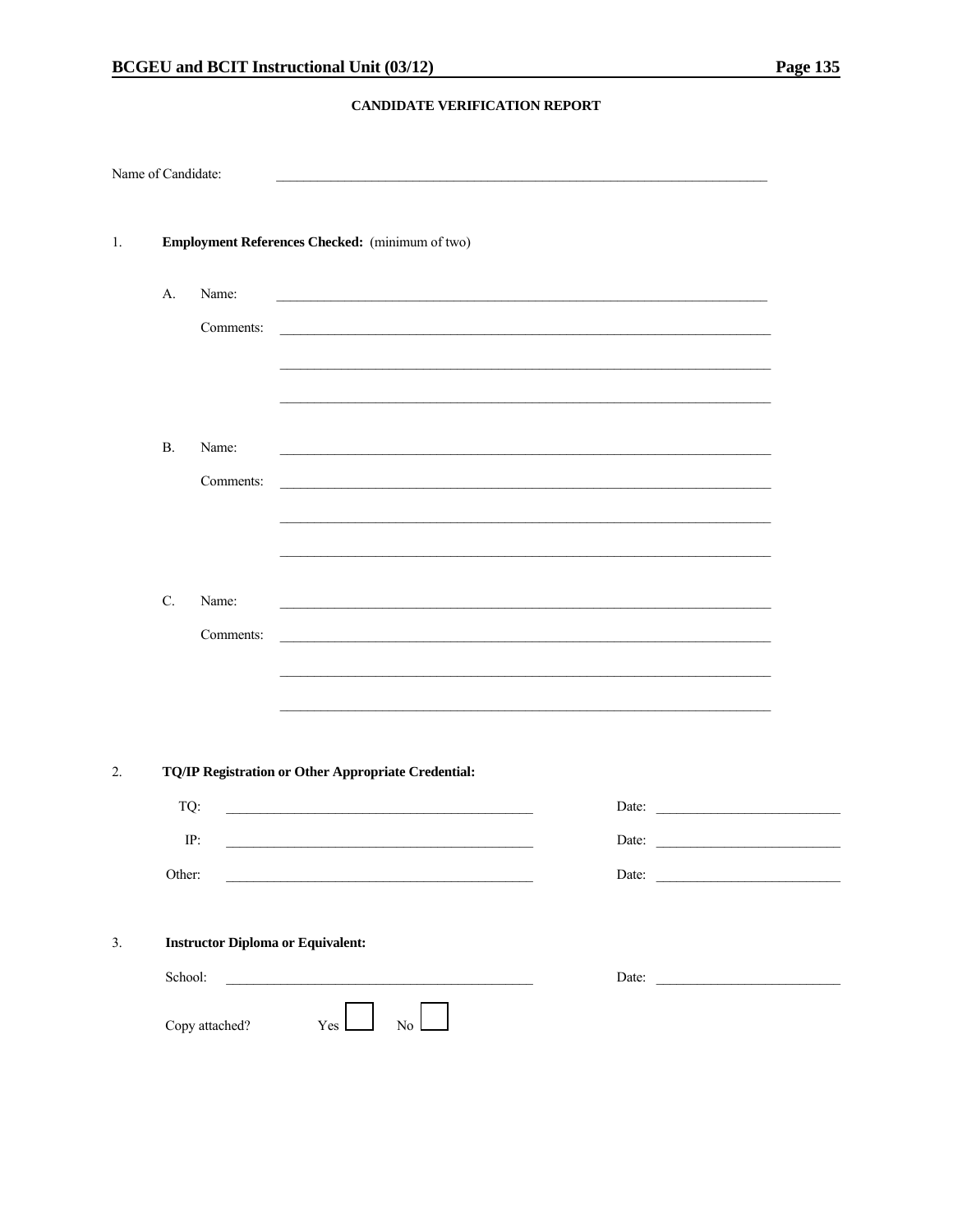|      | (a)   | Employer:<br>Years: $\qquad \qquad$                                                                                   | $(b)$ Program:                                                       |
|------|-------|-----------------------------------------------------------------------------------------------------------------------|----------------------------------------------------------------------|
|      |       |                                                                                                                       |                                                                      |
|      |       | Date Verified:                                                                                                        |                                                                      |
| (ii) |       |                                                                                                                       |                                                                      |
|      |       |                                                                                                                       |                                                                      |
|      |       |                                                                                                                       |                                                                      |
|      |       |                                                                                                                       |                                                                      |
|      |       | Specialized Technical Training and Relevant Experience: (minimum one year)<br>A. Other Certificates/Diplomas/Degrees: |                                                                      |
|      |       |                                                                                                                       |                                                                      |
|      |       |                                                                                                                       |                                                                      |
|      | (i)   |                                                                                                                       | $\sim$ Copy: Yes $\sim$ No                                           |
|      |       | Date: $\qquad \qquad$                                                                                                 |                                                                      |
|      |       |                                                                                                                       |                                                                      |
|      | (ii)  |                                                                                                                       | $\overline{\text{Copy: Yes}}$ No                                     |
|      |       |                                                                                                                       |                                                                      |
|      |       | Date:                                                                                                                 |                                                                      |
|      |       |                                                                                                                       |                                                                      |
|      | (iii) |                                                                                                                       | $\begin{array}{c c} \hline \text{Copy: Yes} & \text{No} \end{array}$ |
|      |       |                                                                                                                       |                                                                      |
|      |       | Date:                                                                                                                 |                                                                      |
|      |       | <b>B. Relevant Applied Industry Experience:</b>                                                                       |                                                                      |
|      | (i)   |                                                                                                                       |                                                                      |
|      |       |                                                                                                                       |                                                                      |
|      |       |                                                                                                                       |                                                                      |
|      |       |                                                                                                                       |                                                                      |
|      | (ii)  |                                                                                                                       |                                                                      |
|      |       |                                                                                                                       |                                                                      |
|      |       |                                                                                                                       |                                                                      |
|      |       |                                                                                                                       |                                                                      |
|      |       | Date:                                                                                                                 |                                                                      |
|      | (iii) |                                                                                                                       |                                                                      |
|      |       |                                                                                                                       |                                                                      |
|      |       |                                                                                                                       |                                                                      |
|      |       | Date: $\qquad \qquad$                                                                                                 |                                                                      |
|      |       |                                                                                                                       |                                                                      |
|      |       | C. Relevant Industry Experience:                                                                                      |                                                                      |
|      | (i)   |                                                                                                                       |                                                                      |
|      |       |                                                                                                                       |                                                                      |
|      |       |                                                                                                                       |                                                                      |
|      |       | Date:                                                                                                                 |                                                                      |
|      | (ii)  | <u> 1989 - John Stein, Amerikaansk politiker (</u> † 1920)                                                            |                                                                      |
|      |       |                                                                                                                       |                                                                      |
|      |       |                                                                                                                       |                                                                      |
|      |       |                                                                                                                       |                                                                      |
|      |       |                                                                                                                       |                                                                      |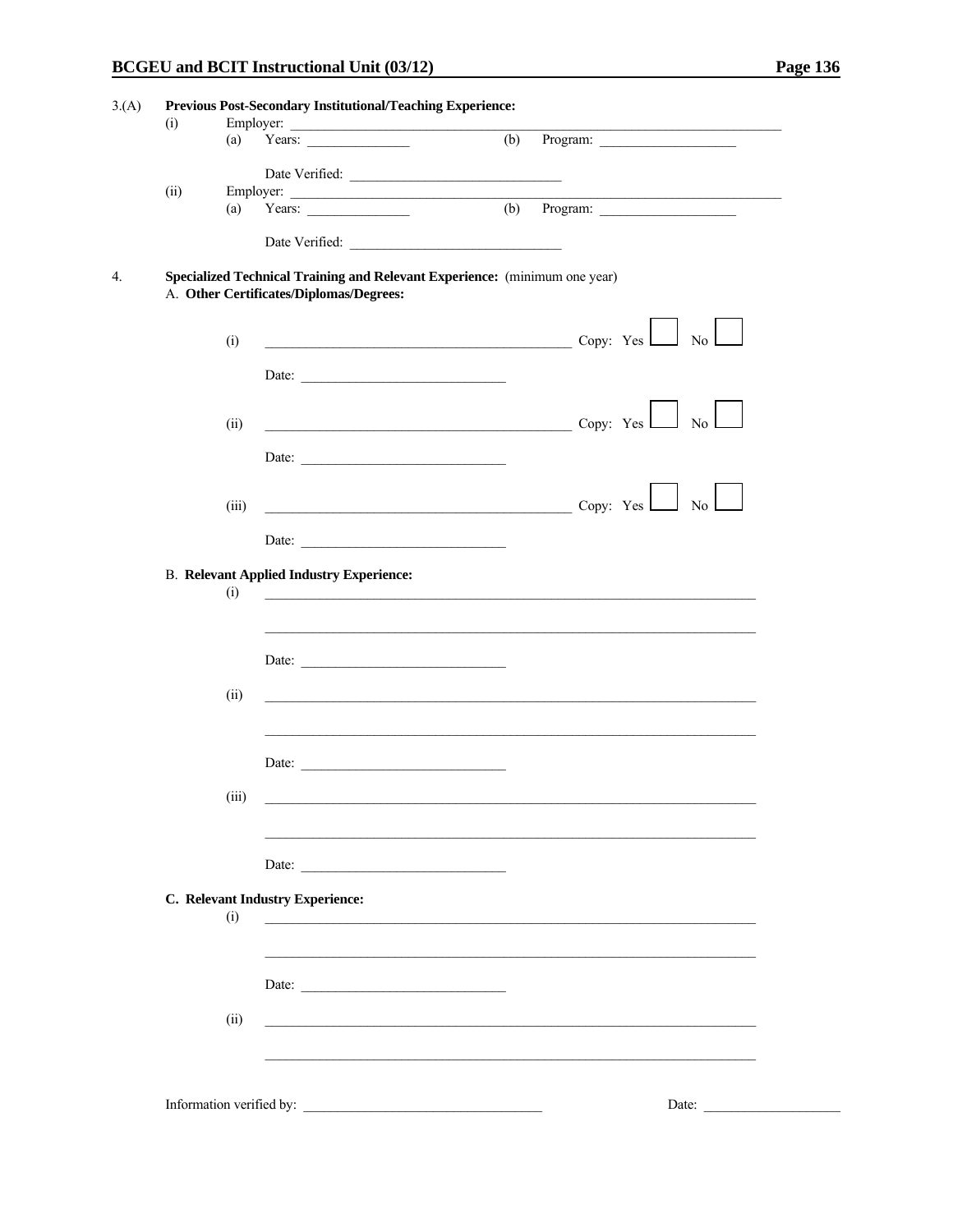#### **PLACEMENT RECORD**

#### **SUMMARY**

|                    | Specialization:                                                                                             |     | Grouping:                                          |
|--------------------|-------------------------------------------------------------------------------------------------------------|-----|----------------------------------------------------|
| Status:            | Start Date:<br>Regular<br>Temporary                                                                         |     | Increment Review Date:                             |
| А.                 | <b>Basic Placement on Salary Scale</b>                                                                      |     | <b>STEP</b>                                        |
| and <b>B</b> .     | <b>Instructor Diploma:</b>                                                                                  |     |                                                    |
|                    | Completed<br>a)                                                                                             | Yes | No                                                 |
|                    | Two Years Post-Secondary Teaching Experience<br>b)                                                          | Yes | No                                                 |
|                    | $-OR -$                                                                                                     |     |                                                    |
| C.                 | <b>Teaching Experience:</b>                                                                                 |     |                                                    |
|                    | Five Years of Relevant Post-Secondary                                                                       |     |                                                    |
|                    | Teaching Experience                                                                                         | Yes | N <sub>0</sub>                                     |
|                    | If Affirmative to B or C above, Grant One Step on Salary Scale                                              |     |                                                    |
| and <b>D</b> .     | <b>Specialized Technical Training/Relevant Experience:</b>                                                  |     |                                                    |
|                    | Specialized Technical Training/Diploma/Degree and                                                           |     |                                                    |
|                    | Relevant Applied Industry Experience (minimum one year)                                                     | Yes | No                                                 |
|                    | If Affirmative to D above, Grant One Step on Salary Scale                                                   |     |                                                    |
| and $\mathbf{E}$ . | <b>Relevant Industry Experience:</b>                                                                        |     |                                                    |
|                    | Relevant Industry Experience (minimum three years)                                                          | Yes | No                                                 |
|                    | If Affirmative to E above, Grant One Step on Salary Scale (for each<br>3 years), to a maximum of two Steps. |     |                                                    |
|                    |                                                                                                             |     | <b>Total Steps Granted:</b><br>(Initial Placement) |

Salary/Month:

Approval Signature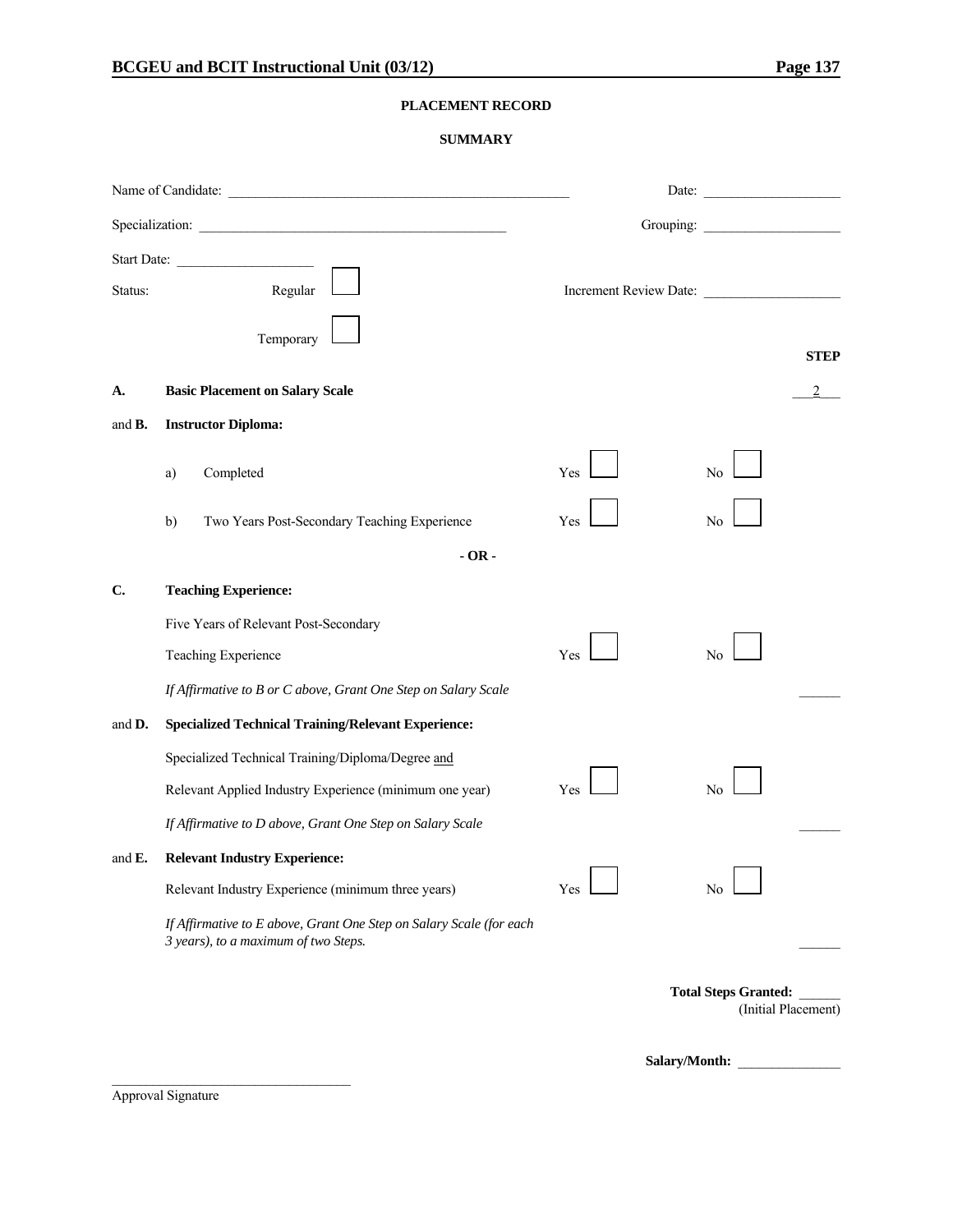#### **MEMORANDUM OF AGREEMENT between THE BRITISH COLUMBIA INSTITUTE OF TECHNOLOGY**

#### **and**

# **THE BRITISH COLUMBIA GOVERNMENT AND SERVICE EMPLOYEES' UNION and**

#### **THE BRITISH COLUMBIA INSTITUTE OF TECHNOLOGY STAFF SOCIETY**

#### **Re: Mandatory Retirement**

The parties agree that in the event the BCIT Board of Governors decides to abolish the Institute's current age 65 mandatory retirement policy, the following conditions will apply:

- (1) No employee will be required to retire due to age, provided that the Employee is capable of carrying out his/her duties.
- (2) Employees that retire from the Institute and are subsequently re-employed will be considered new employees.
- (3) Employees will receive notice by November  $30<sup>th</sup>$  of the duty year in which they turn 65 of their options with respect to retirement or continuation of employment. Such employees will be required to advise the Employer by December  $30<sup>th</sup>$  of that same year of whether they will be continuing their employment beyond the end of their duty year.
- (4) Individuals who continue to work beyond the end of the duty year in which they turn 65:

a) will not be entitled to LTD coverage as set out in Appendix A – Part II. Cessation of Plan Coverage will be in accordance with Appendix A 2.8.

- b) will be entitled to Group Life insurance in the amount of \$10,000 until age 70.
- c) will not be entitled to the provisions of Article 26.8.

d) will be entitled to access the Short Term Illness and Injury plan as set out in Appendix A – Part I.

- (5) The duty year will continue to be defined as September 1 through August 31.
- (6) An employee who is over the age of 65, and who has been absent from active employment as a result of illness or injury for a 6 month period, may, at the Institute's discretion, be terminated from employment at the Institute
- (7) The Parties agree that the following collective agreement articles will be interpreted as follows:

a) 12.2 Pre-Layoff canvass

The reference to "early retirement" will be understood to mean "retirement"

b) Article 12.5 – Regular Employees and Layoff

The reference to "early retirement" will be understood to mean "retirement"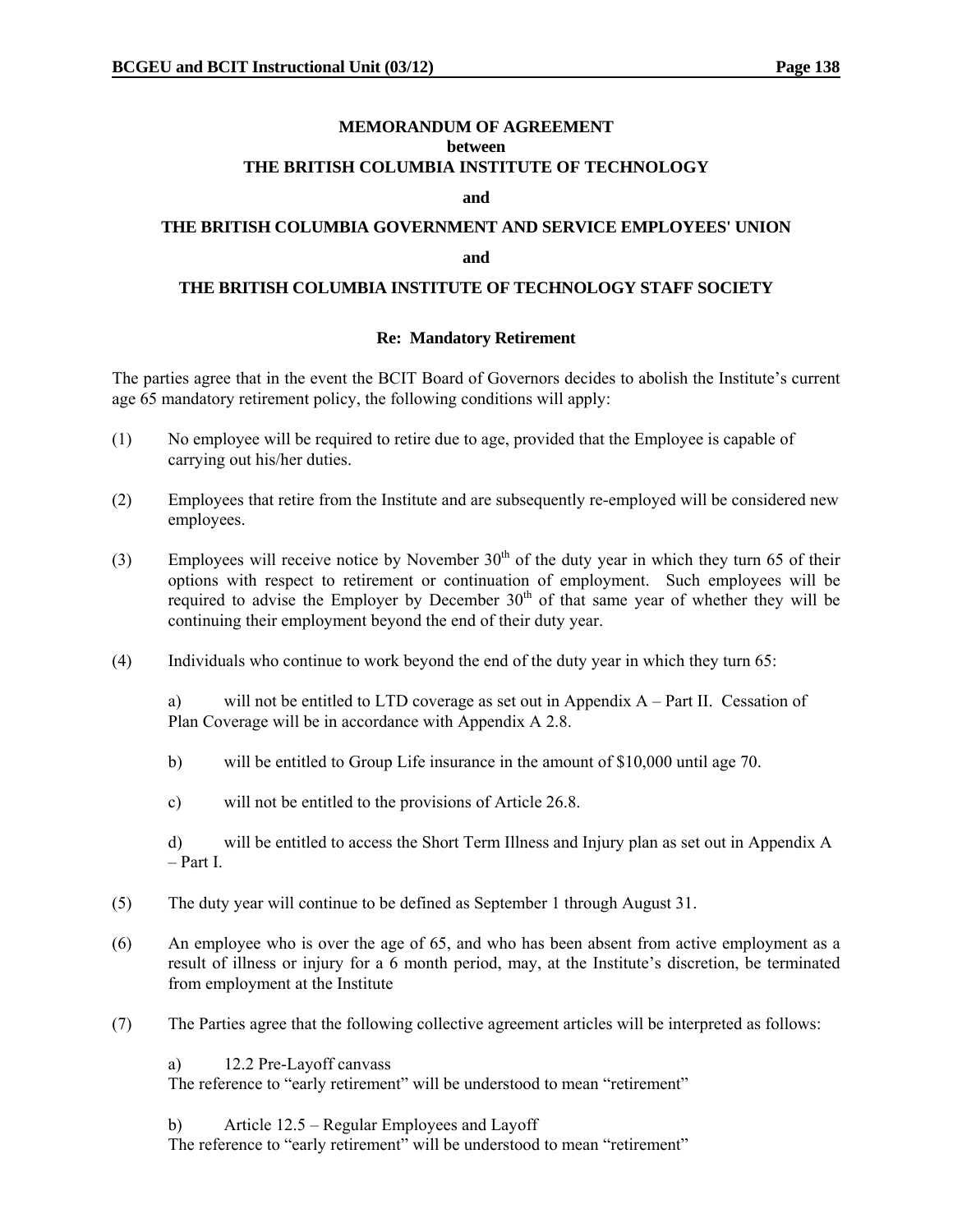c) Article 17.11 – Annual Leave on Retirement

The reference "or who has reached the mandatory retiring age" will have no application.

d) Article 19.12 – Pre-Retirement Leave

The reference "or mandatory retiring age" will have no application.

e) Article 19.13 – Early Retirement Incentive

For the purposes of this article only, the reference to "normal retirement" shall be retirement at the age of 65. The definition of "early retirement" will continue to be applicable for Early Retirement Incentives under this article.

f) Early Retirement Incentive Memorandum of Agreement (02Voc03) The reference to "years to retirement" will have no application.

(8) The Parties agree that an annual review and assessment of the impact that the abolishment of the mandatory retirement policy has had on Employees, the Union and the Institute will take place in October of 2005 and each subsequent calendar year.

On behalf of:

The BCGEU Vocational Instructors The British Columbia Institute of Technology

Ken Holmes Tomi Eeckhout BCGEU Staff Representative VP, Human Resources

October 6, 2004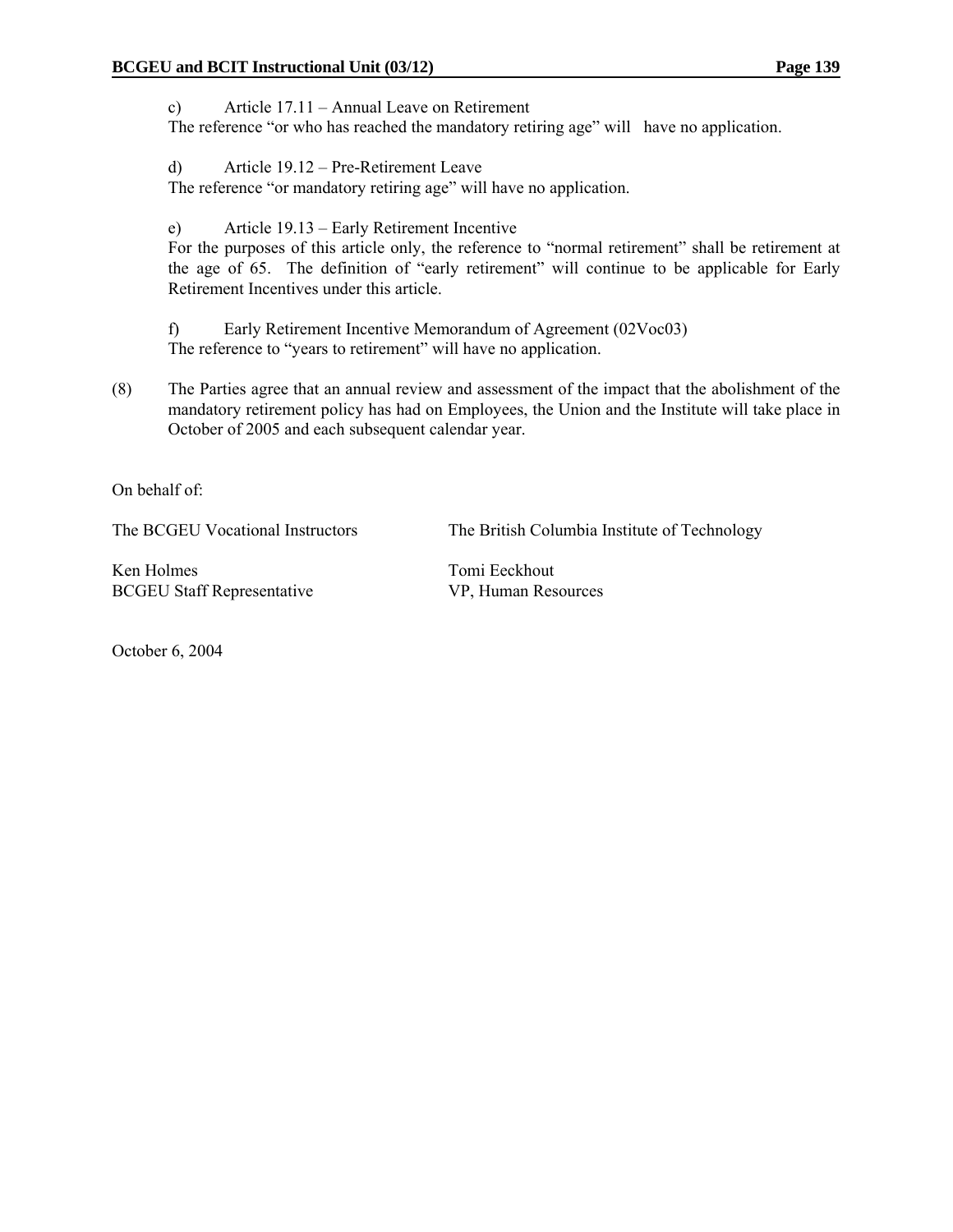#### **MEMORANDUM OF AGREEMENT**

#### **between**

# **THE B.C. GOVERNMENT AND SERVICE EMPLOYEES' UNION**

# **(VOCATIONAL INSTRUCTORS)**

#### **and**

#### **THE BRITISH COLUMBIA INSTITUTE OF TECHNOLOGY**

#### **Re: Chief Instructors' Job Description**

In order to provide guidance and clarification for the role of a Chief Instructor, the Chief Instructors' Subcommittee, with the consultation and support of the Vocational Instructors' Labour Management Committee, created the attached Chief Instructors' Job Description (the "Job Description"). The parties have agreed that:

- (a) the attached Job Description will outline the role and responsibilities of a Chief Instructor; and
- (b) the Labour/Management Committee will review this job description on an annual basis and make agreed upon changes.

Richard MacIntosh Neelu Chauhan Chair Labour Relations Consultant BCGEU Vocational Instructors BCIT

December 15, 2005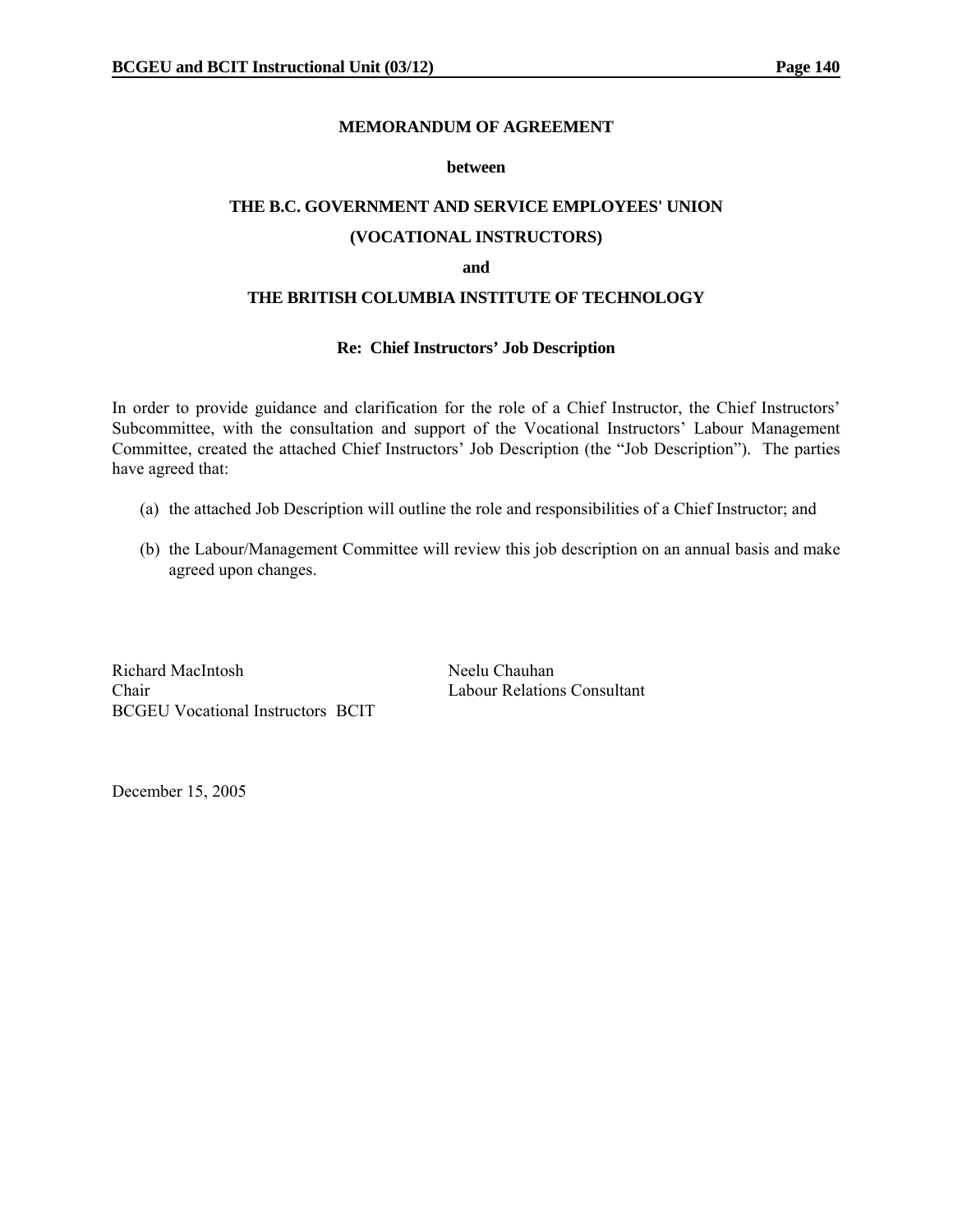#### **Chief Instructor Position Description**

#### **FUNCTION**

The primary responsibility of the Chief Instructor is to provide leadership and to facilitate learning and instruction in the assigned area. In addition, the Chief Instructor represents the interests of the program and program staff in relevant operational and educational matters. The Chief Instructor provides team leadership with the objectives that course and program curricula meet the program's goals in accordance with the mission and objectives of the School and the Institute.

#### SPECIFIC ACCOUNTABILITIES

#### 1. Leadership

- a) Encourages a positive work environment.
- b) Fosters teamwork within the program area.
- c) Ensures Instructors are aware of BCIT Policies  $&$  Procedures as related to their job.
- d) Communicates any changes / revisions in policies / procedures to the instructors.

#### 2. Teaching Excellence

- a) Ensures that new instructors receive support through coaching and mentoring.
- b) Ensures that all new students receive a student orientation package.
- c) Ensures that student orientation packages are maintained and updated, as required.
- d) Encourages use of appropriate teaching and learning activities.

#### 3. Administration

- a) Meets with the Associate Dean to provide input into the Training Plan and staffing thereof.
- b) Meets with the Associate Dean, after consultation with program staff, to provide input for the development of the program's annual operating and capital budgets in support of the approved training plan.
- c) Coordinates the preparation of class schedules and assignment of program instructors and support staff to efficiently accommodate the training plan.
- d) Coordinates leave schedules for program instructors and support staff in compliance with the respective Collective Agreement.
- e) Where applicable, may administer the program area's supplies budget in accordance with the guidelines developed by the Dean and Associate Dean.
- f) Where applicable, may assume responsibility for reporting matters concerning the maintenance, repair and evaluation of equipment for the instructional program.
- g) Where applicable, assists in the provision of data and the compilation and preparation of reports as requested by the Dean and/or Associate Dean.
- h) Under the direction of the Dean and Associate Dean, ensures that staff and students are aware of their responsibilities for safe practices in accordance with Institute policies and Workers Compensation Board Regulations.
- i) Where applicable, provides input into the School's operating plan.
- 3. Course and Program Curriculum
	- a) Communicates to the Associate Dean the program staff views on the goals and objectives of the program and recommends to the Associate Dean an implementation plan for established goals and objectives for the program(s), supported by the Program Advisory Committee.
	- b) Provides leadership so that course outlines and program curriculum, articulation and accreditation (where appropriate) meet the program's goals, and in consultation with the Department, makes recommendations to the Associate Dean for curriculum changes to ensure continued course and program integrity, quality and relevance to industry needs.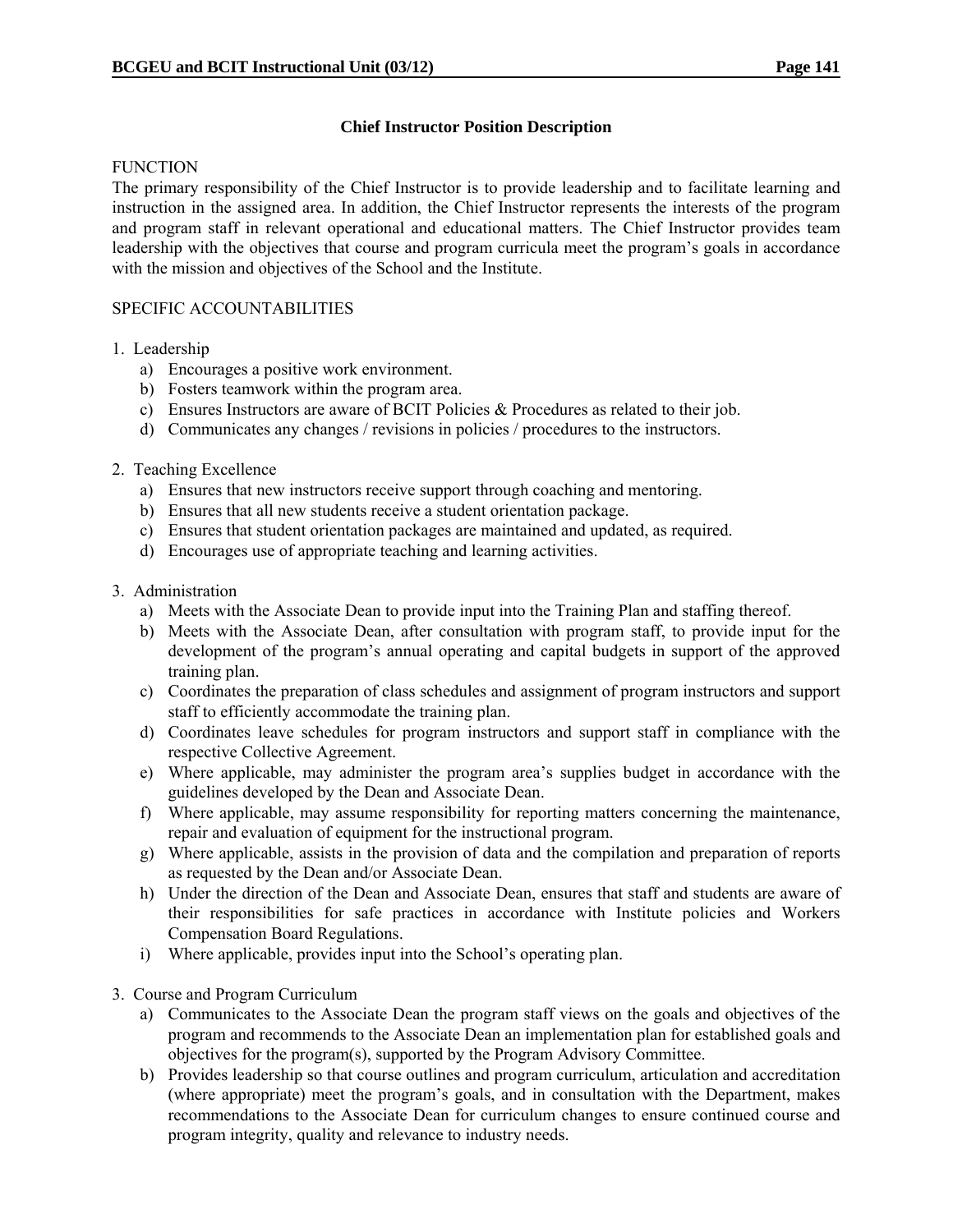- c) Assists in the coordination of Part-Time Studies, Industry Services and Continuing Education. This could include, preparation of proposals, selection of instructors for curriculum development and/or delivery.
- 4. Staff Relations
	- a) Participates in program staff hiring and orientation
	- b) Encourages the development and implementation of staff development plans.
	- c) Reviews the student feedback form with the Instructors and provides guidance in accordance with the collective agreement and/or Labor Management Committee.
	- d) Convenes program instructor and staff meetings as frequently as deemed necessary.

### 5. Student Relations

- a) Advises and participates in student recruitment where appropriate.
- b) Evaluates student requests for course credits, in accordance with BCIT policy.
- c) Provides advice and counsel for students as may be required.
- d) Reviews non-instructional info obtained through the student feedback process and make recommendations as appropriate.
- 6. External Relations
	- a) Where applicable, recommends to the Associate Dean members for the Advisory Committee(s), provides input for the agenda and attends regularly scheduled meetings.
	- b) Liaises with industry and/or agencies to ensure the program gains recognition within the industry and to see that the curriculum reflects current industry practices.
	- c) Encourages, through industry and professional contacts, material and financial support such as industry partnerships, product and equipment donations, scholarships, bursaries and awards.
	- d) Maintains liaisons with potential employers.
	- e) Liaises with peers in other educational institutes offering similar programs (such as attendance at Articulation Meetings).
- 7. Internal Liaison
	- a) Maintains communication and consultation with related program and service areas.
	- b) Makes necessary internal arrangements to access and to share needed services and facilities for program operation.
- 8. General
	- a) Performs other related work as may be required in the operation of the program, where mutually agreed amongst the Associate Dean, the Dean, the Chief Instructor and in Accordance with the Collective Agreement.
	- b) May represent the institute in the Associate Dean's absence, when delegated.
	- c) Refers instructor issues that may result in disciplinary action to the Associate Dean.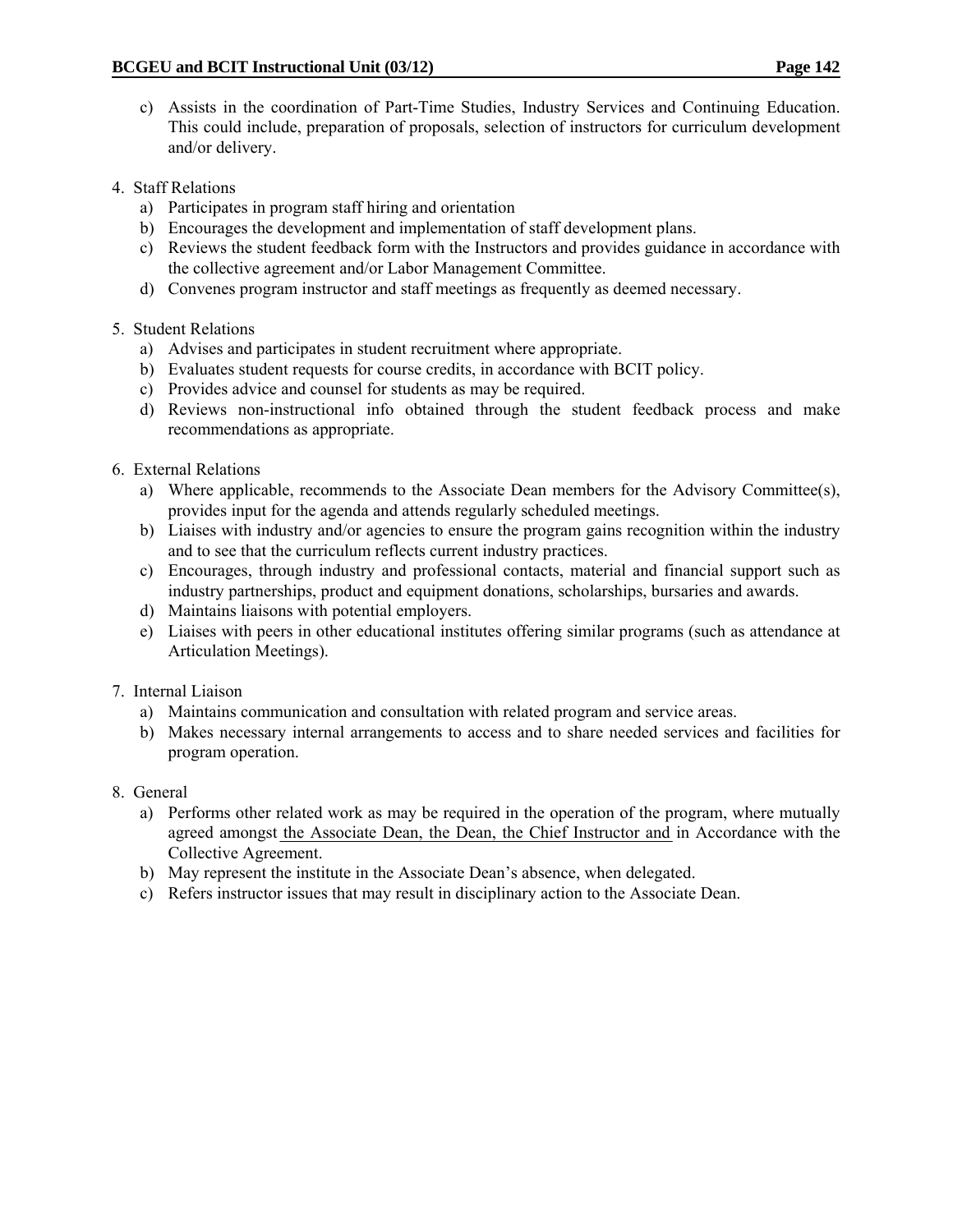#### **JURISDICTIONAL DISPUTE RESOLUTION PROCESS**

#### **Preamble**

The purpose of this agreement is to outline a jurisdictional dispute resolution process, which is equitable, expeditious and reflects the desire of the Parties to promote effective working relationships.

The Parties agree that the following process will be used in the event of a dispute respecting the appropriateness of a bargaining unit placement where the Institution introduces a new position or significantly revises an existing position.

#### **Process**

#### A. Pre-Assignment Consultation

1. The Employer agrees to provide the Union and the Association with notice of its intention to assign a new position or to significantly alter an existing position to one of the three bargaining units at BCIT. The Employer further agrees to meet jointly with the Association and the Union prior to posting the job to discuss the bargaining unit assignment for the new position after having provided the Union and the Association with the job description and organizational chart/reporting relationship for the new position. The Union/Association may also request such things as a draft job posting, course outline, and other relevant information.

2. The following process will be used for the purposes of paragraph 1: the Employer will notify the Union and the Association by letter with attached job description and organization chart and will specify a time, place and date to meet to discuss the new position within ten (10) working days of the notice. The meeting shall take place at the time and date specified unless the parties mutually agree to postpone or cancel the meeting.

3. The Employer shall be entitled to post the new position following the completion of the meeting described above.

#### B. Jurisdictional Dispute Umpire

1. Where there exists a disagreement over the jurisdictional assignment made by the Employer, a party to this agreement may refer the matter within thirty (30) calendar days of the posting to the Jurisdictional Assignment Umpire.

2. The referring party shall send a copy of the referral to all other parties to this agreement. The referral will set out the full particulars of the dispute, a description of the referring party's position on the matter, and copies of all documents upon which the party intends to rely.

3. Each party shall provide the other parties with the full particulars of their case and with copies of all their reliance documents no later than seven (7) calendar days prior to the date of the hearing.

4. Hearings conducted pursuant to this agreement shall, whenever reasonably possible, be held at the Burnaby campus of the Institute.

5. The parties agree not to use outside legal counsel at the hearings.

6. The hearings will be expedited in all respects and will be conducted on an informal basis as far as is reasonably possible.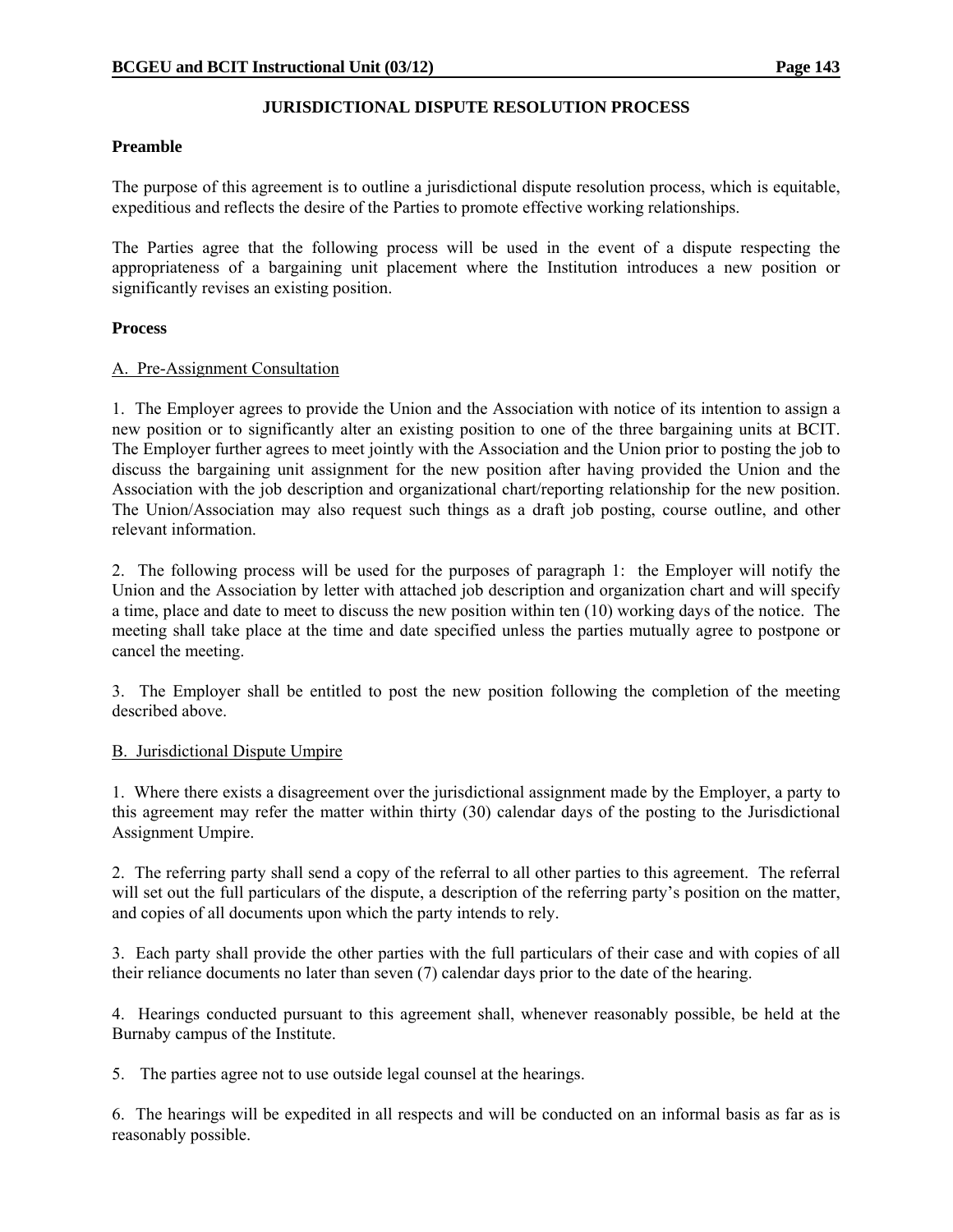7. The expenses and fees of the Umpire will be borne equally among the parties involved in the dispute.

8. In determining the appropriateness of the bargaining unit placement, the Umpire shall be entitled to consider:

- a) Job elements b) Past practice
- c) Impact on industrial relations
- d) Community of interest
- e) Certificates of Bargaining Authority
- f) Other factors deemed appropriate by the Umpire

9. The Umpire will endeavour to render a decision within twenty-one (21) days of the conclusion of the hearing.

10. The decision of the Umpire shall be final and binding on all parties to this agreement.

| Tomi Eeckhout        | Ken Holmes                  | Cal Davis                       |
|----------------------|-----------------------------|---------------------------------|
| Director             | <b>Staff Representative</b> | <b>Acting General Secretary</b> |
| Labour Relations     | <b>BCGEU</b>                | FSA                             |
| Date: Sept. 28, 2000 | Date: October 5, 2000       | Date: October 5, 2000           |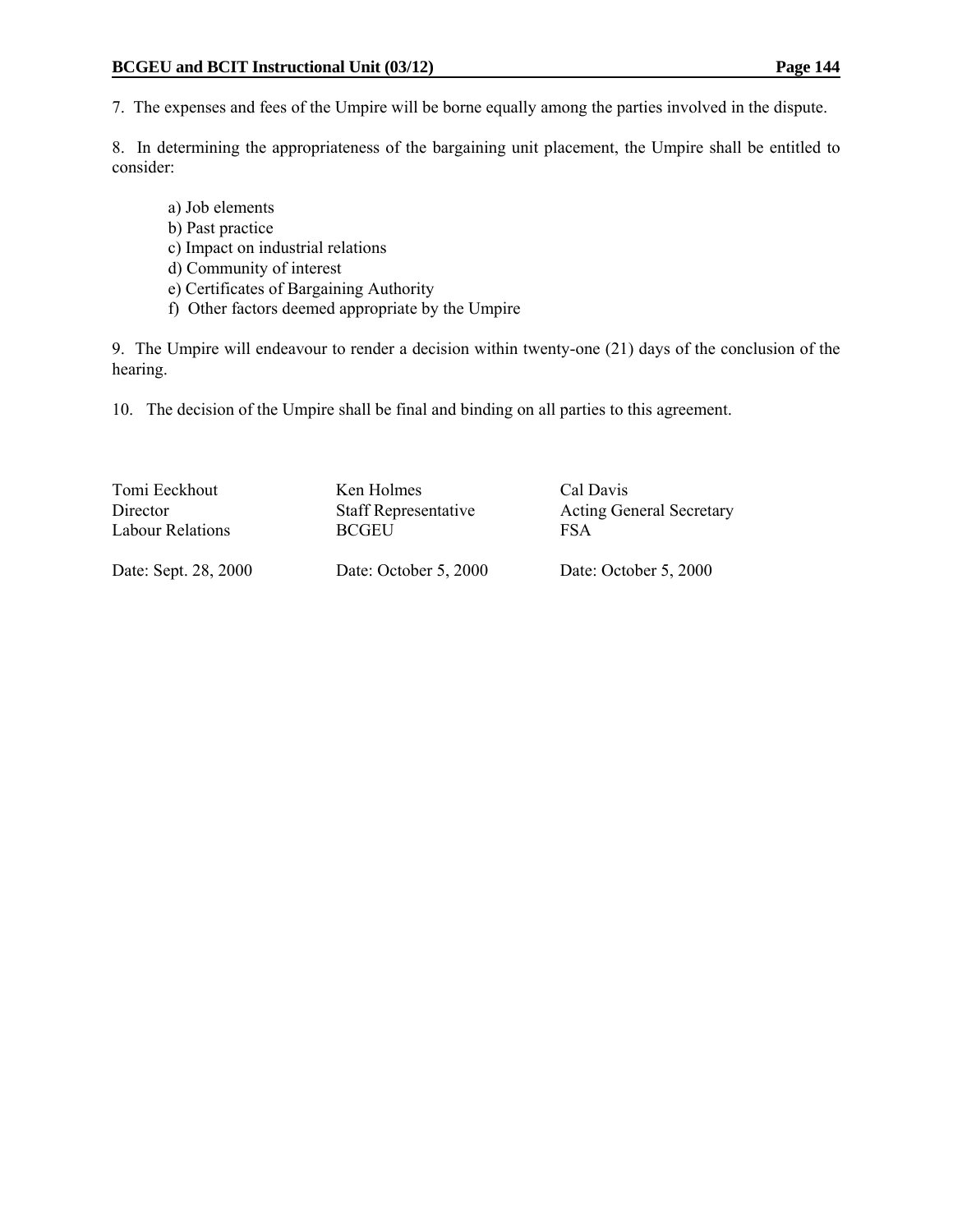#### **ARBITRATION PROCEDURES**

#### **INTERPRETATION**

- I. In this Part, *"arbitration board"* includes:
	- (a) a single arbitrator; or
	- (b) another tribunal or body appointed or constituted under this Part or a Collective Agreement;

#### **FEES AND COSTS**

- II. Each Party to an arbitration shall bear:
	- (a) its own fees, expenses and costs;
	- (b) the fees and expenses of a member of an arbitration board that is appointed by or on behalf of that Party; and
	- (c) equally the fees and expenses of the chairman or a single arbitrator.

#### **POWERS OF THE ARBITRATION BOARD**

- III. An arbitration board has power to:
	- (a) receive and accept evidence and information on oath, affidavit or otherwise as in its discretion it considers proper, whether or not the evidence is admissible in a court of law;
	- (b) enter during regular working hours any land, ship, vessel, vehicle, aircraft or other means of conveyance or transport, factory, workshop or place of any kind where
		- (i) work is or has been done or commenced by Employees;
		- (ii) an Employer carries on business; or
		- (iii) anything is taking place concerning a matter referred to it under this Act

 and may inspect any work, material, appliance, machinery, equipment or thing in it, and interrogate a person in relation to it; and

 (c) authorize a person to do anything the arbitration board may do under paragraph (b) and report to the arbitration board in the presence of the Parties or their representatives as a witness subject to cross examination by each Party.

#### **SUMMONS TO TESTIFY**

IV. An arbitration board may, at the request of a Party to the arbitration or on its own motion, summon and endorse the attendance of witnesses and compel them to give evidence on oath and to produce the documents and things it considers requisite to a full consideration of matters before the arbitration board, in the same manner as a court of record in civil cases.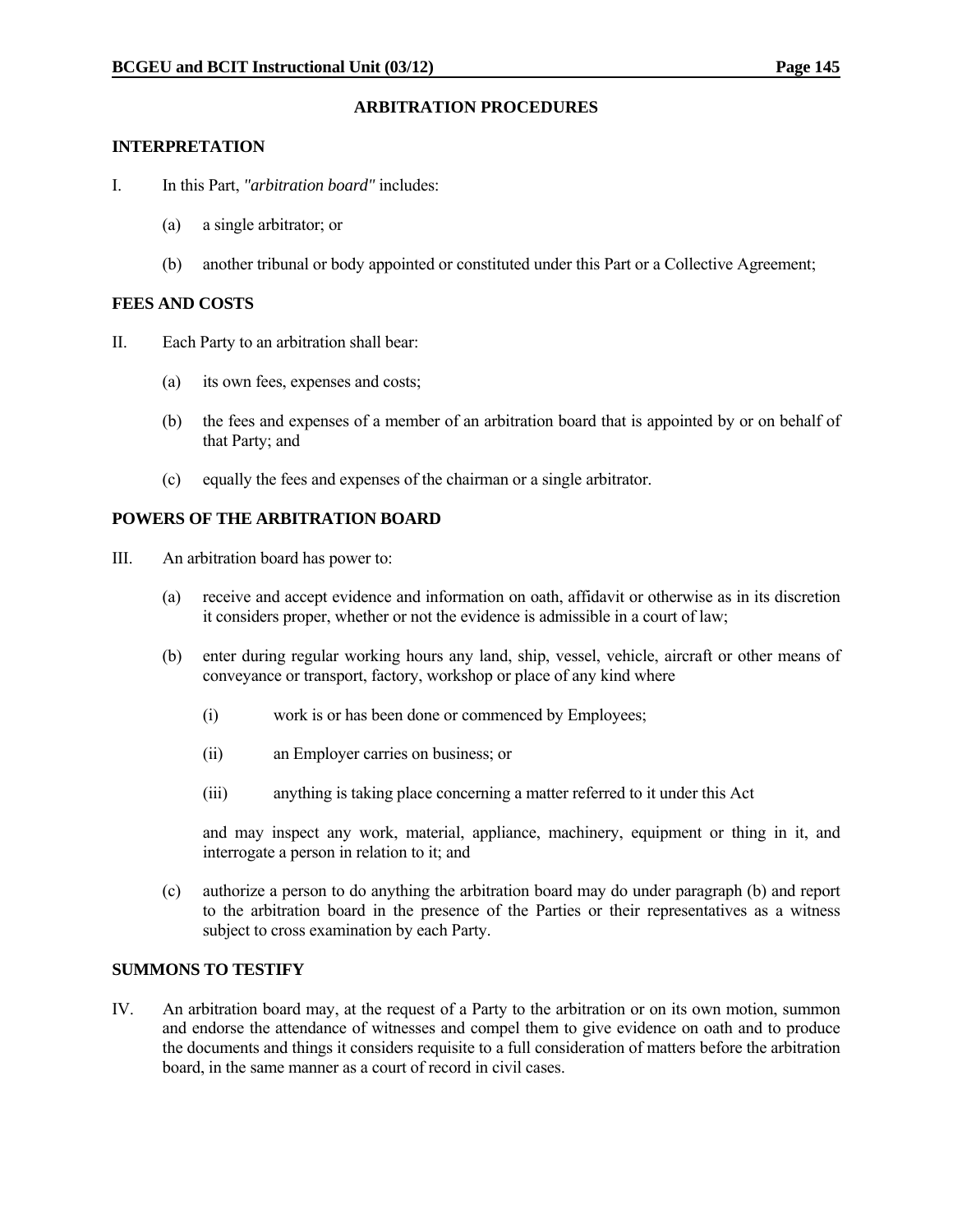#### **DECISION OF ARBITRATION BOARD**

- V. The decision of an arbitration board is binding:
	- (a) on the Parties;
	- (b) in the case of a Collective Agreement between a trade union and an Employers' organization, on the Employers bound by the Agreement who are affected by the decision;
	- (c) in the case of a Collective Agreement between a council of trade unions and an Employer or an Employers' organization, on the council, the constituent trade unions in it and the Employer or Employers covered by the Agreement, who are affected by the decision; and
	- (d) on the Employees bound by the Collective Agreement who are affected by the decision,

and they shall comply in all respects with the decision.

88 November 18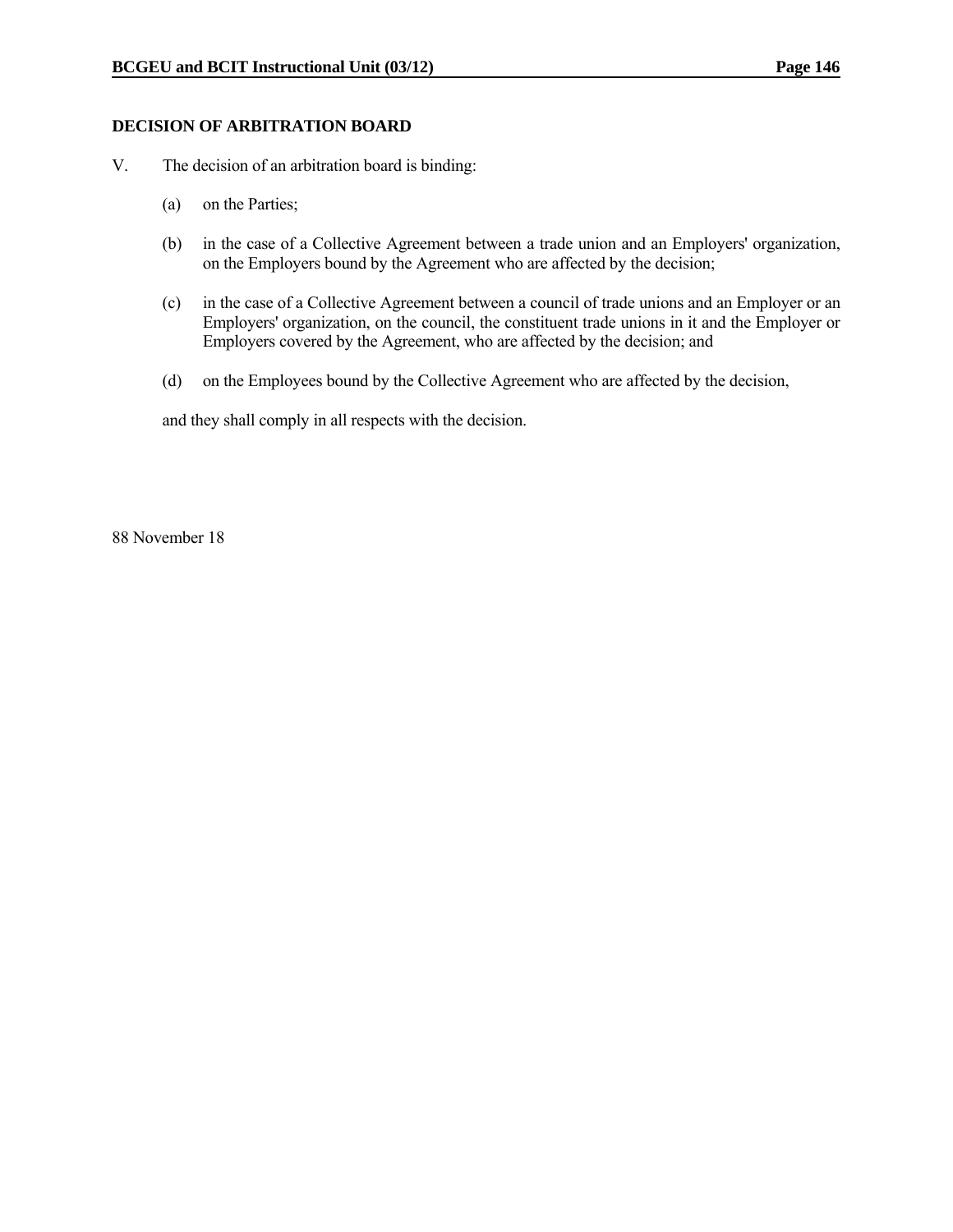#### **MEMORANDUM OF AGREEMENT**

#### **between**

#### **THE BRITISH COLUMBIA INSTITUTE OF TECHNOLOGY**

#### **and**

# **THE BRITISH COLUMBIA GOVERNMENT AND SERVICE EMPLOYEES' UNION**

#### **and**

#### **THE BRITISH COLUMBIA INSTITUTE OF TECHNOLOGY STAFF SOCIETY**

#### **Re: Jurisdictional Overlap**

The Parties have unanimously agreed that for Employees where the jurisdiction of their position has changed the following will apply:

- 1. They have a specified period (1 week) to decide to (a) move to the *"new"* Union; or (b) remain in their current Union.
- 2. If they select (a), they will move to the *"new"* Union immediately and henceforth be covered by all Collective Agreement provisions of the *"new"* Union, pay dues to the *"new"* Union and in all ways be considered a member of the *"new"* Union.
- 3. If they select (b), they will remain in their current Union until they leave the position (eg. from retirement, resignation) and will continue to be members of their current Union, pay dues to their current Union and be covered by all Collective Agreement provisions of their current Union with the exception of staff reduction/provisions.
- 4. In cases where the Employer indicates intent to proceed with staff reduction/layoff of persons in positions where individuals have chosen option (b), the applicable Collective Agreement staff reduction/layoff provisions will be those of the Union granted jurisdiction of the positions. The seniority of Employees in the positions involved will be considered merged for purposes of the staff reduction/layoff process.
- 5. In cases where an individual has chosen option (b), when he/she leaves the position, the replacement Employee will be hired through the Collective Agreement provisions of the *"new"* Union, will pay dues to the *"new"* Union and in all ways be considered a member of the *"new"* Union.

L. Tosczak J. Stockdale BCGEU Representative BCIT Representative

C.V. Spong BCIT Staff Society

Dated: 89 June 09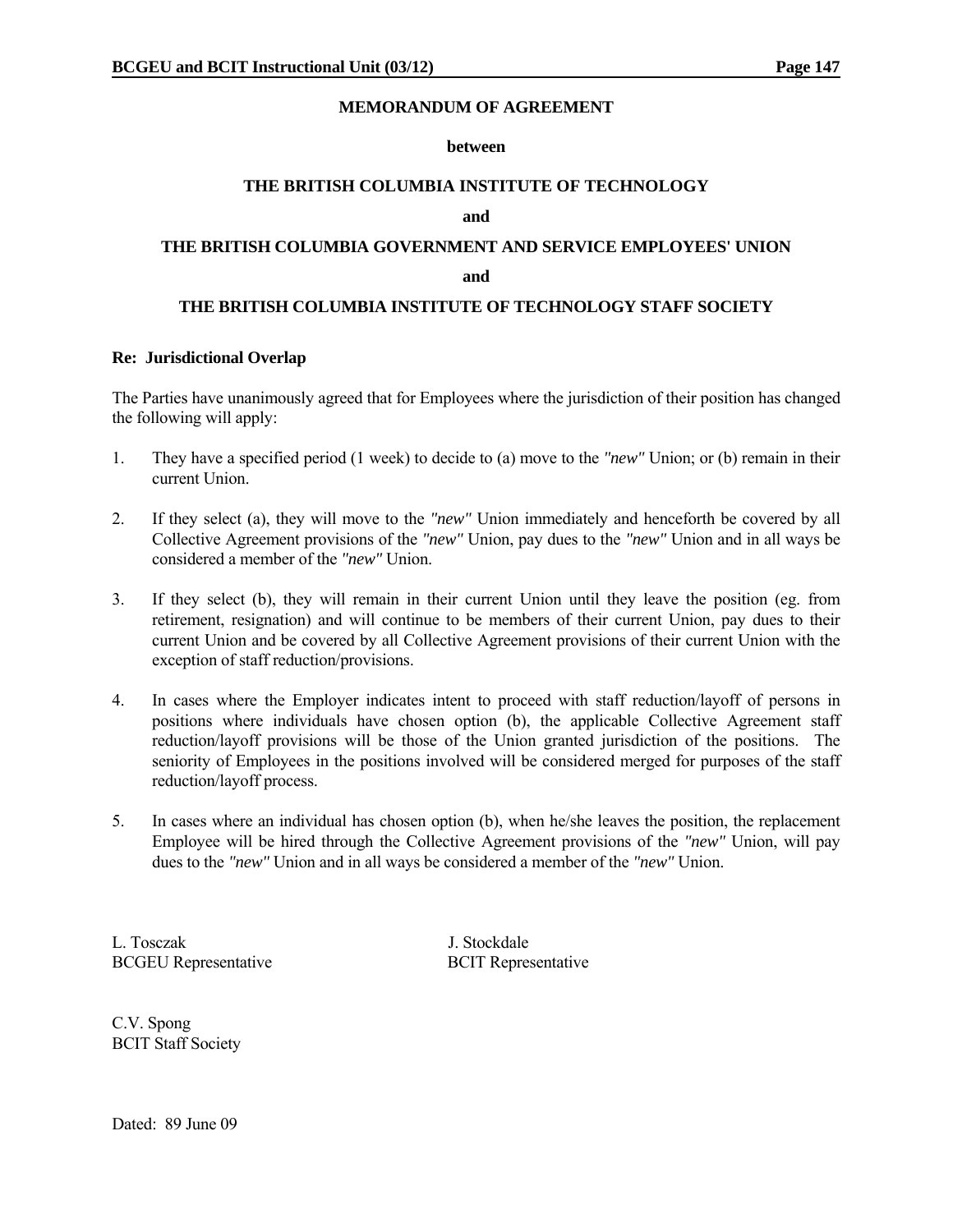#### **MEMORANDUM OF AGREEMENT**

#### **between**

#### **THE BRITISH COLUMBIA INSTITUTE OF TECHNOLOGY**

#### **and**

### **THE BRITISH COLUMBIA GOVERNMENT AND SERVICE EMPLOYEES' UNION**

#### **and and**

#### **THE BRITISH COLUMBIA INSTITUTE OF TECHNOLOGY STAFF SOCIETY**

#### **Re: Voluntary Transfer between Bargaining Units**

The Parties have unanimously agreed that for BCIT Employees who have voluntarily moved from one Union jurisdiction to another the following will apply:

- 1. They will carry with them their accrued seniority to the date of the transfer.
- 2. (a) Sick Leave Staff Society members transferring to the BCGEU: Employees carry with them banked sick leave to be used to *"top up"* STIIP. Any unused credits will be paid out on retirement as per the BCGEU Collective Agreement.
	- (b) Sick Leave BCGEU members transferring to the Staff Society: Employees will carry with them any banked sick leave. Those with no bank or one with less than six (6) days will be given a six (6) day bank.
- 3. Vacation entitlement will be prorated as of the date of transfer and will be calculated on service time based on their accrued seniority.
- 4. Any difference in Employee benefit provisions will be effective as of the date of transfer. Coverage will be continuous.
- 5. Employees who are grandfathered members of the Pension (Public Service) Plan will remain in that plan. Members of other plans will move to the plan appropriate to their new position as of the date of transfer.
- 6. As of the date of transfer all terms and conditions of the new Collective Agreement covering the new position will apply to the transferring Employee.

L. Tosczak J. Stockdale BCGEU Representative BCIT Representative

C.V. Spong **BCIT** Staff Society Representative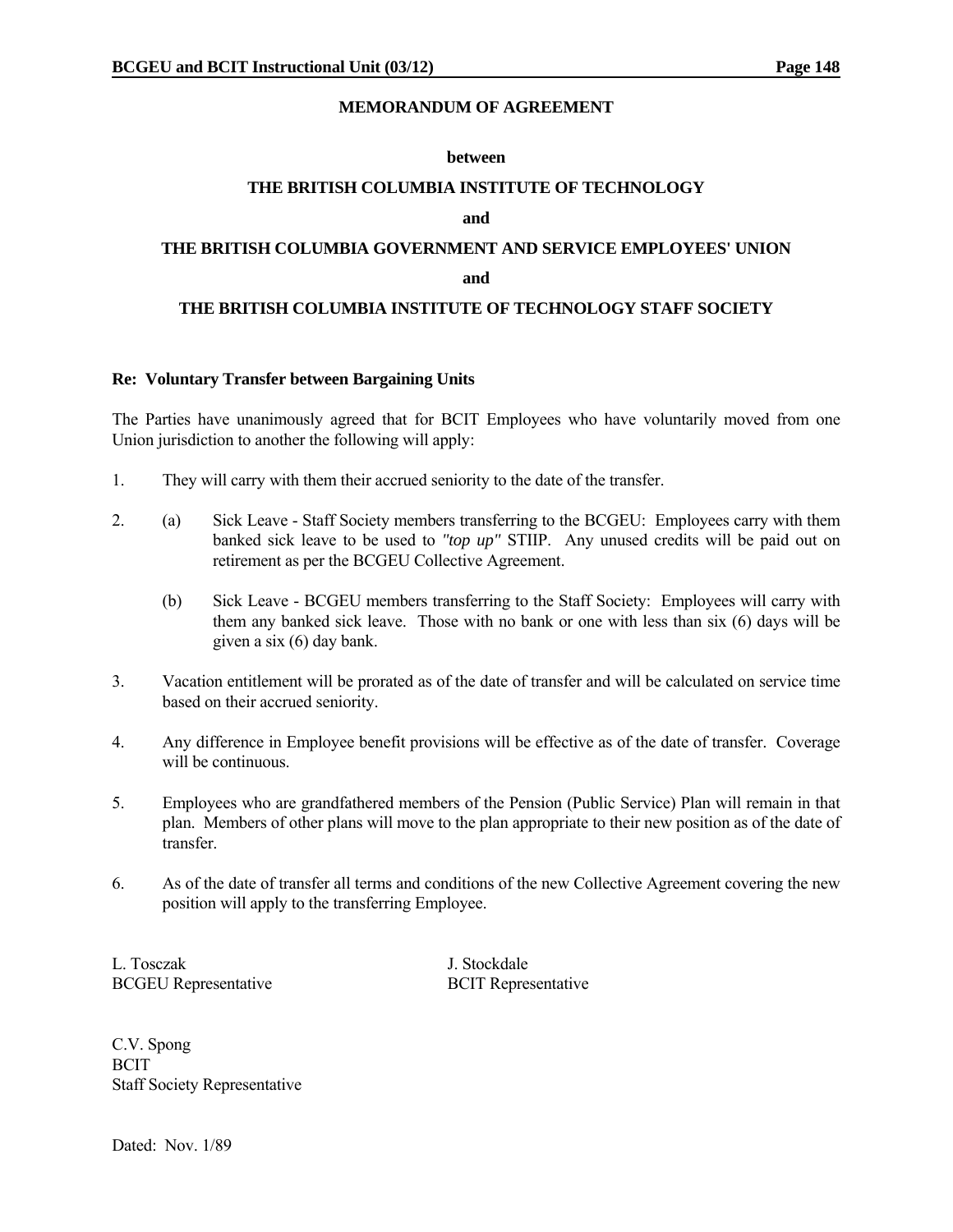### **INDEX**

### $\boldsymbol{\rm{A}}$

| 21 |
|----|
|    |
|    |
|    |
|    |
|    |
|    |
|    |
|    |
|    |
|    |
|    |
|    |
|    |
|    |
|    |
|    |
|    |
|    |

# $\bf{B}$

# $\mathbf C$

| .58 |
|-----|
|     |
|     |
|     |
|     |
|     |
|     |
|     |
|     |
|     |
|     |
|     |
|     |
|     |
|     |
|     |
|     |
|     |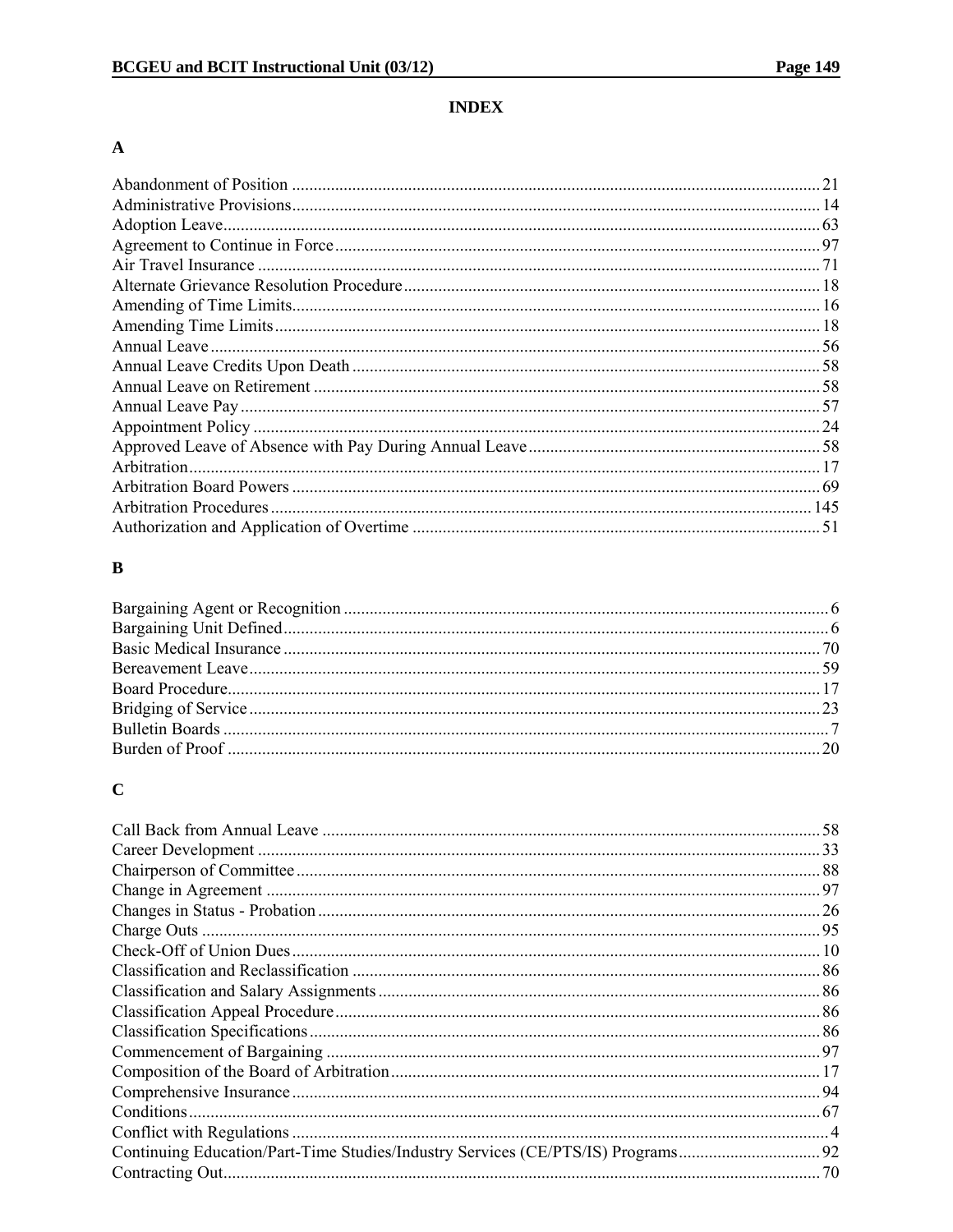# $\mathbf{D}$

# $\mathbf E$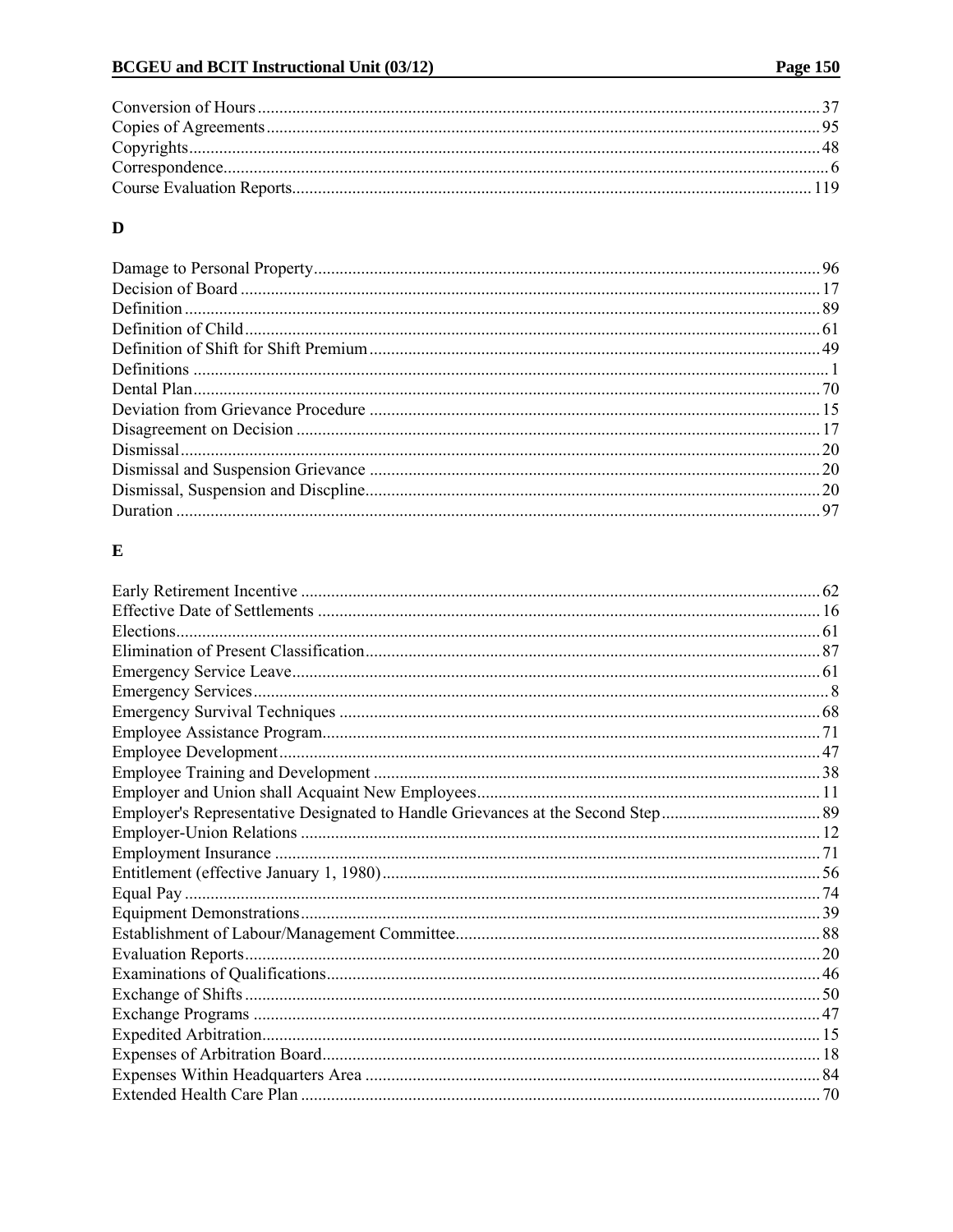## $\mathbf F$

### $\bf G$

### $\mathbf H$

### $\mathbf I$

# $\mathbf{J}$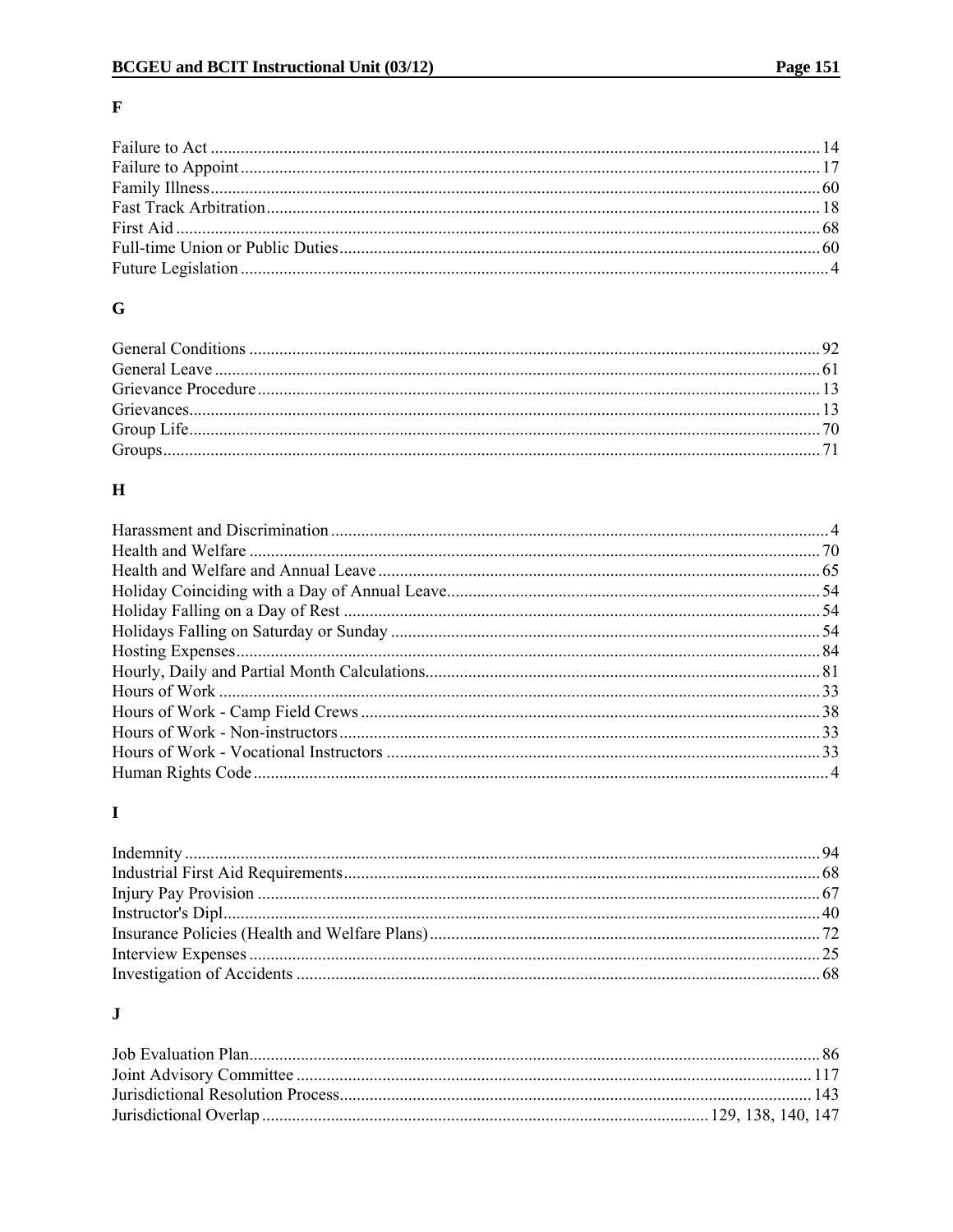### $\mathbf L$

### $\mathbf M$

### $\mathbf N$

# $\mathbf 0$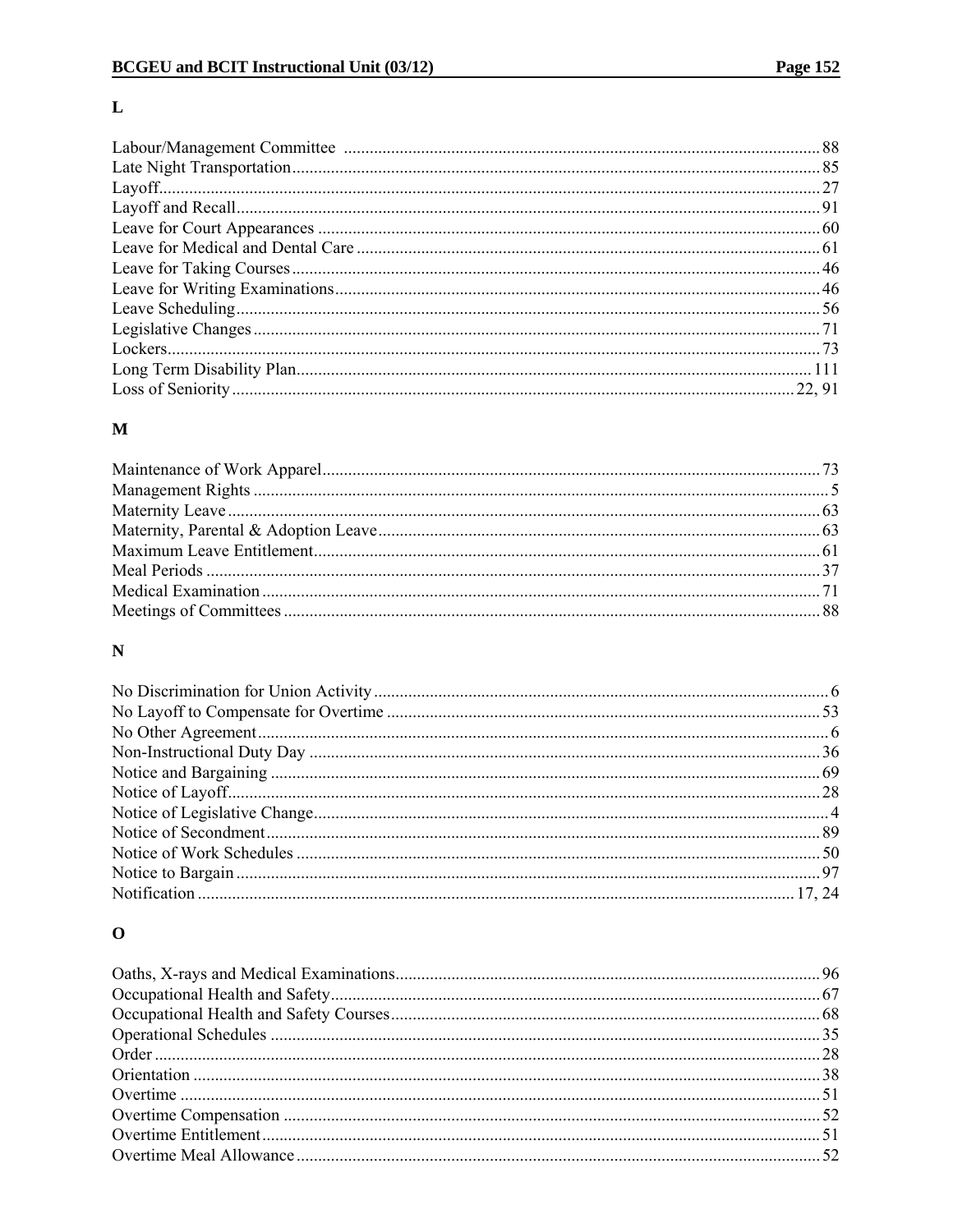|--|--|

### $\mathbf P$

# $\mathbf Q$

### $\boldsymbol{\mathrm{R}}$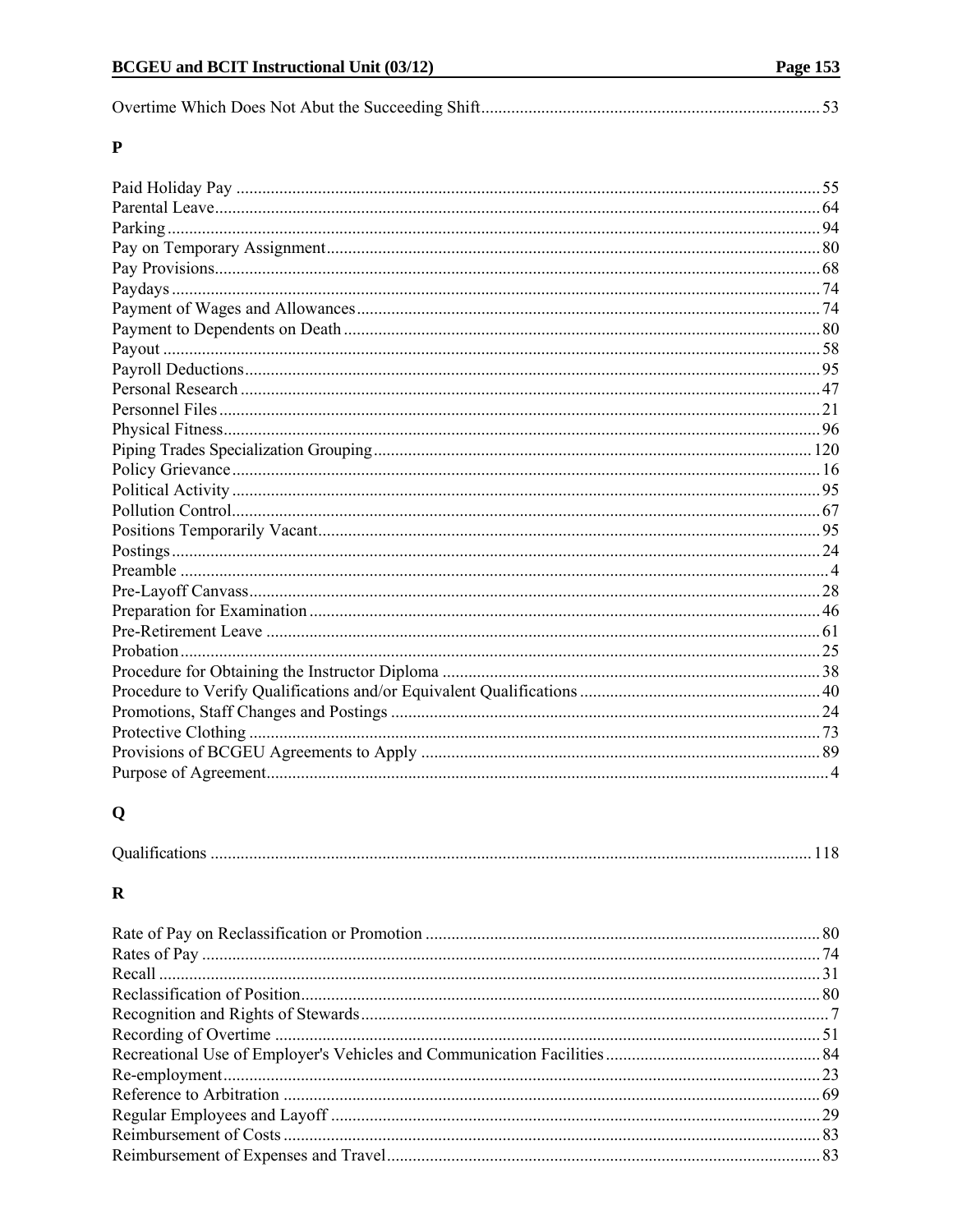### ${\bf S}$

## $\mathbf T$